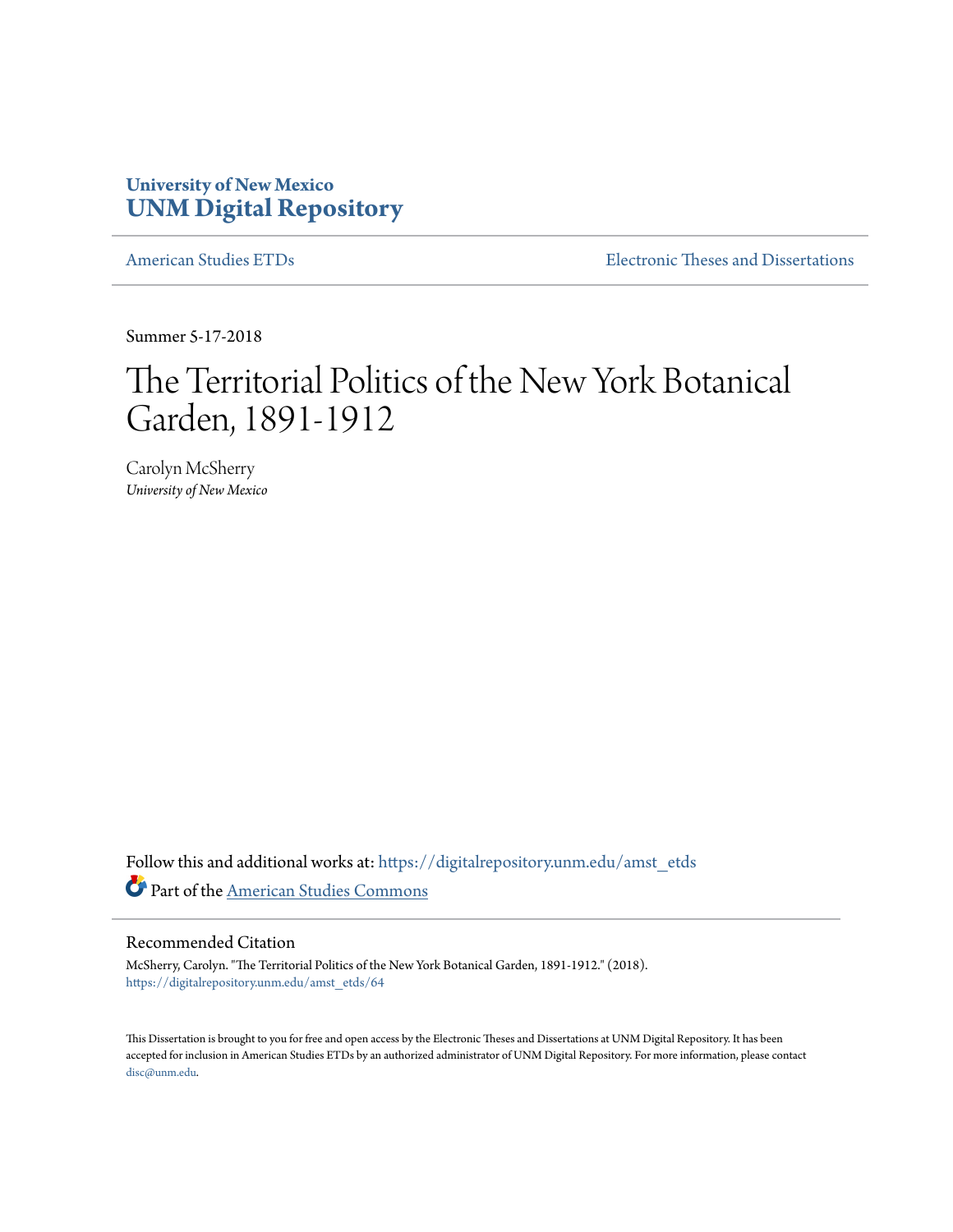Carolyn McSherry  *Candidate*

 American Studies *Department*

This dissertation is approved, and it is acceptable in quality and form for publication:

*Approved by the Dissertation Committee:*

Alyosha Goldstein , Chairperson

Suzanne Schadl

Alex Lubin

David Correia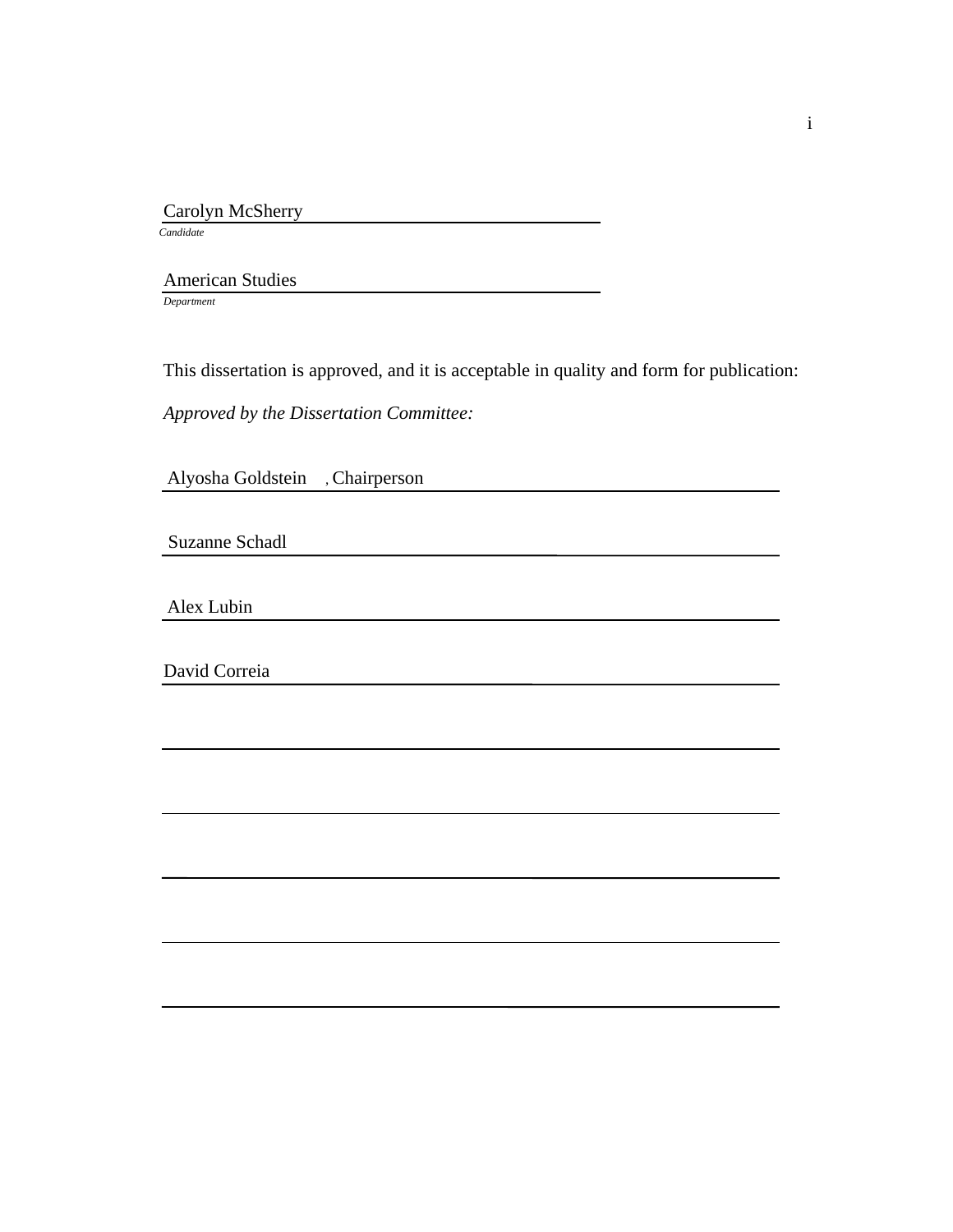## THE TERRITORIAL POLITICS OF THE NEW YORK BOTANICAL GARDEN, 1891- 1912

<span id="page-2-0"></span>by

### CAROLYN MCSHERRY

B.A., Latin American Studies, Middlebury College, 2000 M.A., American Studies, University of New Mexico, 2008

## <span id="page-2-2"></span>**DISSERTATION**

<span id="page-2-4"></span><span id="page-2-1"></span>Submitted in Partial Fulfillment of the Requirements for the Degree of

## **Doctor of Philosophy American Studies**

<span id="page-2-3"></span>The University of New Mexico Albuquerque, New Mexico

July, 2018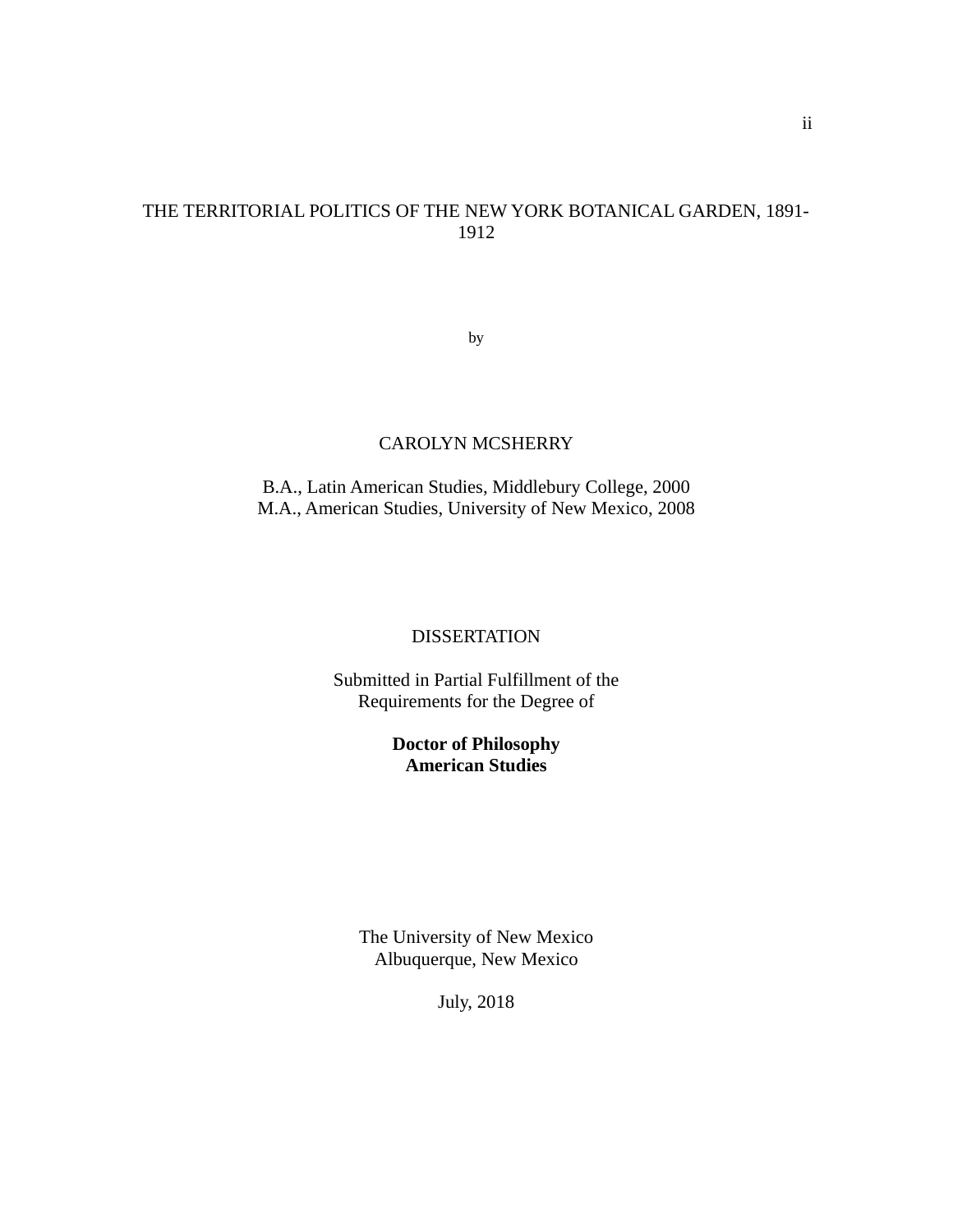#### **ACKNOWLEDGEMENTS**

For supportive, inspired guidance throughout, I wish to thank my advisor, Alyosha Goldstein, whose approach has deeply informed the one I attempt to follow in my own work. Suzanne Schadl's multiple readings of drafts and many, many excellent suggestions have made all the difference. For their advice and suggestions and support, I am very grateful to David Correia and Alex Lubin. I have been exceptionally fortunate to have had Dorit Eliyahu, Rebecca Leinberger, and Josh Norman as principal readers. A most heartfelt thanks to all the members of my long-running writing group, Niki McKay, Christine Laffler, Kelly Pearce, Ellen Madden, and Jessie Fries Kraemer.

Many people have supported the research and writing of this dissertation. Stephen Sinon at the Mertz Library at the New York Botanical Garden facilitated my research there. Bill Buck and Matthew Pace took time to discuss the botanical dimensions of the Garden's work in historical perspective. Laura Tosi at the Bronx County Historical Society knows the holdings of that rich community resource and connected me with essential material for this project. At the National Archives in New York, Columbia University's Rare Manuscripts Division, the New York Public Library, the American Philosophical Society in Philadelphia, the Smithsonian in Washington, D.C., welcoming and knowledgeable staff greatly facilitated my research. Melanie Armstrong, Clare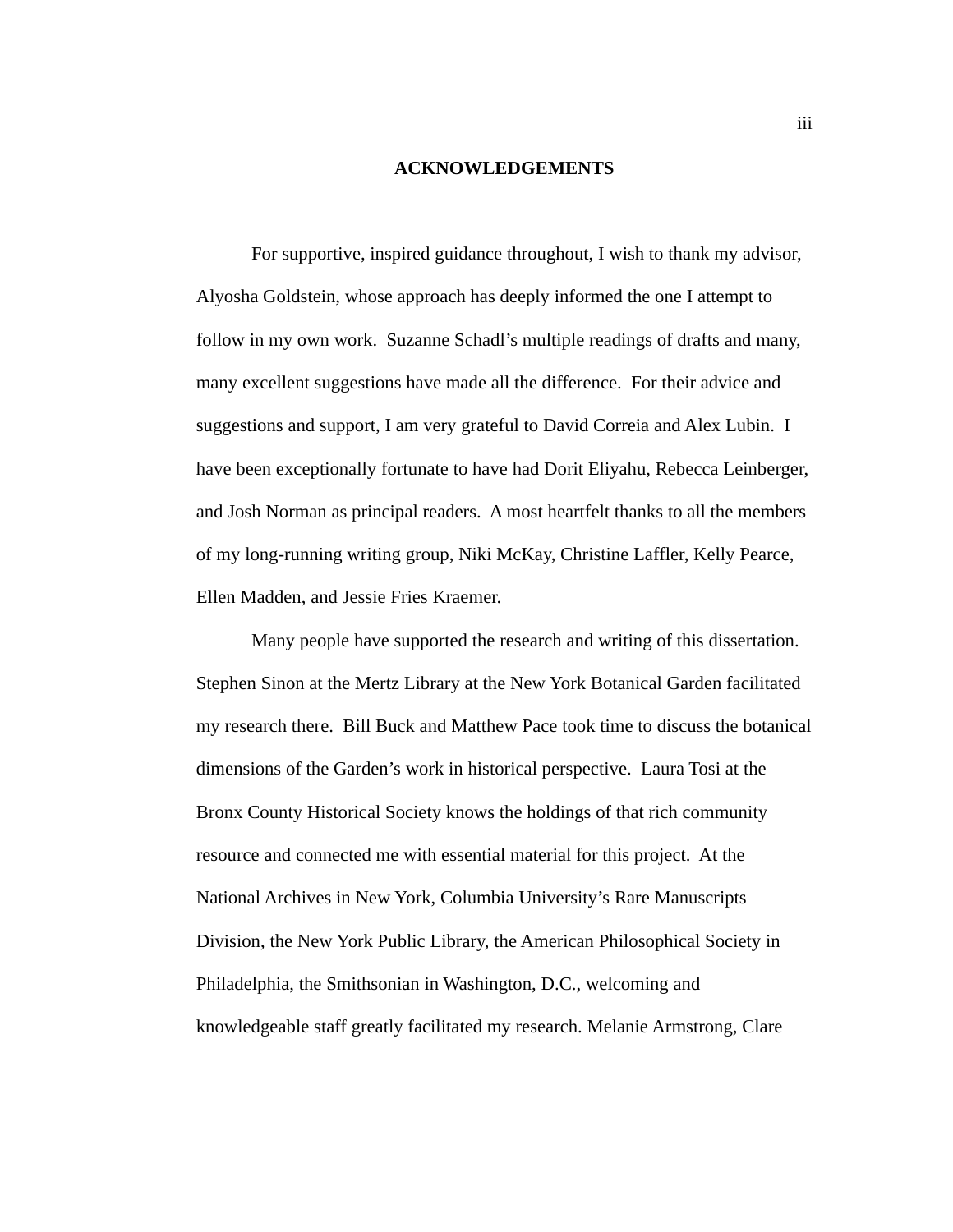Daniel, Jen Richter, Carson Metzger, and Carmen Samora supported this work in lasting ways.

Several members of my family have revealed reserves of generosity and patient support quite beyond what might reasonably be asked of a person, especially my mom and dad, Susie, Keith, and Josh.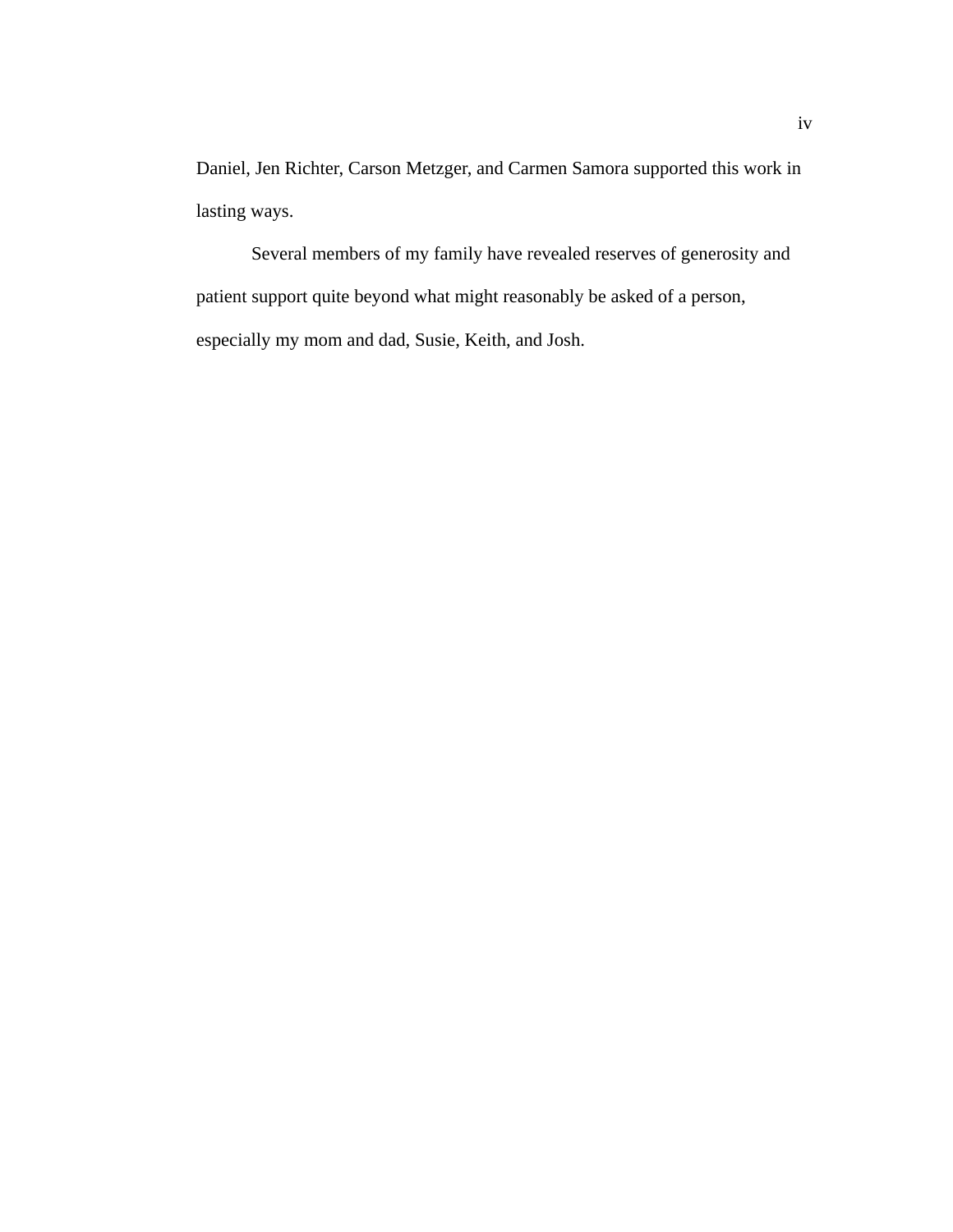### **THE TERRITORIAL POLITICS OF THE NEW YORK BOTANICAL GARDEN, 1891-1912**

**by**

#### **Carolyn McSherry**

B.A. Latin American Studies, Middlebury College, 2000 M.A. American Studies, University of New Mexico, 2008 Ph.D., American Studies, University of New Mexico, 2018

#### **ABSTRACT**

In 1891 fifty-four of New York's wealthiest speculators came together to incorporate a new botanical garden for their city. This dissertation examines the political work of the New York Botanical Garden during its founding decades to extend the expansionist capacity of botanical science, while addressing political problems endemic in New York. The Garden served as a vehicle for transcribing landscape meaning steeped in European traditions of colonialism, into a new American context defined by plebiscitary rhetoric, territorial dispossession and instability of tenure in land, social rifts and oppressions. It tells the story of how a landed elite in New York engaged in a competitive politics of comparison to develop the Garden and its science, focusing on how founders emulated institutions of imperial botany developed through European exchange circuits. It further explores the ways the Garden depended upon the development of a public parks system in New York, which was designed to limit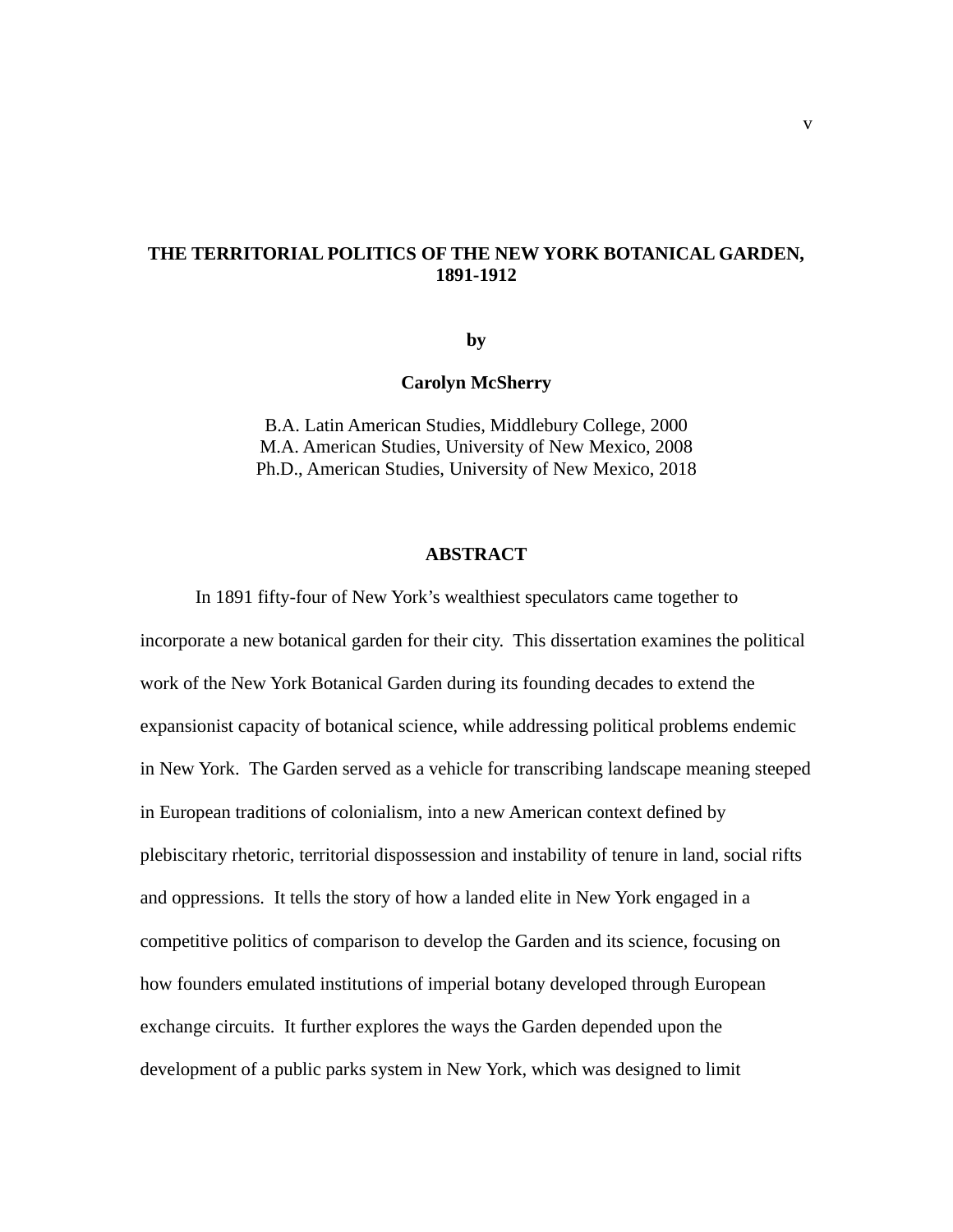participation in decision-making about land. Correspondence preserved at the Botanical Garden, alongside publications issued by the Garden show how the Garden participated in an active, ongoing process of claiming land, both in an expanding New York City, and in a broad-reaching territorial vision. Finally, by examining the botanical science constructed under Garden auspices as part of a larger configuration of knowledge production about the economic potential revealed in plant life, this dissertation shows how turn-of-the century science imagined a natural realm existing prior to language, history, and empire, made comprehensible through affective, subjective, and racializing languages of landscape and territory. In so doing, it contributes to a critical literature examining the provisional coherences masquerading as permanent, static entities that animate imperial projects.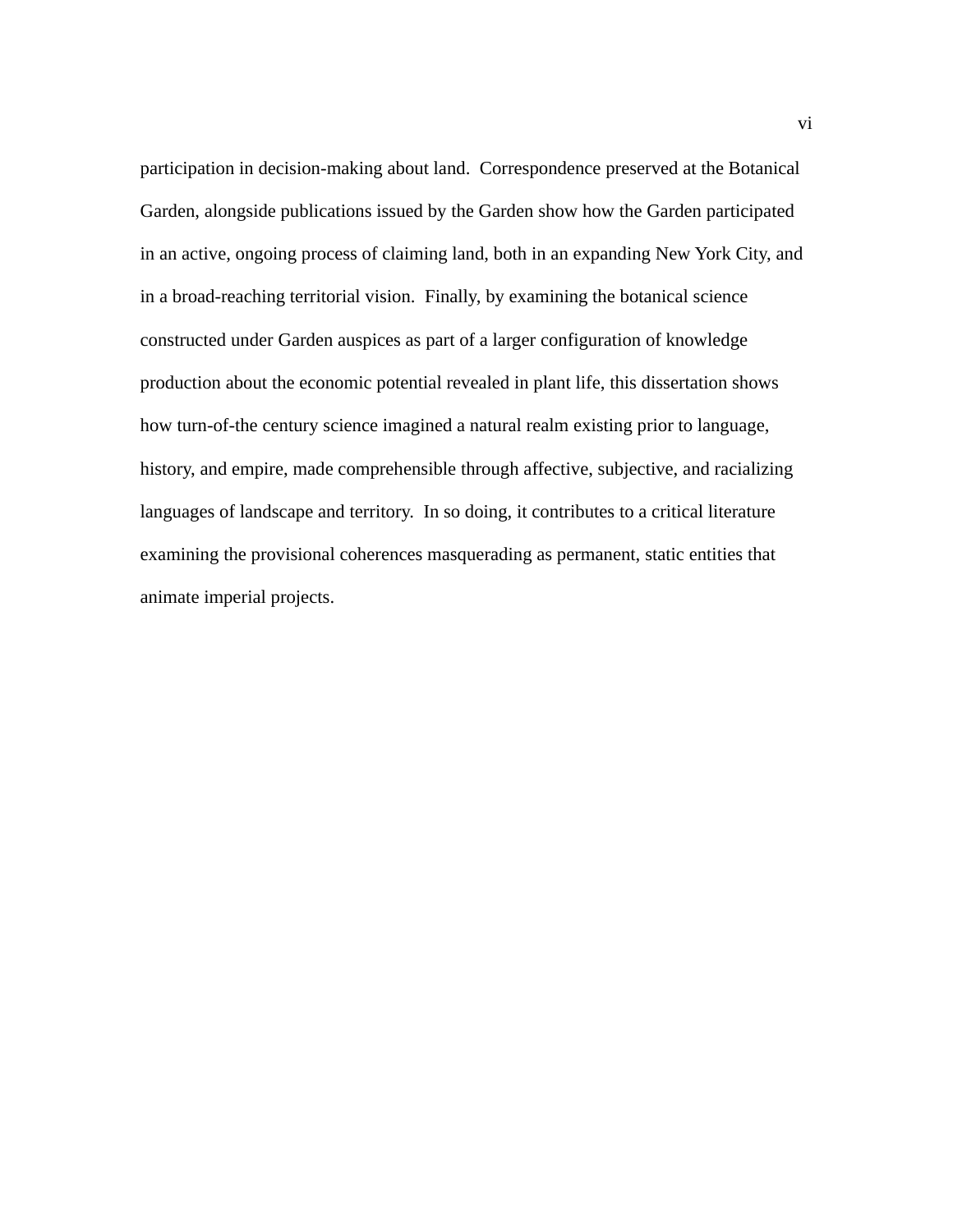## **TABLE OF CONTENTS**

## CHAPTER ONE: PUBLIC LAND IN NEW YORK AND THE CREATION OF A

| Public Squares in New York and the Creation of a Colonial Relationship44 |  |
|--------------------------------------------------------------------------|--|
|                                                                          |  |
|                                                                          |  |
|                                                                          |  |
|                                                                          |  |
|                                                                          |  |
|                                                                          |  |

## CHAPTER TWO: CINCHONA AN ANGLO-AMERICAN TROPICAL

# **CHAPTER FOUR: SCIENCE, LANDSCAPE, AND THE MATERIALITY OF**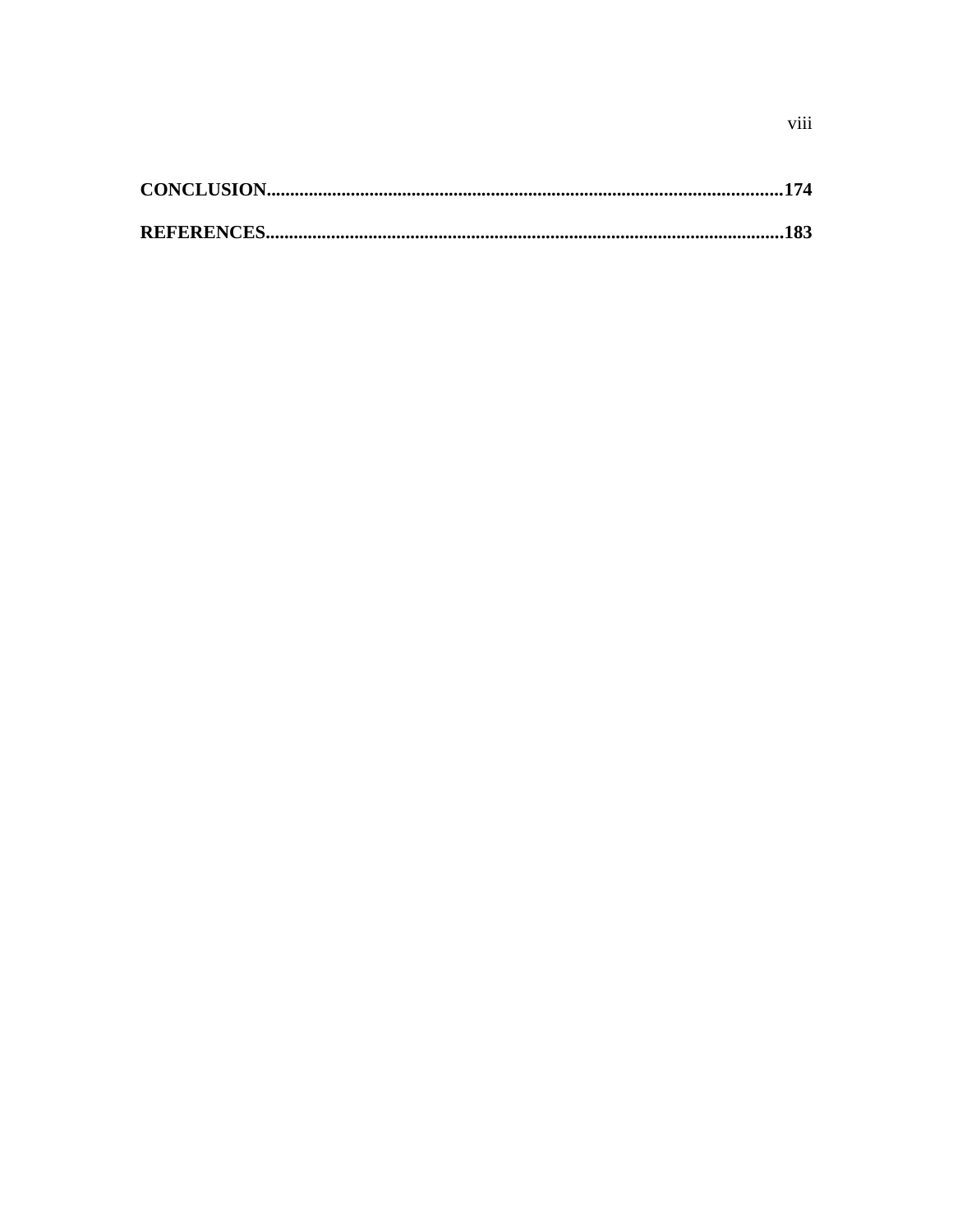#### **INTRODUCTION**

This dissertation explores how the New York Botanical Garden, incorporated in 1891 and largely built within a decade, re-configured authority legible within the landscape of New York and expanded the jurisdiction of botanical science. The convergence of an empirical science with a politics of cultural imperialism yielded a language for the collective celebration of material power assembled out of the symbol systems of European colonialisms and the possibilities afforded by the new public parks in New York City.

Constructed on two hundred and fifty acres of annexed park lands to the northeast of Manhattan – the region that became the Bronx in 1898 – the lawns and woods and large buildings of the botanical garden emulated traditional monarchic designs of European imperial centers. The Garden brought together the city's most successful land speculators – a group comprised of individuals mostly at odds among themselves in a rapacious struggle for individual advantage – to secure a highly-valued region along the Bronx River fourteen miles to the north of the old developed city for their botanical garden. On this two hundred and fifty acres they created a home for a scientific research program of global significance, turning a marshy reach of raw parkland to lawns and plantings ornamented with glass conservatories and a large Renaissance-style museum building. This garden functioned as a vehicle for organizing new modes of claiming land and expressing territorial jurisdiction amidst formative struggles over city governance in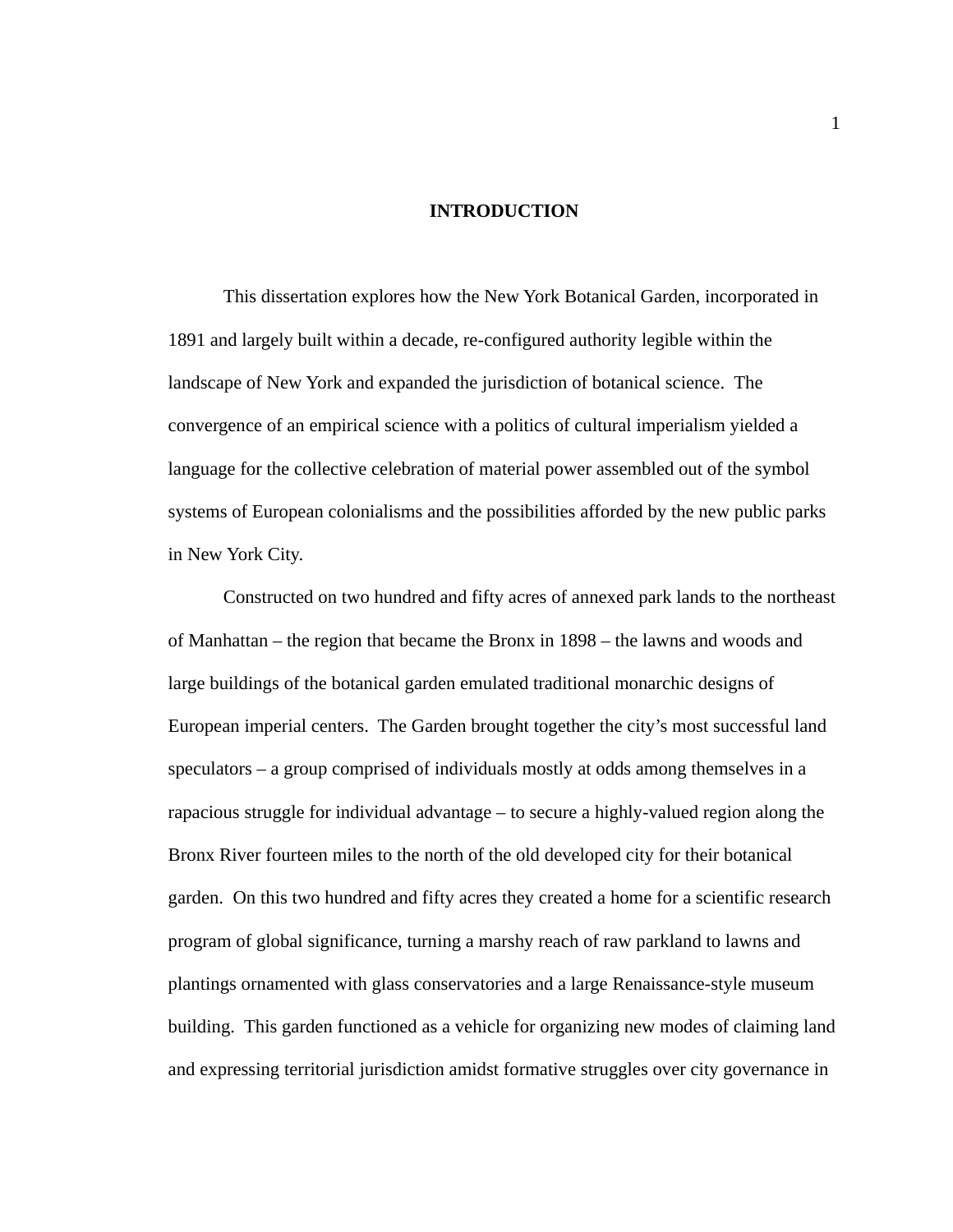New York, and over the legitimacy and reach of United States military and commercial power.

As a center of cultural authority invoking European tradition and colonial prowess, the New York Botanical Garden helped to describe a new, European-style *municipium* in a region previously marked by diverse towns, factories and farms, dissipating estates and abandoned mills, proleptic train lines, marshlands, and glacial debris. Well-traveled highways to the hinterlands cut north and east through the region. Governance was, into the 1870's and 1880's, carried out in some measure by neighborhood-based organizations.<sup>[1](#page-10-0)</sup> Picnic grounds brought communities together and served as spaces where various types of claims and authority could be negotiated. $2$  Like many of the Caribbean and Latin American places where the Garden's researchers traveled and studied extensively this region was an object of intense speculative interest.

The botanical science practiced at the New York Botanical Garden at the turn of the twentieth century helped to constellate a new formulation of power in New York based on the expression of material control of the landscape and the possibility of control at a distance enabled by botanical knowledge. In its technological capacities, its colonial attentions, and its increasingly confident management of a "natural truth" discoverable through its methods, botanical science in this instance helped to describe what public land was, and to substantiate its existence in a richly fragmented environment in the city of New York. The larger political goal of the Garden was to establish New York as a central

<span id="page-10-0"></span><sup>1</sup> Joel Schwartz, "Community Building on the Bronx Frontier: Morrisania, 1848-1875" (PhD diss., University of Chicago, 1972), 201.

<span id="page-10-1"></span><sup>2</sup> Ibid.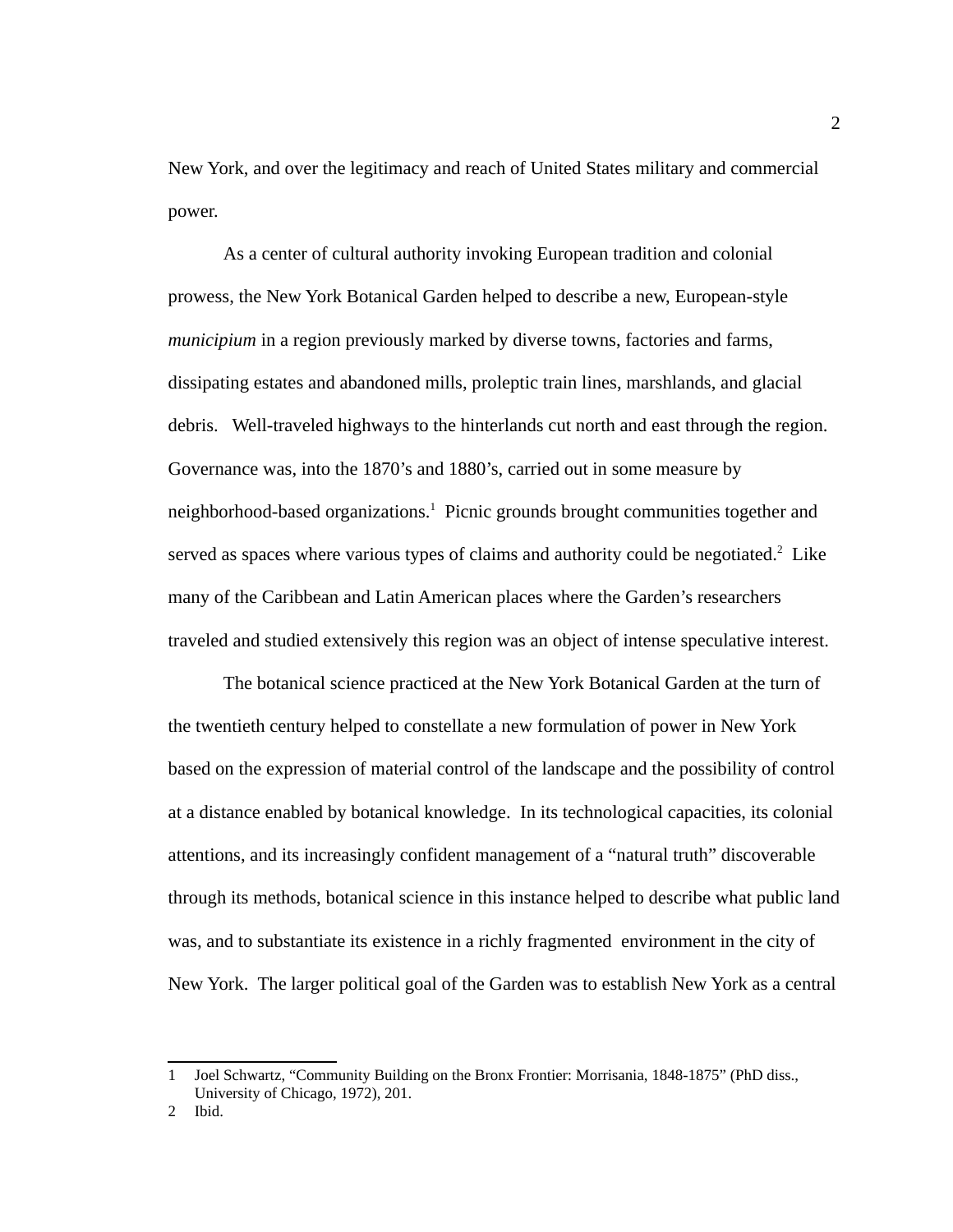node in an emerging imperial order organized increasingly through the production of scientific technologies of vision and intervention.

#### **US Imperial Formations in Context**

Scholarship on US Empire has debated the significance of 1898 to the imperial project. From one vantage, this date marks an "imperial turn" for the United States, when a complete *a priori* national body began to reach beyond its continental boundaries to expand militarily in the Caribbean and Pacific.<sup>[3](#page-11-0)</sup> This narrative compellingly aligns with an intensifying involvement in Caribbean and Latin American regions by New Yorkbased capital in concert with the nascent intelligence and military bureaucracies that would come to dominate the twentieth century. Military occupation and proxy rule in Puerto Rico (1898-), Cuba (1898-), the Dominican Republic (1916-24), Haiti (1915-34), the Panama Canal Zone (1903-1979), and Nicaragua (1912-33) laid the groundwork for further Cold War expansions of autarchic control under US auspices in Guatemala (1954) and British Guiana (1952-54), Brazil (1964), and on. In its most rudimentary form, the narrative tells a story of geographical expansion carried out by an empire conceived as a discrete, if expanding, geopolitical entity. $4$ 

Territorially-delimited categories of differential citizenship, deferred inclusion, or suspended rights, those places in law and geography where power becomes more

<span id="page-11-0"></span><sup>3</sup> Christina Duffy Burnett uses this phrase in an interesting discussion of post-Fourteenth Amendment innovations in bifurcated citizenship. Christina Burnett, "Empire and the Transformation of Citizenship," in *Colonial Crucible: Empire in the Making of the Modern American State* ed. Alfred McCoy and Francisco Scarano (Madison: University of Wisconsin Press, 2009): 339.

<span id="page-11-1"></span><sup>4</sup> See Ann Laura Stoler and Carole McGranahan, introduction to *Imperial Formations,* ed. Ann Laura Stoler, Carole McGranahan and Peter Perdue (Santa Fe: SAR Press), 8-9. Another list might begin with the Guano Islands Act (1854) which allowed US citizens to claim Caribbean islands for agriculturally-valuable guano. This act resulted in the annexation of seventy islands, according to Sarah Cleveland. Sarah Cleveland, "Powers Inherent in Sovereignty," *Texas Law Review* 81, no. 1 (November 2002). William Walker's annexation of Nicaragua (1856) was one among many personal usurpations not authorized by this law, but following in its spirit.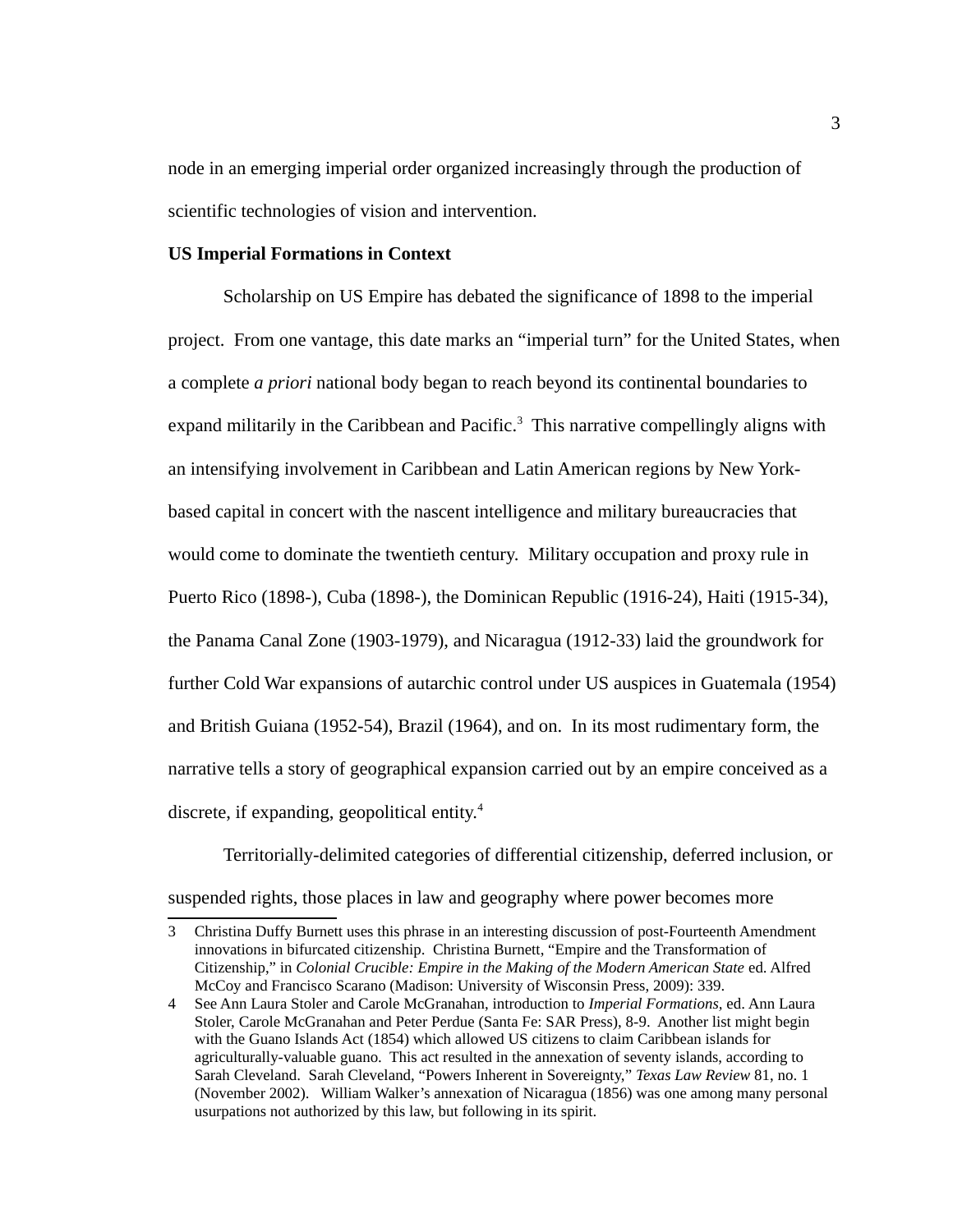explicitly arbitrary, were elaborated in US law during this period. Christina Duffy Burnett has suggested that the category of "noncitizen national" elaborated in post-1898 jurisprudence recouped a hierarchical bifurcated citizenship structure recently abolished by the Fourteenth Amendment.<sup>[5](#page-12-0)</sup> Presaging these innovations in imperial law, the Chinese Exclusion cases of the 1880's suspended the applicability of *habeas corpus* in particular geographically-delimited contexts. Travelers waiting to disembark from ships delayed in the San Francisco Bay became sites of non-applicability, as Lucy Salyer illustrated in an account of this transformation in constitutional jurisprudence.<sup>[6](#page-12-1)</sup> Scholarship on the categories of difference elaborated around 1898 reveals a more complex geography of power at work in this "foray into empire."<sup>[7](#page-12-2)</sup>

That the very category of "foreign" affairs upon which a modern idea of empire implicitly depends, was not fully articulated in constitutional law until 1936 suggests the need for a deeper look at the trajectory of involvements taking place at the turn of the century and just beyond.<sup>[8](#page-12-3)</sup> Empire's base syntax went through a transition beginning the inter-war period wherein decolonization and self-determination became central operating terms in international governance. In an account of this diplomatic restructuring, Alyosha Goldstein offers the "blue water" doctrine as an emblematic coup for representatives of settler nations. These diplomats negotiated the meaning and circumscribed the reach of "self-determination" in the context of new international arbitrating bodies.<sup>[9](#page-12-4)</sup> When

<span id="page-12-0"></span><sup>5</sup> Burnett, "Empire and the Transformation of Citizenship," 339.

<span id="page-12-1"></span><sup>6</sup> Lucy Salyer, "Captives of Law: Judicial Enforcement of the Chinese Exclusion Laws, 1891-1905," *The Journal of American History* 76, no. 1 (1989): 91-117.

<span id="page-12-2"></span><sup>7</sup> Burnett, "Empire and the Transformation of Citizenship," 339.

<span id="page-12-3"></span><sup>8</sup> Cleveland, "Powers Inherent in Sovereignty," 1-304.

<span id="page-12-4"></span><sup>9</sup> Alyosha Goldstein, Introduction to *Formations of United States Colonialism*, ed. Alyosha Goldstein (Durham, N.C.: Duke University Press, 2014), 12-13.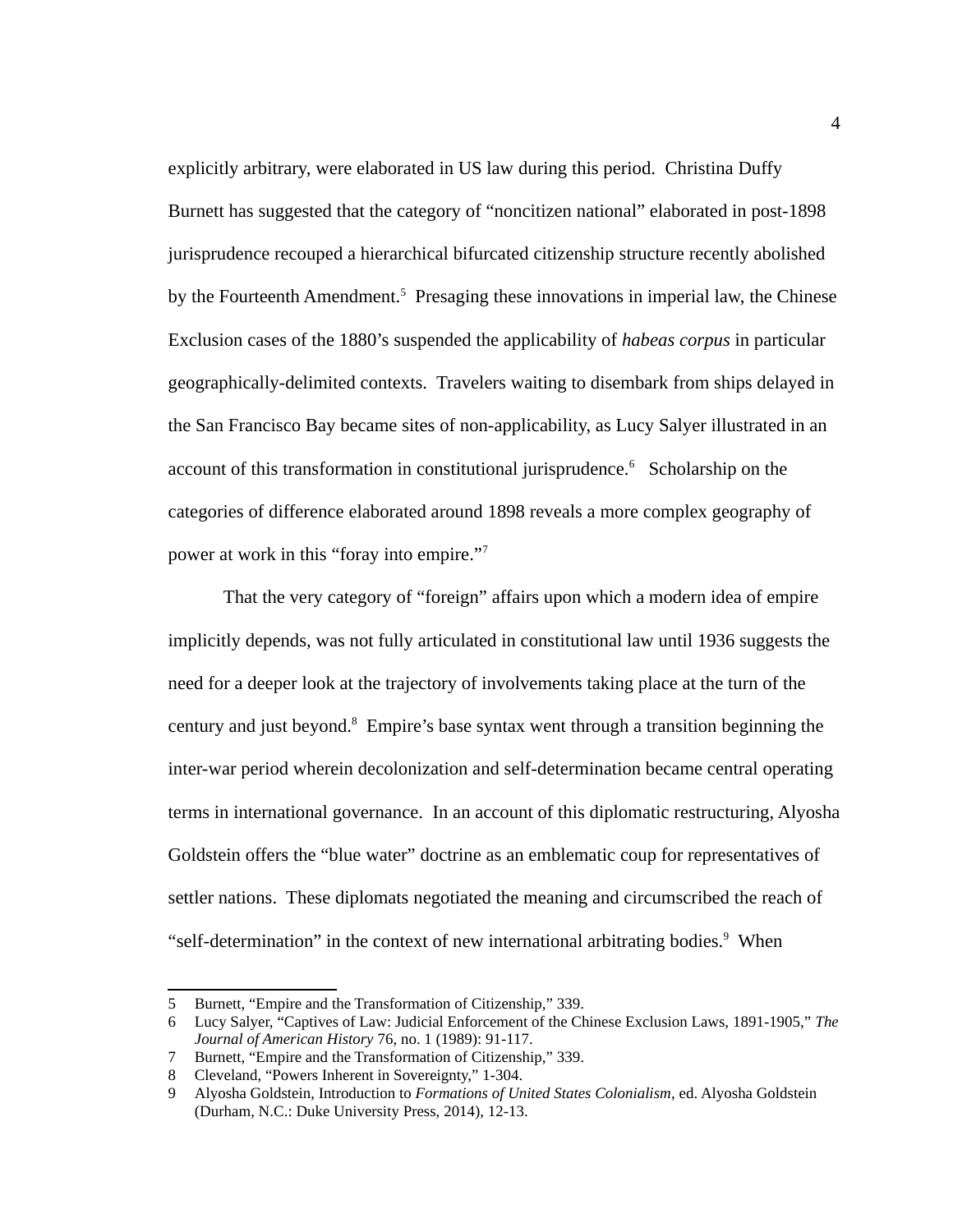representatives of the member states to the United Nations General Assembly designed procedures for decolonization in the 1950's and 1960's, US delegates and their allies succeeded in limiting the applicability of these procedures to peoples whose territorial claims were separated by "blue water" from other territorial claims of the colonizing power.<sup>[10](#page-13-0)</sup> This geographical imagery retains significant rhetorical potency, as it is remade in the cultural imaginary and in the landscape. It naturalizes US occupation in continental territory.

To circumvent the ideological compulsions of such geographical characterizations of empire which tend to leave national terrain conceptually intact, Ann Laura Stoler and Carole McGranahan have focused attention on the comparative work at the heart of imperial formations wherein colonial frameworks, projects, and languages are adapted and reinvented in new circumstances. $11$  "Strategic and situational" comparisons brought imperial actors into relationships with one another as they exchanged "principles, practices and technologies."<sup>[12](#page-13-2)</sup> The analytic proposed "a French empire that looked to Russia and Australia, a Russian one that looked to Spanish Creole communities in Latin America, a Qing empire that looked to the Ottomans and the Portuguese, and an Ottoman empire that was keenly aware of American missionary activity in Hawai'i."<sup>[13](#page-13-3)</sup> Similarly, to determine the citizenship status of Puerto Ricans in 1898, US delegates adapted a racial framework earlier developed to incorporate Alaska, which was predicated upon a distinction between "uncivilized native tribes" and Russians eligible for US citizenship.

<span id="page-13-0"></span><sup>10</sup> Goldstein, *Formations of United States Colonialism,* 13. The provision was overturned by the 2007 UN Declaration of the Rights of Indigenous Peoples.

<span id="page-13-1"></span><sup>11</sup> Stoler and McGranahan, *Imperial Formations*, 14.

<span id="page-13-2"></span><sup>12</sup> Ibid., 4.

<span id="page-13-3"></span><sup>13</sup> Ibid, 14.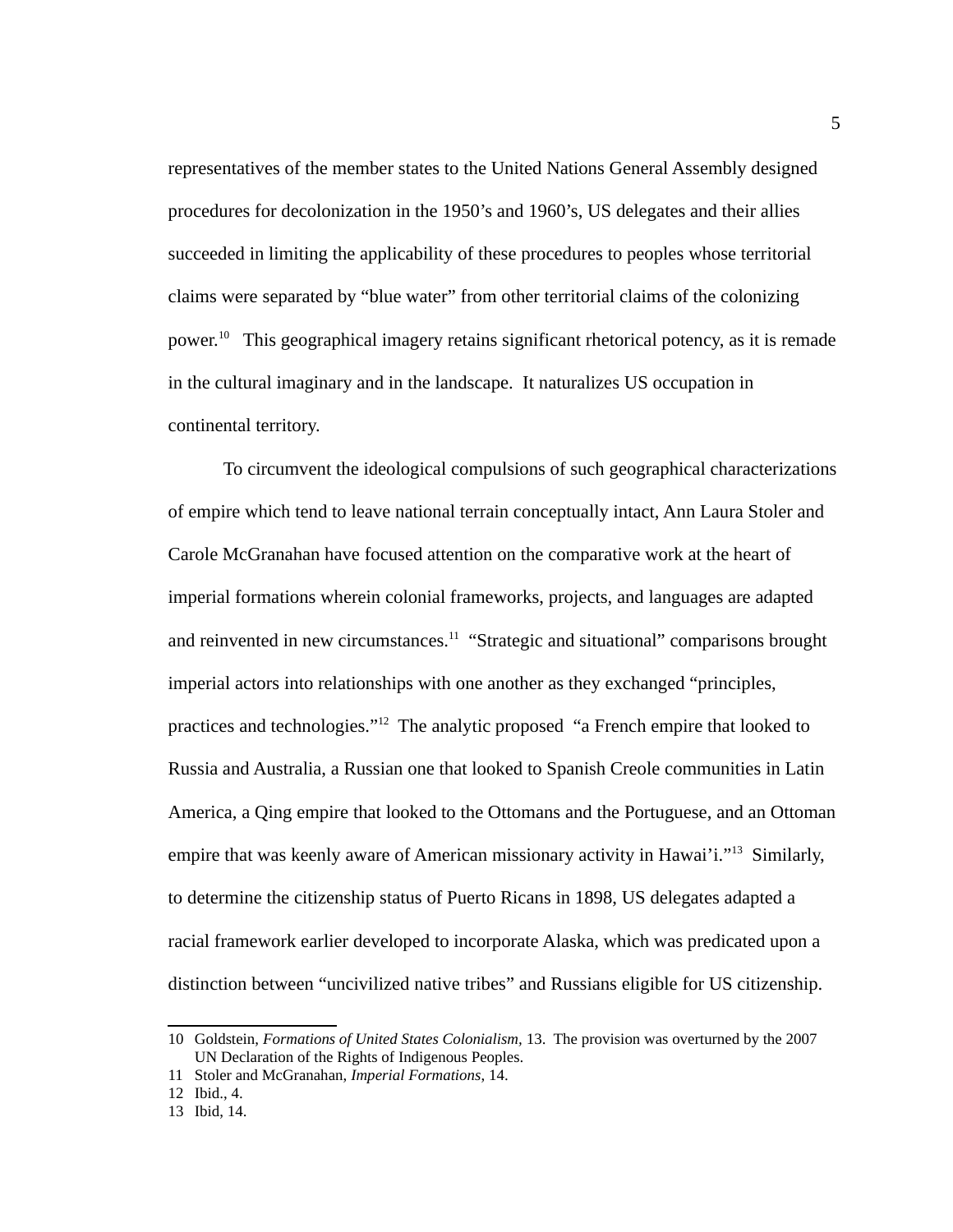Burnett showed how this distinction was translated to the circumstances of Puerto Rico, by comprehending Puerto Rican-born residents as "native inhabitants of the territories" barred from the option of US citizenship available to residents born in Spain or elsewhere.<sup>[14](#page-14-0)</sup> César Ayala and Rick Baldoz are among the scholars who have explored the comparative racial discourses generative of differential citizenship statuses and independence trajectories in Puerto Rico and the Philippines.<sup>[15](#page-14-1)</sup> By centering the translations and comparisons used to refigure spaces and populations, it becomes possible to examine how historical modes of knowing have come about in conversation with the acquisitiveness and the willingness to oppress, disregard and destroy, that are central to what we mean by US empire.

A small, excellent body of literature on the New York Botanical Garden during the period of its founding describes the ways that the Garden leveraged the US occupation of Puerto Rico to its scientific purposes.<sup>[16](#page-14-2)</sup> Military occupation brought roads, schools, and agricultural experiment stations that facilitated the work of the Garden and helped to integrate governance patterns on the islands with mainland institutions. Alliances such as that uniting UPR chancellor and Agricultural Secretary Carlos Chardón with Garden staff blur the boundaries between science and governance, and between a supposed US nation and its empire. This work begins to bridge an extensive scholarship on the centrality of

<span id="page-14-0"></span><sup>14</sup> Ibid.

<span id="page-14-1"></span><sup>15</sup> César Ayala and Rick Baldoz, "The Bordering of America: Colonialism and Citizenship in the Philippines and Puerto Rico," *Centro Journal* 25, no. 1 (Spring, 2013): 76-107. Lanny Thompson, *Imperial Archipelago: Representation and Rule Under U.S. Dominion after 1898* (Honolulu: University of Hawaii Press, 2010).

<span id="page-14-2"></span><sup>16</sup> Peter Mikulas, *Britton's Botanical Empire: The New York Botanical Garden and American Botany, 1888-1929* (New York: New York Botanical Garden Press, 2007); Sharon Kingsland, *The Evolution of American Ecology, 1890-2000,* Baltimore: Johns Hopkins University Press, 2005. See also Simon Baatz, "Imperial Science and Metropolitan Ambition: The Scientific Survey of Puerto Rico, 1913- 1934," *Annals of the New York Academy of Sciences* 776, no. 1 (June 1996): 1-16. Darryl Brock, "American Empire and the Scientific Survey of Puerto Rico" (PhD diss., Fordham University, 2014).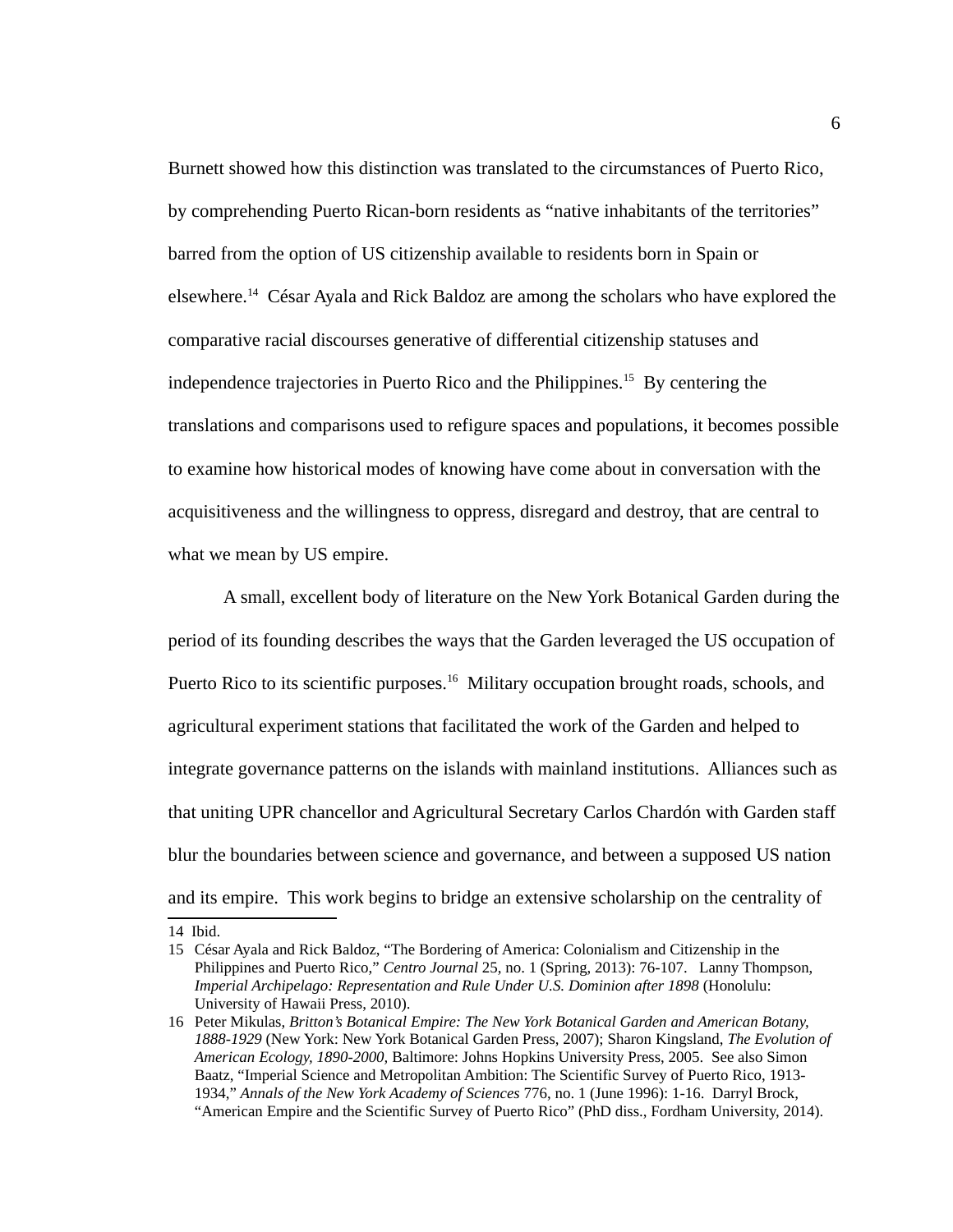botany and botanical institutions in eighteenth- and nineteenth-century imperial formations organized through European metropoles with studies of US American imperialism at the turn of the twentieth century.

That such institutions were central to imperial economies - matching plant varieties with plantation colonies, experimenting and creating knowledge necessary to sustain biologically and socially expensive forms of cultivation, and creating opportunities for participation in imperial governance through their extensive bureaucratic networks - has been well-established. In this dissertation I seek to build on that work by examining the Garden's political capacities as it participated in the invention of forms of territory and occupation useful to a specifically national imperial state. By national, I mean that it was as interested in generating membership and exclusions, and in naturalizing territorial claims in terms of those belongings and hierarchies, as it was in expanding its capacity for intervention. Rather than describe a botanical politics reaching outward from New York, I examine the reinvention of several interacting territorial strategies which are not confined temporally or geographically to the seizures of 1898. The public land on and through which the Garden was developed was a strategy for claiming land evolved in response both to it use in European municipal centers, and to nineteenth-century US elaborations of public domain, eminent domain law, and national parklands. The botanical reconnaissance work for which the Garden was most explicitly founded was given a place in a public, national, and imperial landscape. Foundational to the Garden's operating capacity was its members' experience with the geological surveys

7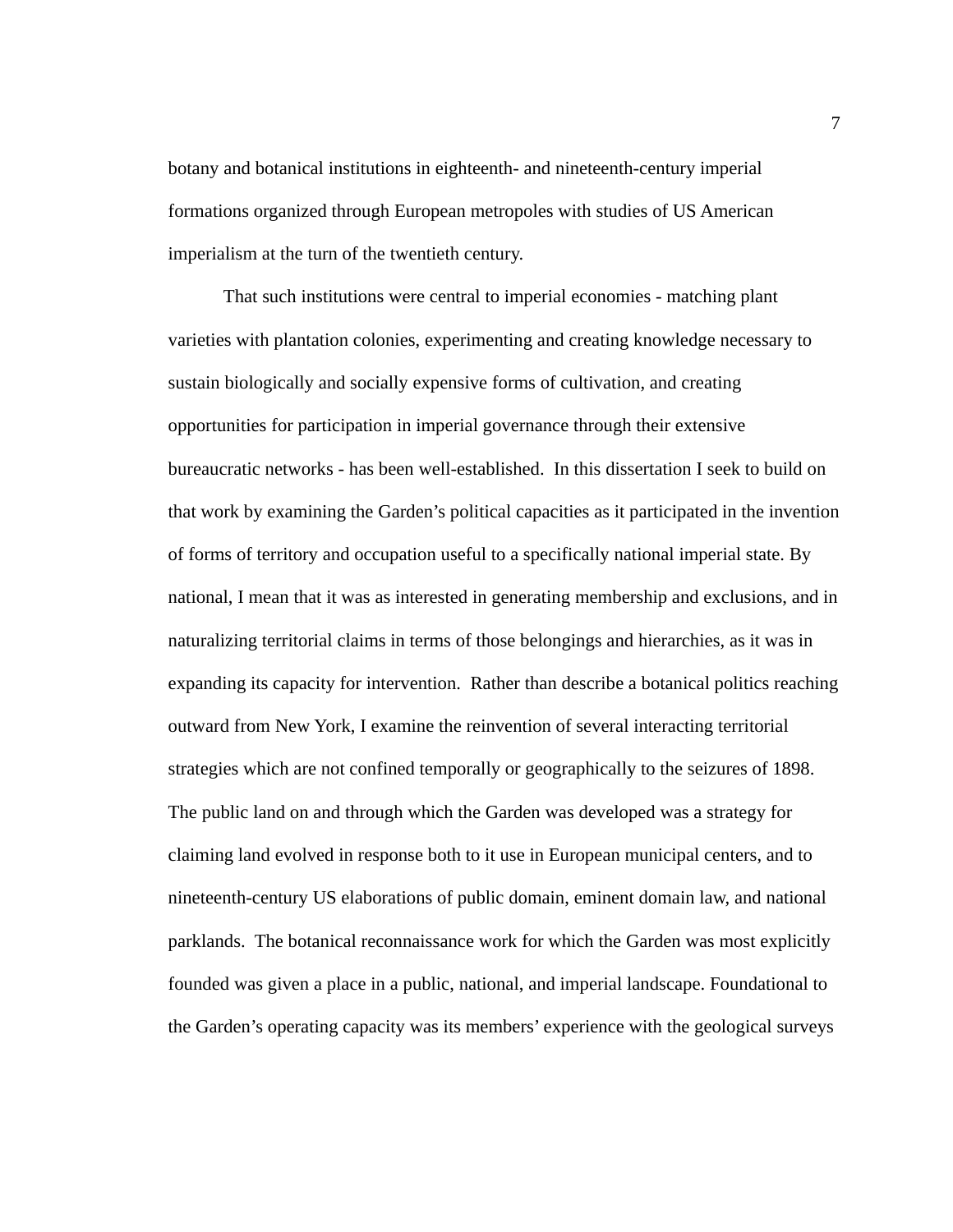which spanned most of the nineteenth century and were formative to US continental expansion.

This dissertation invites a view of the Garden as belonging to and innovating upon a broader trajectory of imperial botanical science as it encountered the opportunities and problems of a socially riven New York. Though developers in New York were always and unabashedly envious and emulous of the many forms that European governors had discovered for the expression of power-over, it is not simply the case, as has often been suggested, that the botanical garden in New York was an "American Kew." It can be viewed as an expression and remaking of British expansionism as much as it was a means to extend the reach of New York capital in the Caribbean. It depended crucially upon its location in a conflicted, expanding New York, but neither was the territorial agency of the Garden a simple reaching-outward of "New York," so much as it was a site for comparing and innovating ideologically-laden ideas about the material bases of the world and the modes of knowing, owning and belonging possible therein. To account for the ways that this site of comparison helped to recoup historical inequalities and to set New York both apart from, and in a particular relationship to, other, sister colonial outposts like Havana, Kingston and San Juan, the dissertation does not assume a transparent ahistorical geopolitical New York, but rather explores the remaking of this polity, landscape, and territory as it was both occupied, and agentic.

While imperial formations and the categories they produce are highly unstable, they create deep and irreversible effects. Historian Richard Drayton pointed suggestively to the material power of gardens in British India where "mere gardeners" on imperial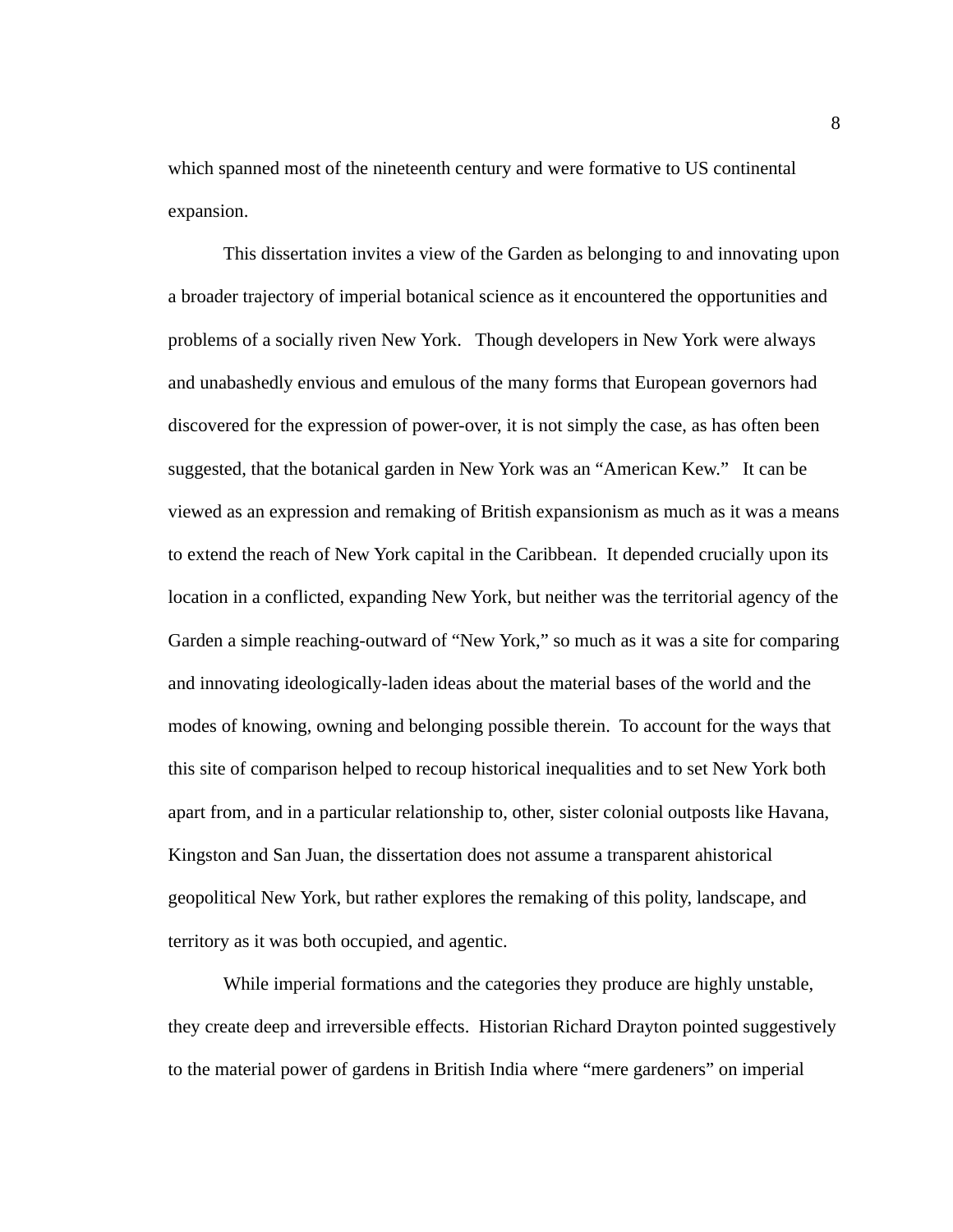estates were "perhaps engaged in one of the most irreversible and unnoticed effects of imperialism: the protected propagation of European plants, animals, and ideas of landscape, in new conditions."[17](#page-17-0) The Botanical Garden in New York was thus taking up an old and well-elaborated imperial form which had demonstrated profound material efficacity, even if not always in intended ways. Part of this botanical science's territorial agency lies in the way that its science conceived the material world upon which it was working. Botanical science endlessly projected a fundamental natural reality, and a knowledge of the world that seemed to correspond, basically and preemptively with the "the way things really are." What was an essentially economic project – discerning and indexing the finest dimensions of plant life, the intricate processes and myriad forms of biological expression – was translated into a philosophy of landscape and nature.

Underlying the analysis in this dissertation then, is an exploration into the ways that symbol systems developed at the Garden to describe plants, publicness, and natural beauty constituted a powerful, masked language of territory. Territory, following Stuart Elden, might be conceived as a "particular and historically limited set of practices and ideas about the relation between place and power."<sup>[18](#page-17-1)</sup> This line of inquiry does not assume an inert region of occupation and control, but explores the historically specific processes by which particular understandings of what and who is being ruled over are elaborated. The Garden belonged to a tradition of delineating colonial territory, of making unfamiliar land visible to imperial administrators. Scholars of modern states have explored the creation in diverse contexts of what Matthew Edney described as "rational and ordered

<span id="page-17-0"></span><sup>17</sup> Richard Drayton, *Nature's Government: Science, Imperial Britain, and the 'Improvement' of the World* (New Haven: Yale University Press, 2000), 181.

<span id="page-17-1"></span><sup>18</sup> Stuart Elden, *The Birth of Territory,* (Chicago: University of Chicago Press, 2007), 6-7.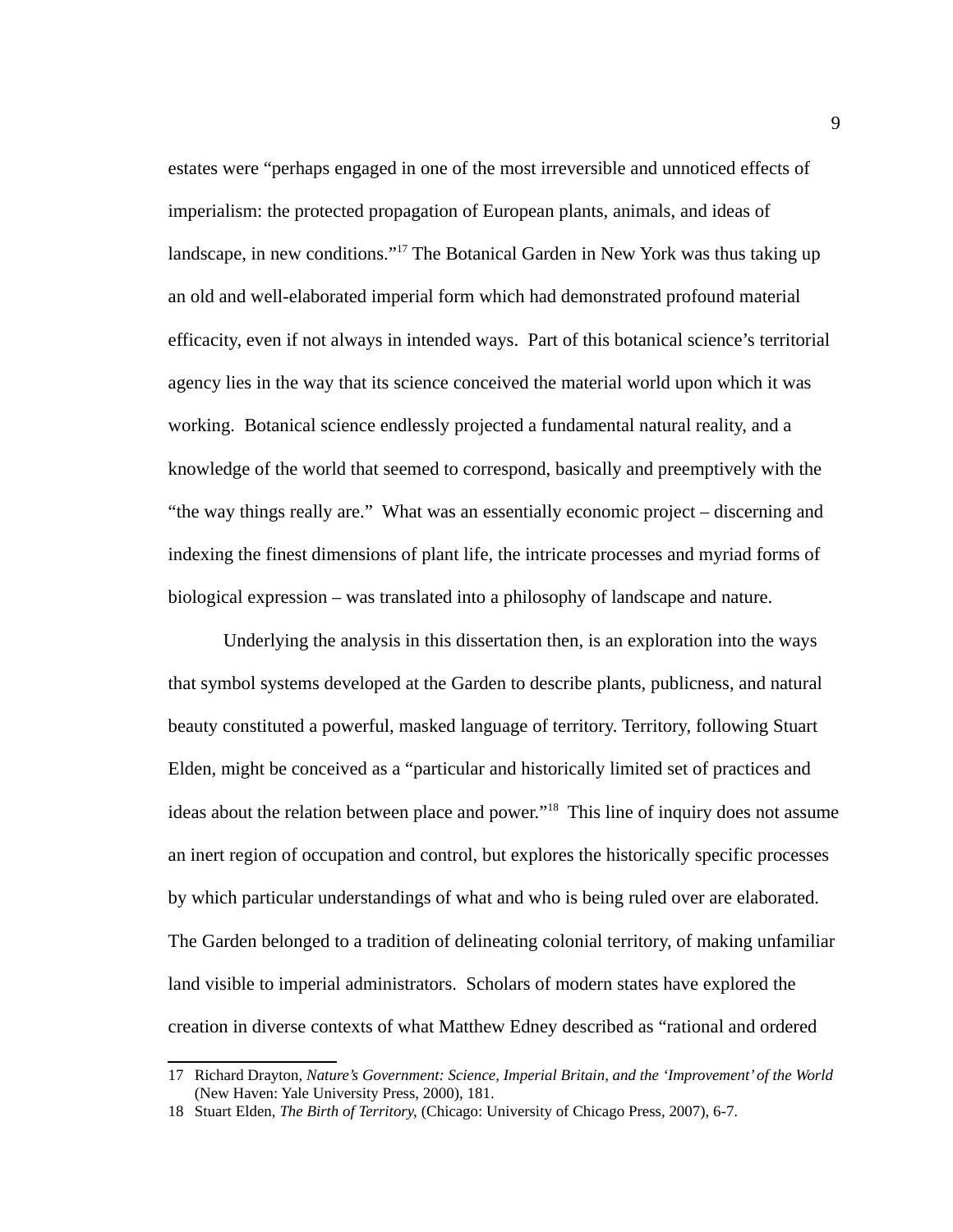space, which could be managed and governed in a rational and ordered manner."<sup>[19](#page-18-0)</sup> Such spaces, for Edney and Graham Burnett, are assembled by explorers, cartographers, and surveyors out of "dynamic encounters with dynamic spaces" which had to be reduced and narrated for ready consumption by imperial administrators to be made into "possessable territory."<sup>[20](#page-18-1)</sup> The representational practices innovated by the Garden, on the landscape it claimed, in its publications, and in the conversations amongst its staff and collaborators were shaped by, and made useful to a broader project of reimagining spaces of arbitrary power, geographies of rule specifically unmitigated by legal hesitation or principle-based reasoning. As *habeas corpus* came during this period to be interpreted as non-universal in its applicability, botanical science was discovering itself as universal, its principles as objective, its knowledge as above bias and human fallibility.

The story of the Botanical Garden which emerges in the chapters to follow is of an institution which, while devoted explicitly to the identification of economic plants and investment possibilities, was at work at another level, reconfiguring the space of arbitrary power among and amidst multiple sites of colonial and national activity. The comparative labor of the Garden founders as they sought to create an imperial center around themselves and their work, defined a realm of objective botanical truth, developed in relation to taxonomies of racial difference which made sense of oppression and dispossession.

In this dissertation I refer to sources closest to the New York Botanical Garden, including the correspondence of several of its lead developers and scientists spanning the

<span id="page-18-0"></span><sup>19</sup> Matthew Edney, *Mapping an Empire: The Geographical Construction of British India: 1765-1843* (Chicago: University of Chicago Press, 1997), 34, quoted in Graham Burnett, *Masters of All They Surveyed: Geography and A British El Dorado* (Chicago: University of Chicago Press, 2000), 9.

<span id="page-18-1"></span><sup>20</sup> Burnett, *Masters of All They Surveyed,* 10.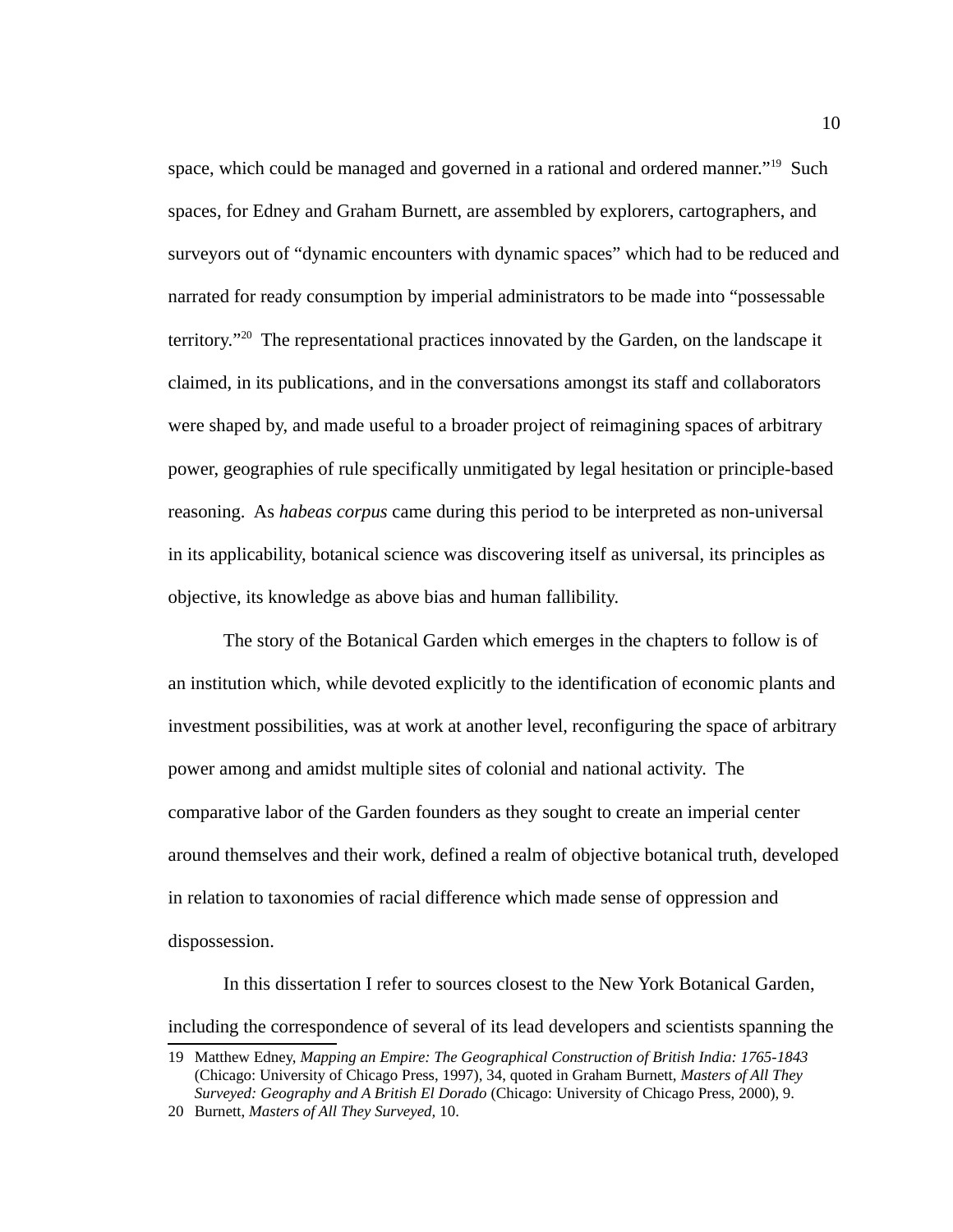1880's through the 1920's. I have also consulted the several serials published by the Garden, including the *Journal of the New York Botanical Garden,* the *Bulletin of the New York Botanical Garden,* and the *Bulletin of the Torrey Botanical Club*. The publications include a range of genre-spanning accounts narrating the travels of Garden researchers, descriptions of laboratory studies, plant descriptions and species determinations, and many promotional descriptions of the Garden itself, as its buildings emerged in the landscape of New York. I have also examined corollary materials such as letters preserved from the US experiment station at Mayagüez, Puerto Rico where officials fielded inquiries about agricultural investment opportunity in U.S.-claimed Puerto Rico. The US National Museum at the Smithsonian Institution was the federal government's botanical clearinghouse, and its staff collaborated closely with researchers at the New York Botanical Garden, as evidenced by correspondence to be found in its Washington, D.C. archives. Finally, Columbia University was a key institutional sponsor of the Garden, and indeed the Garden was in many ways an early elaboration of that university's new School of Pure Science. The correspondence of Seth Low, Columbia president and key Botanical Garden founder, informed this study.

An advantage of a research approach focused on a single botanical institution in New York lies in the view it affords across a collection of pursuits which modern power prefers to isolate. Tremendous powers of dispossession are generated through conceptual partitions isolating law from landscape design, or from plant taxonomy. The central actors in the narrative presented here include a federal district court judge, a college president, a head of the Chamber of Commerce for New York, and a number of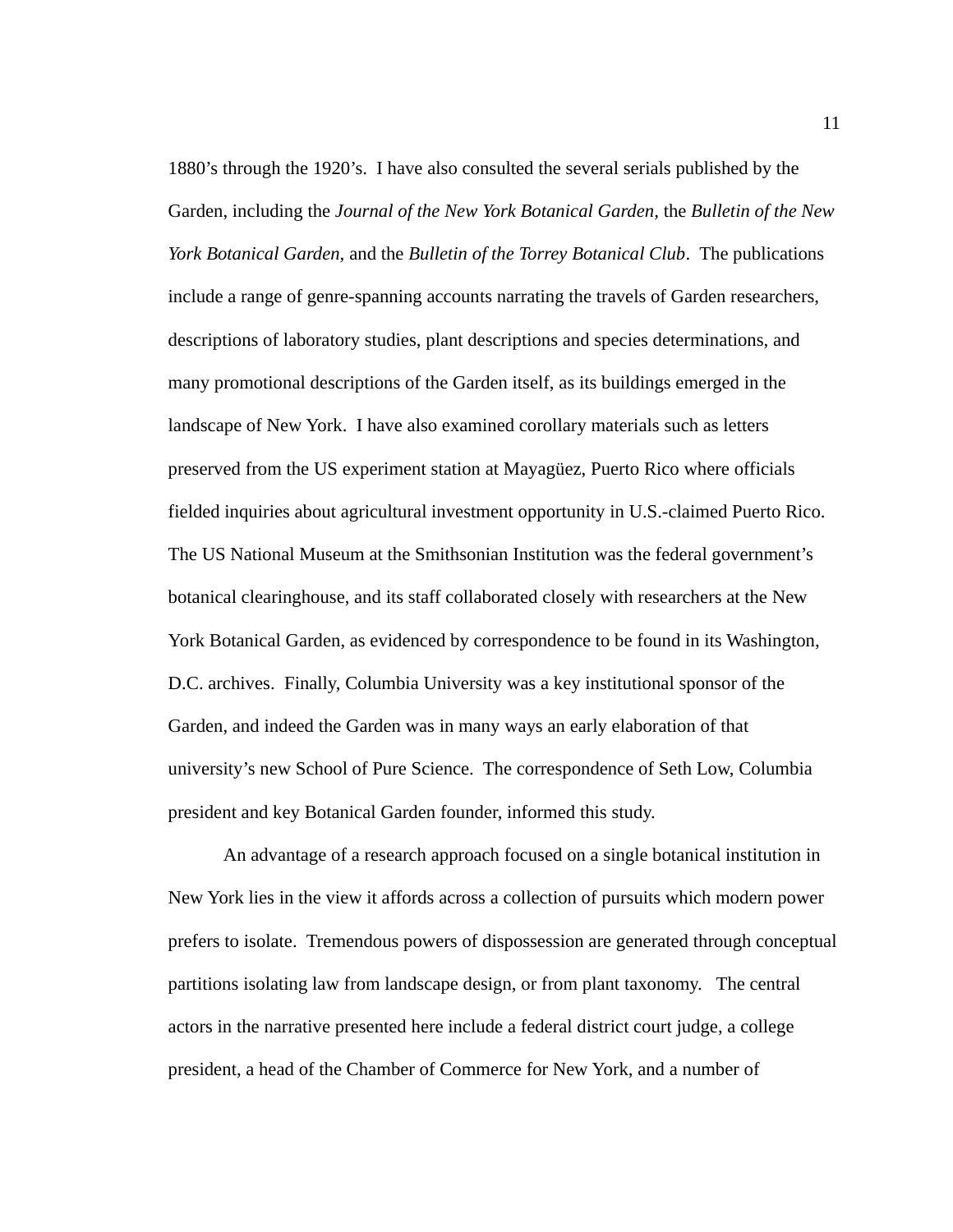successful speculators in land with special expertise in railroads, mining, and finance. The shared interest in botany uniting this group suggests both a field with numerous surfaces of engagement – aesthetic, economic, and recreational – and a mode of inquiry shaped by social relations of class and colonialism. Correspondence preserved at the New York Botanical Garden library reveals an active and expert community of researchers at the start of an ambitious collaborative endeavor. The correspondence lends itself to an examination of the ways that a "community of purpose," empowered by legal prerogative, participated in networks of commercial and ideological exchange, and innovated strategies of territorial involvement. $21$ 

Conversely, a challenge derivative of this institutional approach for a student of territorial politics lies in the need to inquire into the unstated shared assumptions, confident agreements, welcoming invitations, and unexamined adventures permeating the correspondence. Creative use of absences and omissions in source material is required. It is possible to infer for example from the oft-expressed need for added police officers to patrol the Garden grounds, that public access was not unlimited, as Garden documents repeatedly state. I have also relied extensively on the research of scholars on land tenure in Jamaica to understand the significance of the botanical collaboration between British colonial officials and the New York garden, and on the changing meaning of property in New York to contextualized its land claim there.

#### **New York, Kew Gardens, and Remaking Imperial Circuitry**

In 1891 the New York State Assembly passed a bill of incorporation for the New York Botanical Garden. The bill stipulated that the members of the new corporation

<span id="page-20-0"></span><sup>21</sup> Harris, "Long-Distance Corporations," 277.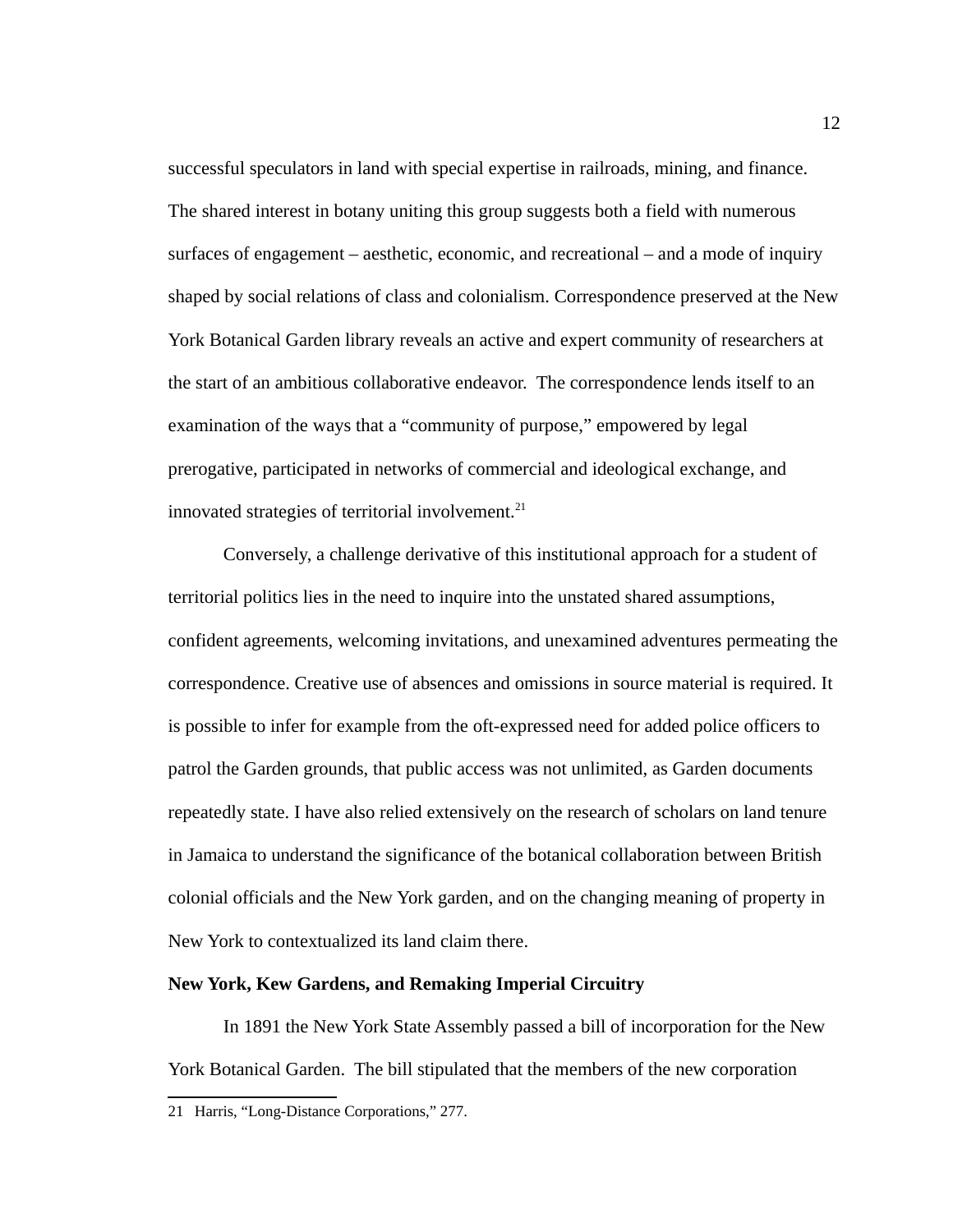would be responsible for raising \$250,000 - half of the projected cost of building a botanical garden. Once raised, the funds would be matched by a grant from the City of New York, and land for the Garden would be selected from holdings under the jurisdiction of the city's Department of Public Parks. The initial attempt to raise funds by small contributions failed, so founders reworked the funding schedule to enable a small number of wealthy individuals to provide the initial funds for the Garden.

The land chosen for the Garden was part of a 1,757 acre 1888 appropriation for the construction of a Parks District on the mainland to the north and east of Manhattan.

Landowners contested the appropriation, and the status of the area as parkland remained uncertain when the Botanical Garden was founded. Long after the botanical garden grounds were developed with buildings and plantings, neighbors continued to harvest firewood there, as well as useful plants like birch catkins for beer brewing, and flowers, with which to decorate, or to sell.<sup>[22](#page-21-0)</sup> The members of the Corporation fought to maintain control of the development process, as both the parks commissioners and the leadership of rival institutions tried to enter the process and shape the disposition of the land.

The Central Park also yielded the Central Park Commission, a small group of appointed men charged with appropriating and developing land for the park, and later for bridges and roads north of the park. This commission was created in 1857, alongside a host of other agencies designed to locate decision-making power in small, state-appointed

<span id="page-21-0"></span><sup>22</sup> Mrs. David Oaks, un-published biography of Elizabeth Britton, Elizabeth Britton Collection, New York Botanical Garden. Peter Mikulas, "A Scientific Garden in a Public Space: The New York Botanical Garden, 1900-1910," S*tudies in the History of Gardens & Designed Landscapes* 22, no. 3 (2002), 207. Mike Wallace, *Greater Gotham: A History of New York City from 1898 to 1919* (New York: Oxford University Press, 2017), 357.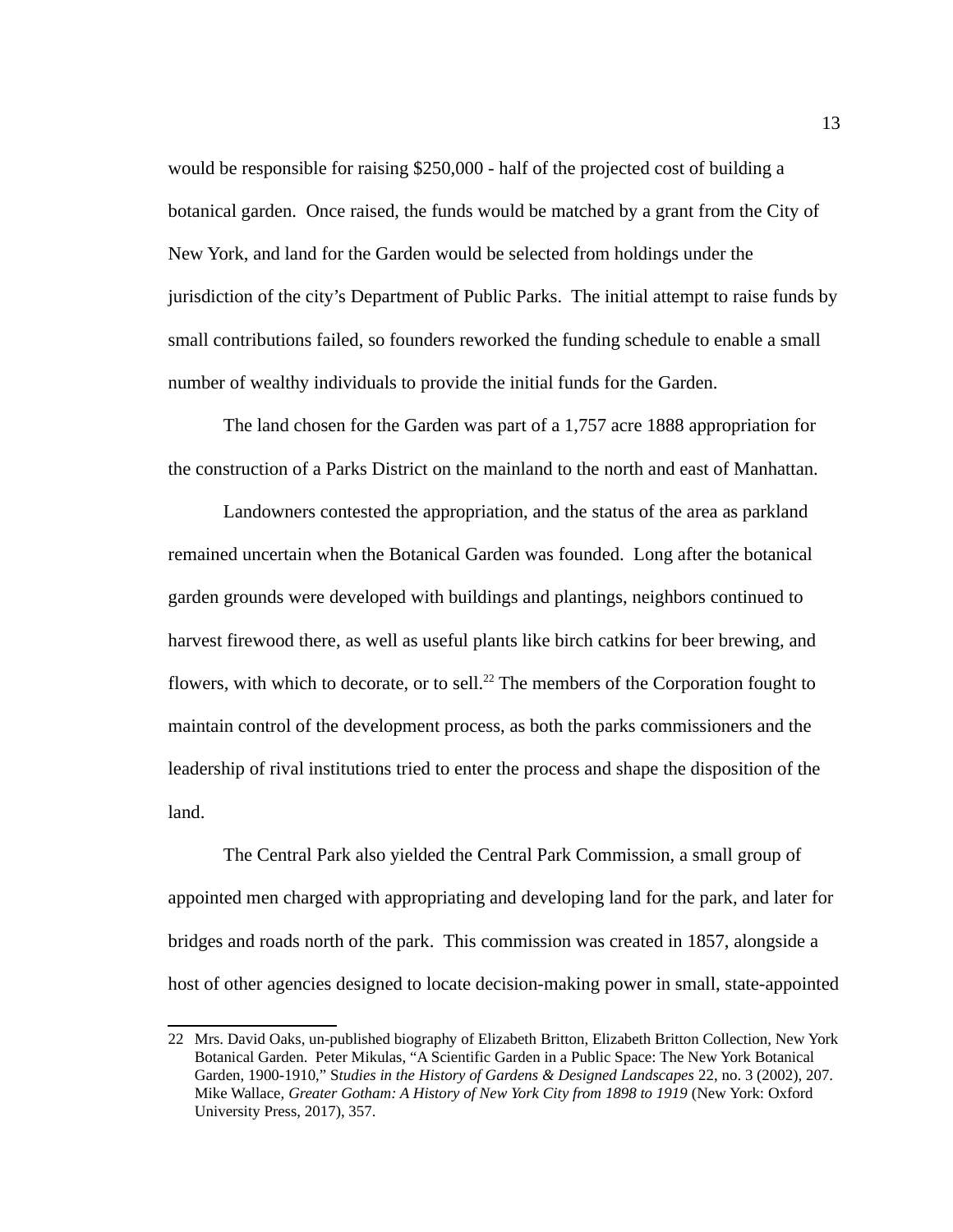bodies insulated from city politics. With Central Park as a powerful precedent, the successful development of public parks paradoxically came to signify republican virtue and political legitimacy, as otherwise self-enriching politicians delivered on promises for developments benefiting the wider public. While these gifts of land to the public established a politician or administrator's efficiency and commitment to outcomes benefiting all, the development of the parks also entailed the elaboration of highly undemocratic processes for determining the ownership and disposition of lands.

The Parks District, the Parks Board, and the association of political legitimacy with material improvements to the landscape were all preconditions for the creation of the botanical garden was built on 250 acres of new parkland in the Parks District. The Garden also helped to consolidate and extend this form of landscape authority. A botanical garden would have been a familiar institution to any person of the merchant and traveling class, and it would have invoked European cities, and a certain expression of European power, a position at the helm of a territorial system, and at the forefront of knowledge about the natural world. The Garden helped to transform the landscape of the Annexed District to resemble, with the use of powerful landscape symbols, the already powerful European cosmopoles. The Garden helped to make it recognizable to land speculators, commercial dealers, and especially, to botanists, as a center of world activity and knowledge. It helped to create a coherent New York, and to endow the landscape with a sense of larger order and meaning, as a place that corresponded to a "public."

The museum building, a vast system of colonnades and entablatures was erected first, and quickly, to house the garden's herbarium and laboratories for the cutting-edge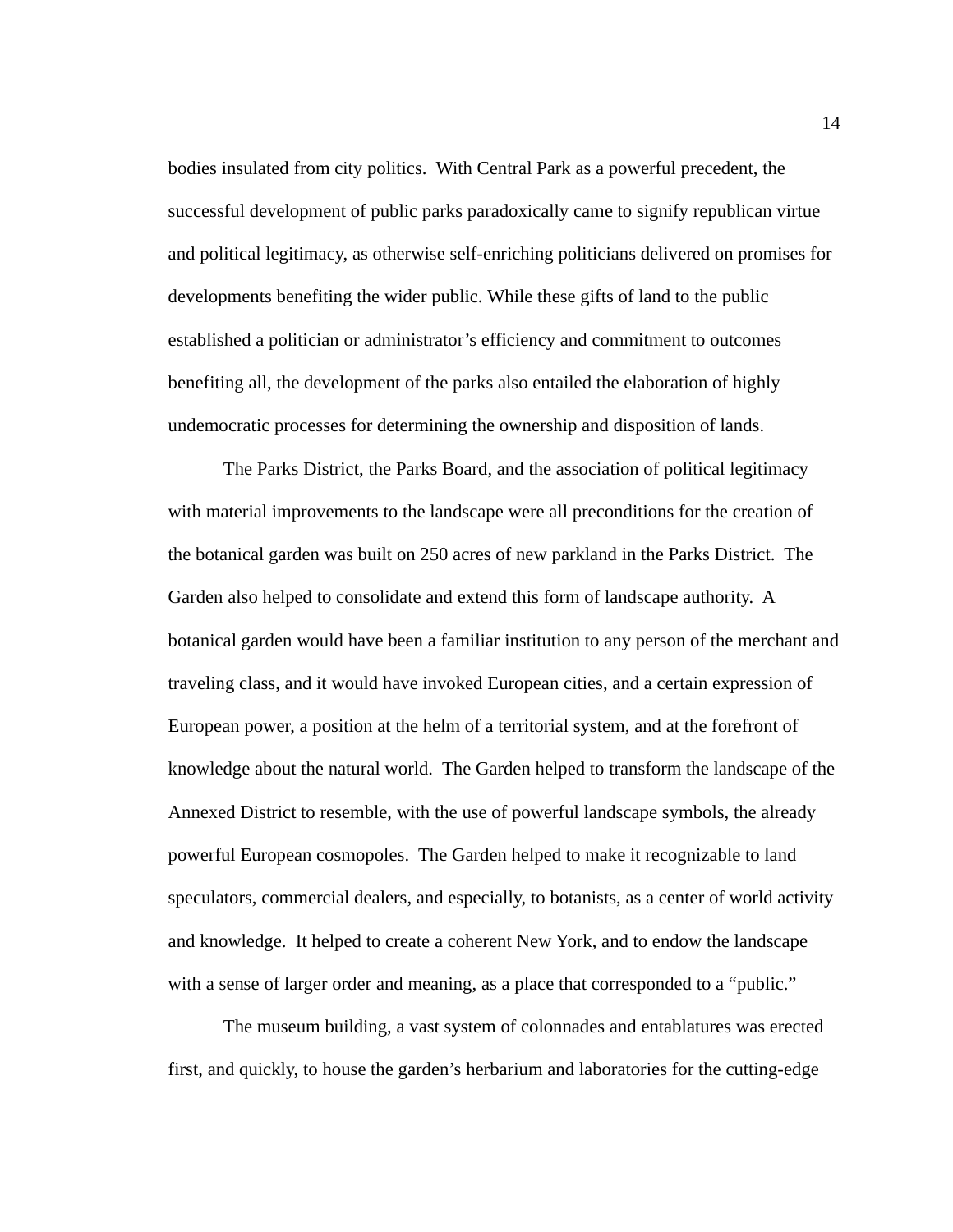botanical experimentation already underway. A range of conservatories for cultivating and displaying tropical flora came up and were filled with warm-climate greenery donated by the owners of the many similar structures that decorated the nearby Hudson River estates. An abandoned eighteenth-century stone mill and mansion were put to new purposes, including housing a new police regiment detailed to the region. Plans for a Director's Mansion were finally discarded in deference to the egalitarian aesthetics dominating landscape design at the time.

As quickly as the building campaigns for the botanical museum and the glass conservatories were mounted (both intended to be the largest of their kind), the botanical expeditions which would define the Garden's status as a scientific institution were launched. The first official mission was dispatched to Puerto Rico in 1899, with funding from Cornelius Vanderbilt. As a place where plant life was displayed in its apparent totality, with representatives from all the colonized territories, the botanical garden imbued the New York landscape with value by representing New York as a colonial power. As one of the most significant scientific institutions of its day, it claimed the right, in both direct and indirect ways, to arbitrate occupation and use of land.

The model for the New York Botanical Garden was the Royal Botanic Gardens at Kew, outside of London. The Kew Garden, built along the Thames outside of London, was the fruit of more than a century of botanical collecting and agricultural research in colonial locations. Eighteenth-century gardens initiated by planter societies in the West Indies were among the early establishments to be brought into active relationship with Kew. In 1785 an older garden in St. Vincent was revived in order to serve as a receiving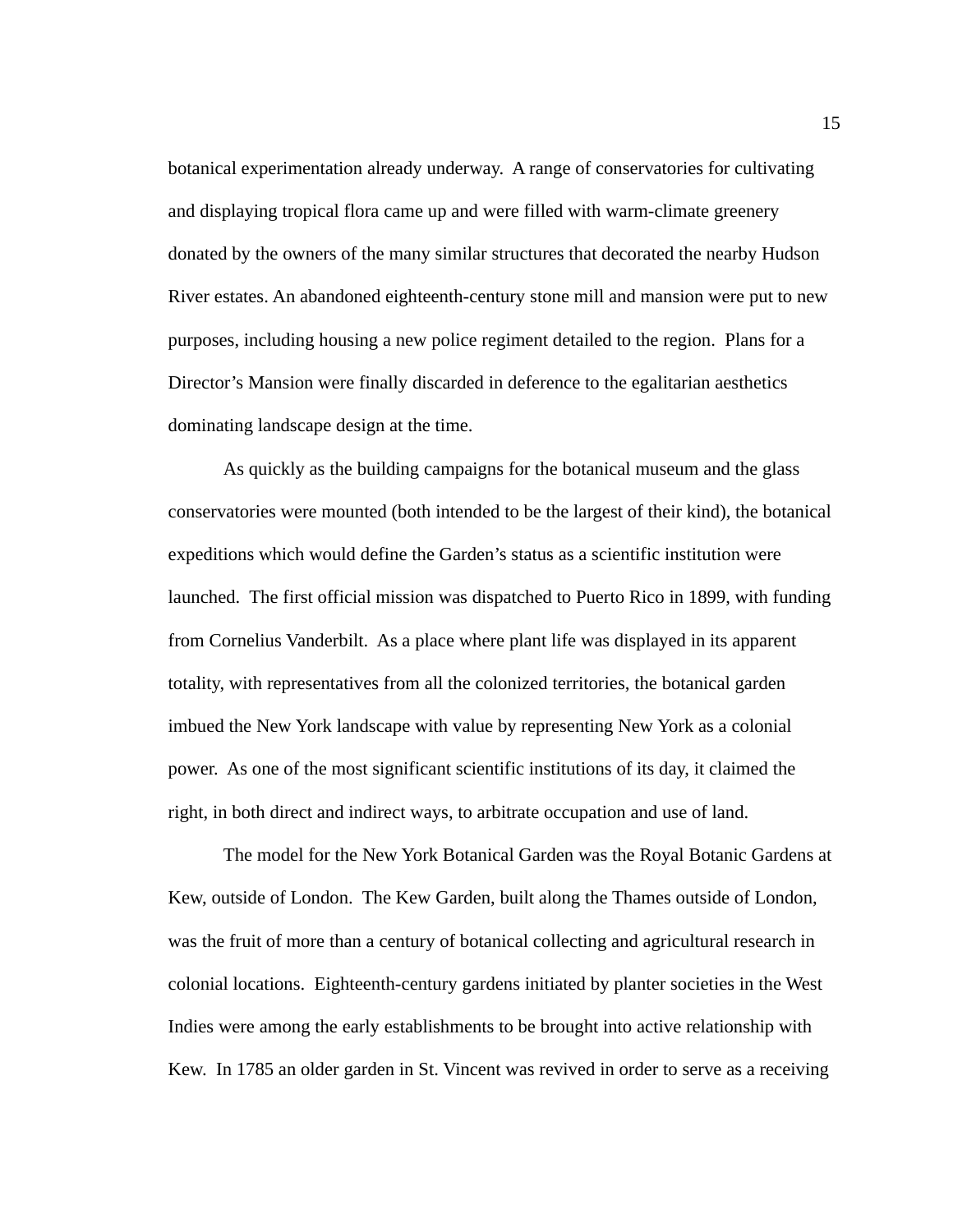station for plants brought from the Pacific, and Asia.<sup>[23](#page-24-0)</sup> In 1814, during the brief British occupation of Java, officials established the garden that, shortly afterwards, once restored to Dutch rule, would become the largest in the world, and the leading research center on sugar cane and other plantation crops.<sup>[24](#page-24-1)</sup> During the first half of the nineteenth century, gardens in Calcutta, Madras, Bombay Sahranpore, Agra, Cawnpore, Lucknow, Delhi, Meerut, Umbala, Simla, Kussowlie, Dugshai, Lahore, Pegu, and Ootacamund, Pondicherry, and Ahmednagar in the Nilgiri Hills, conveyed British floral design acumen and taste for European vegetables, like brussel sprouts, to India. $^{25}$  $^{25}$  $^{25}$ 

The gardens were places where plants could be incubated and tested before distribution to current or planned plantations. Tea was one of the first plants to be captured and successfully transplanted by a British botanical system. Early attempts to transplant tea failed, according to Lucille Brockaway, and East India Company officials recognized that a large coordinated effort would be required to successfully establish the crop in a region controlled by the company.<sup>[26](#page-24-3)</sup> The plant was wrested in large quantities from the tea districts of China following the Opium Wars, shipped through the new British port at Hong Kong, and finally entered into cultivation in Company controlled lands in Sikkim.<sup>[27](#page-24-4)</sup> Assam, Ceylon, and Malaya were all transformed in the wake of agricultural successes at Sikkim. Plants indigenous to the Americas, like cinchona,

<span id="page-24-0"></span><sup>23</sup> Drayton, *Nature's Government*, 86.

<span id="page-24-1"></span><sup>24</sup> Ibid.

<span id="page-24-2"></span><sup>25</sup> Ibid., 182-183.

<span id="page-24-3"></span><sup>26</sup> Lucille Brockaway, *Science and Colonial Expansion: The Role of the British Royal Botanic Gardens*, (New Haven: Yale University Press, 2002), 27-28.

<span id="page-24-4"></span><sup>27</sup> Ibid.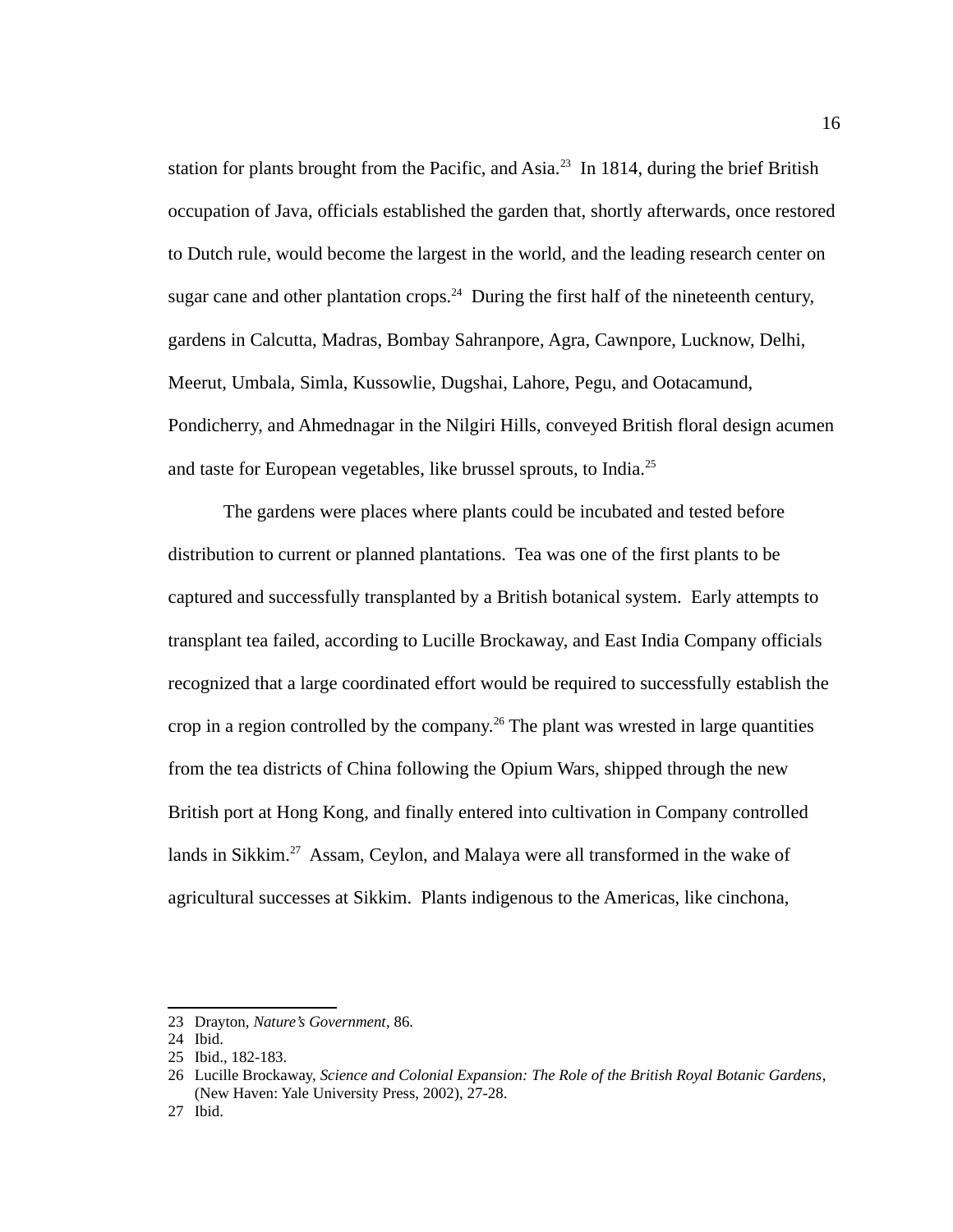rubber, and sisal were transferred, via Kew, to gardens in India where they were adapted to plantation-scale cultivation.<sup>[28](#page-25-0)</sup>

Scholarship on botanical gardens, empire, and science including the works of Lucille Brockaway, Richard Drayton, Sharon Kingsland, Peter Mikulas, Duncan Taylor, Richard Grove, Christophe Bonneuil, and others, explores the formative interconnections between the the study of plants in Europe, and the rising imperial state bureaucracies of eighteenth- and nineteenth- century Europe. We know a great deal about how botany became "an essential part of the projection of military might into the resource-rich East and West Indies."[29](#page-25-1) As the gold and silver mines ran out, "[r]ich vegetable organisms supplied lasting, seemingly ever-renewable profits," as Londa Schiebinger explains. $30$ Botanical gardens were well-endowed by colonial states where administrators understood the ways that "exact knowledge of nature," coupled with military power in colonial locations could supply wealth and national advantage. $31$ 

As this knowledge of nature evolved during the nineteenth century, incubated in British, French, Spanish, Portuguese and Dutch botanical gardens, and also in German research institutions, the realm of its colonial usefulness expanded as well. A new wave

<span id="page-25-0"></span><sup>28</sup> Brockaway, *Science and Colonial Expansion.*

<span id="page-25-1"></span><sup>29</sup> Londa Schiebinger, *Plants and Empire: Colonial Bioprospecting in the Atlantic World* (Cambridge: Harvard University Press, 2009), 5. Baber, Zaheer, "The Plants of Empire: Botanic Gardens, Colonial Power and Botanical Knowledge," *Journal of Contemporary Asian Studies* 46, no. 4 (2016): 659-679; Lucille Brockaway, *Science and Colonial Expansion: The Role of the British Royal Botanic Gardens*, (New Haven: Yale University Press, 2002); Richard Drayton, *Nature's Government*, 2000; John Gascoigne, *Science in the Service of Empire: Joseph Banks, The British State and the Uses of Science in the Age of Revolution* (Cambridge: Cambridge University Press, 1998); Sharon Kingsland, *The Evolution of American Ecology, 1890-2000,* (Baltimore: Johns Hopkins University Press, 2005); Mikulas, *Britton's Botanical Empire*; Emma Spary, *Utopia's Garden: French Natural History from Old Regime to Revolution* (Chicago: University of Chicago Press, 2000); Duncan Taylor, "Botanical Gardens and their Role in the Political Economy of Empire: Jamaica (1846-86),"*Rural History* 28, no. 1 (2017): 47-68.

<span id="page-25-2"></span><sup>30</sup> Schiebinger, *Plants and Empire*, 7.

<span id="page-25-3"></span><sup>31</sup> Ibid., 5.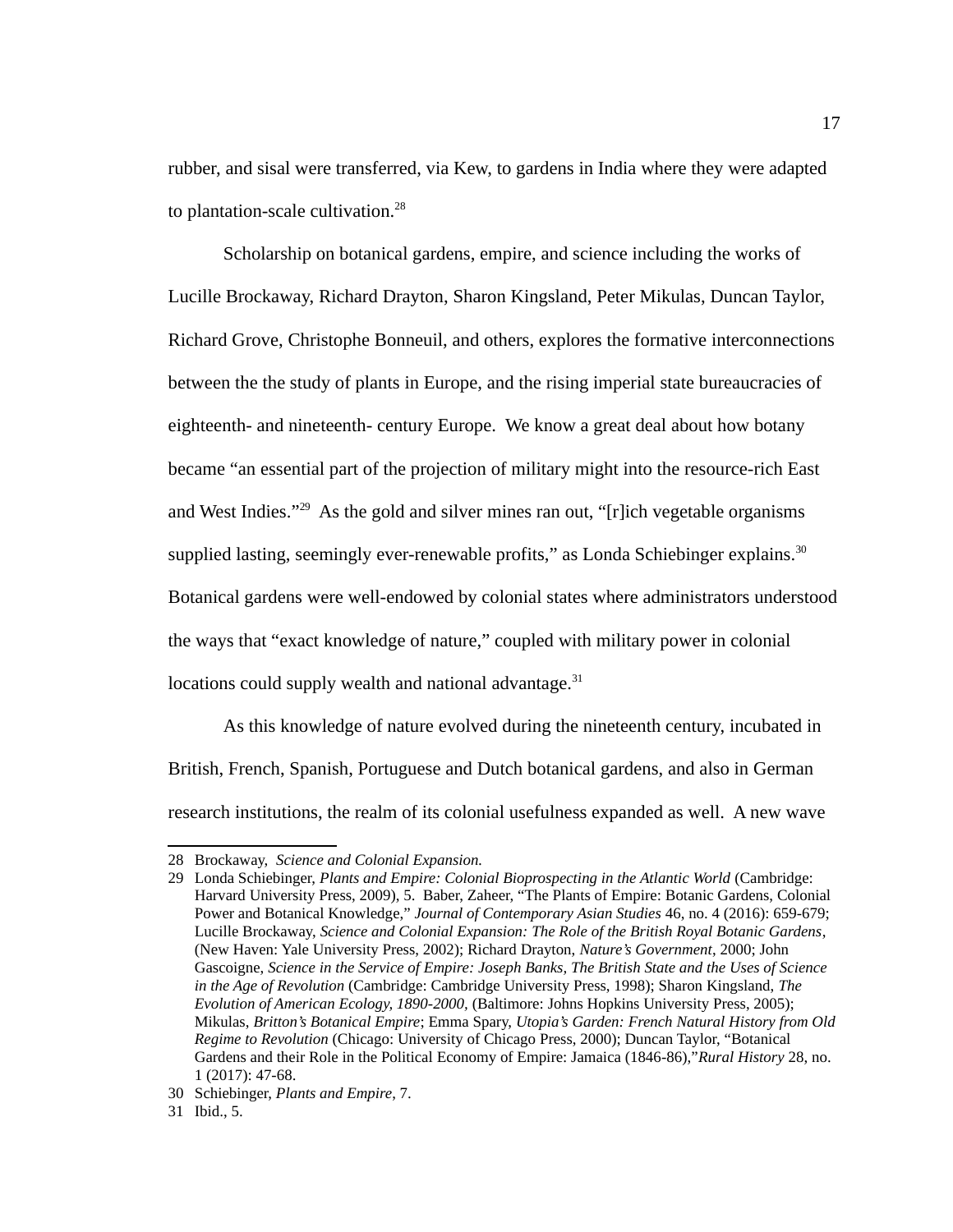of stations were revived or initiated in the final third of the nineteenth century, as the "New Botany" inspired new agricultural possibilities, and the stakes of inter-imperial advantage seemed to intensify. European colonial operatives and scientists intervened botanically in several sites in West Africa including Lagos (1883), Aburi, Gold Coast (1890), the Niger Coast Protectorate (1891), Gambia (1894), and Sierra Leone (1895).<sup>[32](#page-26-0)</sup> A hierarchy of botanical stations circulated research and coordinated agricultural policy. Calcutta, Ceylon, Mauritius, and Jamaica hosted large research centers with herbariums, libraries, museums, and laboratories. They also managed networks of smaller stations. Ceylon, for example, would serve the new British planting enterprises on the Malay Peninsula, North Borneo, and Fiji.<sup>[33](#page-26-1)</sup> During the 1880's, a crop of stations devoted to sugar research sprung up in the West Indies in the hopeful aftermath of successful experiments growing disease-resistant varieties in Barbados and at the Dutch garden on Java. When New York Botanical Garden staff traveled to Kew to compare their collections with the holdings there, they encountered an institution at the apogée of its colonial power.

The agricultural advances emerging from these circuits of botanical exchange inspired emulation and innovation in institutional forms as scientists and governors sought ways to expand the reach of their influence. The model for the leading establishments was the Dutch garden at Buitenzorg, which American botanists praised and envied in scientific journals like the *Botanical Gazette*. Planters in the region who stood to benefit from crop experiments carried out at this station and its several satellite

<span id="page-26-0"></span><sup>32</sup> Drayton, *Nature's Government*, 252-253.

<span id="page-26-1"></span><sup>33</sup> Ibid., 253.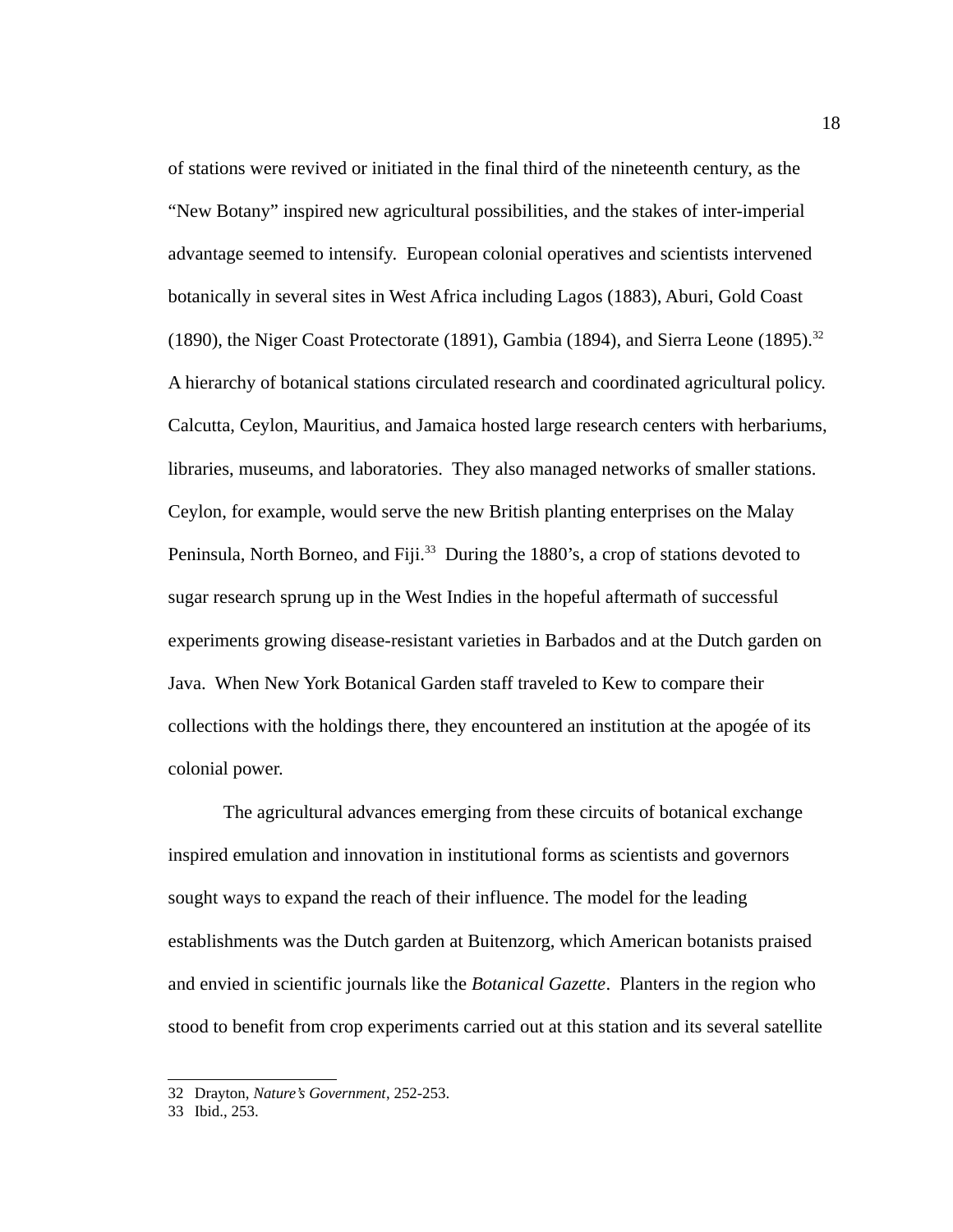stations provided funding, and the director brought in advanced botanical researchers with the offer of free laboratory space and access to the world of tropical flora. Agricultural experiment stations established throughout the US states beginning in the 1860's - "science on the cheap," - was a model for the proliferation of new peripheral stations of the European empires. $34$  In the US, German state-sponsored research institutions were invoked with anxious admiration by the wealthy. The large building in the parks district was designed as a new symbolic center of a colonial order in plant research stations.

The European botanical gardens facilitated imperial aims in fundamental ways, enabling settlement and plantation agriculture by disseminating plants across the globe and knowledge and technology to aid in their propagation. These gardens also marked the palaces and cities to which they belonged as imperial centers or places of authority. This authority increasingly became "public" during the nineteenth century as governors refined their ability to imagine public needs and to explain their actions in terms of public benefit. In the late nineteenth century, material wealth was often equated with governing legitimacy. To some New Yorkers, poverty in Europe was a sign of backward political institutions. Conversely, wealth, the ability to buy bananas in New York, for example, evidenced good governance, and even stood for "democracy."<sup>[35](#page-27-1)</sup> Through the vehicle of botanical interest in New York, the Imperial Bureaucracy of Kew was transposed and extended into the field of US governance, encountering new terms and new resources.

<span id="page-27-0"></span><sup>34</sup> Ibid., 252.

<span id="page-27-1"></span><sup>35</sup> Heather Cox Richardson, *West From Appomattox: The Reconstruction of America After the Civil War* (New Haven: Yale University Press, 2007).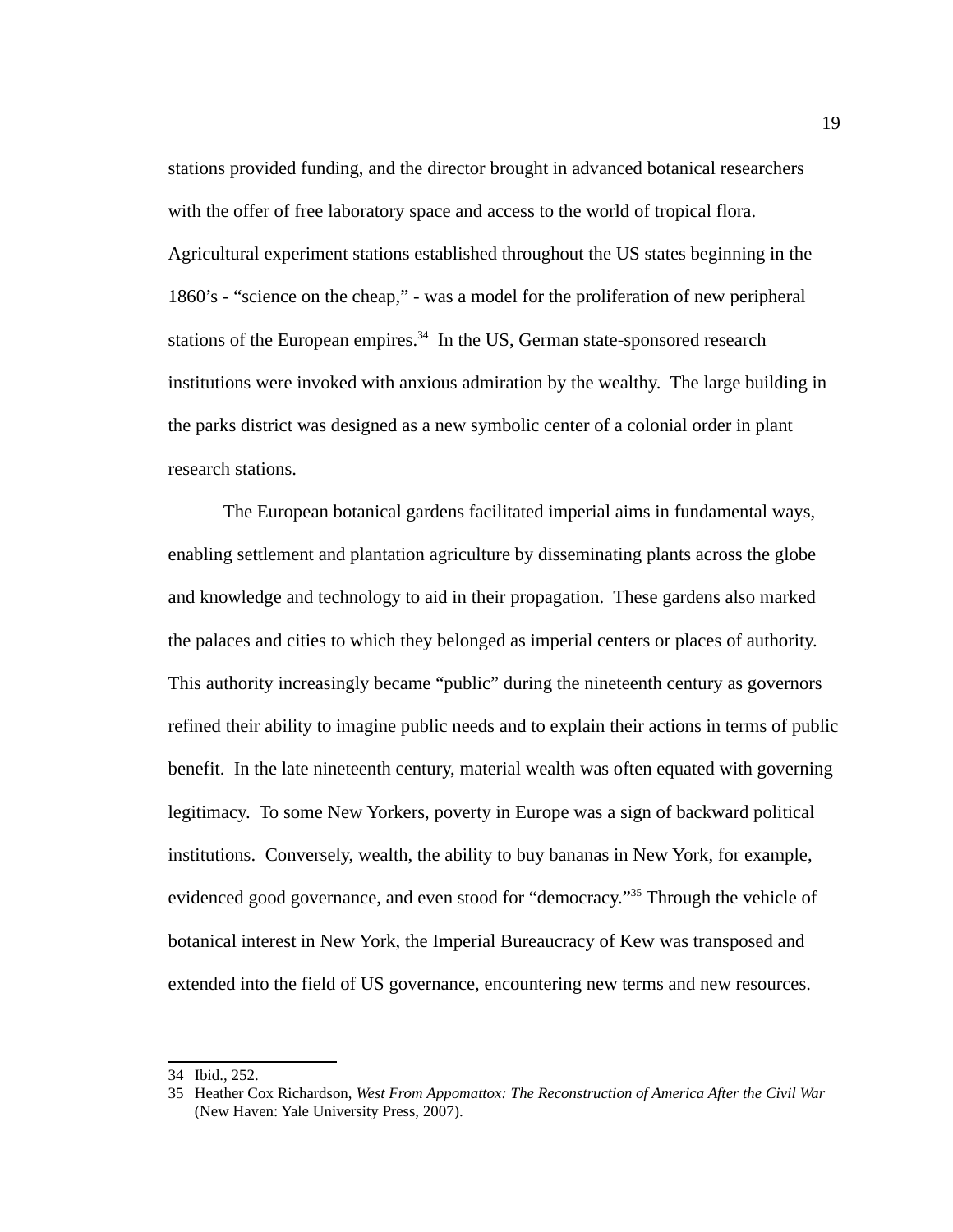While the incorporators of the New York Botanical Garden were assembling the initial \$250,000 needed for their garden, the city and the nation were enveloped in a deep depression. Several new institutions of science in New York, and in other cities like Chicago were founded during these years. Columbia University's new Faculty of Pure Science was emblematic, and the Botanical Garden in many ways served as an extension of this school. Nathaniel Britton, founder of the Botanical Garden, trained in the geology program at Columbia's School of Mines, and for a number of years taught botany there, received a devoted botany program with the new school. A precedent for the institutional arrangement for the Botanical Garden can be found in the Museum of Natural History, which linked Columbia University's scientific ambition to public land in New York and nationally, and to the city's coffers. That decade also saw the development of the Smithsonian, the Carnegie and corporate laboratories sponsored by GE and others. A well-established network of scientific institutions in Germany were the model for many of these institutions. The vast agricultural and related fortunes accumulating in New York at the end of the nineteenth century enabled individuals and corporations to establish their own research arms, modeled on the state-sponsored programs of Germany and Britain.

Developments in Germany in particular made the botanically-oriented institutions pressingly necessary. Research at institutions in Breslau, Munich, Jena, Halle, Strasbourg were among the beneficiaries of a trend of increased funding for scientific institutes by Prussian authorities between 1820-1870.<sup>[36](#page-28-0)</sup> A remarkable picture of the material lives and evolutionary history of plants was emerging from the expanding and increasingly

<span id="page-28-0"></span><sup>36</sup> Eugene Cittadino, *Nature as the Laboratory: Darwinian Plant Ecology in the German Empire, 1880- 1900* (Cambridge: Cambridge University Press, 1990), 15-18.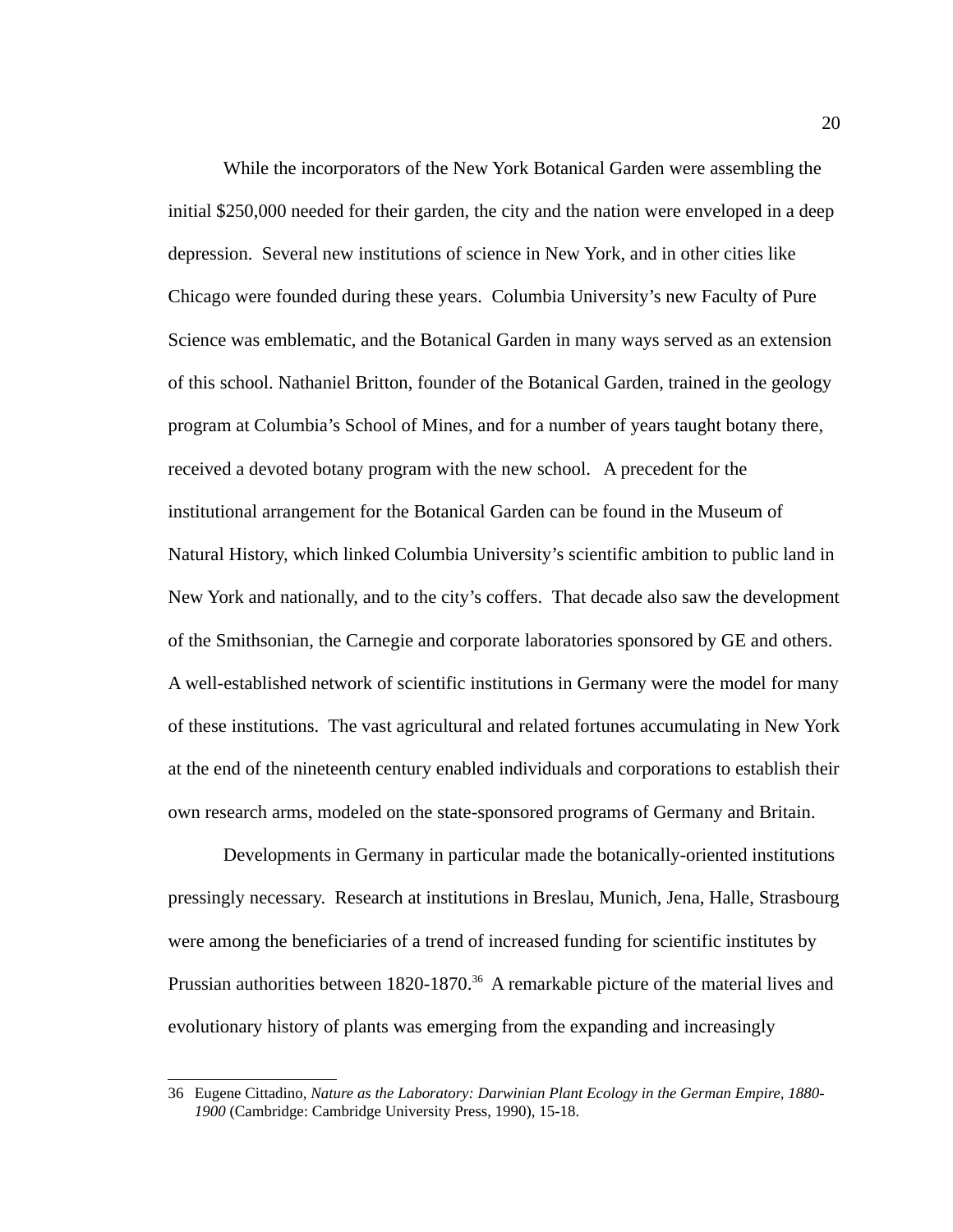intercommunicating investigations.[37](#page-29-0) At a 1902 conference held at the New York Botanical Garden, a presentation about Mendel's ideas on inherited traits and recessive genes gained the interest of an audience of agricultural experiment station researchers and plant breeders working on peas, carnations, and wheat.<sup>[38](#page-29-1)</sup> The theory resonated with this experimenting audience, and they perceived its power as an intellectual tool with which to achieve more predictable results. $^{39}$  $^{39}$  $^{39}$ 

The New York Botanical Garden represented a cultural and political continuity connecting imperial centers across the Atlantic, and expanding and amplifying a general line of inquiry and colonial pursuit, while shaping itself to the landscape and political exigencies of the colonial outpost, New York.

The Garden might be viewed as belonging equally to a pattern of innovation in colonial governance elaborated in the New York Harbor region. The original chartered corporation of New York was designed to make advantage out of an emerging colonial geography: the warren of inlets, deep harbors, and protected bays at the mouth of the broad and deeply navigable Hudson was to be the site of a "great city."<sup>[40](#page-29-3)</sup> The members of this corporation were promised a form of autonomy ensured by its ownership of land and a set of governing prerogatives. It was poised to take advantage of the colonial

<span id="page-29-0"></span><sup>37</sup> A cursory overview might include the observation of Wilhelm Hofmiester of a common alternating reproductive cycles shared by larger flowing angiosperms and also the ferns, mosses, lichens, liverworts, horsetails, algae which, as Cittadino points out, helped to cohere "plants" as a unitary category of life. Cell division was the subject of Carl Nägeli's work identifying the apical cells of plants roots and shoots, and the cambrial cells as the places where plant growth occurred. Julius Sachs studied how plants move in relation to light, gravity, and temperature. Other researchers examined how plants adapted to extreme climactic conditions, and how the physiological processes affected the plant's morphology.

<span id="page-29-1"></span><sup>38</sup> Barbara Kimmelman, "A Progressive Era Discipline: Genetics at American Agricultural Colleges and Experiment Stations, 1900-1920" (PhD diss., University of Pennsylvania, 1987), 137.

<span id="page-29-3"></span><span id="page-29-2"></span><sup>39</sup> Ibid.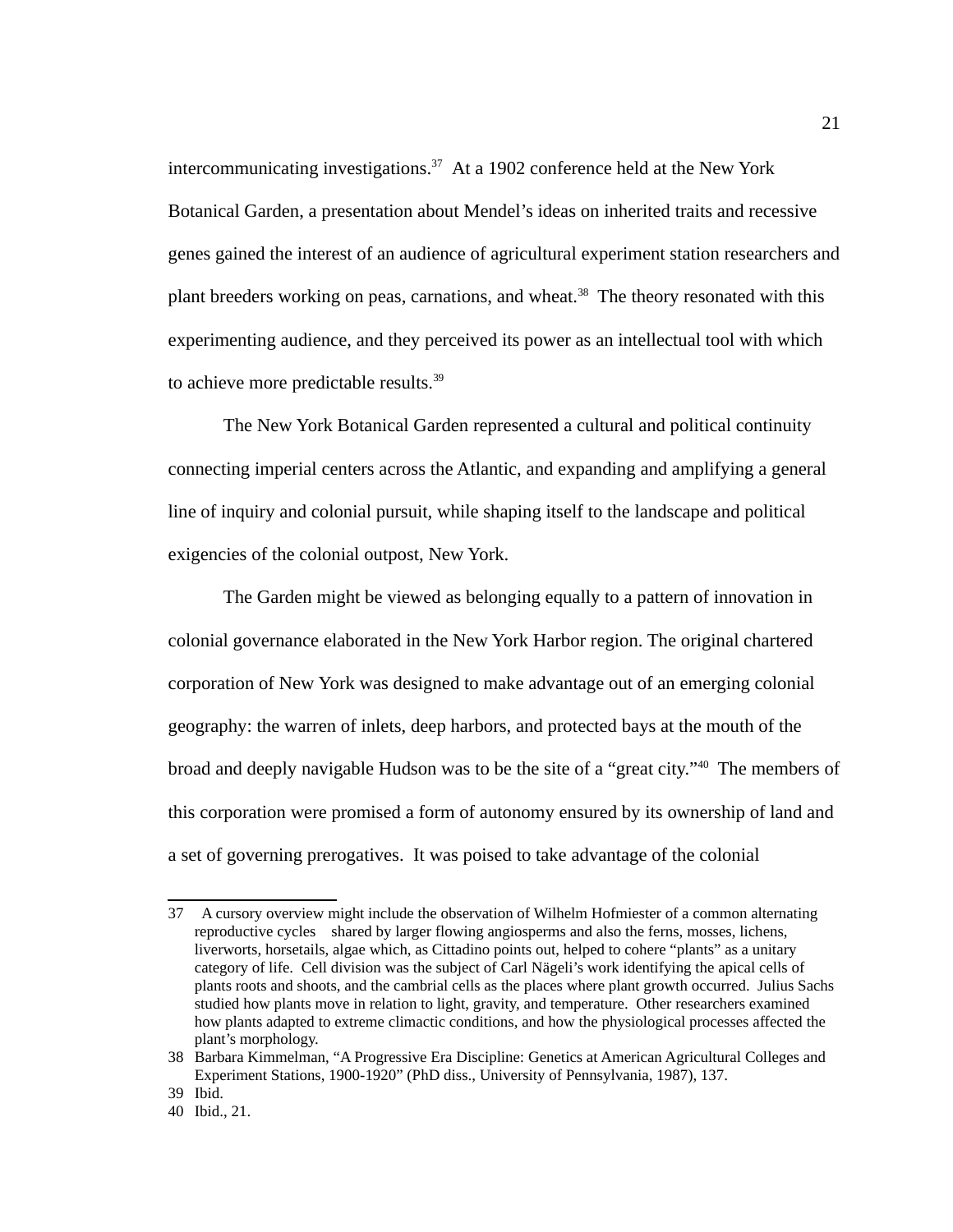institutions flourishing around it, especially in the West Indies. "The West Indian trade formed an essential part of the economy in every mainland colony," writes the historian Edward Rugemer. The "sugar revolutions" of the early seventeenth century created a series of plantation economies in the Caribbean dependent on imported food and supplies. From the early 1640's New England trade met that need for food. New York was engaged with the West Indies trade under Dutch rule. Further south, "By 1740, Philadelphia and Newport had regular connections with the West Indies, and by the 1770's, Wilmington, Baltimore, Richmond, and Savannah were also linked to West Indian markets."<sup>[41](#page-30-0)</sup> South Carolina was dependent on the trade from its colonial outset.

The autonomy of the Corporation of New York was to be built, in part, on its increasing capacity for connection, collaboration, and "innovation" in the Caribbean. The region surrounding the developed tip of Manhattan was given over to agriculture to supply the Caribbean plantations with food. There were many small farms, some reliant on slave labor, and some large farms, like that belonging to Lewis Morris, not far from the site of the current Botanical Garden. From his nineteen-hundred acre estate, Wallace and Burrows report, his partially enslaved workforce sent corn, wheat, barley, oats, lumber and livestock through Manhattan to the West Indies.<sup>[42](#page-30-1)</sup> Settler agriculture extended the land base available to this trade northward and westward from the city, especially just before and after the revolutionary era.

US-based growers, merchants, shippers, and money lenders were also highly dependent dependent upon Caribbean plantation colonies. As early as 1790, the French

<span id="page-30-0"></span><sup>41</sup> Edward Rugemer, *Problem of Emancipation: The Caribbean Roots of the American Civil War* (Baton Rouge: Louisiana State University Press, 2008), 21.

<span id="page-30-1"></span><sup>42</sup> Edwin Burrows and Mike Wallace, *Gotham: A History of New York City to 1898* (New York: Oxford University Press, 1999), 123.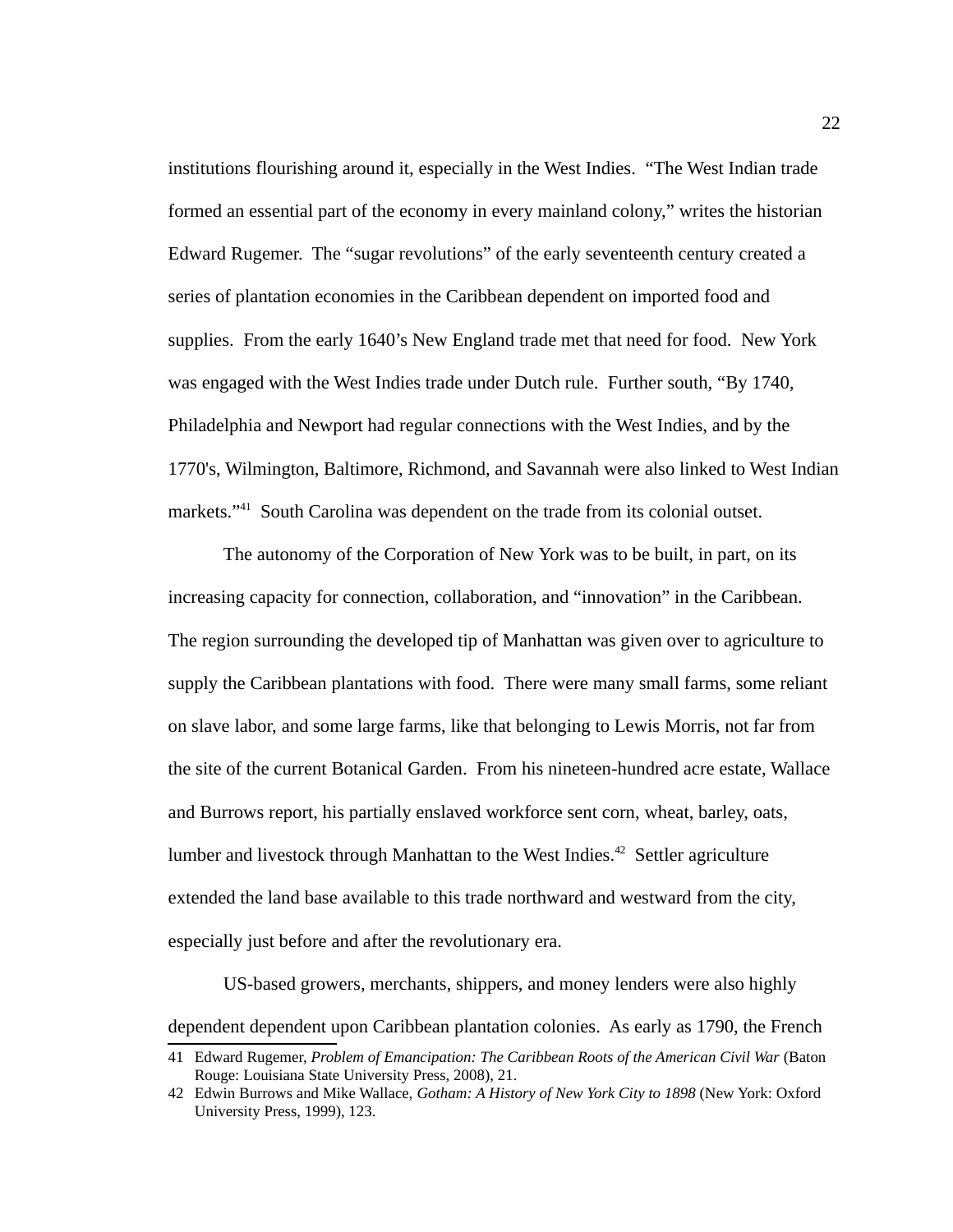West Indies imported more flour, beef, pork, fish, boards, livestock and butter from the US than any other part of the world.<sup>[43](#page-31-0)</sup> Beginning in 1793, wars in Europe generated opportunity for trade in the Americas, and the twenty ensuing years saw an enormous expansion of trade volume between the US and Caribbean and Latin American mainland colonies. Almost one third of US exports went to that region during that period and further linked the fates of coastal towns, areas transformed by plantation and settler agriculture, and the merchant class to events in the Caribbean and Spanish America. American commerce, from a very early date, was extremely responsive to events in this region.<sup>[44](#page-31-1)</sup> Grain and corn from the US went to the West Indies, and the plantation economies of those islands depended on imports from the US.

The Corporation of the New York Botanical Garden came into being at the end of a century during which the original corporate structure of New York was transformed. As will be discussed in the first chapter, "public interest" became a key coordinating mechanism for development. The botanical garden corporation served the development needs of a municipality transformed by its place in an Atlantic commerce.

#### **Public Land and Landscapes**

The term "public" possesses a range of meanings. Its evolution in the English language is closely related to the emergence of imperial states, and serves as the legitimating basis for state action in relationship to land. In colonial New York, the "public good" of Britain was meant to be served by crown regulations on land and timber there. In republican New York, a planned canal traversing the width of the state would be

<span id="page-31-0"></span><sup>43</sup> John Coatsworth, "American Trade with European Colonies in the Caribbean and South America, 1790-1812," *The William and Mary Quarterly* 24, no. 2 (1967): 246.

<span id="page-31-1"></span><sup>44</sup> Ibid., 243.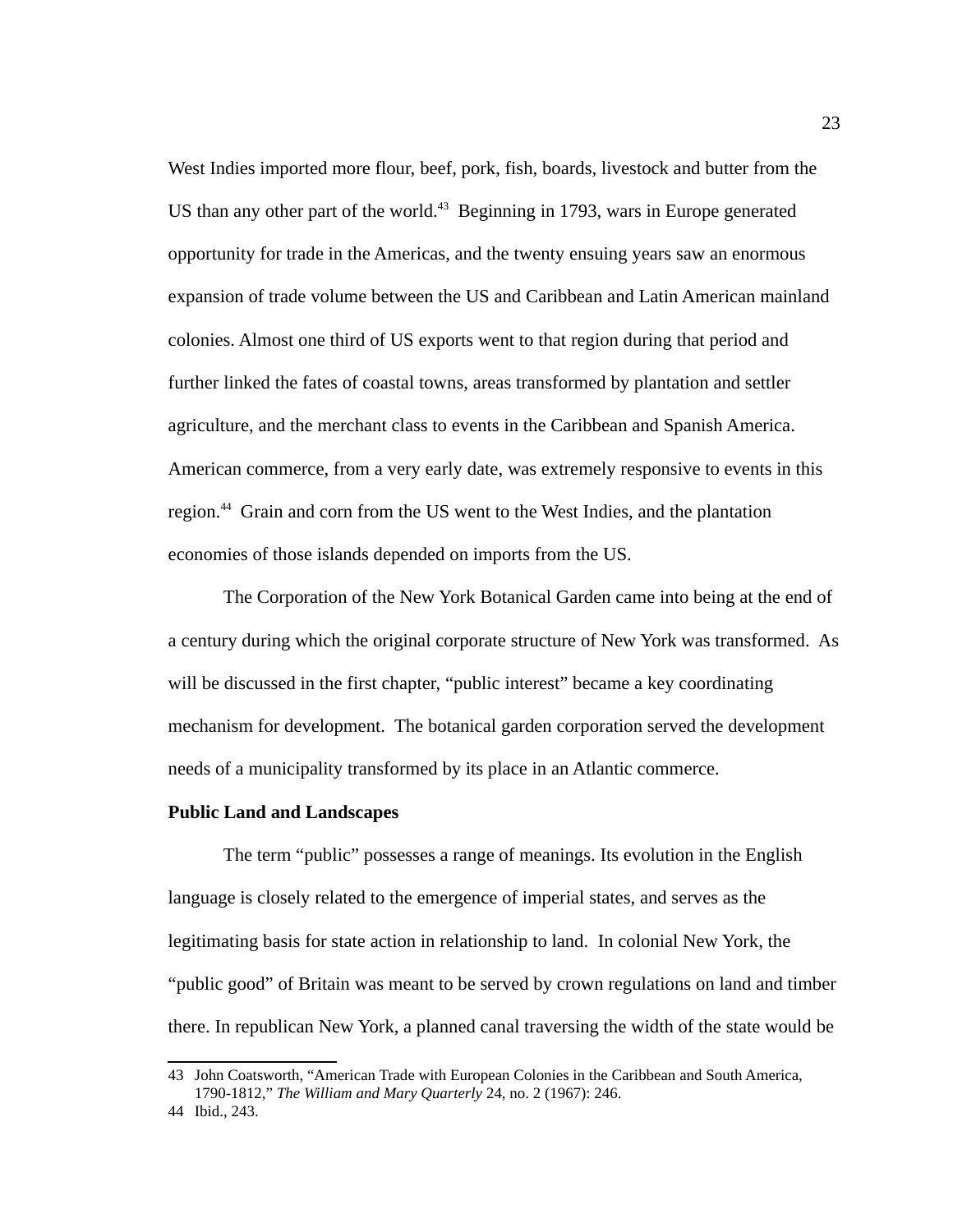a great "public object" calculated to intimidate, and this provided the legal rational for land appropriation for the canal.<sup>[45](#page-32-0)</sup> The public good was a shorthand justification for expropriating land and giving it over to large-scale development projects. A body of eminent domain law developed early in New England and New York to facilitate the construction of mills, roads and other large-scale developments across variously claimed lands was adapted in the constitutions of western states to accommodate mining, timber extraction, and the maximal exploitation of resources by firms claiming to serve a public benefit. The principal was well established in New York law by the late nineteenth century and a lawsuit filed by landowners challenging New York City's annexation of 1,757 acres of land for parks north of Manhattan failed to garner support from a court which could readily perceived the public interest at stake. Public interest was a way of overriding particular private property claims while simultaneously elaborating and protecting a general theory of private ownership. It was also, invariably forged in relationship to indigenous land claims.

Later in the nineteenth century, with the rise of a publishing industry and mass media, the term's perhaps more familiar association with a sort of general will, or plebiscitary politics, gained significance. Governing officials, holding elected, appointed or hereditary positions of power, were increasingly forced to cooperate with an emergent mass publishing industry and to address themselves to national constituencies cohering through, for example political parties and labor unions.<sup>[46](#page-32-1)</sup>

<span id="page-32-0"></span><sup>45</sup> Chancellor Kent, *Rodgers v. Bradshaw*, (1823), cited in Harry Scheiber,"Property Law, Expropriation, and Resource Allocation by Government: The United States, 1789-1910," *The Journal of Economic History* 33, no. 1 (March, 1973): 235.

<span id="page-32-1"></span><sup>46</sup> Christopher Bayly, *The Birth of the Modern World, 1780-1914,* (Malden, MA: Blackwell, 2004).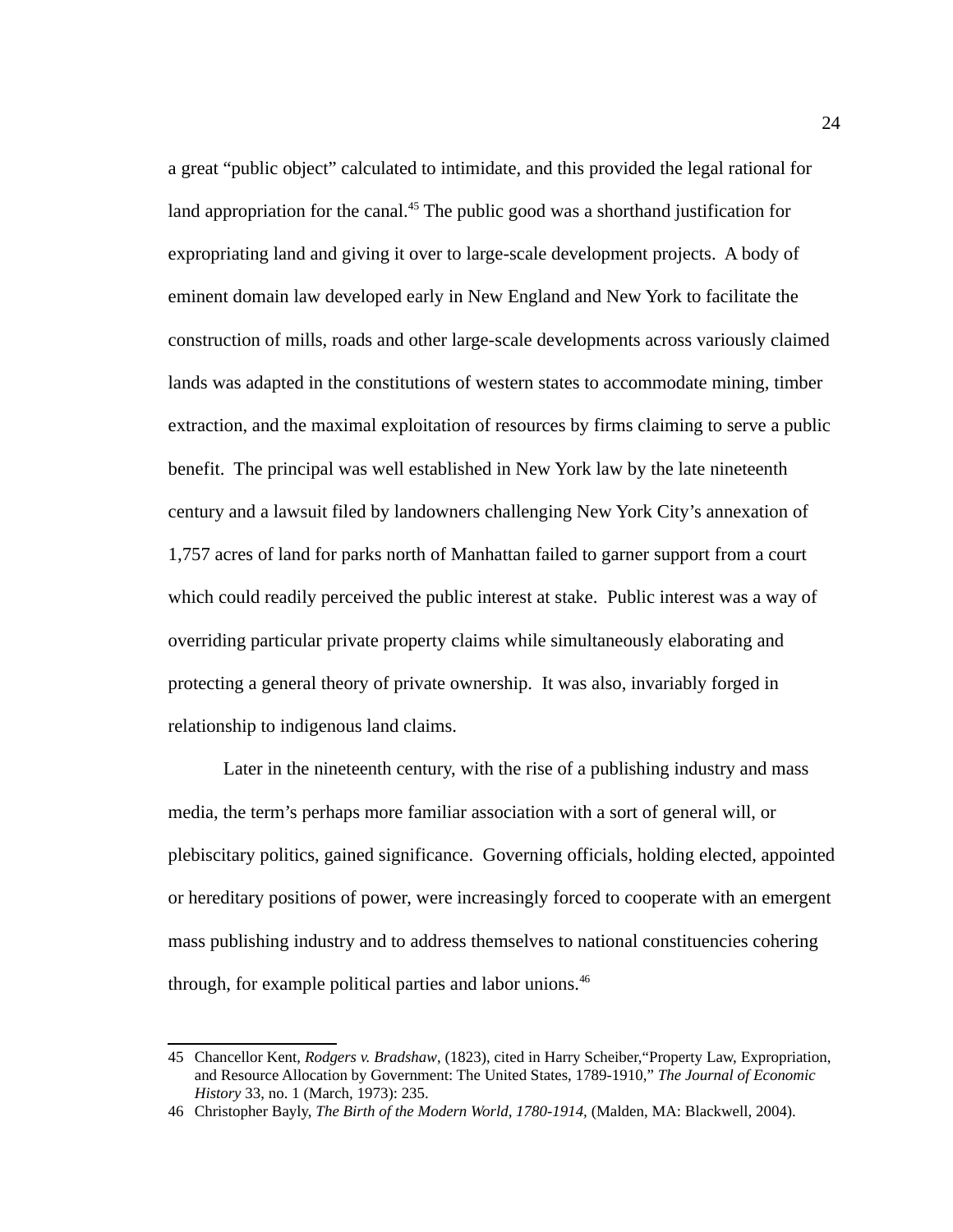In particular in the exceptionalist language of the post-colonial US, the idea of a willful public became a central arbiter of state action. A language of "public" ownership, a republican aesthetic in landscape design, and a mythology of American distinction from authoritarian Europe affirmed in unison a democratic essence. Daniel Rogers describes the late nineteenth century, dominant, 'republican' opposition between Europe's ancien régime, its kings and aristocrats, its standing armies and churches, and the monopoly on governance by which "the aristocracies seemed to have hung the state's apparatus on the peoples of Europe like massive millstones."[47](#page-33-0) In contradistinction, the "genius of New World liberty" had been to "set the peoples' will and welfare on top. The science produced at the New York Botanical Garden, I suggest helped to grease the gears of post-Reconstruction political and economic machinery by offering a world view organized around a deep confidence in its grasp of the physical principals of matter. The ever more complicated manipulation of materials and life processes was both an objective of largescale agricultural programs, and an argument for a materialist view of the world. Extreme discretionary power, discoverable in the new parks board created in the midnineteenth century to develop the landscape of New York, as well as in the managers of the corporation of the botanical garden, presented itself in material displays of wealth, control, and scientific advance, all under the rubric of, and in communicative tension with a constituting public.

The term "landscape" embodies a productive opening separating land from human imagination and involvement. The word seems to have entered the English language

<span id="page-33-0"></span><sup>47</sup> Daniel Rogers, *Atlantic Crossings: Social Politics in a Progressive Age* (Cambridge: Harvard University Press, 1998), 35.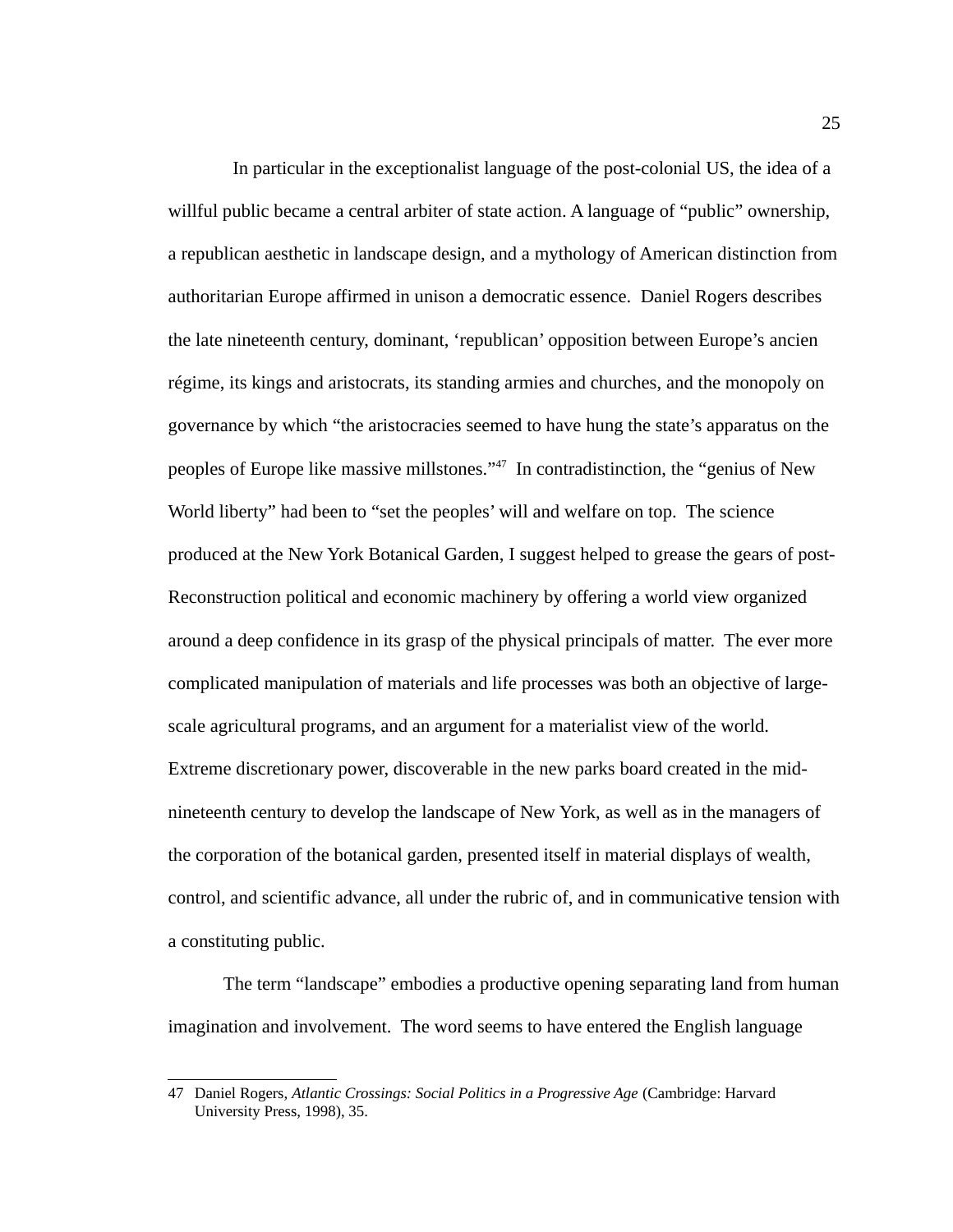from the Netherlands somewhere about the end of the sixteenth or beginning of the seventeenth centuries.<sup>[48](#page-34-0)</sup> According to Gina Crandell, the term did not refer to "what one saw outdoors" but rather was "a painter's word introduced to describe sixteenth-century Dutch paintings."[49](#page-34-1) A landscape was a "picture representing inland scenery, as distinguished from a sea picture, portrait, etc."<sup>[50](#page-34-2)</sup> In Simon Schama's reading, the Dutch *landschap,* with roots in the Germanic *landschaft,* shares this word's suggestion of human occupation, or jurisdiction.<sup>[51](#page-34-3)</sup> Where Crandell emphasizes Dutch painting techniques for representing views of land, Schama emphasizes the restructuring of the land accomplished in the Netherlandish flood-fields.

Convention, repeated techniques for establishing meaning and evoking a particular complex of feeling or response, brings landscape, that not truly distinguishable complex of land and representations of land, into the realm of the political. Crandell gestured toward this persuading power, writing that spectators had "learned the conventions of shading so well from pictures that when Manet reminded them, in his paintings that outside, in the full light of day, some round forms really do look flat, like a patch of color, they were outraged."<sup>[52](#page-34-4)</sup> Thus land-representations, or represented land are historical and ideological configurations with implications for how land can be inhabited. Botanical meaning participates in a dialectic between the developed landscape, and knowledge of land with important consequences for territorial interventions. Botanical

<span id="page-34-0"></span><sup>48</sup> Gina Crandell, *Nature Pictorialized: "The View" in Landscape History* (Baltimore: Johns Hopkins University Press, 1993), 9. Simon Schama, *Landscape and Memory* (New York: Vintage, 1995), 10.

<span id="page-34-1"></span><sup>49</sup> Gina Crandell, *Nature Pictorialized: "The View" in Landscape History* (Baltimore: Johns Hopkins University Press, 1993), 9.

<span id="page-34-2"></span><sup>50</sup> OED cited in Crandell, 9.

<span id="page-34-3"></span><sup>51</sup> Schama, *Landscape and Memory*, 10.

<span id="page-34-4"></span><sup>52</sup> Crandell, *Nature Pictorialized*, 157.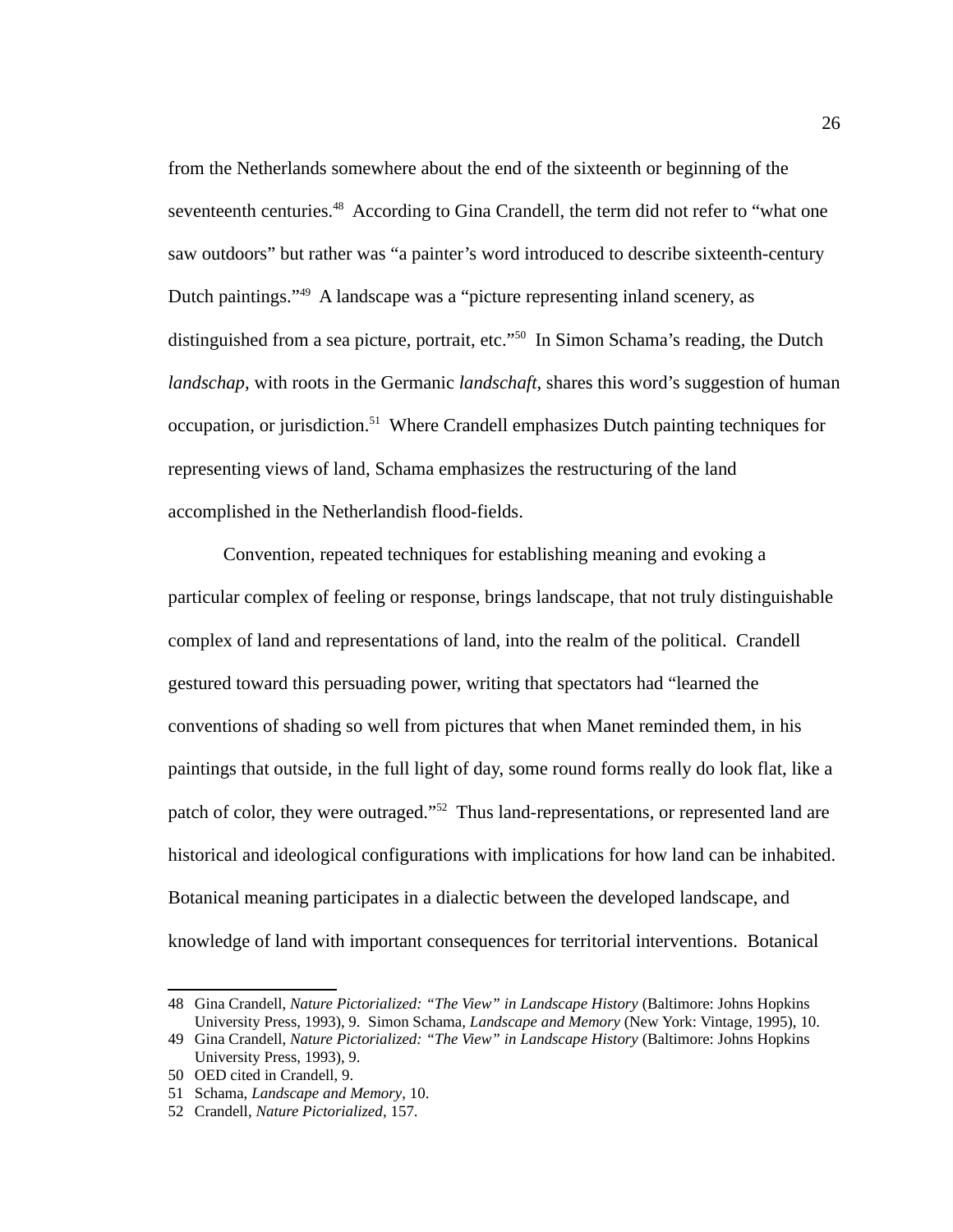representations have long been intricately connected to imperial surveys, pointing audiences to agricultural possibilities inherent in imagined imperial terrains.

The representational work of botany and its significance to the territorial politics of the late-nineteenth-century US national state reaches beyond the elegant depictions of plants that enlivened surveys like the US geological surveys and, and later the extensive popular surveys carried out by the Garden, comprising a foundational symbolic complex for representing exotic, promising frontier space. Timothy Mitchell argued that the production of a "false binary" separating nature, the environment, or land, from human affairs, politics, and representations, is a crucial technology of modern politics.<sup>[53](#page-35-0)</sup> "Over the last century or so, more and more work has been done to produce representations of nature and to produce what appears as a progressively more distinct separation between those interactions we call nature and those we arrange as images of nature. The result has been to open up, by a series of removals, detours, and delays, what appears as an ever more effective distance between our encounters with natural forces and our encounters with reports and images of those encounters."<sup>[54](#page-35-1)</sup> The botanical work carried out at the botanical garden in New York was centrally interested in managing that space of invented difference, and transposition between a projected "nature" and its interpretation.

A close relationship between alterations on the land and its ownership is evident in the colonial supposition that "improvements" bore some basic relationship to claiming land. This relationship diminished as a class of patentees and speculators in New York with many representatives in its court systems gradually articulated an abstract "right" to

<span id="page-35-0"></span><sup>53</sup> Timothy Mitchell, Afterword to *Environmental Imaginaries of the Middle East and North Africa, ed. Diana Davis* (Athens, OH: Ohio University Press, 2011), 84-85.

<span id="page-35-1"></span><sup>54</sup> Mitchell, *Environmental Imaginaries,* 84-85*.*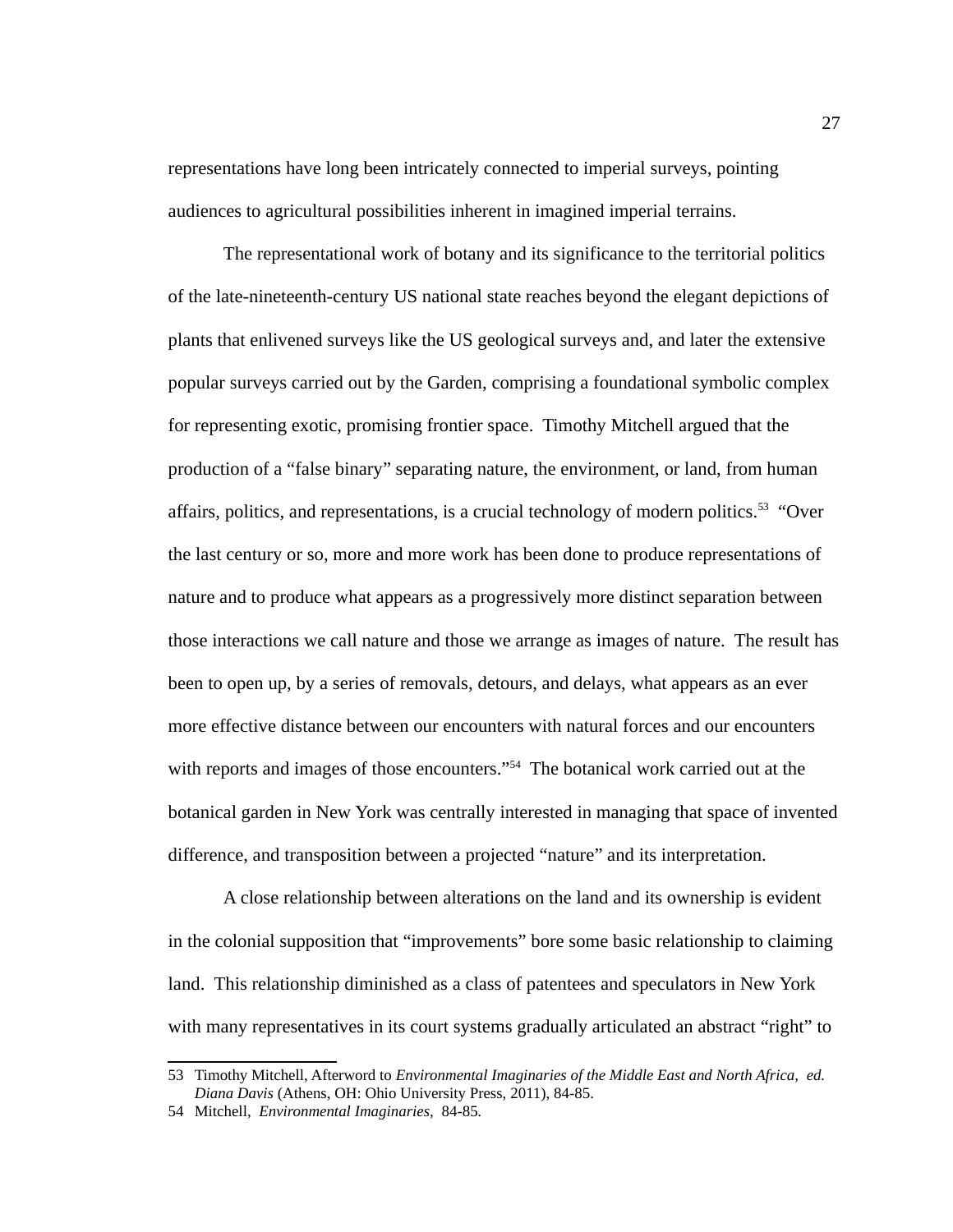property. Many diverse ways of comprehending land, belonging and landownership were widely understood in New York state and city well into the nineteenth century. Legal historian Elizabeth Mensch treated this diversity extensively in an account of the creation in New York jurisprudence of an abstracted legal "right" to property, a device legislators hoped would drown claims to land made by settlers based on a very old and established and crown-sanctioned practice of claiming land on the basis of improvements made to it. The creation of public parks in New York, beginning with Central Park, and continuing with the Parks District, where the Botanical Garden would be located shortly upon the acquisition of the land, was itself a large revaluing of land and a re-shaping of the modes and possibilities for claiming it. European landscape styles were calculated to add value, and the parks were largely a creation of landowners who perceived the value that would be added to the land they owned upon the creation of the parks.

## **Overview of the Dissertation**

Historians of science have extensively explored the essentially social nature of science, the ways it derives its meanings and ascertains its credibility within the particular social and geographic circumstances of its production. "Each site provides repertoires of meaning that facilitate communication," wrote David Livingstone.<sup>[55](#page-36-0)</sup> Each chapter in this dissertation is anchored in a dimension of the Garden landscape and the social processes it embodies. The grounds, located on public parkland, form the basis for the discussion in Chapter One. Chapter Two moves to the laboratory leased from British imperials in Jamaica and places this laboratory in essential relationship with the New York site. Chapter Three begins in the elaborate neoclassical museum, with its floors devoted to

<span id="page-36-0"></span><sup>55</sup> Livingstone, *Putting Science in its Place*, 6.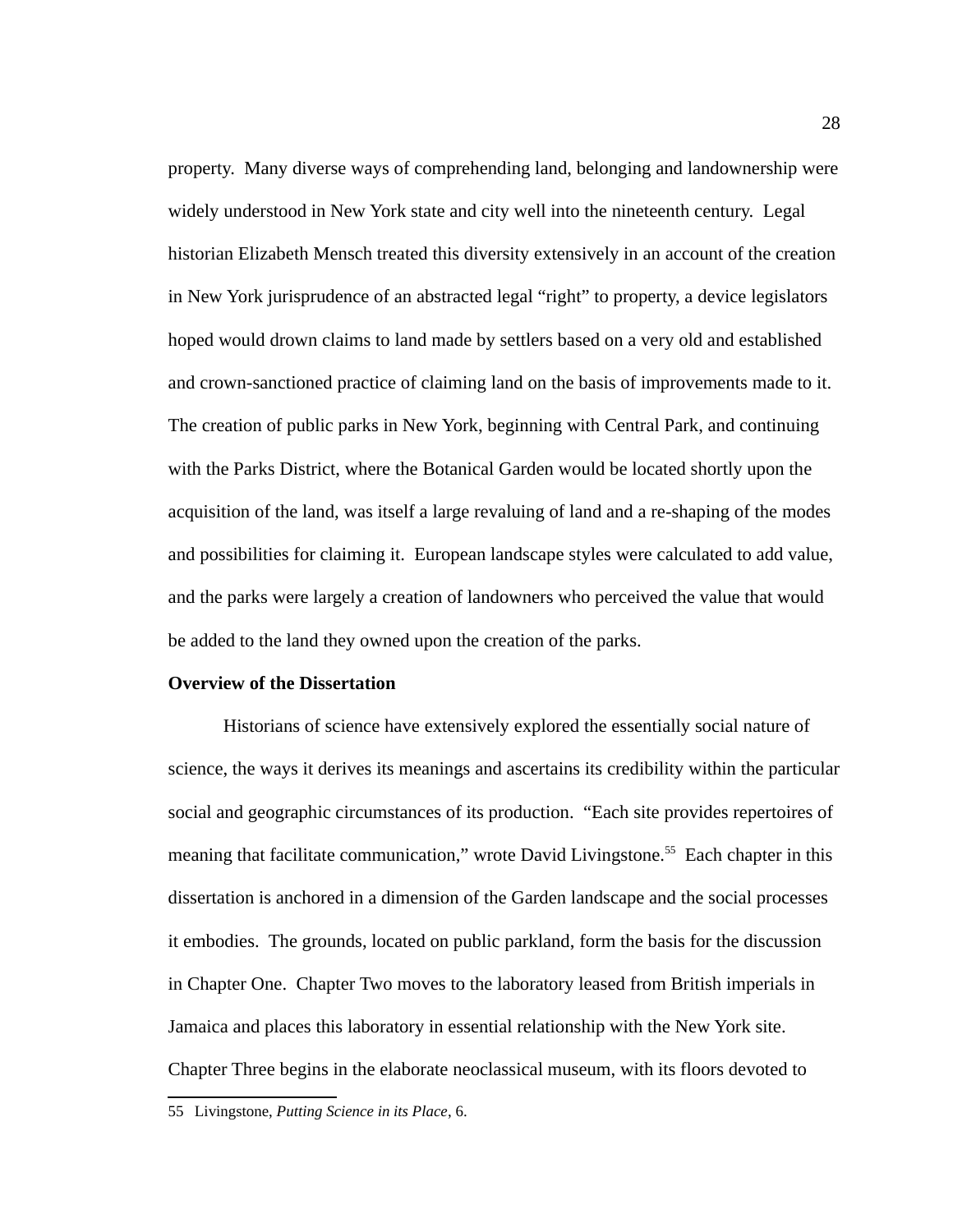"economic" plants and natural sequences which explore the political usefulness of these separate taxonomies. In Chapter Four follows the glass conservatories, which embody an overtly colonial architecture commonly featured on private estates to the public landscape. This architecture serve as an entry point for my discussion of this invitation to a colonial territorial visions and belonging.

Chapter One, "Public Land in New York and the Creation of a Botanical Garden," examines the use of European landscape traditions to interpret a public landscape in New York, and the process by which custom, tradition, and local authority were largely replaced as sources of legal precedent and political legitimacy by an interconnected set of meanings involving technical supremacy, science, and public ownership. The public parks created a space in the landscape for a botanic garden in New York. The Garden, according to one of its founders, "would not stand apart from, but will form a consistent portion of the park system."<sup>[56](#page-37-0)</sup> Further, the garden grounds were "not to be taken from the property of the city and turned over to a corporation for its own use" but "merely set aside by the Park Board to be officially developed and beautified . . . under the direction of scientific experts."[57](#page-37-1) Though it was the project of a small and wealthy class of botanists, its place in the public landscape set it apart from the ribbon of estates reaching up along the banks of the Hudson, each with extensive gardens and conservatories of its own. The material developments made to the garden grounds took on new and amplified significance as part of a public landscape, belonging, not to a single wealthy family, but to an indefinite constituency.

<span id="page-37-0"></span><sup>56</sup> Charles Cox to Addison Brown, 5 March 1894, Addison Brown Collection, New York Botanical Garden.

<span id="page-37-1"></span><sup>57</sup> Charles Cox to Addison Brown, 5 March 1894, Addison Brown Collection, New York Botanical Garden.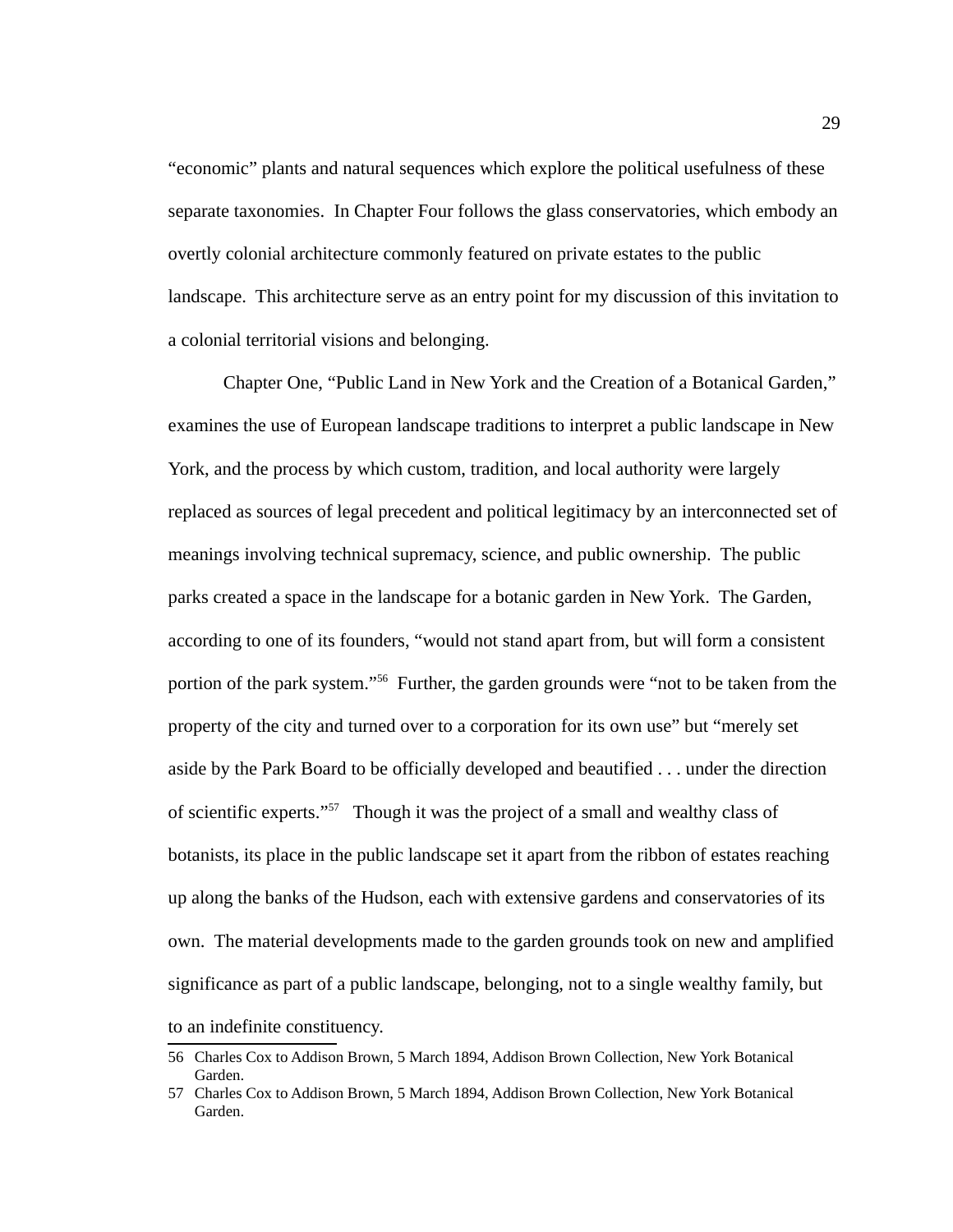The strong discretionary power that early nineteenth-century aldermen in New York sought for the development of their city came into its fullest expression in the boards and commissions created to develop Central Park, and later to develop upper Manhattan and much of the Parks District. In many ways, the garden's de-personalized, de-classed version of nature belonged to a pattern of plebiscitary politics emerging in Europe and globally. This chapter examines the cultural agency of a complex landscape form, the late-nineteenth-century botanical garden, in relation to the acquisition and development of public land in New York.<sup>[58](#page-38-0)</sup>

A key theme of the dissertation is set out in this chapter, which explores the Garden's role in the mediation of republican institutions, aesthetics, and symbols alongside the development of technologies for direct intervention and control. The botanical garden in many ways embodied a tension between inclusive participation and forceful intervention as its members sought to legitimize their control over public land in the Annexed District, and their broad-scale work of reporting on the hemisphere's flora helped to create room for more direct forms of intervention.

The second chapter, "Cinchona, an Anglo-American Tropical Laboratory," expands on this theme in a study of how agricultural research facilitated the Garden's botanical knowledge-production in the Caribbean region, and the ways that agricultural and botanical knowledge reformulated of categories of exclusion and dispossession. Several of the Garden's staff had been on a quest to develop an "American Laboratory" in the "American Tropics," which was finally realized and emblematized in the Garden's

<span id="page-38-0"></span><sup>58</sup> James Corner offers a useful schema of the "cultural agency of landscape" in *Landscape Imagination: Collected Essays of James Corner 1990-2010,* ed. Alison Birck Hirsch (Princeton: Princeton Architectural Press, 2014).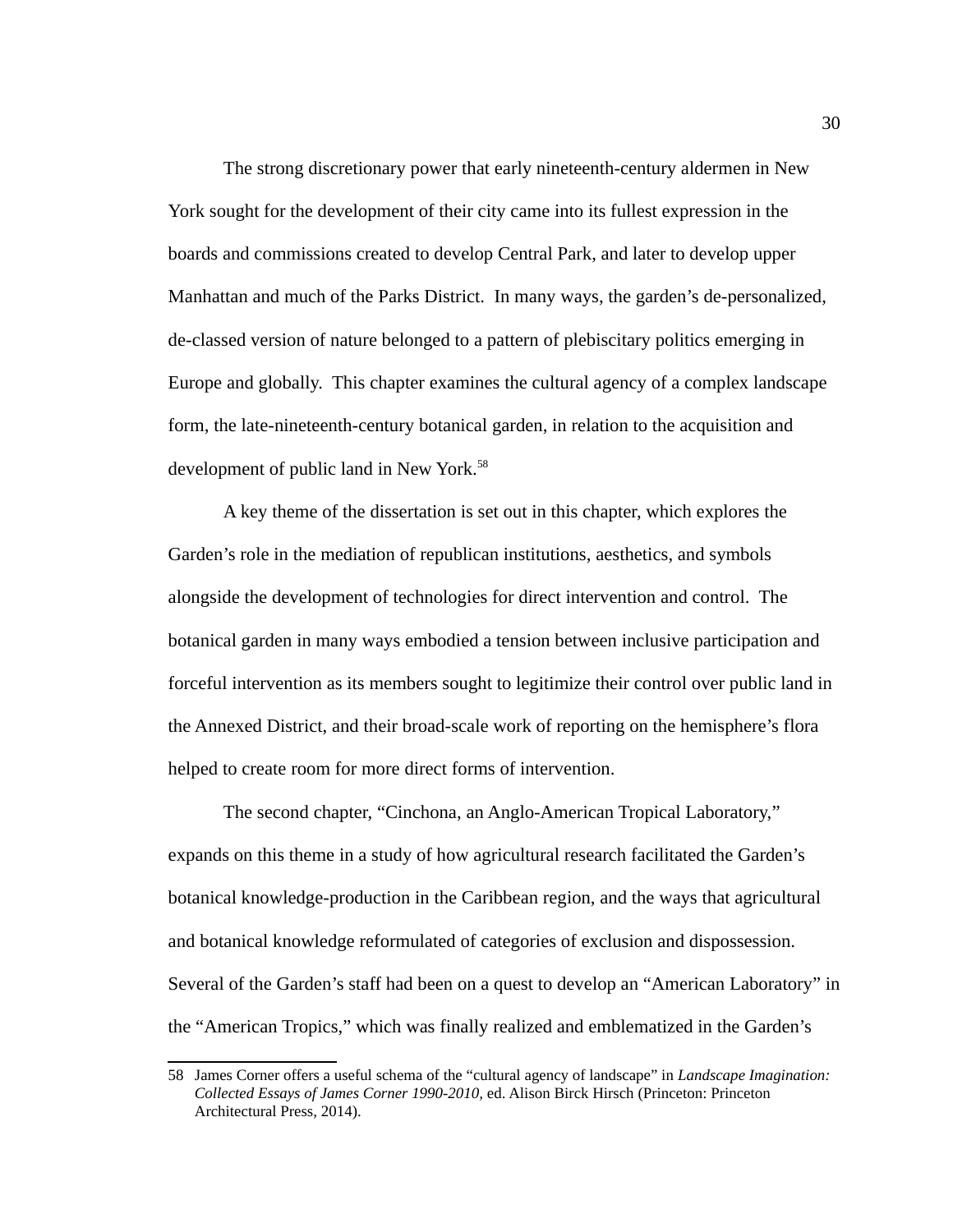lease of "Cinchona," a laboratory in the mountains north of Kingston, Jamaica.

Agricultural research was a concern for both the British and the US states as a tool for the conversion of land to cash crops, and crops with significance to national security. Protecting the land claims of the planter class and settlers, and securing the economic viability of plantation agriculture were paramount. In this chapter, I explore how agricultural research supported botanical knowledge-making, and shaped the "natural truths" being discovered by taxonomists and experimental botanists stationed at the Garden. Building on the discussion in Chapter One of botanical science's role in managing legitimate authority in landscapes, this chapter addresses the social and bureaucratic networks that facilitated the production of a placeless science and the attendant claim to know all landscapes in their truest, natural form.

The third chapter, "Extending the Survey," describes a lineage for botanical research in the US in the system of surveys that arose to scope out lands suitable for agricultural development and ensure the success of settlements, and explores how the botanical garden staff expanded this work and amplified its power.

The process by which imagined communities began to emerge into self-awareness in many places globally during the nineteenth century coincided with intensified interest in, and technological interpretation of, the diverse landscapes. In an era of national competition when imperial powers were always poised to swallow a smaller or hobbled family member, the ability to maximally exploit the land became essential to political survival. This was as true for the "young republics" of Latin America as for powers seated in European capitals and in New York.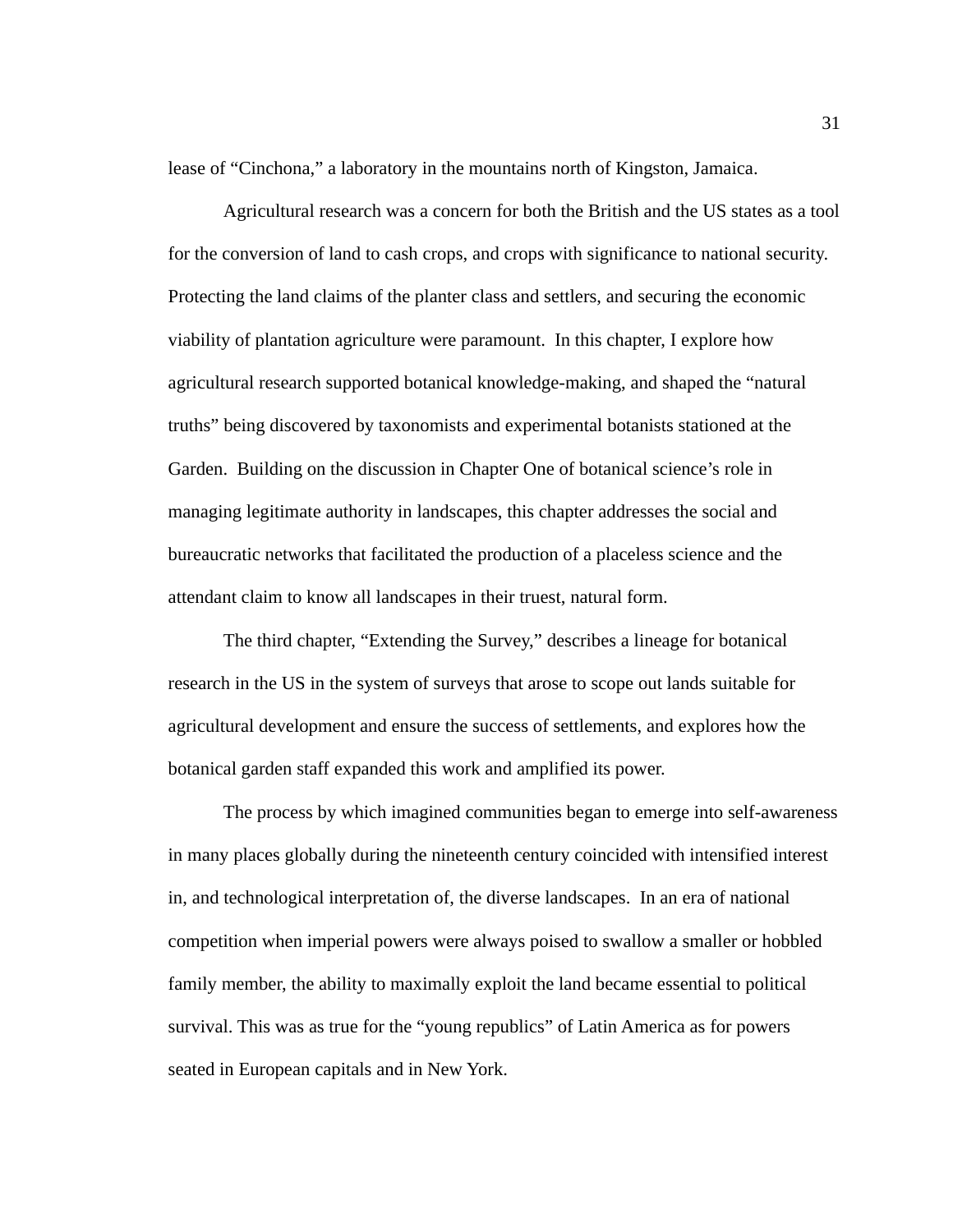The Botanical Garden worked to expand the reach and utility a surveying apparatus elaborated in an expanding New York state. They extended its geographic purview by sending collecting missions to the Caribbean and other place, by linking its taxonomic work to ongoing botanical research sponsored by other institutions, and by integrating the entire history of colonial botanic survey into its knowledge-production system. Further, in a campaign to reform the processes of botanical naming toward a rationalized version, they aligned the economic imperatives of their patrons with the processes of meaning making about plants.

The botanical surveys' promised ability to match plant varieties with suitable terrains for plantation-scale cultivation motivated scientists and sponsors to develop evermore finely managed organizational taxonomies, and more comprehensive libraries and herbaria. But the political power of the survey lay as much in its insistence on disguising what are ultimately prescriptive facts as mere descriptions. In the state's and federal government's earlier surveys, describers of land were rare taken as politically neutral. Their role in arbitrating land claims was raw and present to on-the-ground conflict, and the precarious legitimacy of their project was exposed and often challenged. The natural sciences of the late-nineteenth century helped to partition descriptions of land from ownership claims masked as natural prescriptions for the best uses for land.

Chapter Four, "Science, Landscape, and the Materiality of Exclusion," returns to the theme of the public land, first addressed in Chapter One to examine how the land claim for the botanical garden was imagined, performed, and given life through the animating tensions inhering in that botanical science's mode of knowing. The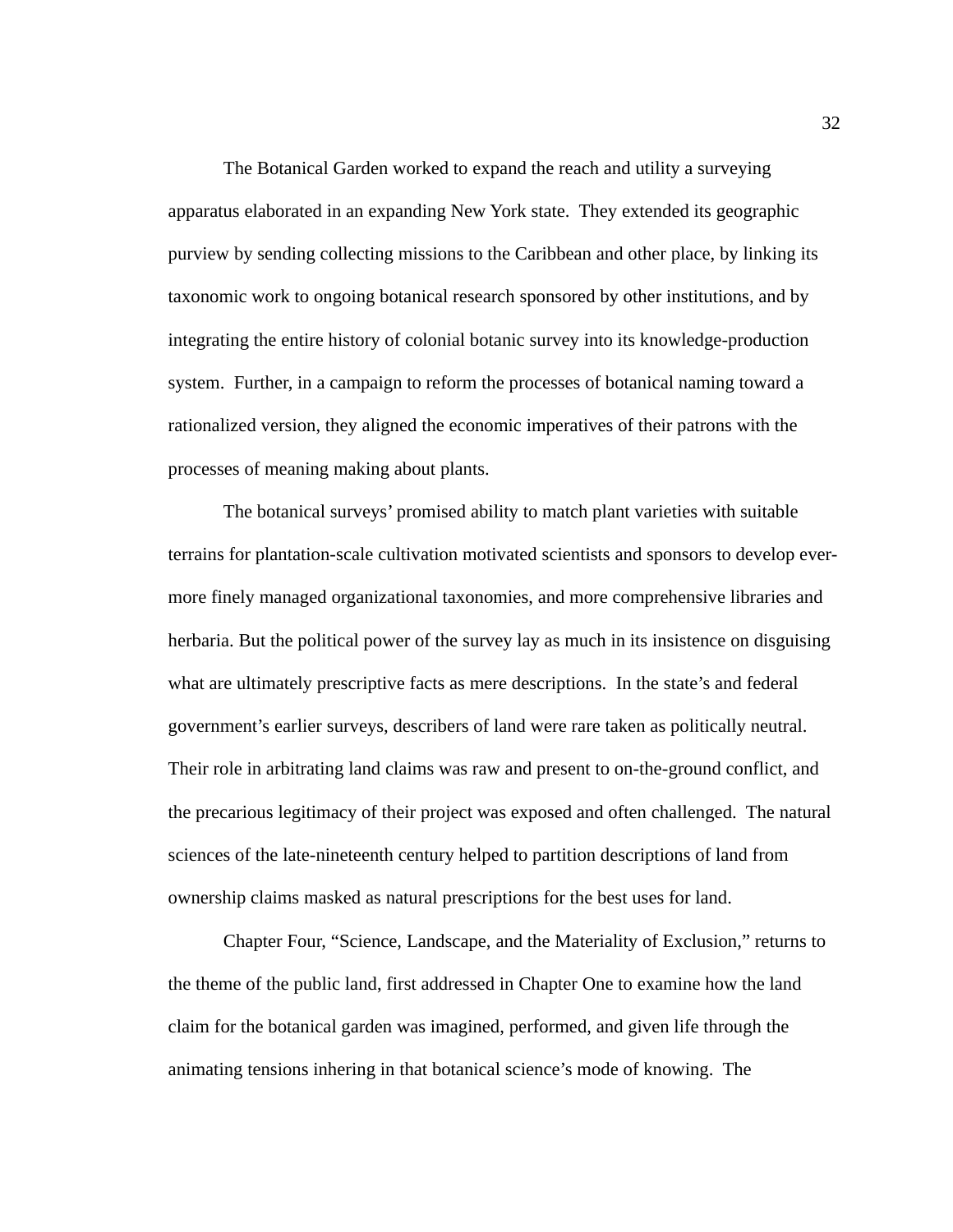"objective" authority it pursued (the subject of Chapter Three), nested itself in an array of highly subjective crafted experiences of landscape, ownership, and race.

The Garden was designed in harmony with the colonial fantasy of British landscape architecture which was popular at the time, and which retains a strong presence in urban landscapes in the US. $59$  But the Garden also came into being at the apex of a century of botanical investigation which, through the coordination of great numbers of researchers in possession of vast amounts of plant material had advanced its collective grasp of the physical principles of matter. Plant breeders came to the Garden to enhance their ability to manipulate the materials of life. The narratives of colonial fantasy that would later be done away with in a more narrowly technical botanical discourse shared a brief coexistence with a knowledge form bent on shedding its social circumstances.

Prior to the consolidation of scientific authority in the land, these narratives formed part of the communicative repertoire through which scientists made sense of their subjects. These largely imagined landscapes acted as invitational surfaces, creating sites of participation for correspondents, readers, and visitors to the Garden's landscapes. They depended fundamentally on an unnamed cast of botanical actors, "Negro guides," cooks, specimen-dryers, muleteers, and others upon whose namelessness the hoped-for epistemological coherence of the botanical science rested.

The social milieu of the institutions in their botanical capacity expanded outward to encompass participants living and traveling in the distant reaches of US influence, in

<span id="page-41-0"></span><sup>59</sup> Historians of the landscape architecture and aesthetics of Frederick Law Olmsted, Calvert Vaux, Andrew Jackson Downing, and other influential New Yorkers have traced the antecedents of their ideas in British enclosure-era aristocratic landscapes. The coincidences of displacement and expropriation and fantasies of ideal natural or democratic settings. See Ann Bermingham, *Landscape and Ideology: The English Rustic Tradition, 1740-1860* (Berkeley: University of California Press, 1986); Ian MacLaren, "The Aesthetic Map of the North, 1845-1859," *Arctic* 38, no.2 (June 1985): 89-103.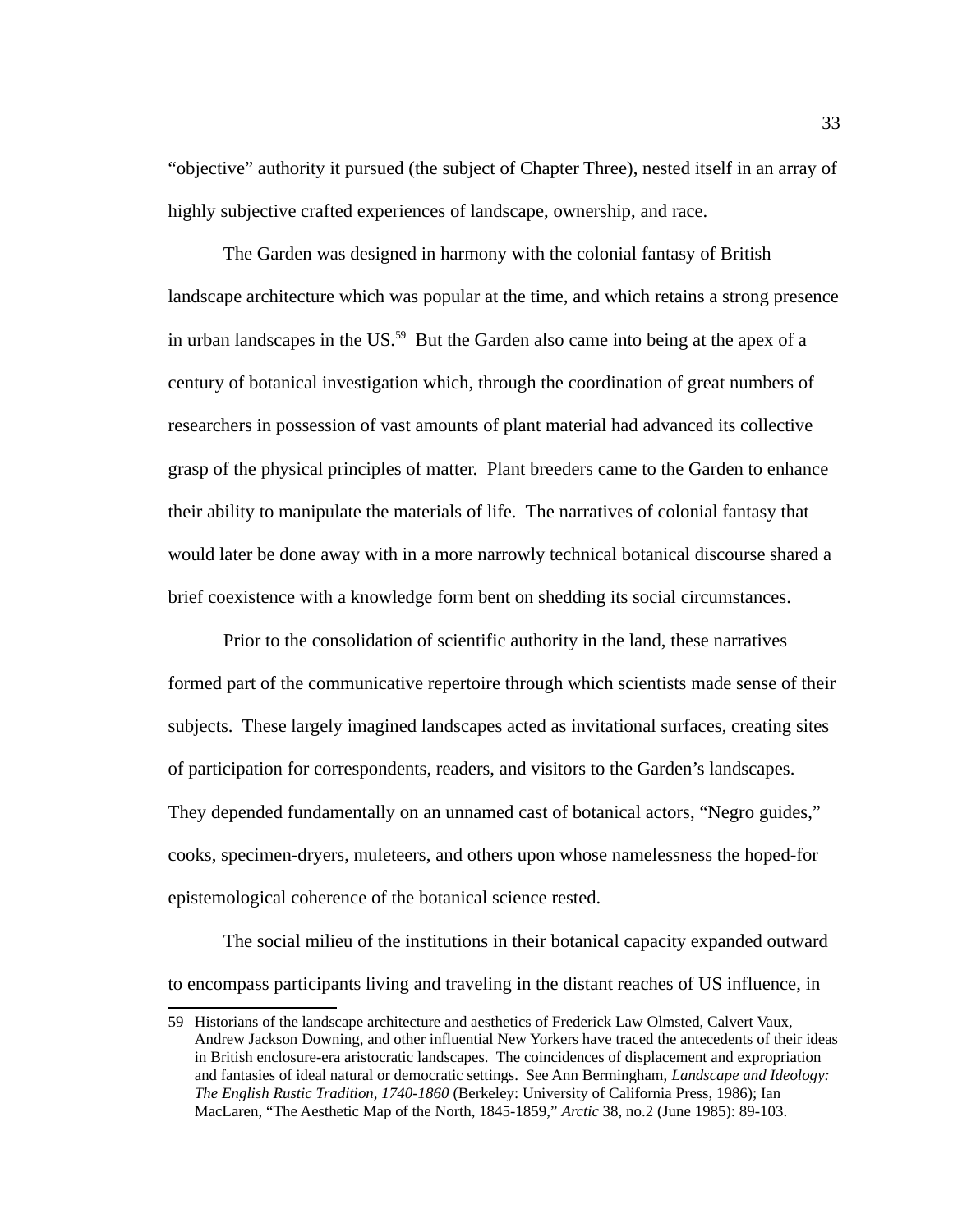part by reaffirming and expanding the landscape philosophy and conventions of representation familiar to US nationals by mid century. Volunteers contributed to and identified with the expanded surveys because the landscape spoke to them through terms made familiar by the landscape designers like Olmsted, and popular works emerging out of the Hudson River school of painters. Later in the century the large amount of circulating engravings, photographs and narratives describing unowned landscapes, full of aesthetic and spiritual appeal, and increasingly subject to scientific interpretation would come to form a lineament of cultural engagement linking Latin America with New York and the US nation into a Pan-Americanism, an "ideology of mutual cooperation among American states," defined by the knowledge capacities of northern institutions.<sup>[60](#page-42-0)</sup>

<span id="page-42-0"></span><sup>60</sup> Ricardo Salvatore, "The Enterprise of Knowledge: Representational Machines of Informal Empire," in *Close Encounters of Empire: Writing the Cultural History of U.S.-Latin American Relations*, ed. Gilbert M. Joseph and Catherine C. LeGrand (Durham: Duke, 1998), 80-81.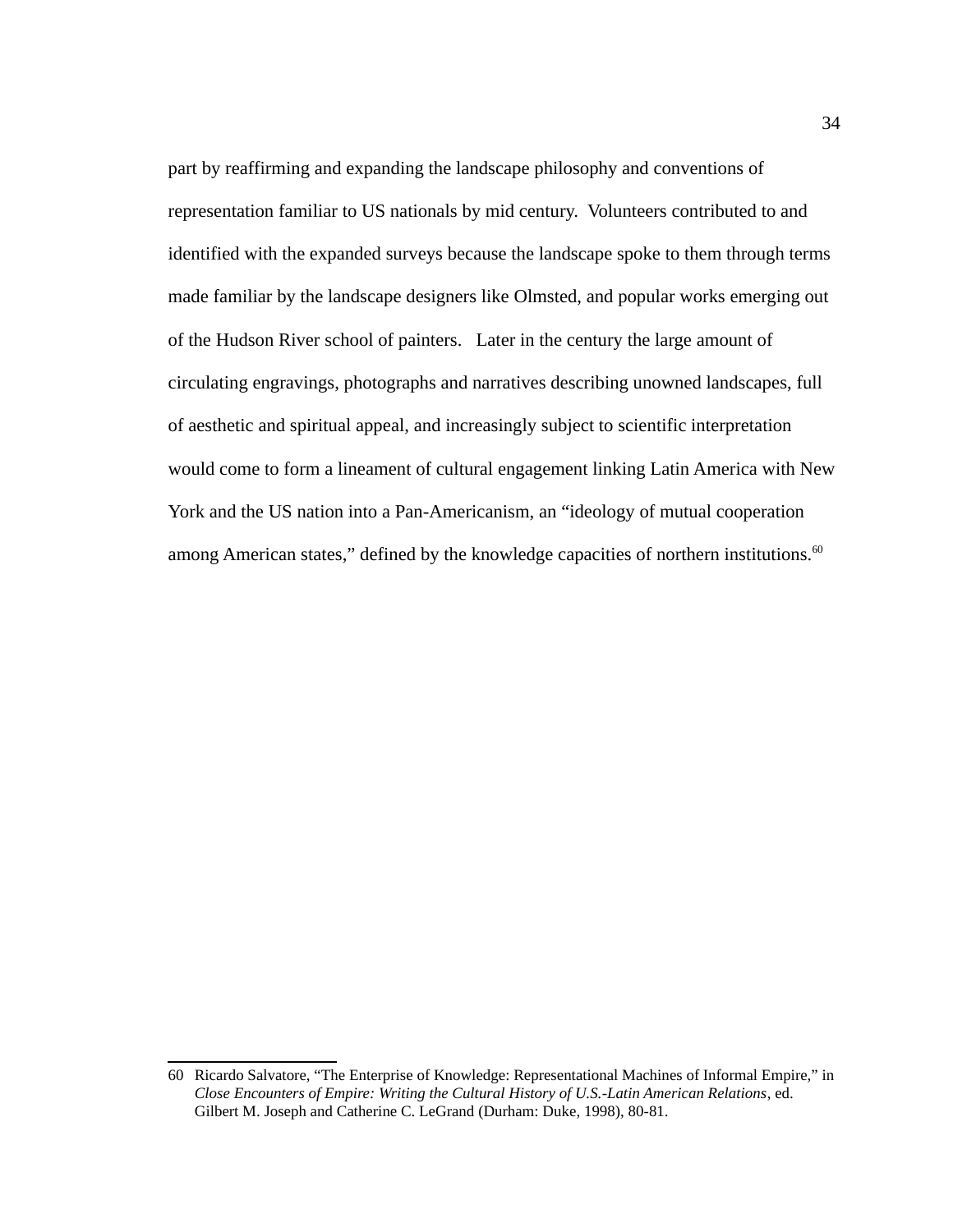### **CHAPTER 1**

# **PUBLIC LAND IN NEW YORK AND THE CREATION OF A BOTANICAL GARDEN**

This chapter examines the ways that the New York Botanical Garden helped to elaborate a new language of territorial authority in New York City by interpreting public land through the terms of the multifaceted botanical discourses of the era. Nathaniel Britton, a founder of the New York botanical Garden who served as its director for three decades, was on the far side of an extraordinarily successful career in 1933 when he was pressed by an interviewer to explain the legitimacy of the Botanical Garden's claim to the 250 acres of public land along the Bronx River where the Garden was located. This reach of swampy, rocky land along the Bronx River had been designated for the New York Botanical Garden in 1895, and was, by 1933, developed into an elegant floral park with winding paths, an enormous ornate neoclassical botanical museum housing the hemisphere's largest collection of dried plants and world-class research laboratories, and a range of conservatories built out of cypress, iron and glass and expressive of the era's fascination with tropical flora. The interviewer wanted to know whether the Botanical Garden corporation's occupation of public parkland in the Bronx was legitimate, and if so, how. "Wasn't there some question as to the legality of the city turning over part of one of its public parks to a private organization?"[61](#page-43-0)

**.**

<span id="page-43-0"></span><sup>61</sup> Nathaniel Lord Britton, Untitled Interview, *Out of the Past,* WFUM-FM, Fordham Univ, October 27, 1933, transcript, Bronx Historical Society.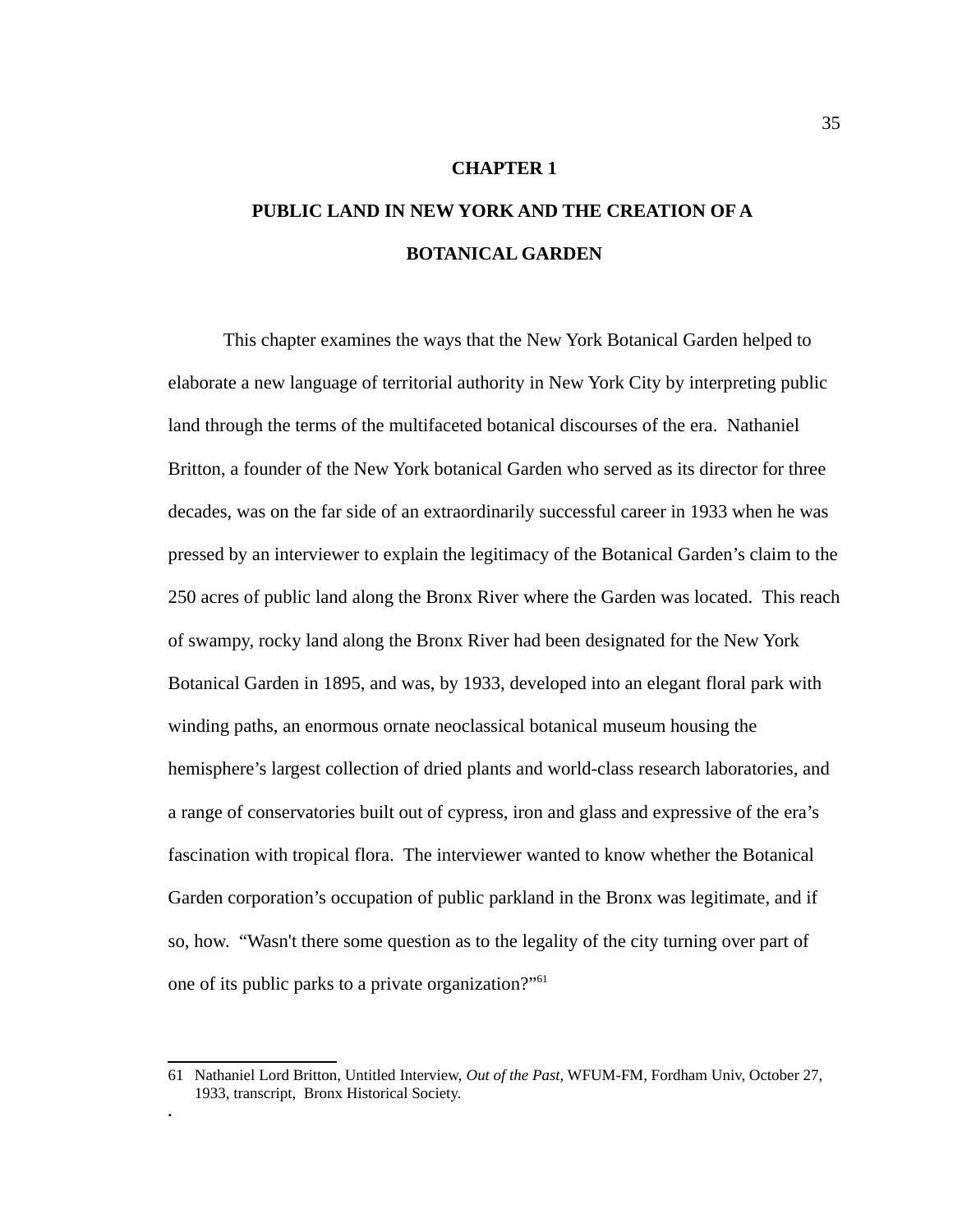The interviewer's question suggests that a fully developed common sense association between scientific approaches to interpreting land and the common good had yet to fully lignify in 1933. As a private organization, the Corporation of the New York Botanical Garden was suspect in its claim over land in the Parks District. On the other hand, the interviewer's questions suggests that by 1933, the special significance of "public land" required no elucidation. It stood for common life and a version of collective ownership that required vigilant protection from encroaching inauthentic consortia representing narrow interests. Yet public land too was still a relatively new feature of the landscape of New York City at the time of the Botanical Garden's founding in 1891.

As successful claimants to this still-raw domain of symbolic collective possession, the botanical enthusiasts who founded the garden gained a new and permanent setting for the expression their vision of landscape, life, and political authority.

The significance of the public parks in New York derives in part from their place in a larger process of re-configuring the relationships between ownership, occupation, and government that took place during the colonial era in New York, and in to the nineteenth century. A very distinct legal world, in which "property rights legitimized community self-determination,"was the context for the Dutch and British charters for the Corporation of the City of New Amsterdam/New York in the seventeenth and early eighteenth centuries.<sup>[62](#page-44-0)</sup> The colonial charter<sup>[63](#page-44-1)</sup> described a corporation endowed with a

<span id="page-44-0"></span><sup>62</sup> Hendrik Hartog, *Public Property and Private Power: The Corporation of the City of New York in American Law, 1730-1870* (Chapel Hill: University of North Carolina Press, 1983), 10.

<span id="page-44-1"></span><sup>63</sup> There were actually a series of charters, created, confirmed and expanded, beginning with the Dutch in 1657. The 1730 Montgomerie charter has been taken as the cumulative, definitive governing document.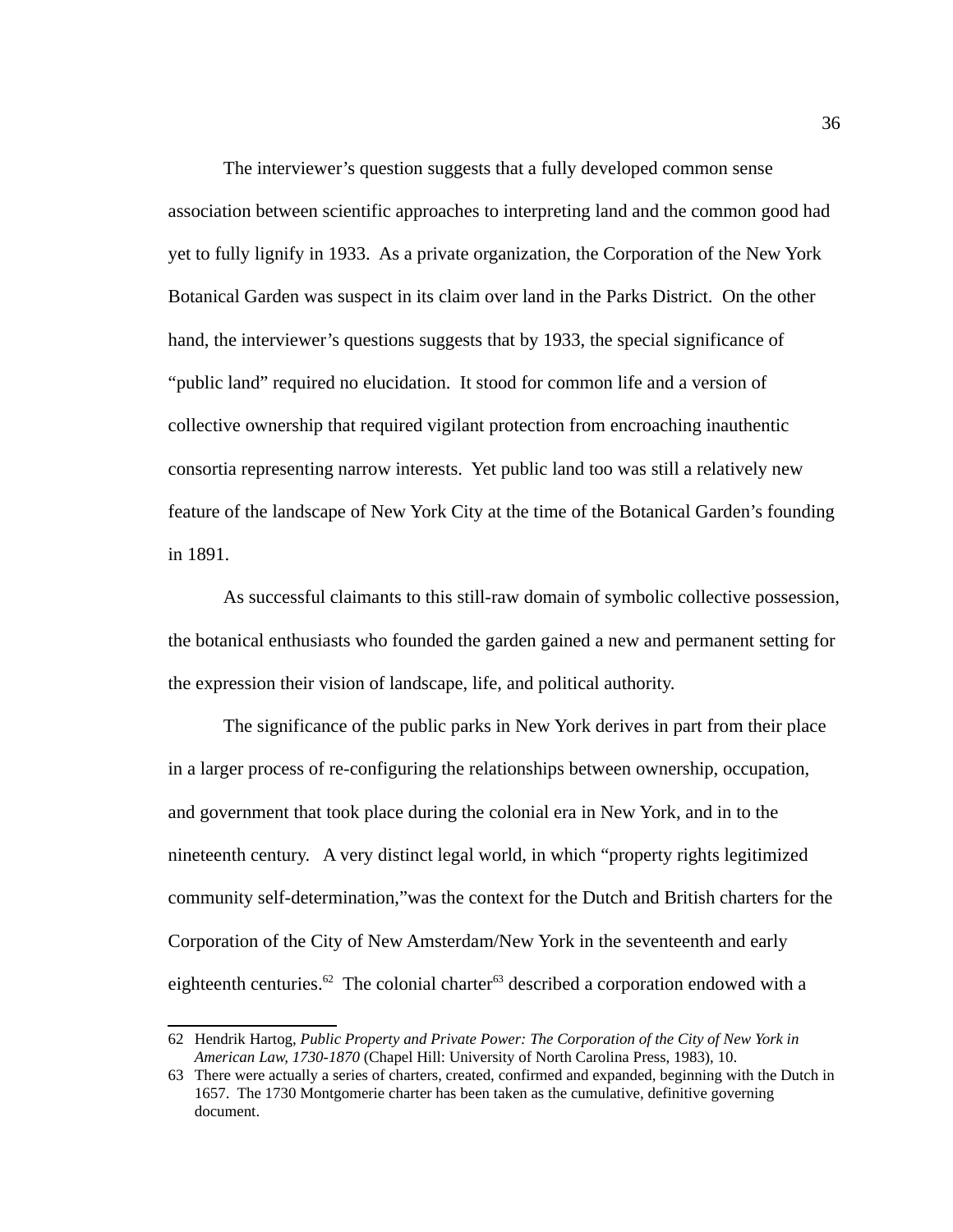spectrum of "possessions," including both land and an array of governing prerogatives. In the seventeenth and eighteenth centuries, land ownership and political autonomy belonged to a single legal-ethical domain. However, the specific charter rights and the unique autonomy of the old Corporation of the City of New York "fell out of the law books" somewhere in the latter third of the nineteenth century, according to Hartog, with the result that city government ceased to possess land, and came instead to be responsible for managing it on behalf of a public. $64$  The singular legal-ethical domain encompassing land ownership and political autonomy was gradually eclipsed. $65$ 

Though lacking in definite contours, the "public" became the measure by which ethics and legitimacy in governance were assessed. As it suffered diminution in the law, the association between land and political autonomy gained a new, entirely symbolic status in the form of public lands. The public parks developed beginning in 1853, and accelerating toward the end of the century, were said to "belong" to the people, but the form of ownership that the parks described was entirely new and distinct from that form of property which defined the city's colonial charter.

When the radio interviewer asked Nathaniel Britton to make a case for the botanical garden's legitimacy as an occupant of public land, the Garden's then-former director was also being presented with an opportunity. Public land offered botanists a

<span id="page-45-0"></span><sup>64</sup> Hartog, *Public Property and Private Power.*

<span id="page-45-1"></span><sup>65</sup> On the one hand, an abstract "right" to property, existing independently of both Crown authority and of occupation or "improvement" of the land was developed in jurisprudence across a century of land conflict, especially between settlers and the holders of land patents in colonial New York. On the other hand, a need to co-ordinate large-scale development projects over and against the immediate interests of title holders led the Common Council in the city to work more closely with that sovereign state power vested in Albany. 1857 saw a broad transfer of power to Albany when the city's finances, police, and, importantly, parklands was placed under the control of several small governing boards.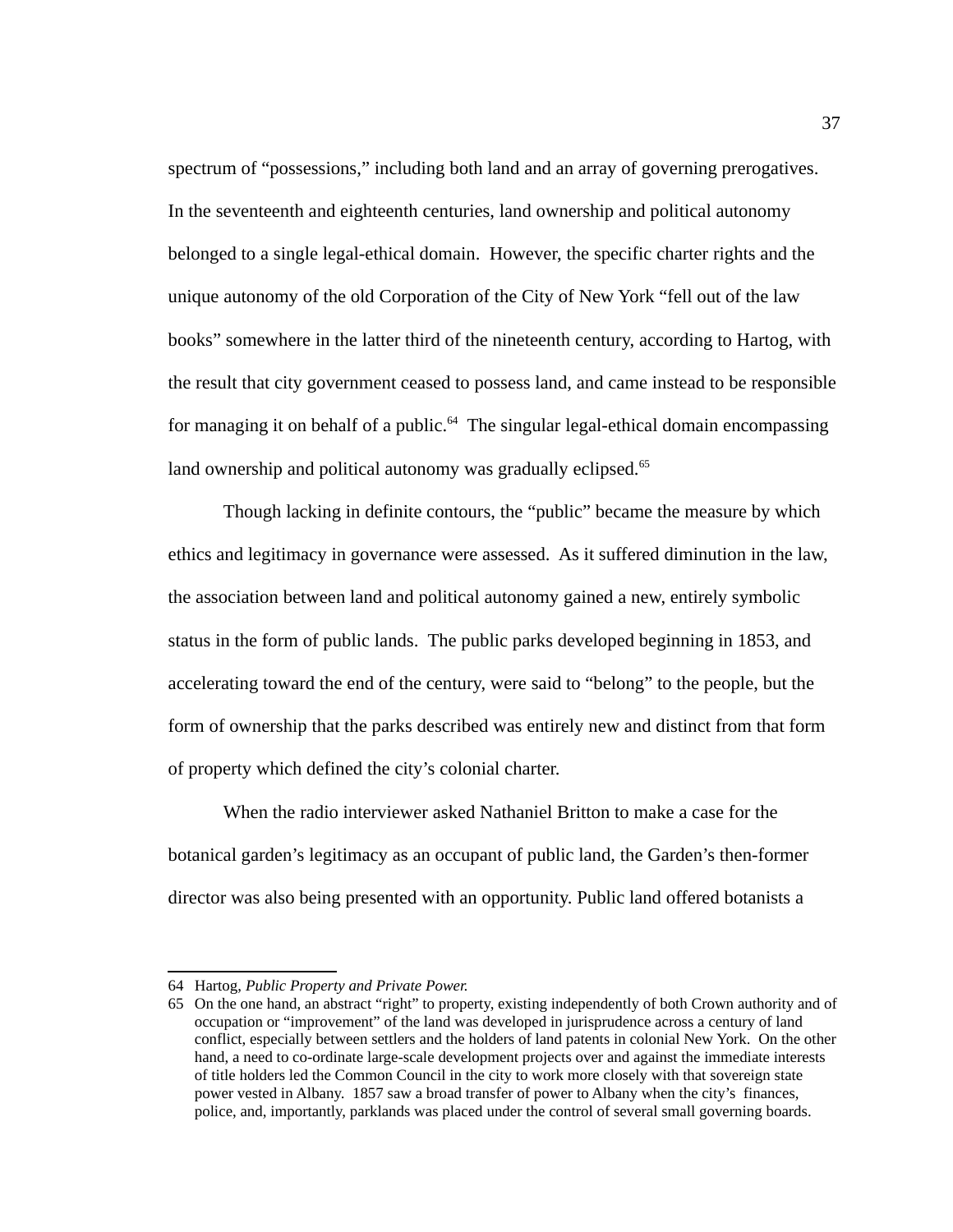powerful language through which to affiliate their scientific concerns with the resources, purposes, and power of the city and the state.

Excellent narratives of the campaigning, legal maneuvering, and architectural and scientific visioning of the New York Botanical Garden's founding decades are available in Sharon Kingsland's work, *The Evolution of American Ecology*, and in Peter Mickulas's works on the Garden, including *Britton's Botanical Empire:The New York Botanical*  Garden and American Botany, 1888-1929.<sup>[66](#page-46-0)</sup> The contours of this chapter and subsequent chapters in this dissertation in which territorial and landscape innovation *vis a vis* the Garden have been suggested by those narratives. I have chosen in this chapter to present a somewhat broader picture of evolving governance of land in New York. A deep literature base treating land occupation in colonial and nineteenth-century New York has described complex and evolving patterns of corporate forms supporting colonial objectives and interacting with the port and riverine geographies now embraced by the state of New York. Along with the aforementioned work by Hartog, studies by Elizabeth Mensch, Laurence Hauptman, David Preston and others offer insight into the plurality and plasticity of modes for enacting title in land, prior to the consolidation of state knowledge and legal forms definitive of late-nineteenth century New York.<sup>[67](#page-46-1)</sup> Viewed as a part of a lineage of colonial and post-colonial forms of land occupation in the unique context of late-nineteenth century municipal New York, the formative opportunities and

<span id="page-46-0"></span><sup>66</sup> Kingsland, *Evolution of American Ecology*; Mickulas, *Britton's Botanical Empire.*

<span id="page-46-1"></span><sup>67</sup> Lawrence Hauptman, *Conspiracy of Interests: Iroquois Dispossession and the Rise of New York State* (Syracuse: Syracuse University Press, 2001); Sung Bok Kim, *Landlord and Tenant in Colonial New York: Manorial Society, 1664-1775* (Chapel Hill: University of North Carolina Press, 1978); Elizabeth Mensch, "The Colonial Origins of Liberal Property Rights," *Buffalo Law Review* 31 (1982): 643-644; David Preston, *The Texture of Contact: European and Indian Settler Communities on the Frontiers of Iroquoia, 1667-1783* (Lincoln: University of Nebraska Press, 2009).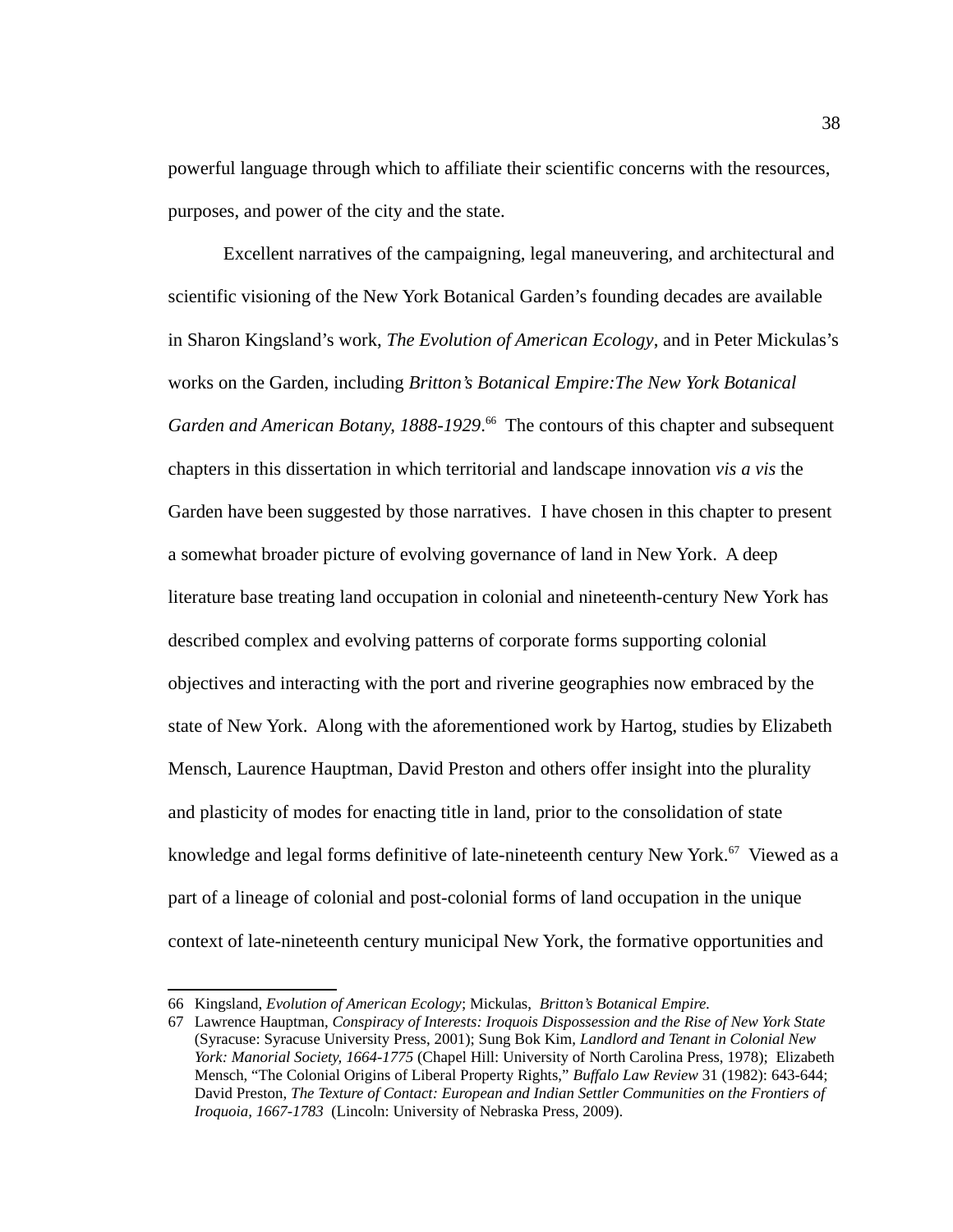contests of the Garden's founding connect the rising power of scientific modes of knowing with public power.

In this chapter, and throughout the dissertation, the work of historians of landscape which has addressed itself so productively to nineteenth-century New York City lends support to this inquiry into scientific knowledge and territory and the cultural agency of the New York Botanical Garden. Among a large body of scholarship working in this vein, that of James Corner, Denis Cosgrove, Gina Crandell, Matthew Gandy and Anne Whiston Spirn has especially formed this chapter. $68$  These writers have engaged with historical landscapes and the texts surrounding them to address the underlying theories of land and art, agency and world to which these forms speak. In the New York Botanical Garden, the objectivity of the material world, and the authority to describe it are at stake in the emerging definitions of a public landscape in New York by social orders born through the colonial engagements of modern empire.

## **Background: Land and Self-Determination in Colonial Law**

By 1891 when the members of the Corporation of the New York Botanical Garden were granted 250 acres of public land for their garden by the state legislature, the Garden's corporate membership could draw upon a century's worth of techniques for legitimating power and authority in terms of the "needs" of the public in the city. The

<span id="page-47-0"></span><sup>68</sup> James Corner, *Landscape Imagination*; Denis Cosgrove, introduction to *Imagining Eden,* by Lyle Gomes, (Charlottesville: University of Virginia Press, 2005), ix-xiv; See also Denis Cosgrove, *Social Formation and Symbolic Landscape* (Madison: University of Wisconsin Press, 1998); Gina Crandell*, Nature Pictorialized: "The View" in Landscape History,* (Baltimore: Johns Hopkins University Press, 1993); Matthew Gandy, *Concrete and Clay: Reworking Nature in New York City* (Cambridge: MIT Press, 2002); Anne Whiston Spirn, "Constructing Nature: The Legacy of Frederick Law Olmsted," in *Uncommon Ground: Rethinking the Human Place in Nature*, ed. William Cronon (New York: Norton, 1996), 91-113. See also Anne Whiston Spirn, *The Language of Landscape* (New Haven: Yale University Press, 1998).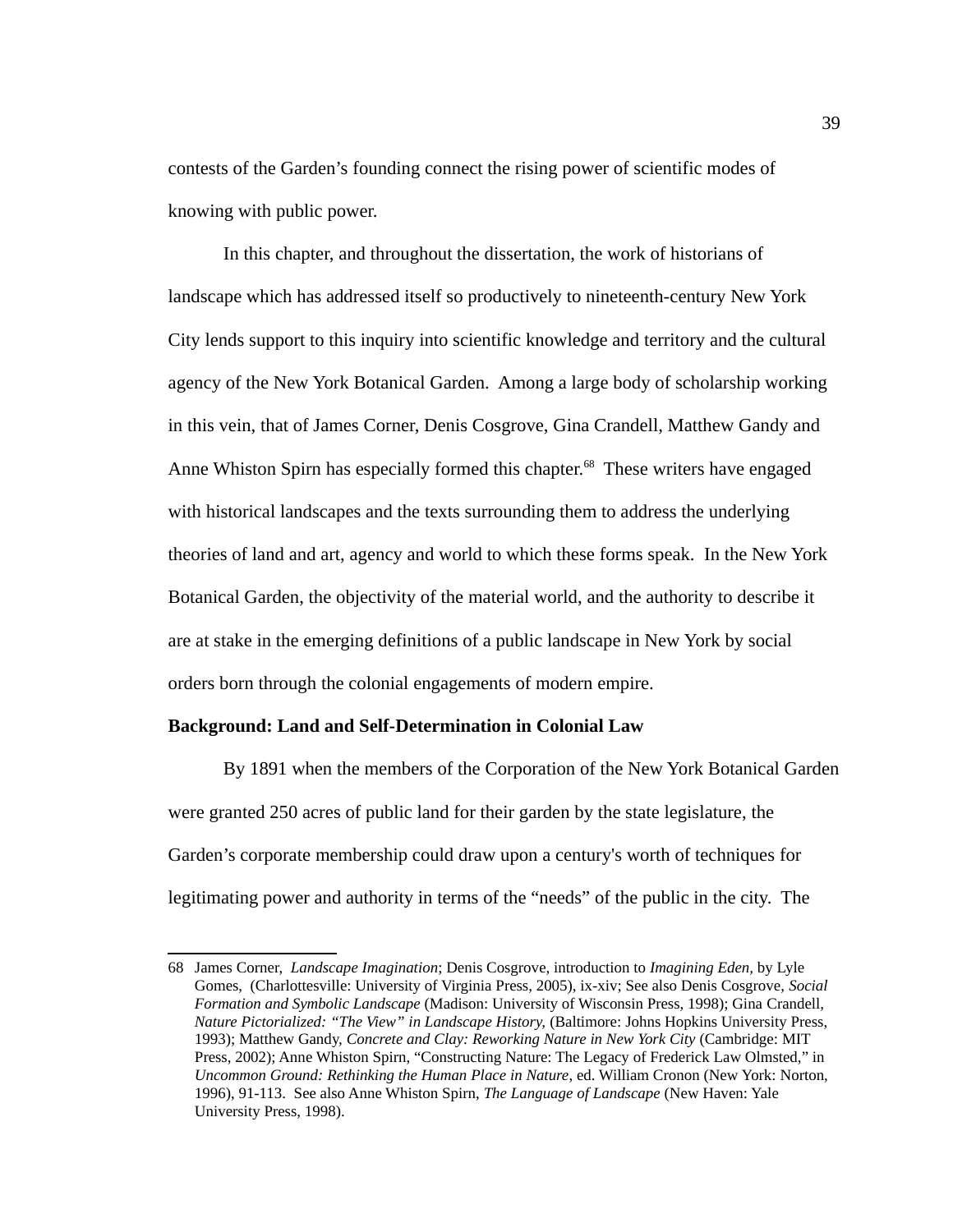scientists and benefactors belonging to the Corporation of the New York Botanical Garden defined their purpose and work in terms of perceived public benefits and repeatedly affirmed the free and open quality of the land. At the same time, the design, control and management of the landscape was restricted to a small and narrowing class of botanical experts qualified to care for the region.<sup>[69](#page-48-0)</sup>

The development of managerial power over land in the city involved displacing custom, tradition and local authority as sources of legal precedent. Colonial legal forms designed to ensure claims through settlement and improvement had to be replaced. According to legal historian Elizabeth Mensch, occupancy and use was a salient source of legal legitimacy for asserting a claim to land in colonial New York. Usually these claims were made by "whole townships on behalf of a complex collective vision about the role of property in community and religious life."[70](#page-48-1)

 The Board of Trade, which was responsible for implementing colonial policy in New York, viewed rapid settlement as one of its key goals. According to Mensch, the promotion of cultivation was viewed as one of the solemn obligations of sovereignty in the law treatises of the time<sup>[71](#page-48-2)</sup> In the 1760's and 1770's the Board of Trade affirmed that "settlement was a 'right to be preferred to others,' warned against the effect of large grants, and proposed that authorities reduce the limit on individual holdings to 500 acres

<span id="page-48-0"></span><sup>69</sup> Though the number of institutions and amount of resources devoted to botany, and the closely related agricultural sciences was growing, the field was also becoming more exclusive as it became affiliated with research institutions and state concerns. On the professionalization and exclusion of women from botany during the years coincident with the founding of the botanical garden in New York, see Margaret Rossiter, *Women Scientists in America: Struggles and Strategies to 1940* (Baltimore: Johns Hopkins University Press , 1984).

<span id="page-48-1"></span><sup>70</sup> Elizabeth Mensch, "The Colonial Origins of Liberal Property Rights," *Buffalo Law Review* 31 (1982): 643-644, footnote 25.

<span id="page-48-2"></span><sup>71</sup> Mensch, "Origins of Liberal Property," 645-661.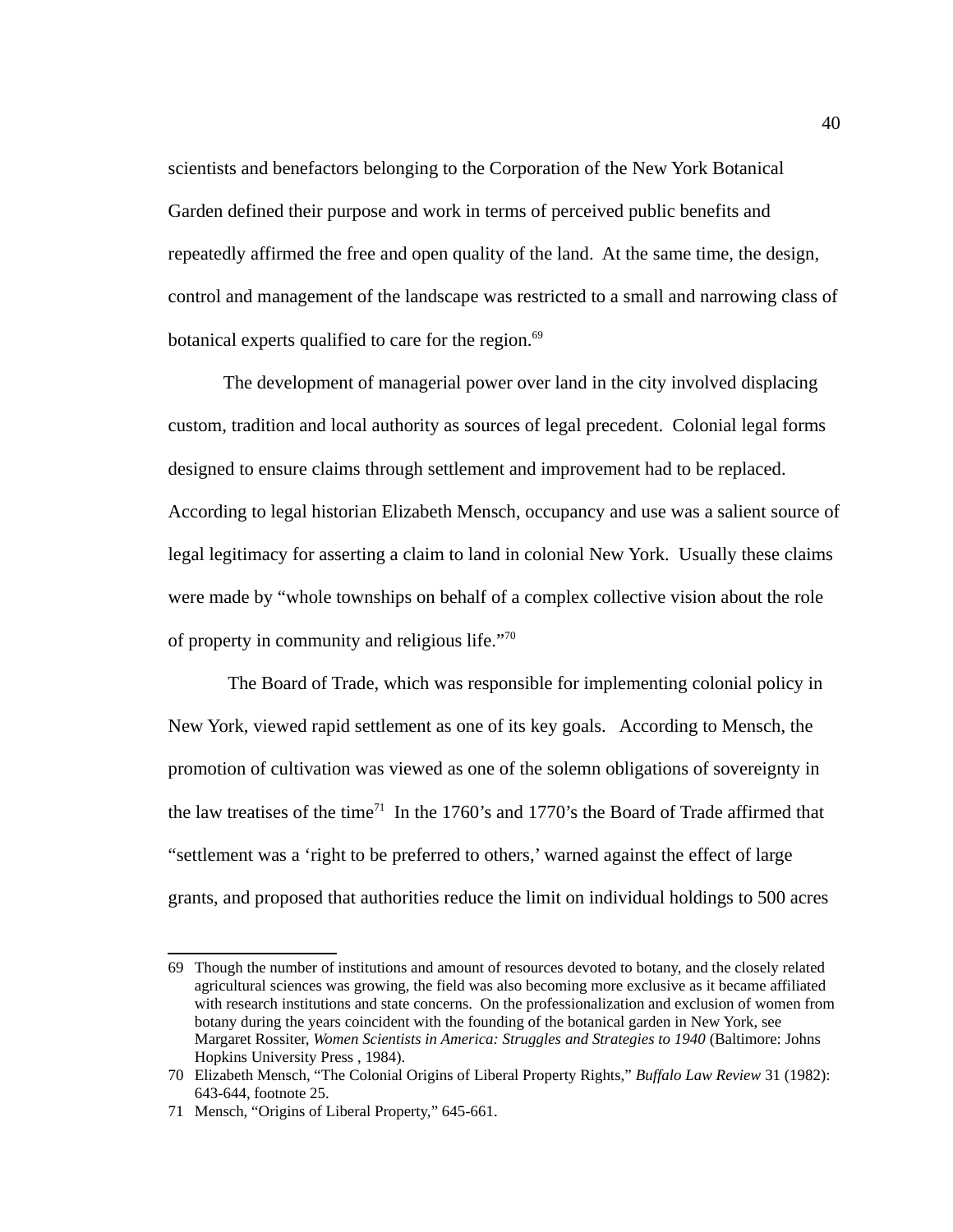or make them exactly proportionate to the ability to settle."<sup>[72](#page-49-0)</sup> Contradictorily and at the same time, the Board viewed extensive land grants as a primary method of maintaining order in the colony to ensure its control of provincial resources, particularly trees for naval stores.<sup>[73](#page-49-1)</sup> The result of these multiple ways for claiming land and the conflicts they enabled was that by the 1760's, Mensch writes, "'property' in New York was a virtually unintelligible concept."<sup>[74](#page-49-2)</sup>

Settlers continued to argue their occupation and use claims with violence through the 1840's in the Hudson River Valley. Cultivation and improvement were eclipsed as intelligible bases for comprehending ownership in land as the parks era dawned in the city, and in part through the efficacy of the parks themselves.

In the city, the diminished salience of settlement, occupation and use as the basis of a land claim is apparent in the mid-nineteenth-century acquisition of land for Central Park. According to Rosenzweig and Blackmar, "Prior use claims did not loom as large as ownership rights in mid-nineteenth-century New York, and those who dwelled on the park site, mostly poor immigrants and African-Americans, had no power to make or influence policy decisions."[75](#page-49-3) One resident of the land that was to become Central Park argued on behalf of neighbors in a petition for compensation that the "very great number of poor families" who had worked for years on the land and "will be entirely ruined when they must give up their cultivated land  $\ldots$   $\frac{1}{76}$  $\frac{1}{76}$  $\frac{1}{76}$  A schedule of compensation preferred formal land ownership, and an assessed value based on speculative markets, not on the

<span id="page-49-0"></span><sup>72</sup> Ibid., 695.

<span id="page-49-1"></span><sup>73</sup> Ibid., 661.

<span id="page-49-2"></span><sup>74</sup> Ibid., 660.

<span id="page-49-3"></span><sup>75</sup> Rosenzweig and Blackmar, *The Park and the People*, 60.

<span id="page-49-4"></span><sup>76</sup> Quoted in Rosnzweig and Blackmar, *The Park and the People*, 84.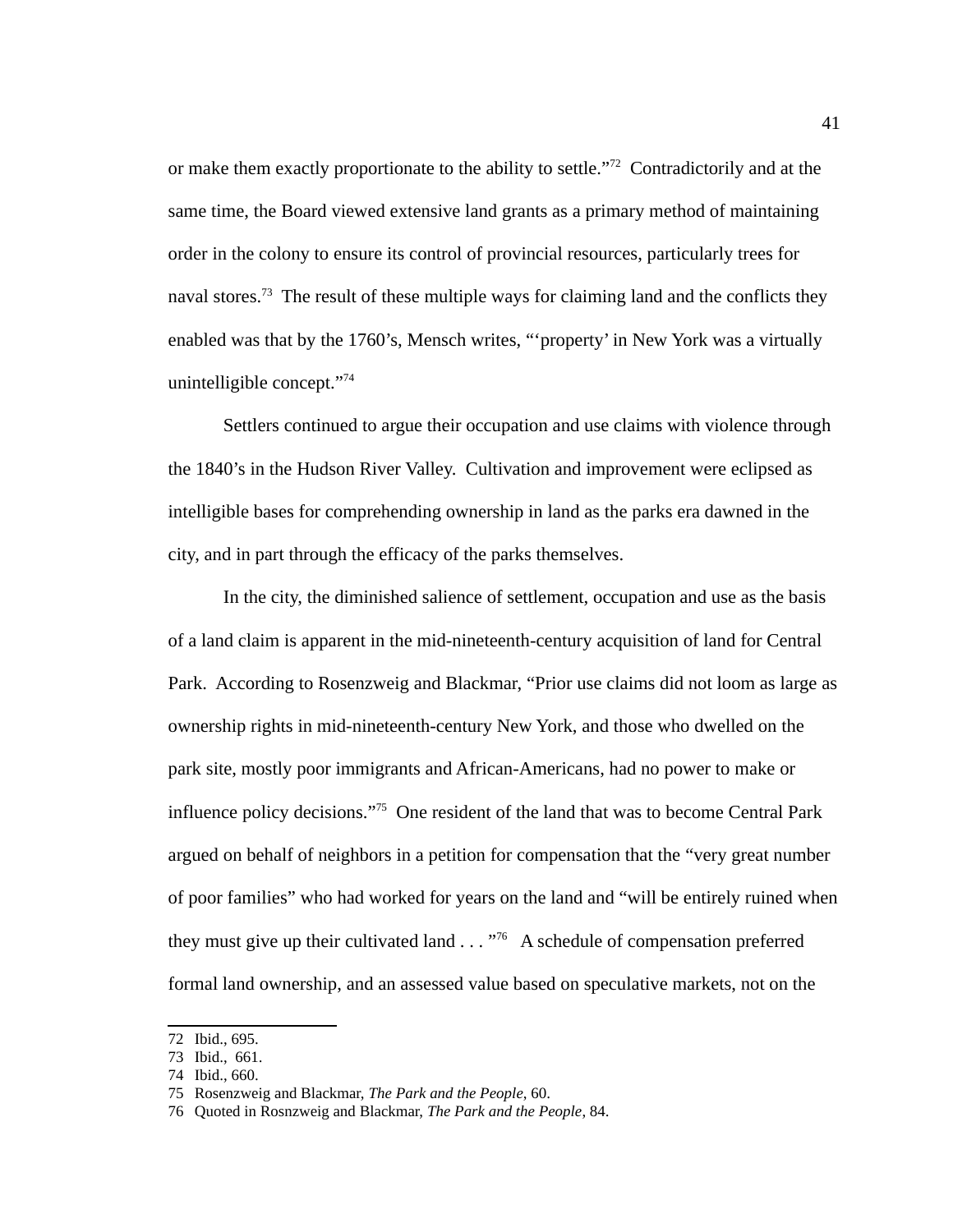"improvements" that had formerly marked and legitimated claims ownership in colonial landscapes.

The impetus for the broad expansion of governing power that would be elaborated in New York under the aegis of a new public may be found in the imperial crises which had divested Britain of its New York sea port and which precipitated a re-orientation in oceanic trading networks favorable to both Britain and the merchants of New York.<sup>[77](#page-50-0)</sup> New York's exports increased tenfold across the turn of the nineteenth century.<sup>[78](#page-50-1)</sup> Ship captains came increasingly to prefer New York for its deep saltwater channels, and the seaport also gained during this period a rapidly widening advantage over its rival Philadelphia.

As New York explored its new leverage in the West Indian trade, and as wealth swelled and traffic increased on Manhattan Island, the Common Council and island residents sought new powers to organize the construction of transportation routes and facilities. The old development mechanism, grants to individuals and associations for developing waterfront lots, no longer sufficed to accommodate the new needs occasioned by the city's multiplying riches. Whereas individual lot holders had been charged with street development during the colonial period and into the early nineteenth century, merchants and planners began to hope for a more coordinated approach. An 1807 draft bill presented by the Council to the state legislature anticipated the long marriage of public benefit to state power through development of infrastructure and landscape in

<span id="page-50-0"></span><sup>77</sup> Christopher Bayly wrote that, following the Berlin decrees of 1805, Napoleon and the British began a "world-wide programme of blockade and counter-blockade." Britain seized French colonies in the Caribbean and the East and prevented Europe from receiving that produce. C.A. Bayly, *Imperial Meridian: The British Empire and the World, 1780-1839* (London: Routledge, 2016), 186.

<span id="page-50-1"></span><sup>78</sup> Edwin Burrows and Mike Wallace, *Gotham: A History of New York City to 1898* (New York: Oxford University Press), 333.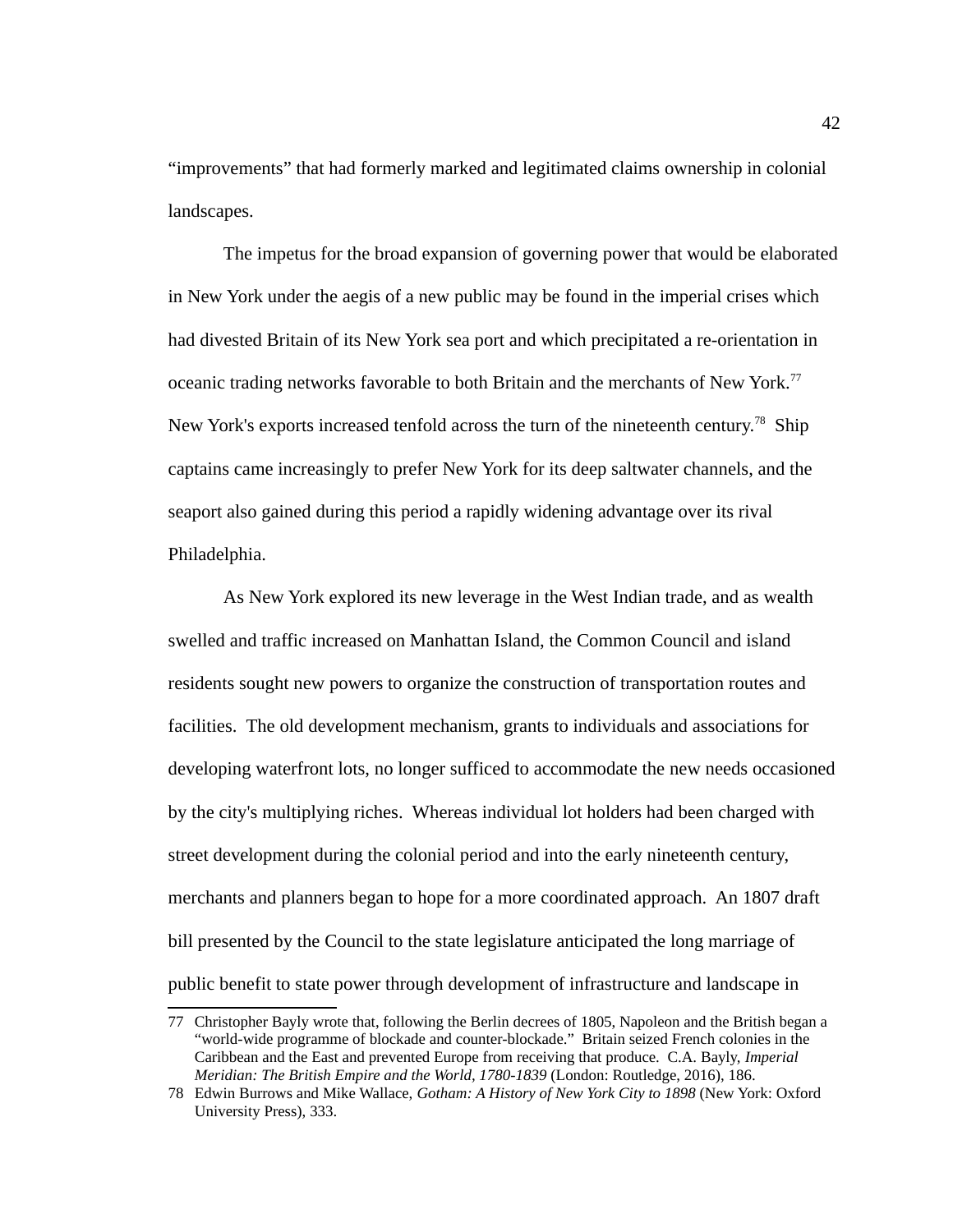pointing to "the necessity of projecting the streets and roads in such a manner as to unite regularity and order with the Public convenience and benefit, and in particular to promote the health of the City."<sup>[79](#page-51-0)</sup> Governors and justices began to perceive a "necessity of taking a comprehensive view of the whole in order to legislate wisely and discretely as to a part."<sup>[80](#page-51-1)</sup> City governors sought to exceed the powers indicated in the colonial-era charter, and increasingly sought authority for "strong, energetic laws"<sup>[81](#page-51-2)</sup> and a "strong discretionary power."<sup>[82](#page-51-3)</sup> Members of the corporation's governing body, the Common Council, looked for the language with which to "break with settled expectations" about the range of legitimate actions of governing officials. Religious authority, customary law, and the many claims of the more powerful property holders obstructed coordinated development.

Appeals to the state legislature to take action above the level of city government were common from the early nineteenth century. The Common Council lamented in an 1807 memorandum to the state legislature:

"The diversity of sentiments and opinions which has heretofore existed and probably always will exist among the members of the Common Council, the incessant remonstrances of proprietors against plans however well devised or beneficial, wherein their individual interests do not concur, and the impossibility of completing those plans but by a tedious and expensive course of law, are obstacles of a serious and perplexing nature. . . As these evils are continually accumulating by reason of our increasing

<span id="page-51-0"></span><sup>79</sup> Morrison Heckscher "Creating Central Park," *The Metropolitan Museum of Art Bulletin* 65, no. 3 (2008): 7.

<span id="page-51-1"></span><sup>80</sup> Hartog, *Public Property and Private Power,* 175.

<span id="page-51-2"></span><sup>81</sup> Ibid., 131.

<span id="page-51-3"></span><sup>82</sup> Ibid., 134.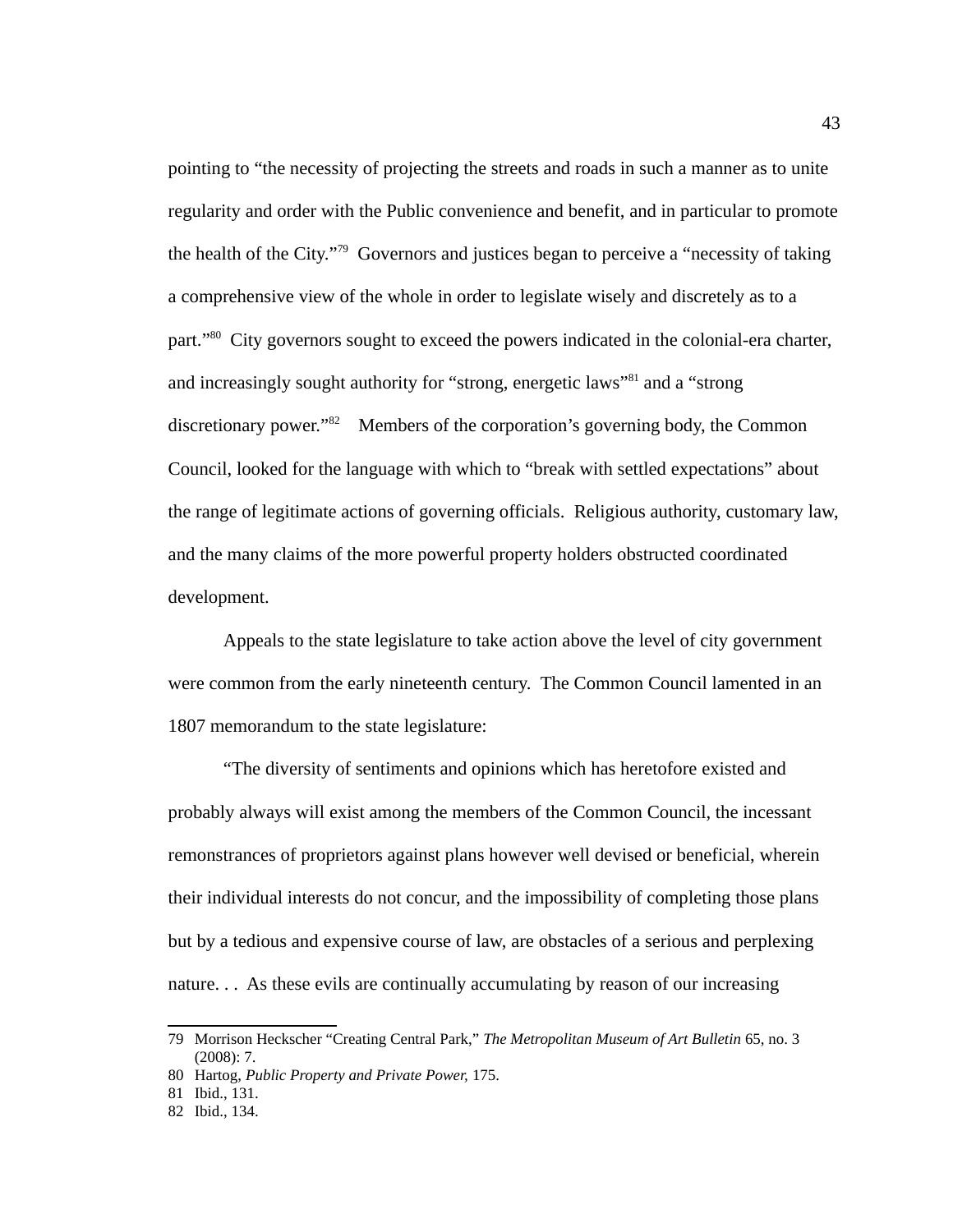population, and the rise of frequent subdivisions of property, your Memorialists find it necessary to appeal to the wisdom of the Legislature, for relief."<sup>[83](#page-52-0)</sup>

The difficulty of uniting powerful landowners behind a single development scheme would persist through to the development of parks in the Northern Borough. However, Central Park, completed in the 1860's, served as a powerful tool of persuasion for land owners who could anticipate a similar expansion of value in land in the Parks District with the development of the parks there. The Central Park Commission, created to ensure the park's completion where such projects were easily made the hostages of political rivalry, had been institutionalized in a permanent development board. This board, though not always in perfect agreement with the Garden managers, held many sympathies in common, and had the advantage of being only a few, un-elected men.

# **Public Squares in New York and the Expression of a Colonial Relationship**

During the Jacksonian removal era, the absence of "Public Squares" in New York was becoming a cause of great concern for editorialists and Europhiles. In 1832 the Assistant Board of Aldermen's Committee on Lands and Places reported, "almost every stranger who visits us, whether from our sister States or from Europe, speaks of the paucity of our Public Squares . . . in proportion to its size, New York contains a smaller number, and those few of comparatively less extent than perhaps any other town of importance."[84](#page-52-1) Similarly the famous Hudson Valley landscape designer Andrew Jackson Downing brought his travels in England home to readers in New York, writing, "In the parks of London, you may imagine yourself in the depths of the country," he wrote, but

<span id="page-52-0"></span><sup>83</sup> Quoted in Heckscher, "Creating Central Park," 8.

<span id="page-52-1"></span><sup>84</sup> Heckscher, "Creating Central Park," 9.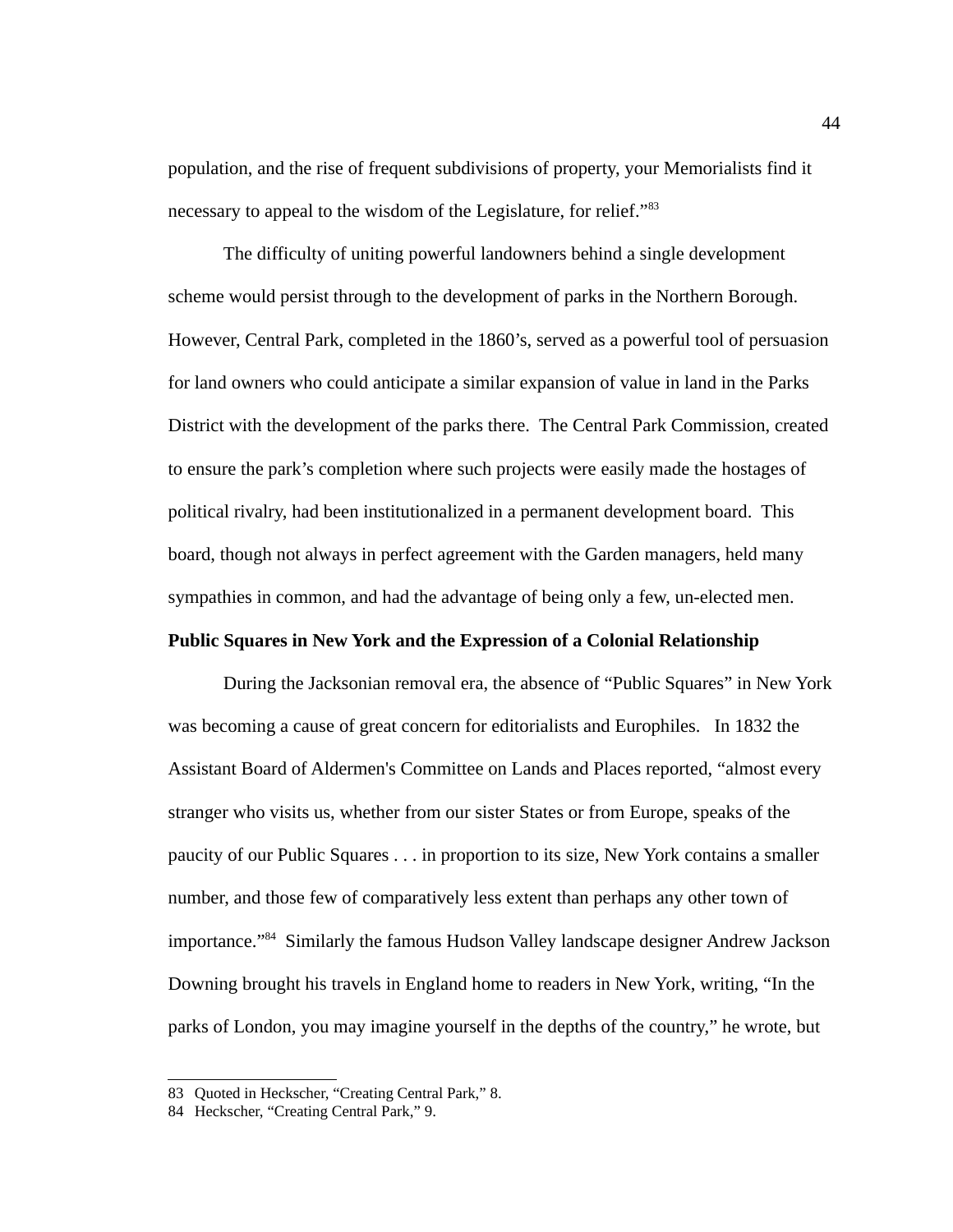"what are called parks in New-York are not even apologies for the thing; they are only squares, or paddocks."<sup>[85](#page-53-0)</sup>

Public parks joined the list of of desired improvements requiring major land requisitions by the 1830's. The infamous 1807 "gridiron" plan was a favorite dead horse of planners and developers who considered it a "system of streets running from nothing to nothing."[86](#page-53-1) By the early nineteenth century, land-owning New Yorkers would have been trained in a landscape aesthetic which married power to a series of formal principles called "natural." The gridiron plan ignored the aesthetic standards that were welldeveloped in Britain by the turn of the nineteenth century, and that valued "irregularity," winding pathways, and framed, wide vistas. Also by the nineteenth century, garden planners in Britain had been enlisted in town-design, and well-formed ideas about how towns should be planned and developed for aesthetic appeal circulated widely.

The designs and advice of Andrew Jackson Downing and others like Downing's colleague Calvert Vaux, whose designs for the carriageways for the New York Botanical Garden were interrupted by his unexpected 1895 death, had an audience in the region's elite. Their plans for houses, gardens, and public spaces conveyed aesthetic principles developed by the British aristocracy during a period of rapid enclosures and land consolidation in the British Isles. $87$  The influential landscape artist Uvedale Price (1747-1829) advised against symmetry and linear development, preferring humble groupings of houses, as well as the preservation of uneven ground and old trees and vegetation.<sup>[88](#page-53-3)</sup> This

<span id="page-53-0"></span><sup>85</sup> Ibid., 12.

<span id="page-53-1"></span><sup>86</sup> Samuel Parsons and William Rudolf O'Donovan, "Design as Applied to Cities," *North American Review* 185 (1907): 364.

<span id="page-53-2"></span><sup>87</sup> See David Cannadine, *The Decline and Fall of the British Aristocracy* (New York: Vintage, 1999).

<span id="page-53-3"></span><sup>88</sup> Crandell, *Nature Pictorialized,* 136-137.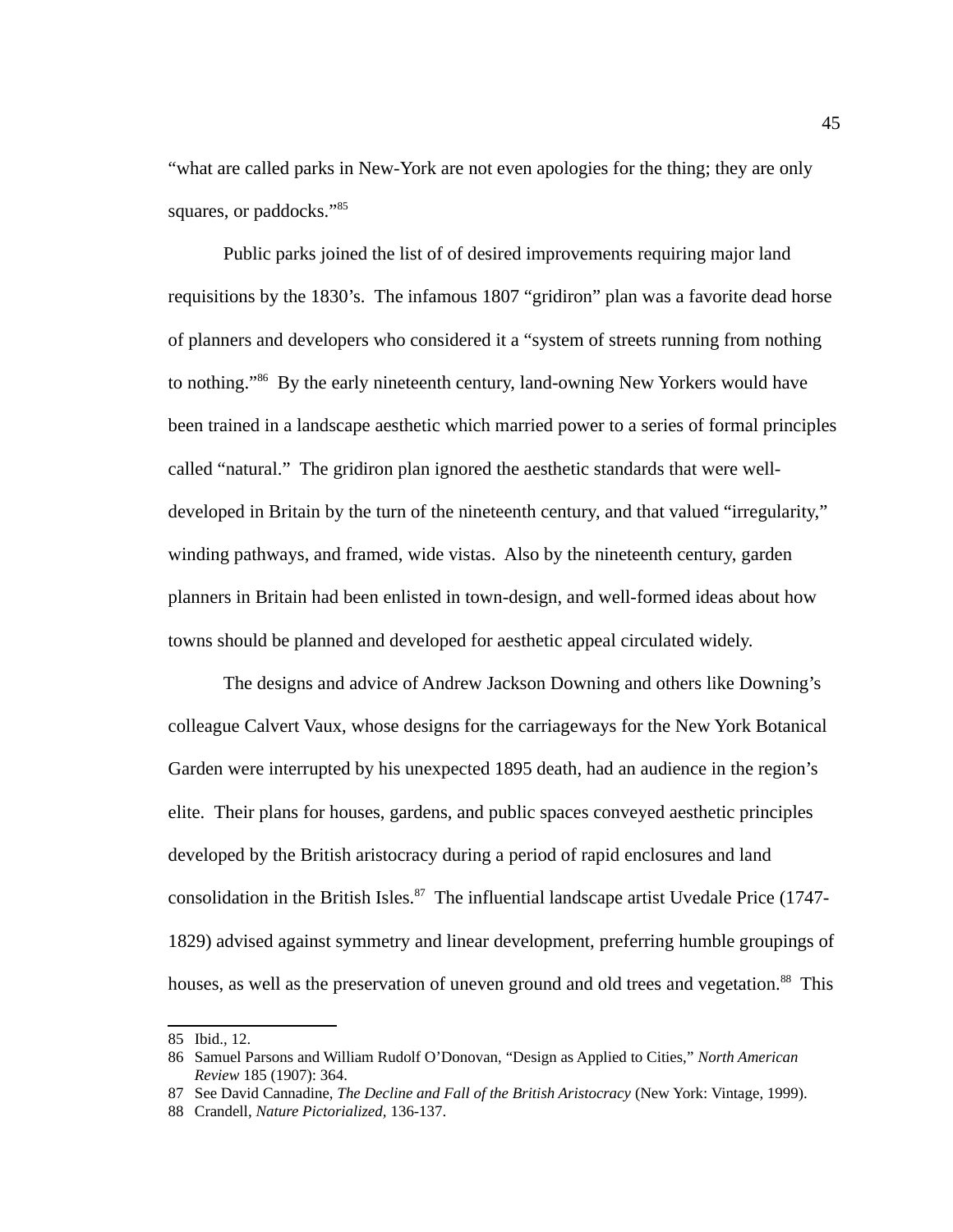"pictorial" style was in turn deeply influenced by the Italian landscape painters of the sixteenth century, whose work was much admired by the wealthy British who traveled in Italy. The style would come to bear, in the nineteenth century, on the meaning and integrity of property in New York.

Ann Bermingham linked the aesthetic ideas embodied by this tradition to changing meanings of property in England:

"As the real landscape began to look increasingly artificial, like a garden, the garden began to look increasingly natural, like the pre-enclosed landscape. Thus a natural landscape became the prerogative of the estate, allowing for a conveniently ambiguous signification, so that nature was the sign of property and property the sign of nature. . . . Its deliberately serpentined stream and undulating grassy hills evoke the estate as a state of nature."[89](#page-54-0)

From another perspective, the apparent openness of this landscape was brought to bear against the hierarchical social regime dominating England. James Corner writes of a new late eighteenth century 'reformative apparatus' which had the English landscape garden at its ideological heart, with its "freedom from unnecessary constraints and its availability to a larger social group."<sup>[90](#page-54-1)</sup> This theme of designed (and managed) openness would be taken up by Olmsted and Vaux in their Central Park, and in other works. Olmsted, for example, wished to preserve the accessibility of Yosemite for a democratic visitorship, lest it become the private pleasure grounds of an elite.

A paradox thus attends the beauty that parks and botanical gardens brought to cities. The beauty bestowed upon an urban landscape, whether it take the form of geometrical and be-tulipped parterres, or meadows for sheep, mirrored in intensity a set

<span id="page-54-0"></span><sup>89</sup> Ann Bermingham, *Landscape and Ideology: The English Rustic Tradition, 1740-1850*. (Berkeley: University of California Press, 1986), 13-15, quoted in Gina Crandell, *Nature Pictorialized: "The View" in Landscape History*, (Baltimore: Johns Hopkins University Press, 1993), 130.

<span id="page-54-1"></span><sup>90</sup> Corner, *Landscape Imagination,* 42.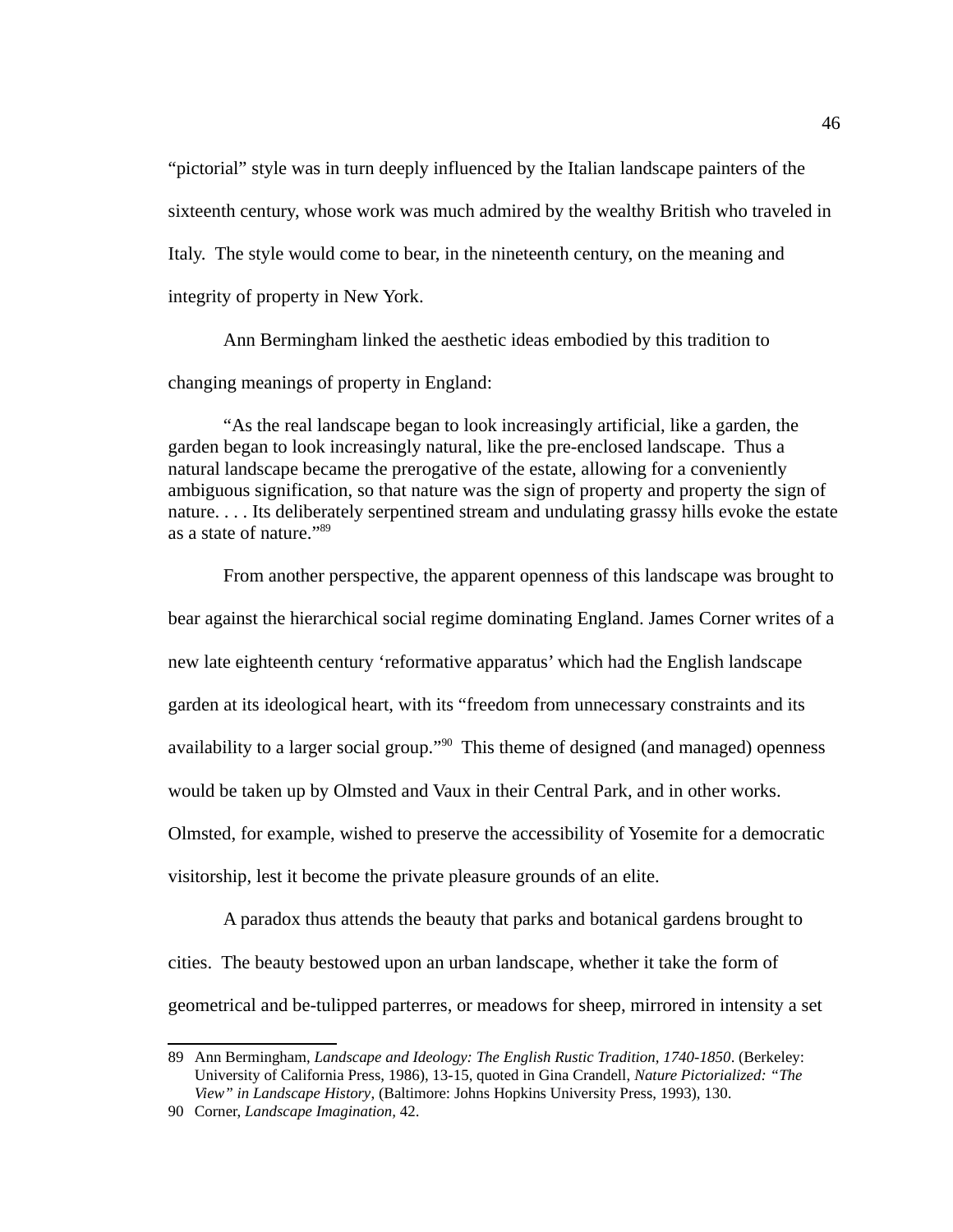of violences transpiring at the frontiers of urban influence. In the 1830's, New Yorkbased innovators like Pierre Lorillard, whose tobacco mill still graces the grounds of the New York Botanical Garden, were establishing speculative networks across wardevastated territories to the north and west. Lands defended from white settlement to 1832 fell to networks of speculators and the New Yorkers named new capitals after themselves in Northwestern outposts. $91$  The initial visions for the creation of public space in New York coincided with a removal campaign against Seneca communities along Buffalo Creek in western New York state, $92$  the 1832 Blackhawk War and the entry of New York financiers into the Northwestern Territory, the 1838 forcible removal of 12,000 Cherokee to the west of the Mississippi, and a scorched earth campaign against Seminole communities in Florida. The Marshallian precept "domestic dependent nations" encoded into law during this era a definite realm for the legal exercise of arbitrary power.

 Garden founder Britton said at the same event, "This auspicious occasion, when the forces of civic and individual liberality and philanthropy are again so happily enlisted in a common cause, should, it seems to me, mark another forward step in our vast city's triumphal march toward unquestionable superiority in all that makes for the welfare and happiness of mankind."<sup>[93](#page-55-2)</sup>

In the period from 1881 to 1900, when 1,757 acres north of New York City were being set aside for public parks, indigenous lands nationally were reduced by half, from approximately 156 million acres to 78 million. $94$  From New York, celebrating the

<span id="page-55-0"></span><sup>91</sup> Burrows and Wallace, *Gotham*, 570.

<span id="page-55-1"></span><sup>92</sup> Hauptman, *Conspiracy of Interests*, 101-143.

<span id="page-55-2"></span><sup>93</sup> Addison Brown, memorandum, undated, Addison Brown Papers, New York Botanical Garden, New York.

<span id="page-55-3"></span><sup>94</sup> Cleveland, "Powers Inherent in Sovereignty," 55.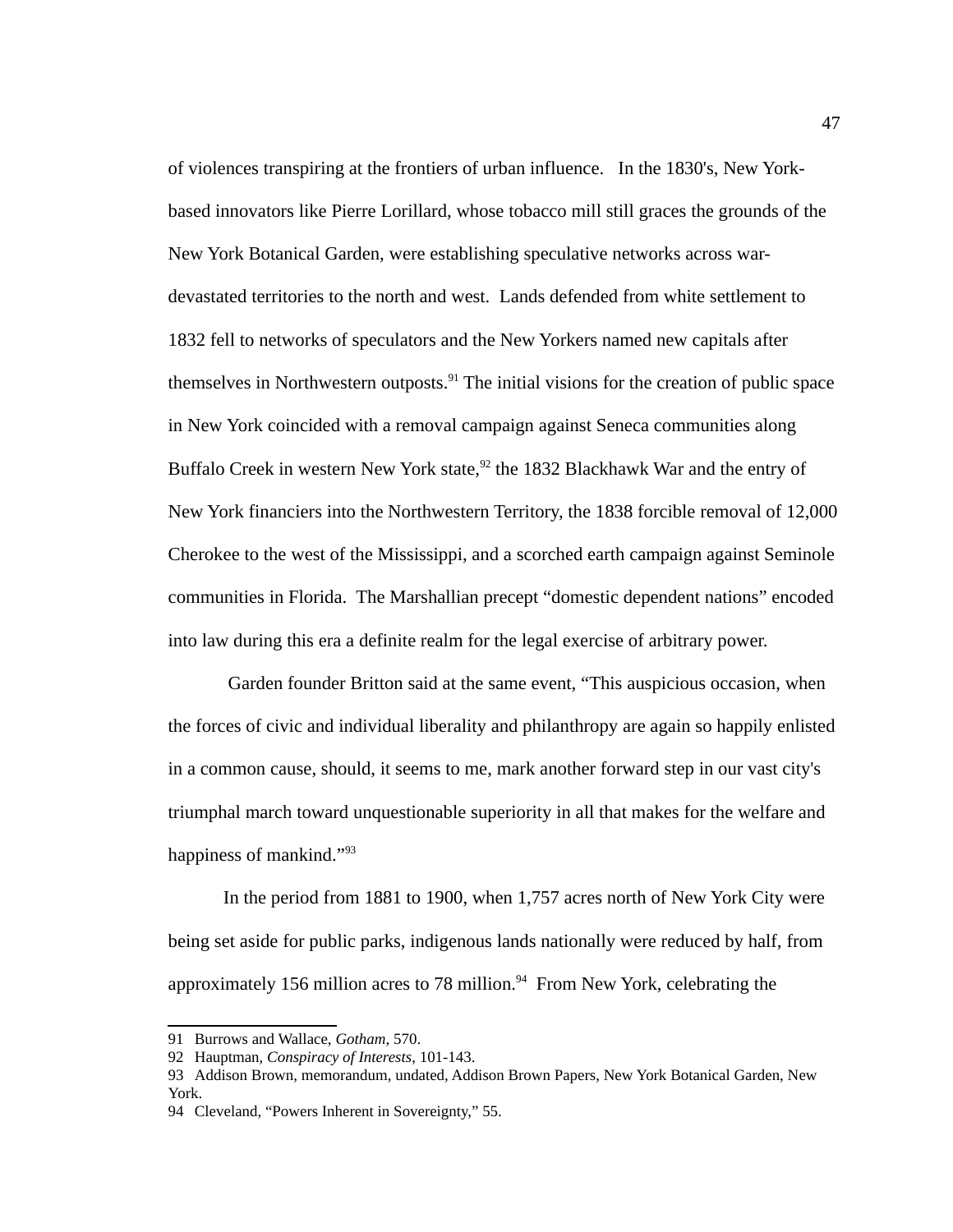groundbreaking for the glass conservatory in 1897, Parks Commissioner August Moebus described the botanical garden as "a fitting illustration of the progress of civilization of the present century."<sup>[95](#page-56-0)</sup> To express an order and an aesthetic which mimicked European metropolises was to call forth belonging in an imagined community of nations, and a civilized world. The parks, and perhaps most powerfully, the botanical garden, made a case for national status. By the late nineteenth century, lawmakers and courts affirmed the right of an unregulated federal power to take colonies and thereby ensure the U.S. an 'equal station among the Powers of the earth.'"[96](#page-56-1) In emulating European cities, urban planners were appreciating not only an inherited aesthetic, but also an active relationship of power.

## **The Parks District**

The Bronx River rises about twenty-four miles north of the Long Island Sound, near the site of the now-submerged village of Kensico. From that drowned valley, the site of the Kensico Reservoir, it cuts a southward course through the upper, mainland reaches of New York City, toward the salty East River. That mainland region is now called Bronx County, or the Bronx, and it forms a sort of wide peninsula, separating the Hudson River from the East River and Long Island Sound. A few miles upriver from its mouth, the Bronx narrows and passes through a gorge. One Garden founder counted this gorge as among the "most beautiful landscape features under the control of the Parks Board."[97](#page-56-2) This is the site of the New York Botanical Garden.

<span id="page-56-0"></span><sup>95</sup> Addison Brown, memorandum, undated, Addison Brown Papers, New York Botanical Garden, New York.

<span id="page-56-1"></span><sup>96</sup> Quoted in Cleveland, "Powers Inherent in Sovereignty," 266.

<span id="page-56-2"></span><sup>97</sup> Charles Cox to Addison Brown, 5 March 1894, Addison Brown Collection, New York Botanical Garden.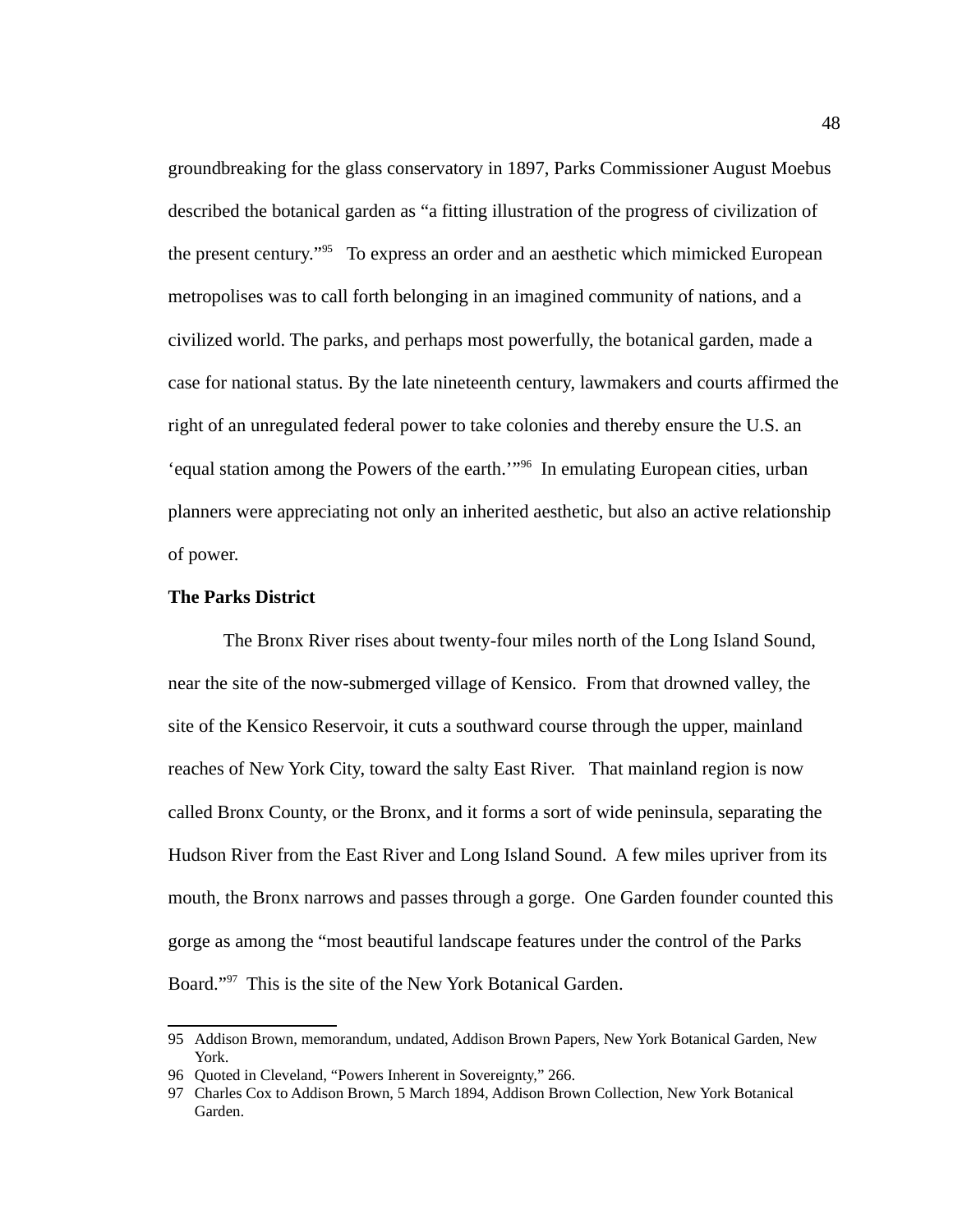What is now the Bronx was a largely agricultural and marshy mainland region of shifting boundaries for much of the nineteenth century. From the 1870's, 80's and '90's the area was being brought, piece by piece into the jurisdiction of the City of New York. The region that would come to be named after its central river, was then called by several names including the "North Side," the "Annexed District," and later, the "Parks District." In 1874, the towns on the west side of the Bronx River were annexed to New York City.<sup>[98](#page-57-0)</sup> The "North Side" joined Manhattan's East and West sides. In 1886 the state legislature authorized the purchase of land located in both the west and east sections of the region for parkland, and the whole area was conceived as a great system of parks for the city.

From the manorial seventeenth century, the region was the site of ongoing battles for control and meaning near the commercial heart of the rising empire in the Americas. In the seventeenth and eighteenth centuries large land grants were used by governors in rival colonies to secure loyalty and the boundaries of their territories. Thomas Pell was one beneficiary of such a rivalry between the governors of New York and Connecticut, and was the original patentee of a large area of land surrounding a bay on the east edge of what is now the Bronx, and Pelham Bay Park was one of the larger parks secured in the late 1880's. On the other side of the peninsula, Lewis Morris owned several thousand acres across the creek from Manhattan and in 1790, he proposed his manor, Morrisania, as the site for the new national capitol, touting its accessibility to the sea, without

<span id="page-57-0"></span><sup>98</sup> Opposing an 1869 annexation proposal, the senator representing that region threatened that he would rather "annex the city of New York to Morrisania." However, according to Stephen Jenkins, this senator later became one of the foremost advocates of annexation, presumably when he and his party were better poised to leverage the anticipated gains. Stephen Jenkins, *The Story of the Bronx* (New York: G.P. Putnam's Sons, 1912), 6.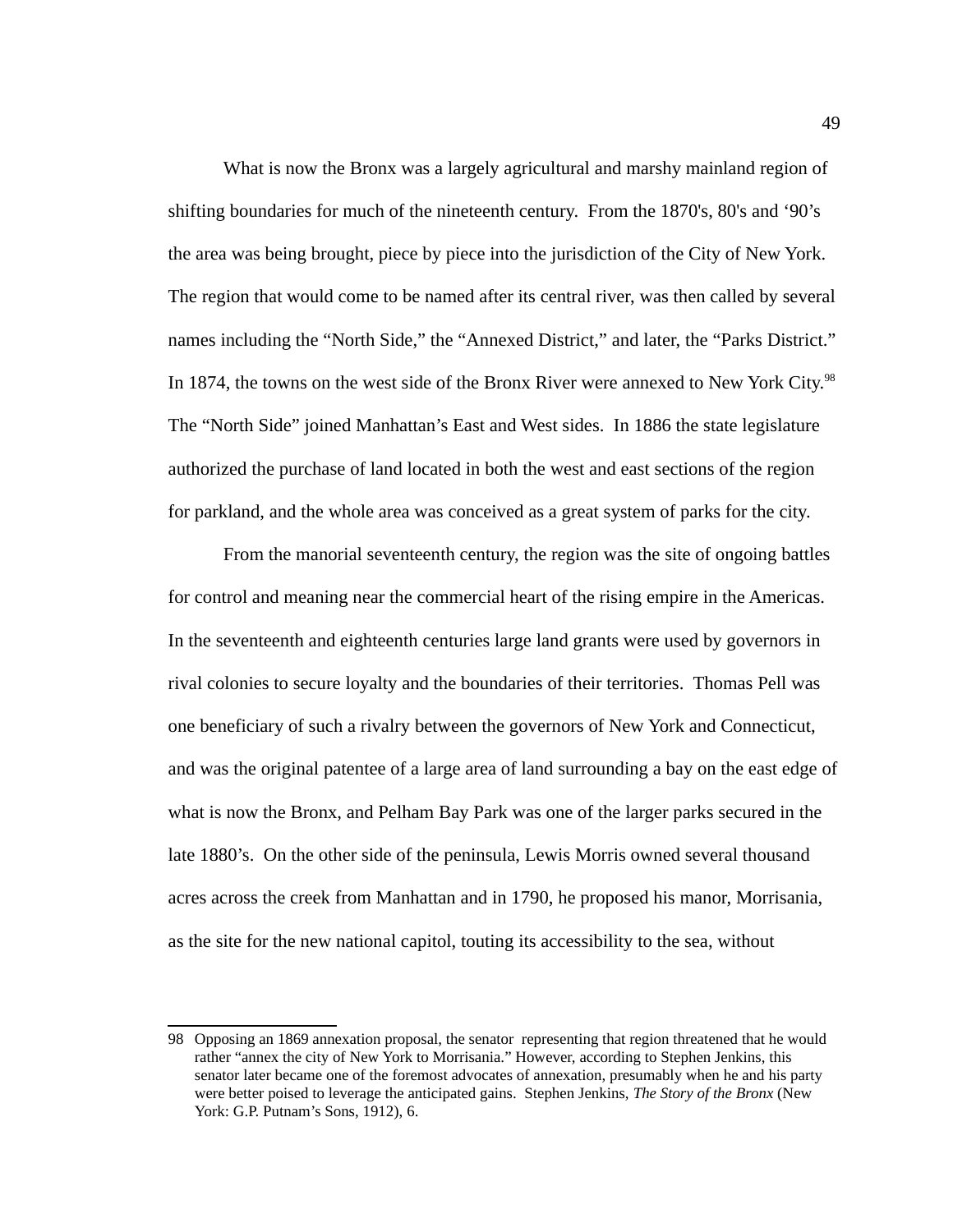"tedious passages of two hundred miles each up Bays and Rivers" and with all the hazards of rocks and shoals.<sup>[99](#page-58-0)</sup>

The manors and towns of this region supplied grain to New York, and to plantations in the West Indies. The sugar business was the central source of wealth for New York in the 1740's and 50's and 60's.<sup>[100](#page-58-1)</sup> According to the historians Edwin Burrows and Mike Wallace, "By 1720 or so half the ships entering or leaving the port [of New York] were on their way to or from the Caribbean  $\ldots$ <sup>"[101](#page-58-2)</sup> They describe the region as completely integrated to an Atlantic slave economy:

"On innumerable small and medium-size plots ranging from a few dozen to a few score acres in extent, the rural populations of Long Island, Staten Island, New Jersey, and Westchester – many relying heavily on slave labor-produced an ever-growing volume of foodstuffs for the Caribbean market. Bigger and richer landowners like Lewis Morris [grandfather of the aforementioned Lewis Morris] . . . built productive complexes that combined elements of slave plantations and industrial villages. From Morrisania, his nineteen-hundred-acre estate in what is now the southwest corner of the Bronx, he and his work force – which in 1691 included one of the area's largest concentrations of slaves (twenty-two men, eleven women, six boys, two girls) – sent corn, wheat, barley, oats, lumber, and a variety of livestock to Manhattan for export to the West Indies."[102](#page-58-3)

The granted manors and estates dating from the seventeenth century, and patterns of large-landholdings more generally, had not disappeared from the landscape of the region when in 1891, members of the Torrey Botanical Club appealed for and obtained a

<span id="page-58-0"></span><sup>99</sup> Jenkins, *The Story of the Bronx*, 6.

<span id="page-58-1"></span><sup>100</sup> Burrows and Wallace, *Gotham*, 170.

<span id="page-58-2"></span><sup>101</sup> Ibid., 120.

<span id="page-58-3"></span><sup>102</sup> Ibid., 123.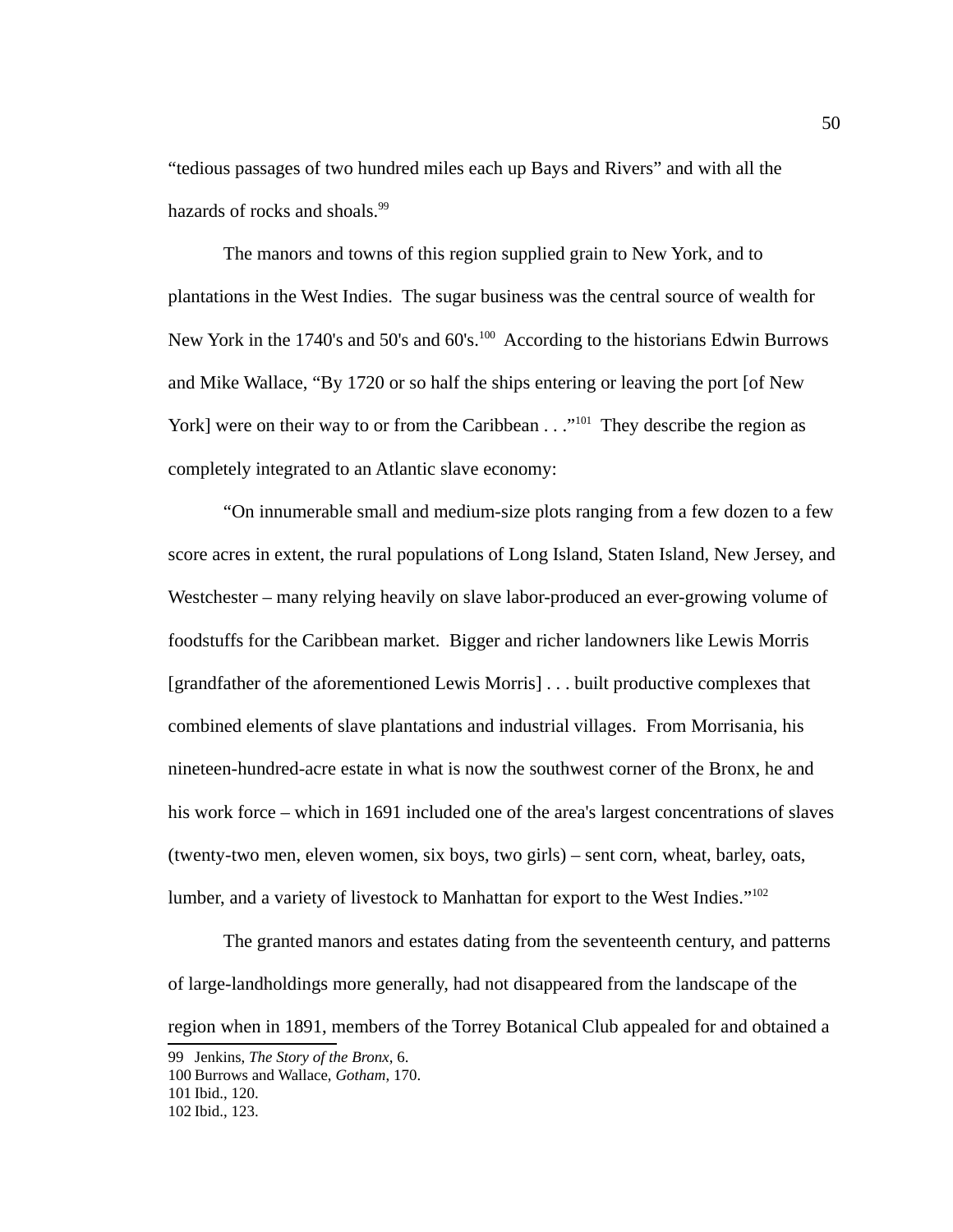grant for 250 acres of land from the state legislature to create their botanical garden. The Lorillard estate, with a mill and mansion relocated from lower Manhattan during the imperial crisis of the 1780's was the site chosen for the botanical garden, having since been abandoned for a new location across the Hudson. Inside the planted grounds of the botanical garden, the landscape would come to be imbued with meaning and coherence reflecting new metropolitan patterns emerging in the city to its south, and imperial capitals globally.

The development of Central Park paved the way for the Botanical Garden in several respects. The processes of acquiring land for the park, securing funds to develop it, and ensuring its development through streamlined management Central Park were all long and contentious. However, the completed Park, and its effect on land values in its environs became a compelling argument on behalf of similar projects. When the city acquired 1,757 acres of land north of Manhattan, about half of which lay outside the thencurrent boundaries of city jurisdiction, Central Park was its model and the primary reference point. As importantly, a small administrative board was created to develop Central Park. This board was at first considered by some to be highly undemocratic and even despotic, for its unelected status, small size, and broad powers. However, as the park was completed, the board's powers were extended to oversight over land north of the park. For the Botanical Garden, this meant that managers would be dealing, as they planned their grounds and secured money for its development, not with the diverse interests of landowners or elected representatives and their patrons, but with a small group of like-minded men.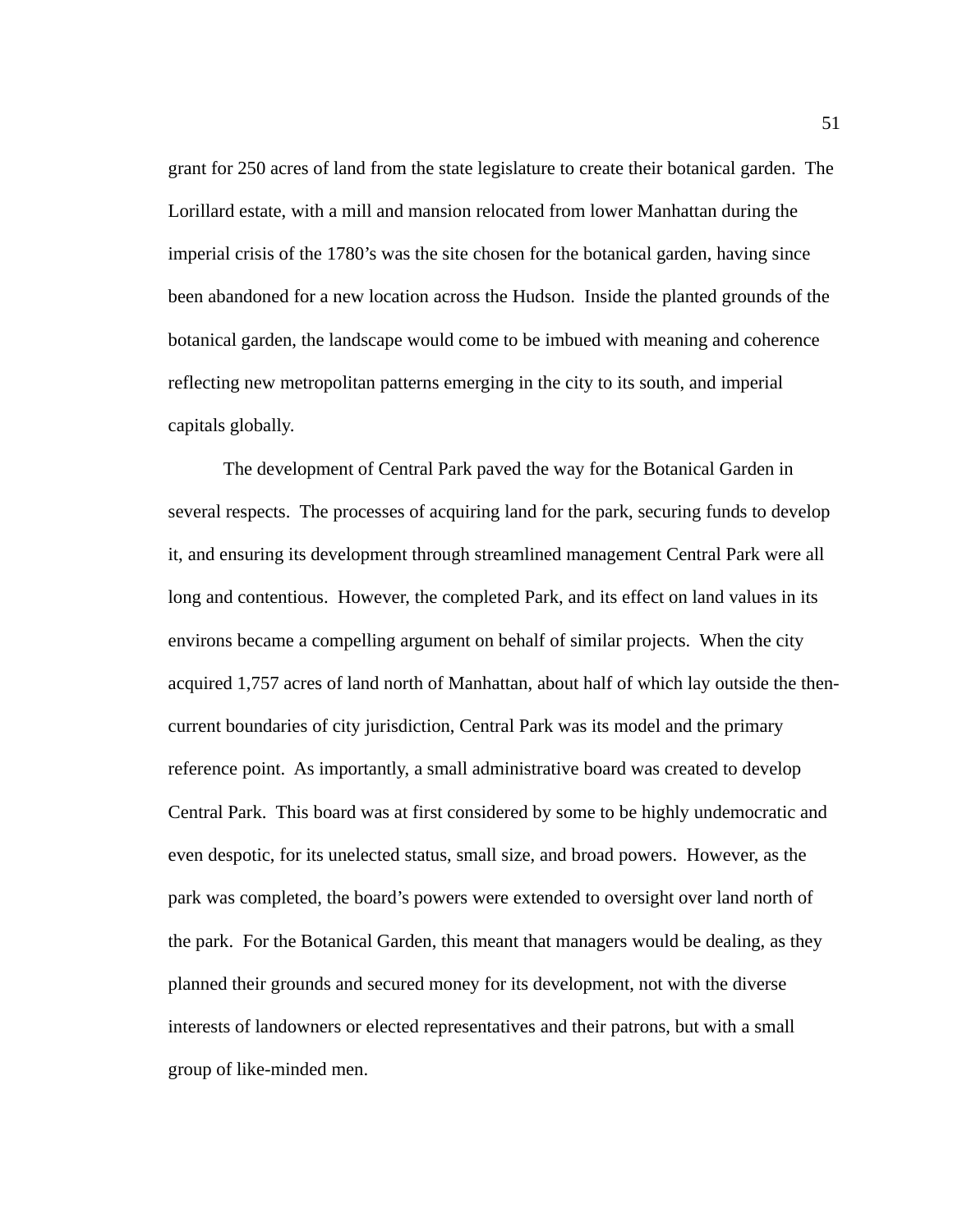The Central Park institutions provided a model for channeling state and city resources toward a corporate entity with "no private interest":

. . . we are anxious that in the new charter suitable provision should be made for the City's appropriate contribution towards the maintenance of the Garden in Bronx Park. I understood from Pres. Low that some changes were proposed to be made in the new charter as regards the mode of getting appropriations of money from the Legislature for such purposes as that of the Museum of Natural History, and for our Garden, and other similar objects; and whatever the changes contemplated may be, our Board would request that the Botanical Garden, which exists purely for the benefit of the people, and with no private interest, but as one of the modes of developing a part of Bronx Park in a most useful, attractive and educating manner, should have in the new charter appropriate recognition and suitable provision, of like nature with the provisions for the Museum of Natural History.<sup>[103](#page-60-0)</sup>

Central Park on Manhattan, and the Parks District created in 1888 on the mainland to the north of Manhattan Island, reflect nineteenth century patterns of territorial power in emerging national states where national publics and authoritarian rule coincide. C.A. Bayly describes what seems from a certain perspective to be a paradox in emerging national states wherein, "the search for an equal citizenry often led to a narrow nationalist autocracy."[104](#page-60-1) The public parks in New York, like those in Europe, descried an ineffable and omnipresent collective body of visitors. This "public" was increasingly invoked as the source of legitimacy for governing actions, a metaphorical font of sovereign power, in nineteenth century New York. The parks in New York were not principally created for any broad group of people. Central Park was fought for and ultimately developed as it was as a means of generating value in the land surrounding it.

<span id="page-60-1"></span><span id="page-60-0"></span><sup>103</sup> Addison Brown to 12 December 1896, Addison Brown Collection, New York Botanical Garden. 104 Bayly, *The Birth of the Modern World*, 209.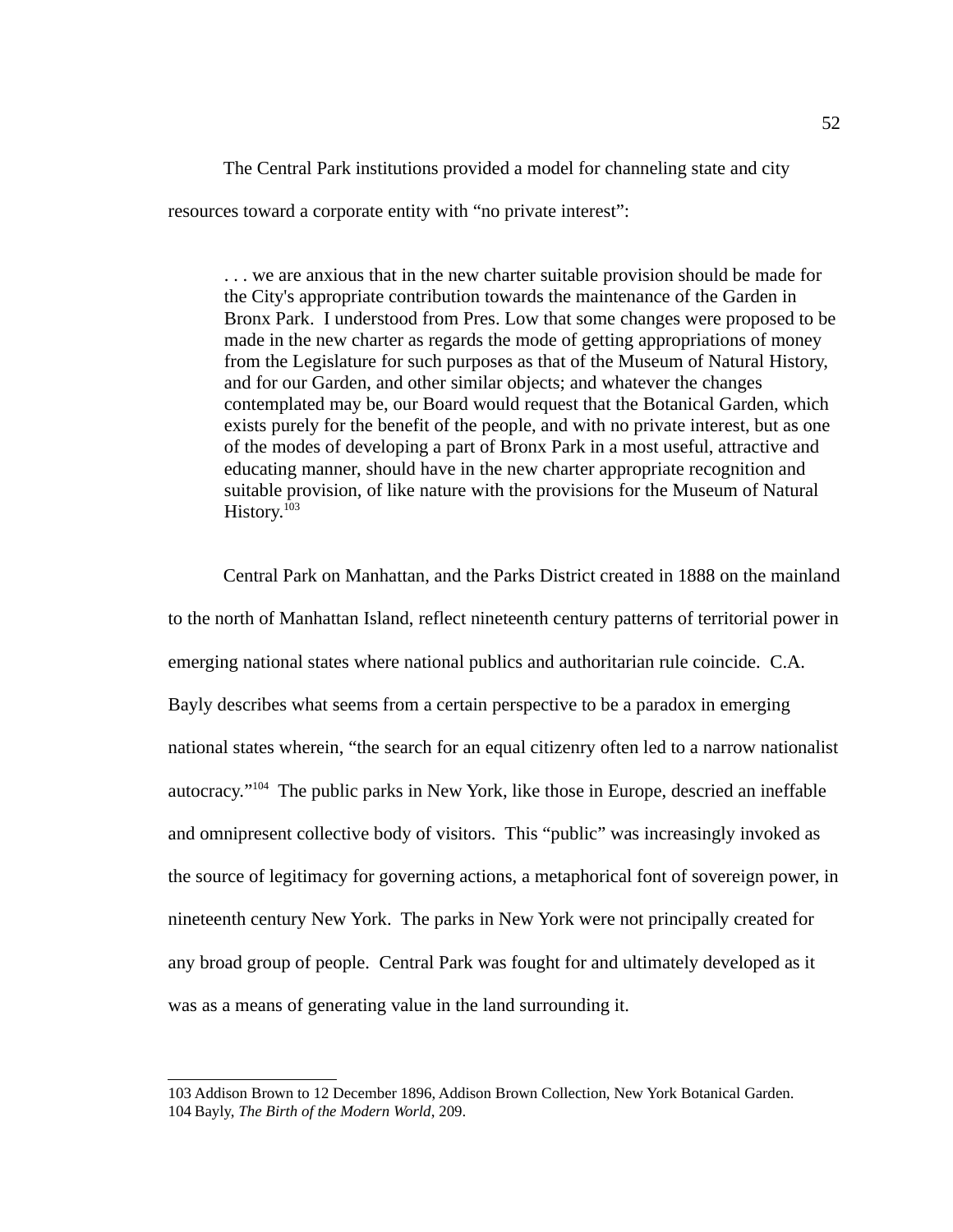The processes for taking land for the parks, and the governing bodies established to develop them, involved narrowing and concentrating decision-making power into select boards comprised of several unelected members endowed with exceptional powers to plan and manage the transformation of the land. "Despotic," is how some commentators who witnessed the emergence of these boards characterized this aspect of governance in New York. The strong discretionary power that early nineteenth-century aldermen sought for the development of their city came into its fullest expression in the boards and commissions created to develop Central Park, and later to develop upper Manhattan and much of the Parks District.

The public parks created a geographic and conceptual space in the landscape for a botanic garden in New York. The Garden, according to one of its founders, "would not stand apart from, but will form a consistent portion of the park system."<sup>[105](#page-61-0)</sup> Further, the garden grounds were "not to be taken from the property of the city and turned over to a corporation for its own use" but "merely set aside by the Park Board to be officially developed and beautified  $\ldots$  under the direction of scientific experts."<sup>[106](#page-61-1)</sup> Though it was the project of a small and wealthy class of botanists, its place in the public landscape distinguished it significantly from the many estates along the Hudson with enormous glass conservatories sheltering privately-owned tropical worlds. The material developments made to the Garden grounds between 1895 and 1902 took on new and amplified significance as part of a public landscape, belonging, not to a single wealthy family, but to an indefinite and metaphorical constituency.

<span id="page-61-1"></span><span id="page-61-0"></span><sup>105</sup> Charles Cox to Addison Brown, 5 March 1894, Addison Brown Collection, New York Botanical Garden. 106 Ibid.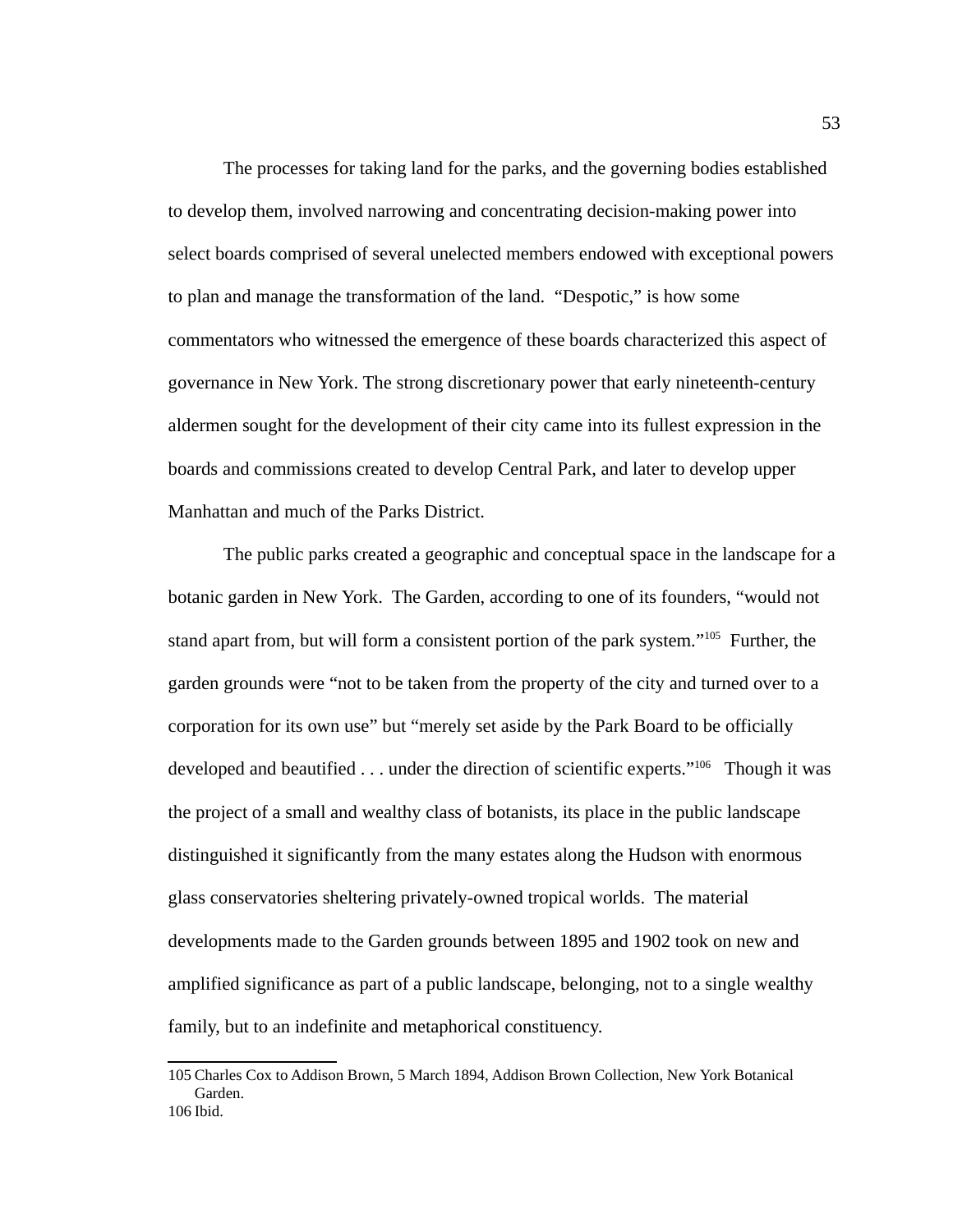The botanical garden was an institution and landscape expression closely associated with European social hierarchy, which is here interpreted as an impersonal place of symbolic common ownership. The design and value of the public parks, as in political discourse more broadly, was constantly negotiated with Europe's social hierarchy as a reference point. Daniel Rodgers summarized this discourse,

. . . the ancién regime's kings and aristocrats, its standing armies and standing churches, became the European continent's very essence. Through their monopoly on governance, the aristocracies seemed to have hung the state's apparatus on the peoples of Europe like massive millstones. Overtaxed, overgoverned, rent-racked, and impoverished, the European nations groaned under the double weight of political and economic parasitism. $107$ 

A symbolic cluster surrounding the idea of a "public" and imbuing it with values of egalitarianism and republicanism was explicitly and frequently invoked to distinguish old, European power, from legitimate governance in New York. However, despite the long tradition of monarchial and aristocratic landscaping in Europe, governance in these countries was already defining itself in relationship to a public. At Liverpool in 1800 a botanic garden with a conservatory was opened for the "pleasure and improvement" of the public.<sup>[108](#page-62-1)</sup> By the 1820's and 1830's reformers in England had introduced the idea that ordinary citizens deserved access to parks.<sup>[109](#page-62-2)</sup>

By the eighteenth century in England,"power was no longer principally responsible to itself," Richard Drayton writes, "with its prerogatives founded securely on divine or oligarchical election. Its legitimacy depended increasingly on the service it

<span id="page-62-0"></span><sup>107</sup> Daniel Rodgers, *Atlantic Crossings: Social Politics in a Progressive Age* (Cambridge: Harvard University Press, 1998), 34.

<span id="page-62-1"></span><sup>108</sup> Drayton, *Nature's Government*, 134.

<span id="page-62-2"></span><sup>109</sup> Norman Newton, *Design on the Land: The Development of Landscape Architecture* (Cambridge: Harvard University Press, 1971), 220.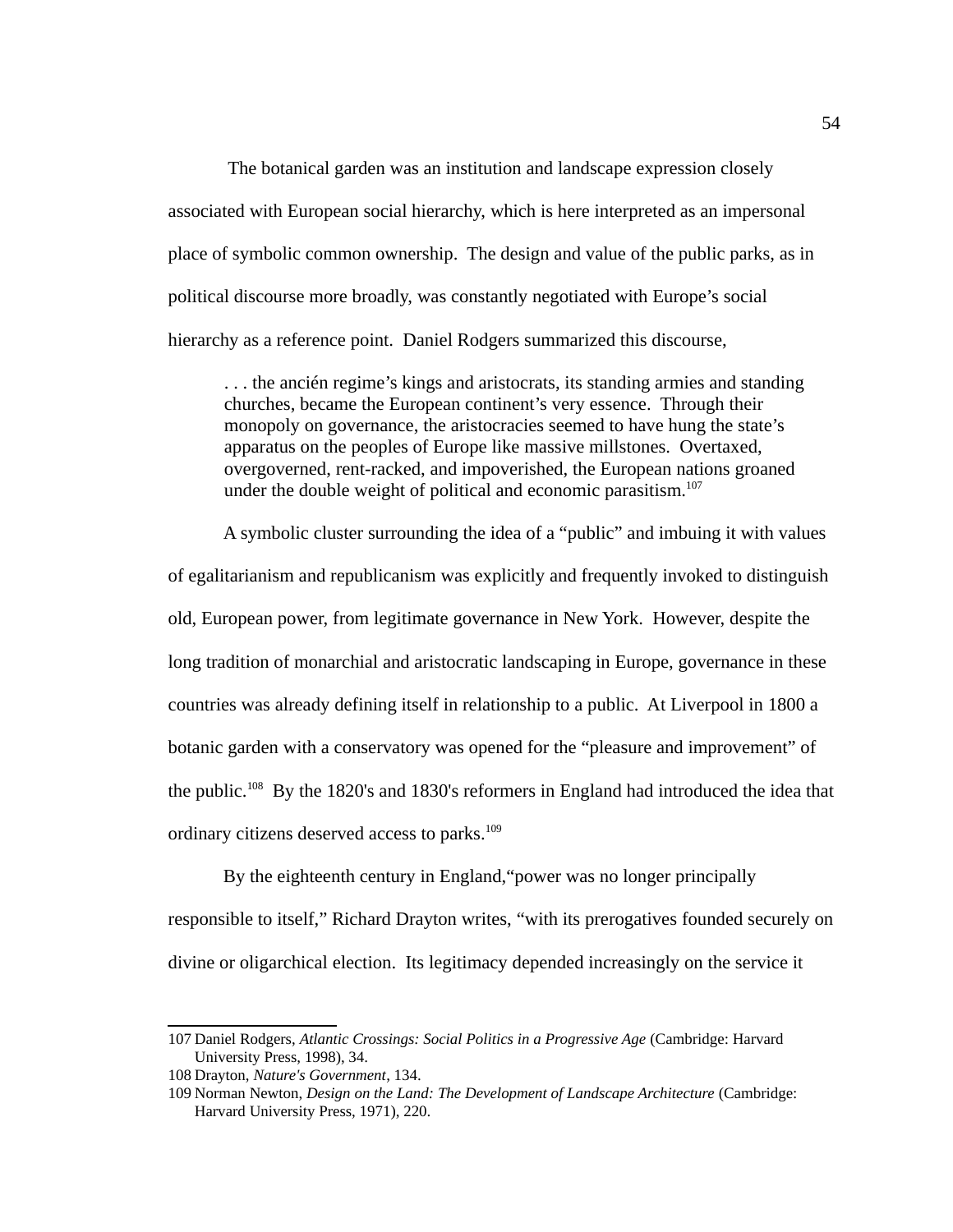rendered to those over whom it presided."<sup>[110](#page-63-0)</sup> Royal parks such as the Kew Garden were open "by grace and favor" to the public during the eighteenth century, but truly public parks – regions of land designed with specific governing purposes in mind – found expression in the nineteenth century.<sup>[111](#page-63-1)</sup>

The Royal Botanic Garden at Kew was transitioned from a royal landscape, "part of the dignity of the monarchy," to a public garden in the 1830's, as part of a larger program of reform in early nineteenth century Britain.<sup>[112](#page-63-2)</sup> Following a series of late eighteenth and early-nineteenth century challenges to their legitimacy and existence the landowning class in Britain began to support a newly public Kew. Before reform, Kew, even in its public functions like facilitating plant transfers and training botanists for posts at colonial stations "represented extensions of the personal efficiency of George III." $113$ However, Kew took on new meaning, including for North American interpreters like landscape designer Andrew Jackson Downing, who wrote, "Kew, formerly of little value has lately become a matter of national pride . . . The present queen has wholly given Kew up to the public, even adding a considerable sum annually from her private purse towards maintaining it."<sup>[114](#page-63-4)</sup> The "public" to which power increasingly addressed itself and its projects, was beginning to take shape in urban landscapes in England prior to and concurrently with the development of a public landscape in New York.

Power announced its subservience to the people in the form of new parks in many cities. Birkenhead Park was ". . . a proof of the ease and the natural method by which a

<span id="page-63-0"></span><sup>110</sup> Drayton, *Nature's Government*, 43-44.

<span id="page-63-1"></span><sup>111</sup> Newton, *Design on the Land ,* 220.

<span id="page-63-2"></span><sup>112</sup> Drayton, *Nature's Government*, 129.

<span id="page-63-3"></span><sup>113</sup> Drayton, *Nature's Government*, 129.

<span id="page-63-4"></span><sup>114</sup> Andrew Jackson Downing, *Rural Essays* (New York: Putnam, 1853),.486.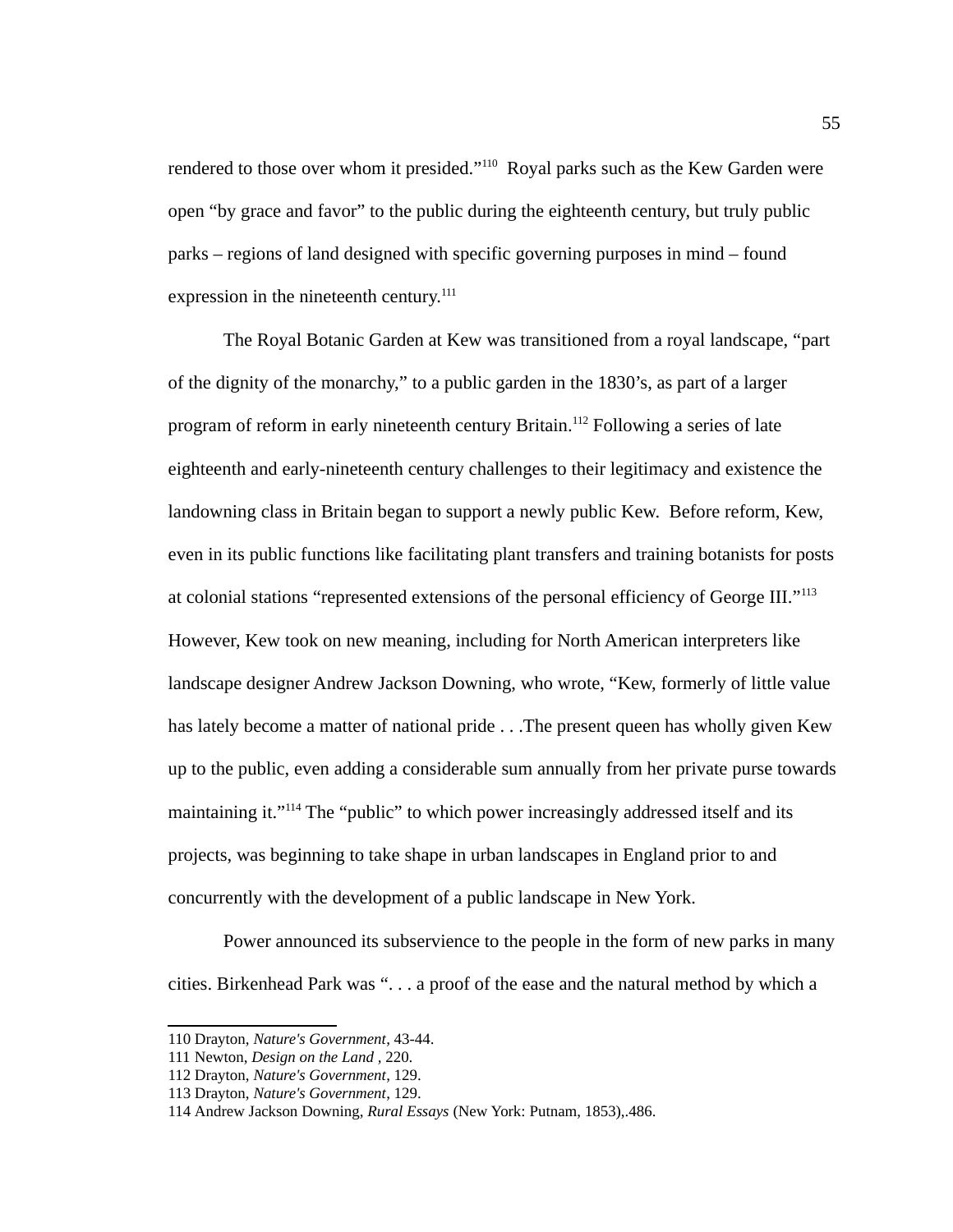democracy can create, for its own enjoyment, gardens as elaborate, costly, and magnificent, as those of monarchs."<sup>[115](#page-64-0)</sup> A few decades later, in reference to the parks north of the Harlem (the future site of the botanical garden), *Sun* editor Mullaly drew a contrast between monarchic Europe and republican New York to suggest the democratic nature of the parks. "If, in a monarchial country, the opening of "The People's Palace," which took place in London the other day, was made the occasion of a royal pageant, and the dedication of an additional park area of 7,000 acres a few years ago was celebrated by the civic authorities of that city, should we not celebrate with the appropriate ceremonies the opening of the people's parks next year by a grand municipal holiday?" $116$ 

By focusing on the styles of European monarchs, critics isolated a single representative source of tyranny from a dense network of colonial institutions and relationships. English monarchs in the early colonial period, Philip Stern writes, "did not have the resources or even the political will to command trade and colonial life abroad."[117](#page-64-2) They relied on corporations including the East India, Virginia, Guinea, Guiana, Africa, Russia, Northwest Passage, Levant, Somers Island, Providence Island, Plymouth and Massachusetts Bay, and Hudson's Bay companies.<sup>[118](#page-64-3)</sup>The national states emerging *vis a vis* European capitals in the nineteenth century were similarly productions or projections of myriad social forms including corporations, municipalities, and universities which all participated in shaping relations of power and dominance in

<span id="page-64-0"></span><sup>115</sup> Fred Perkins, *The Central Park*, (New York: Carleton, 1863), 18-19, cited in Matthew Gandy, *Concrete and Clay: Reworking Nature in New York City* (Cambridge: MIT Press, 2002), 98.

<span id="page-64-1"></span><sup>116</sup> John Mullaly, *The New Parks Beyond the Harlem* (New York: Records Guide, 1887), 8.

<span id="page-64-2"></span><sup>117</sup> Philip Stern, "Bundles of Hyphens: Corporations as Legal Communities in the Early Modern British Empire," in *Legal Pluralism and Empires, 1500-1850* ed. Lauren Benton, (New York: New York University Press, 2013), 27.

<span id="page-64-3"></span><sup>118</sup> Ibid., 28.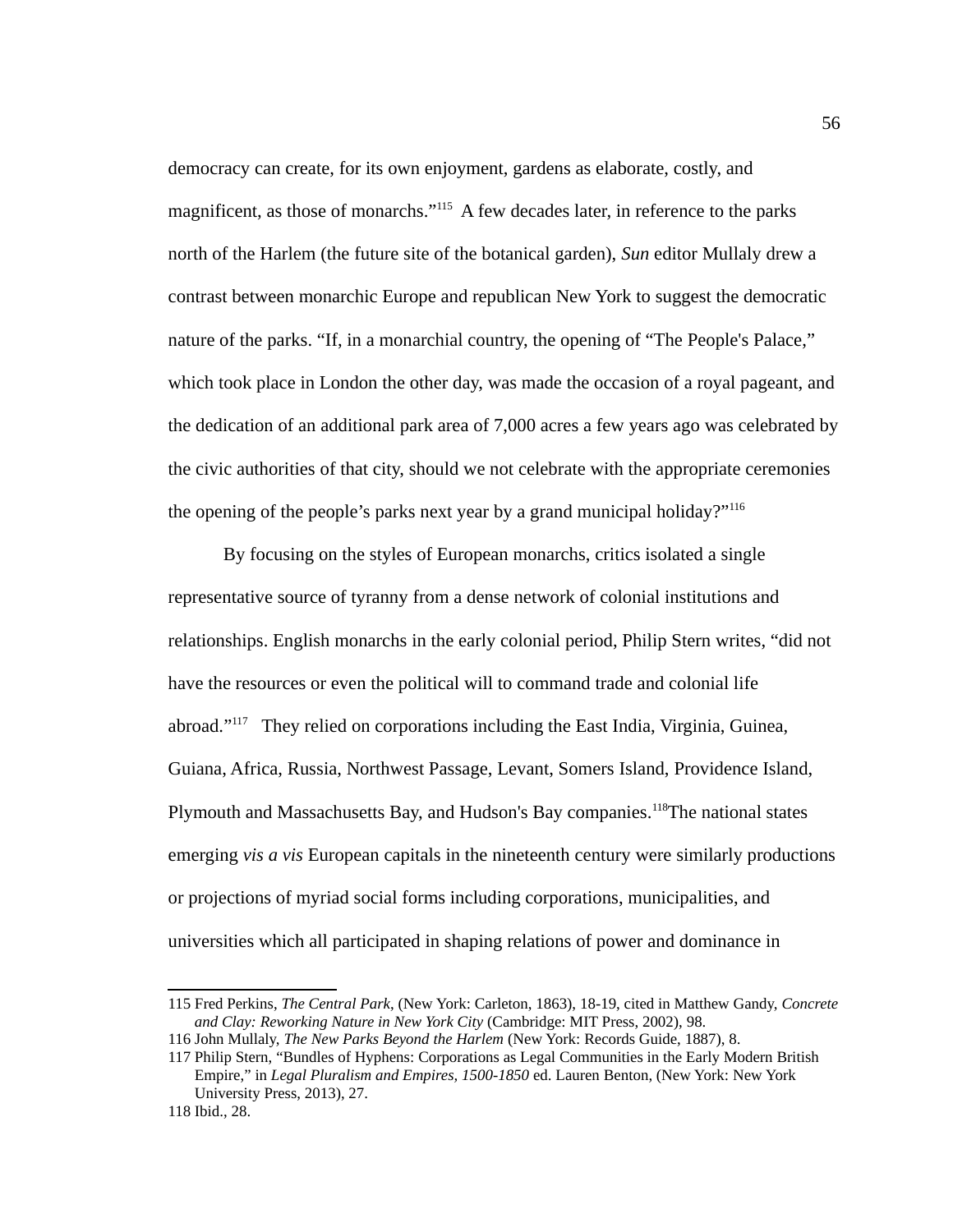European metropolises. That America's republican institutions were a standing rebuke to Europe's corrupt politics and imperial pretensions was written in to the landscape aesthetics of Central Park, for example.<sup>[119](#page-65-0)</sup>

But the distinction was perhaps overdrawn. During the late nineteenth century, processes of consolidating national-state power culminating in England, France, and Prussia were being mirrored quite closely by legislation and jurisprudence in the U.S. concerning the "right and power" of the United States as a participant in the family of nations, as well as by changes in the municipal landscapes.

The public parks, or the "peoples' parks" similarly took on a cast of rebuke to inherited privilege in promotional discourse. Public parks, however, were as much inventions of the European governing classes as the landscaped palatial grounds out of which they evolved. London, with Birkenhead Park in 1851, Berlin, and Paris, were among the cities receiving new, expressly public gardens and parks mid-century. Kew Gardens and many other aristocratic and royal landscapes were partially opened to public visitors. Great glass conservatories and malls were opened as public meeting spaces. A spate of such buildings were erected after the revolutions and uprisings of 1848.

The New York Botanical Garden could be viewed in this light as a vehicle for imputing meaning drawn from European contexts into the expanding landscape of New York City. The meaning of land in the city, and its environs, including how it should be owned and developed was very much in dispute in the 1890's. It is often said of New York in the nineteenth-century that, particularly when contrasted with Boston, the city did

<span id="page-65-0"></span><sup>119</sup> Thomas Bender, *A Nation Among Nations: America's Place in World History* (New York: Hill & Wang, 2006), 182.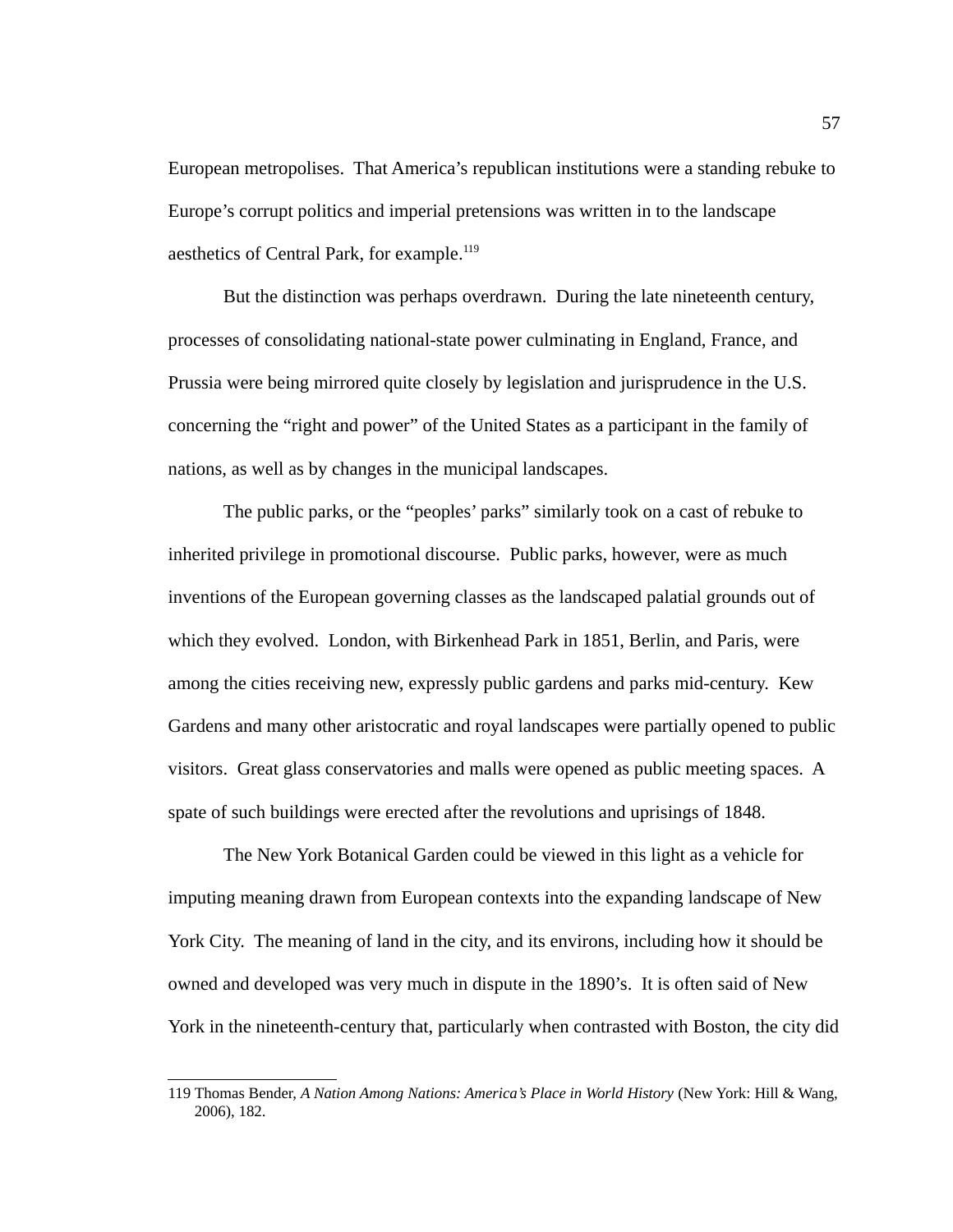not have a unified, close-knit upper class capable of coordinated political action. Development-minded elites were constantly frustrated by the effects of competing individual owners and speculators, of rival political families and patronage networks, and of the many cities and townships comprising the New York harbor region. A number of these developers were the financial backers and legal minds behind the creation of the Botanical Garden.

#### **Public Ownership**

Though public parks were well-established in European cities by the time they were adapted in New York, the history of colonialism by settlement in the US context gave to nineteenth century public lands an added layer of significance. One of the people to buy a tract of land in the first planned suburban development to fragment a Lower Westchester County manor – Morissania, in the southwest corner of the region - in 1848 was Alan E. Bovay, a teacher and lawyer who campaigned with the anti-Rent farmers in the Hudson River valley in the  $1840$ 's.<sup>[120](#page-66-0)</sup> "Every man his own landlord," was the slogan of the development, and it resonated with the land reformers' solutions to poverty and tenancy. Something akin to "a protracted guerilla war" was still being fought over the lands claimed by manor lords north of the city.<sup>[121](#page-66-1)</sup> Bovay was a land reformer who worked to "speedily restore the soil to the people."<sup>[122](#page-66-2)</sup> Reformers linked "downtrodden yeomen" and land-less city workers "squeezed by the same monopolists of the soil."<sup>[123](#page-66-3)</sup> They proposed opening the public domain to the poor, and making freeholds available to tenant farmers in the Hudson Valley.

<span id="page-66-0"></span><sup>120</sup>Schwartz, "Community Building on the Bronx Frontier," 31.

<span id="page-66-1"></span><sup>121</sup> Ibid., 5.

<span id="page-66-2"></span><sup>122</sup> Ibid., 32.

<span id="page-66-3"></span><sup>123</sup> Ibid., 5.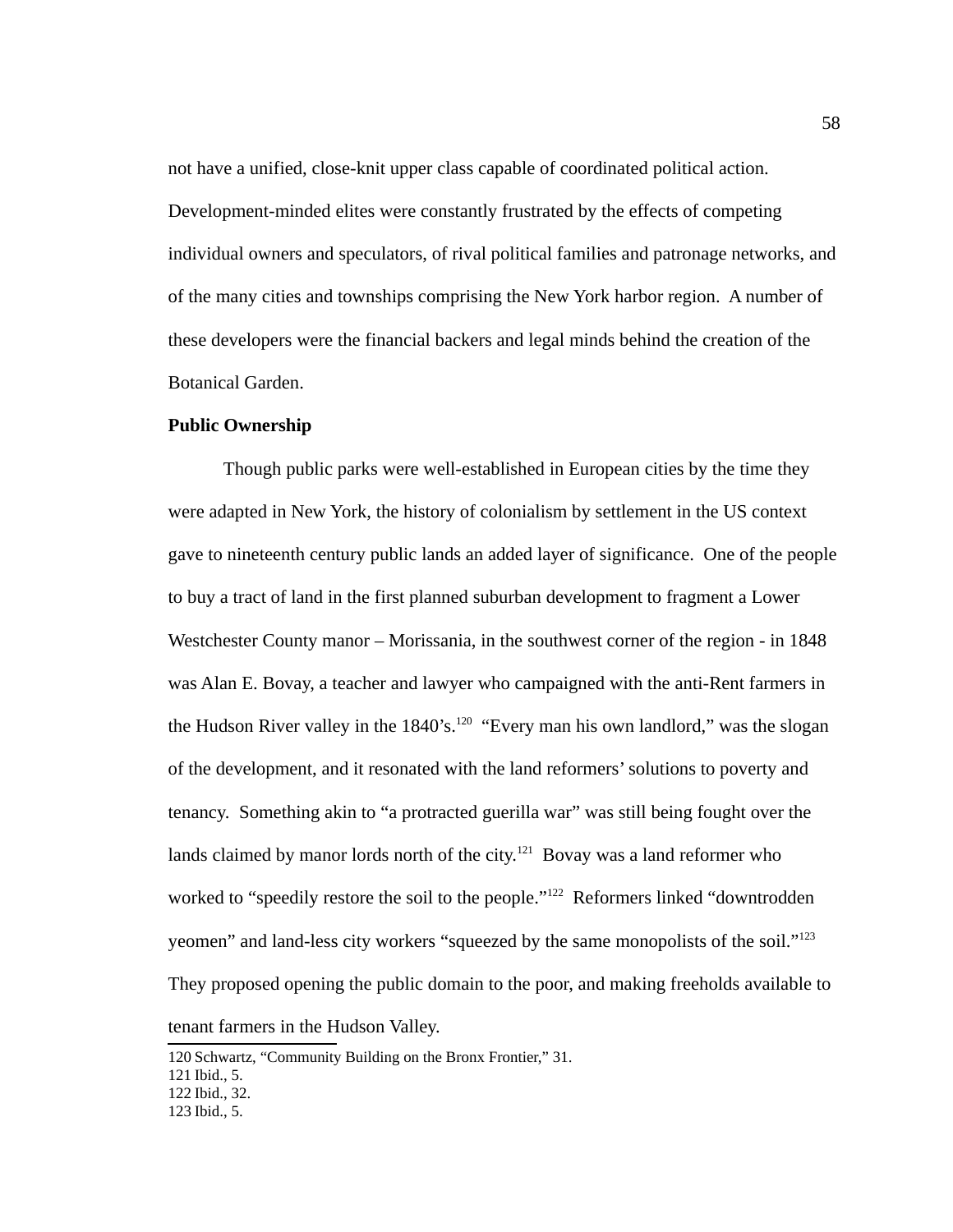National land policy mid-century reflected similar tensions, for example, in his studies of the land 1862 Morrill Act, Paul Wallace Gates makes frequent mention of a conflict between land speculators and "actual settlers."<sup>[124](#page-67-0)</sup> The national debate over the bill involved concerns over how to make the land available to people who would live and farm in an Anglo-American manner the lands that constituted the public domain, rather than to absentee owners. Settlers formed the crux both of colonial development strategy, and of the republican mythos which proved so compelling to future urban planners.

During the second half of the century, newspapers, city planners, and officials devised a form of joint ownership of the public lands, including especially those in the Annexed District wherein "the people" would be in "acknowledged possession" of the land controlled by the Parks Department, and property owners would appreciate the rising value of their land with the establishment of the parks.<sup>[125](#page-67-1)</sup> The gradual fading of the large estates in the region gave way to, as parks promoter Mulally put it, the "impatient desire of the public to enjoy these great pleasure grounds."<sup>[126](#page-67-2)</sup>

 The substance of the ethereal public body that would appear and take center stage in the governance of New York City in the nineteenth century is traceable to the language for claiming land developed by European settlers in New York under British colonial rule. During the eighteenth century, settlers claimed that the "people out-of-doors" were the source of all law, and "the people at large" were the "true proprietors of the land."<sup>[127](#page-67-3)</sup> They had colonial law behind them. Settlement was a key aim and policy of imperial

<span id="page-67-0"></span><sup>124</sup>Paul Wallace Gates, *The Wisconsin Pine Lands of Cornell University: A Study in Land Policy and Absentee Ownership* (Ithaca: Cornell University Press, 1943), 8.

<span id="page-67-1"></span><sup>125</sup> Mullaly, *The New Parks*, 47

<span id="page-67-2"></span><sup>126</sup> Ibid.

<span id="page-67-3"></span><sup>127</sup> Mensch, "Colonial Origins," 655.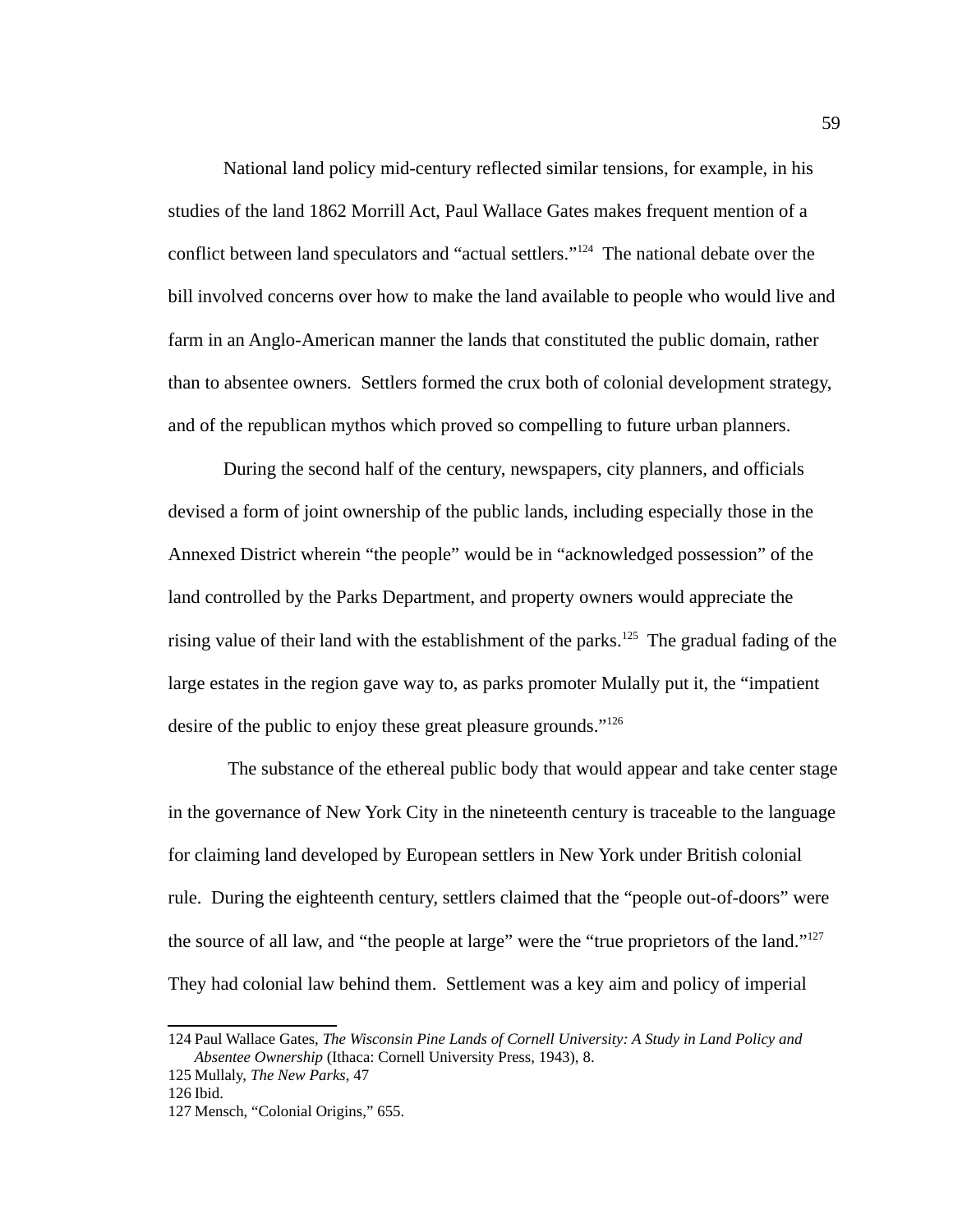law, and settlers learned to appeal to this policy objective in their arguments against the holders of large manorial grants.<sup>[128](#page-68-0)</sup> In 1698, for example, The Board of Trade insisted that no grants should be made without obligation to "settle and effectively cultivate" within three years. $129$ 

 These arguments linking settlement, ownership, and public land were incorporated into a land development philosophy for New York and for the continent which complexly merged egalitarianism with land acquisition and development. In a report on Yosemite as a landscape for public use, Frederick Law Olmsted wrote in 1865 that the park should be available to everyone, and warned that in Great Britain, "a very few, very rich people" monopolized the "choicest natural scenes in the country."<sup>[130](#page-68-2)</sup>

Constructing the parks and the botanical garden was about more than the immediate hoped-for result of creating a metropolitan landscape that convincingly mimicked the landscapes of European power. In light of the deep depressions of the era and the proliferation of new, vast, and indefensible land transfers, more was at stake than either immediate wealth or the infrastructural improvements that helped keep money flowing according to prescribed pathways. Stabilizing a new set of "practices and ideas about the relation between place and power," was the problem of emerging national states seeking to incorporate diverse territories and communities into unitary municipal and metropolitan regimes.<sup>[131](#page-68-3)</sup>

<span id="page-68-0"></span><sup>128</sup> Ibid., 667.

<span id="page-68-1"></span><sup>129</sup> Ibid.

<span id="page-68-2"></span><sup>130</sup> Quoted in Spirn, "Constructing Nature," 92.

<span id="page-68-3"></span><sup>131</sup> Elden, *The Birth of Territory*, 7.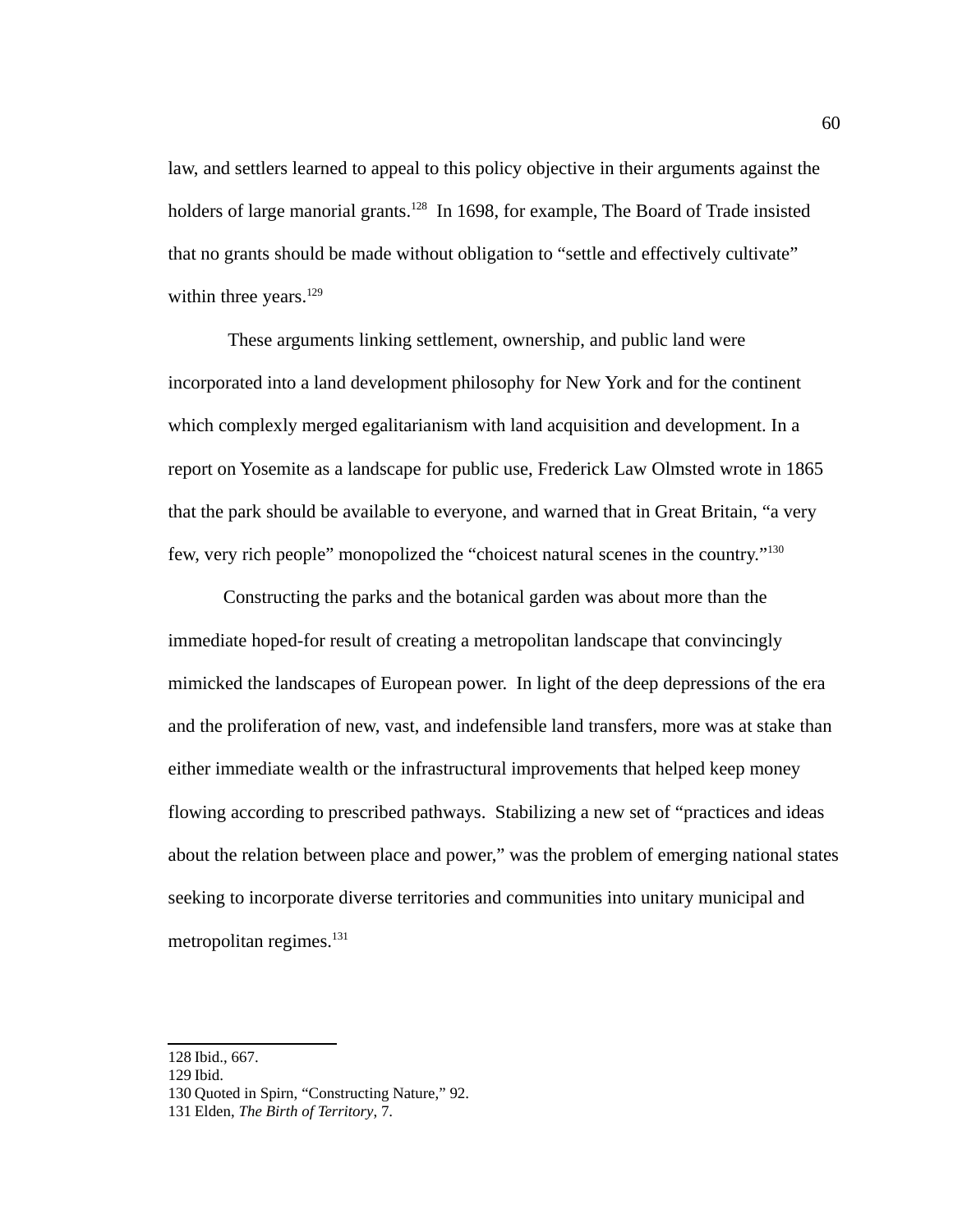Bovay's message would not have lost its resonance by 1890 when one percent of the populace controlled more than half of the country's wealth.<sup>[132](#page-69-0)</sup> By echoing the arguments made by settlers against large land holders in the Hudson Valley, parks proponents called up those leveling strains of of U.S. American ideology through which competing strategies for colonial land claims, including on the one hand, settlement and cultivation, and on another large grants, large scale governance and development, were pitted against one another.

In the 1891 charter for the New York Botanical Garden, a decidedly public character was imagined for the institution's future landscaped countenance. "The said grounds shall be open and free to the public daily, including Sundays, subject to such restrictions only as the proper care, culture and preservation of the said garden may require; and its educational and scientific privileges shall be open to all alike, male and female, upon such necessary regulations, terms and conditions as shall be prescribed by the managers of those departments." $133$  Early on, they imagined no fence surrounding the grounds.

## **The Cultural Agency of the Botanical Garden**

How members of the chartered, exclusive Torry Botanical Club secured jurisdiction over a large and valuable property along the Bronx River is an interesting story. The legal body that was created to receive and hold the land, the Corporation of the New York Botanical Garden, included practically all of the richest men in New York, men who would have intuitively understood the significance of botanical research to

<span id="page-69-0"></span><sup>132</sup> Cleveland, "Powers Inherent in Sovereignty," 257.

<span id="page-69-1"></span><sup>133</sup> "Act of Incorporation," *Bulletin of the New York Botanical Garden* 1, no. 1 (1896): 5.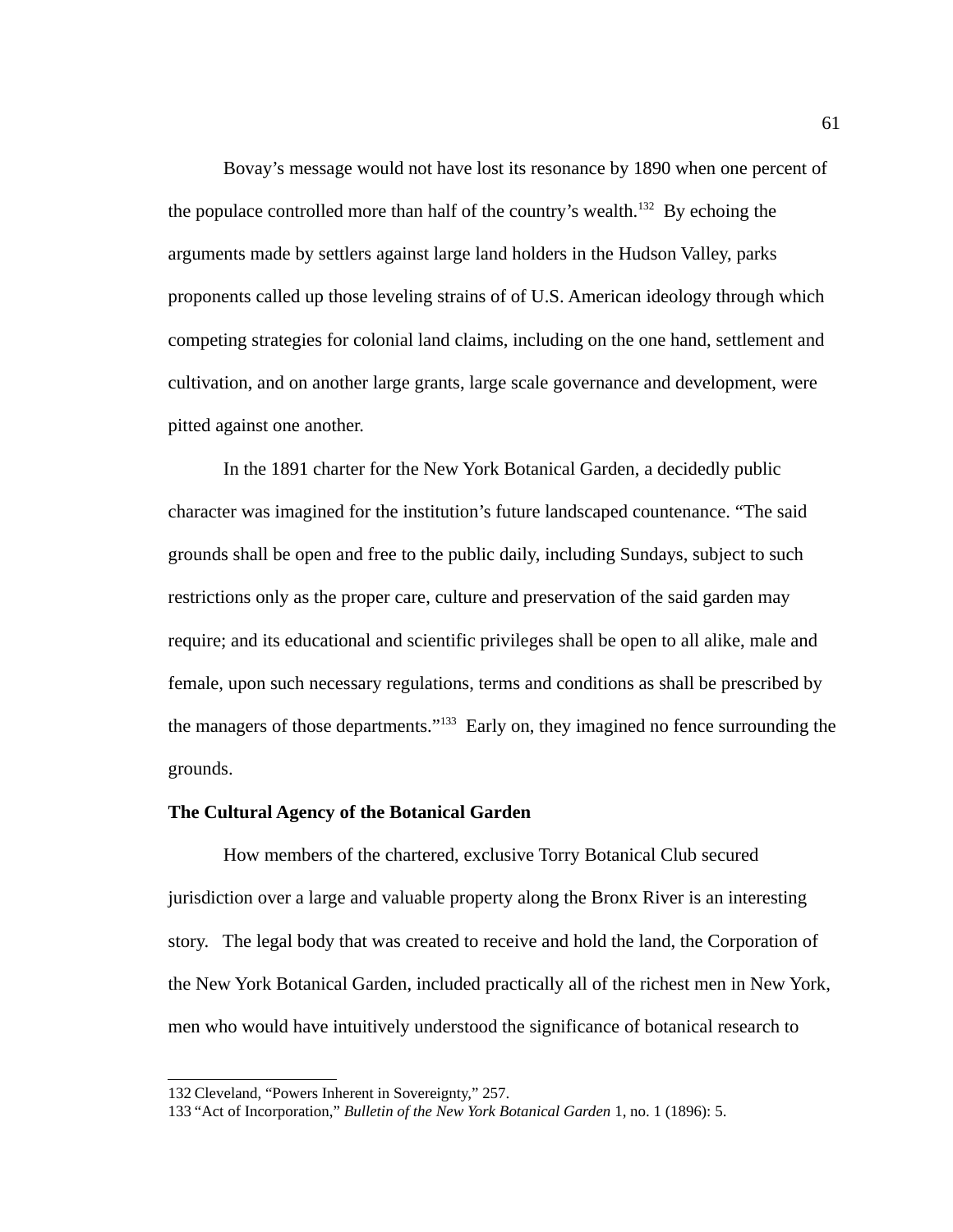colonial pursuit. They would have comprehended both its immediate commercial relevance, and its correlation with a longer-term capacity to control and profit from land, whether through investment in plantation agriculture and its associated industries, or through its transformation into real estate. In 1891, botanical research was absolutely central to business and international commerce, much as the chemical and technical industries that came to replace it are today.<sup>[134](#page-70-0)</sup> Resilient strains of rubber, gutta percha (for telegraph cables), and fibers like sisal which could withstand the rigors of plantation-style cultivation were products of extensive scientific investigation, coordinated by the administrators at imperial stations like Kew Gardens near London. As the New York Botanical Garden initiated research in the Caribbean region during its first decades, investment in research on sugar cane by a concerned Colonial Office in London was funding the development of new strains of cane to bolster the plantation economies of Jamaica, Barbados, Puerto Rico, and neighboring islands.<sup>[135](#page-70-1)</sup>

The year the New York Botanical Garden was founded also saw the founding, in Berlin, of the Botanische Zentralstelle. From this institution, plant samples made their way to chemical and drug companies for analysis, and the organization also "arranged to have plants sent to the colonies from all parts of the world to determine their economic potential in the new regions."[136](#page-70-2) That it was the governor of Cameroon who first requested such an organization, looking to Bismark for seeds with economic value suggests a complex involvement and interdependence of botanical research with settler

<span id="page-70-0"></span><sup>134</sup> Lucille Brockaway, *Science and Colonial Expansion: The Role of the British Royal Botanic Gardens* (New Haven: Yale University Press, 2002), 7.

<span id="page-70-1"></span><sup>135</sup> J.H. Galloway, "Botany in the Service of Empire: The Barbados Cane-Breeding Program and the Revival of the Caribbean Sugar Industry, 1880's-1930's," *Annals of the Association of American Geographers*, 86 n. 4 (1996) 682-706.

<span id="page-70-2"></span><sup>136</sup> Cittadino, *Nature as Laboratory*, 137.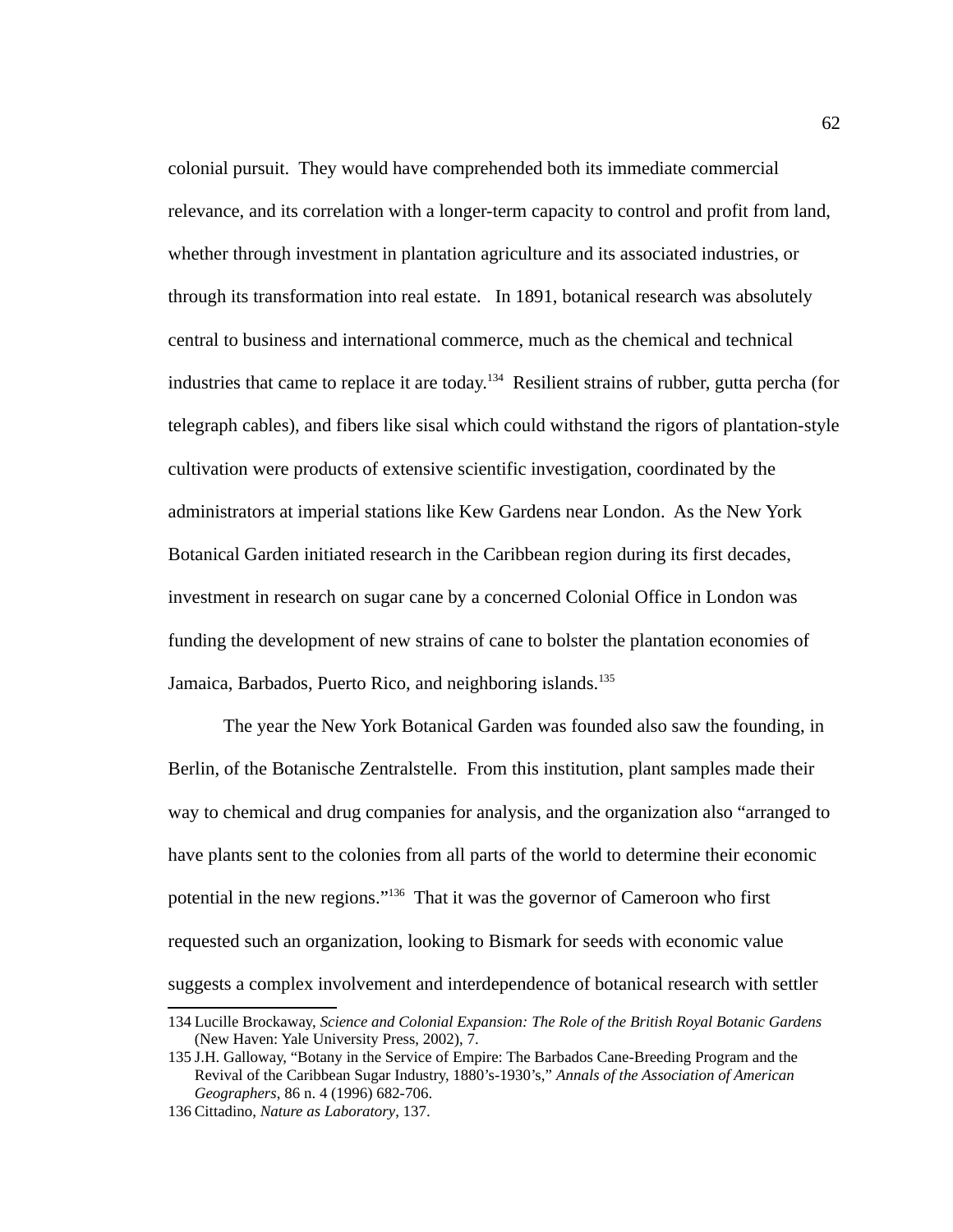outposts. The *Botanische Zentralstelle* was housed at the Berlin Botanical Garden and Museum, which, like the intended New York garden, showcased the "plant treasures of the colonies" and housed a research museum for studying economically valuable plants."[137](#page-71-0)

Botanical gardens were, also, by the late nineteenth century, ancient features of European landscapes of power, and so conferred with their exotic and seasonal displays the combined authority of large-scale design and natural beauty through the symbol systems of deeply hierarchical European societies. Corporate managers of cities like New York considered such institutions to be part of the necessary infrastructure of their municipal dominion. Parks and botanical garden proponents wished to ascertain the appropriateness of their city as a headquarters and base of operations to the captains of shipping, banking, and manufacturing. A botanical garden would provide a clear indication of municipal vivacity. Seth Low, who left his position as Director of the Board of Scientific Managers at the New York Botanical Garden in 1901 to assume the Mayoralty of the newly incorporated Greater New York would later laud the garden, along with several sister institutions:

<span id="page-71-0"></span>"New York has also developed in its corporate capacity, in cooperation with and under the direction of organizations of private citizens, a natural history museum that is second to no other, an art museum that is fairly counted among the greatest of art museums, a botanical garden that is rapidly forging towards the first rank, a zoological garden that in size and equipment excels any other, and an aquarium that is also worthy of leading rank. Each of these institutions is free. They are visited annually by millions

63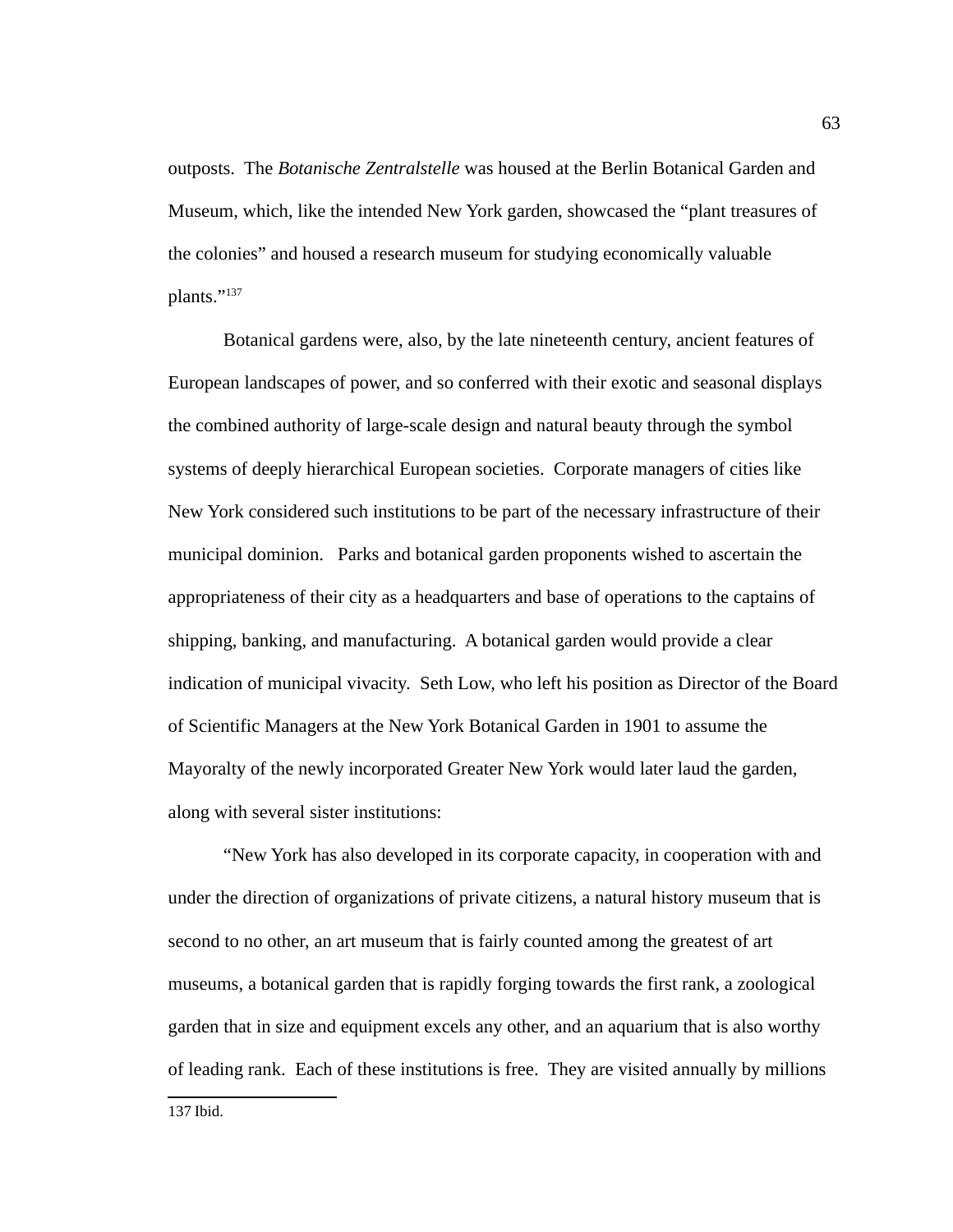of people; all are related to the public school system of the city, and stand as high for scientific usefulness as for public service."<sup>[138](#page-72-0)</sup>

From its beginnings, the New York Botanical Garden resembled other late Victorian botanical gardens and plant research stations. It was closely associated with and deliberately emulative of Kew Gardens near London, for example. At Kew, Britain's imperial bureaucracy coordinated a massive global research effort in search of the technological keys to viable plantation agricultures. Colonial governments sought help from Kew from their research stations in the West Indies including Jamaica, Trinidad, Barbados, Grenada, St. Lucia, and Dominica, and from stations throughout not only the British empire but other imperial networks as well. New York garden researchers contributed to this network and aimed to become a force within it.

In 1887, John Mulally, editor of the *Sun,* and founder in 1881 of the New York Parks Association,<sup>[139](#page-72-1)</sup> compiled a thorough treatise on the value of the parks. He compared New York to Philadelphia, Boston, and San Francisco all of which had botanical gardens and arboretums, and commended the foresight and generosity of the citizens of those cities who were willing to sponsor the botanical gardens. The spectacular fruit of this civic effort could be seen especially in San Francisco where park authorities had lately succeeded in raising from seed the giant South American water lily "Victoria Regia," with leaves measuring twenty-three feet around.<sup>[140](#page-72-2)</sup> The well-traveled among Mulally's readership may have recognized the plant from visits to European

<span id="page-72-1"></span><span id="page-72-0"></span><sup>138</sup>Seth Low, "A City University," *Johns Hopkins University Circulars* 14, no. 118 (April 1895): 53-57. 139 Gary Hermalyn, "A History of the Bronx River," *Journal of the Bronx County Historical Society*,

<sup>(1982): 9.</sup>

<span id="page-72-2"></span><sup>140</sup> John Mullaly, *The New Parks Beyond the Harlem*, 68.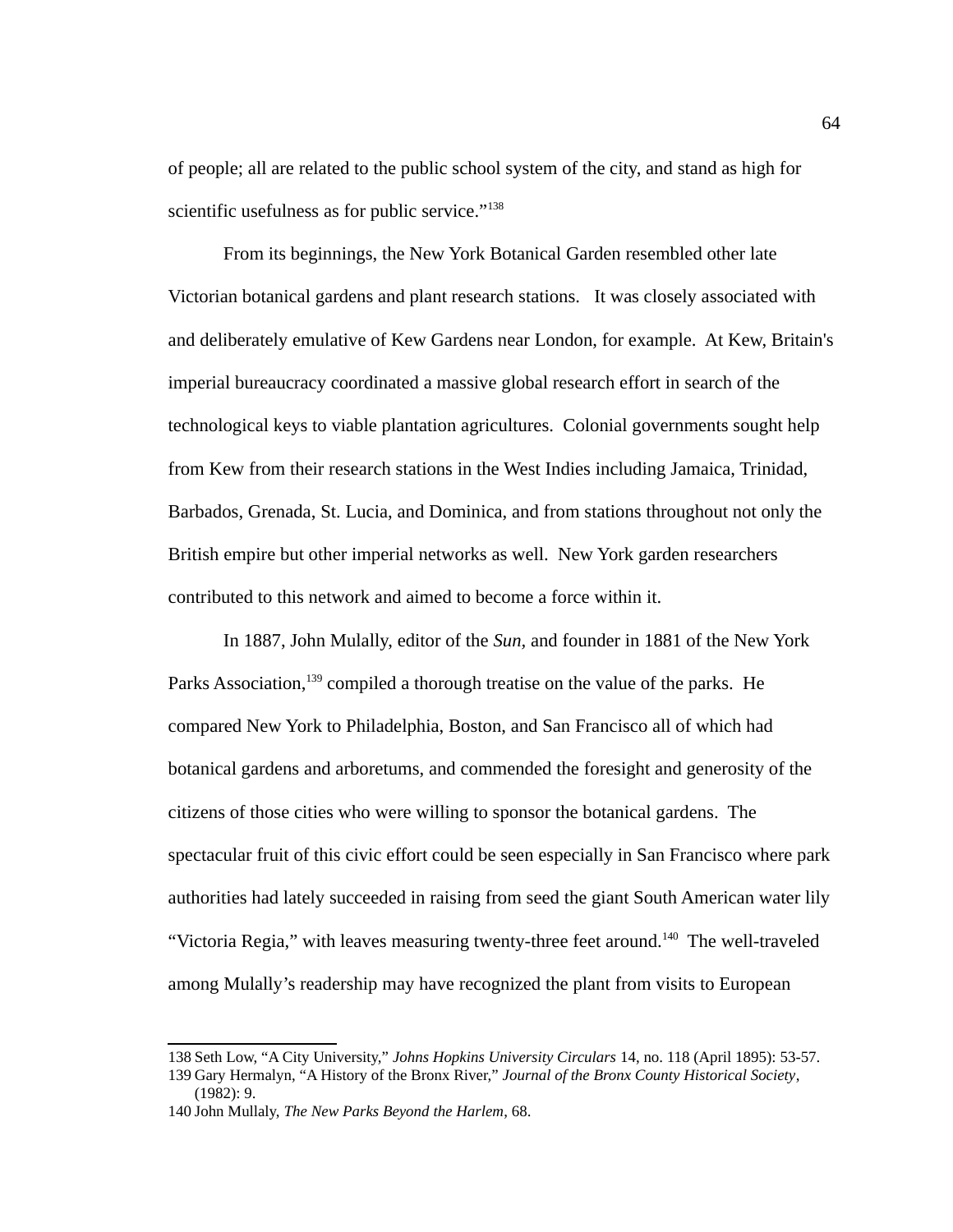gardens. They would have recognized in these flowers an exciting and dense symbolic complex connecting them to a history and a class of explorers and collectors.

All of this meaning, toward which the Europhilic and hierarchal minded in New York might have strove, combined with a local problem in New York of expansion. From at least 1807 in the city, "the necessity of taking a comprehensive view of the whole  $\ldots$ <sup>"[141](#page-73-0)</sup> was a persistent source of concern and invention for city leaders constrained by a governing mechanism designed in an earlier era by colonial authorities with ruder forms of growth in mind. Infrastructure and public health, as well as aesthetics, demanded a level of coordination among property owners and residents of the many cities and towns of the New York harbor region, for which the charter provided no recourse. Though proponents of expanded jurisdiction and linked infrastructure spoke of a "close and indissoluble relation"<sup>[142](#page-73-1)</sup> binding residents of all of these towns and counties into common purposes like bridge-building and slip-dredging, cooperation and merger, and the jurisdictional expansion of the city was continually blocked between the 1860's and the 1890's by advantage-seeking in the competition for real estate opportunities and political leverage. Brooklyn and Manhattan-based developers for example, were jealous of their land and growth opportunities and skeptical of how a closer association would affect their privileges and access to new value. With the Brooklyn-Manhattan rivalry so fierce, Wallace and Burrows suggest that gaining the consent of landowners in the region that would become the Bronx was crucial to the municipal incorporation of  $1898$ <sup>[143](#page-73-2)</sup>

<span id="page-73-0"></span><sup>141</sup> Hartog, *Public Property and Private Power*, 175.

<span id="page-73-1"></span><sup>142</sup> Quoted in Wallace and Burows, *Gotham*, 1225.

<span id="page-73-2"></span><sup>143</sup> Ibid.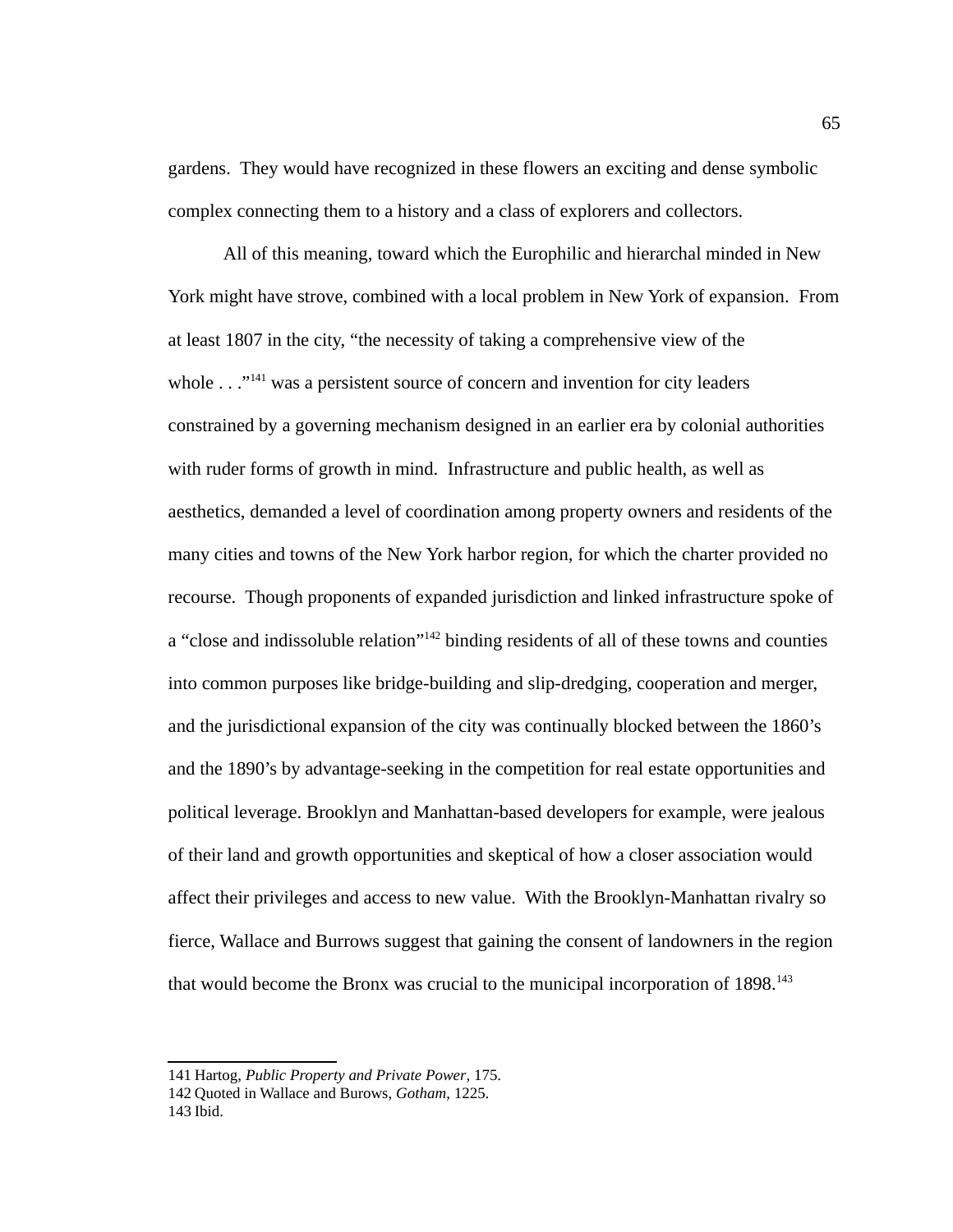Mulally's persuasive tract somewhat ironically testifies to the instability of the parks in that region following the land appropriation for them by the state for the city. The tract veers between two persuasive strategies, at times asserting that the parks are a done deal codified in law, and in other moments informing readers of the many benefits the parks will provide. The botanical garden was a particularly persuasive tool for uniting wealthier land claimants, who would have understood both its associations with old European caste systems, and its newer place at the center of an inter-imperial scientific-commercial rivalry. Many would have been among the membership of the Torrey Botanical Club, and would have identified culturally and intellectually with the garden's defining endeavors. Many of the gardens founders were among the political leadership in the city determined to run the city more like a business.<sup>[144](#page-74-0)</sup> Botanical research provided a common language and set of aims to unite the region's wealth.

#### **Governance Through Parks**

Members of the Torrey Botanical Club at first saw the Central Park as a logical site for the botanical garden they envisioned for their city. A baroque pool named "Conservatory Water" was to be the site of Central Park's "Flower Conservatory," according to plans drawn by Calvert Vaux and Jacob Wrey Mould and dated 1860.<sup>[145](#page-74-1)</sup> The club's efforts in the 1870's to obtain land there were unsuccessful, however, the development of the Park involved the creation of an administrative process for controlling land which would ultimately facilitate their success two decades later in the Parks District.

<span id="page-74-0"></span><sup>144</sup> Mike Wallace, *Greater Gotham: A History of New York City From 1898 to 1919* (New York: Oxford University Press, 2017), 55-56.

<span id="page-74-1"></span><sup>145</sup> May Woods, *Glasshouses: A History of Greenhouses, Orangeries and Conservatories* (London: Aurum Press, 1988), 149.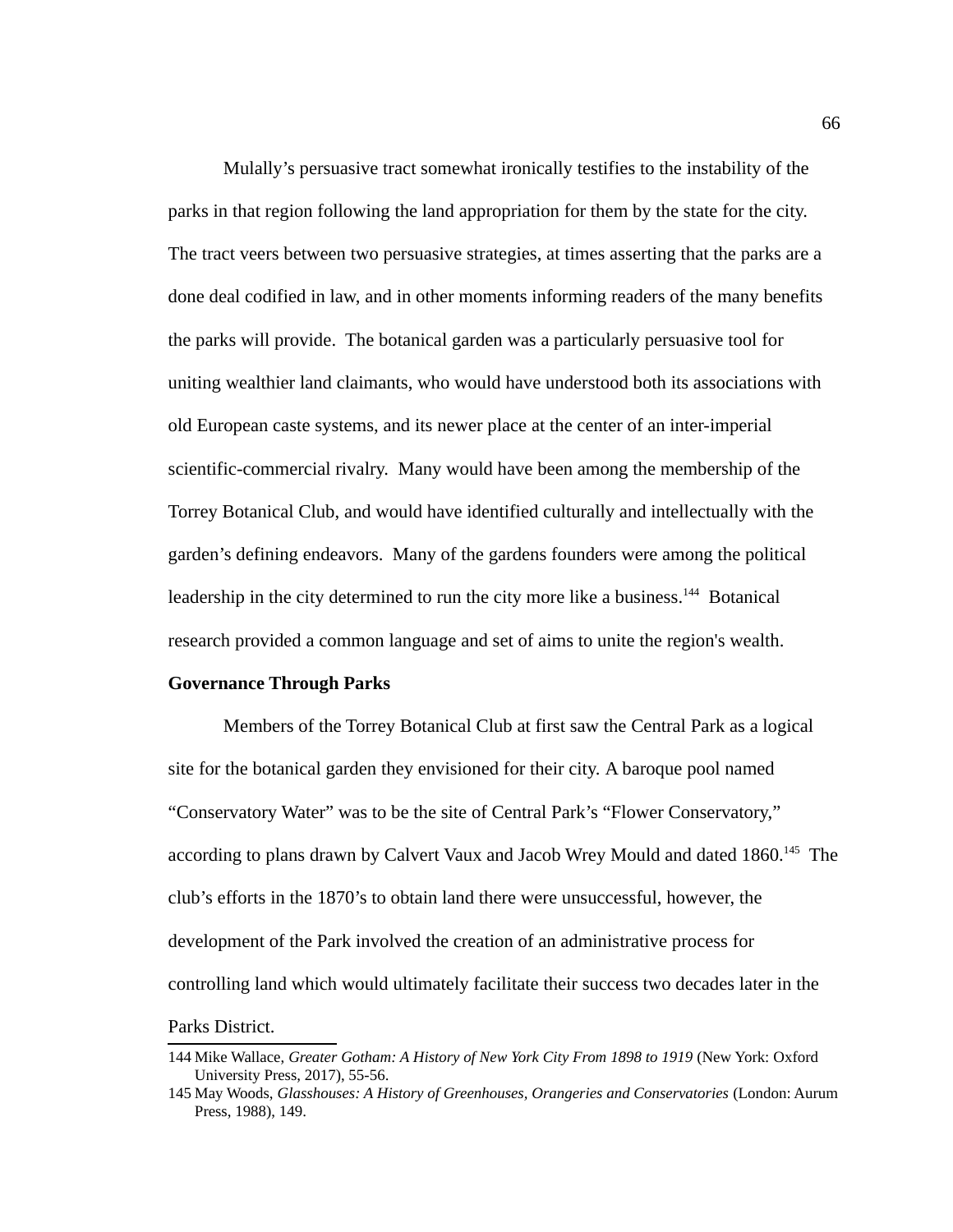In 1853, the legislature passed the Central Park Act, which designated land for the park, and empowered a five-man commission to assess and acquire the land. A theory of eminent domain was applied successfully against the African-American, Irish and German communities comprising sixteen-hundred people owning and cultivating land in the region of the proposed park.<sup>[146](#page-75-0)</sup> In 1857 the legislature appointed new, eleven-person body, the Board of Commissioners of Central Park, to oversee the development of the park. This board was one of several created by the state legislature that year designed to remove decision-making authority from the city government to the state legislature. The city's real estate, accounts, and taxes came under the oversight of a state-appointed comptroller, depriving the Common Council of some of the original chartered rights securing the corporation's autonomy. Municipal representatives, and the communities including especially immigrant communities - which kept them in power, where thereby meant to be divested of their authority, as well as their opportunities for patronage and private gain. The state legislature in Albany would control more than three quarters of the city's budget.<sup>[147](#page-75-1)</sup> The legislature freed itself to transfer "portions of the chartered jurisdiction of the city to other institutional structures."<sup>[148](#page-75-2)</sup>

As the park neared completion in the 1860's and inflating land values attested to its success, many among the city and state leadership began to see value in extending the life span and jurisdiction of the unelected Central Park Board. In 1868, the commission's comptroller, and the man who, with no popular political base would become, according to historian Barry Kaplan, the most powerful man in New York during the 1870's, Andrew

<span id="page-75-0"></span><sup>146</sup> Rosenzweig and Blackmar, *The Park and the People*, 60-96.

<span id="page-75-1"></span><sup>147</sup> Wallace and Burrows, *Gotham*, 836.

<span id="page-75-2"></span><sup>148</sup> Rosenzweig and Blackmar, *The Park and the People*, 181.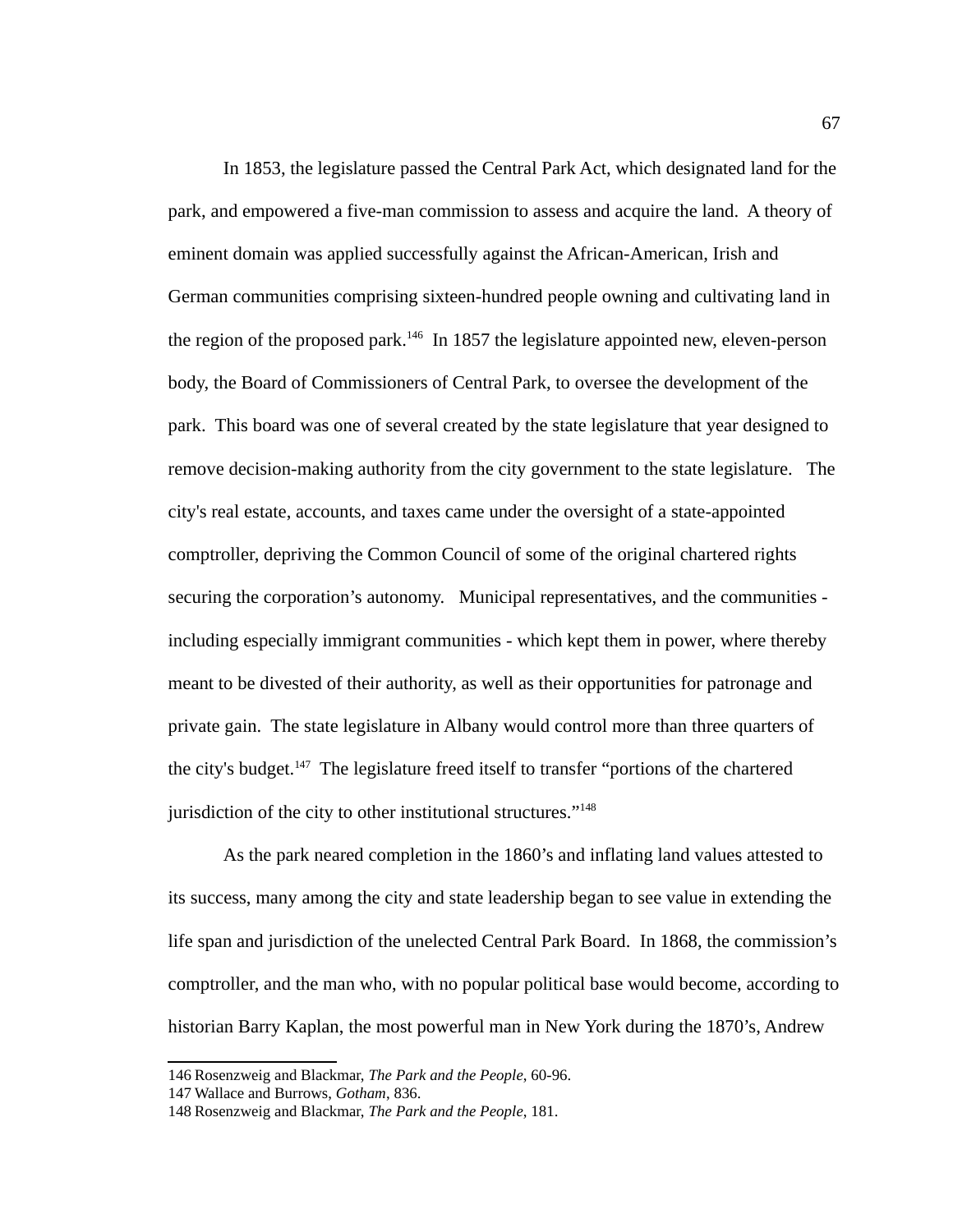Green, published a study which indicated the need to commit to large-scale co-ordination in the development of upper Manhattan and lower Westchester County.<sup>[149](#page-76-0)</sup> The next year, in May 1869, the state legislature delegated additional power to the Central Park Board for the coordination of physical improvements, especially bridges, roads and sewers linking New York City to Westchester.<sup>[150](#page-76-1)</sup> Thus the Parks Board became a permanent agency. This would be the governing body with which the incorporated New York Botanical Garden would collaborate and compete.

In 1891, the group obtained a new charter from a unanimously supportive state legislature to incorporate the New York Botanical Garden. The incorporation enabled the scientists to obtain park land from the Department of Public Parks to create a garden. Money for developing the garden grounds was raised by subscription and public donation: ten wealthy New Yorkers gave \$25,000 each, and the City of New York provided land and \$500,000. The charter limited decision-making authority to a Board of Managers and a Board of Scientific Directors.

In this it was arranged like the cultural institutions that grew up around Central Park in the 1870's. To isolate the museums from the partisan revisions suffered first by the 1807 street plan, and later by Central Park (including a nearly successful dramatic reduction in size) private donors would be enlisted to support the institutions and decision-making authority was removed from the distractions of patronage and electoral accountability. The city's responsibility lay only in maintaining the buildings. Governing the institutions would be "men of leisure & scientific men" appointed by the trustees of

<span id="page-76-0"></span><sup>149</sup> Barry Kaplan, "Andrew H. Green and the Creation of a Planning Rationale: The Formation of Greater New York City, 1865-1890." *Urbanism Past and Present* 8 (1979), 33-34.

<span id="page-76-1"></span><sup>150</sup> Kaplan, "Andrew H. Green," 34.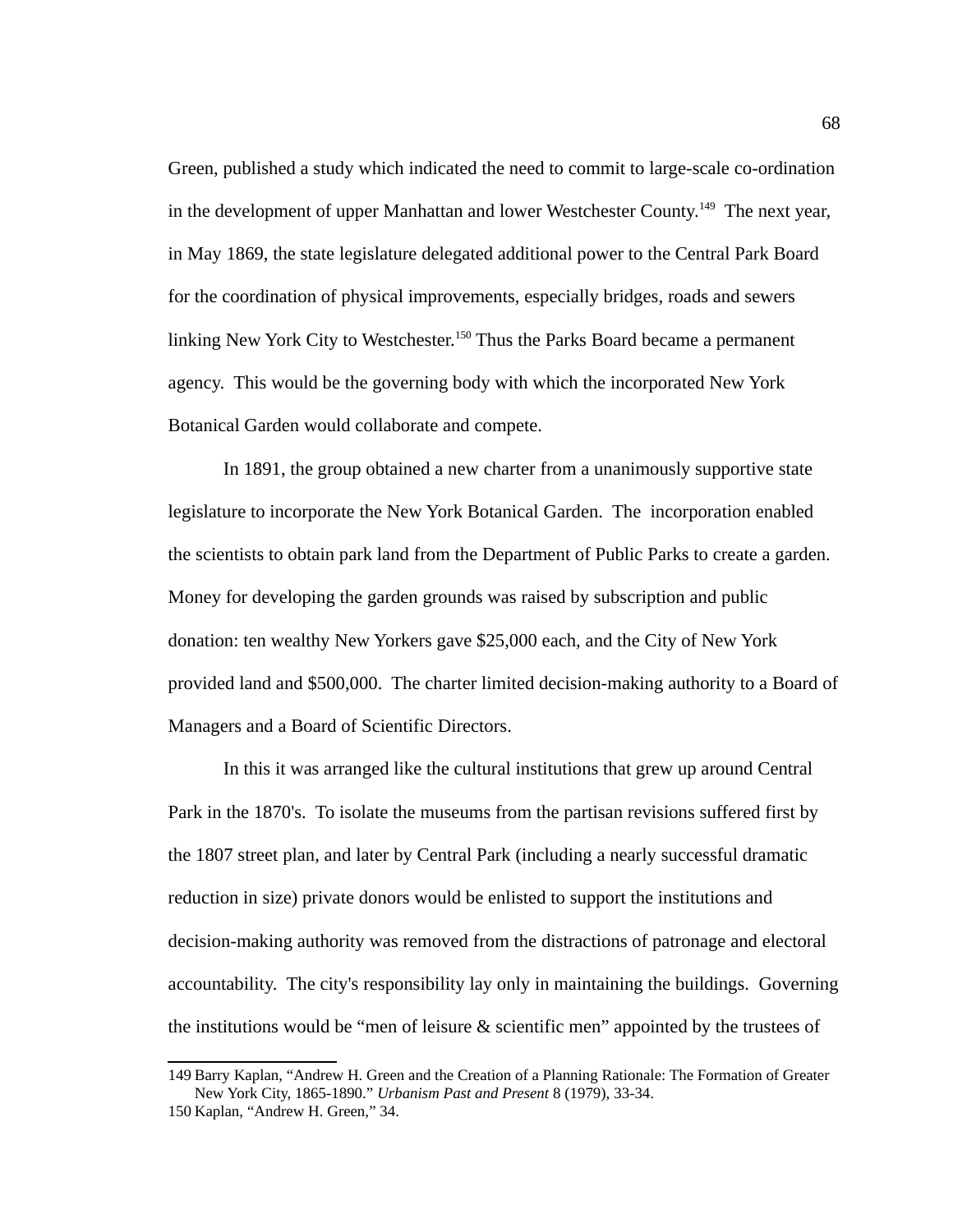the institutions.<sup>[151](#page-77-0)</sup> The Central Park institutions, along with the botanical garden, would help to define publicness in New York.

For Garden founders, the power to design and define the landscape was paramount. "[W]e shall become merely the servants of the Park Board," a founder wrote, if "we cannot arrange [the garden grounds] according to our judgment." If the grounds were determined by the Parks Board, Charles Cox feared, "we can never re-arrange them."<sup>[152](#page-77-1)</sup> He emphasized, "We must not allow ourselves to get into that position."<sup>[153](#page-77-2)</sup> Cox recognized the ways that built landscapes can structure hierarchical relationships of obligation and control, and this knowledge is central to the landscape agency and political value of the Botanical Garden.

Following the development of Central Park, a consensus was emerging, particularly among anti-Tammany reformers that qualifications in a field of knowledge and experience, not personal relationships would ensure the best disposition of the city's land. Conversely, well-disposed land, and not the processes by which decisions about land were made, came to stand in for legitimate, democratic governance.

Contemporary observers noted the authoritarianism inherent in restricting decision-making about land to the members of the Parks Board. Napoleon's Paris was often invoked as a reference point. The "principle of governing by boards," was as

<span id="page-77-0"></span><sup>151</sup> Thomas Kessner, *Capital City: New York City and the Men Behind America's Rise to Economic Dominance, 1860-1900* (New York: Simon and Schuster, 2003), 72.

<span id="page-77-1"></span><sup>152</sup> Charles Cox to Addison Brown, 5 March 1894, Addison Brown Collection, New York Botanical Garden.

<span id="page-77-2"></span><sup>153</sup> Ibid.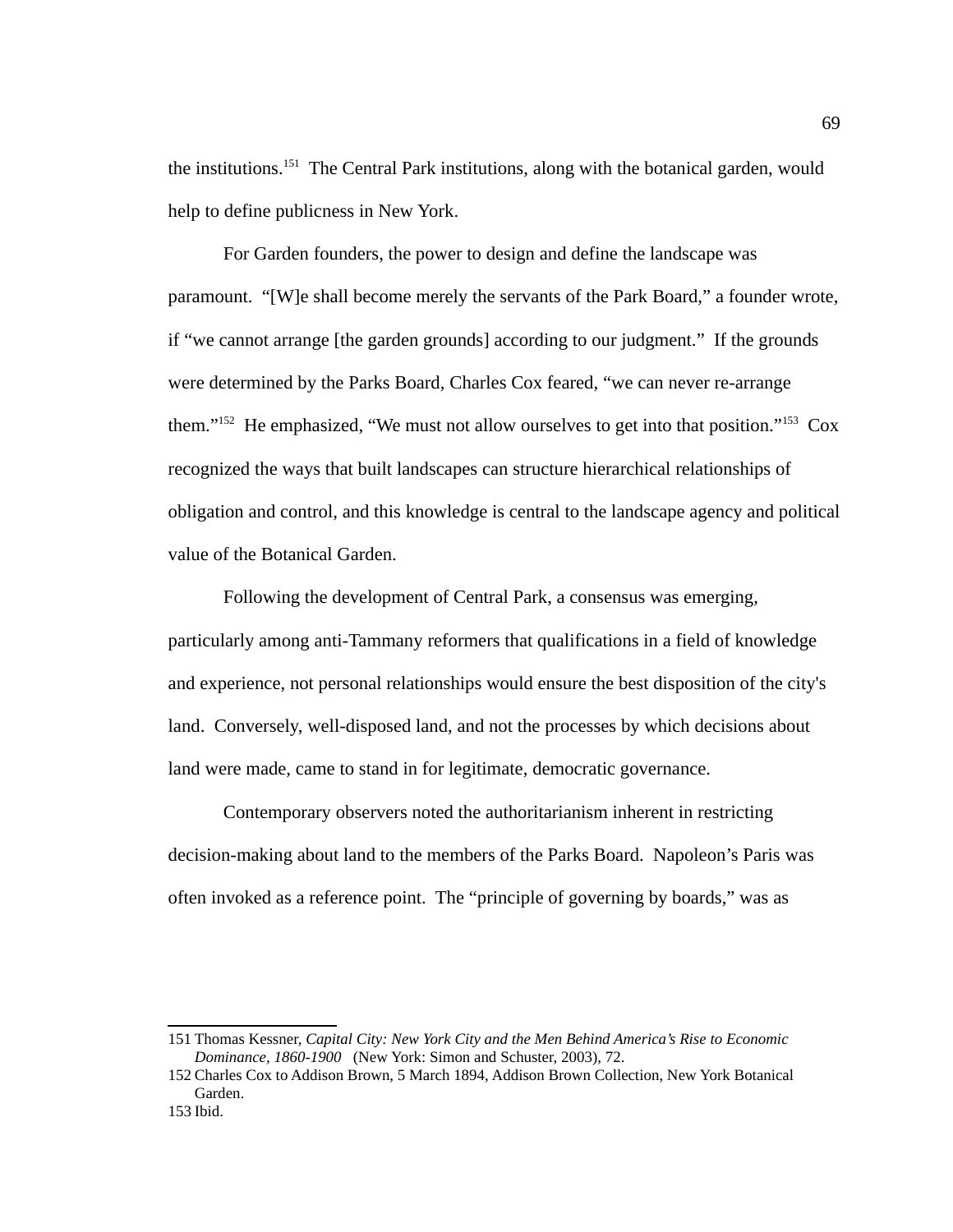despotic as Napoleon's regime in France, according to one editorialist.<sup>[154](#page-78-0)</sup> Laws made by boards resembled laws "on revolted districts or conquered places."<sup>[155](#page-78-1)</sup>

Yet some longed for "some Haussmann" to "do for New York" what Haussmann had done for Paris.<sup>[156](#page-78-2)</sup> Haussmann's makeover of Paris after 1848 garnered him emulators in cities all over the world where leaders hoped to impose symbolic unity and create real infrastructure to tie national lands more tightly to metropolitan centers.<sup>[157](#page-78-3)</sup> For one editorialist, the daily experience of living in New York, was enough in itself to lead one to "wish that some Haussmann had presided" over its planning.<sup>[158](#page-78-4)</sup>

Another observer, and participant, the chief landscape engineer for the Department of Parks, assumed that the inherently democratic American body would insulate it from authoritarianism. "With us, no such benevolent despotism is possible,".<sup>[159](#page-78-5)</sup> "Not even the arbitrary methods which enabled Haussmann, under the Empire, to transform Paris from a noisome medieval city into the most beautiful and commodious capital of Europe, at a vast expense and in the face of hostile public opinion, would be possible  $\ldots$  in an American city  $\ldots$  power now is with the people."<sup>[160](#page-78-6)</sup>

The unity of aesthetic principle, of intellectual approach and landscape philosophy that the gardeners would created in the place of the swampy abandoned mill and grounds of the Lorillard mansion remarkably was made to symbolize the idea that "power is with the people."

<span id="page-78-0"></span><sup>154</sup> Kessner, *Capital City,* 64.

<span id="page-78-1"></span><sup>155</sup> Ibid.

<span id="page-78-2"></span><sup>156</sup> Ibid.

<span id="page-78-3"></span><sup>157</sup> Burrows and Wallace, *Gotham*, 821-822.

<span id="page-78-4"></span><sup>158</sup> Kessner, *Capital City,* 64.

<span id="page-78-5"></span><sup>159</sup>Samuel Parsons and William Rudolf O'Donovan, "Design as Applied to Cities" *North American Review* 185 (1907), 863.

<span id="page-78-6"></span><sup>160</sup> Ibid.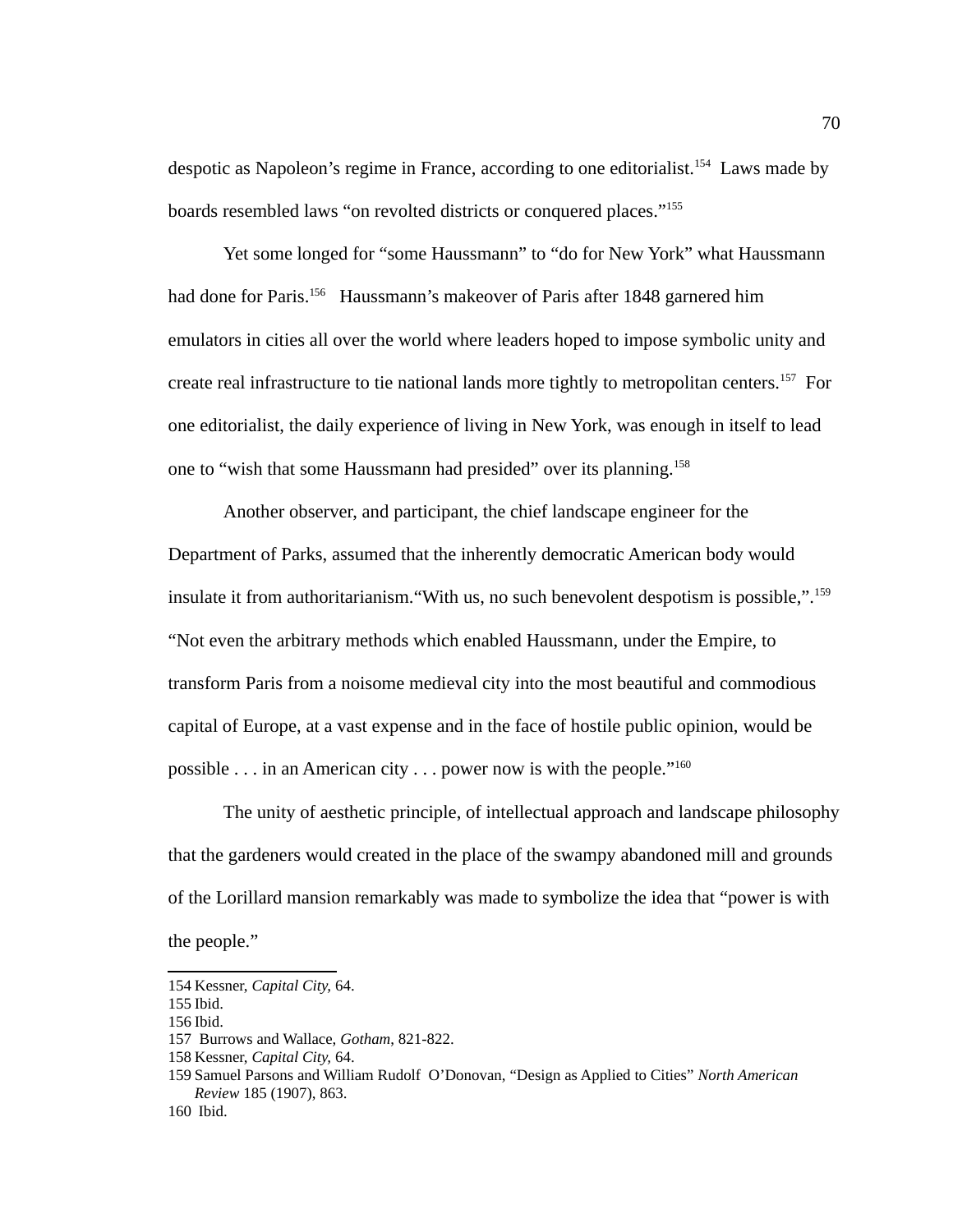## **The Hemlock Grove**

Below the great museum, outside of the conservatory's glass, and some distance back from the "purely decorative" plantings surrounding those buildings, the gardeners envisioned the herbaceous grounds. It was a meadow, with a brook running through it, a marsh bordering one side, and forest on the the other. In this meadow, and with a "slight modification of the position of the brook," the scientists found abundant space to arrange their plant families in "natural sequence."<sup>[161](#page-79-0)</sup> The natural plantings of the botanical garden became part of the armory of the great civilizing mission. In England in the eighteenth and nineteenth centuries, nature, "with its various representations in painting, poetry, letters, manners, dress, philosophy and science, became a supreme social value and was called upon to clarify and justify social change." $162$ 

Symbolizing this natural sequence most powerfully was the ancient grove of hemlock trees at the edge of the marsh. This reach of woodland known as the Hemlock Grove was the source of some contention between garden planners and the Parks Department in 1895. "As the most southern hemlock forest along the Atlantic Coast it has a special interest," Nathaniel Britton said in a speech. William E. Dodge called it the "most precious natural possession of the City of New York." $163$  But in 1895, the Grove had been excluded from the proposed boundaries of garden. The Parks Department was especially concerned that the grove be protected "for public use, without destruction or injury."[164](#page-79-3) But Addison Brown believed that the best way to protect the grove would be

<span id="page-79-0"></span><sup>161</sup>*"*Report of the Plans Commission*," Bulletin of the New York Botanical Garden* 2 (1897), 38.

<span id="page-79-1"></span><sup>162</sup> Bermingham, *Landscape and Ideology,* 13-15, quoted in Crandell, *Nature Pictorialized*, 130.

<span id="page-79-2"></span><sup>163</sup> N.L. Britton, "The Pinetum, the Collection of Evergreen Trees." *Journal of the New York Botanical Garden* 26, no. 301 (January, 1925), 1.

<span id="page-79-3"></span><sup>164</sup> Brown to Department of Parks, 27 June 1895, Addison Brown Records, New York Botanical Garden.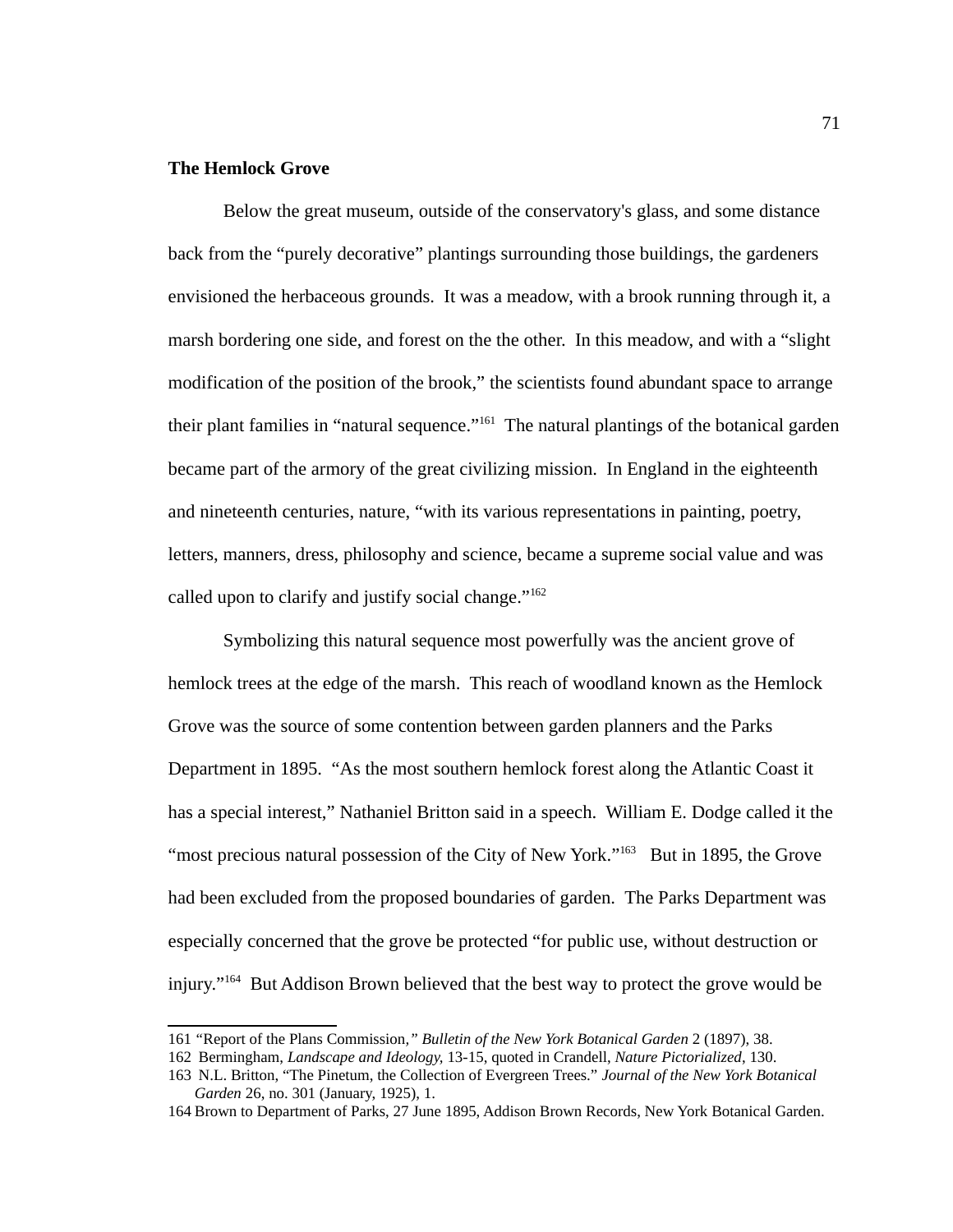to place it *within* the bounds of the botanical garden. Under the protective auspices of botanical science, and with a legal coda ensuring that its status remain unchanged the forest could be saved. Brown wrote to a friend on the Parks Board, "The permanency of the grove feature would thereby be secured against all future assaults, either by the Garden Managers, or by your own successors."<sup>[165](#page-80-0)</sup> The grove was to be enshrined in a protected space apart from politics.

In English tradition, trees and woods had long been associated with state power. According to William Cronon, since at least the time of Columbus, wood was in short supply in England. Since as early as 1543, the English parliament restricted timber cutting.[166](#page-80-1) British forest policy led to deep contradictions in its colonial policies in North America. Rules proscribed the cutting of mast trees, which were considered the possession of the crown. This policy was continued under US rule. "The approach to forest protection was militaristic and simple: prevent people from cutting trees."<sup>[167](#page-80-2)</sup> Forest protection encompassed American Indian forests and came to be enforced alongside an onslaught on new legislation expressing authoritarianism in the landscape vis a vis indigenous lands. According to Cleveland, it abandoned "all pretense of constitutional restraint" and claimed new "inherent powers" of sovereignty over indigenous lands and territorial possessions with the Major Crimes Act (1885), the General Allotment Act (1887) abandoning the policy of obtaining consent for allotment, and the Curtis Act

<span id="page-80-0"></span><sup>165</sup> Ibid.

<span id="page-80-1"></span><sup>166</sup> William Cronon, *Changes in the Land: Indians, Colonists and the Ecology of New England* (New York: Hill & Wang, 1983), 20.

<span id="page-80-2"></span><sup>167</sup> Alan McQuillan, "American Timber Management Policy: Its Evolution in the Context of U.S. Forest Policy," in *Trusteeship in Change: Toward Tribal Autonomy in Resource Management* ed. Richmond L. Clow and Imre Sutton (Louisville: University Press of Colorado, 2001), 80.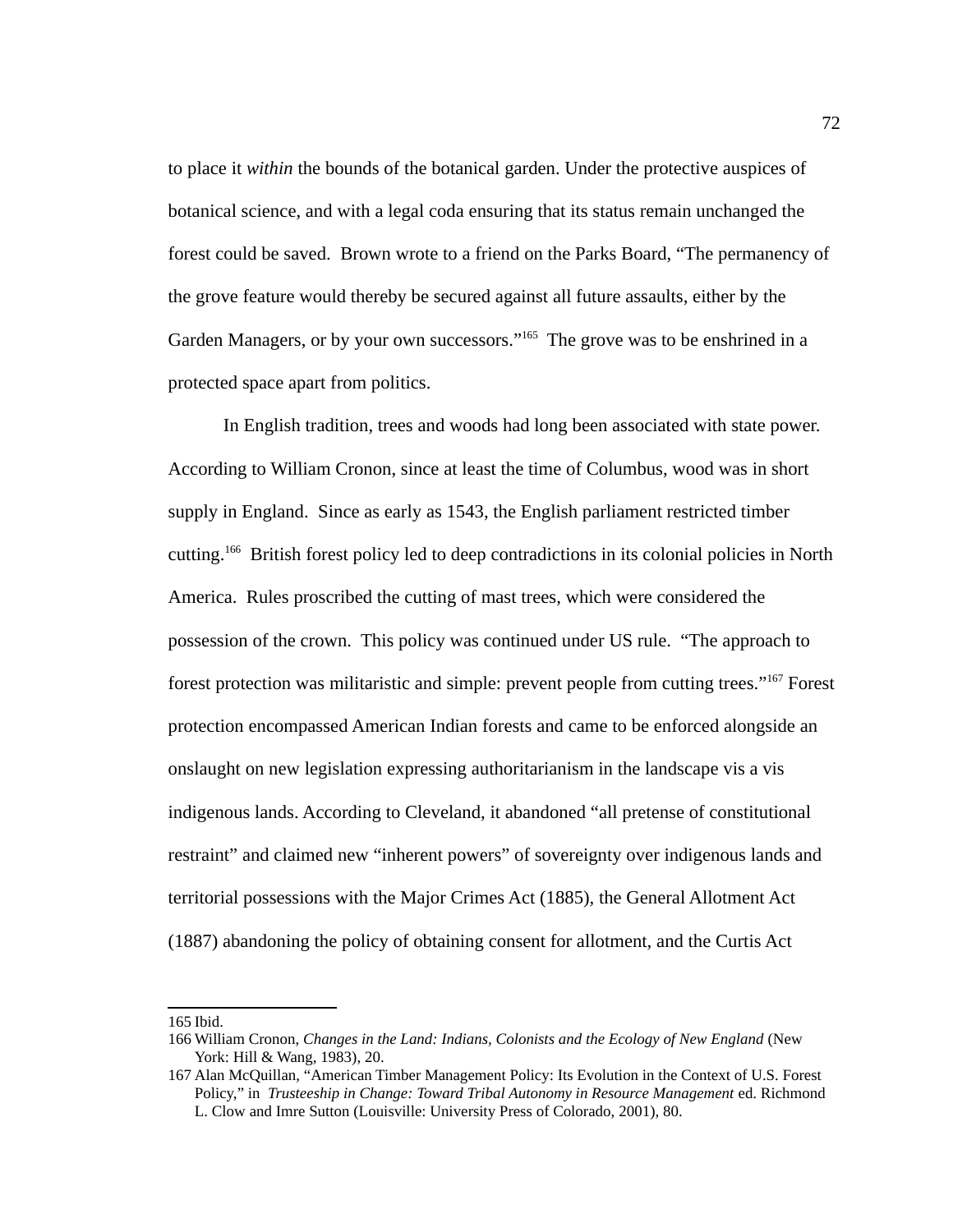(1898) and Burke Act (1906) dissolving the Five Civilized Tribes and subjecting them fully to US law.<sup>[168](#page-81-0)</sup>

If power learned to find legitimacy in its ability to improve the city on behalf of the public in the early nineteenth century, in the Hemlock Forest, and in the Botanical Garden, it discovered by the end of the century, an authority that emanated from nature itself. The Garden joined a global constellation of municipal landscapes linking state and nature. "In publicly funded museums, nature became a medium through which to represent the state. London was the capital city, the center of the British Empire, and her museums were a source of imperial authority."<sup>[169](#page-81-1)</sup> The unique claim of the garden's founders was to special purview over a world apart from both law and art. The garden's plantings were to be laid according to the "natural families" of the plants. Semblances among plants, often quite invisible to a un-trained and un-aided eye, proved an existence more organic, more tantalizingly beyond the reach of human fallibility, than any law or painting, with their clear signs of human involvement.

The New York Botanical Garden was a late-comer to the world of imperial botany. At colonial outposts including several West Indian islands, eighteenth century gardens received plants brought in from across the world. Beginning in the 1870's and during the two decades preceding the New York garden's founding, a period of rapid expansion of this network saw the addition of more than a dozen new stations to Kew's network, and other governments expanded as well. To its extensive system of colonial botanical garden stations the British colonial government added a new regional system of

<span id="page-81-0"></span><sup>168</sup> Cleveland, "Powers Inherent in Sovereignty," 54.

<span id="page-81-1"></span><sup>169</sup> Carla Yanni, *Nature's Museums: Victorian Science and the Architecture of Display*, (New York: Princeton Architectural Press, 2006), 5.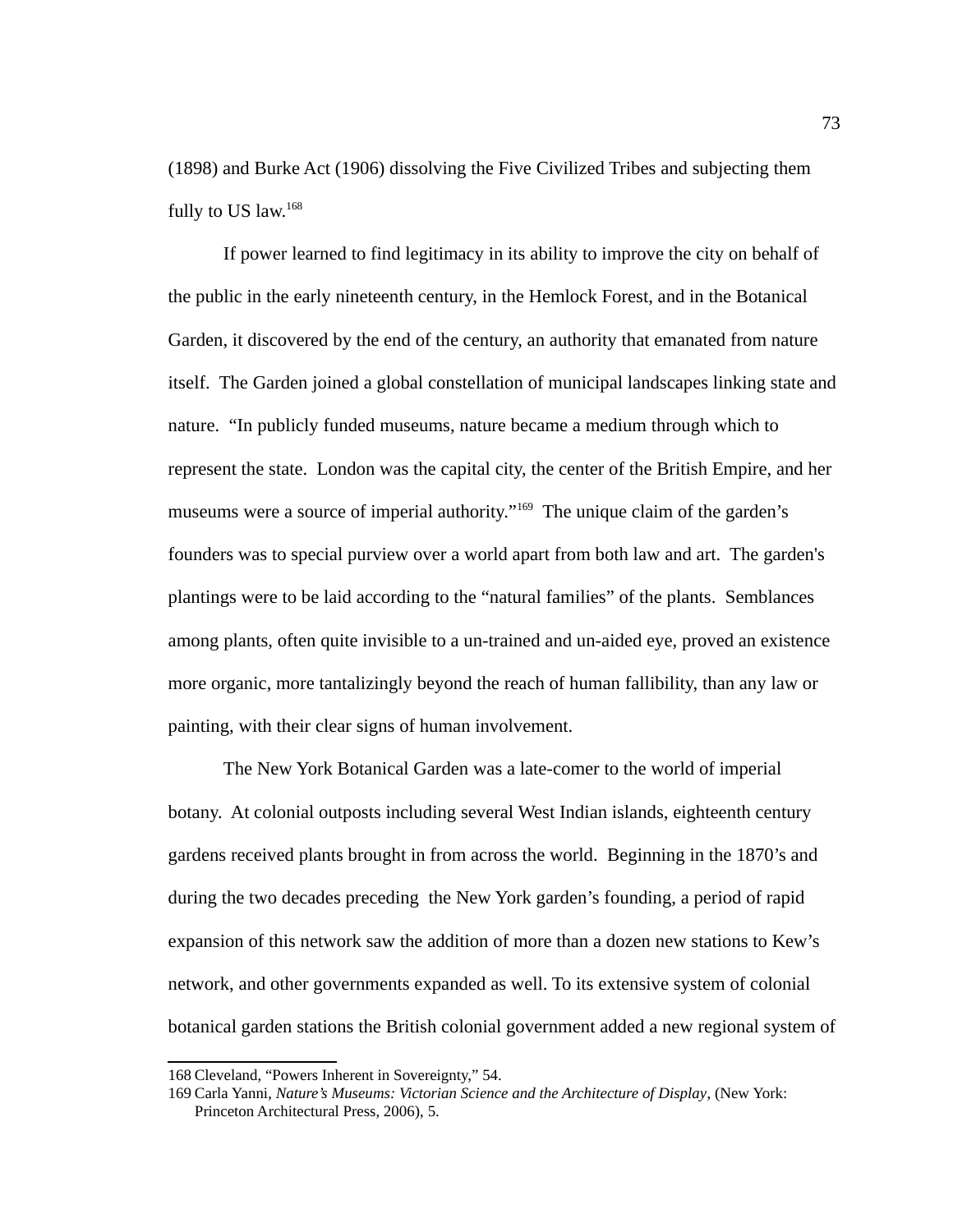botanical experiment stations in the West Indies, in West Africa, and a station in Fiji, in the 1880's. Other imperial centers took similar paths. Spain expanded its botanical research in the Philippines in the 1880's, Belgian research in the Congo was expanded beginning in the early 1890's. The German empire elaborated its system in East Africa, and the French reached out in Tunisia. By this point, Kew had almost one hundred stations under its direct or indirect management.<sup>[170](#page-82-0)</sup> A Dutch station at Buitenzorg, Java was the largest botanical garden in the world, and it acquired its own satellite research stations beginning in 1876. This station, like the New York Botanical Garden founded a decade and a half later, became a center of international collaboration, with researchers from Germany, England, France and elsewhere coming to work in its laboratories.

Despite its youth, the New York garden took its place at the heart of the new "Parks District" to the north of New York City and proceeded to become, very rapidly, one of the most important botanical research institutions in the Americas and in the world. With Kew Gardens as a model, the designers of the New York Botanical Garden set out to create an institution of broad influence. As a model, rival, and collaborator, Kew was essential to the founding of the New York garden in 1891 and its rapid development in subsequent decades. Kew occupies a prominent place in histories of the Garden, including the ones it tells about itself. But we might find in New York, in Parks District itself, and slightly further afield, in New York's Central Park, which preceded, inspired and enabled the creation of the district, an equally compelling point of origin for the botanical garden in the Bronx.

<span id="page-82-0"></span><sup>170</sup> Drayton, *Nature's Government*, 254.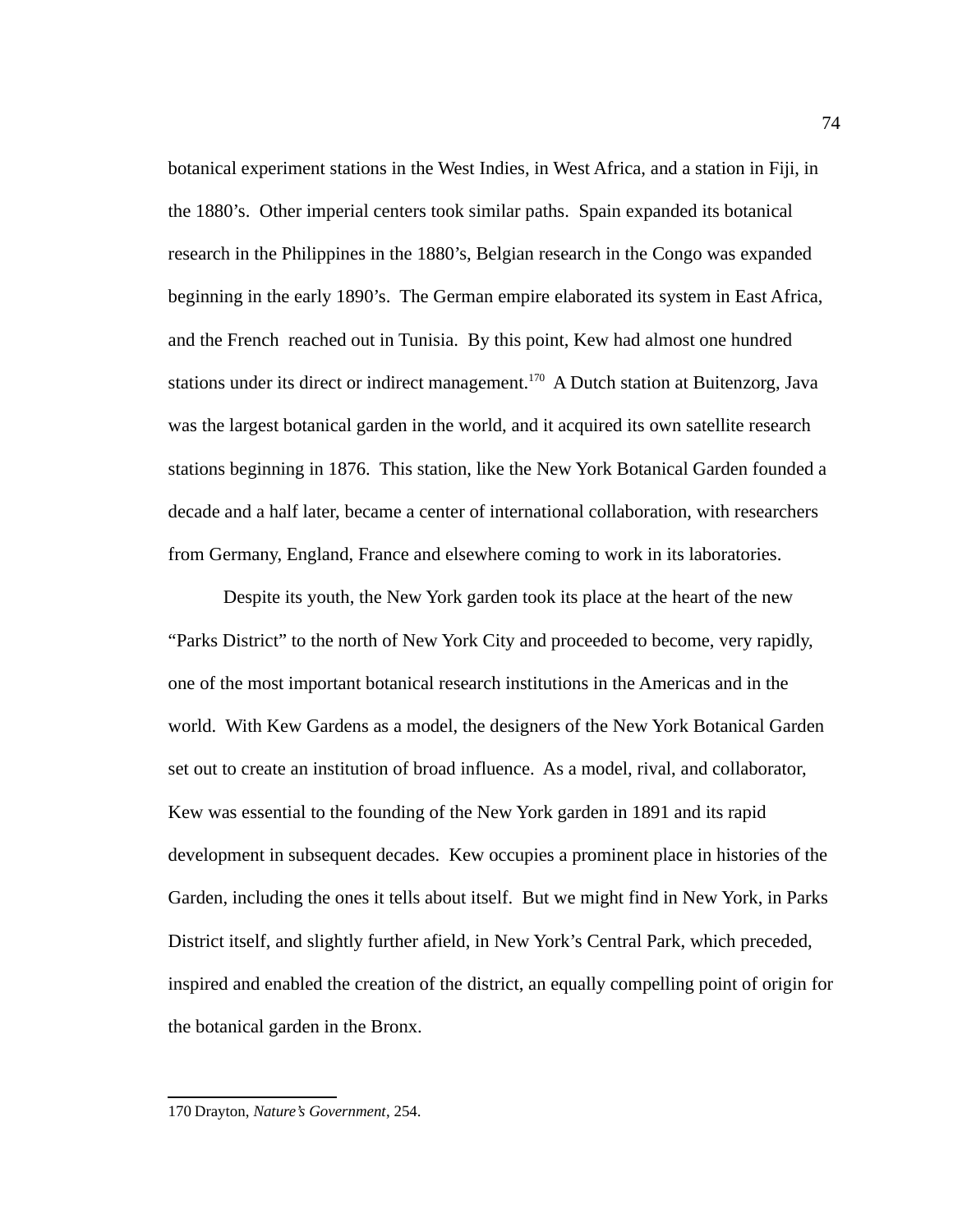### **CHAPTER 2**

## **CINCHONA, AN ANGLO-AMERICAN TROPICAL LABORATORY**

This chapter addresses the mutually beneficial relationship between an old British imperial bureaucratic infrastructure in the West Indies, and a non-governmental, New York-based scientific corporation. In the chapter, I show how a shared tradition of agricultural research organized around the production of export crops and the promise of scientific methods, and a shared legacy of racial oppression united these botanists and government officials. In a densely documented study of a transnational plantation society negotiating the end of legal slavery in the US, historian Matthew Guterl has explored the "binding familiarities" linking members of a mobile regional "master class" as their connections and commitments spanned many sites throughout the Caribbean and US South.<sup>[171](#page-83-0)</sup> Cultural affinity, business interests, land ownership and expansionist visions linked slave-owning families across these regions. In this chapter I suggest that in a post-Civil War context of national consolidation, the racial and cultural solidarities and economic projects linking transnational actors in the Caribbean and US were taken up by

<span id="page-83-0"></span><sup>171</sup> Matthew Guterl, *American Mediterrenean*, 20. Guterl describes the basis of these relationships:"Cuba and the South had long enjoyed a special relationship as two of the largest, most profitable, and physically proximate slaveholding societies in the New World. Southerners – alongside some New England families – owned plantations in colonial Cuba, ran hotels, and operated businesses in Havana. Southerners were not only slaveowners in Cuba (Nicholas Trist, the American counsel in the 1830's, owned the Flor de Cuba plantation), but also businesspeople there (James Robb, president of the New Orleans Gas Light & Banking Company, established a sister company in Havana). The overlap and cross-pollination is so broad as to defy quick summary, and the resulting 'binding familiarities' were hardly limited to the South. The railroad cars, sugar boilers, and locomotives brought in to modernize Cuban sugar production came from American companies along the Atlantic seaboard, and New England mechanics proliferated on the Cuban *cafetals* and *ingenios* that were so often visited by Southerners."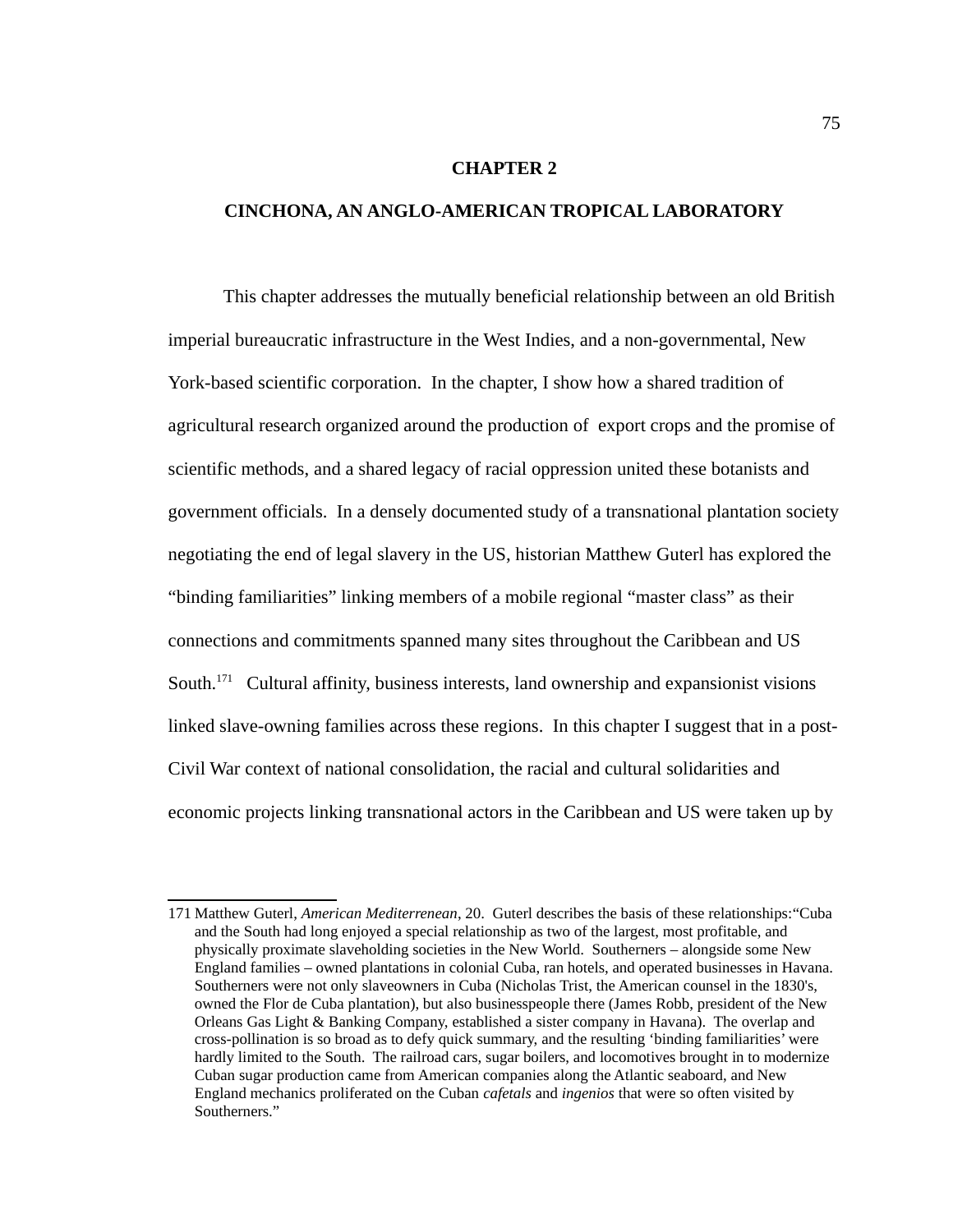the botanical scientists of the New York Garden and British Imperial research stations and reformulated in the terms of science and agricultural prerogative.

When scientists at the New York Botanical Garden entered into a ten-year lease agreement with British officials transferring the use of the "Cinchona" laboratory in the mountains north of Kingston harbor, a shared "vaunted spirit of rationality" sealed friendships among the scientists and administrators.<sup>[172](#page-84-0)</sup> "For genuine enthusiastic workers the Americans easily take the lead, and it is a pleasure to come in contact with them," wrote the Superintendent of Public Gardens and Plantations in Jamaica, William Harris, to his friend and collaborator Nathaniel Britton.<sup>[173](#page-84-1)</sup> The Garden's fern expert Lucien Underwood had worked extensively with Harris's predecessor, William Fawcett, and was the first to know when the laboratory came up for lease in 1903. Garden director Nathaniel Britton collaborated with Harris on extensive plant collecting in the region. Specifically, Britton contracted with Harris to collect specimens, an agreement which suited Harris and also benefited the three other recipients of duplicate specimens collected on the missions: Kew Gardens, the British National museum, and the principal taxonomist of West Indian botany, the German botanist Ignatius Urban. Hundreds of letters exchanged between Britton and Harris illustrate a close collaboration between a well-funded botanical visionary, eager to create comprehensive regional American floras, and a skilled plant collector limited by the dictates of an under-funded, politicallycomplex imperial administrative apparatus. Nathaniel and Elizabeth Britton, along with other Garden staff, traveled to Jamaica most winters for several years during the period of

<span id="page-84-0"></span><sup>172</sup> Bayly, *Birth of the Modern World*, 478.

<span id="page-84-1"></span><sup>173</sup> William Harris to Nathaniel Britton, 31 December 1912. United States National Museum Division of Plants Records, Smithsonian Archives.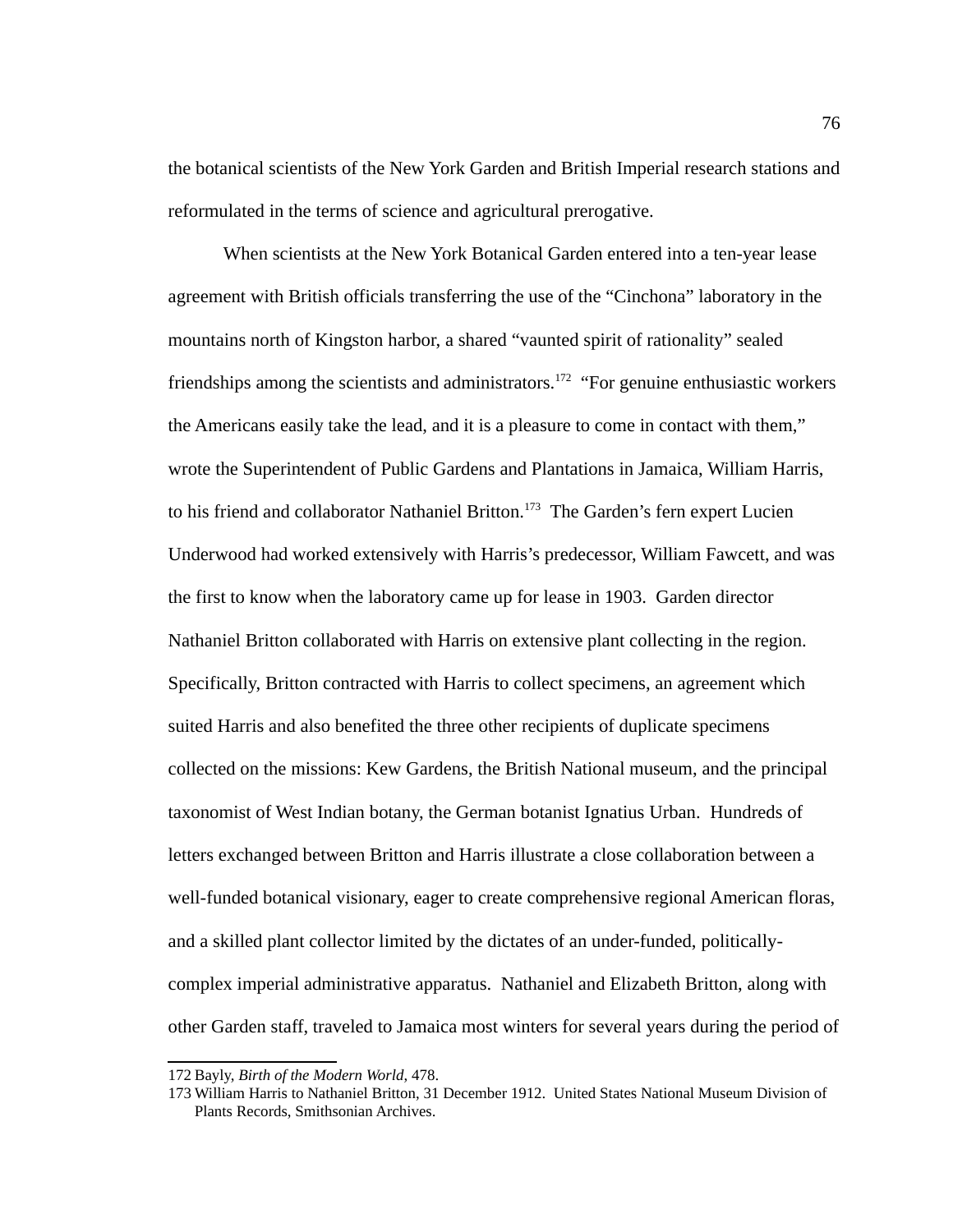the lease. They encouraged other US-based researchers to visit and work at the Jamaican laboratory, and British officials and New York botanists collaborated in studying the fungal diseases affecting sugar cane.

The New York Botanical Garden leased the station beginning in 1903, fulfilling the aims of its researchers who believed that possession of a tropical laboratory would serve "the most pressing needs of American botany," and would be "the most important means of advancement and preservation of the integrity of the science in general." $174$  A principal contribution of the New York-based network to the colonial politics of the Caribbean region lay in the resources and mobility afforded by its pared-down, politically unencumbered corporate infrastructure. Though the Colonial Office in London had begun sponsoring experimental agricultural research in the West Indies, an over-stretched and internally-conflicted imperial government could not populate its West Indian botanical stations with scientific experts. Correspondence preserved from the era at the New York Botanical Garden suggests a picture of a mutually beneficial relationship: the British gardeners had insufficient funding for "science;" the New York researchers needed a base of operations for their tropical research. A new Imperial Department of Agriculture for the West Indies envisioned a scientific research program headquartered in Barbados, to "develop the agricultural resources of the Windward and Leeward Islands and Barbados" in the 1880's, an interest in expanding the scientific infrastructure in the region ran high.[175](#page-85-1) The collaboration with colonial officials in Jamaica enhanced the

<span id="page-85-0"></span><sup>174</sup> Daniel MacDougal, "A Tropical Laboratory," *Botanical Gazette* 22, no. 6 (1896): 496.

<span id="page-85-1"></span><sup>175</sup> Daniel Morris, "Subsidiary Report on the Agricultural Resources and Requirements of British Guiana and the West India Islands," in *Report of the West India Royal Commission*, 1 (1897), 82, 145. Quoted in William Storey, "Plants, power and development: Founding the Imperial Department of Agriculture for the West Indies, 1880-1914," in *States of Knowledge: The Co-Production of Science and the Social Order*, ed. Sheila Jasanoff (Taylor & Francis, 2004), 19.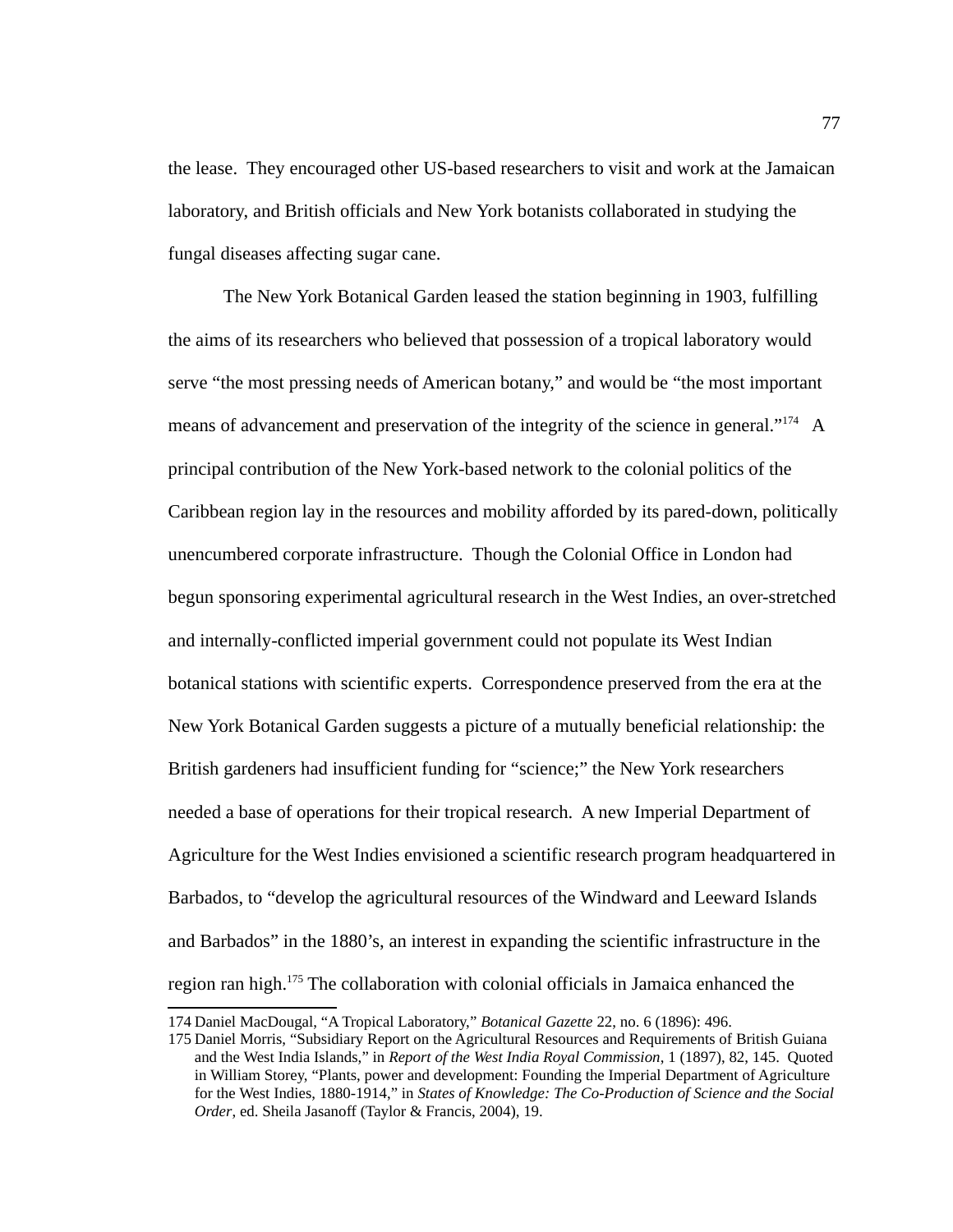Garden in multiple ways, beginning with the collection and cultivation of plants to populate the conservatories and herbarium in New York that formed the crux of its nascent identity as a "botanical" garden and an institution of science.

The ties binding Garden researchers to plantation regimes were many and fluid. F.S. Earle's career as a mycologist focusing on sugar cane was early nurtured by a post at the Agricultural Experiment Station in Alabama, after which he became curator of mycology at the New York Botanical Garden, before moving to a more permanent post at Santiago de las Vegas near Havana, Cuba. Bryologist Elizabeth Britton began her life and her career also in Cuba, on the sugar plantation of her paternal grandparents. She moved early to join the scientific community in New York, where she also had deep ties. Her communities in Cuba formed part of the means by which she and her colleagues in New York traveled and researched there, and her bilingualism brought her and her friends into closer communion with class affiliates in Puerto Rico where she traveled annually for research. The Garden gave these informal ties, born in plantation economies, a new corporate agency just as the last of the region's regimes of legal slavery was being eliminated.[176](#page-86-0)

Garden researchers were not short of friends among the officials and plantation owners of West Indian and formerly Spanish-claimed colonies. Leaders of ostensibly independent republics who shared their faith in science's

<span id="page-86-0"></span><sup>176</sup> Elizabeth Britton's sister, Mrs. David Oaks remembered the end of slavery in Cuba (1886) as a time of peaceful non-evolution. Oaks' and Britton's grandmother had already freed her slaves, Oaks reported, and her slaves had chosen to stay on the plantation. The narrative closely mirrors the fantasies of peaceful enslaved people represented in imperial literatures and visual arts, including American pre-Civil war ant and the nostalgic representations that accompanied the reconsolidation of white supremacy coincident with the Garden's founding decades.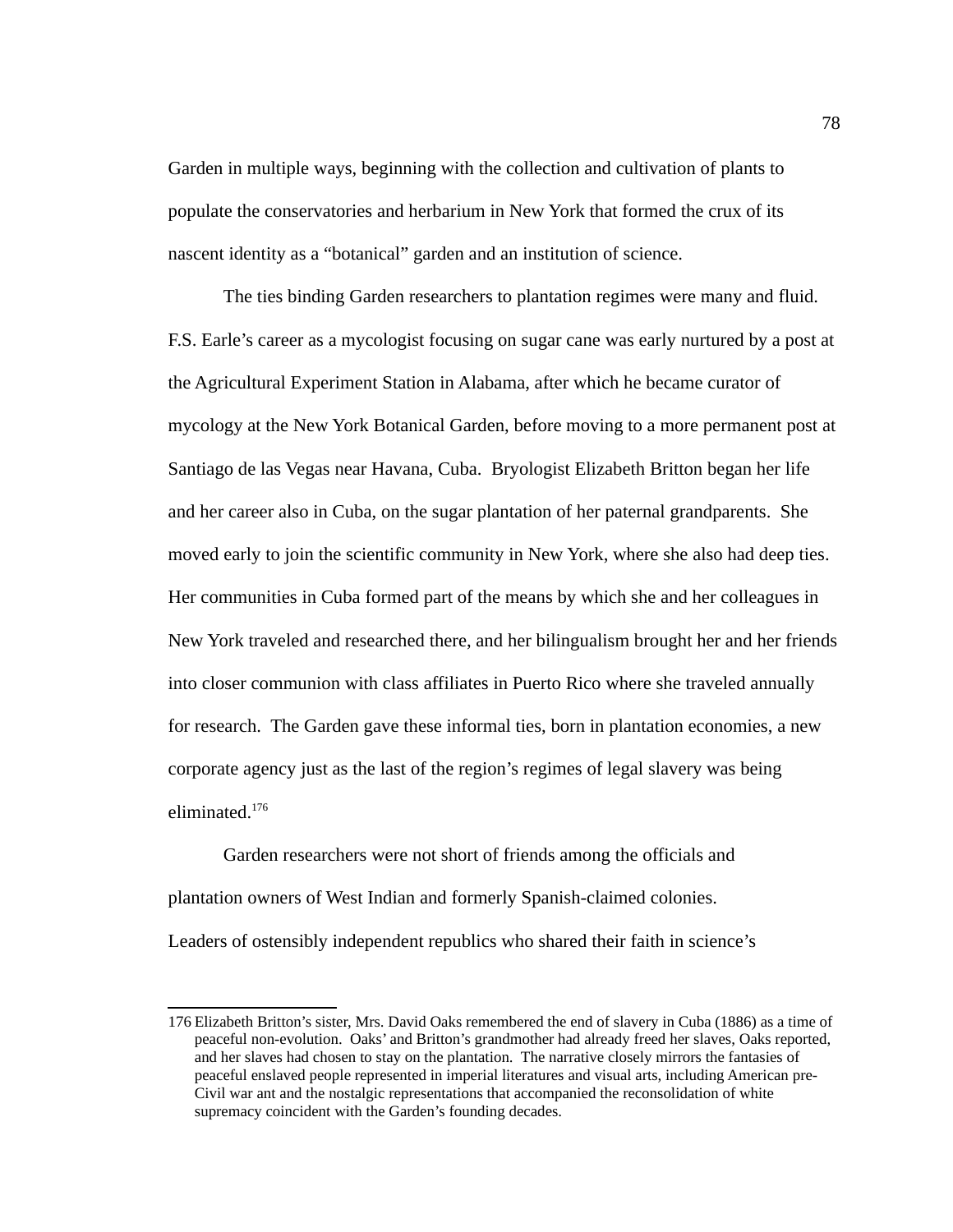ability to more effectively exploit national lands hosted the scientists. An account

of a trip to Cuba in the Garden's *Journal* describes a typical itinerary:

On March 10 we broke camp and drove back to Herradura by way of Paso Real. The thickets and fields in the vicinity of Herradura were explored on horseback during the next two days and we then returned to the Experiment Station in time to enjoy a visit from President Palma, accompanied by Luis Marx, a wealthy planter, and General Montalvo, the newly appointed Secretary of Public Works and Acting Secretary of Agriculture. The care with which these men inspected every detail of the work showed the great interest taken by each of them in the Station and augurs well for its future.<sup>[177](#page-87-0)</sup>

The shared agricultural priorities of the two groups shaded into a deeper scientific problem and ambition, namely "the integrity of American science." Overly-capitalized corporate entities in the US and their state apparatus were similarly interested in creating and supporting agricultural investment opportunities in the region. Meanwhile, a taxonomic botany was coming to embrace experimental and analytical research methods and the expanded scope for intervention they foretold. The Anglo-American lease and collaboration occurred during an era of high confidence in botany, both as a mediator of land use through agricultural potential, and as a way of seeing things as they "really are." Agricultural research, according to historian Barbara Kimmelman, was understood as "[providing] at the same time valuable new varieties and new insights into nature's laws."[178](#page-87-1)

The social ties and collaborative enthusiasm helped Garden scientists create a picture of a seamless natural world subject to nature's universal laws and interpretation by American science. Yet the agricultural programming out of which these networks

<span id="page-87-0"></span><sup>177</sup> William Murrill*, "*A Trip to Cuba," *Journal of the New York Botanical Garden*, 6 no. 67 (July 1905), 113.

<span id="page-87-1"></span><sup>178</sup> Kimmelman, "Progressive Era Discipline," 49.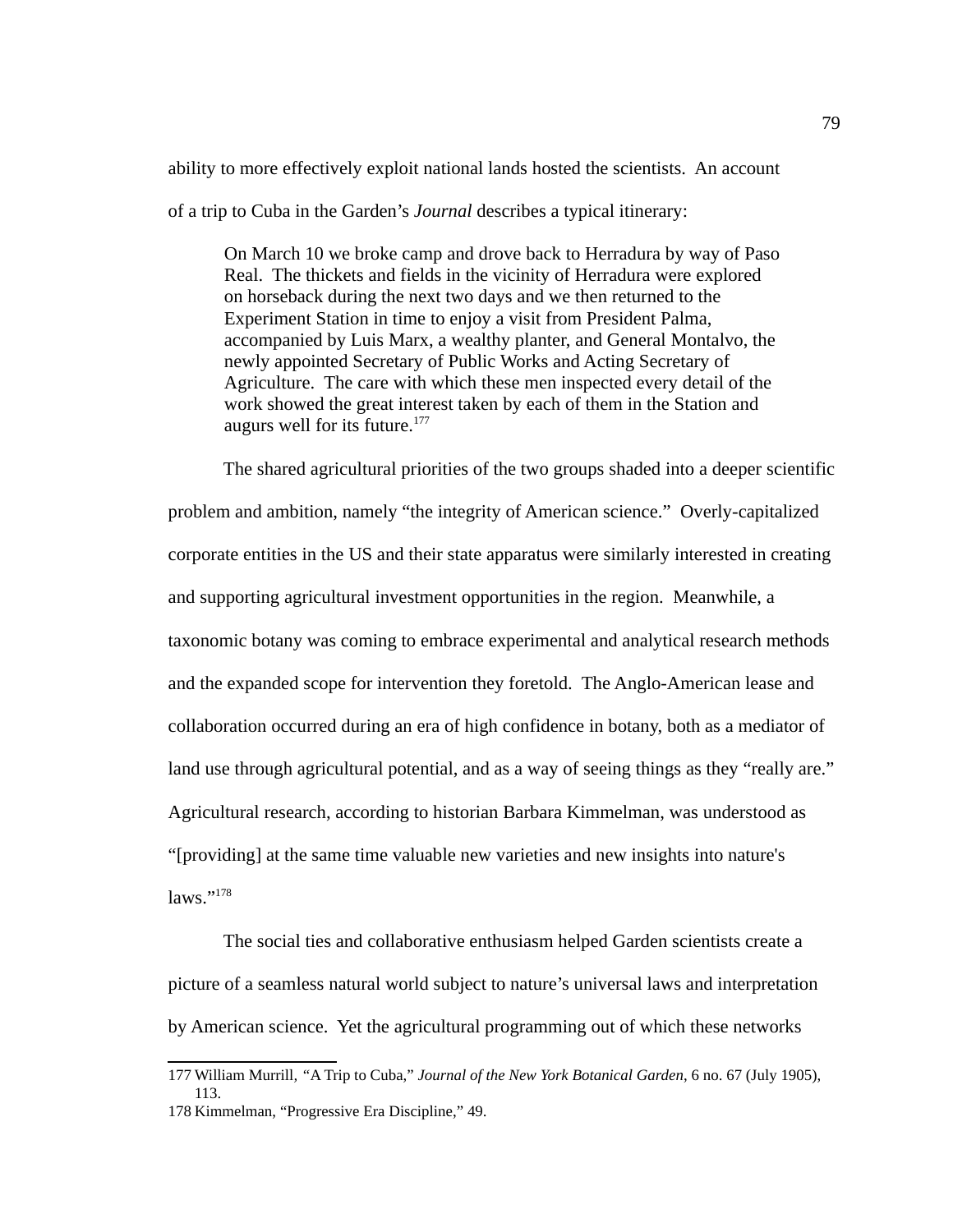derived their funding, purpose and transnational sympathies belonged to a different world, shaped by racial terror and land expropriation. In the background of these scientific and commercial enthusiasms, and the crucially generative fields of opportunity they envisioned, lay an infrastructure of agricultural programming designed to maximize national and colonial yields, and to manage racial and colonial politics. The scientific truths coalescing in the big research institutions at the turn of the century owed their explanatory capacity and persuasive strength to colonial agricultural research programming.

This Anglo-American collaboration uniting British colonial botanical-agricultural infrastructure with American "enthusiasm" belonged to a larger restructuring of imperial trade circuits and capacities in the Caribbean region. César Ayala described the US involvement in Cuba, Puerto Rico and the Dominican Republic as a reformulation of an old plantation complex in the region.<sup>[179](#page-88-0)</sup> Sugar production on Cuba and Puerto Rico expanded exponentially following US military intervention there. Production doubled, according to Ayala, between 1900 and 1902; doubled again between 1902 and 1910; and doubled once again during the decade spanning 1910-1919.<sup>[180](#page-88-1)</sup> "No region of the world," Ayala wrote, "ever experienced a process of expansion of sugarcane plantation agriculture comparable in scope and depth to that which took place in the Spanish Caribbean in the first three decades of this century."[181](#page-88-2) A "fiscal version of the Oklahoma

<span id="page-88-0"></span><sup>179</sup> César Ayala, *American Sugar Kingdom: The Plantation Economy of the Spanish Caribbean, 1898- 1934* (Chapel Hill: University of North Carolina Press, 1999.

<span id="page-88-1"></span><sup>180</sup> Ibid., 18.

<span id="page-88-2"></span><sup>181</sup> Ibid. Coffee, which was a crop for smaller-scale farmers in Puerto Rico suffered an inverse fortune, as it lost protected markets in Spain and Cuba, and found itself newly facing plantation-scale crops from Brazil in the US tariff boundary.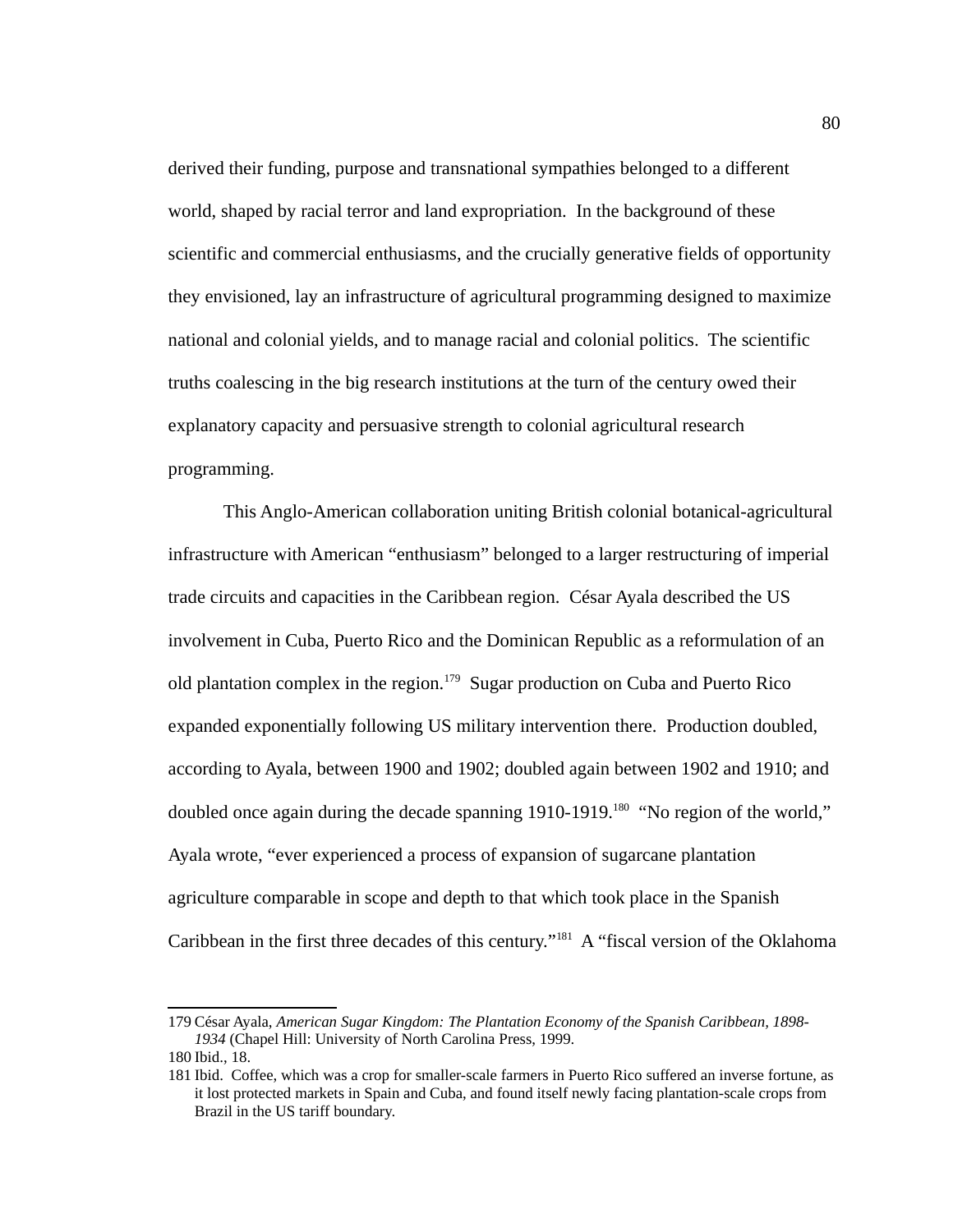land rush" is how Mike Wallace characterized New York investors' involvement in Cuba during the Palma regime. $182$ 

The agricultural fortunes, and the land tenure crises, of the Caribbean region were well-integrated with US agricultural industries, beginning long before the Anglo-New York collaboration at Cinchona. Brooklyn had become a global center for sugar refining by 1860. Frederick Havemeyer's waterfront refining complex in Williamsburgh, including its own docks and warehouses, began producing sugar in 1858, and ultimately was the principal engine for the foundational transformations in US corporate law that took place four decades later enabling opening the way for corporate consolidation across the major industries.<sup>[183](#page-89-1)</sup> Representatives of US-based interests in the region adopted various strategies to forward their purposes. Elihu Root, longtime legal counsel to the Havemeyers, was Secretary of War in 1898, oversaw military occupation in the region, and worked to lower US tarriffs on Cuban sugar. Charles H. Allen was the first civil governor of Puerto Rico (1900-1901). He later became the president of the American Sugar Refining Company, (1912-1915).

The botanical imperialism of the New York garden should not be read simply as an extension of US power into the Caribbean region. Such a reading would obscure the long and fluid relationships of racial solidarity and exchange that have structured imperial formations in the Caribbean, Gulf, and Atlantic coast of the US. It also relies on a conception of empire as a coherent geographical entity rather than a moving set of colonial practices and territorial claims in need of reinvention.

<span id="page-89-0"></span><sup>182</sup> Wallace, *Greater Gotham*, 44.

<span id="page-89-1"></span><sup>183</sup> Ibid*.*, 17. Ayala, *American Sugar Kingdom*.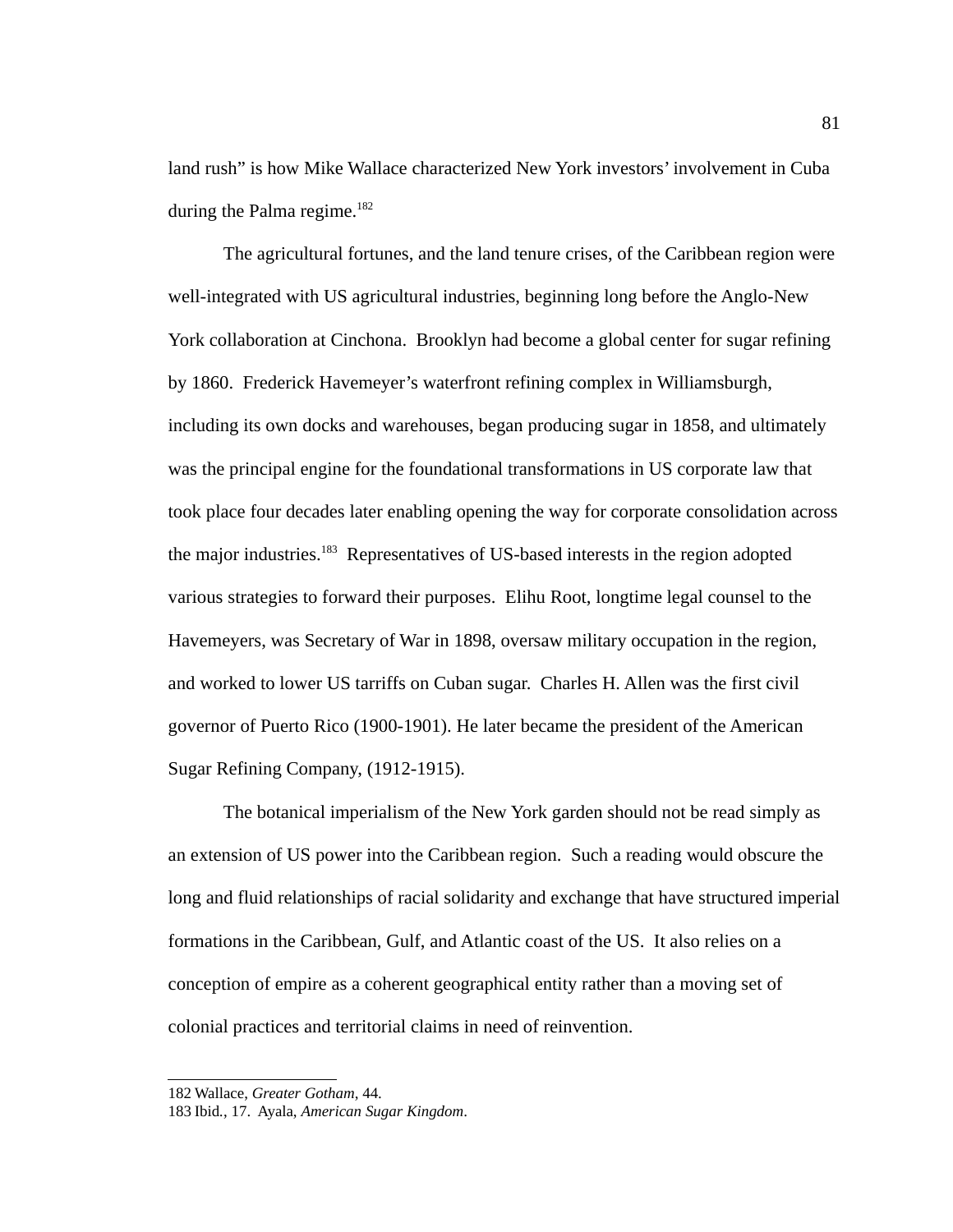# **Cinchona**

Five thousand feet above the Caribbean Sea, on a south-facing slope of the Blue Mountains north of Kingston Harbor, a research station surrounded by a several thousand-acre cinchona plantation was the site of a transnational agricultural development program initiated in the early 1860's, and fully planted by 1867.<sup>[184](#page-90-0)</sup> Peruvian authorities successfully protected a monopoly on the medicinal cinchona tree for some time after British authorities gained an inkling of its anti-malarial properties. An excellent account of the circumstances by which imperial authorities finally succeeded in smuggling the tree out of Peru in 1859-60 for large scale planting can be found in Lucille Brockaway's history of Kew Gardens role in plantation agriculture.<sup>[185](#page-90-1)</sup> Circumventing the South American monopoly became a high priority for the British government following the imperial government's attempt to suppress uprisings in India in the 1850's, where many British troops were lost to malaria. The first major research center for cinchona was in the Nilgiri Hills in South India. This project was quickly followed with a station in Peredinaya in Ceylon, and then the Dutch began a major, and ultimately highly successful cultivation program at Buitenzorg, Java. The Colonial Office sponsored research on Mauritius, Fiji, St. Helena, Tanganyika, the Cameroons, Burma, Trinidad, and Tobago. $^{186}$  $^{186}$  $^{186}$ 

The laboratory complex in Jamaica, which came to be called "Cinchona," was first established by Sir John Grant, whose experience in Bengal in 1857 prepared him to take over in Jamaica following the Morant Bay Rebellion in  $1865$ .<sup>[187](#page-90-3)</sup> Economic

<span id="page-90-2"></span>186 Ibid.

<span id="page-90-0"></span><sup>184</sup> Duncan Taylor, personal correspondence, 3 May 2018.

<span id="page-90-1"></span><sup>185</sup> Brockaway, *Science and Colonial Expansion,* 114.

<span id="page-90-3"></span><sup>187</sup> Drayton, *Nature's Government*, 222, 227.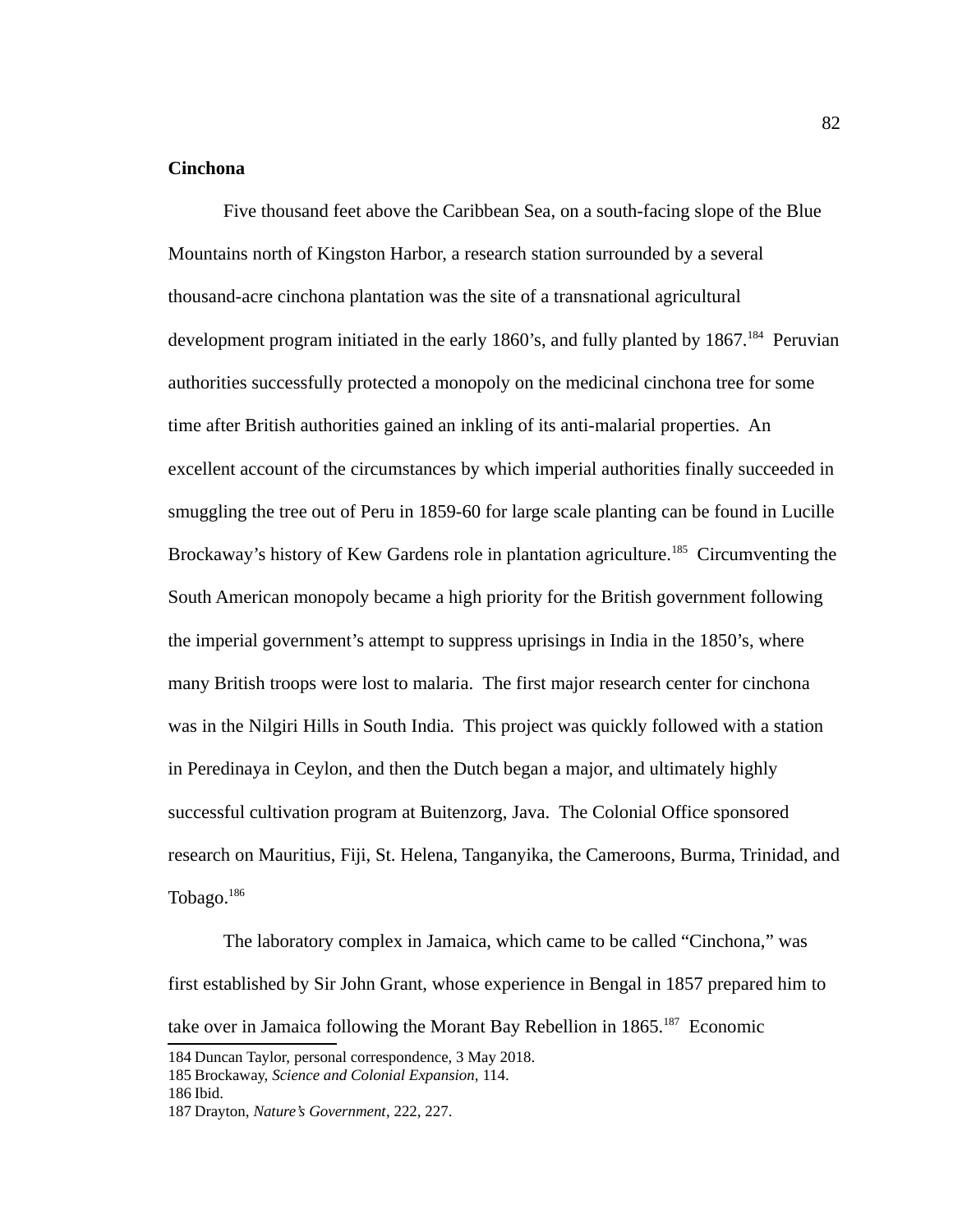renovation through botanical investigation was a strategy of governance where resistance to monopolistic landholding practices and oppressive, extorting colonial occupations threatened imperial control. Cinchona was grown successfully in Jamaica, and officials promoted it as an estate crop, both through land grants specifically for cinchona cultivation, and through research and experiment.<sup>[188](#page-91-0)</sup>

The property included a sixteen-room house, called Bellevue, a stable, servants' quarters, two greenhouses, three laboratories, a guest house, and a storehouse.<sup>[189](#page-91-1)</sup> Nineteen miles north of Kingston, it had for a time served as the center of the network of imperial botanical gardens and research stations on Jamaica and throughout the British West Indies. However, the cinchona research was deprioritized after Dutch success with the crop in Java, and extensive successful plantings in India and Ceylon caused the price to fall.<sup>[190](#page-91-2)</sup> During the 1880's and 90's British colonial research priorities shifted focus to the low-elevation West Indian crops. A Mr. Nock, "a skilled European gardener," occupied the Belleview house for a time, with the job of growing European plants in the Jamaican highlands, and teaching the peasantry about the successful results of his experiments.<sup>[191](#page-91-3)</sup>

With Kew and Colonial Office research priorities focused on low-elevation crops, the station was put up for lease. New York Botanical Garden staff had traveled in Jamaica, knew the Director of Public Gardens and Plantations, William Fawcett, and

<span id="page-91-0"></span><sup>188</sup> Duncan Taylor, "Circulating Tropical Nature: An Historical Geography of the Botanical Gardens on Jamaica, 1774-1907" (PhD diss., Queen's University, 2015), 268-281.

<span id="page-91-1"></span><sup>189</sup> Kingsland, *The Evolution of American Ecology*, 83.

<span id="page-91-2"></span><sup>190</sup> William Fawcett, *Jamaica in 1896: A Handbook of Information for Intending Settlers and Others* (Kingston: Institute of Jamaica, 1896), 32.

<span id="page-91-3"></span><sup>191</sup> William Fawcett "The Public Gardens and Plantations of Jamaica" *Botanical Gazette* 24 (July-December 1897): 353.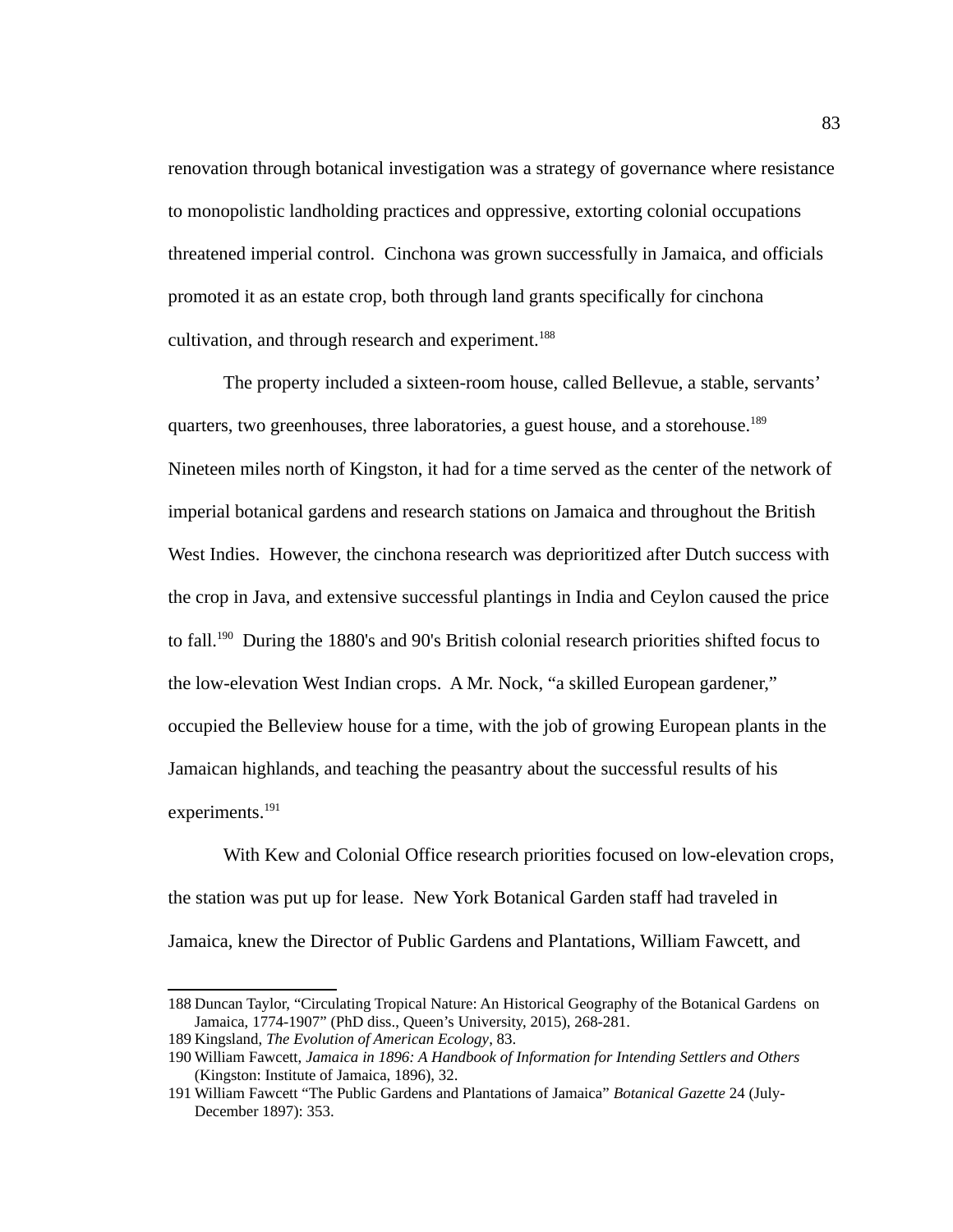were prepared to take up the offer. Enthusiasm courses through the exchanges among Botanical Garden scientists regarding the Jamaica station in the summer of 1903. "I feel that we must make a grand effort at Cinchona this fall," the Garden's fern expert wrote. "It may be snapped up by some tourist association before we know it."<sup>[192](#page-92-0)</sup>

## **Jamaica**

When human bondage lost its legal sanction in the British possessions, including Jamaica, free people left the coastal sugar plantations.<sup>[193](#page-92-1)</sup> The mountains of Jamaica sprouted "mushroom communities" of freeholders, and "[t]housands of acres were taken up by free settlers."<sup>[194](#page-92-2)</sup> By 1842 freed women and men had built 100 villages.<sup>[195](#page-92-3)</sup> One estimate suggests that by 1844, "19,000 freedmen and their families (100,000 *in toto*) removed themselves from estates into the new villages."<sup>[196](#page-92-4)</sup>

Jamaica, unlike other West Indian islands subjected to intense plantation regimes like Barbados, was large enough, and mountainous enough to support food crops where cane would not grow. Plantation workers had cultivated most or all of their own food on areas of land beyond the cane fields, and the geography of the island was marked by this tradition. During slavery, cultivators distinguished among several kinds of planting

<span id="page-92-0"></span><sup>192</sup> Underwood to Britton, 19 June 1903, Nathaniel Lord Britton Collection, New York Botanical Garden

<span id="page-92-1"></span><sup>193</sup>For excellent histories of land tenure in post-emancipation Jamaica, see Matthew Smith, *Liberty, Fraternity, Exile: Haiti and Jamaica after Emancipation* (Chapel Hill: University of North Carolina Press, 2014); Barry Higman, *Jamaica Surveyed: Plantation Maps and Plans of the Eighteenth and Nineteenth Centuries.* (Kingston: Institute of Jamaica Publications Limited, 1988); Veront M. Satchell, *From Plots to Plantations: Land Transactions in Jamaica, 1866-1900* (Kingston: Institute of Social and Economic Research, 1990), Brian Moore and Michele Johnson *Neither Led Nor Driven: Contesting British Cultural Imperialism in Jamaica, 1865-1920* (Kingston: University of West Indies Press, 2004). John Soluri, "Bananas Before Plantations. Smallholders, Shippers, and Colonial Policy in Jamaica, 1870-1910," *Iberoamericana* 6, no. 23 (2006).

<span id="page-92-2"></span><sup>194</sup>Smith, *Haiti and Jamaica*, 25.

<span id="page-92-3"></span><sup>195</sup> Ibid.

<span id="page-92-4"></span><sup>196</sup> Ibid.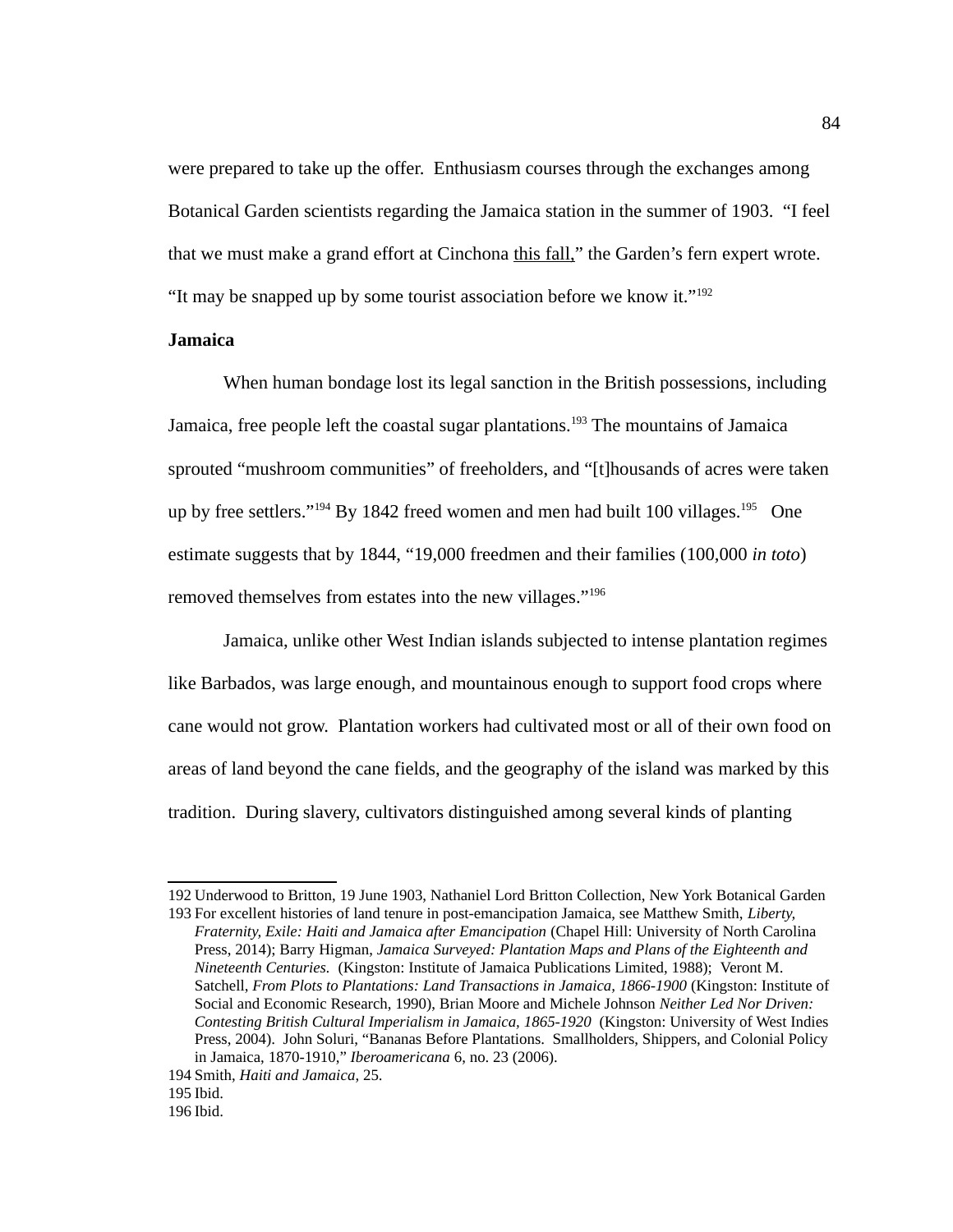grounds, expressed in terms of proximity to or distance from the cane fields.<sup>[197](#page-93-0)</sup>

"Provision grounds" in the hilly regions were the places where people traditionally grew sweet potatoes, corn, cocos, yams, plantains and cassava.<sup>[198](#page-93-1)</sup> "Home gardens" were closer to the living spaces, and were for vegetables and yams, or "ornament and luxury."<sup>[199](#page-93-2)</sup> There were also "dinner-time" grounds where, "during the two-hours' dinner-time, the negro can go to and return back to his work in the afternoon."<sup>[200](#page-93-3)</sup> "Shellblow grounds" were for cultivating food crops during short intervals away from work in the cane fields but within earshot. $201$ 

 After 1838, the tradition continued. "[F]reedpeople devoted their attention not to estate labor on major staples, sugar and coffee, but to the cultivation of their own food crops  $\ldots$ ."<sup>[202](#page-93-5)</sup> But what was mandatory during slavery became increasingly prohibited following emancipation. Of the West Indies more broadly, Sidney Mintz wrote, "the planter classes sought to re-create pre-emancipation conditions – to replace the discipline of slavery with the discipline of hunger."[203](#page-93-6) Moore and Johnson concur with Mintz that the white plantocracy attempted to coerce people to work on plantations by restricting access to freehold land.<sup>[204](#page-93-7)</sup> However, Higman writes that in Jamaica, "Attempts by the planters to keep their laborers dependent on the estates with high rents failed."<sup>[205](#page-93-8)</sup>

<span id="page-93-0"></span><sup>197</sup> Higman, *Jamaica Surveyed*, 262.

<span id="page-93-1"></span><sup>198</sup> Ibid., 263.

<span id="page-93-2"></span><sup>199</sup> Ibid., 262-3.

<span id="page-93-3"></span><sup>200</sup> Ibid., 263

<span id="page-93-4"></span><sup>201</sup> Ibid.

<span id="page-93-5"></span><sup>202</sup>Smith, *Haiti and Jamaica after Emancipation,* 24.

<span id="page-93-6"></span><sup>203</sup>Sidney Mintz, *Sweetness and Power: The Place of Sugar in Modern History* (New York: Penguin, 1985), 70.

<span id="page-93-7"></span><sup>204</sup> Moore and Johnson, *Contesting British Cultural Imperialism*, 2.

<span id="page-93-8"></span><sup>205</sup>Smith *Haiti and Jamaica after Emancipation,* 24.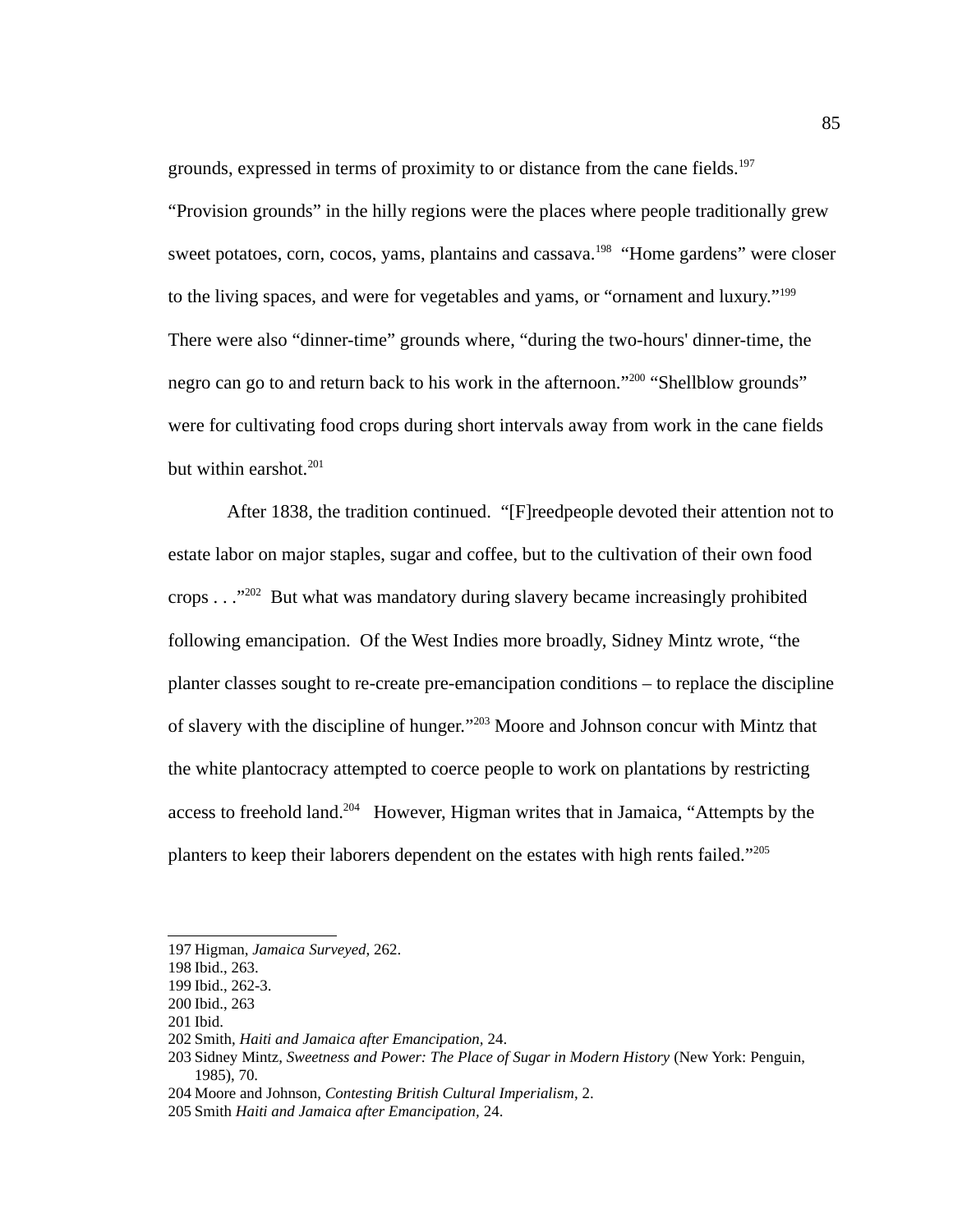Plantations were interrupted by small holdings, and many plantations struggled economically and were broken apart.

By the 1870's and 80's, small-scale cultivators entered the emerging banana trade with the US. John Soluri noted that there was a window when small-scale cultivators discovered "a rare opportunity to gain access to both land and expanding North Atlantic markets."<sup>[206](#page-94-0)</sup> The banana trade enabled settlers to avoid coercive labor and unstable tenancies.[207](#page-94-1) A similar trend occurred in Puerto Rico at the start of the US occupation when farmers without capital were for a time able to obtain coastal land and find a toe-hold in the sugar market.<sup>[208](#page-94-2)</sup>

This window began to close on non-European farmers without capital in Jamaica after 1880 when obtaining and holding land became more difficult, according to historians Michele Johnson and Brian Moore.<sup>[209](#page-94-3)</sup> Land value rose as owners perceived new ways of capitalizing their idle or under-cultivated sugar estates, and other properties. This happened especially after Lorenzo Baker and the Boston Fruit Company began shipping bananas from Kingston to cities on the Atlantic coast of the US, and New Orleans. Beginning in the late 1880's, island-based foreign investors who observed the innovations of the small farmers in cultivating bananas, helped to vertically integrate the New Orleans-based fruit-trading companies by buying abandoned sugar estates and

<span id="page-94-0"></span><sup>206</sup> John Soluri, "Bananas Before Plantations," 144.

<span id="page-94-1"></span><sup>207</sup> Ibid.

<span id="page-94-3"></span><span id="page-94-2"></span><sup>208</sup> César Ayala and Laird Bergad, "Rural Puerto Rico in the Early Twentieth Century Reconsidered: Land and Society, 1899-1915," *Latin American Research Review* 37, no. 2 (2002): 65-97.

<sup>209</sup> Moore and Johnson, *Contesting British Cultural Imperialism,* 10; Satchell, *From Plots to Plantations,* 140-41.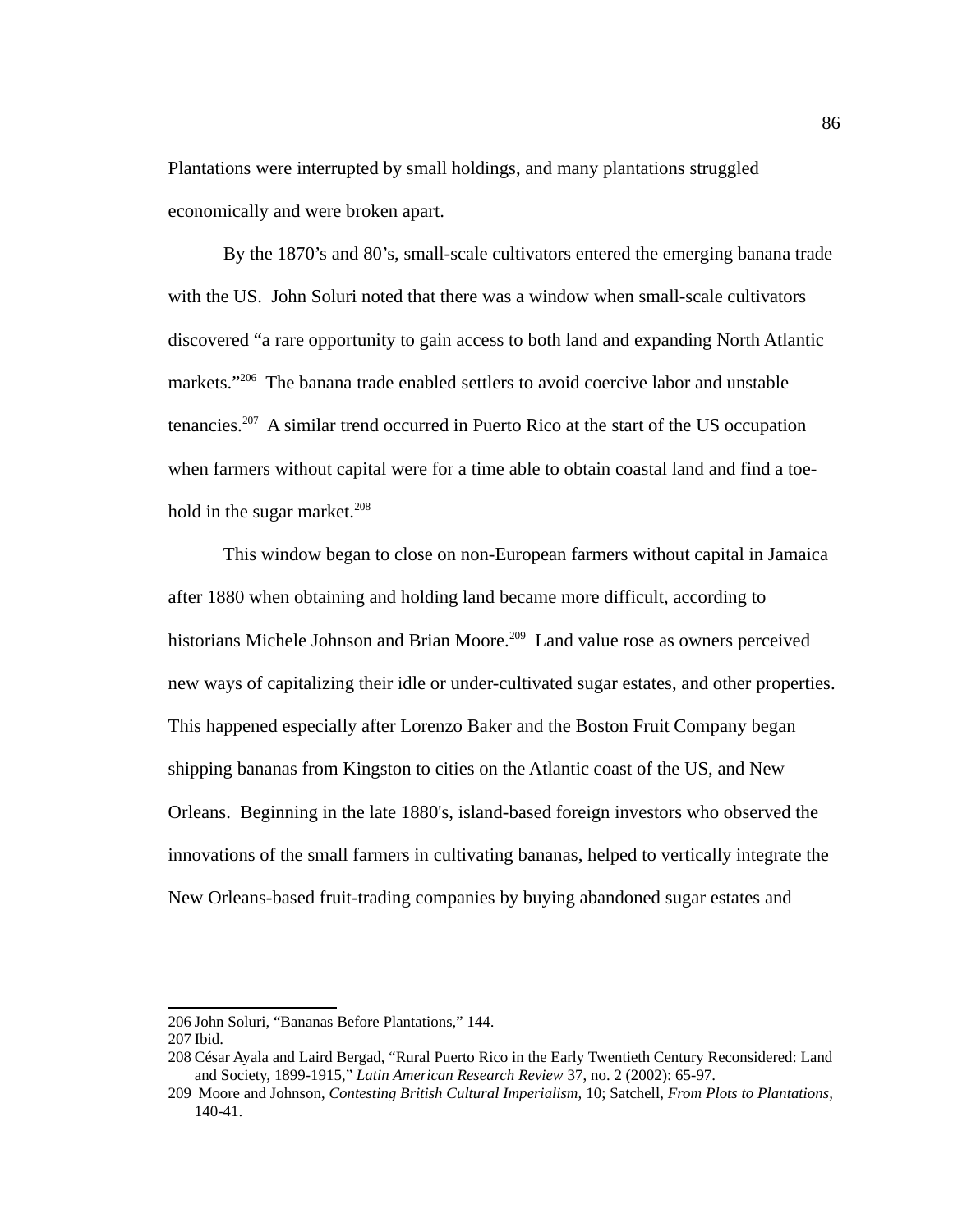converting them to bananas.<sup>[210](#page-95-0)</sup> Higher prices for arable, coastal land forced small settlers into leases or the mountains.<sup>[211](#page-95-1)</sup>

Foreign investment and white settlement in the Caribbean region were key concerns of both British imperial governance and the New York Botanical Garden. Reporting on a Garden research trip in Cuba, a staff member wrote, "It is safe, I think, to predict that within five years Americans will own three-fourths of all the land that can be bought in Cuba and that American capital and intellect will control to a large extent the business enterprises of the island."<sup>[212](#page-95-2)</sup>

If Cuba was a "magnificent and easily accessible winter resort" which "cannot fail to attract large numbers of Americans of all classes,"<sup>[213](#page-95-3)</sup> Jamaica was also a site where imperial politics called forth racial and national solidarity. Efforts to attract the white seekers of private enterprise and cultivation appeared in a publication entitled, *Jamaica*  in 1896: A Handbook of Information for Intending Settlers and Others, and published by the Institute of Jamaica. For "young men from Great Britain and other European countries with small capitals . . . Jamaica offers numerous favourable openings."<sup>[214](#page-95-4)</sup> The Institute endeavored to match prospective pupil-farmers from Europe with proprietors in Jamaica. Advertisements note the circumstances settlers could expect to find on host farms:

Must purchase his own horse – stabling and forage free – Boy on Pen will attend to him generally – Shooting – no linen and plate . . . must supply his own servant, for whom plenty of accommodation. Tennis . . . Must supply his own horse . . . Boy will be supplied . . . Boy must be found by Pupil, but would be

<span id="page-95-0"></span><sup>210</sup>Soluri, "Bananas Before Plantations," 144.

<span id="page-95-1"></span><sup>211</sup> Ibid.

<span id="page-95-2"></span><sup>212</sup> Murrill, "A Trip to Cuba," 112.

<span id="page-95-3"></span><sup>213</sup> Ibid.

<span id="page-95-4"></span><sup>214</sup>Fawcett, *Handbook of Information for Intending Settlers,* 38-49.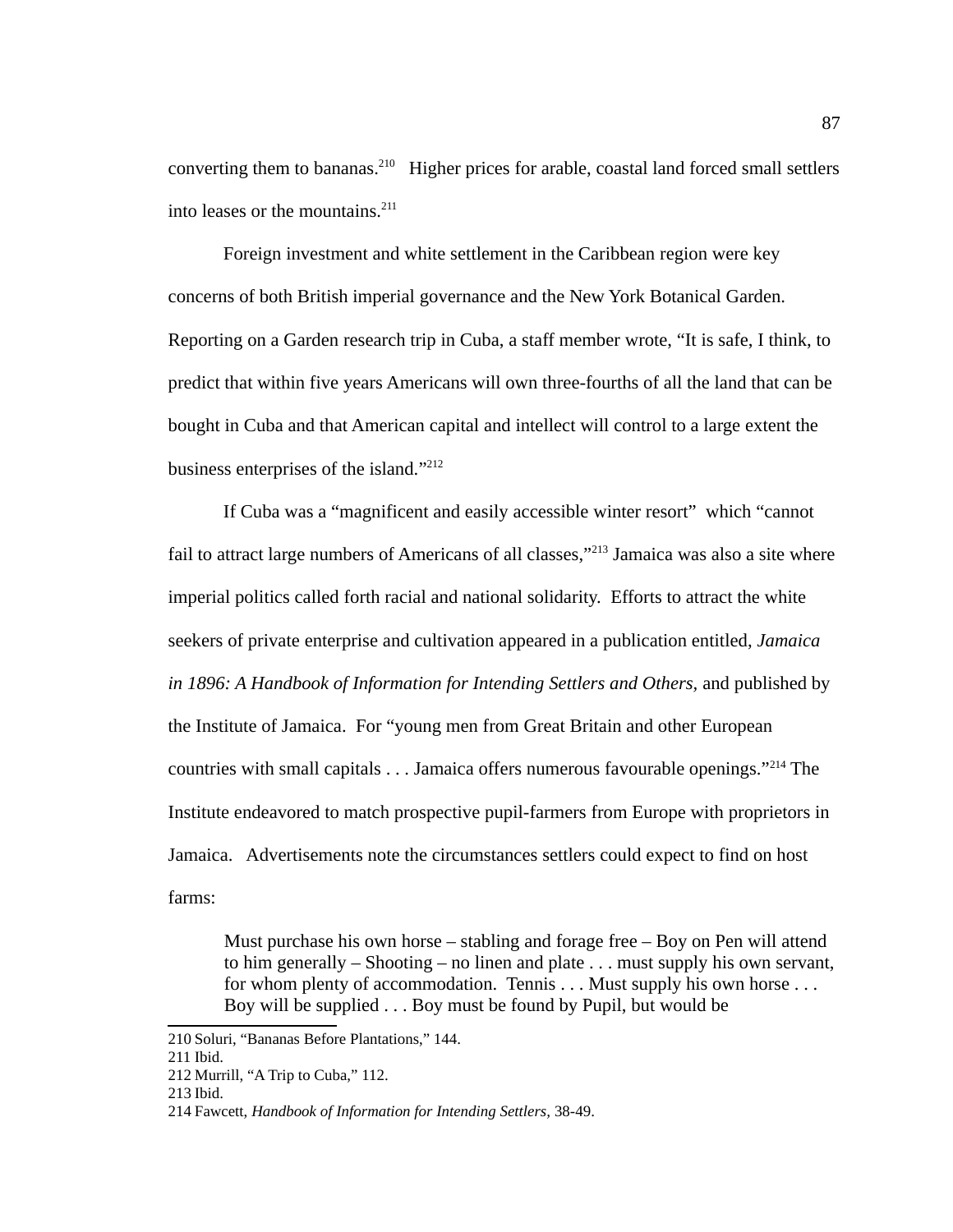accommodated – Cricket . . . attendance of Boy would be supplied – no sports near except fishing – could collect Ferns and other Botanical specimen . . .[215](#page-96-0)

Promoting white settlement was a means of supporting planters and the larger regime of export agriculture. Amateur white farmers ill-equipped for success in an unfamiliar land were connected with experienced planters to train and sustain them as they learned how to successfully grow export crops in Jamaica. The 1887 West India Commission found, "What suited [the planters] best was a large supply of labourers, entirely dependent on being able to find work on the estates, and consequently, subject to their control and willing to work at low rates of wages."<sup>[216](#page-96-1)</sup> Botanical science, as part of a vast research apparatus sponsored by the imperial states, was an arbiter of land use and social hierarchy and exploitation where legal enslavement and codified hierarchies were replaced, in word, by theories of freedom and equitable access.

# **Agricultural Research: A Common Framework**

Of Cuba, Botanical Garden explorer William Murrill wrote in 1905:

"Agriculture must be the basis of all future progress in this new country. The plantations that have been depleted by years of mismanagement and laid waste by years of war must be restored by careful handling and the vast areas of uncultivated land must be cleared of dense forests and planted in sugar cane, tobacco, fruits, fiber plants and vegetables before the wonderful development now under way will be in any sense complete. The rôle of the experiment station, established about a year ago, is of the utmost importance in this connection and it will be fortunate for Cuba if President Palma can continue to secure for this new enterprise the necessary funds and freedom of action which its great responsibilities and present broad policy demand."<sup>[217](#page-96-2)</sup>

Both the British officials stationed at the Jamaica research gardens who

collaborated with the researchers from New York, and the New York Botanical Garden

<span id="page-96-0"></span><sup>215</sup>Fawcett, *Handbook of Information for Intending Settlers,* 38-49.

<span id="page-96-1"></span><sup>216</sup> Quoted in Drayton, "Anglo-American Liberal Imperialism," 327.

<span id="page-96-2"></span><sup>217</sup> Murill, "A Trip to Cuba, 111.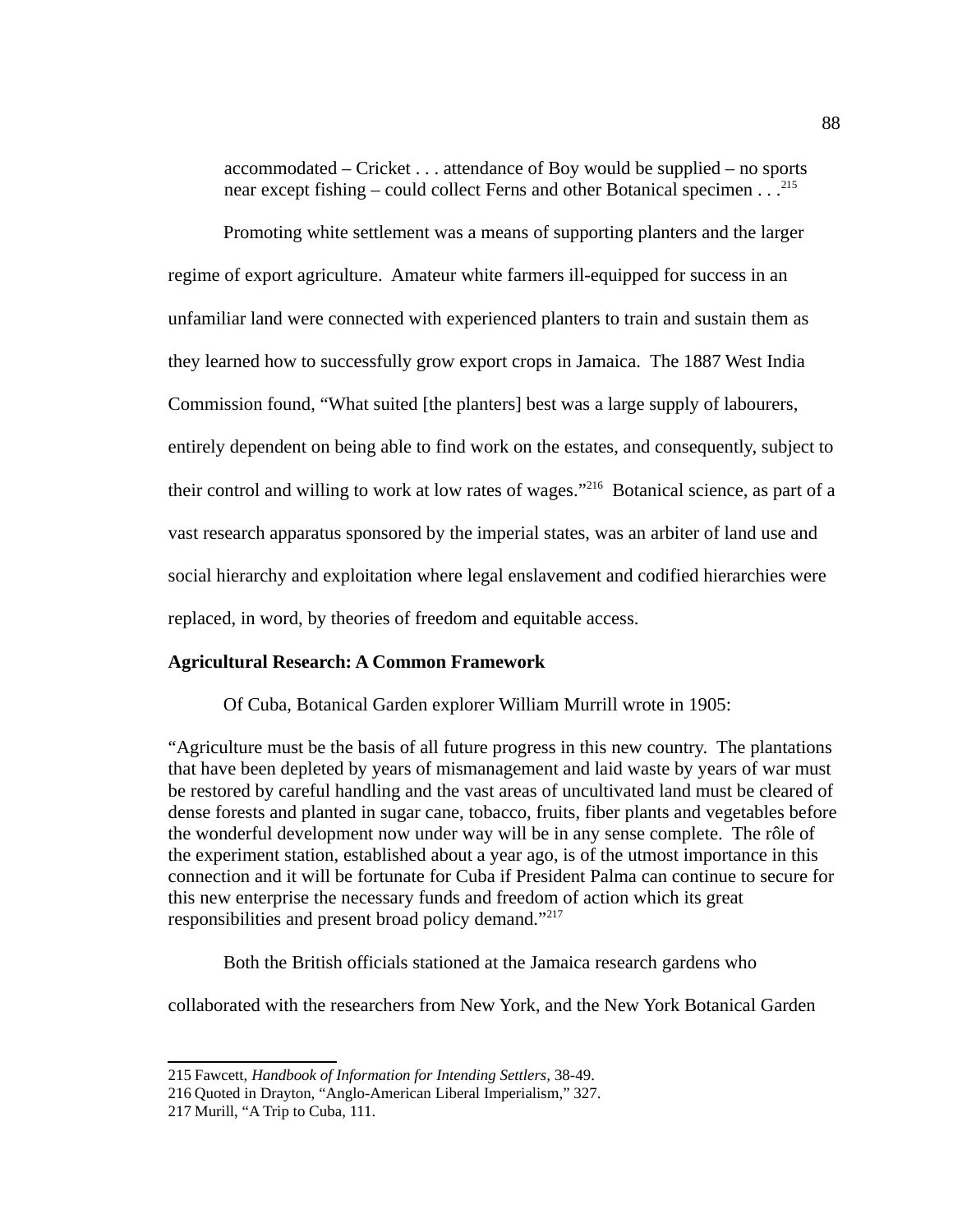staff were involved in large agricultural research programs. These aimed to both profit scientifically from the accumulation of data amassed across broad territories supported by research gardens and experiment stations, and to influence agricultural land use and occupation.

With respect to Jamaica, Duncan Taylor has described the agricultural policies of nineteenth-century post-abolition botanical gardens as vacillating in their attentions to "peasants" and to planters, but consistent with regard to the objective of improving colonial production through crop diversification. A similar orientation in the US experiment station network aimed to integrate farmers with international markets and buffer them from the devastating price fluctuations constitutive of the markets in principle crops like wheat and sugar. Peasants, small-scale black West Indian farmers with long traditions of agricultural self-sufficiency were encouraged to plant export crops.<sup>[218](#page-97-0)</sup> This encouragement was met with varying degrees of success, and proposals for reform schools where black Jamaicans could be trained in economic agriculture surfaced with some regularity among botanical garden staff.<sup>[219](#page-97-1)</sup> In other moments, garden directors focused on improving estate yields, for example by promoting cinchona as a plantation-scale crop.<sup>[220](#page-97-2)</sup>

Agricultural programming in the US shared the general aim of crop diversification to expand national export capacity, and likewise involved itself in mediating access to land and self-sufficiency. Farmers' organizations threatened monopolies organized around the control of railroads, grain elevators and debt. State Farmers Alliances and People's

<span id="page-97-0"></span>218 Duncan Taylor, "Botanical Gardens and their Role in the Political Economy of Empire: Jamaica (1846- 86)" *Rural History* 28, no. 1 (2017): 47-68.

<span id="page-97-1"></span><sup>219</sup> Ibid., 52-53.

<span id="page-97-2"></span><sup>220</sup> Ibid., 54-55.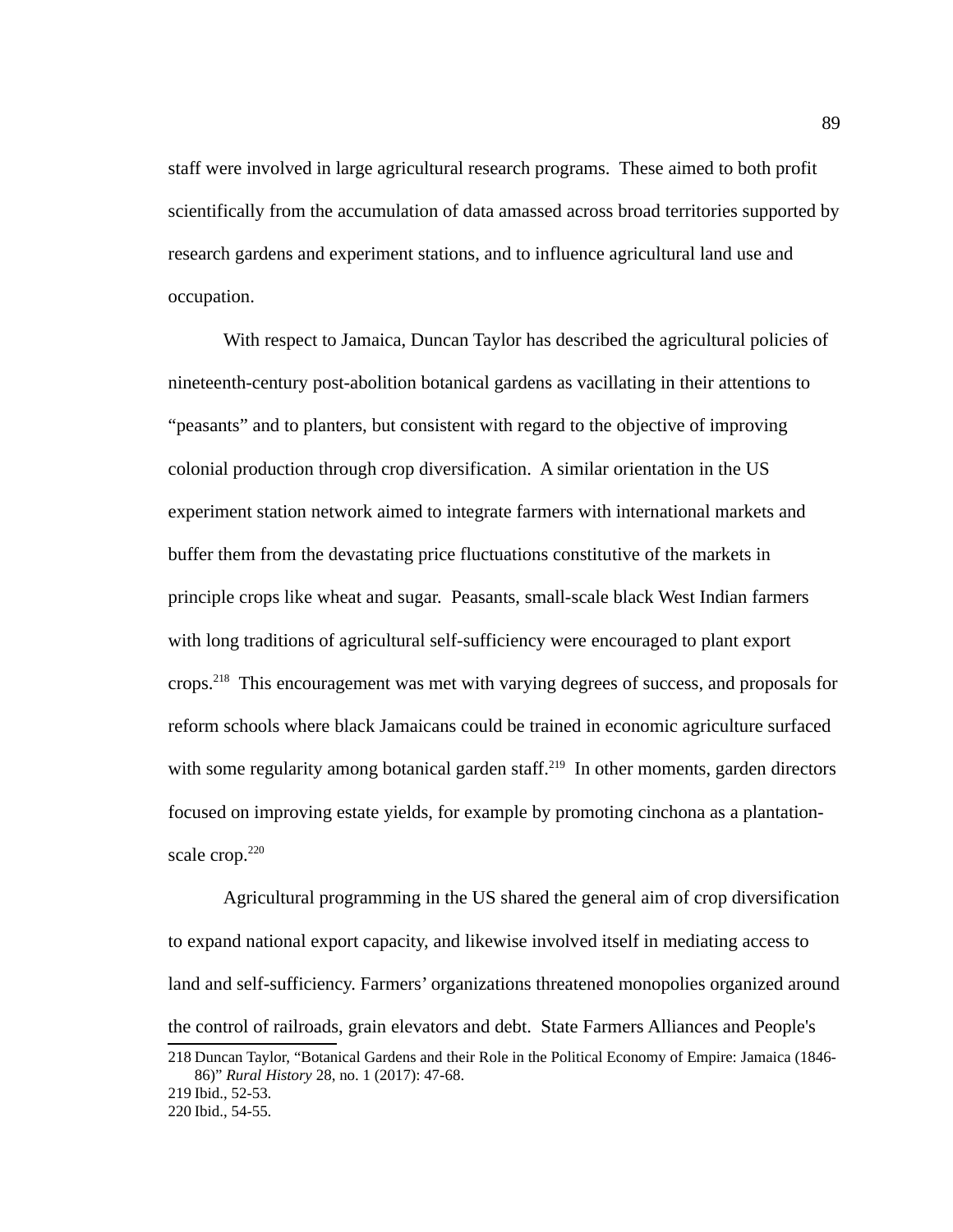Party chapters challenged political and economic systems. In her innovative research on US agricultural experiment stations and genetics research Kimmelman wrote:

"The Progressive emphasis on scientific reform from above was an antidote to the Populist thrust of political and economic reform from below. The ideology of scientific agriculture ascribed farmers' failures not to economic exploitation or political disorganization, but to the absence of rational and scientific procedures on the farm; the answer to agricultural problems lay not in radical social reform, but in patient scientific research and dissemination of findings to the farmers, who ideally would look to the agricultural scientists as teachers and benefactors." $^{221}$  $^{221}$  $^{221}$ 

These late-nineteenth-century research apparatuses share a set of historical reference points, beginning with the sixteenth-century English literature of planting, which Micheal Warner described as "the oldest branch of American literature in English."<sup>[222](#page-98-1)</sup> This body of literature "produced the notion of emigrant settlement colonies oriented to trade, first for Ireland and then for the New World; in doing so it created an entirely different model of colonialism from the Iberian plan of armed conquest and the extraction of wealth from a native population."<sup>[223](#page-98-2)</sup> Agricultural societies devoted to particular colonies, including New York, helped to create and circulate a knowledge base and a landscape vision to support the collaborative effort of settlement. In the eighteenth century, learned societies devoted to the promotion of agriculture in Ireland, Scotland, England, New York, Barbados, and Grenada drew ideas from this planter literature, and devised schemes and prizes for cultivators of merchantable goods in the colonies.<sup>[224](#page-98-3)</sup> American and New York-based agricultural and horticultural societies sprung up

<span id="page-98-0"></span><sup>221</sup> Kimmelman, "A Progressive Era Discipline," 23.

<span id="page-98-1"></span><sup>222</sup> Micheal Warner, "What's Colonial about Colonial America?" in *Possible Pasts: Becoming Colonial in Early America*, ed. Robert Blair St. George (Ithaca: Cornell University Press, 2000), 57. 223 Ibid.

<span id="page-98-3"></span><span id="page-98-2"></span><sup>224</sup> Drayton, *Nature's Government,* 64. Richard Grove, Green Imperialism: Colonial Expansion, Tropical Island Edens and the Origins of Environmentalism 1600-1860 (Cambridge: Cambridge University Press, 1995).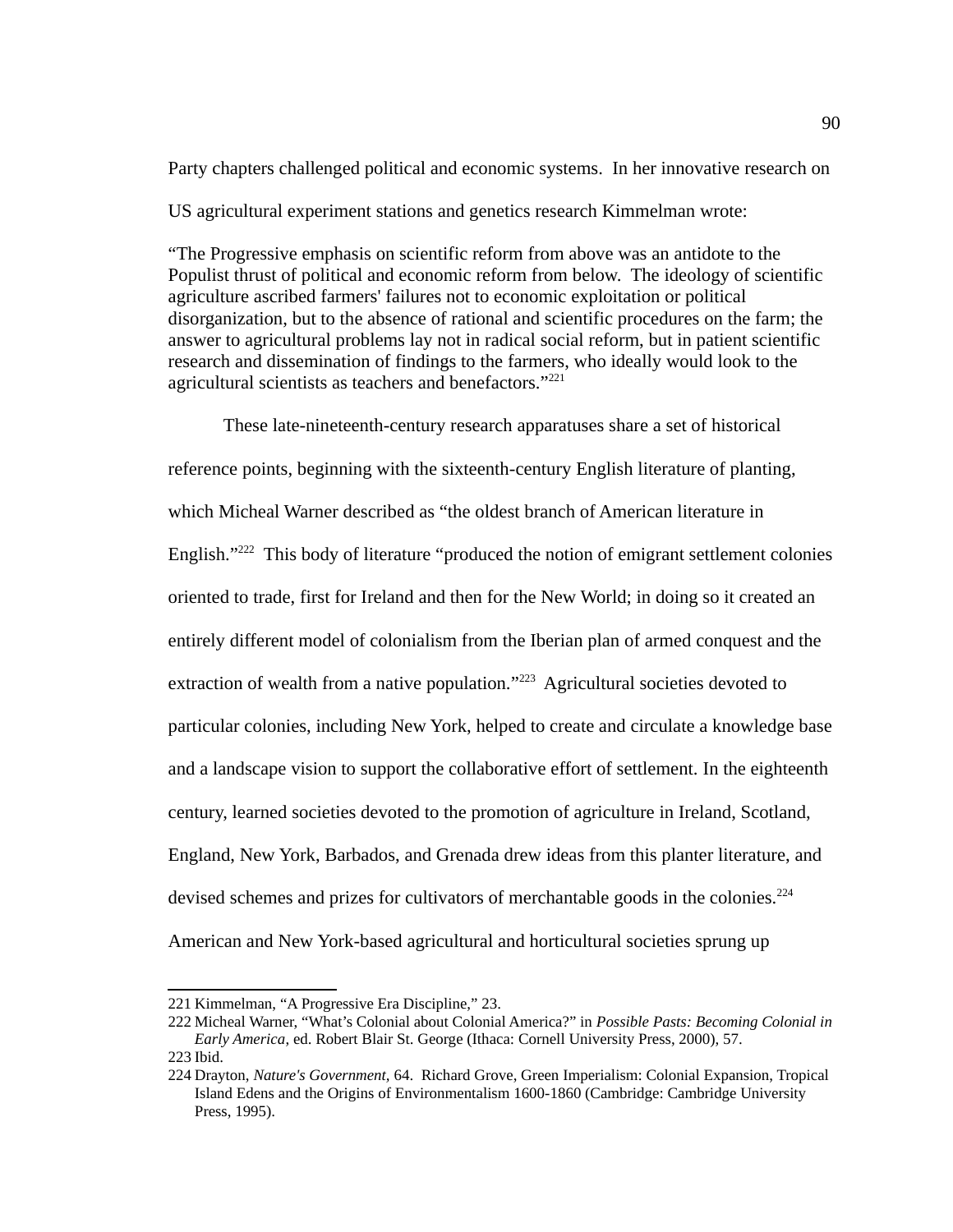immediately after the Revolution, and agricultural journals and fairs became common in the Hudson Valley during the early decades of the nineteenth century. An early nineteenth century attempt to establish a botanical garden in New York emerged from the New York State Society for the Promotion of Agriculture, Arts, and Manufactures, a group of landowners concerned with agricultural methods, horticulture, and good husbandry.<sup>[225](#page-99-0)</sup> Horticulture was, for these settler-cultivators, "one of the most useful and elegant arts of peace."[226](#page-99-1)

When agricultural colleges were first taken up by Congress at the national level in1858, the People's College of Ovid, New York was offered up as a model. "Profounder information" about the nation's soils would help to "elevate the social conditions of the agriculturalist, to increase his prosperity and to extend his means of usefulness to his country."[227](#page-99-2) In 1862, the US Congress, less its absent southern membership, voted overwhelmingly to allocate 17.4 million acres of the public domain to the states for the purpose of developing agricultural colleges.

Efforts at agricultural improvement in the United States, including those promoted by the New York Agricultural Society and the Albany-based *Cultivator,* and culminating in the national sphere with the passage of the Morrill Act (1862), the creation of the landgrant colleges (1863) and the USDA, and the Hatch Act (1887), found antecedents in the improving efforts of the British landed aristocracy. Canandine for one, described the close relationship between territorial expansion and improved husbandry:

<span id="page-99-0"></span><sup>225</sup> Mikulas, *Britton's Botanical Empire*, 13.

<span id="page-99-1"></span><sup>226</sup> Ibid., 14.

<span id="page-99-2"></span><sup>227</sup> Lee S. Duermer, "The Agricultural Education Origins of the Morrill Land Grant Act of 1862," *American Educational History Journal* 34, no. 1 (2007): 138, 141.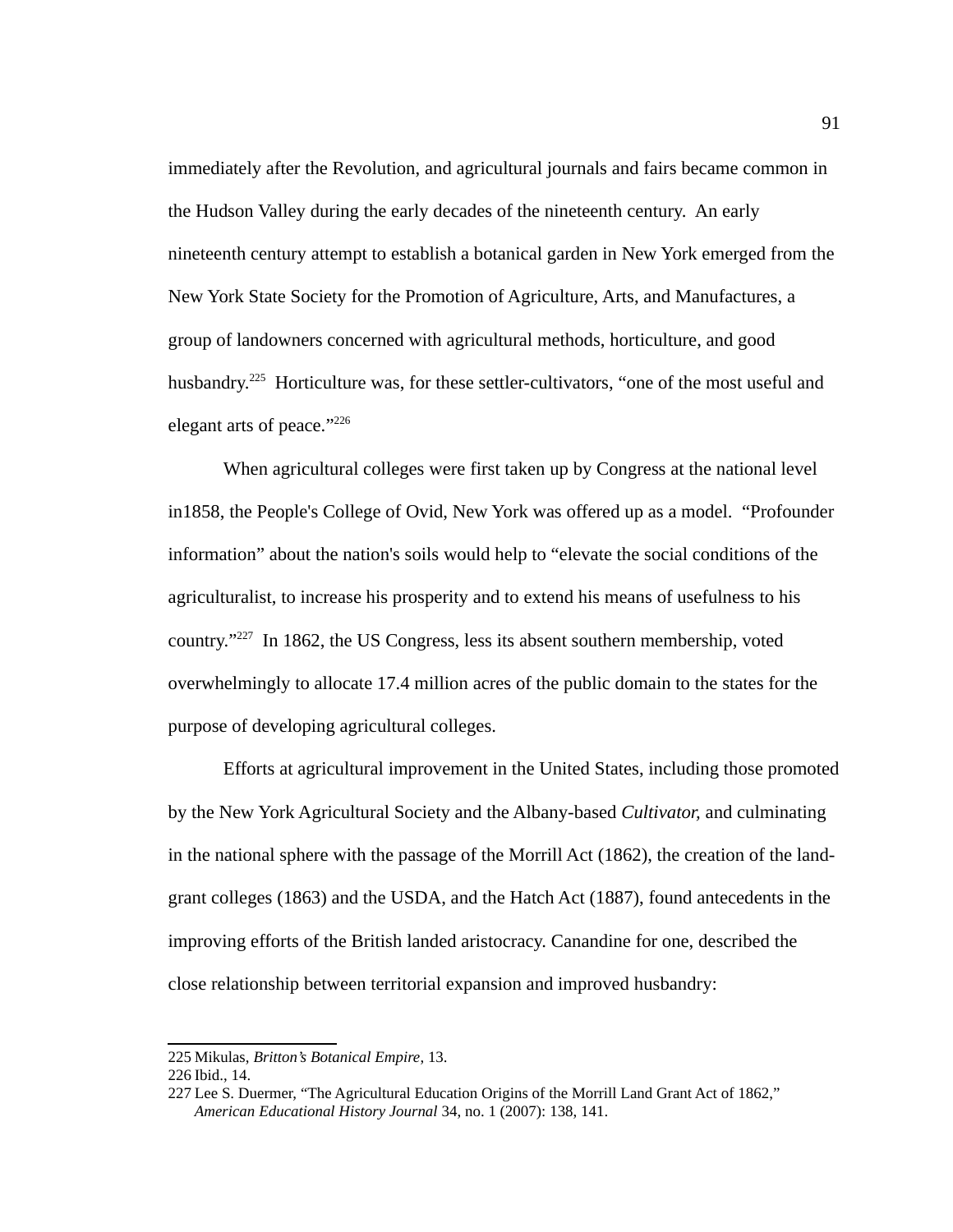"As in England and Wales, great magnates like Lords Donegall, Hertford and Devonshire were pioneers in improved breeding, cultivation and drainage. In Ulster, the landlords reclaimed waste, drained bogs, promoted the new husbandry, and instituted shorter leases. A series of Ejectment Acts passed between 1816 and 1820 gave landlords sweeping powers of eviction to help them create a more efficient and capitalistic agriculture."<sup>[228](#page-100-0)</sup>

More proximately and as relevant to the Garden's work at the turn of the twentieth century was an extremely productive network of research institutions sponsored by an expanding German state beginning in the early nineteenth century. Staff at these institutions had, by the middle of the nineteenth century, assimilated the observations of many previous generations of plant breeders, yielding powerful new insights about plant growth and reproduction. The fruits of this research, and their pertinence to Germany's territorial consolidation and colonial outreach inspired funding from the American and British states for mirror networks.<sup>[229](#page-100-1)</sup>

By the end of the century, the national experiment station system was a wellcoordinated network overseen by the Office of Experiment Stations at the USDA. This office administered research at more than forty stations in states and territories. Kimmelman has shown the centrality of this state-sponsored research infrastructure to the emerging field of plant genetics. "Though created as an oversight organization, designed to ensure that each station's \$15,000 was spent well, it became a crucial agent of centralization promoting a program of fundamental scientific investigation."[230](#page-100-2) The stations had the "interest and co-operation of the greatest authorities in science," as they became centers of scientific activity.<sup>[231](#page-100-3)</sup> William Bateson, a British participant in a

<span id="page-100-0"></span><sup>228</sup> Cannandine, *Aspects of Aristocracy,* 14.

<span id="page-100-1"></span><sup>229</sup> Cittadino, *Nature as the Laboratory*.

<span id="page-100-2"></span><sup>230</sup> Kimmelman, "A Progressive Era Discipline," 43.

<span id="page-100-3"></span><sup>231</sup> Ibid., 45.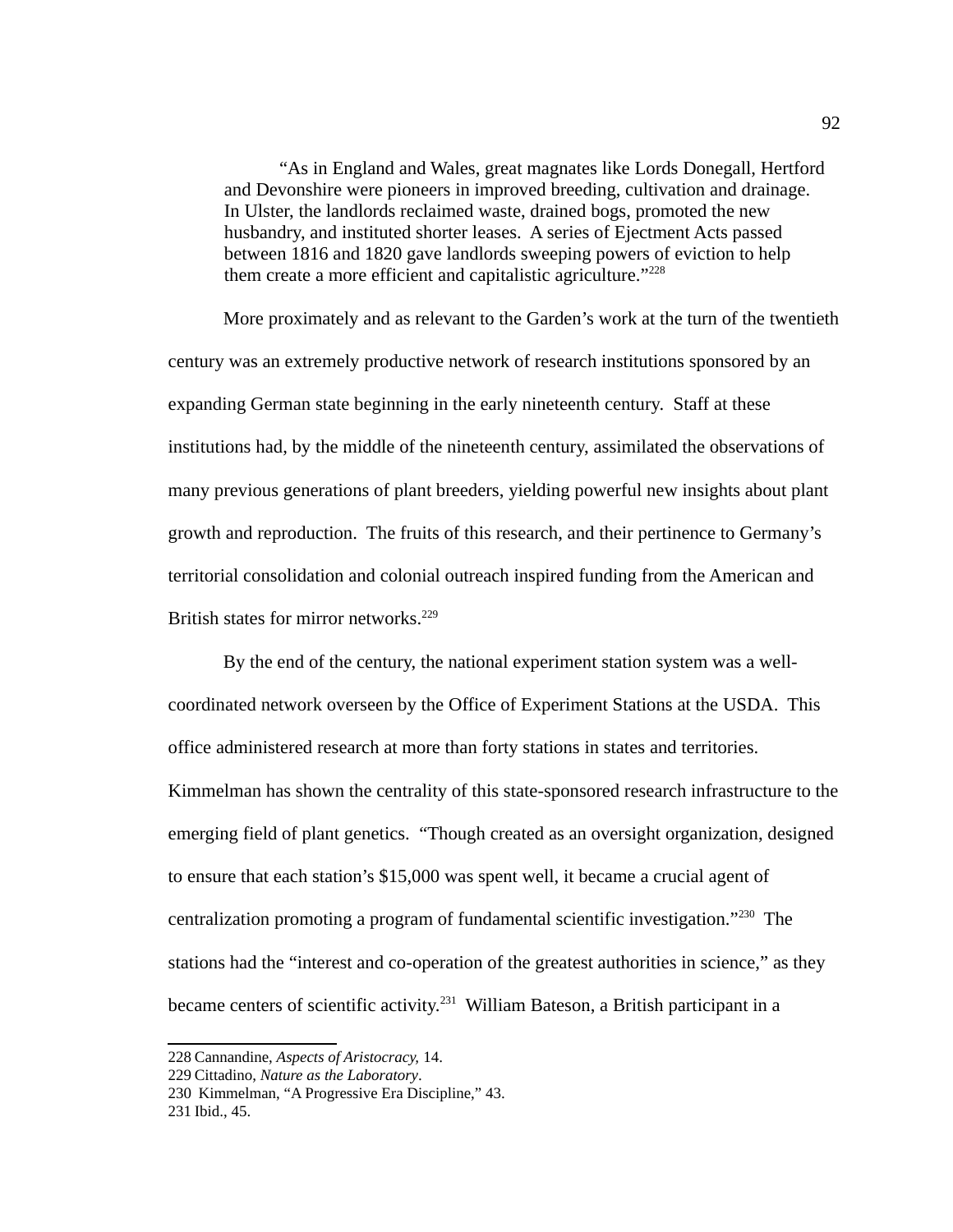genetics conference held at the New York Botanical garden noted the advantage of the system of experiment stations, "Here amid vast diversities of soil and climate the great resources of the States are being applied to the elucidation of [genetics] problems with the result that the scope of the work carried on entirely surpasses that which is attempted by other nations."[232](#page-101-0)

A similar level of co-ordination was developed in Germany. In addition to botanical gardens and colonial research stations, Cittadino wrote, "a university-trained botanist might find employment at one of the institutes created to prepare planters, traders, farmers, and government officers for their overseas experiences, such as the *Deutsche Kolonialschule* at Witzenhausen, the *Kolonialakademie* at Halle, the *Kolonialinstitut* at Hamburg, or the *Seminar für orientalische Sprache* at the University of Berlin."[233](#page-101-1)

 Programmatically, the New York Botanical Garden was entirely in line with the US and international systems of agricultural experiment stations. According to Sharon Kingsland, "The Garden aimed for improvement and modernity on all fronts, combining systematics, ecological surveys, and the latest experimental science into the research program."[234](#page-101-2) Though the New York Garden's director was himself a taxonomist, he had much broader aims in mind for the Garden as a research institution, Kingsland pointed out. The Garden's first Director of Laboratories was Daniel MacDougal, a leading developer of experimental botany in the US.

<span id="page-101-0"></span><sup>232</sup> Ibid., 136.

<span id="page-101-1"></span><sup>233</sup> Cittadino, *Nature as Laboratory*, 137.

<span id="page-101-2"></span><sup>234</sup> Kingsland, *The Evolution of American Ecology,* 70.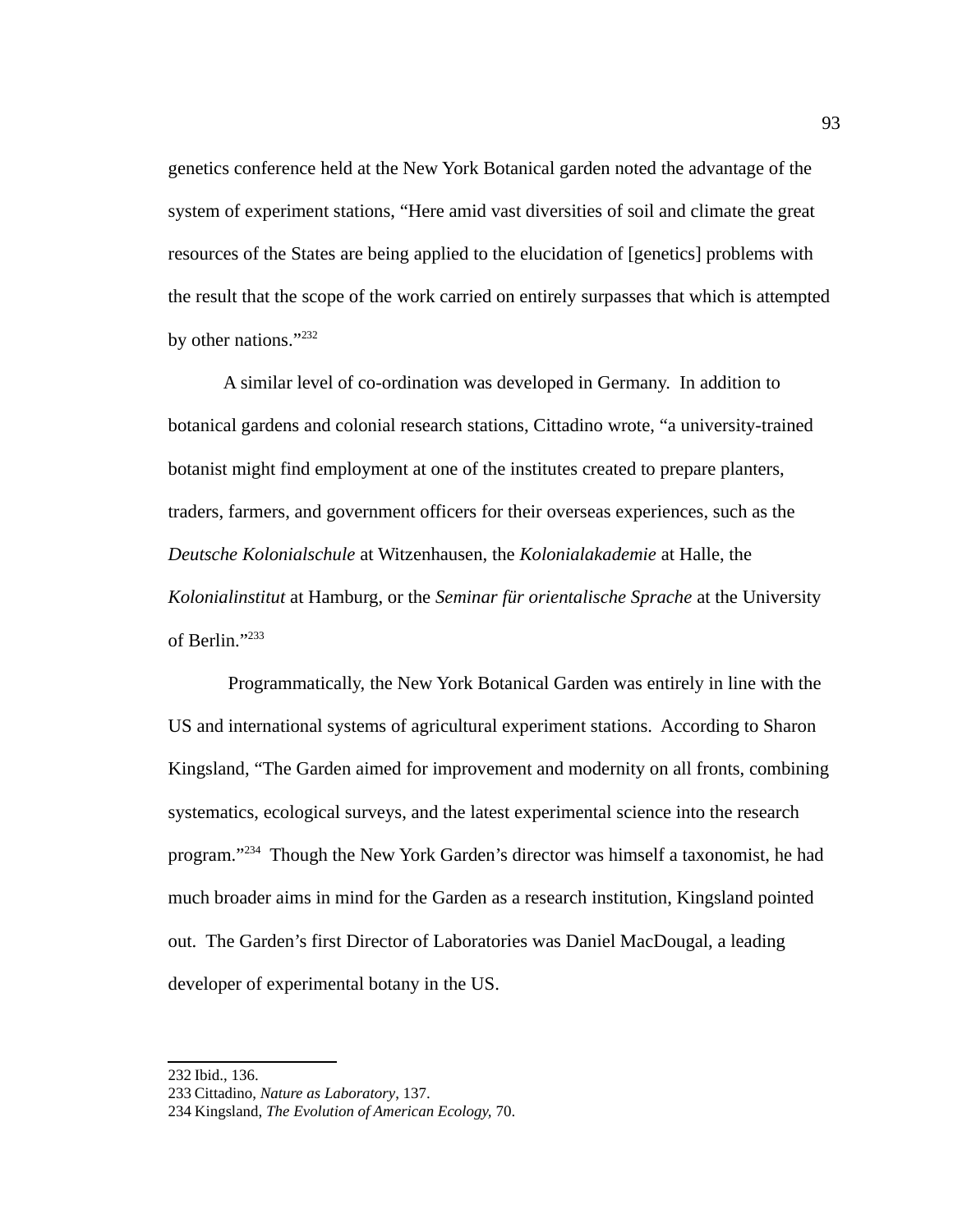Staff at the Garden came and went from the agricultural experiment stations. When Franklin Sumner Earle resigned from his position at the Garden to direct the new agricultural experiment station in Santiago de las Vegas, Cuba in 1904, he took with him a small team from Columbia University and the Garden, including plant pathologist W.T. Horne, and Garden administrator Percy Wilson.<sup>[235](#page-102-0)</sup> From Cuba, Earle published extensively on sugar cane and the diseases that affect the plant. A year later, the Garden lost its Assistant Curator to the Bureau of Science of the Government of the Philippine Islands where he became the economic botanist.<sup>[236](#page-102-1)</sup> In 1906, when Dr. Melville Cook resigned his position as chief of the department of plant pathology at the Central Agricultural Experiment Station of Cuba, he traveled to the New York Botanical Garden for several months of study.<sup>[237](#page-102-2)</sup> In future years, Botanical Garden researchers would collaborate closely with Cook at his new position at the experiment station at Mayagüez, Puerto Rico. Formerly a sugar experiment station owned by sugar companies, the University of Puerto Rico at Mayagüez was established in 1903 as a land grant college, and received funds under the Morrill-Hatch Act.<sup>[238](#page-102-3)</sup>

Some of the Garden's most renowned experimental researchers, including MacDougal, received their early on the job training as researchers and plant hunters in the employ of the USDA. The Garden also served as a clearinghouse for all USDA publications distributed from the many dispersed experiment stations. A web of state,

<span id="page-102-2"></span><span id="page-102-1"></span>256.

<span id="page-102-0"></span><sup>235</sup> "Notes, News and Comment," *Journal of the New York Botanical Garden*, 5 no. 54. (June 1904) 127. 236 "Notes, News and Comment," J*ournal of the New York Botanical Garden*, 8, no. .95 (November 1907),

<sup>237</sup> "Notes, News and Comment," *Journal of the New York Botanical Garden* 7, no. 83 (November 1906), 262.

<span id="page-102-3"></span><sup>238</sup>Simon Baatz, "Imperial Science and Metropolitan Ambition: The Scientific Survey of Puerto Rico, 1913-1934," *Annals of the New York Academy of Sciences* 776, no. 1 (June 1996), 6.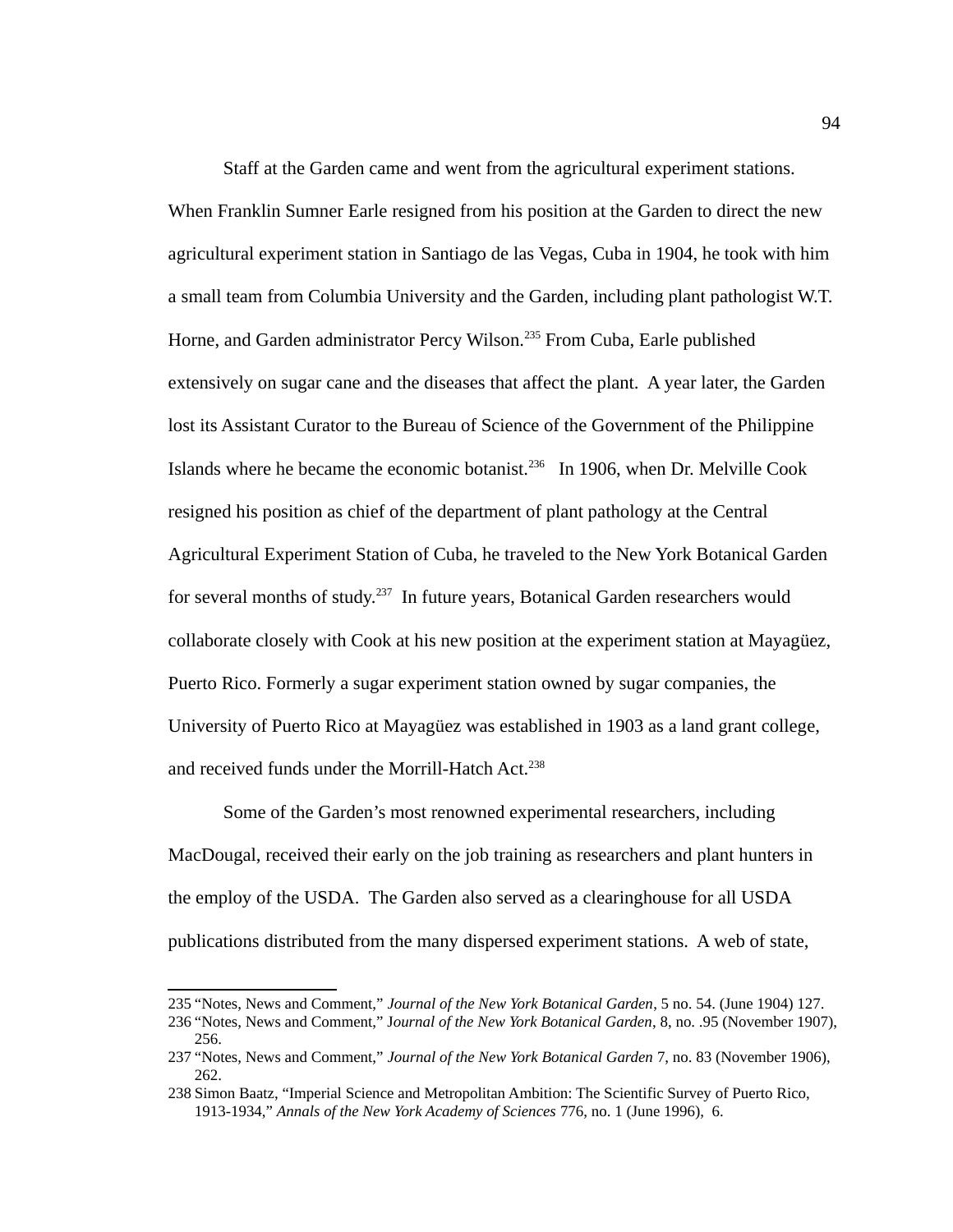federal and privately sponsored institutions energized by the economic, social, and national possibilities promised by new scientific research in plant genetics, experimental evolution, and botanical surveys supported the work of the botanical garden.

### **The Promise of Scientific Research**

"Chasing a goose," "groping in the dark," and "bottomless," were some of the ways that plant breeders attending the Second International Conference on Plant Breeding and Hybridization, held at the New York Botanical Garden in 1902 described their work prior to learning about the Mendelian idea of a "hidden" recessive gene.<sup>[239](#page-103-0)</sup> At the conference, the British geneticist William Bateson explained the concept of recessivity to an audience comprised of agricultural researchers from the nation's agricultural experiment stations and land grant colleges. The concept would have carried immediate interest for breeders and crop developers: "The masking of the recessive by the dominant thus explained much in breeding lore which hitherto had appeared mysterious; understanding dominance and recessivity increased the predictability of breeding results."<sup>[240](#page-103-1)</sup> The first (London, 1899) and second International Conferences on Plant Breeding and Genetics were "crucial episodes in the origin of American genetics," according to Kimmelman.<sup>[241](#page-103-2)</sup>

MacDougal's work on experimental evolution "dealt with some of the most exciting and controversial topics of the day," according to Kingsland.<sup>[242](#page-103-3)</sup> MacDougal's research, and that of his closest collaborators, held promise: "Controlling evolution was

<span id="page-103-0"></span><sup>239</sup> Kimmelman, "A Progressive Era Discipline," 139-141.

<span id="page-103-1"></span><sup>240</sup> Ibid., 137.

<span id="page-103-2"></span><sup>241</sup> Ibid., 117.

<span id="page-103-3"></span><sup>242</sup> Kingsland, *Evolution of American Ecology*, 94.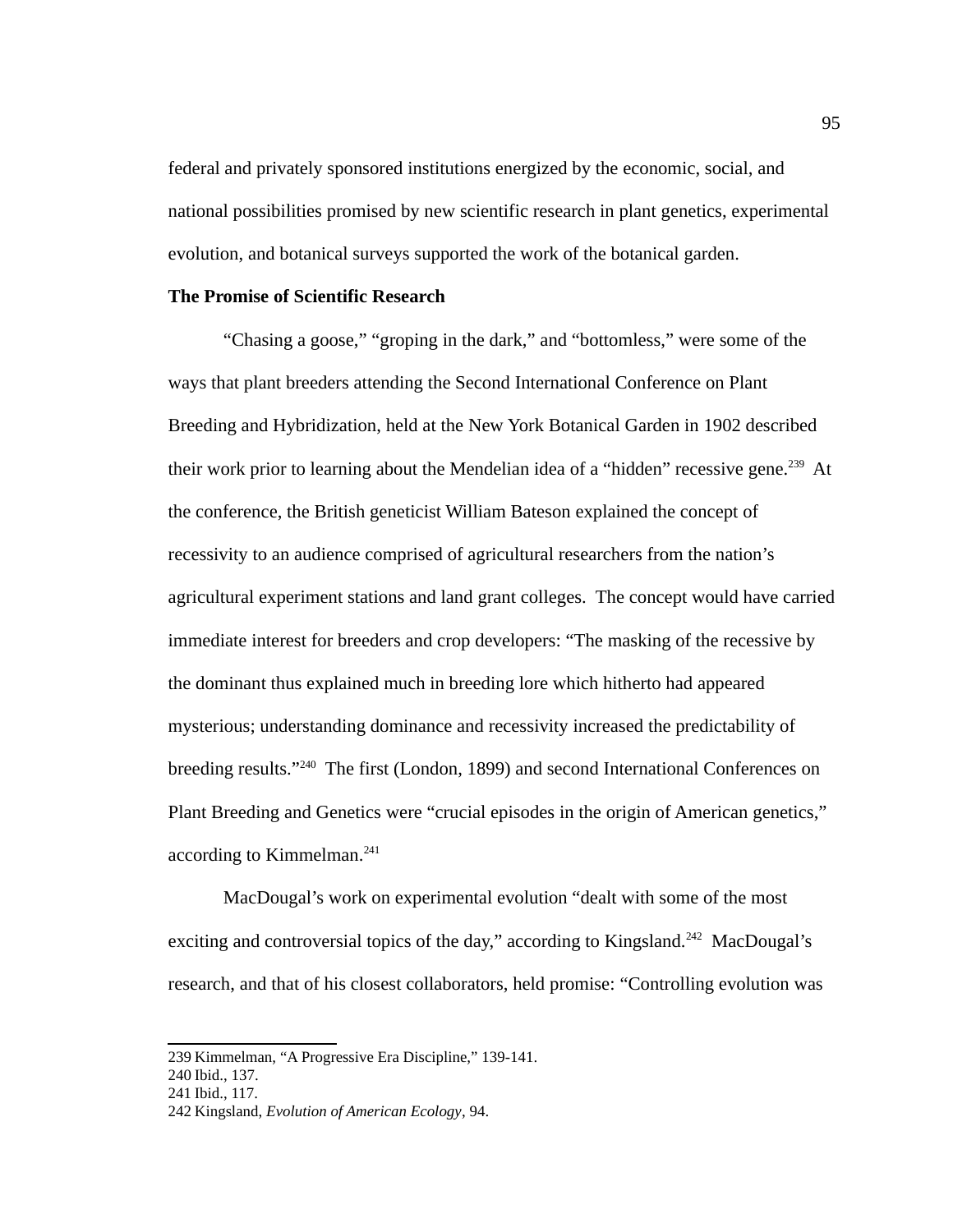the scientific Holy Grail that Americans avidly pursued along several different paths in the early twentieth century."[243](#page-104-0)

In the West Indian context, sugar researcher John Redmand Bovell, was pursuing more or less precisely this goal at the Dodds Reformatory in Barbados, where in the 1880's and 90's he was conducting a long series of cane-breeding experiments to explore the genetic possibilities contained within the species *S. officianrum*. He discovered disease-resistance among his cultivars, and mycologist and sugar researcher F.S. Earle found among Bovell's varieties what he considered to be one of the best canes in the world.<sup>[244](#page-104-1)</sup> J.H. Galloway has shown that new cultivars developed in association with this program helped restore the profitability of sugar and the integrity of plantation land regimes in the Caribbean. On Barbados, cane production grew by 76% during the period of Bovell's breeding research.<sup>[245](#page-104-2)</sup>

Bovell's success in probing the possibilities of the species *S. officianrum* for new viable cane varieties inspired administrators at Kew to recommend a new infusion of imperial funds into a series of small, local agricultural stations in the West Indies. New agricultural research centers in British Guiana (1879), Grenada (1886), and Dominica (1889) received funding from the imperial government and colonial governments.<sup>[246](#page-104-3)</sup> Old, eighteenth century botanic gardens in Jamaica and St. Vincent were revived and devoted to the new agricultural purpose. The Colonial Office established the Imperial Department of Agriculture for the West Indies in 1898. Stations in British Guiana, St. Croix (Danish West Indies), Guadeloupe (French West Indies), Puerto Rico (at an experiment station at

<span id="page-104-3"></span><span id="page-104-2"></span><span id="page-104-1"></span>244 Quoted in J.H. Galloway "Botany in the Service of Empire," 690. 245 Ibid., 693. 246 Ibid., 686.

<span id="page-104-0"></span>243 Ibid.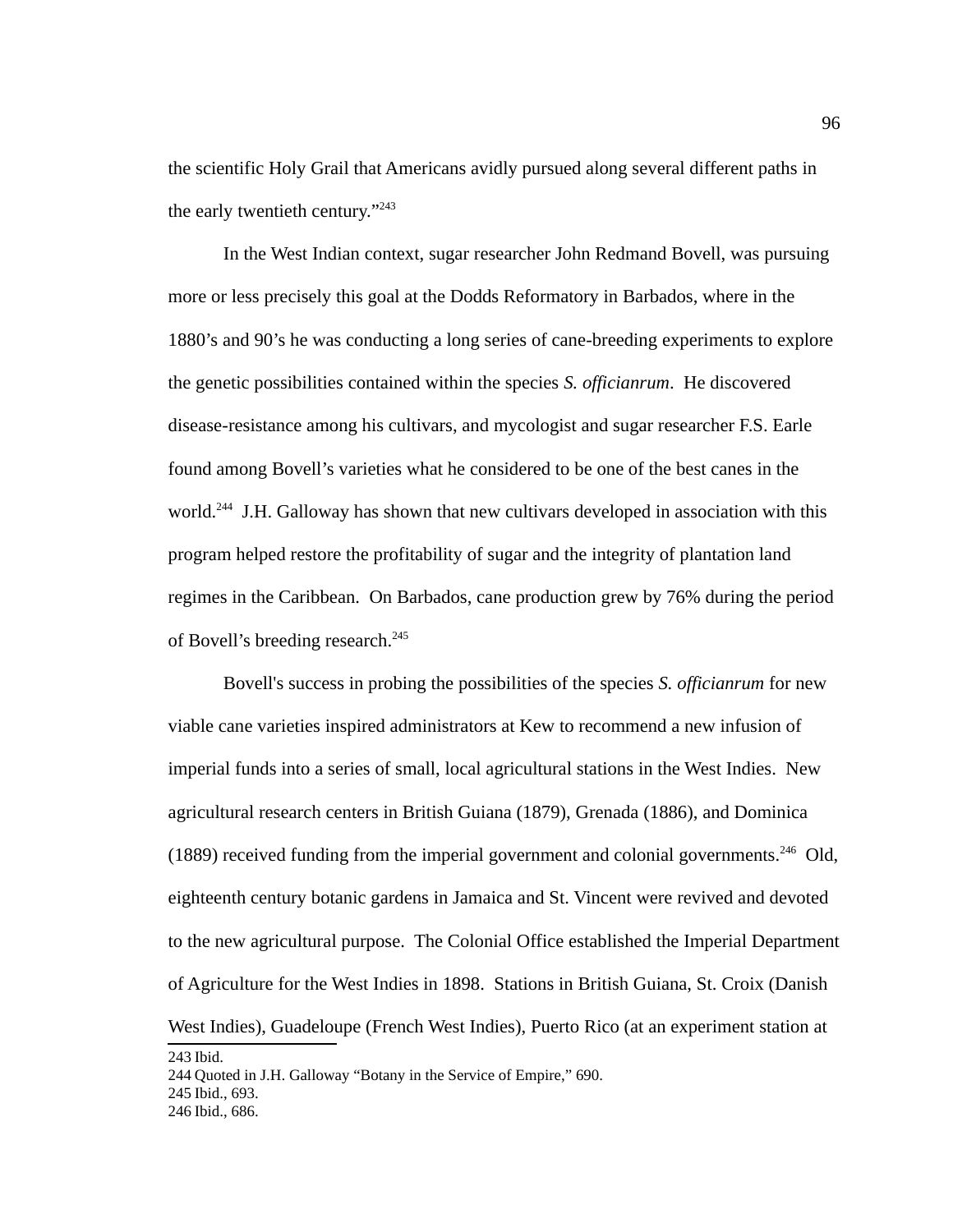the Central Guánica of the South Porto Rico Company) received staff from Bovell's laboratory at Dodds.<sup>[247](#page-105-0)</sup>

Those interested in restoring the profitability of sugar in the West Indies and Caribbean took the example of beets as inspiration. New York Botanical Garden mycologist Franklin Sumner Earle wrote, "Beet agriculture has long received much more careful scientific study than has ever been given to cane, and remarkable progress has been made in improving the richness of the beet juices and in increasing the total yield per acre."<sup>[248](#page-105-1)</sup> Daniel Morris, who shuttled between high-level appointments at the botanical department in Jamaica and at Kew, believed that West Indian sugar could be restored, "if such high scientific skill as is applied to the manufacture of beet sugar were applied to the manufacture of cane sugar."<sup>[249](#page-105-2)</sup>

Daniel Morris's territorial vision extended beyond the realm of scientific innovation. Despite the conflict and limitations on land-use felt by West Indian farmers and Afro-Jamaican communities, Morris saw a wealth of available land in 1896 in the British West Indies. "Only a small extent of the rich and fertile lands of the West Indies had so far been utilised," he wrote. "In British Guiana alone there is an area of country equal to two Ceylons quite untouched . . . To Trinidad we could add the wealth of the Straits Settlements, and with the resources of the unworked soils of Jamaica we might emulate the prosperity of a least four colonies the size of Mauritius."<sup>[250](#page-105-3)</sup> The optimism of this account stands in stark contrast to the experience of small farmers who, since about

<span id="page-105-0"></span><sup>247</sup> Galloway, "Barbados Cane Breeding Program," 693.

<span id="page-105-2"></span><span id="page-105-1"></span><sup>248</sup>Franklin Sumner Earle, *Sugar Cane and Its Culture* (New York: John Wiley and Sons, 1928), 16. 249 Galloway, "Barbados Cane-Breeding Program," 686.

<span id="page-105-3"></span><sup>250</sup> Daniel Morris, Appendix A, in *Report of the West India Royal Commission* (London, 1897), 82.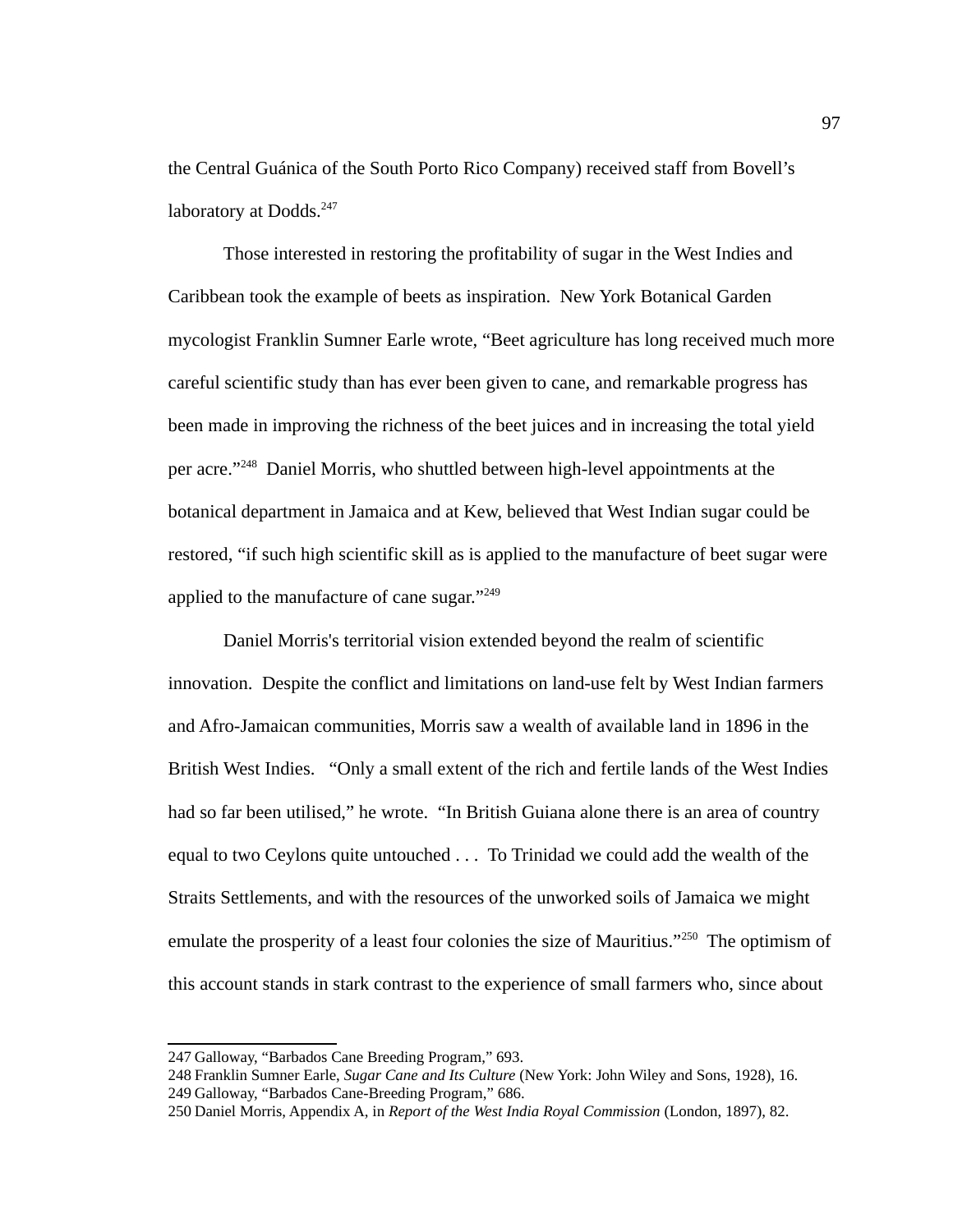1890, were being pressed off arable, market-accessible coastal lands by investors taking advantage of upward-ticking land-values associated with the banana trade.

Apart from this optimism, the British imperial government, as mentioned above, was not long on funds for scientific research. In the design of the West Indian Agricultural research network, Galloway reports, Thiselton-Dyer and Morris never expected that budgets would allow for "skilled scientific officers" to staff the stations.<sup>[251](#page-106-0)</sup> A colleague at Johns Hopkins confirmed in an 1896 letter to Britton that "Very little scientific work is being done [at the Jamaica botanic station], but the director, Mr. Fawcett, [will be] glad to help you in your work in every possible way."<sup>[252](#page-106-1)</sup> The New York Botanical Garden staff came to Jamaica with resources and a commitment to a set of scientific problems that were beyond the budget of the agriculturally-focused, publiclyfunded colonial operations. William Harris commented that if he were to rely on the British Museum to make determinations of his plant specimens, he would be waiting several years, so he preferred to send them to the US.<sup>[253](#page-106-2)</sup>

# **A Place for Science**

F.S. Earle, the Garden's fungi expert who left to direct the agricultural experiment station at Santiago de las Vegas, Cuba, continued to work closely with his colleagues in New York, and to rely on them in certain crucial respects. Earle was aware of the tenuousness of US influence and control on the island in 1905. He explained his policy of sending specimens back to his old employer in New York. "Yes I expect to send co-

<span id="page-106-0"></span><sup>251</sup> Galloway, "Barbados Cane Breeding Program," 687.

<span id="page-106-1"></span><sup>252</sup> J.G.Humphrey to MacDougal, 19 October 1896, Daniel MacDougal Collection, New York Botanical Garden.

<span id="page-106-2"></span><sup>253</sup> William Harris to Nathaniel Britton, 31 December 1912. United States National Museum Division of Plants Records, RU 221 Smithsonian Institution Archives.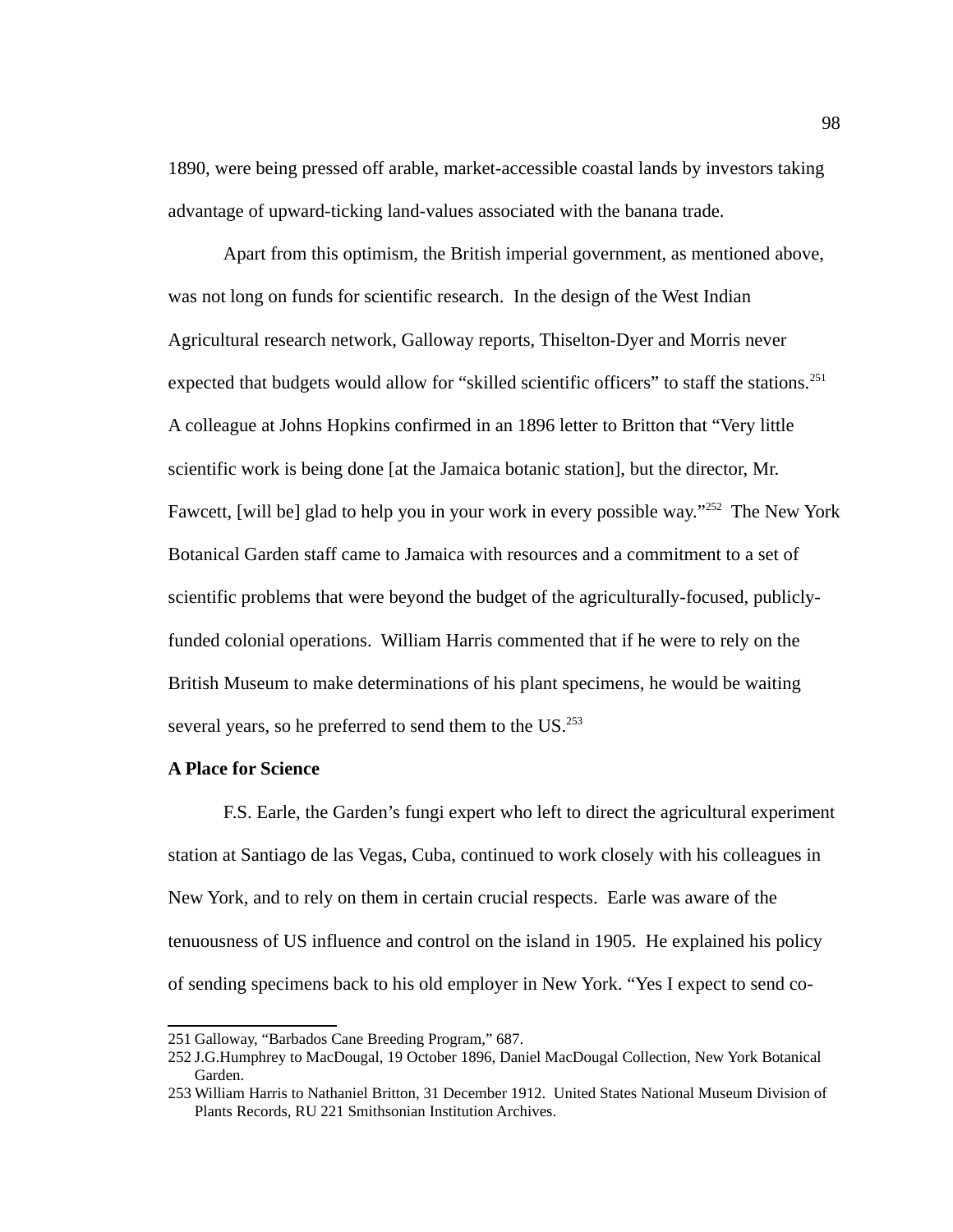types of everything I describe here up to the Garden where they will be always accessable [*sic*]. So far I have put nothing into the regular herbarium here. If I should suddenly 'change my residence' the little plunder that has accumulated would quietly go too."[254](#page-107-0) The meaning and significance of his work was safeguarded in New York. The science was developed on behalf of planters and the plantation regime in the sugar-growing regions, but Earle's wager was that science could escape place and politics, that it was infinitely mobile, untethered, and invincible.

Jamaica was different from Cuba. While they were still searching for a site for a tropical laboratory, recommendations for Jamaica arrived in the letterboxes of Britton and MacDougal. "As possessing a rich and interesting tropical flora, a fine and healthful climate and no poisonous snakes, I can heartily recommend Jamaica to you."[255](#page-107-1) J.G. Humphrey wrote to Daniel MacDougal early in his search for an American tropical laboratory. "The steamer service is excellent," another friend wrote, "English is the spoken language and the island is at peace with itself and the rest of the world."<sup>[256](#page-107-2)</sup> In 1903, the banana trade was thriving, and steam travel via fruit boat was regular and subsidized by the imperial government. Governed directly by the Colonial Office in London, and with all the military resources of that empire available to back its law, private property seemed relatively secure there for members of the owning class, ongoing conflict between landowners and "squatters" notwithstanding. Other places under consideration were Cuba and Mexico, but in those places, "property was not secure."<sup>[257](#page-107-3)</sup>

<span id="page-107-0"></span><sup>254</sup>F.S. Earle to Lucien Underwood, 23 Oct. 1905, Lucien Underwood Collection, New York Botanical Garden.

<span id="page-107-1"></span><sup>255</sup> J.G.Humphrey to MacDougal, 19 October 1896, MacDougal Collection, New York Botanical Garden.

<span id="page-107-2"></span><sup>256</sup> John Harshberger to N. L. Britton, 16 August, 1903, Nathaniel Lord Britton Collection, New York Botanical Garden

<span id="page-107-3"></span><sup>257</sup> Ibid.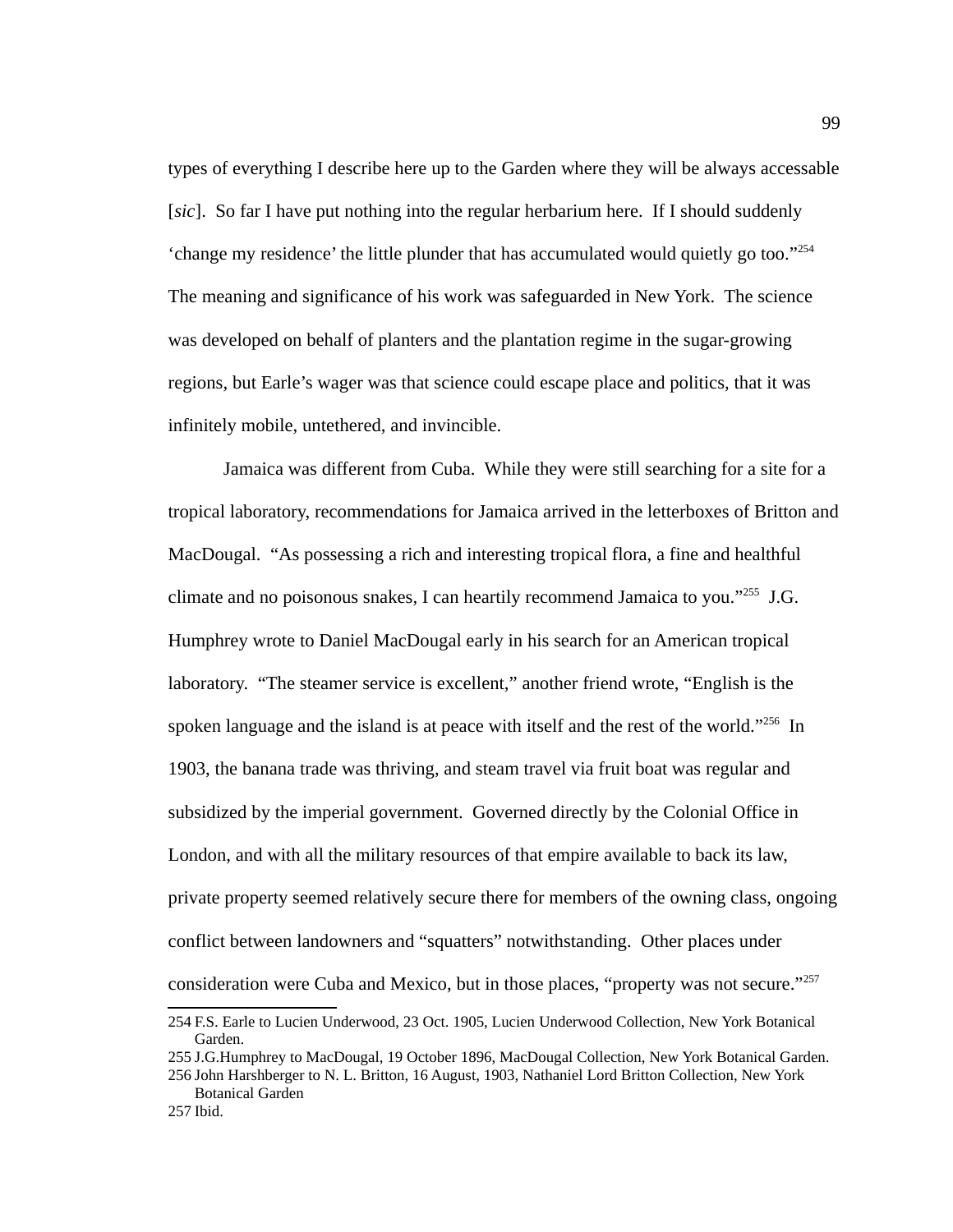Jamaica, with a strong British imperial presence and a thriving U.S. oriented fruit trade, was a good place for a permanent scientific laboratory.

In 1896, MacDougal published a series of editorials in Coulter's *Botanical Gazette* in which he advocated for the establishment of an intercollegiate, international botanical laboratory in the "American tropics."<sup>[258](#page-108-0)</sup> In the editorials, MacDougal invoked the Dutch research station and botanical garden at Buitenzorg, Java. MacDougal called this cluster of research establishments in Dutch occupied Java the "Mecca" of botanical research, and Lucien Underwood would take up this theme in his descriptions of the future (1903) botanical station at Cinchona. Another US-based researcher who had the chance to work at Buitenzorg for a period testified to the "wealth of material" available at the station. "Various German societies have already acted in the matter [of obtaining ongoing access to laboratories]."<sup>[259](#page-108-1)</sup> But, MacDougal argued, the long trip to Java via Hong Kong was a full month's journey on either end, Buitenzorg being half the world away from the United States. The cost, of about twelve-hundred dollars, was prohibitive in MacDougal's estimation. Trouble and expense associated with research in the tropics could be saved by the establishment of a permanent station in the tropics.

Though the Dutch station was inconvenient, it did offer certain advantages, and in many senses served as a model for the collaboration in Jamaica. At Buitenzorg, the director Melchior Treub had imagined the garden as a place for scientific research. However, he was forced to answer to the Netherlands government and to the Dutch planters in the Malay archipelago, and much of his work involved setting up regional

<span id="page-108-1"></span><span id="page-108-0"></span><sup>258</sup> Daniel MacDougal "A Tropical Laboratory" *Botanical Gazette* 22, no. 6 (1896): 496. 259 B.T. Galloway, "The Buitenzorg Gardens," *Botanical Gazette* 22, no.6 (1896): 496-97.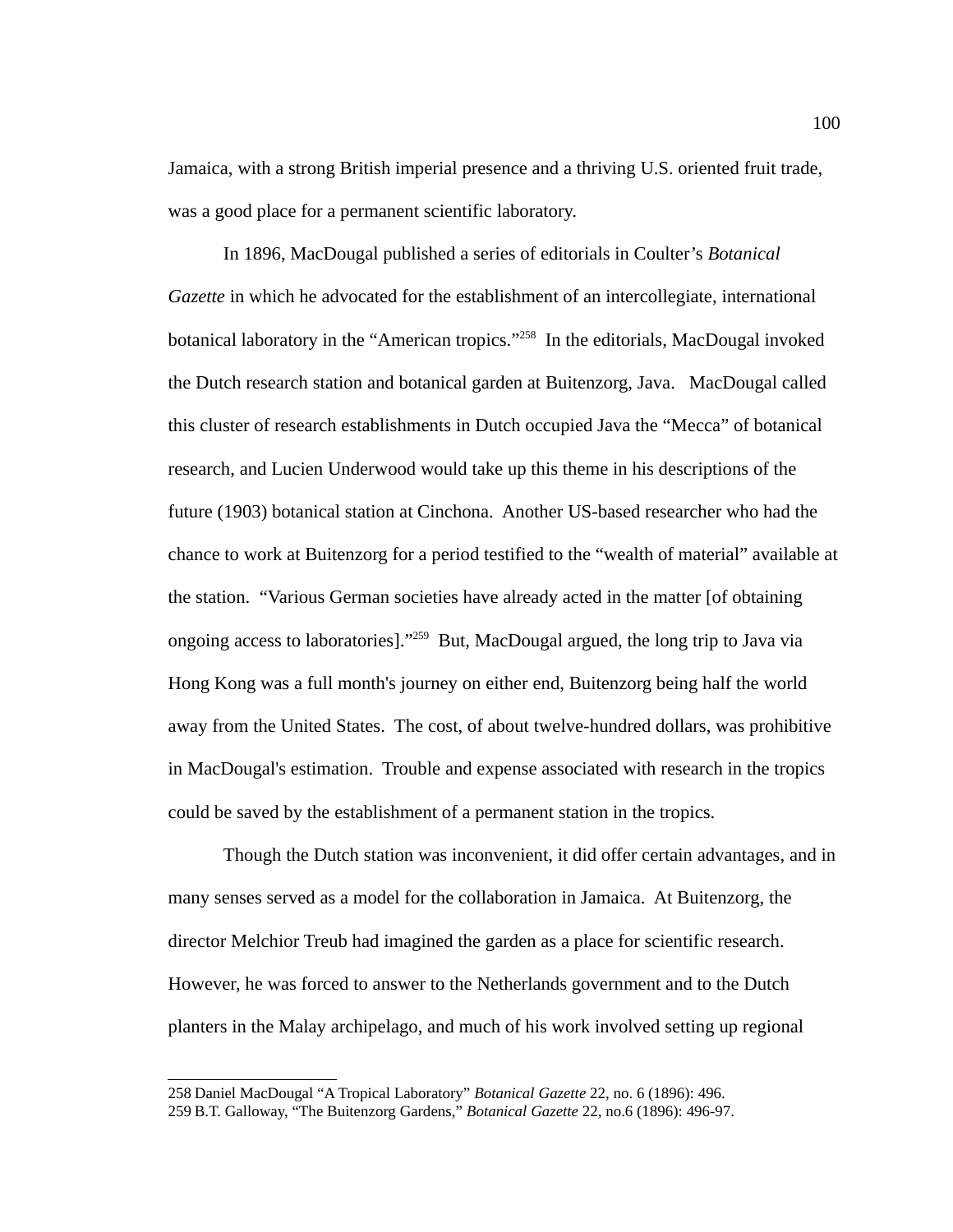experiment stations where assistants conducted research on coffee, tea, tobacco, indigo and other cash crops. $260$  For science, Treub invited researchers from all over to visit the laboratories at his agronomic complex. Treub's German visitors "came to Buitenzorg primarily to enjoy the opportunity to conduct pure research under the nearly ideal conditions available to them at the laboratory and at the mountain station in Tiibodas."<sup>[261](#page-109-1)</sup> In Jamaica, the New Yorkers found a similar form of indirect yet essential support for their research.

American botanists expressed some enthusiasm for the new American station at Cinchona. Charles Bessey wrote, ". . . I had no idea from your letter that you had secured so valuable a property . . . As I listened to Professor MacDougal's descriptions and looked at the photographs which were shown on the screen I felt a very strong desire to some day make a visit to this laboratory."<sup>[262](#page-109-2)</sup> Researchers like Bessey who comprised the faculty at the new agricultural colleges and experiment stations, the German-modeled University of Chicago, and the new School of Pure Science at Columbia were drawn to "the American tropics" in part because it seemed to hold the answer to a spectrum of puzzles made available to botanists as herbaria were consolidated into larger and larger collections, offering an "almost unlimited amount of comparative evidence."<sup>[263](#page-109-3)</sup>

Oriented towards corroborating and extending "the chief law of nature" a researcher of this era may have aimed at more than an understanding of a region's

<span id="page-109-0"></span><sup>260</sup> Cittadino, *Nature as Laboratory*, 135.

<span id="page-109-1"></span><sup>261</sup> Ibid.

<span id="page-109-2"></span><sup>262</sup> Charles Bessey to N.L. Britton, 7 January 1904, Nathaniel Britton Collection, New York Botanical Garden.

<span id="page-109-3"></span><sup>263</sup> Hugo DeVries *Species and varieties: Their Origin by Mutation, lectures delivered at the University of California*, (1906) 3-4 [http://www.biodiversitylibrary.org/title/4640#page/27/mode/1up.](http://www.biodiversitylibrary.org/title/4640#page/27/mode/1up)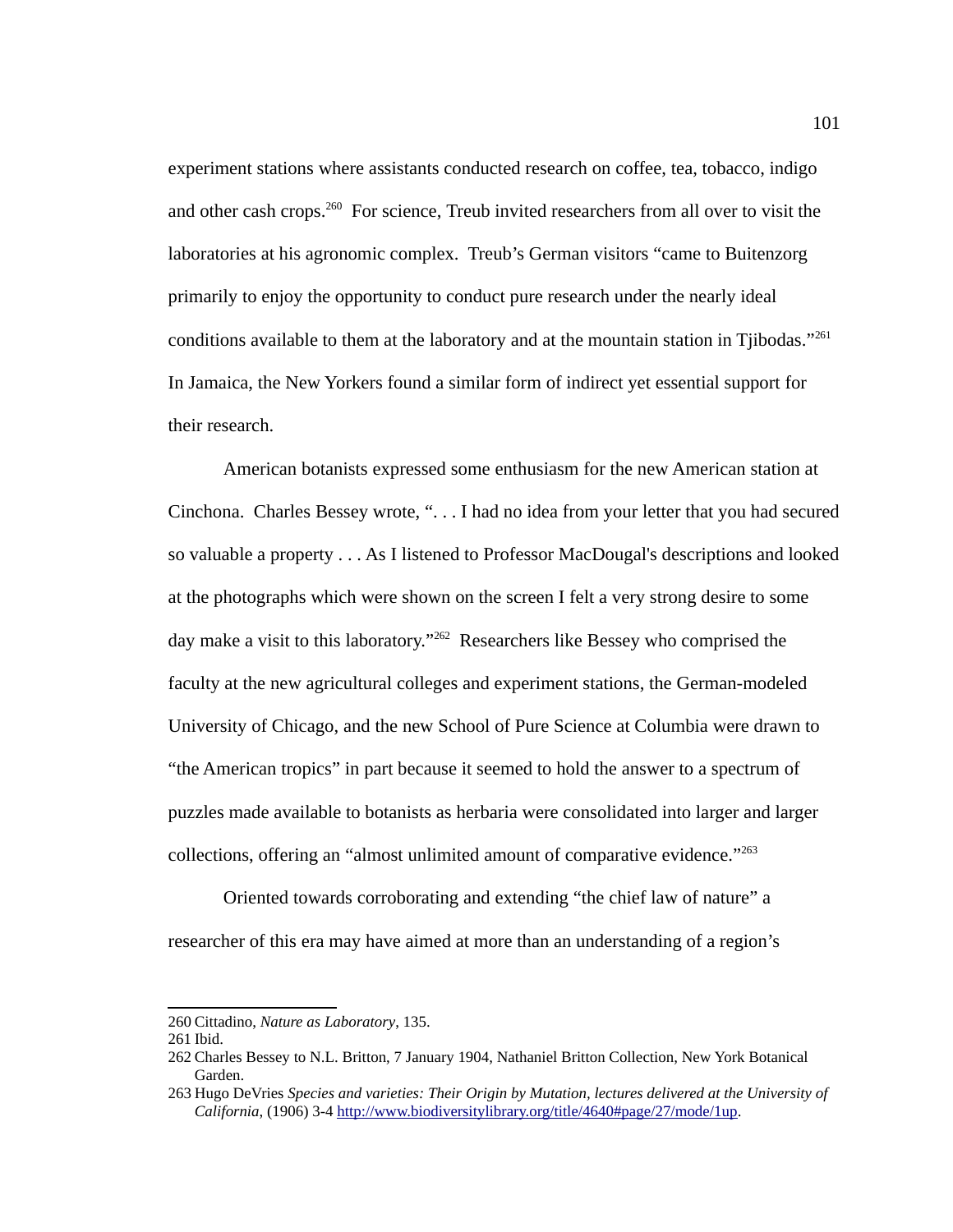flora.<sup>[264](#page-110-0)</sup> A German botanist of the era wrote, "If in the past one traveled to exotic lands to collect specimens of as many new plant species as possible, now one traveled with entirely different goals in mind. . . . One no longer sets out only to exploit regions or to gain more precise knowledge of every aspect of a previously explored region; now one goes with a particular scientific question in mind and sets about solving it, on the spot, by experimental means."<sup>[265](#page-110-1)</sup> The many lines of inquiry opening before plant researchers derived their significance in part from a geographic argument. "Geographic and paleontologic facts, brought together by Darwin and others on a previously unequalled scale, point clearly in the same direction," wrote a lead evolutionist and friend of the Director of Laboratories at the Garden. "The vast amount of evidence of all comparative sciences compels us to accept the idea [of descent with modification]. To deny it, is to give up all opportunity of conceiving Nature in her true form. . . Descent with modification is now universally accepted as the chief law of nature in the organic world."<sup>[266](#page-110-2)</sup> Confidence derived from broad geographical involvement and the comparative mode of research it enabled inspired ambitious projects of taxonomy and experimental science.

Kimmelman suggested that the emergence and gathering force of Darwin's vision among scientists was due not principally or exclusively to its geographic breadth. Kimmelman argued that this "chief law of nature" owned its existence not principally to an encompassing assessment of the world's life, but to the horticultural traditions of plant breeders. "Many centuries of breeders' labors were the basis for Darwin's work on 264 Ibid.

<span id="page-110-1"></span><span id="page-110-0"></span><sup>265</sup> Cittadino, *Nature as Laboratory*, 139.

<span id="page-110-2"></span><sup>266</sup> Hugo DeVries *Species and varieties: Their Origin by Mutation, lectures delivered at the University of California*, (1906) 3-4 [http://www.biodiversitylibrary.org/title/4640#page/27/mode/1up.](http://www.biodiversitylibrary.org/title/4640#page/27/mode/1up)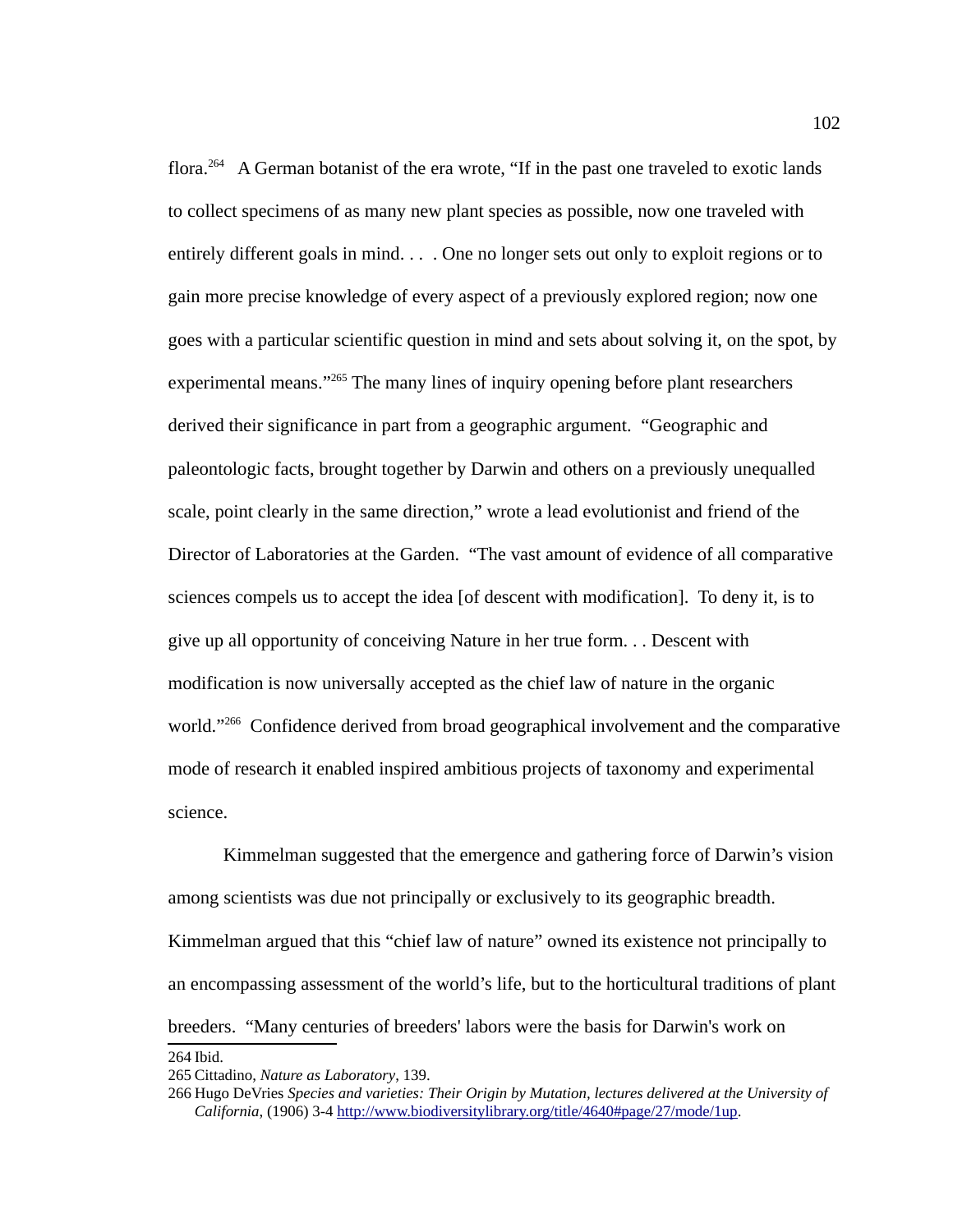change through variation and selection. Darwin came out of these horticultural and agricultural labors, and the theory connected these years of cumulative labor to a general biological possibility."<sup>[267](#page-111-0)</sup> It was Darwin's long work with horticulturalists, as much as his travels and observations that formed the basis for his theory.

Earle's evacuation plan, and his ability to dissociate from the political conflict that his work helped to create points to the utility of a science which brackets and excludes empirical events to imagine a pure, impervious, material world. The political labor of the British gardeners in Jamaica enabled their colleagues in New York to inhabit the same fantasy. Salvatore's description of an emerging cultural imperialism uniting North and South Americans speaks to the broader implications of this Caribbean situation: "[T]extual producers worked within a delimited discursive field; their representations of South America attempted to answer questions posed by their communities of origin, questions only slightly reformulated by the experience of the encounter."<sup>[268](#page-111-1)</sup>

## **Open Door Policy**

While botanical science's significance to commercial exploitation was strong and apparent at the turn of the twentieth century, its precise role in the mediation of the intense international imperial rivalries was shifting. A British scientist writing about Cinchona in *Nature* in 1904 spoke to the significance of scientific research to British interests and bemoaned the failure of the British to take the lead in this case:

Vast as is their territory, and numerous as are their experimental stations and like institutions, our cousins are not yet satisfied. They have invaded British territory, in a most genial and friendly manner it is true, but still they have annexed, with our consent, a

<span id="page-111-0"></span><sup>267</sup> Kimmelman, "A Progressive Era Discipline," 102.

<span id="page-111-1"></span><sup>268</sup> Ricardo Salvatore, "The Enterprise of Knowledge: Representational Machines of Informal Empire," in *Close Encounters of Empire: Writing the Cultural History of U.S.-Latin American Relations*, ed. Gilbert M. Joseph and Catherine C. LeGrand (Durham: Duke University Press, 1998), 75.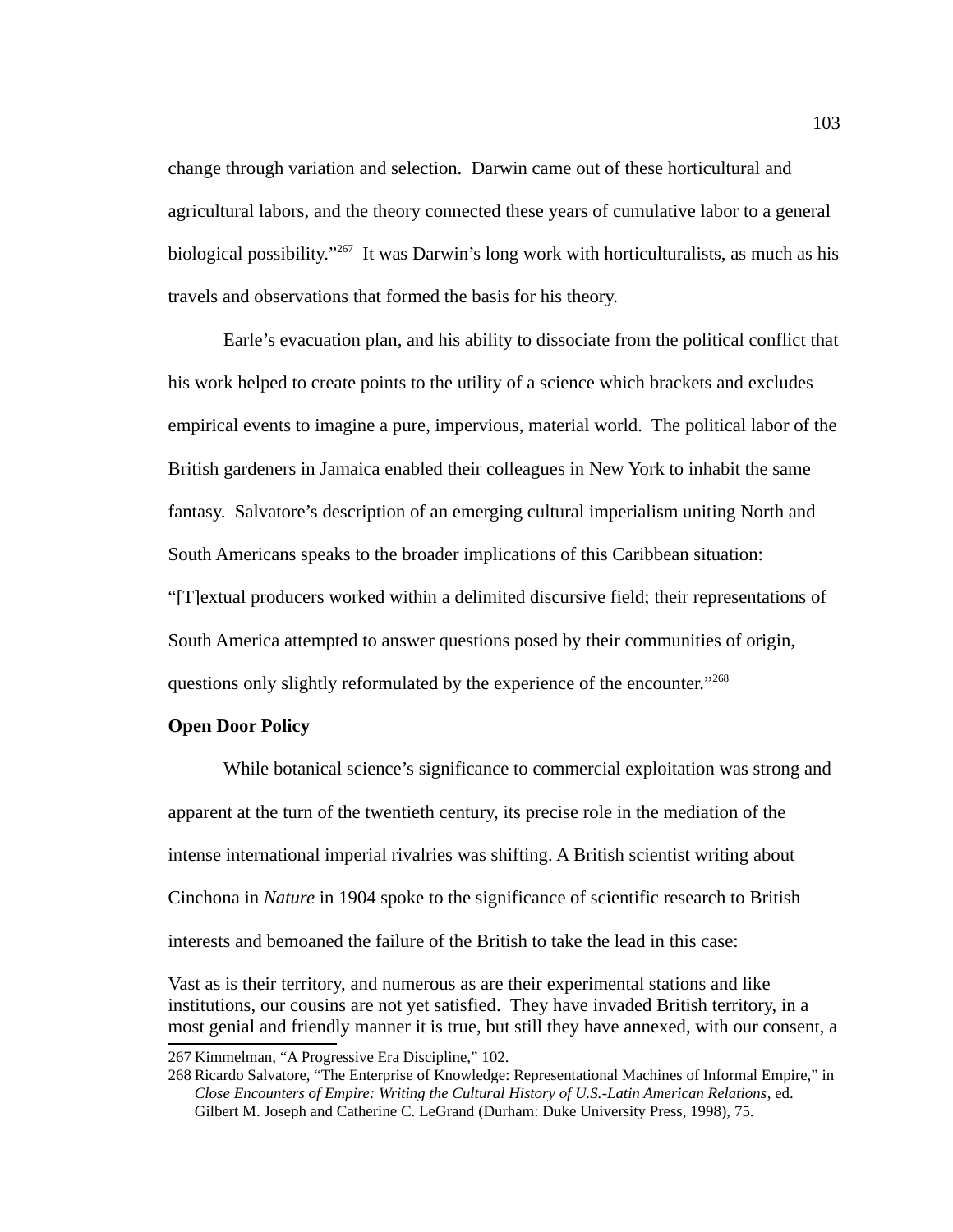portion of the island of Jamaica, and there they have established, at "Cinchona," a botanical laboratory and research station open to students of all countries. The direction is in the hands of Dr. Britton, of the New York Botanical Garden, in coöperation with Mr. Fawcett, the Director of Public Gardens and Plantations in the island. The policy of 'open door' pursued by the Americans in these matters prevents us from doing anything but acquiesce in their proceedings. But why what should have been plain duty for us should have been allowed to be undertaken by others is a mystery. We do not question the utility of ironclads and cruisers as protectors of our commerce, but it is obvious to those who are watching the proceedings of our neighbors and of our rivals that if we do not largely extend our scientific training and induce our wealthy citizens to follow the example of their American brethren in endowing science, the necessity for protection will vanish, and that not slowly.<sup>[269](#page-112-0)</sup>

This commentator invoked US policy with respect to European occupation in China. Policy makers insisted upon free access to China for US companies. The threatened partitioning and colonization of China by Japanese and European imperial governments in the wake of Sino-Japanese conflict prompted US diplomats to intervene on behalf of equal opportunity to trade, create markets, and otherwise intervene in Chinese territory. The opportunity to exploit a militarily vulnerable region, in this British protest against the New Yorker's lease of Cinchona, is here figured as a function of science. An amicable but wary glance at the American "annexation" points to the pivotal place of botanical science, as both a locus of collaboration, and a means of gaining advantage.

The New York Botanical Garden Director and his colleagues similarly wished for national stature for their endeavors. Early in his correspondence with Jamaica officials, Nathaniel Britton attempted to arrange a relationship based in the more prestigious and well-endowed Carnegie Institution. Britton wrote to a colleague there, "We learn . . . that the government of Jamaica has decided to give up its economic experimental work at

<span id="page-112-0"></span><sup>269</sup> ,"Laboratories for Botanical Research" *Nature,* 69 (1904): 538-539, 1904.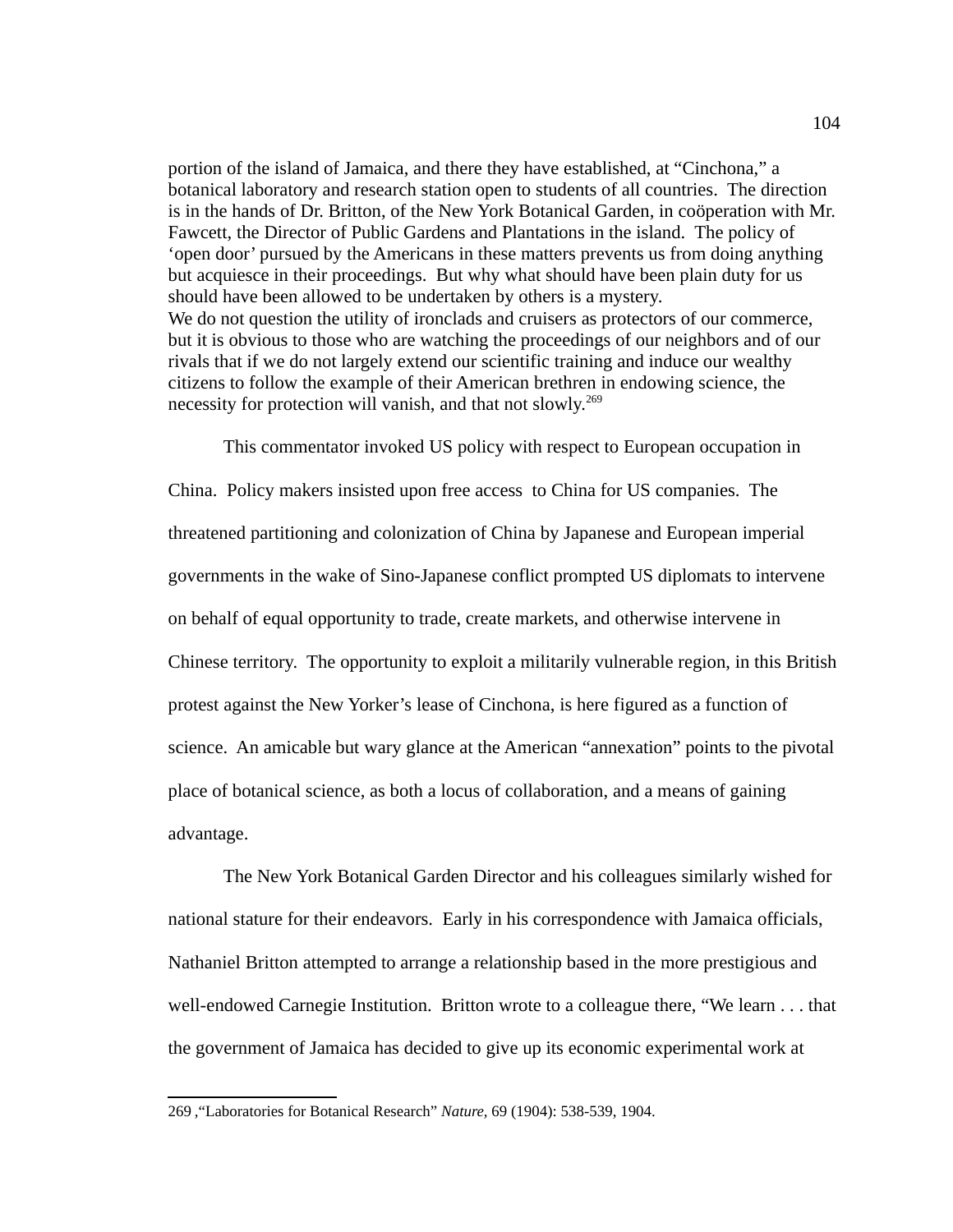Cinchona, inasmuch as it is found expedient to conduct this work at a lower altitude and at other stations at the present time, and that Cinchona is advertised for rent at 60 pounds sterling a year. . . .[I]t would be unfortunate . . . if Cinchona should be rented so as to be beyond our reach."<sup>[270](#page-113-0)</sup> Britton expressed his hope that the Carnegie would take on the lease on behalf of scientists in the US, and he offered to personally facilitate the transaction to bypass the slower pace of institutional decision-making: "I am entirely willing to assume the personal responsibility of renting the place if necessary, and hold it, subject to the wish of the Institution."<sup>[271](#page-113-1)</sup> Ultimately the trustees of that institution declined the offer, preferring for the moment to restrict their involvement to areas under direct US control, and leaving it to the Board of Managers of the Garden to accept responsibility for the lease.

National expansion and collaborative international scientific projects depended on restricting political participation. Debates about the citizenship of residents of Puerto Rico were raging in the US when a close friend of the Brittons working in Puerto Rico's occupying government advised the Brittons that the island's governor would be traveling to Washington. The governor would be "trying to saddle a million or so black and tan voters on Uncle Sam in the hope of collective citizenship for Porto Ricans [*sic*]."[272](#page-113-2) As I noted in the Introduction, members of the ruling class in the US along with race allies concerned to protect their tenuous stakes in a regime premised on ongoing dispossession, expressed concern about the inclusion of a "culturally and linguistically definable group"

<span id="page-113-1"></span><span id="page-113-0"></span><sup>270</sup> Britton to C.D.Wolcott, 26 June 1903, Nathanial Lord Britton Collection, New York Botanical Garden. 271 Britton to C.D.Wolcott, 26 June 1903, Nathanial Lord Britton Collection, New York Botanical Garden.

<span id="page-113-2"></span><sup>272</sup> Basil Hicks Dutcher to Nathaniel Britton, 1 January, 1916, Nathaniel Britton Collection, New York Botanical Garden.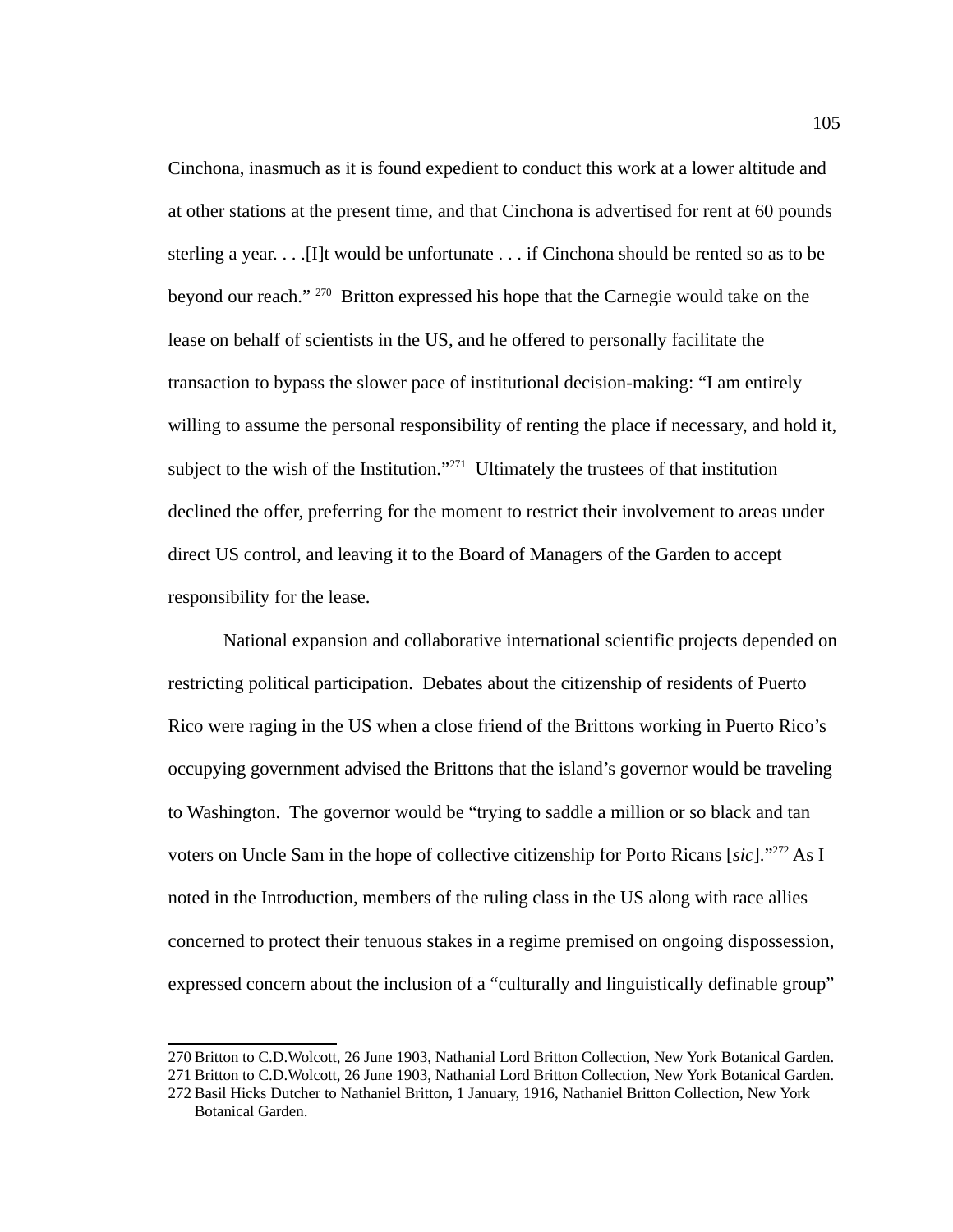capable of exerting a collective voice in US politics.<sup>[273](#page-114-0)</sup> Britton's friend in Puerto Rico expressed confidence that Britton would get an audience with the governor of Puerto Rico, even amidst his busy Washington itinerary, suggesting that Britton's botanical research held value to an occupying regime attempting to defuse arguments for local autonomy while developing foreign interests on the island. Where dispossession was impractical or inconceivable, where the language of liberalism mandated a semblance of formal equality, and where political control was precarious, expensive, or impossible, and certainly impossible to legitimize, botanical research was a more flexible agent.

Though they traveled with more freedom than most among the national empires, and maintained an aloof aspect toward the intensifying territorial contests that incentivized aggressive measures such as the US seizure of Puerto Rico, they were also playing a growing role in defining the nature of the territory at stake in these competitions. The historian Michel-Rolph Troiullot characterizes a set of "North Atlantic universals" driving interventionist development in the Caribbean as terms that seem to "refer to things as they exist" but which are "evocative of multiple layers of sensibilities, persuasions, cultural assumptions and ideological choices." Trouillot writes that these terms "do not describe the world; they offer visions of the world."<sup>[274](#page-114-1)</sup> Such words derive their power and allure by blotting out the localized, parochial histories from which they arise. Unburdened by narrative, botanical terms enter a realm of uncomplicated literalism where the allure of technical intervention becomes practically irresistible. As much as

<span id="page-114-0"></span><sup>273</sup>Pedro Cabán, "The Puerto Rican Colonial Matrix: The Etiology of Citizenship – an Introduction," *Centro Journal*, 25, no..1 (Spring 2013), 19.

<span id="page-114-1"></span><sup>274</sup> Michel-Rolph Troiuillot, "The Otherwise Modern: Caribbean Lessons from the Savage Slot" in *Critically Modern: Alternatives, Alterities, Anthropologies* , ed. Bruce Knauft, (Bloomington: Indiana University Press, 2002), 220.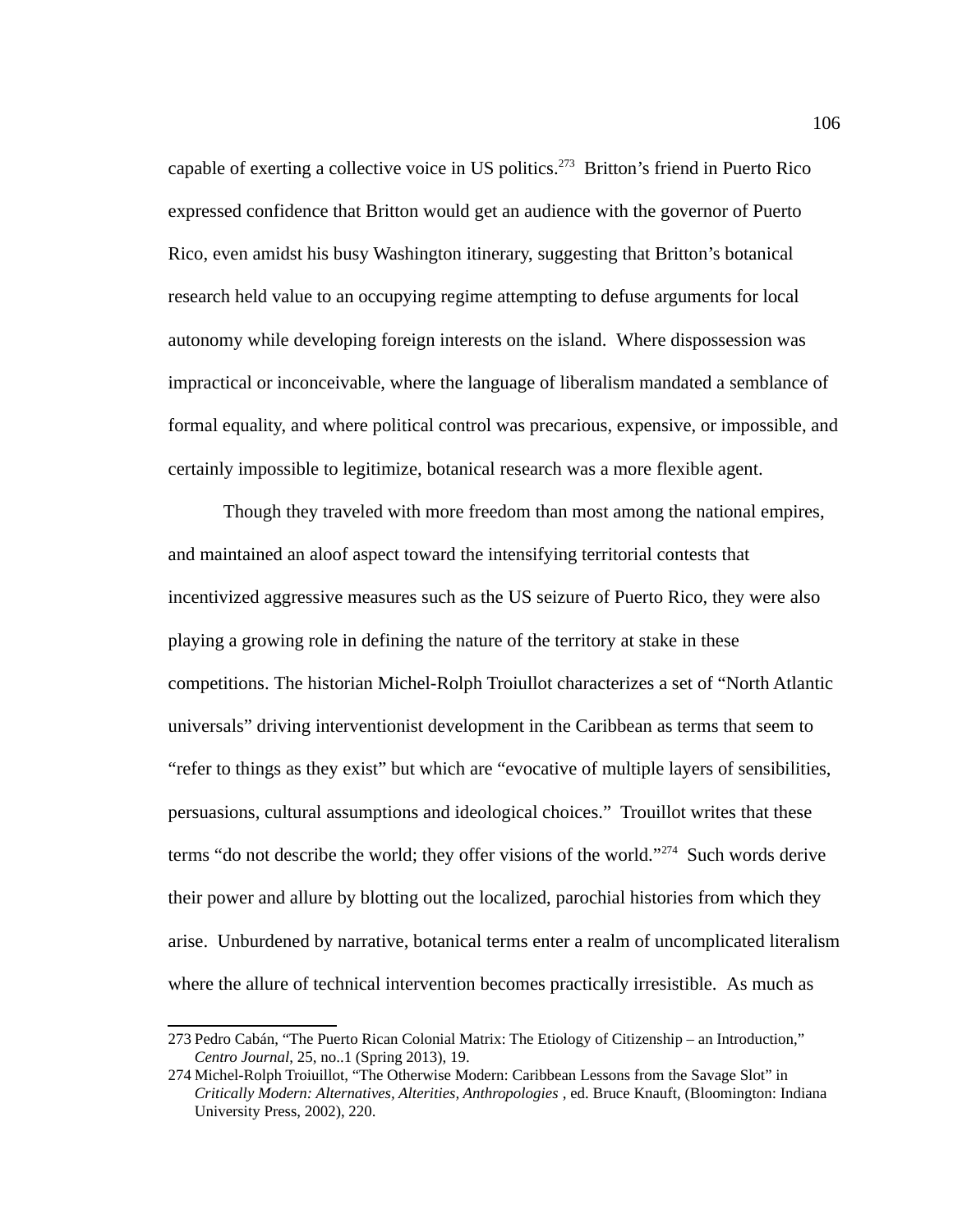claims over land, they were shaping the meaning of territory, the consistency and salience of the land in the imaginations of imperials. In the New York Botanical Garden accounts these were generally lands of great beauty, freely accessible, and composed of various economic plants.

As botany moved to the center of imperial policy in the late 1800's, as evidenced in the proliferating research stations, universities, and publications, botanists were perhaps justified in taking more confident assessment of their grasp of natural truths. But the scientific truths coalescing in the big research institutions at the turn of the twentieth century owed their persuasive strength to colonial agricultural research programming. They belonged to the realm of *felicidad* described by the Cuban planter and reformer Francisco Arango y Parreño in the late-eighteenth century, who hoped to persuade the Spanish monarchy to promote agriculture through science (and slavery).<sup>[275](#page-115-0)</sup> In Arango's view, control of fixed territory, most particularly, mines, were not of primary (or lasting) importance. A form of general, shared well-being, or *felicidad*, came about through collaboration on problems of scientific agriculture. Like Earle's "plunder,"a gricultural knowledge could accumulate independently of complicated on-the-ground tensions.

Botanical Garden staff generally operated at a slight remove from policy concerns: the British imperial botanists with whom they worked were directly beholden both the Colonial Office in London, and to the island's planters whom their positions were intended to serve. The obligations of the British imperials enabled the New Yorkers to enjoy a coveted liberty to focus on the dimensions of botanical research that most

<span id="page-115-0"></span><sup>275</sup> Dale Tomich, "The Wealth of Empire: Francisco Arango y Parreño, Political Economy, and the Second Slavery in Cuba," *Comparative Studies in Society and History* 45, no.1 (2003):4-28.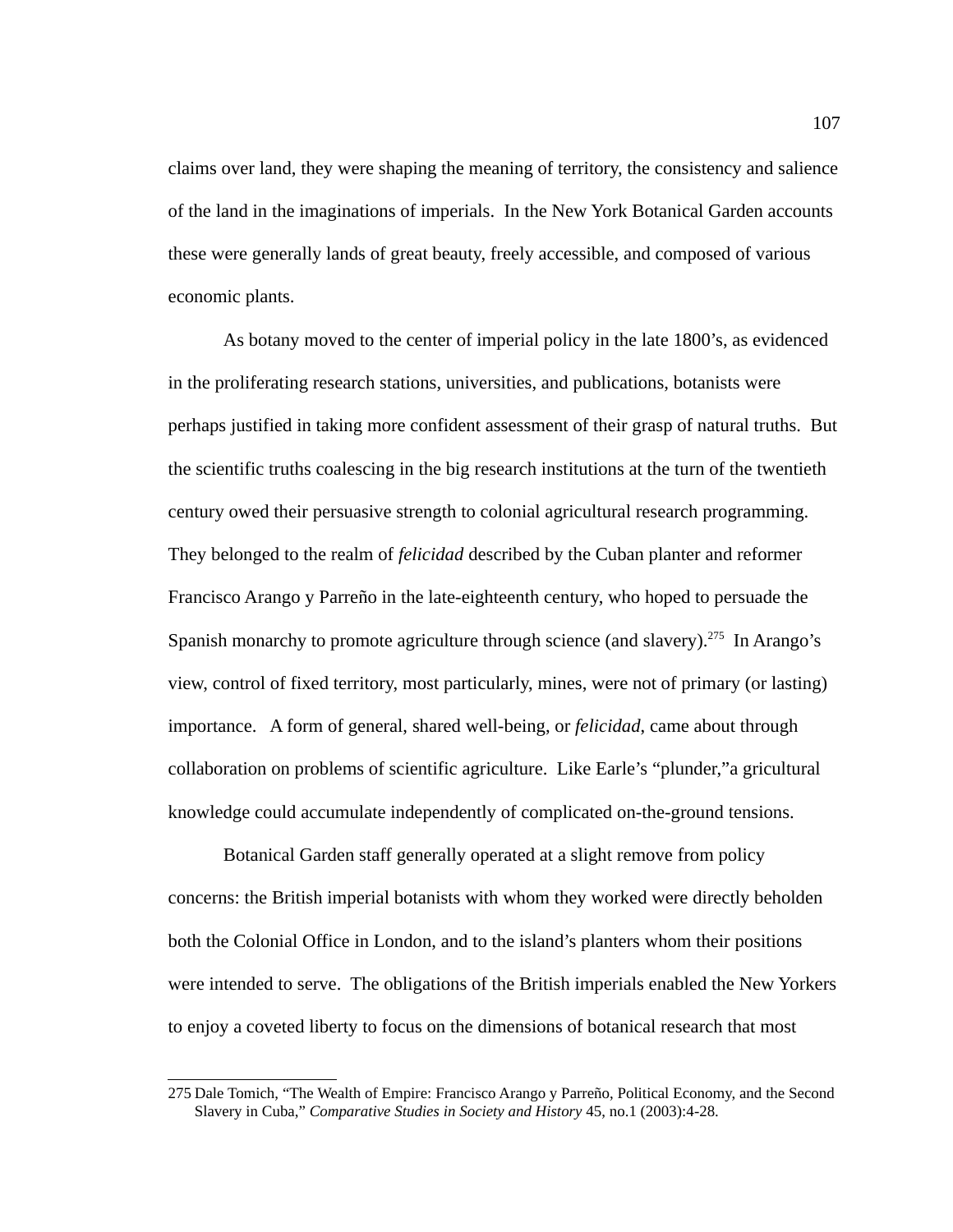compelled them and their patrons. It also moved them, and their work, I argue, further into the protective orbit of "natural truth." Their discoveries were in every way derivative of and dependent upon a broad program of support for settlement and planting in colonial territories. As botanical knowledge and forms of expression expanded, its truths seemed to emerge directly from the substance of the earthly matter they examined.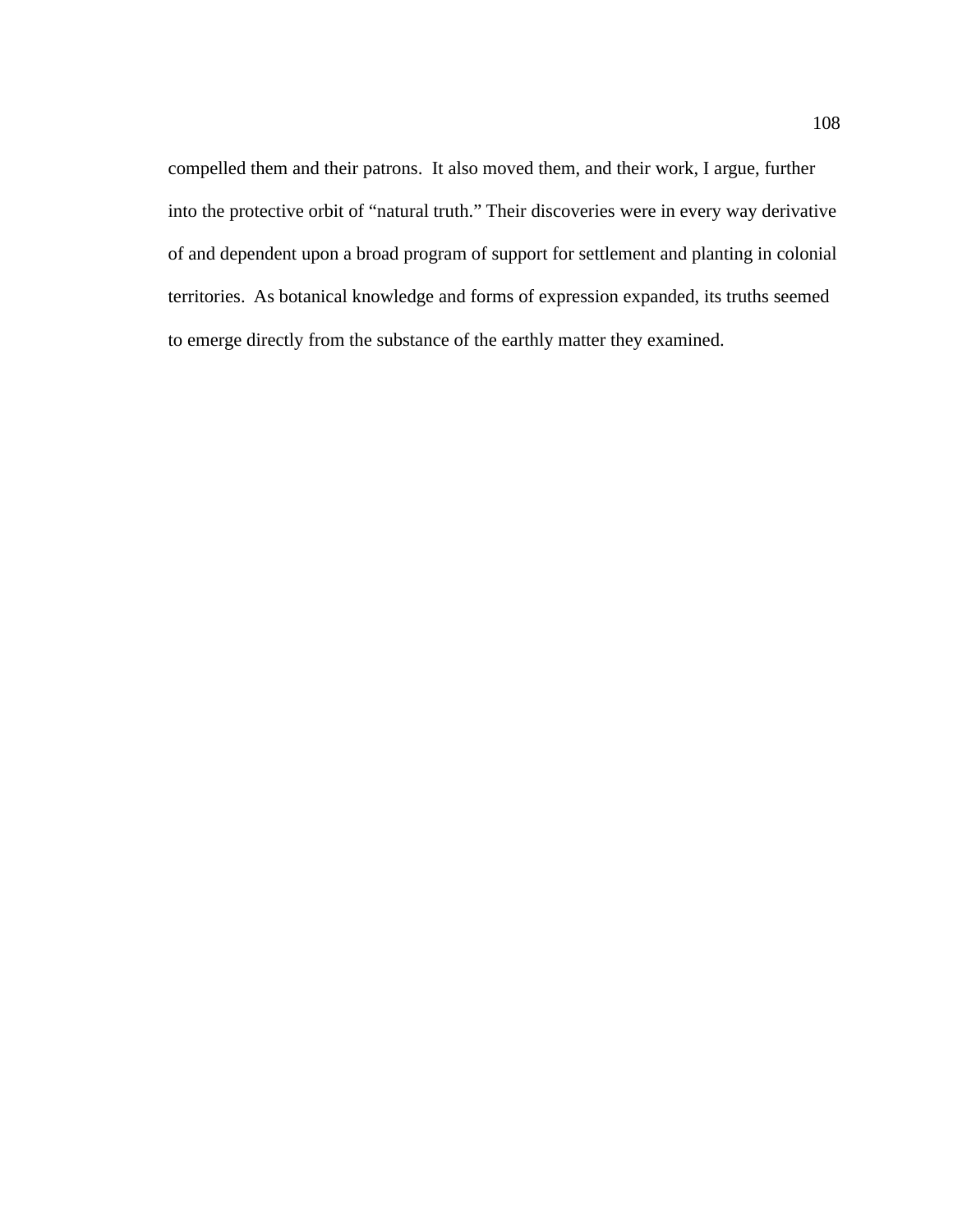#### **CHAPTER 3**

## **EXTENDING THE SURVEY**

This chapter explores how the staff of the New York Botanical Garden worked to expand their capacity to create colonially useful knowledge about plants and land by integrating their work to a larger botanical knowledge-making system. Botanists understood the necessity of a large herbarium to making credible claims about plants and a primary objective of the New York Botanical Garden was to assemble the largest herbarium in the western hemisphere. As they developed their collection and linked it to a larger, trans-national botanical endeavor, they also helped to consolidate and reshape a collective approach to plant study. In particular, they adopted a "rational" program for naming and organizing plants. Their system built on prior Euro-American innovations in plant systematization and knowledge consolidation, and also pressed the broader international community to relinquish nomenclatural conventions which encumbered plant names with traces of history and multivocality. Botanists recognized the inherently interpretive nature of their work, with different researchers adopting distinct approaches to the division and linking of "species." A science of plants governed by rational mechanisms for naming through seemingly impersonal procedure obscured the interpretative labor at the heart of the work lending a sense of objectivity useful to the projection of orderable space, amenable to management and government.

In the summer of 1897, New York's parks commissioners approved the designs for the several buildings planned for the grounds of the new botanical garden. Garden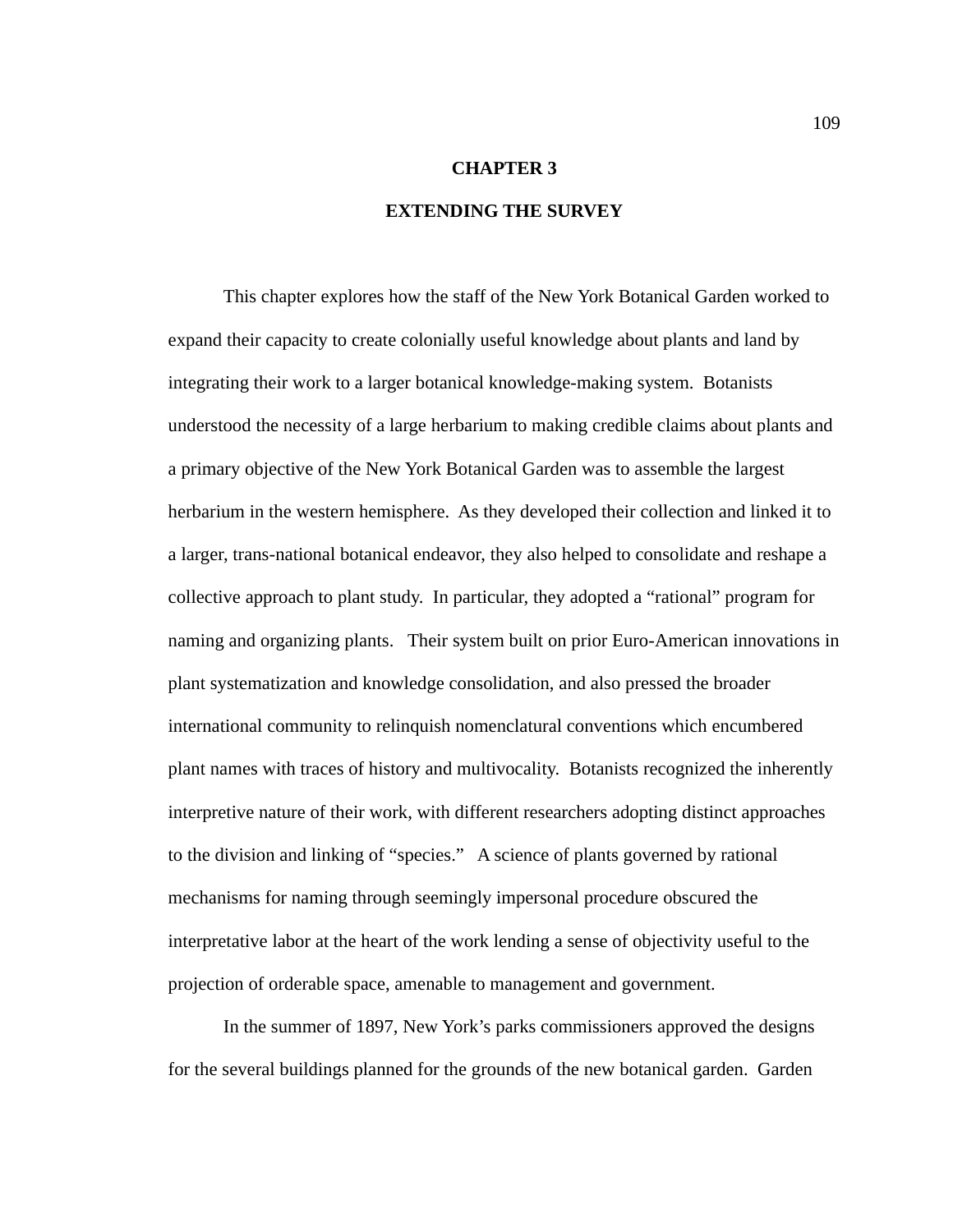planners placed the museum building first on their construction schedule and hoped to see it completed within a single year. The completed building, was, as planned, "the largest, most elegant, most satisfactorily illuminated, and for its purposes the best adapted of any similar edifice in the world."[276](#page-118-0) They called it "Italian Renaissance" and admired the "scholarly character" of the architectural details. They chose for its site a piece of elevated ground from which the museum would occupy a commanding position.

 Inside the museum building, visitors could study displays of plants arranged according to their economic uses. An entire floor was given over to fibers including cotton, to rubbers and resins, spices and flavoring agents, dye stuffs, tanning materials, fodder plants, tobaccos and masticatories, beverages including chocolate, tea, maté or Paraguay tea, fixed and volatile oils, and finally to useful plant constituents like alkaloids, glucosides and amaroids, albuminoids, resinoids, enzymes and starches.<sup>[277](#page-118-1)</sup> Alongside the several varieties of rubber on display, a visitor could also study the "rubber utensils" used to collect rubber "milk," and see the rubber at various stages of refinement. Manufactured objects made of processed rubber completed the sequence.<sup>[278](#page-118-2)</sup> Talks with lantern slides illustrating botanical topics and the Garden staff's many land and sea voyages took place in the museum's lecture halls. The upper story of the building was for the laboratories and plant collections which gave the Garden its identity as a scientific center.

Botanical objects have long served as economic barometers for explorers and surveyors of colonial claims. Agricultural potential could be predicted by a region's

<span id="page-118-0"></span><sup>276</sup> Nathaniel Britton, "The Museum Building," *Journal of the New York Botanical Garden* 1 , no. 1 (January 1900), 1.

<span id="page-118-1"></span><sup>277 &</sup>quot;Descriptive Guide," *Bulletin of the New York Botanical Garden* 7, no. 23 (August 1909), 21.

<span id="page-118-2"></span><sup>278</sup> Ibid.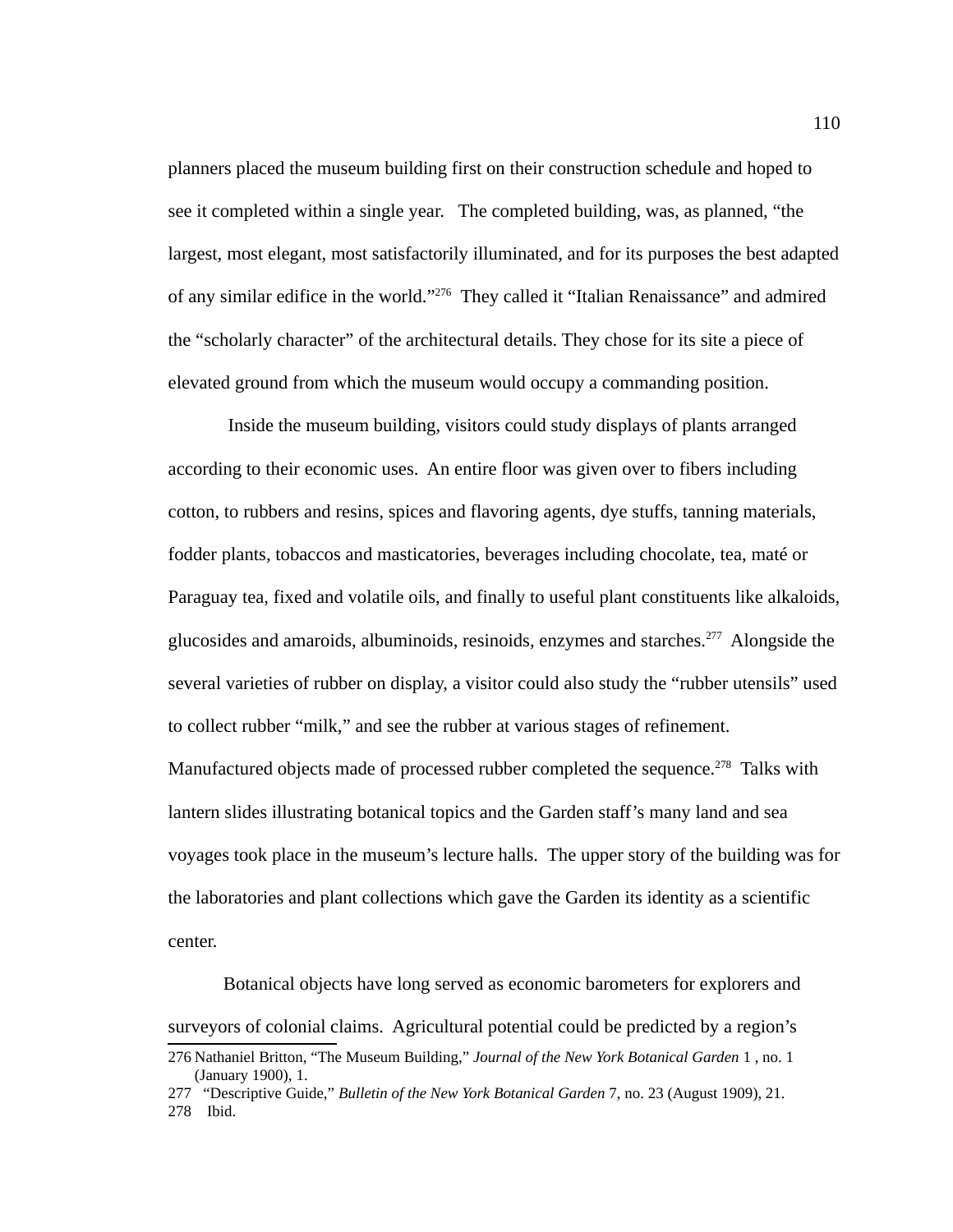endemic plant life.<sup>[279](#page-119-0)</sup> Representations of plant life functioned powerfully to encourage interest and optimism about the costly and dangerous prospects for colonization.<sup>[280](#page-119-1)</sup> Botanical illustrations belonged to a repertoire of representational strategies through which surveyors constructed territory that could be "consumed at a glance."<sup>[281](#page-119-2)</sup> For example, the giant South American water lily *Victoria Regia* is depicted on the cover of explorer Schomburgk's important publication, *Twelve Views in the Interior of Guiana.* Graham Burnett described such iconographic botanical representations as part of a "heaping up" of "aesthetic signification," through which surveyors transformed their ephemeral passages into fixed points on a map.<sup>[282](#page-119-3)</sup> Visitors to the museum at the New York Botanical Garden would likely have been familiar with this format for encountering plants and interpreting their value from industrial exhibitions and world's fairs, from the glasshouses commonly found on the grounds of private estates and in municipal centers, and from increasingly mass-printed publications, like the Garden's monthlies, the *Journal of the New York Botanical Garden*, and the *Bulletin of the New York Botanical Garden*, and other sponsored publications including the *Memoirs of the New York Botanical Garden.* Labels indicating the a plant's country of origin encouraged a projection of colonial space in the viewing of plant specimens.

A botanical science devoted to discerning the natural relationships among plants was incubated by a colonial dynamic of collection, representation, and intervention. As botanists refined their conceptions of the material dimensions of plant forms and

<span id="page-119-0"></span><sup>279</sup>Philip Pauly, *Biology and the Promise of American Life: From Meriwether Lewis to Alfred Kinsey,* (Princeton: Princeton University Press, 2000), 20.

<span id="page-119-1"></span><sup>280</sup> Graham Burnett, *Masters of All They Surveyed: Geography and A British El Dorado,* (Chicago: University of Chicago Press, 2000), see especially 119-166.

<span id="page-119-2"></span><sup>281</sup> Ibid., 123.

<span id="page-119-3"></span><sup>282</sup> Ibid., 133, 147.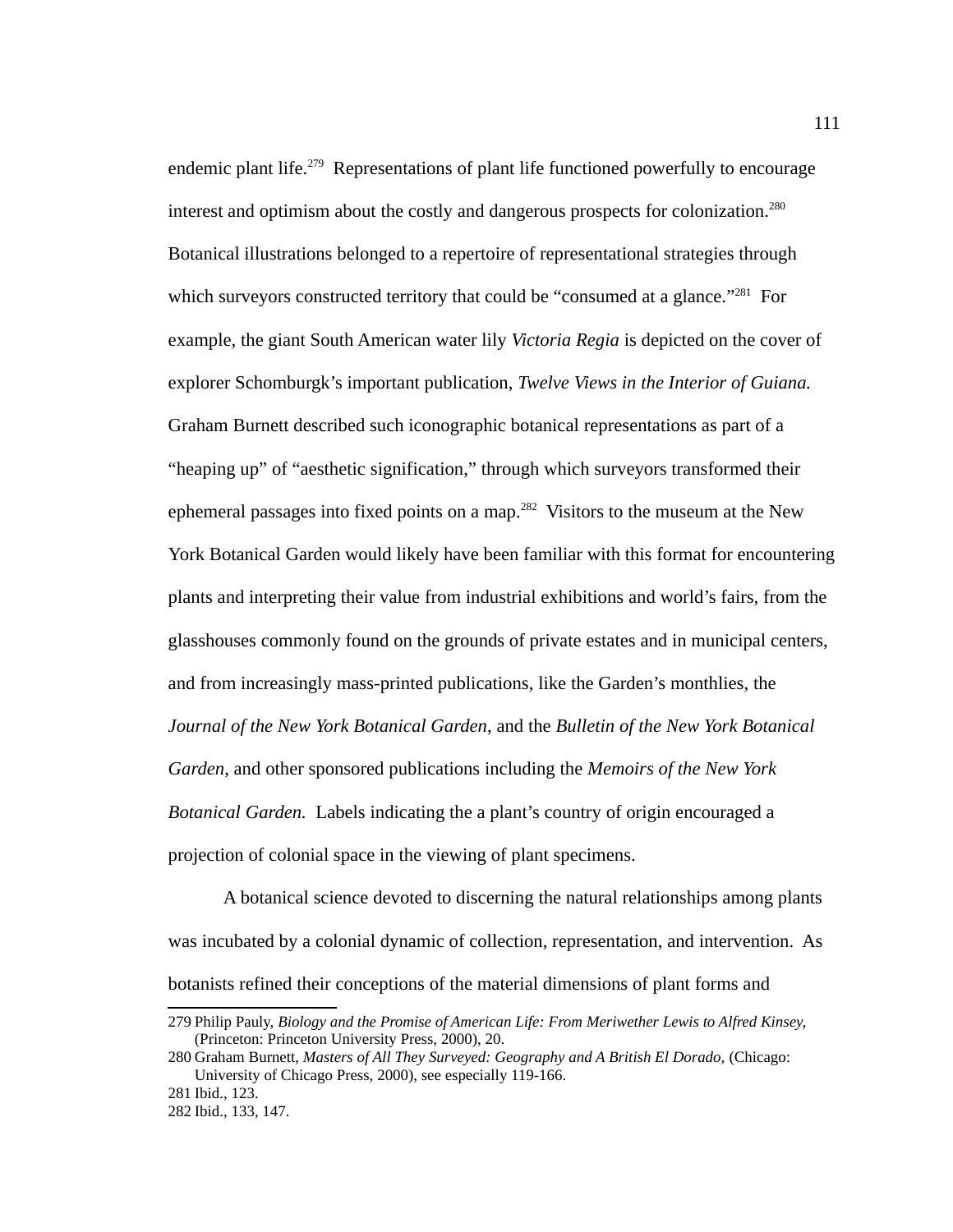processes, they could offer informed predictions about how a particular species or variety of plant might respond in a given colonial climate. Intending settlers, bureaucratic officials, and speculative interests like pharmaceutical companies would have depended upon this knowledge.

Much of this botanical labor centered on determining the location of the boundaries separating one species from another, and assigning names to plant specimens. The complexity of this work might be underlined by the fact that as botanists struggled to ascertain with some measure of accuracy where one species ended and another began, they diverged radically from their eighteenth century predecessors in doubting the real existence of the very thing that they were looking for. They knew that species were "judgments" not things, that they were useful as indexical reference points, but did not refer to fixed essences. "There are no fixed lines in nature," wrote the Director of the New York Botanical Garden.<sup>[283](#page-120-0)</sup> Charles Darwin denied the existence of species, according to historian McOuat, prompting one reviewer to ask of his most famous publication, "If species do not exist at all . . . how can they vary?"<sup>[284](#page-120-1)</sup> While acknowledging the absence of fixed lines in nature, Britton and other botanists believed that their study would bring botanists closer to understanding the underlying patterns structuring plant life.

As botanists sought a semblance of predictivity for their aspiring science, they imaginatively relocated these underlying patterns from the economic realm to which the

<span id="page-120-0"></span><sup>283</sup> Nathaniel Britton, "On the Naming of 'Forms' in the New Jersey Catalogue," *Bulletin of the Torrey Botanical Club* 17, (May 9 1890): 122.

<span id="page-120-1"></span><sup>284</sup> Louis Agassiz, quoted in Gordon McOuat, "Species, Rules and Meaning: The Politics of Language and the Ends of Definitions in 19th Century Natural History." *Studies in History and Philosophy of Science* 27, no. 4 (1996): 473-519. 474.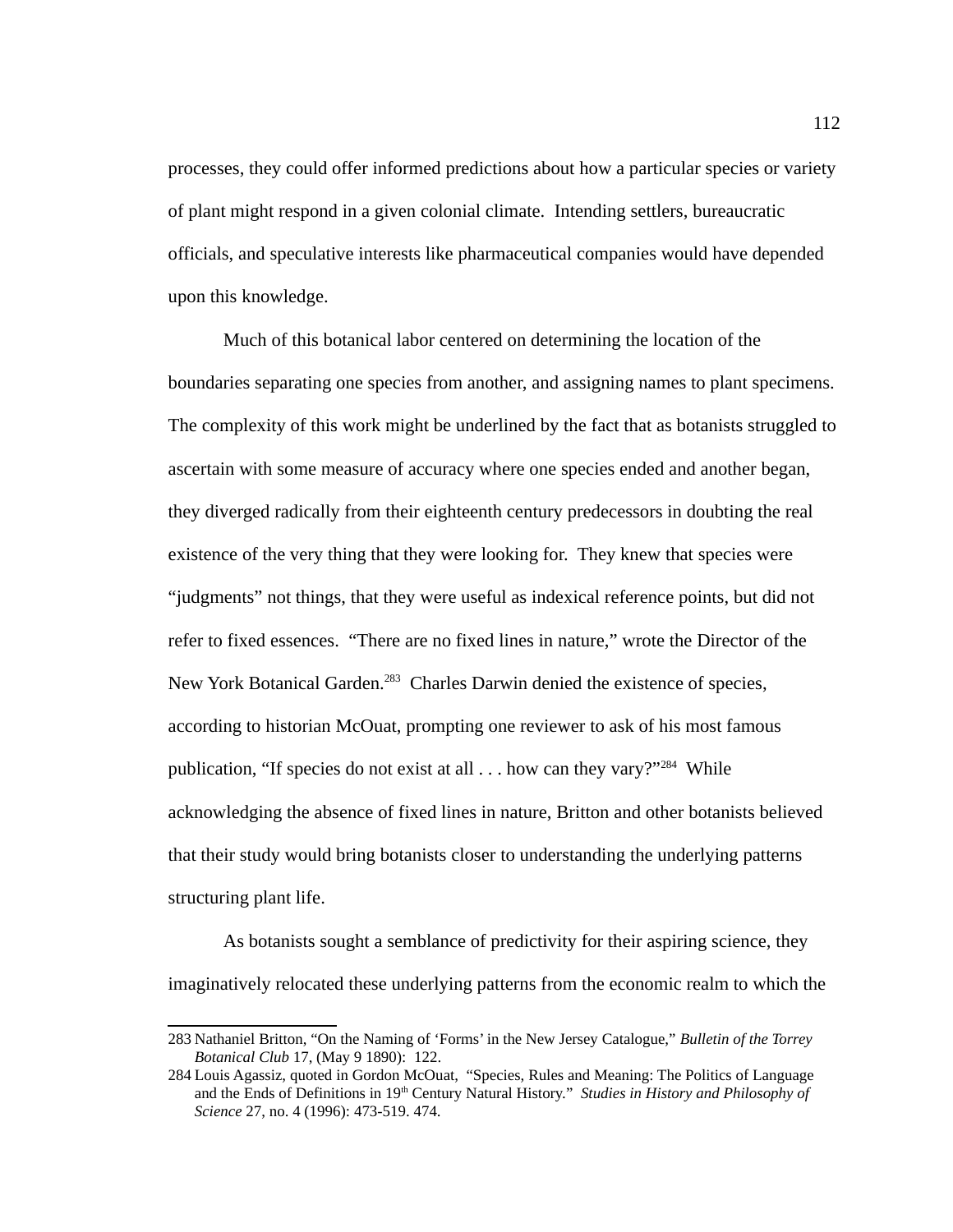natural history surveys explicitly addressed themselves, to a separate "natural" realm. The scientific status of this realm must be actively remade using various strategies for projecting objectivity, such as statistical representation, the creation of replicable experiments, participant self-discipline, and the enforcement of convention in botanical practice. Like other taxonomic projects addressing themselves to humans and other animals, to human cultures, to the earth and the stars, this unending work of establishing objectivity served colonial purposes.

The work assembling, describing, and publishing about plants in their economic and natural dimensions that was to take place inside of the museum might be regarded in terms of the way it extended and institutionalized the measuring and reporting practices of the nineteenth-century states, and located New York at the center of a global apparatus of colonially-useful knowledge production. These surveys were designed both to explore agricultural and other economic potential, and to elaborate ownership claims to frontier lands. Many of the Garden's key staff spent the early part of their careers working on these surveys. They transferred to their new work a confidence in the practices of coordinated scientific effort, and a perspective of landscape defined by the appetites of these surveys. Especially, they knew how to represent what they encountered in their travels so as to appeal to patrons.<sup>[285](#page-121-0)</sup> They were the inheritors of a program of measuring, documenting, and presenting landscapes for imperial administrators imagining them from a distance.<sup>[286](#page-121-1)</sup>

<span id="page-121-0"></span><sup>285</sup>For an interesting discussion in the context of the US Geological Surveys, see Robin Kelsey, *Archive Style: Photographs & Illustrations for U.S. surveys, 1850-1890*, (Berkeley: University of California Press, 2007).

<span id="page-121-1"></span><sup>286</sup> Burnett, *Masters of All they Surveyed*, 119-166.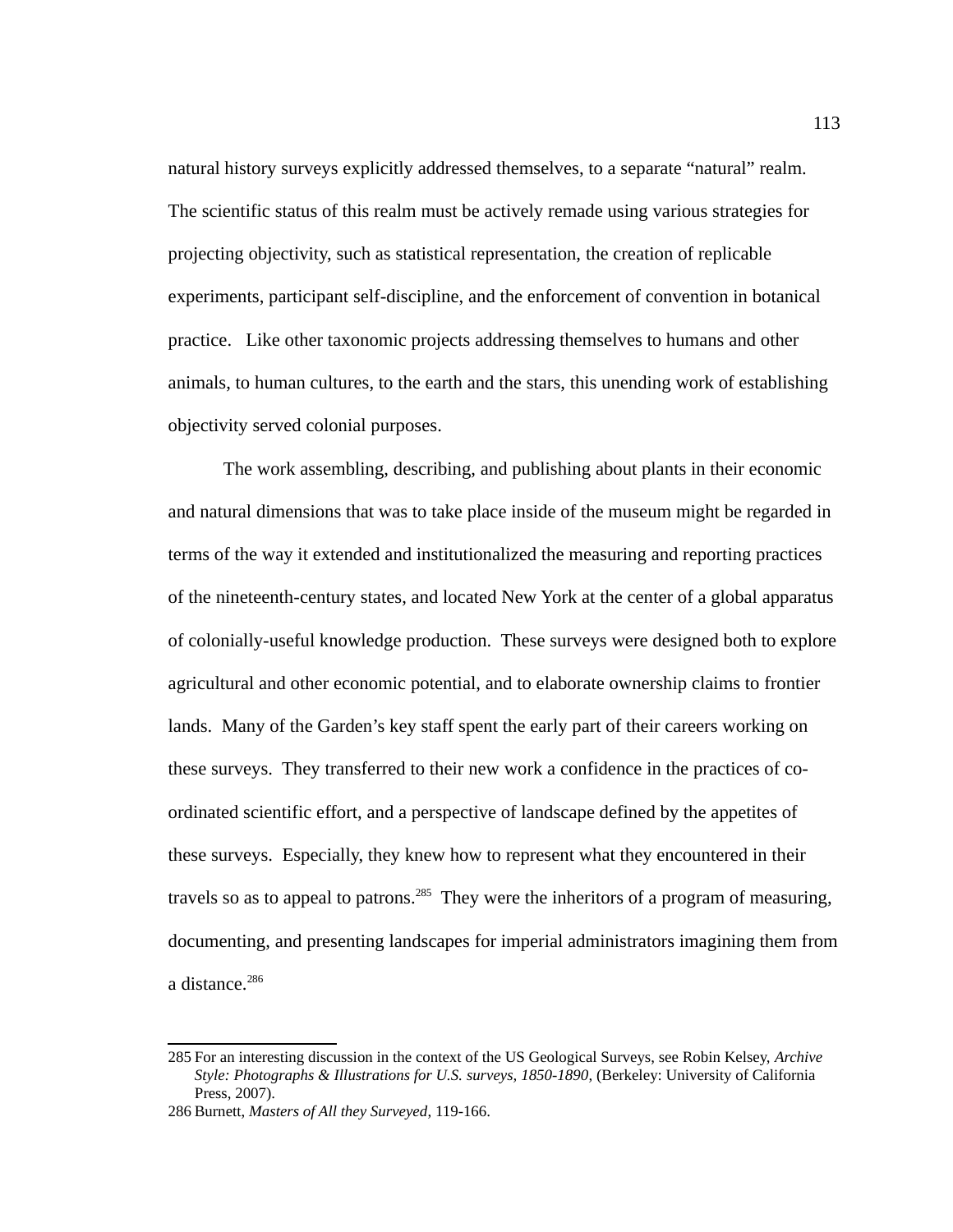The early publications of many of the Garden staff focused on the region around New York. The Garden's first Scientific Director, Nathaniel Britton, (1896-1929) had begun publishing on plants in his native Staten Island in 1877. In 1889 he began publishing on the plants collected by Dr. Henry Rusby in South America.<sup>[287](#page-122-0)</sup> This work continued into the 1890's and took him to Kew Gardens near London where he could compare Rusby's specimens with the imperial holdings. In 1899, the Garden began sponsoring its own surveying missions, with Puerto Rico as a first destination. The program of surveys took new energy from what Ricardo Salvatore has described as a new "Pan Americanism" which imagined peaceful relations among the republics of the Americas underwritten by a "series of interventions in the cultural field."<sup>[288](#page-122-1)</sup> Botanical garden explorers joined peers in other fields of study aspiring to scientific status in elaborating a "fantasy of converting bits and pieces of information of the empire into a unique system of knowledge" – this knowledge system became "the ideological support of empire, the imaginary basis of the colonial state."<sup>[289](#page-122-2)</sup> A crowning achievement in this vein was the *Descriptive Flora of Puerto Rico and the Virgin Islands,* a collaborative project organized by the Garden's scientific director beginning in 1912. This survey has been characterized s the first systematic natural history inventory made for any of the Caribbean islands, and the most complete inventory of its kind in the region.<sup>[290](#page-122-3)</sup> The botanical surveying apparatus they helped to build was a means of expanding the

<span id="page-122-0"></span><sup>287</sup> Nathaniel Britton, "An enumeration of the plants collected by Dr. H.H. Rusby in South American, 1885-1886. - IV Anthophyta.", *Bulletin of the Torrey Botanical Club 16* (January 12 1889): 13-20. 288Salvatore,"The Enterprise of Knowledge," 81.

<span id="page-122-2"></span><span id="page-122-1"></span><sup>289</sup> Ibid., 82.

<span id="page-122-3"></span><sup>290</sup> Inés Sastre-D.J. and Eugenio Santiago-Valentín, "Botanical Exploration of Puerto Rico by N.L. Britton and E.G. Britton: their significance in plant conservation, horticulture, and education." *Brittonia*, 48, No. 3 (1996): 322-336.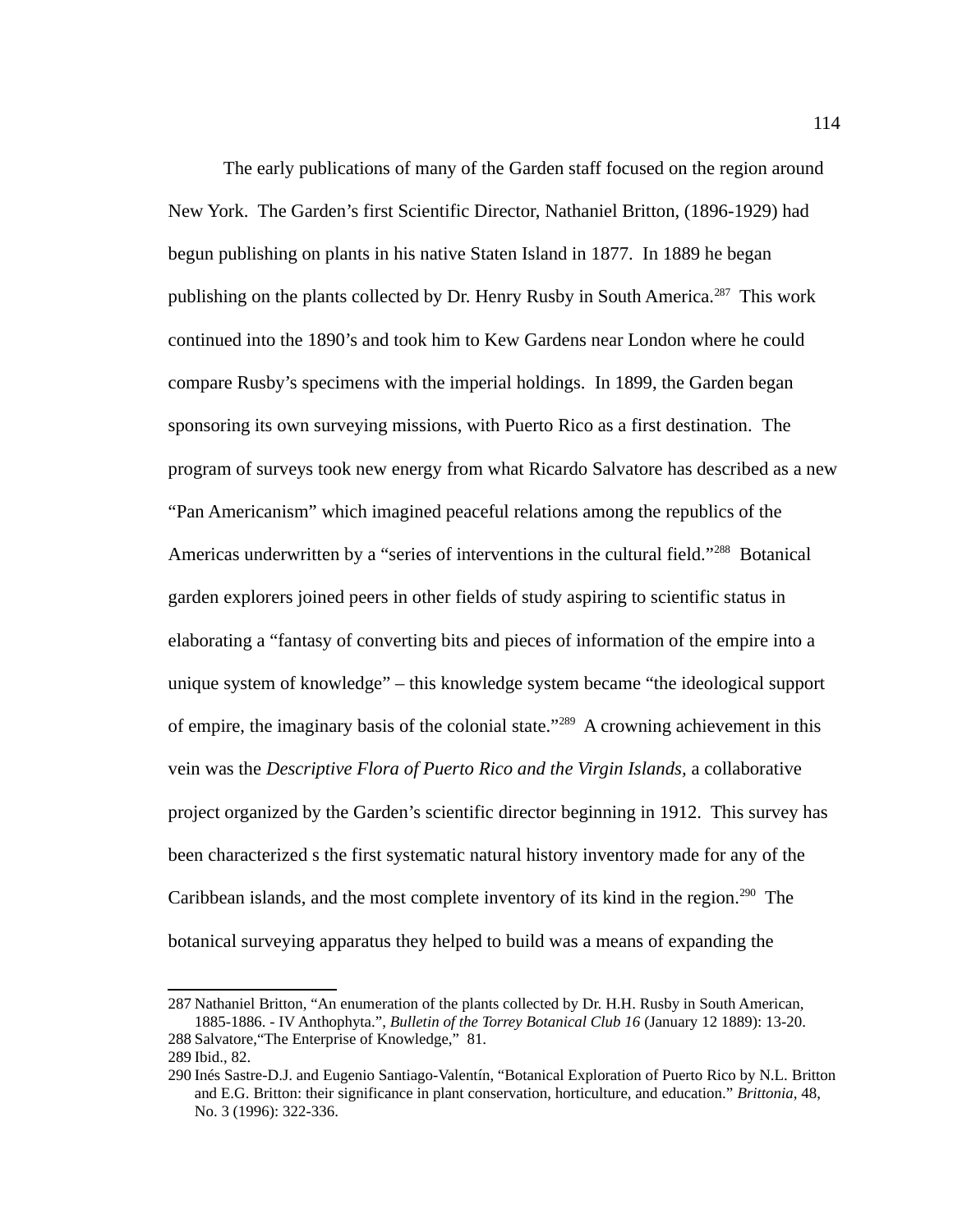territorial reach of plant-based economic forecasting, while also projecting a scientifically comprehensible, manageable terrain. A spectrum of officially post-colonial, twentieth century interventions in Latin America and the Caribbean found inspiration in the imagined landscapes posited by floristic studies and the experimental research of the Garden.

While overtly addressing themselves to discerning a natural order, the Garden's staff and sponsors intuitively understood and responded to opportunities presented by a different kind of order, marked out by historical coordinates, and bearing as much relevance to the material circumstances of their lives as the carbon cycle. Imperial instinct led well-positioned agents to perceive and innovate upon inequalities generated by prior imperial forms.<sup>[291](#page-123-0)</sup> New York had long since learned to channel material subsidies toward itself. To enhance the ways that imperial geography would favor its polity, botanical researchers worked to direct flows of economically useful knowledge toward New York. Botanical research obtained resources and achieved stature in part because of its role in a larger redefinition of municipal space and governing authority. Representatives of multiple scientific clubs and institutions worked to persuade themselves and others that their sea-level home was actually a promontory from which a synoptic perspective of the world could be gained. As they represented plants and colonial space, they also worked to represent themselves and to define a place for themselves at the center of an imperial knowledge-producing empire. They described a singular cultural inheritance endowed with a unique aptitude for minute description and categorical precision, compelling ever deeper attention to the material structures of plant

<span id="page-123-0"></span><sup>291</sup>Stoler and McGranahan, *Imperial Formations*, 17.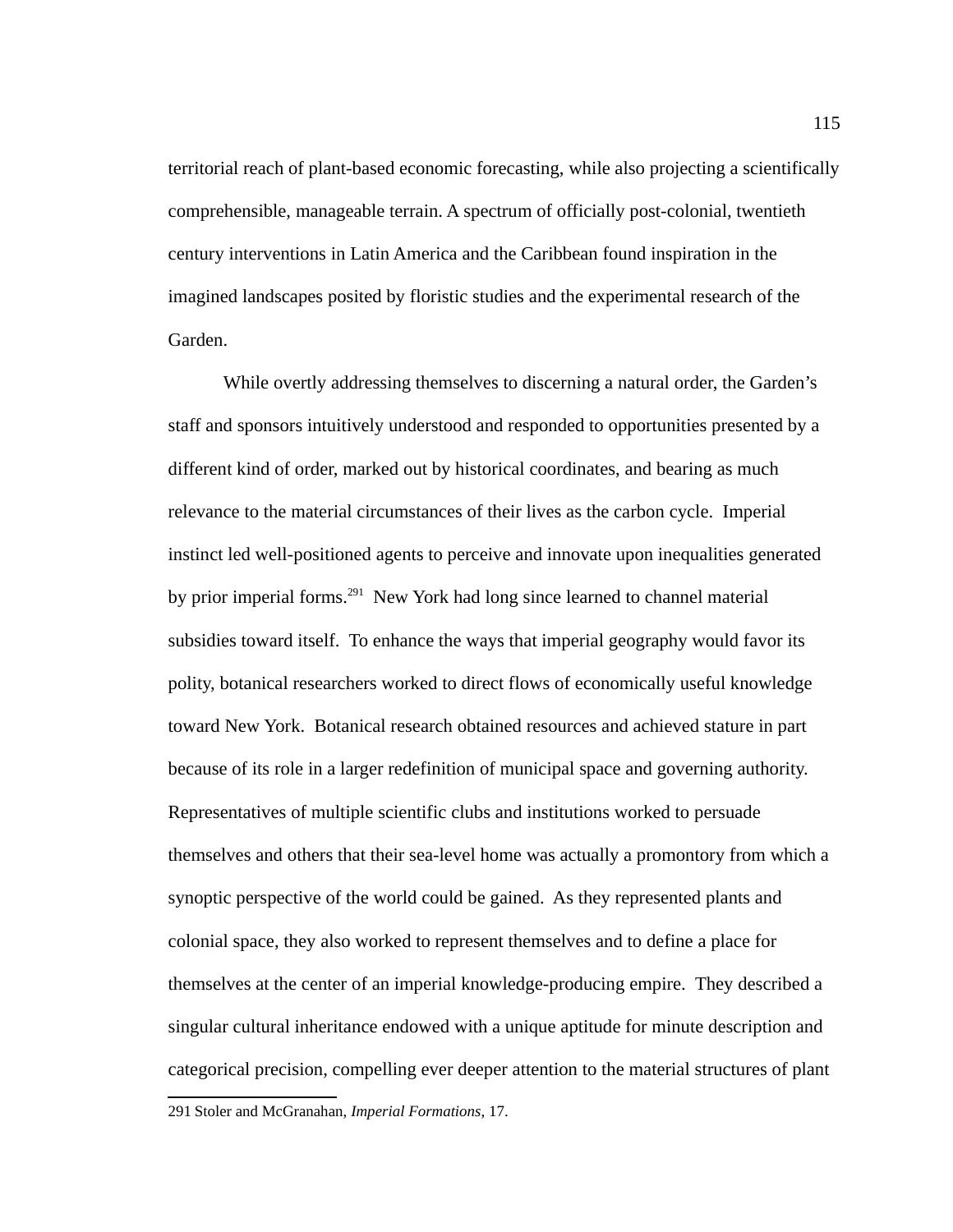life. Prescriptions masquerading as descriptions formed the basis for ownership claims construed in the language of botanical science, and configured new territorial claims in New York and globally.

#### **New York's Early Surveys**

New York, as colony and state, early developed a strong tradition of sending surveying parties out across the land. An ability to imaginatively project, out of marshes and swamplands, settled agricultural land; out of Indian territory, European ownership; out of river valleys, transportation networks, was a strength of New York's eighteenth and nineteenth-century landowning class. A series of surveys in the region of the upper reaches of the Mohawk and its tributaries were carried out on behalf of the New York State Board of Canal Commissioners early in the nineteenth century, anticipating the construction of the system of dams and locks that would make that river navigable, through to the great midwestern lakes. Following upon this project, a more comprehensive, systematic geological survey was initiated in 1836. This survey included a section on botany, and the plants collected during the survey's sixty-five-year lifespan, along with, crucially, descriptions of them composed by John Torrey, ultimately became the basis for the herbarium at the New York Botanical Garden. The surveying work of the botanical garden in the late-nineteenth and early-twentieth centuries was in this and other respects a direct outgrowth of the state-sponsored geological surveys.

From the vantage of their creators, surveys document existing resources and anticipate new uses for land. Description and persuasion are inseparable in this process of measuring, recording and presenting a convincing picture of the land and its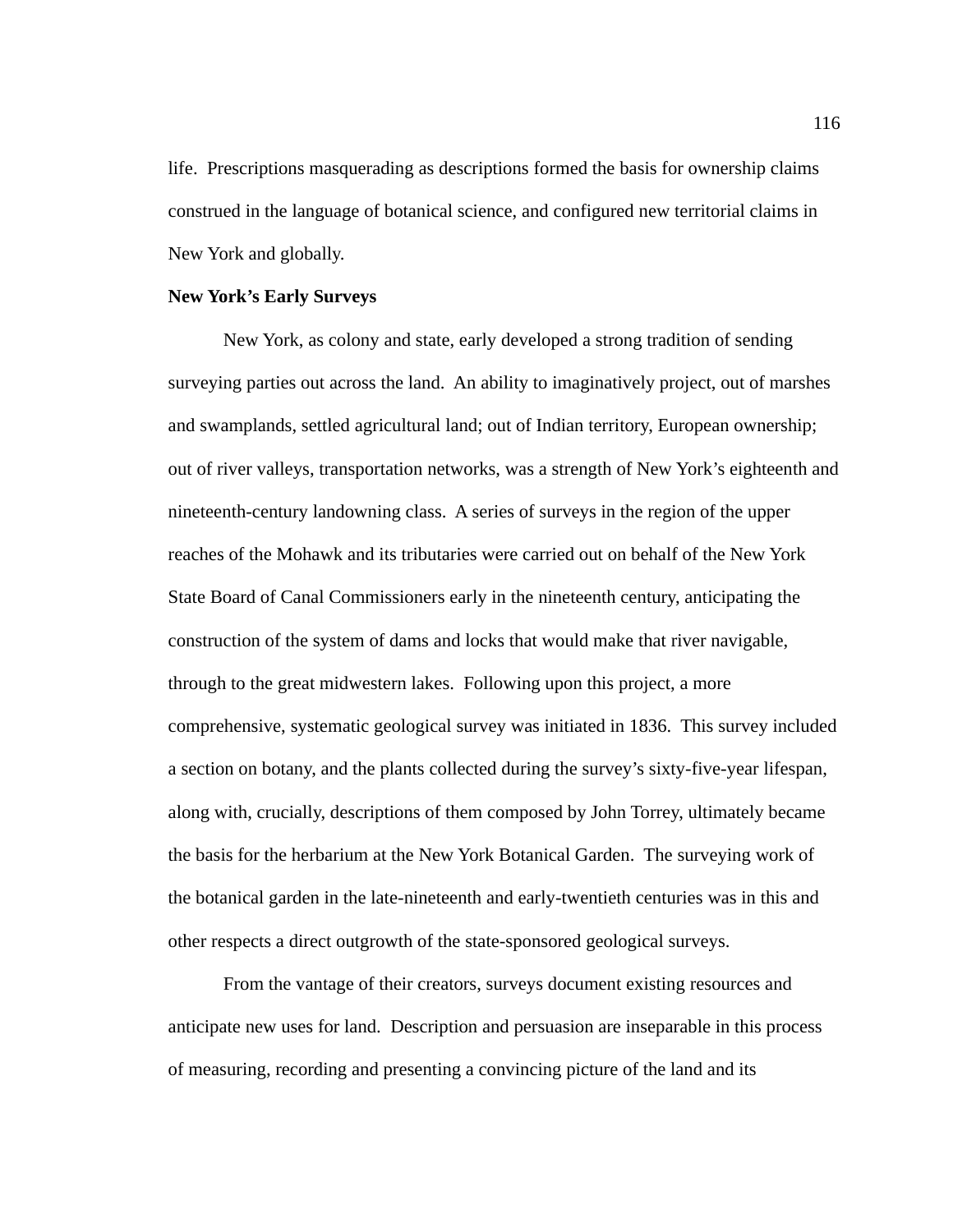ownership. Eighteenth-century surveys were used by wealthy land patentees to establish their legal possession over and against settler farmers in New York, for example. These settlers' claims to the land held traction in an English colonial law favoring and requiring "improvement" as a condition of holding and retaining colonial land. However, settlers rarely had the resources to fund a survey and thereby define, for a legal body, exactly where their land was. Euro-American farmers, according to Elizabeth Mensch, recognized surveys as legal procedures designed to evict them, and they devised methods of obstructing surveyors. Mensch writes, "Surveys on land settled by farmers generally led to proprietor claims and then ejectment suits."<sup>[292](#page-125-0)</sup> Settlers learned to obstruct surveyors without transgressing the legal code, and sometimes resisted surveyors with violence. They had little alternative: "Most farmers could not afford to defend themselves in a complex suit, yet, unless legally contested, the surveyor's determinations were considered strong evidence of boundaries."<sup>[293](#page-125-1)</sup> Fluidity in the meaning and location of boundaries of land claims ensured that property, both in the form of a particular land claim, and as a general idea able to exert social force, remained incoherent for much of the eighteenth century in New York.<sup>[294](#page-125-2)</sup>

The property surveys in New York coincided with and anticipated a larger emerging program of surveys addressing national territory. The earliest national surveys were designed to facilitate land speculation and organize and control settlement, and to finance national development. Malcolm Rohrbough has documented the creation and elaboration of an administrative apparatus for integrating land into the national public

<span id="page-125-2"></span><span id="page-125-1"></span><span id="page-125-0"></span><sup>292</sup> Mensch, "Colonial Origins of Liberal Property," 723. 293 Ibid. 294 Ibid.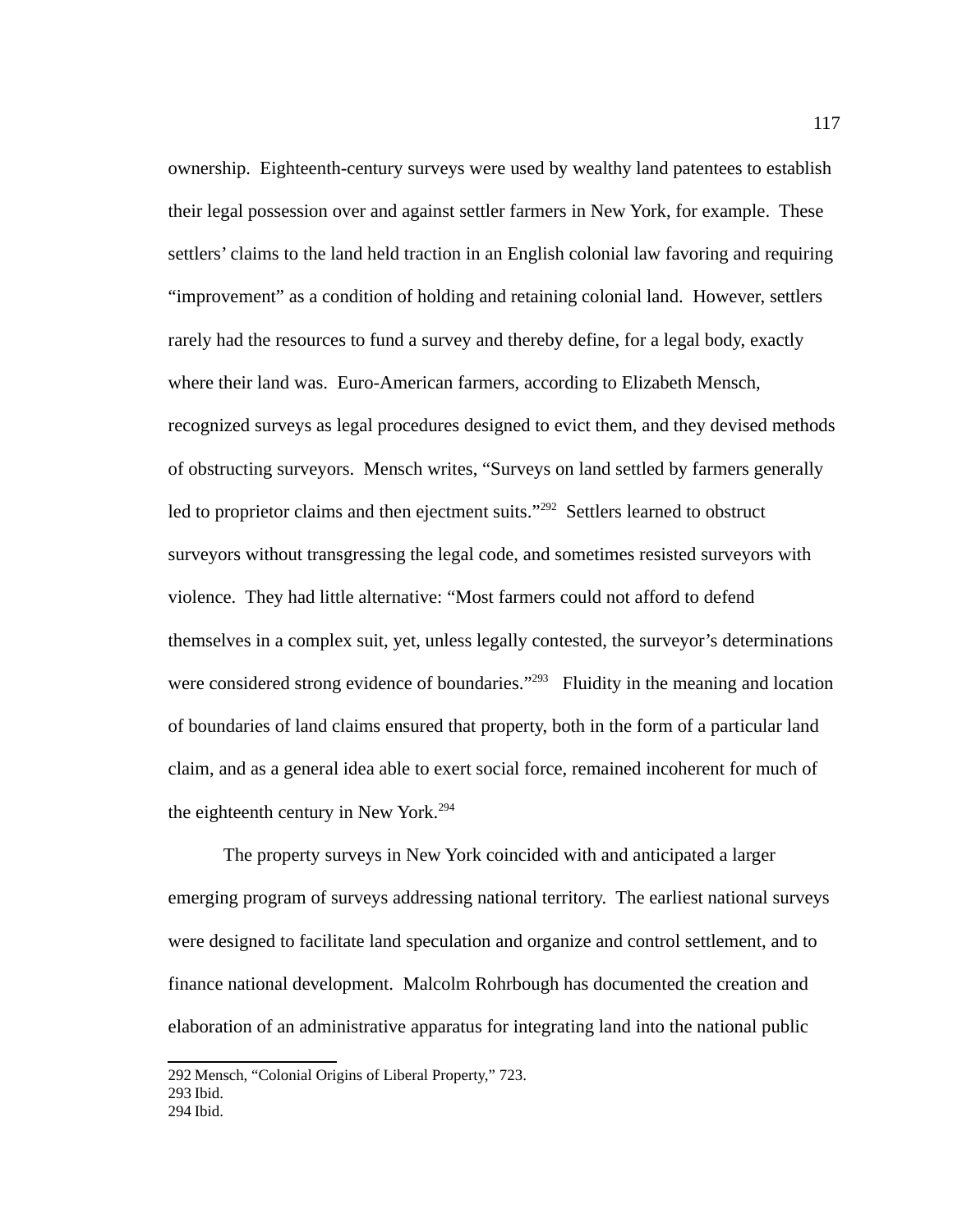domain through measurement, platting, and negotiating the multiplicity of claims and languages for claiming land.<sup>[295](#page-126-0)</sup> In the new Louisiana Territory, as in the Northwest territories before it, the Secretary of the Treasury charged with registering plats and organizing sales and claims had to "make haste in order to keep his land system abreast of an expanding population and, at the same time, to meet a variety of local conditions."[296](#page-126-1) Land commissioners claimed broad authority to act as "the sole judge of what should be considered by them as proper evidence."<sup>[297](#page-126-2)</sup>

At that time, a cadre of developers newly positioned at the helm of governance in New York set surveying to a new scale and degree of co-ordination. The material changes they were able to effect through coordination narrowed and hardened the terms by which lands could be occupied in the Mohawk and Genesee valleys. These surveyors planned a transportation network to enhance the significance of the region to commerce. They particularly sensed the significance of a waterway to the west in terms of how it would affect suppliers of grain to the plantations in the West Indies, and its capacity to establish and magnify the commercial value of the land along the way as it came to be exposed to white settlement. In an extensive study of the development of the canal in relation to the Iroquoian communities along the proposed route, Laurence Hauptman described how surveyors laid out lots and towns in the former Oneida territory north and west of Oneida Lake from 1788 on, and how surveyors gathered information about rights of way, good locations for roads, and the potential of resource development in the

<span id="page-126-0"></span><sup>295</sup> Malcolm Rorbough, *The Land Office Business: The Settlement and Administration of American Public Lands, 1789-1837* (New York: Oxford University Press, 1968).

<span id="page-126-1"></span><sup>296</sup> Ibid., 30.

<span id="page-126-2"></span><sup>297</sup> Quoted in Rohrbough, *The Land Office Business*, 42.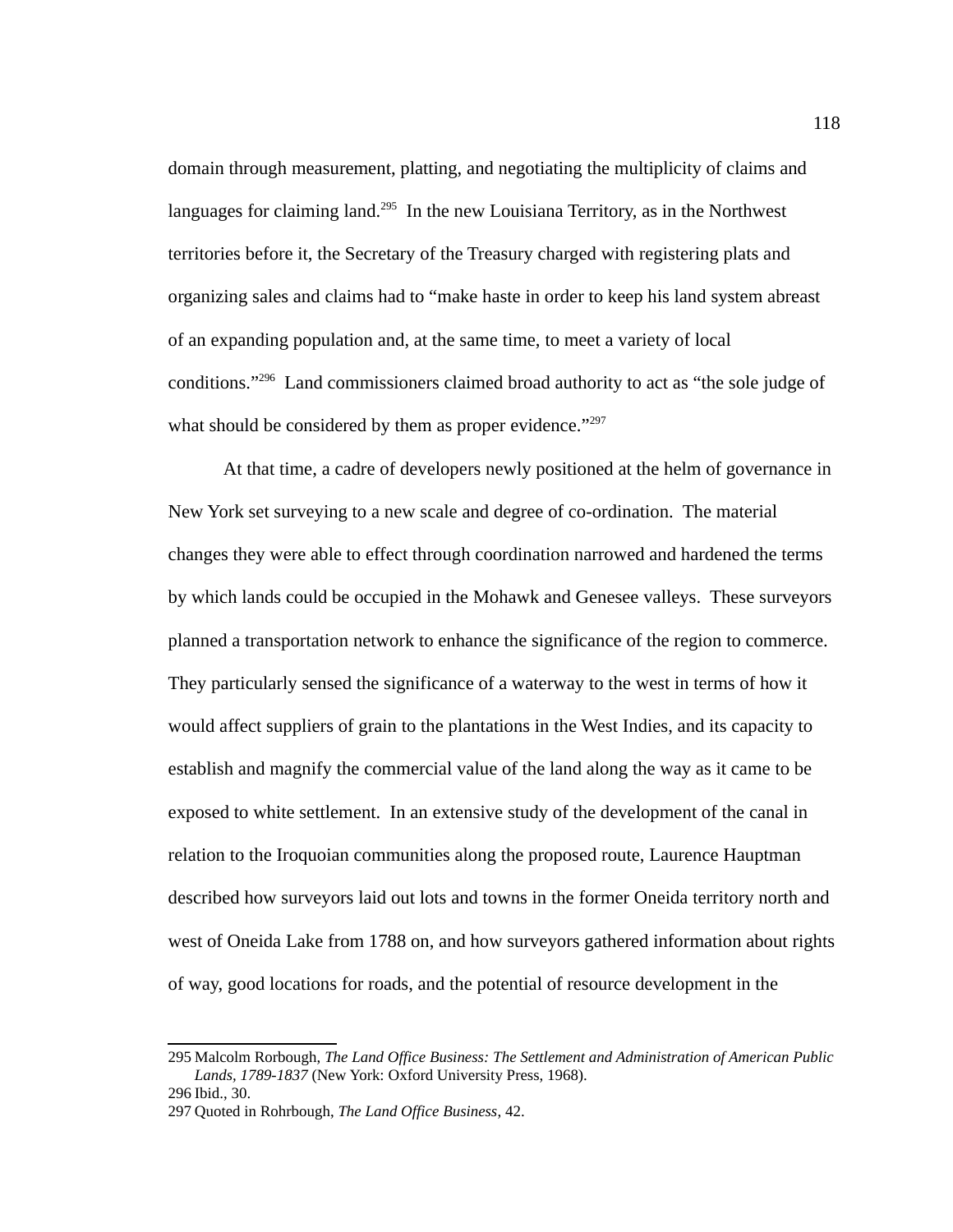region.<sup>[298](#page-127-0)</sup> Surveyors worked for the Surveyor General of New York, as well as private land speculators.<sup>[299](#page-127-1)</sup> The significance of the canal for settlement, commerce, land values, and the nascent organizational capacity of the state was basic and foundational. Members of the state's Canal Commission, along with representatives of several land and canal companies made careers of establishing control over the lands along the canal's proposed route, over the ongoing objections of established communities. In response, one justice ruled on the legitimacy of the land-takings entailed in the creation of the Erie, writing that the canal was to be "a great public object, calculated to intimidate by its novelty, its expense, and its magnitude,"<sup>[300](#page-127-2)</sup> and thereby sanctioned the land seizures.

At a meeting of the New York Historical Society in 1812, Surveyor General De Witt Clinton expressed his hope for control in the genocidal logic of his class that "[B]efore the passing away of the present generation, not a single Iroquois will be seen in this state."<sup>[301](#page-127-3)</sup> The grotesqueness and unmitigated violence that propelled the surveying activities early in the century became less explicit as the independent and collective sovereignties of the Iroquois communities which had, during British rule, occupied large agricultural land bases, became increasingly boxed in.<sup>[302](#page-127-4)</sup> Clinton's forecast turned out to be inaccurate, but the surveying apparatus that he helped to launch became a major arbiter of land claims in the state. Where the Ogden Land Company repeatedly failed to gain tribally-agreed upon or legally sound land concessions from the Seneca in Western

<span id="page-127-0"></span><sup>298</sup> Hauptman, *Conspiracy of Interests*, 60.

<span id="page-127-1"></span><sup>299</sup> Ibid.

<span id="page-127-4"></span><span id="page-127-3"></span><span id="page-127-2"></span><sup>300</sup> Quoted in Harry Scheiber, "Property Law, Expropriation, and Resource Allocation by Government: The United States, 1789-1910," *The Journal of Economic History* 33 no. 1 (March 1973): 232-251. 301 Hauptman, *Conspiracy of Interests*, 18.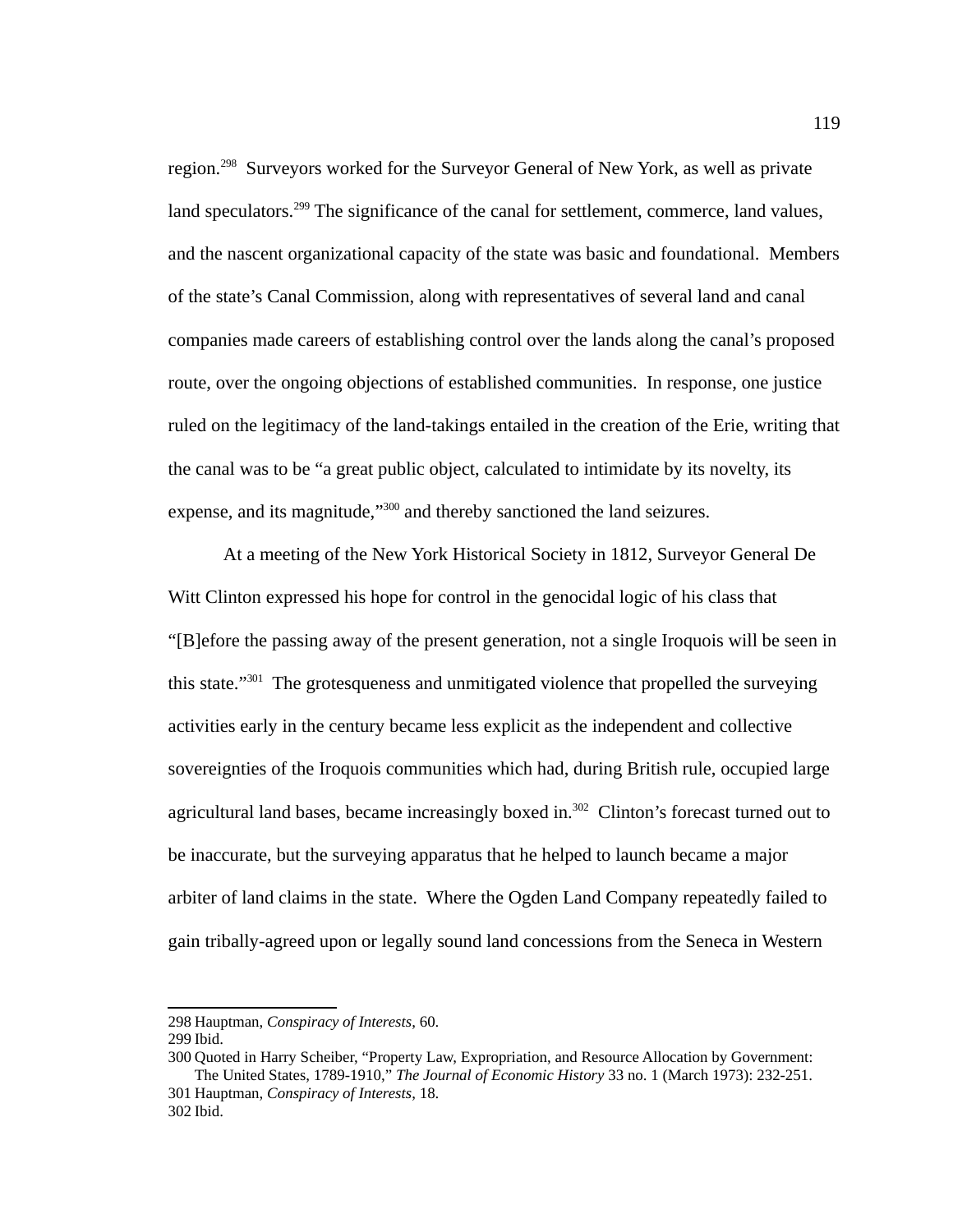New York, the "natural" dimensions of the land identified in the surveys enticed settlers and profiteers and ultimately made it extremely difficult for tribes to hold on their land.

Eleven years after the Erie was completed, plans for "a complete geological survey of the state,"<sup>[303](#page-128-0)</sup> were presented by the Secretary of State of New York to the legislature for approval. The survey was intended to furnish a "perfect and scientific account of rocks and soils and their localities, and a list of all its mineralogical, botanical and zoological productions, and for procuring and preserving of the same."<sup>[304](#page-128-1)</sup> Legislators were unanimous in their support for this scientific endeavor and appropriated \$104,000. The survey lasted through the remainder of the century, with the final volume published 1897.[305](#page-128-2)

It was a model for other state geological surveys, and it fostered the growth of scientific associations before they found more permanent homes in the research universities of the late nineteenth century. Botany served these local, regional and transcontinental surveys, according to Phillip Pauly, because plants offered expansionists a sense of a region's climate and its agricultural potential.<sup>[306](#page-128-3)</sup> The botany division of the New York Geological Survey was headed by John Torrey, and his work classifying plants for that survey yielded two important herbaria – Torrey's personal collection which he gave to Columbia University, and which finally became the basis of the New York Botanical Garden's herbarium, and a collection for the National Museum of the Smithsonian Institution. $307$  This work, and the herbarium itself in many ways laid the

<span id="page-128-0"></span><sup>303</sup> William Stanton, "American Scientific Exploration, 1803-1860," (Philadelphia: American Philosophical Society, 1991).

<span id="page-128-1"></span><sup>304</sup> Ibid.

<span id="page-128-2"></span><sup>305</sup> Ibid.

<span id="page-128-3"></span><sup>306</sup> Philip Pauly, *Biology and the Promise of American Life*, 20.

<span id="page-128-4"></span><sup>307</sup> Douglas Sloan, "Science in New York City, 1867-1907," *Isis* 71, no.1 (March, 1980): 45.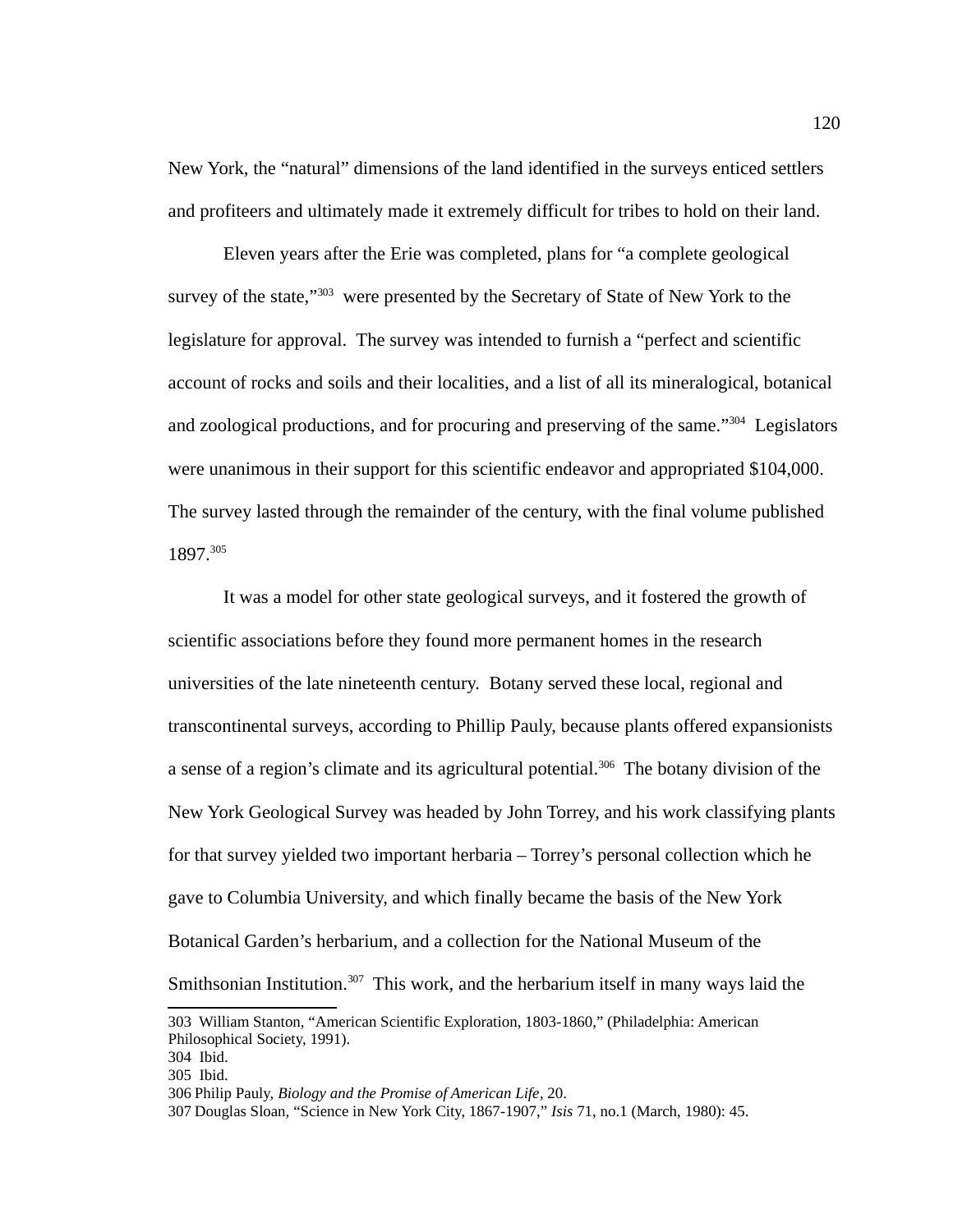foundations for the surveys of the New York Botanical Garden. By the time John Torrey's herbarium was relocated from Columbia University to the newly completed museum building at the New York Botanical Garden in 1901, the scope and power of the botanical survey had enlarged considerably. The herbarium resulting from this survey was valuable as an economic forecast. It was especially valuable to botanists who respected the discerning eye of the man who organized its contents, and made them legible and available to future surveys.

The purposes expressed in the geological surveys carried over into the Columbia School of Mines, where geological surveyors John Strong Newberry, and his protegée Nathaniel Britton were faculty. Newberry "had a deep interest . . . in the practical applications of geology  $-$  or, in the phrase of the time, in economic geology" and was "much sought after as a technical consultant."<sup>[308](#page-129-0)</sup> As president of the New York Academy of Sciences, Newberry saw that the technological applications of science remained central to the group's work. "Newberry seldom let slip the chance to point up 'the great value of the research' under discussion 'in relation to the arts, manufactures, and agriculture."<sup>[309](#page-129-1)</sup> The faculty at Mines, including Britton, cultivated close associations with business and industrial innovators.

Botanists would have no small say in what the facts bearing on policy questions might be. For example "facts of climate and soil" became key determinants in whether land might be devolved to corporations for "public" ends (such as mining, timber extraction) in Supreme Court rulings on eminent domain.<sup>[310](#page-129-2)</sup> As the array of works 308 Ibid., 43.

<span id="page-129-0"></span>

<span id="page-129-1"></span><sup>309</sup> Ibid.

<span id="page-129-2"></span><sup>310</sup> Harry Scheiber "Property Law, Expropriation, and Resource Allocation by Government: The United States, 1789-1910" *The Journal of Economic History* 33, no. 1, (1973) , 248.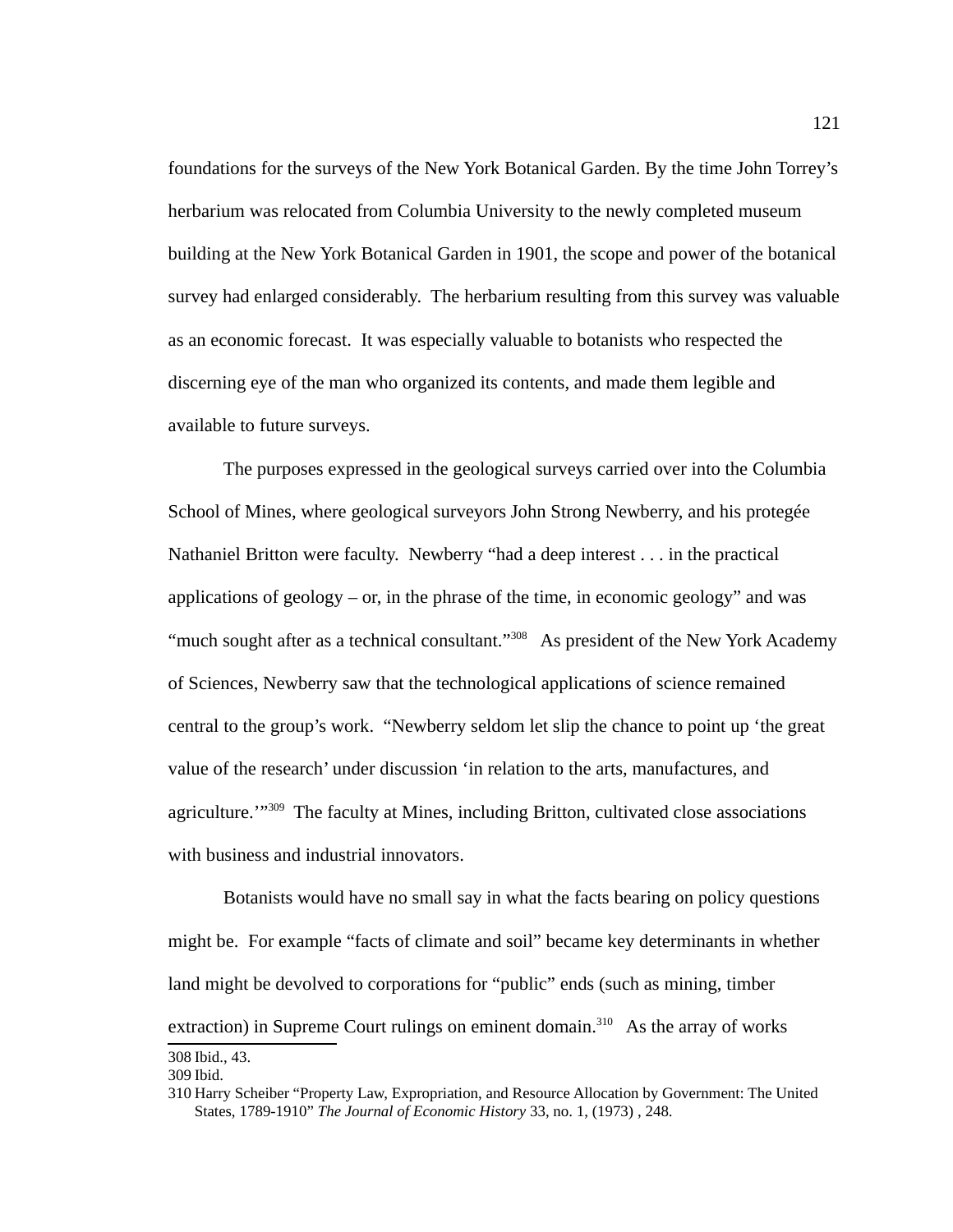defined as public in nature expanded, land claims came to depend less on legal principle and more on knowledge of the "facts of climate and soil" pertinent in each state. The Supreme Court deferred to state courts in their local knowledge of facts, enabling them to make otherwise illegal grants to corporations.<sup>[311](#page-130-0)</sup> In eastern states, lands, rivers, and rights of way were taken from various claimants and owners on the basis that they were needed for an enterprise (such as a road or mill) with a public purpose. As this system of "eminent domain" law moved westward, its associated practices expanded in ways that were particularly aligned with the science of the botanical garden. The US Supreme Court applied an "instrumentalist doctrine" leaving it to each state's legislature and courts to determine whether takings led to the prosperity of the community. "The Court must recognize the differences of climate and soil, which render necessary these different laws in the States . . ."[312](#page-130-1) Resources, once recognized and named as such, could serve as a legal basis for making a land claim and securing title in US law.

## **Herbarium**

A principal objective of the Garden's founders – which they would achieve to lasting success – was to gather inside of their museum the hemisphere's largest collection of dried plants. Botanical researchers interested to expand the territorial scope of their work depended on large assembled plant collections against which to compare new specimens. The economic significance of such comparative knowledge was wellunderstood by the late nineteenth century. Close observations of growth patterns of different varieties of *S. Officianarum* enabled new successes in sugar cane cultivation in

<span id="page-130-0"></span><sup>311</sup> Ibid.

<span id="page-130-1"></span><sup>312</sup> Harry Scheiber and Charles McCurdy, "Eminent Domain Law and Western Agriculture, 1849-1900," *Agricultural History*, 126.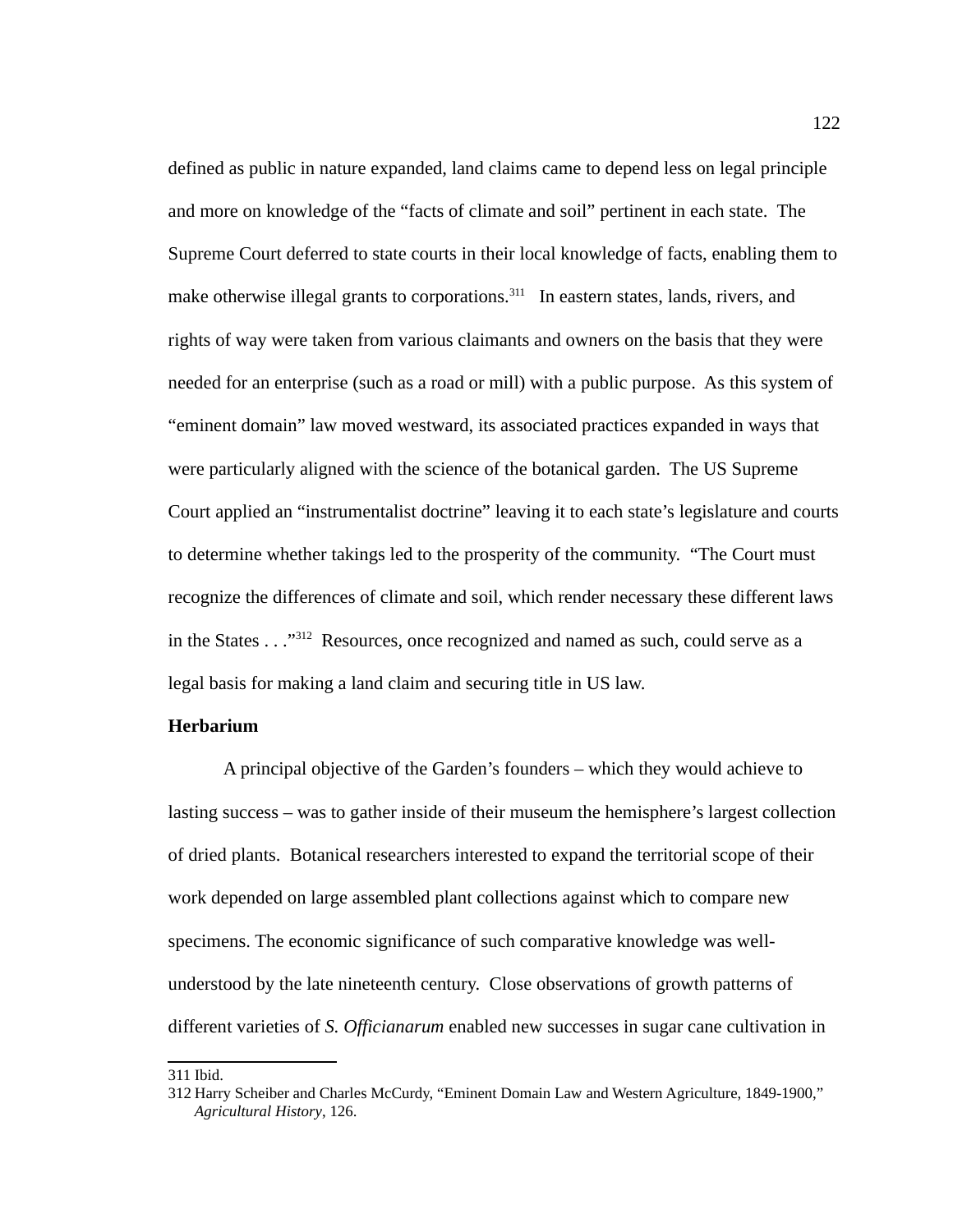Barbados, as discussed in Chapter Two. New sources of rubber were sought through close, systematic inspection of varieties, combined with cultivation experiments in lands where climactic conditions might match the requirements of the variety.

In 1889, Nathaniel Britton began publishing on a collection of plants gathered in South America by his Columbia colleague Henry Rusby, whose collecting missions in Bolivia, Chile and Peru were sponsored by a Detroit pharmaceutical firm, Parke, Davis & Co.[313](#page-131-0) It was his first major effort at organizing a large collection encompassing a broad territorial reach, and he published on the collection for several years. In 1903, a Sir Martin Conway, in possession of "concessions from the Bolivian government for the manufacture of india rubber" contracted with New York Botanical Garden staff member R.S. Williams to explore and collect in Bolivia.<sup>[314](#page-131-1)</sup> An agreement with the Bolivian company ensured that sets of all the specimens secured would become the property of the Garden, and that Mr. Williams would examine his collections at the Garden, in collaboration with other members of the staff. When Williams returned from fifteen months of travel in Bolivia, he delivered to the Garden what was, in the view of one Garden colleague, "probably the most important botanical collection ever brought out of that part of the world."[315](#page-131-2) Botanical study was inseparable from anticipated economic benefits. "The results of this exploration and the study of the material secured will be a grand contribution to botanical science."<sup>[316](#page-131-3)</sup>

<span id="page-131-0"></span><sup>313</sup> Kingsland, *Evolution of American Ecology*, 25

<span id="page-131-1"></span><sup>314</sup> Nathaniel Britton, "Report of the Secretary and Director-in-Chief for the Year 1902," *Bulletin of the New York Botanical Garden*, 2 no. 8, (1903): 431-432.

<span id="page-131-2"></span><sup>315</sup> Ibid.

<span id="page-131-3"></span><sup>316</sup> Ibid.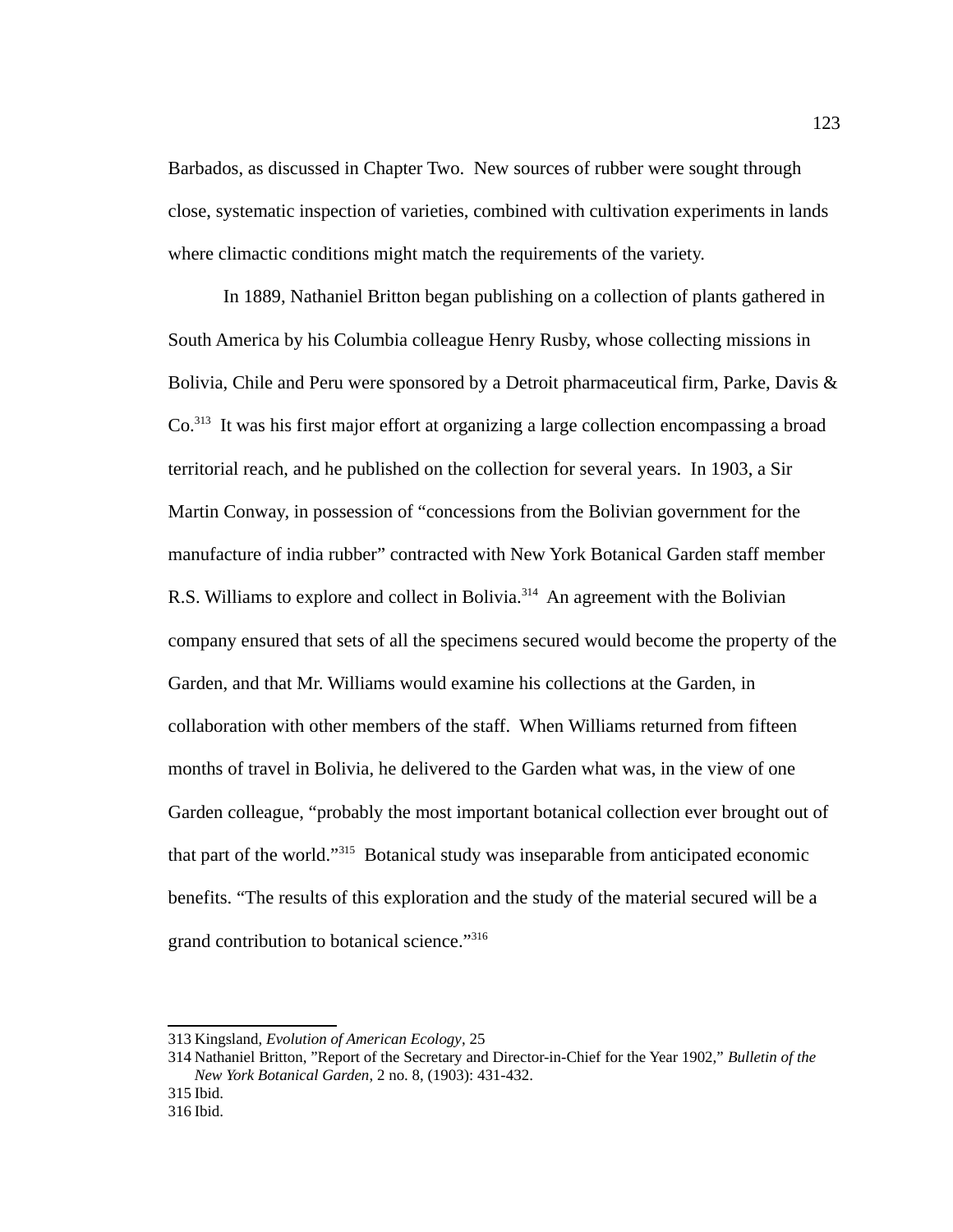By the late-nineteenth century, botanical collections originally assembled by wealthy individuals and collectors had become consolidated in large institutions like Kew Gardens. This would be the model for the herbarium at the New York Botanical Garden. Kew had long been the receiving institution for flora gathered by British explorers, surveyors, and plantation owners. By the mid-nineteenth century, its growth was hastened by the fact that collectors and individual botanists could no longer afford to keep herbaria of the size adequate to the classifying endeavor.<sup>[317](#page-132-0)</sup> Peter Stevens recounted that George Bentham transferred his fifty or sixty thousand specimens and twelve hundred books to Kew Gardens in 1854 when the collection became too expensive to maintain.[318](#page-132-1) When Jussieu published his *Species Plantarum* in 1789, 5,900 species were known to European botanies. Bentham and Hooker's post-"deluge" colonial floras and their *Genera plantarum* (1862-1883) dealt with 97,205 species.<sup>[319](#page-132-2)</sup> Paris, Geneva, Berlin and Boston similarly became centers for large herbaria. Consolidation magnified the reach and influence of the philosophical inclinations of the few men who could access these herbaria, particularly as their scientific predilections radiated through colonial networks. Christophe Bonneuil has shown how Joseph Hooker and George Bentham collaborated on a series of colonial floras to restore an organizing pattern to what was becoming a "chaos of incommensurable statements" by publishing useful botanical information for a broad range of imperial actors while assertively employing and teaching

<span id="page-132-0"></span><sup>317</sup> Ibid.

<span id="page-132-1"></span><sup>318</sup>Peter F. Stevens, "George Bentham (1800-1884): The Life of a Botanist's Botanist," *Archives of Natural History* 30, no. 2 (2003): 194.

<span id="page-132-2"></span><sup>319</sup>Peter Stevens, *The Development of Biological Systematics: Antoine Laurent de Jussieu, nature, and the natural system*, (New York: Columbia University Press, 1994), 208.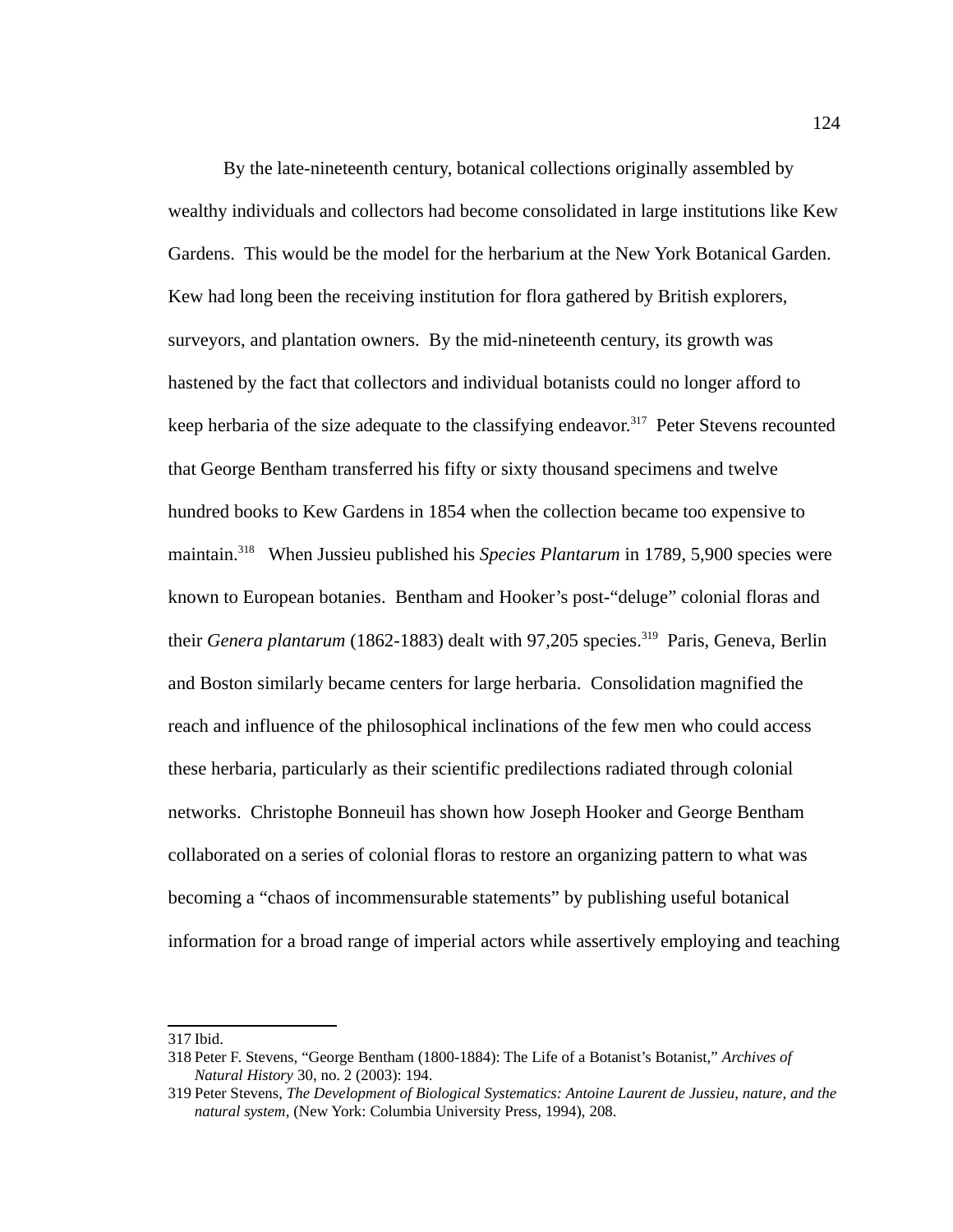the conventional practices they wished to secure for the science.<sup>[320](#page-133-0)</sup> Consolidated herbaria also brought the plant collections into closer association with state and colonial purposes. $^{\rm 321}$  $^{\rm 321}$  $^{\rm 321}$ 

Nathaniel Britton had built up the herbarium at Columbia significantly by 1898 when the school turned it over to the botanical garden. "In 1898 the bulk of the herbarium of Columbia College, nearly half a million specimens, and its botanical library of five thousand bound volumes, were turned over to the Garden, in trust and for its use."<sup>[322](#page-133-2)</sup> The institutional herbarium at the New York garden grew in size and significance during the Garden's first decades. The very existence of a public collection invited contributions – donations of plants, entire herbaria, and books poured in. The meaning and use of each collection was amplified as it took its place alongside the others. Increasingly, people sent plants from the places they lived to the Garden in order to find out what they were, and the letters collected at the Garden's archives are jammed with queries as to the identity of a particular plant, noticed in a field while on a walk.

A problem for botanically-inclined economic surveyors was that information was dispersed geographically among institutions and publications. According to Bonneuil, even botanists at large herbaria had to "'navigate' in a poorly ordered field of statements – sometimes contradicting each other – about [rubber-yielding] *landolphias* (concerning their appearance, distribution, specific identity, economic value, etc.). These statements were published in many different places and genres such as travel narrative,

<span id="page-133-0"></span><sup>320</sup> Bonneuil,"The Manufacture of Species: Kew Gardens, the Empire, and the standardisation of taxonomic practices in late-nineteenth-century botany." In *Instruments, Travel, and Science: Itineraries of Precision from the Seventeenth to the Twentieth Centuries,* ed. Marie Noëlle Bourguet, Christian Licoppe, and H. Otto Sibum (New York: Routledge, 2002), 200.

<span id="page-133-1"></span><sup>321</sup>Stevens, *The Development of Biological Systematics*, 216.

<span id="page-133-2"></span><sup>322</sup> Kingsland, *Evolution of American Ecology*, 64.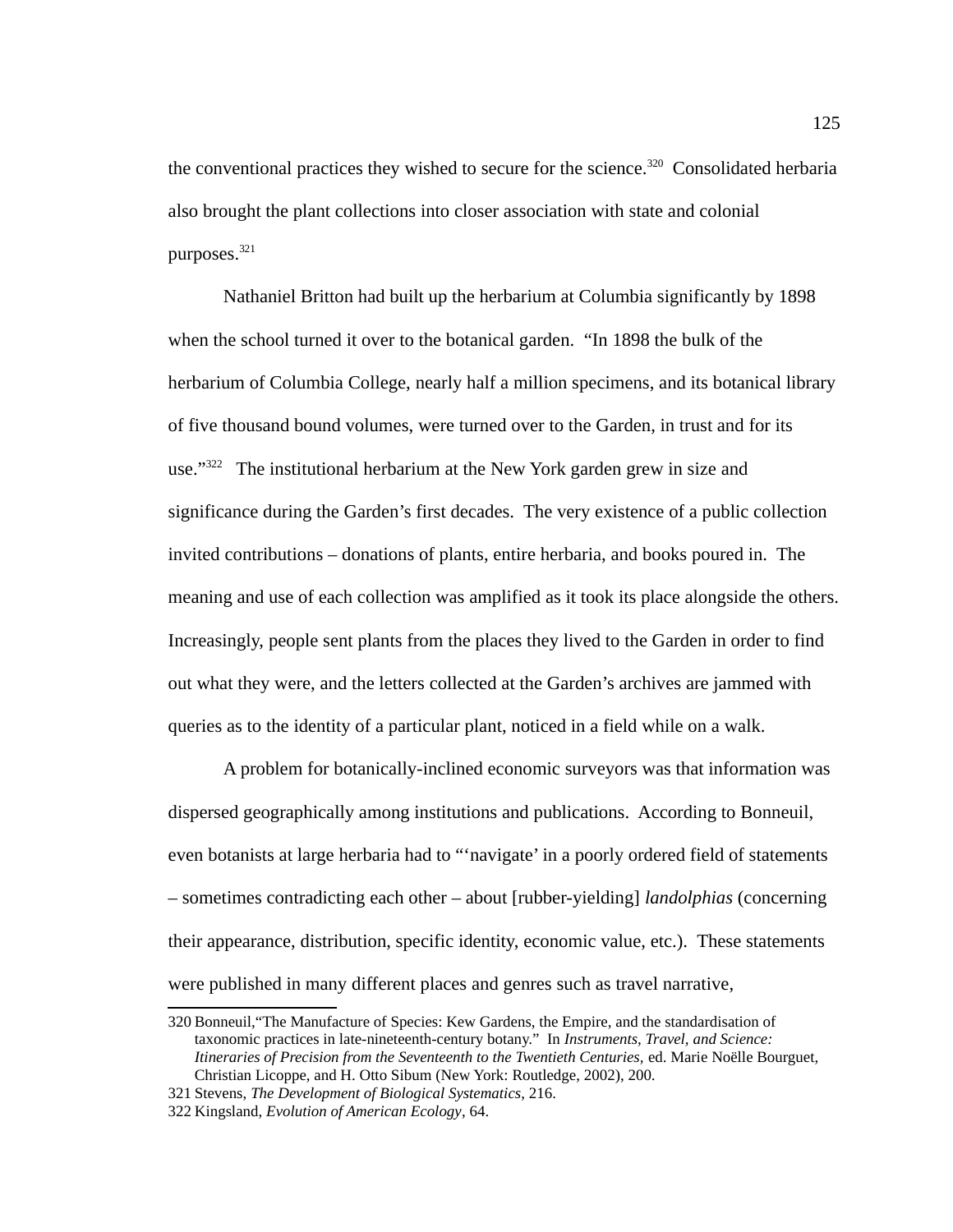administrative reports or economic correspondence, local publications, etc., rather than in the major and readily accessible botanical periodicals."<sup>[323](#page-134-0)</sup> It was partly in response to this erratic growth pattern that George Bentham and J.D. Hooker published their massive colonial surveys. The New York Botanical Garden aimed to serve not only as the central reference herbarium, but also as a library, systematically collecting literature from all the state and territorial agricultural experiment stations, and colonial research stations worldwide.

The herbarium was equally important for the way it served to integrate the work of the Garden staff with the vast amount of botanical work occurring globally, and to benefit from its ongoing discoveries. An economy of botanical exchange and sharing of "duplicates" among the major institutions ensured that the Garden would become a receiving center, much as Kew had become the receptacle for colonial plants. A large herbarium was necessary to extend the territorial reach of the Garden's interpretive efforts, providing a basis for cross-reference. It was also necessary to establish favorable terms for collaboration with botanists presiding over the large European herbaria. Access to the full range of meaning and possibility available through the study of the material processes of plant life depended on the measure of control already possessed. The main classifier of West Indian plants in the late-nineteenth and early twentieth centuries was a German botanist named Ignatius Urban who preferred not to communicate with New York botanist Nathaniel Britton. As Britton's collaboration with British officials in Jamaica deepened, Urban continued to correspond exclusively with the British botanists,

<span id="page-134-0"></span><sup>323</sup> Bonneuil, "The Manufacture of Species," 193.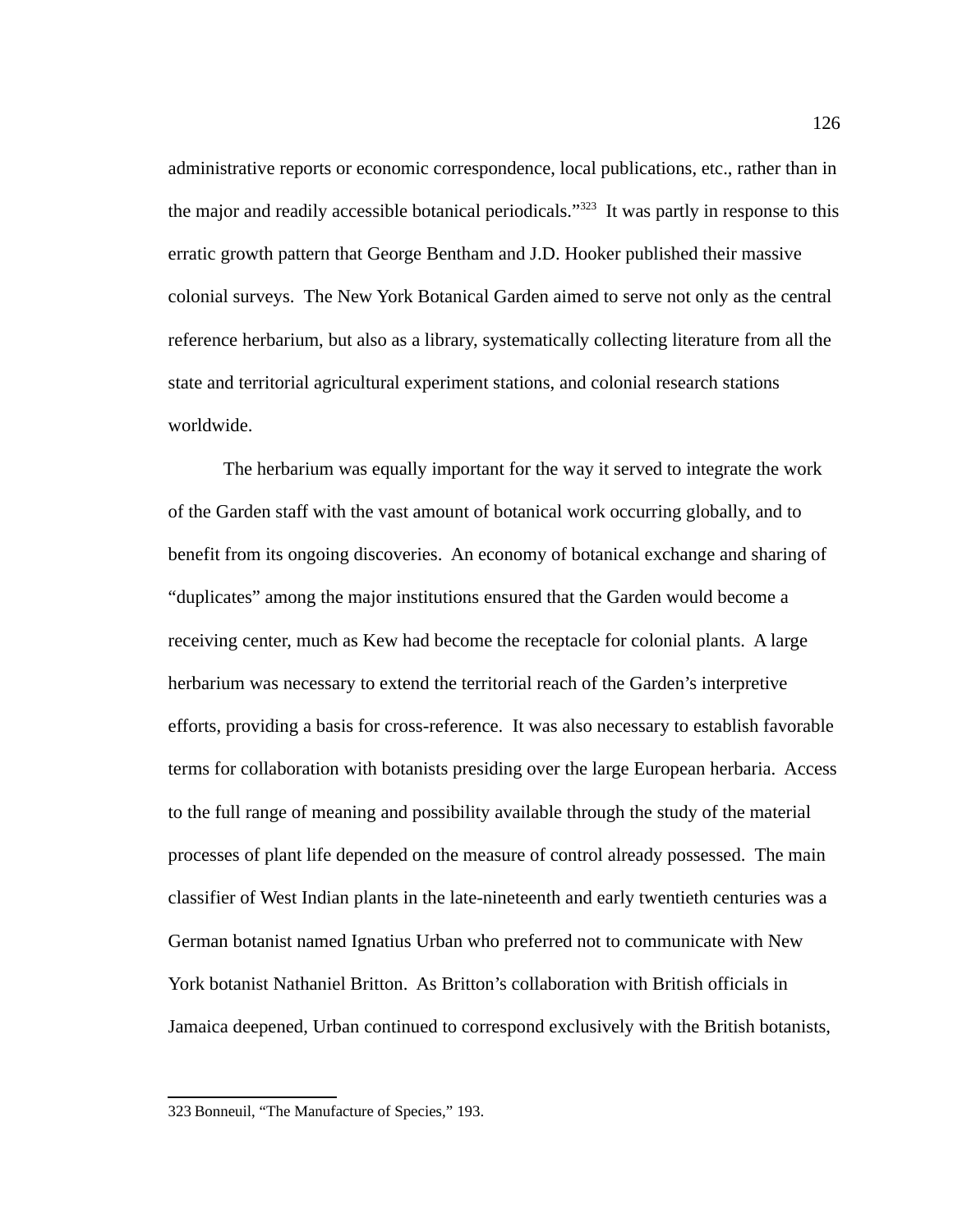even where Britton's knowledge and resources bore directly on Urban's work. William

Harris wrote to Britton from Jamaica in 1906,

It is very evident the Germans do not realize what an immense collection you have in your Herbarium, but the time has arrived when the European botanists must realize that the collection, thanks to your industry, now stands in the very first rank. This is a most remarkable fact considering the comparatively short time that your Garden has been in existence. You may not have some of the old types but that does not prevent you recognizing a new species when you see it.*[324](#page-135-0)*

The capacity to recognize and describe plant life in territorially efficacious ways increasingly depended on a person's status in relationship with a center of botanical ownership and power.

# **A Rational Basis for Collaboration**

In 1888, the same year that the Torrey Botanical Club launched their campaign for a botanical garden in New York, Department of Agriculture botanist George Vesey proposed to his friend Nathaniel Britton that the New Yorkers host a botanical congress. The purpose of the congress would be to organize and streamline the systems botanists working in US territory would use to identify and name plants. Many cataloged plants had more than one scientific name. At the congress, American botanists would "take up Synonymy and make such changes in nomenclature as are needed."[325](#page-135-1) Vesey thought the problem – multiple names for plants regarded to be of the same species, resulting in ambiguity and inefficient communication among botanists – could be solved expediently. "The whole list of [North American] plants could be divided up among our botanists . . ."

<span id="page-135-0"></span><sup>324</sup> William Harris to Nathaniel Britton, 5 November 1906, Nathaniel Lord Britton Collection, New York Botanical Garden.

<span id="page-135-1"></span><sup>325</sup> Ibid.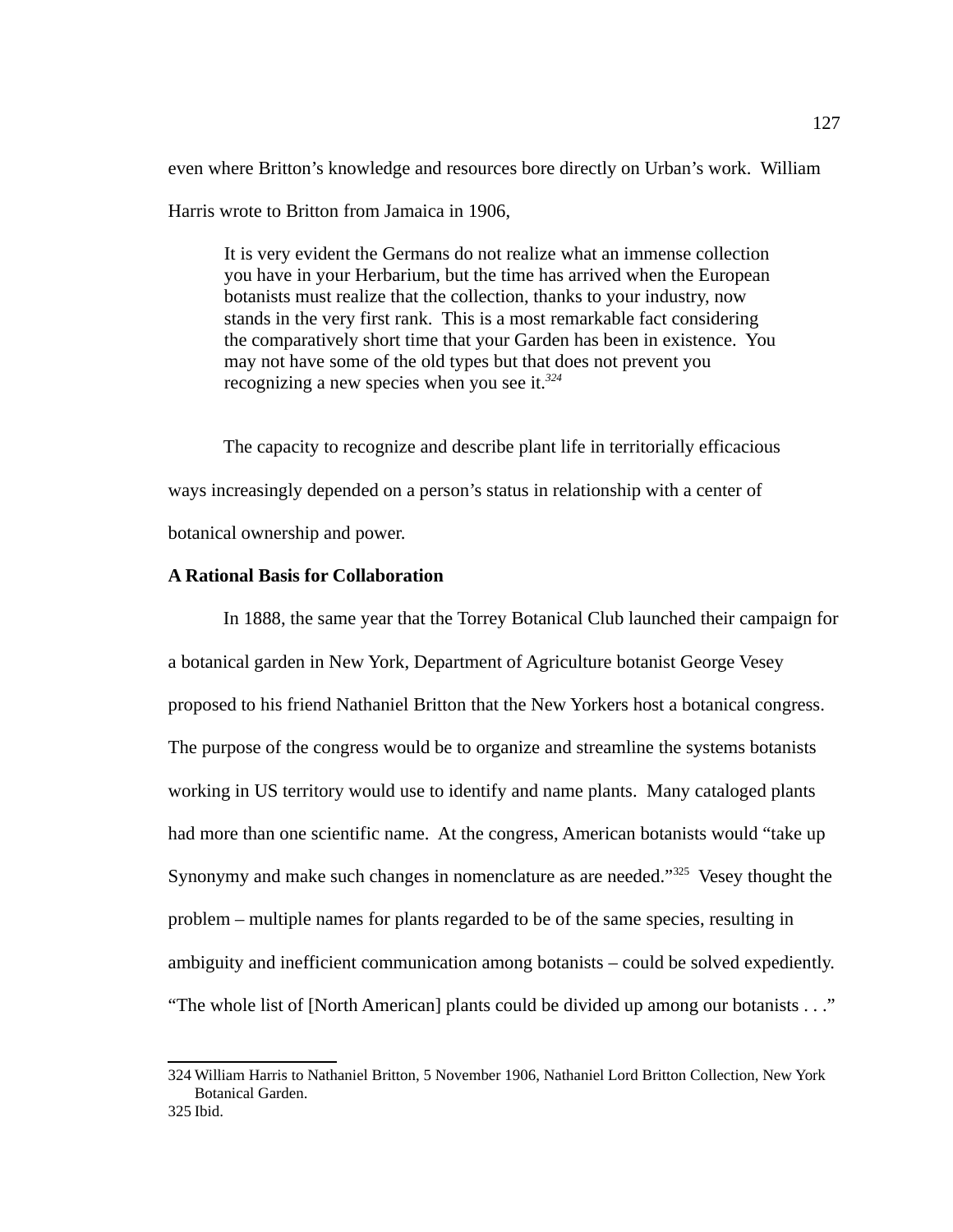The list "could be rapidly straightened out provided that the parties could have access to books and Herbaria."<sup>[326](#page-136-0)</sup> A belief in the possibility of a transparent system for plant naming amenable to rational principles was shared among the botanists at the New York garden. Rationalism propelled their work cataloguing plants in the Caribbean, as they worked to generate comprehensive texts as quickly as possible. They also pressed colleagues in other institutions to abandon parochial naming practices in order to create a system less burdened by historical complexity, and more able to accommodate ongoing reinterpretation of species' boundaries while maintaining an appearance of empirical stability.

Elizabeth Britton expressed a similar faith in the existence of objectively

achievable plant indices in a letter to her friend Alexander Evans, at Yale:

My dear Dr. Evans:-

The package of Porto Rican hepatics has been received and your letter of June  $19<sup>th</sup>$  as well as a set of your reprints. I am very glad to hear that you have found something of special interest in the collection. Your experience in working up specimens from descriptions and the difficulty of getting at scattered types agrees exactly with mine in the mosses. It certainly wastes a great deal of time, but it is the only way to clear out mixtures and duplications. I suppose that Herr Stephani is as difficult as Dr. Karl Műller used to be and that both of them I imagine that they care more for quantity than quality of their work. I am in consistent correspondence with Professor Max Fleischer at Berlin and with the people at Kew and I find that duplications, absolute ignorance or inattention to others' work characterize the result. It simply shows the necessity for doing this work in just this way and we must have patience and keep at it, little by little we shall untangle this synonymy. $327$ 

The goal of a stable, transparent system for naming plants was widely shared

among nineteenth-century botanists. A proliferation of colonial species and species-

<span id="page-136-0"></span><sup>326</sup> George Vesey to Nathaniel Britton, 14 November 1888, Nathaniel Lord Britton Collection, New York Botanical Garden.

<span id="page-136-1"></span><sup>327</sup> Elizabeth Britton to Alexander Evans , 22 June 1906, Elizabeth Britton Collection, New York Botanical Garden.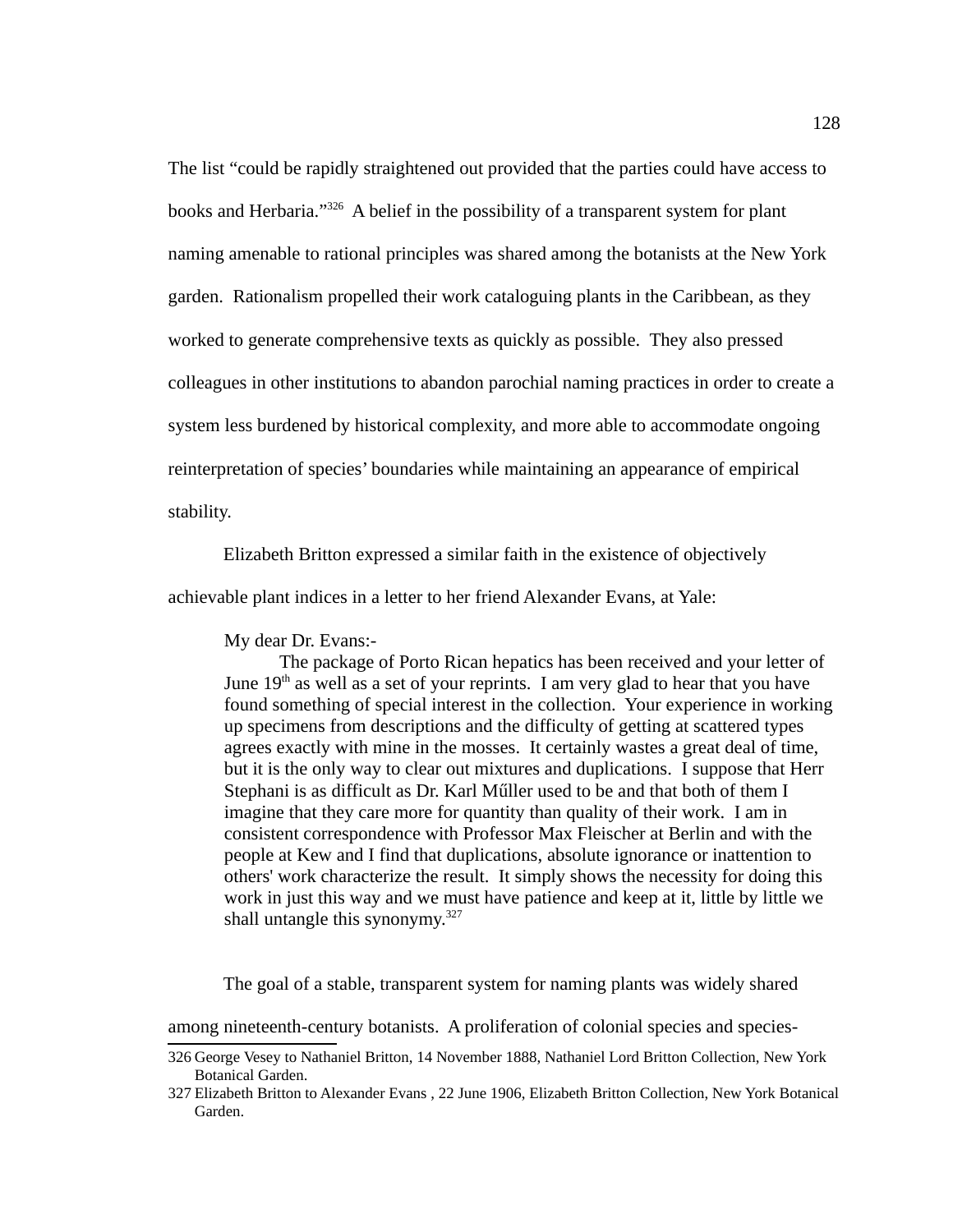describers had made it very difficult for botanists to find and corroborate information about about plants. Because of this uncoordinated diversity, botanical knowledge could not accumulate, plant experts feared. In addition to the logistical problems of information being dispersed among many sites and publications, there was a problem in the diversity of interpretations available to plant-namers and indexers. Botanists disagreed about about how names should be assigned to maximize their utility as reference tools. In particular, as multiple names vied for a single kind of plant, or a new name reinterpreted a plant's relationship to similar specimens, for example by locating it in a new genus, botanical statements ceased to correspond with one another and accumulate into a coherent body of knowledge.

Botanists also disagreed about to what exactly a species name was supposed to correspond. Plant taxonomists of the eighteenth century generally believed in an essential quality that could be recognized and captured in a name for a species.<sup>[328](#page-137-0)</sup> However, nineteenth-century botanists, grappling with an exponential increase in the amount of plant material available for study, questioned the existence of discrete species, as well as the possibility or utility of a name which captured a singular essence. Still, according to Peter Stevens, botanists maintained a sense that with Linnaean differentiae they could "link together names and plants in an objective way."<sup>[329](#page-137-1)</sup>

Though most of his contemporaries saw the virtues of securing convenience, uniformity, and stability in trans-global processes for naming and categorizing plants, few fully embraced the faith of Nathaniel Britton in the possibility of a naming process that

<span id="page-137-0"></span><sup>328</sup> McOuat, "Species, Rules and Meaning," 479-480.

<span id="page-137-1"></span><sup>329</sup>Stevens, "George Bentham and the Kew Rule," in *Improving the Stability of Names: Needs and Options* , ed. D.L. Hawksworth (Taunus, Germany: Koeltz Scientific Books, 1991): 159-160.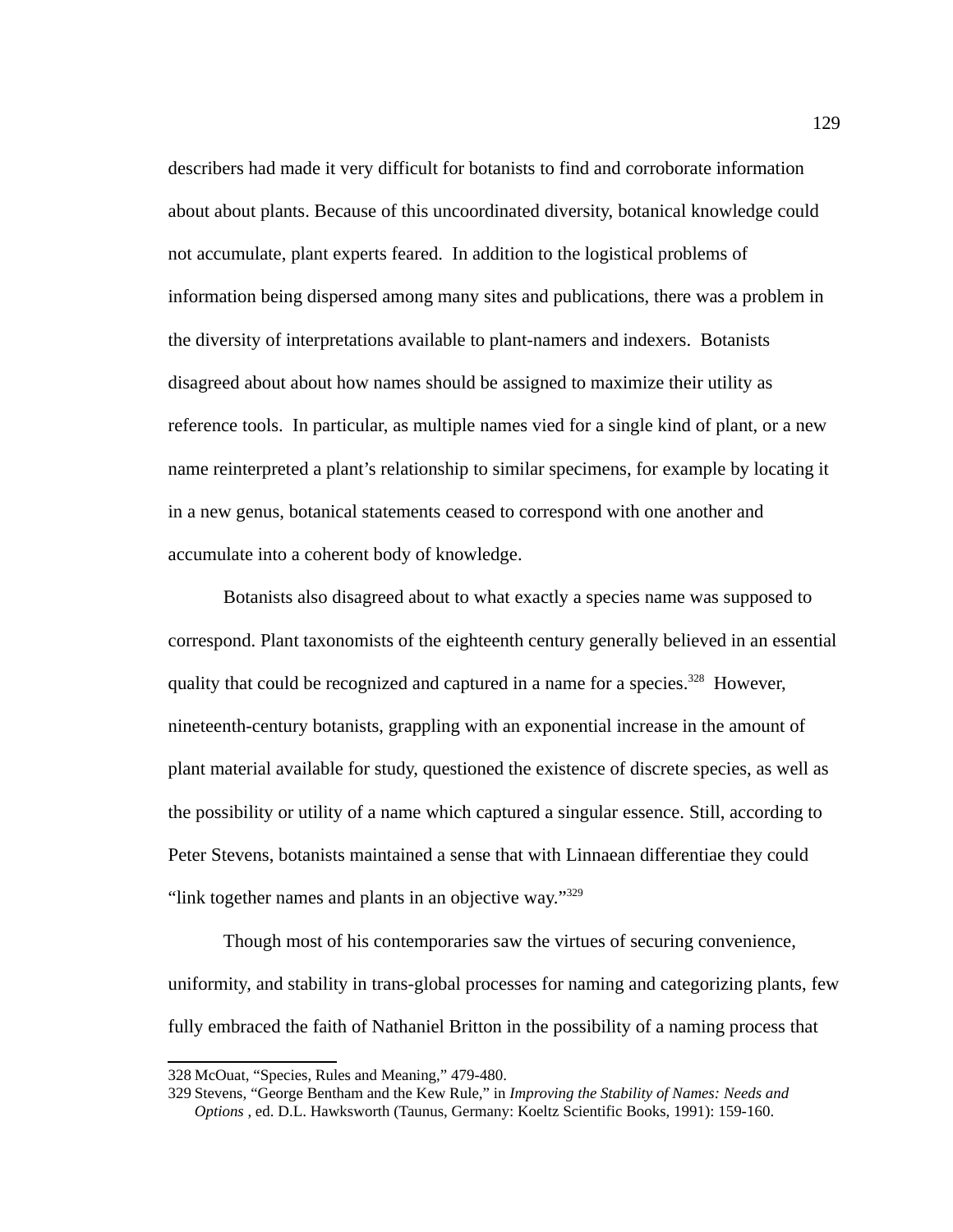entirely circumvented the pitfall of human interpretation. "It is perfectly clear," New York Botanical Garden Director Britton wrote, "that as long as we allow ourselves a choice of names in any way, so long will authors differ in their acceptance and the settling of this important matter be deferred."<sup>[330](#page-138-0)</sup> As much as they worked to expand the territorial scope of their botanical surveys, the staff worked amidst and often against an international community of botanists to leave behind the histories and complexities alive in the discipline of botanical nomenclature.

The interpretive nature of determining where to place lines between species – and the resistance of this form of plant study to monolithic concepts - was eloquently described by the British botanist George Bentham: "We botanists cannot be so mathematically exact as geographers," Bentham wrote, "and where an isthmus is very narrow, we must class the peninsula with the island. How often does it happen that two large orders . . . totally distinct from each other . . . are yet connected by some small isolated genus . . . [or] a single species . . . [leaving] no room for the strait, through which we ought to navigate between the two islands."<sup>[331](#page-138-1)</sup> "Species are judgments," explained Liberty Hyde Baily of the New York Agricultural College.<sup>[332](#page-138-2)</sup> The "species is not . . . an entity, . . . we must look upon it as a more or less arbitrary division which it is expedient to use in taxonomy and nomenclature."<sup>[333](#page-138-3)</sup>

Nathaniel Britton acknowledged this basic element of interpretation and judgment:

<span id="page-138-0"></span><sup>330</sup> Nathaniel Britton, "On the Priority of Place in Biological Nomenclature," *Botanical Gazette* 15 (December 1890), 340.

<span id="page-138-1"></span><sup>331</sup> Quoted in Stevens, *The Development of Biological Systematics,* 104.

<span id="page-138-2"></span><sup>332</sup> Bailey, "The Philosophy of Species-Making," 462.

<span id="page-138-3"></span><sup>333</sup> Ibid.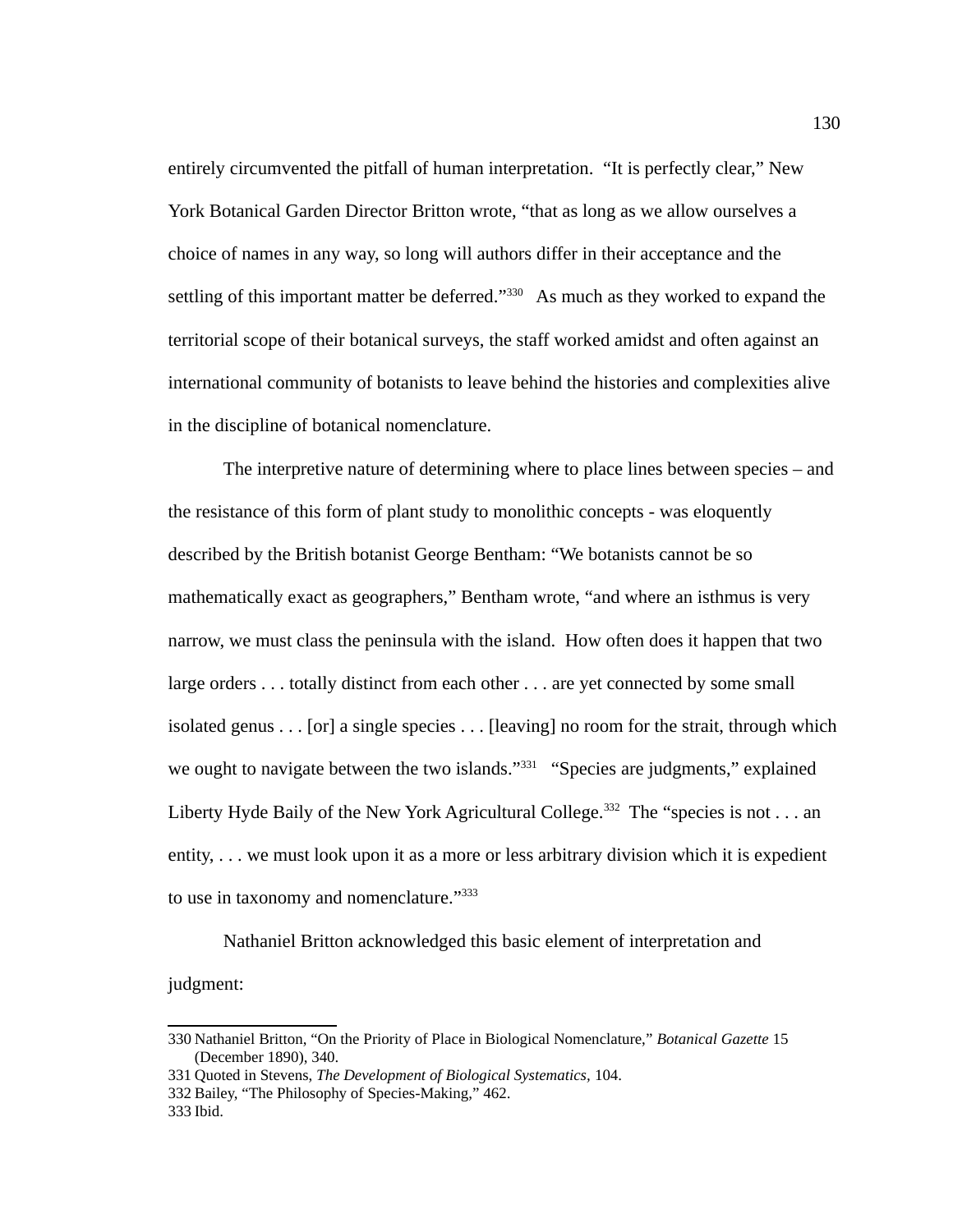"This brings up the whole question of what we should agree upon as constituting a 'species.' There are no fixed lines in nature. The whole vegetable kingdom is so interlocked by the tendency to variation, working simultaneously with the efforts towards atavism and heredity, that structures are continually produced which defy any system of classification. We are forced to admit. . . that intermediate forms may occur between any related groups or individuals . . . It is, I believe, useless at the present stage of knowledge to argue that all 'species' are rigidly distinct and can be separated by carefully drawn descriptions, if once their characters are understood."[334](#page-139-0)

Britton's approach to "untangling" synonymy and creating a useful technical reference tool must be understood in the context of the largely successful efforts of two British botanists to establish convention in naming following the "colonial deluge."<sup>[335](#page-139-1)</sup> Christophe Bonneuil has shown how, in collaboration with Joseph Hooker at Kew, Bentham created a series of large publications designed to reign in the diversity of plant naming and the varied approaches to species determinations they represented. Bentham and Hooker faced the dissolution of their science as a multiplicity of plant forms undermined European taxonomies and many explorers joined in a frenzy to name the plants. New names given without considered reference to similar specimens in herbaria threatened to result in a "chaos of incommensurable statements" where names failed to reference larger patterns.<sup>[336](#page-139-2)</sup> Further, it had become practically very difficult to communicate about species, including species of economic and national significance such as rubber, since published information was dispersed and followed no common ground rules.

In particular, Bentham and J.D. Hooker believed that species could best be understood as "not made of individuals strictly moulded after one single type," but rather

<span id="page-139-0"></span><sup>334</sup> Nathaniel Britton, "On the Naming of 'Forms' in the New Jersey Catalogue, *Bulletin of the Torrey Botanical Club* 17, (May 9 1890): 122.

<span id="page-139-1"></span><sup>335</sup> McOuat, "Species, Rules and Meaning," 481.

<span id="page-139-2"></span><sup>336</sup> Bonneuil, "The Manufacture of Species," 200.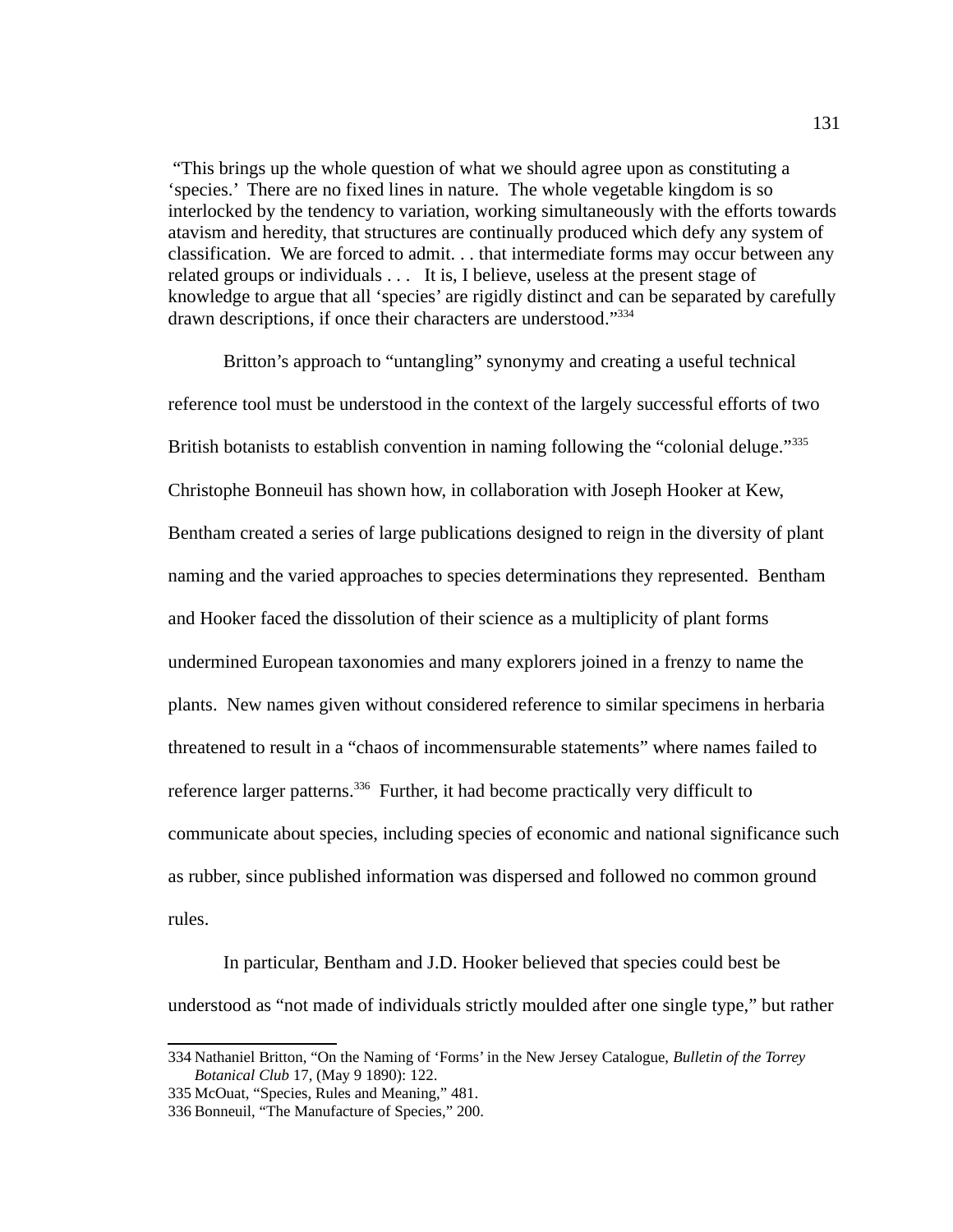as a "spectra of slightly variable forms clustered around the type."<sup>[337](#page-140-0)</sup> Viewing species in terms of a spectrum enabled botanists to better perceive and represent biogeographic relationships, for example similar forms hailing from Arctic or montane tropical regions might be brought into relationship through the use of a single shared species name.<sup>[338](#page-140-1)</sup> Hooker was a "brilliant plant geographer" for whom, "broad species were necessary to make classification of species more sound and stable," and also "to draw meaningful comparisons between floras of different regions and explain the distribution of plants."[339](#page-140-2)

To address the problem of diversity in interpretation, Bentham and Hooker organized a large series of publications, in coordination with Kew Gardens and the Colonial Office. Between 1857 and 1864 Kew sponsored a three-volume *Flora of the British West Indian Islands*. This was the first of a series of colonial floras co-ordinated by William and J Hooker that would include the *Florae hongkongensis* (1861), *Flora capensis* (3 vols., 1859-65), *Flora australiensis* (7 vols., 1863-78), *Flora of Tropical Africa* (3 vols., 1868-77), and *Flora of British India* (7 vols., 1872-97).[340](#page-140-3) Two other major publications helped to secure Bentham and Hooker's preference for describing species in such a way as to include a spectrum of forms, the *Genera Plantarum* and the *Index Kewensis.* While no "natural system" had yet been discovered to explain the relationships among plants or substantiate an objective system for naming plants, Bentham and Hooker drew upon the "authority of persons, texts and institutions whose power was built on the opportunities provided by travel and empire" to secure alignment

<span id="page-140-0"></span><sup>337</sup> Ibid., 196.

<span id="page-140-1"></span><sup>338</sup> Ibid., 198.

<span id="page-140-2"></span><sup>339</sup> Ibid.

<span id="page-140-3"></span><sup>340</sup> Bonneuil, "The Manufacture of Species," 201.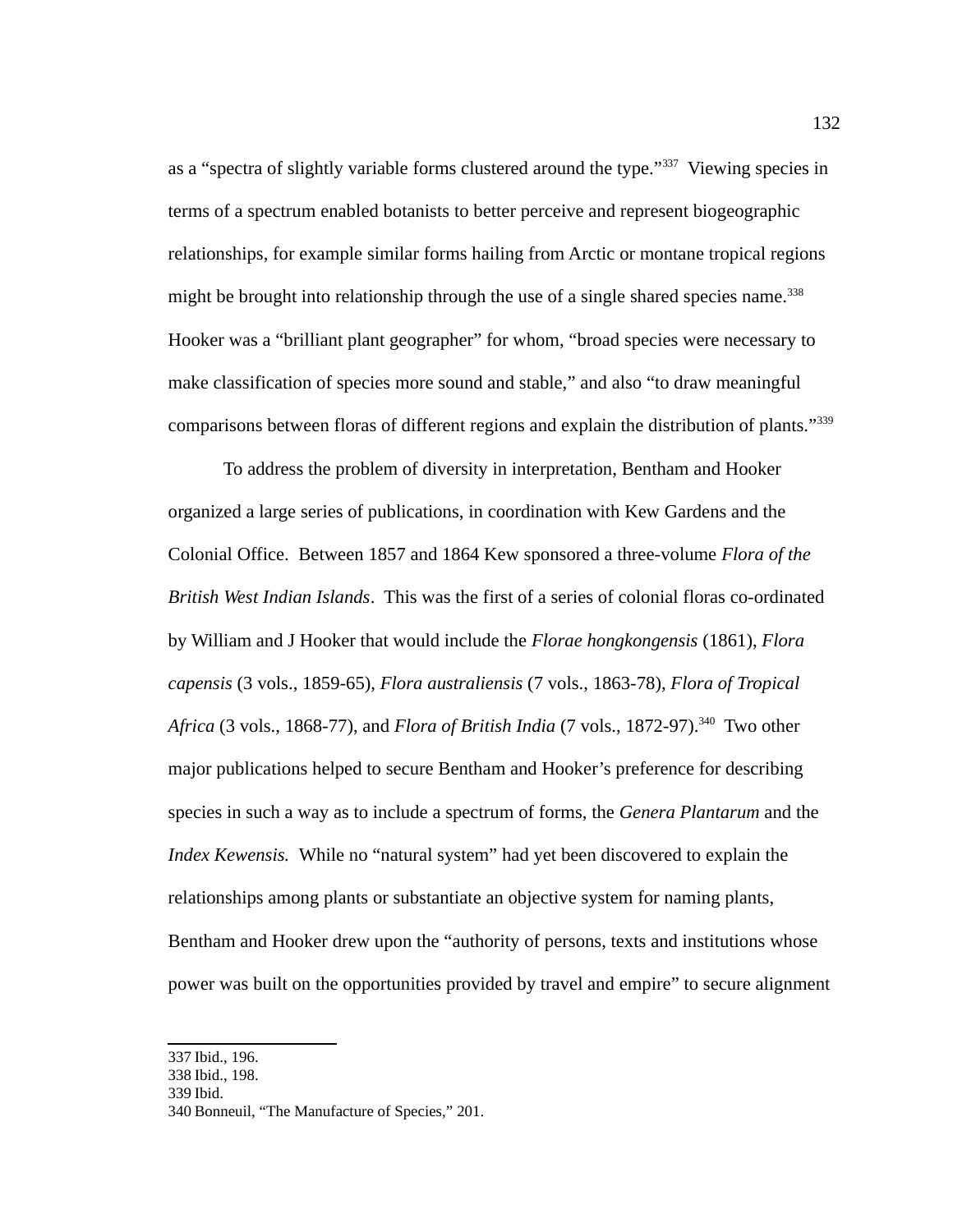in naming practice and allow for cumulativity in botanical knowledge-making.<sup>[341](#page-141-0)</sup> In other words, they secured conventional practices by publishing large quantities of material, and securing consent among other heads of major herbaria, making it difficult for alternative practices to find space in the botanical community.

The success of the British system was embraced by researchers at Harvard, and an instinct to protect a fragile sense of order is reflected in a letter from Charles Sargent to Nathaniel Britton, about a subject of mutual interest:

As you know, the West Indian botany is terribly mixed up and I should not think it would be safe to make new species in a genus like *Pisonia* without having first compared all our specimens with the material at Kew; this, perhaps, you have already done. Just now my mind is so muddled in a vain attempt to clear up the synonymy of *Cratsegus* that it seems hopeless to think of tackling any new puzzles; and I hope you will clear up *Pisonia* before I get to it in the *Silva* which won't be, I am happy to say, for a year or two yet.<sup>[342](#page-141-1)</sup>

Perhaps it was a sense of the precariousness of the authority of the heads of the large herbaria, in the face of the many potential namers-of-plants that led botanists like Sargent to the place of respect and caution he expressed regarding the West Indian Botany. To ignore Kew was to risk not only creating confusion in the form of multiplying synonyms, but also to re-introduce openness into the tentatively established hierarchy of namers. Britton expressed a similar hesitance when he described his early conservative approach to naming. Convention was precarious, upesetting it potentially costly.

<span id="page-141-0"></span><sup>341</sup> Ibid.

<span id="page-141-1"></span><sup>342</sup> Charles Sargent to Nathaniel Britton, 21 April 1892, Nathaniel Lord Britton Collection, New York Botanical Garden.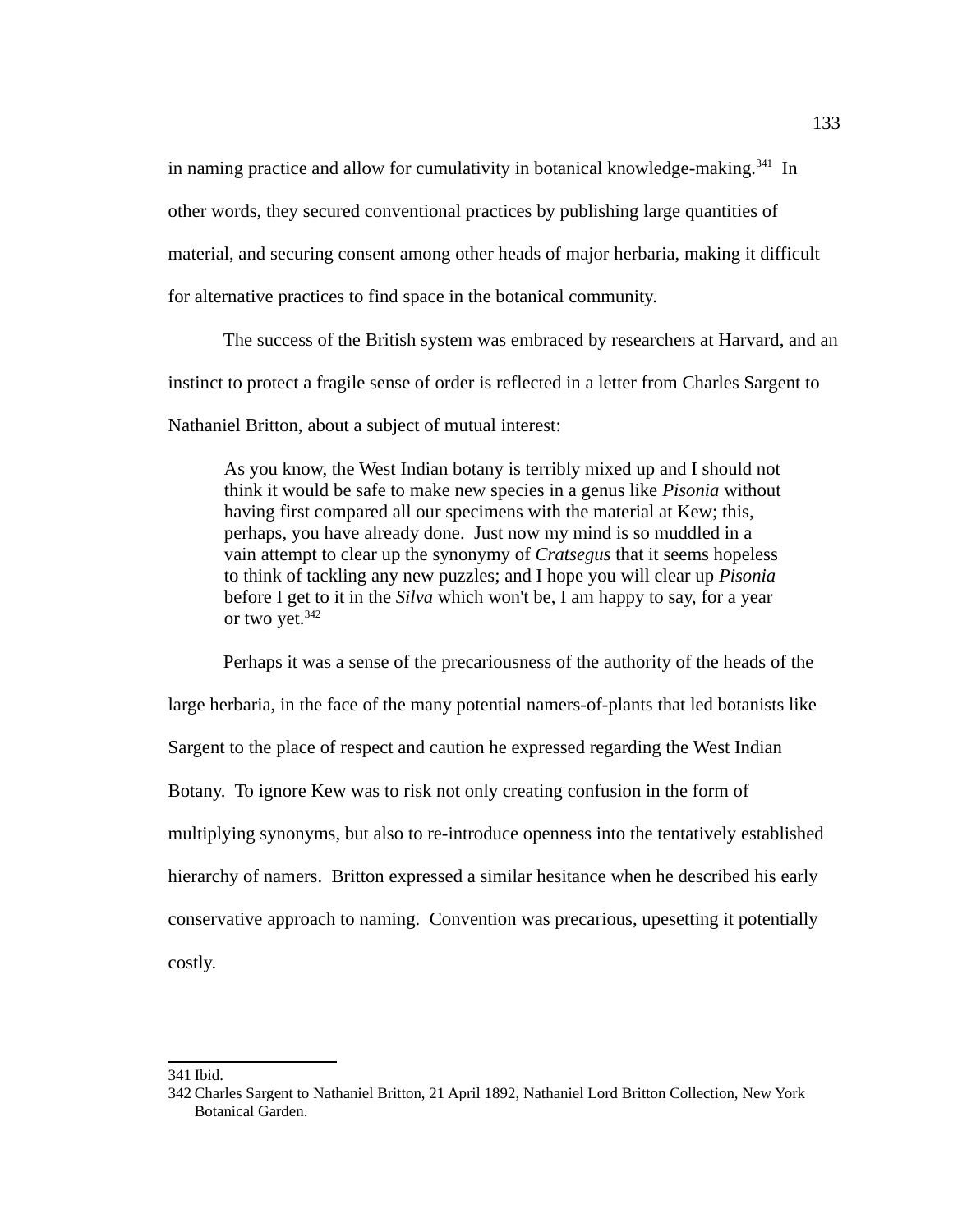The temperament of Harvard's reigning botanist contrasts dramatically with his friend and sometime-antagonist Britton. Britton respected Kew's collections and traveled there often to compare specimens with its holdings. He corresponded with Kew director William Thistleton-Dyer, and in many respects sought to model his own institution on the London establishment. However, he took a very different, determined and unhesitating approach to "the West Indian botany." Recognizing complexity, Britton was also keen to advance the territorial scope of his work and his institution's as quickly as possible. Britton's style of work contrasted not only with Sargent's but also with that of the thencurrent authority on West Indian botany, Ignatius Urban. Urban included "detailed descriptions, full citations of collectors and localities, and extensive discussions of species relationships, all in Latin."<sup>[343](#page-142-0)</sup> Contrasting Britton and Urban's approach, a colleague of Britton's wrote, "before Urban could complete his minute dissections, his ponderous descriptions, and his erudite discussions, Britton had his brief diagnoses actually in print and the type specimens, christened with a Brittonian name, safely deposited in the herbarium at the New York Botanical Garden."<sup>[344](#page-142-1)</sup>

A main achievement of Bentham and Hooker had been to secure the authority of the interpreter of a specimen's genus by making the correct name for the plant reflect the moment the plant was placed in the (currently) correct genus. This name would replace a name assigned to a plant upon discovery. Bentham and Hooker made a case for the importance of comparison with the benefit of a large herabarium, and for interpreting relationships among plants as part the work of isolating a species. This was a complex

<span id="page-142-0"></span><sup>343</sup> Kingsland, *Evolution of American Ecology*, 84.

<span id="page-142-1"></span><sup>344</sup> Quoted in Kingsland, *Evolution of American Ecology*, 84.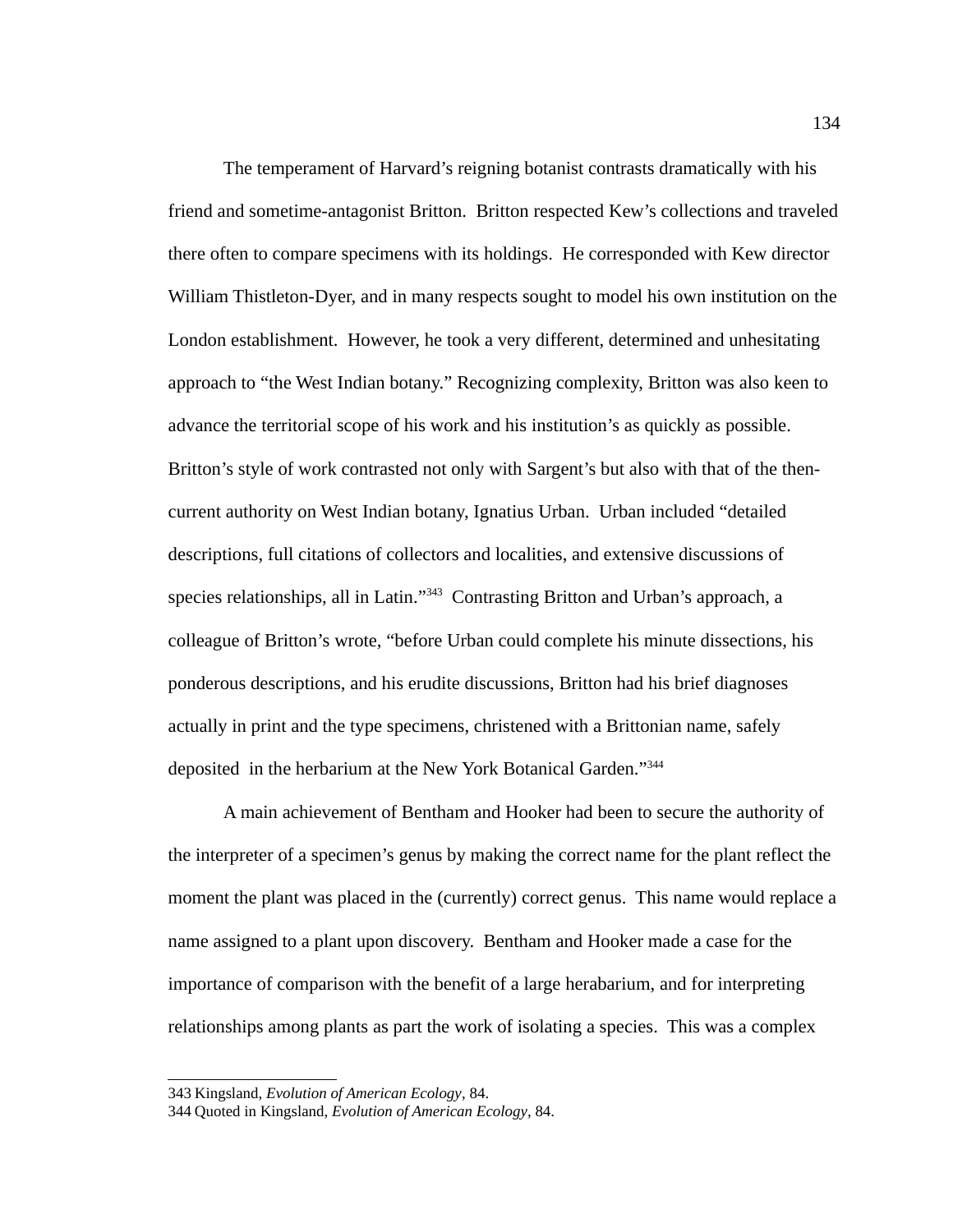and difficult to describe process: "species vary within limits" but how they do so is "very difficult to express in a word." $345$  For these botanists, the moment of interpretation is is crucial, and enshrined in the name given to the plant. Bonneuil gave an instance of this, writing, "an Apocyneae described by the French botanist Louis-Pierre as '*Ancyclobotryspyriformis* Pierre' in 1899 became '*Landolphia pyriformis* Stapf' when Stapf revised the family to conform to the kind of taxonomic order Hooker and Bentham wanted to institute."<sup>[346](#page-143-1)</sup> This revision of names had the advantage of correlating plant names closely with the philosophical perspective Bentham and Hooker wished to advance, and upon which their herbarium was organized. $347$  The practice helped to anchor and more firmly emplace the interpretive preferences of the British botanists discussed above.

However, by 1891, with the support of a number of researchers already secured, Britton was prepared to argue for an emendation to the British practice of enshrining the moment of interpretation in plant names. "In other words, I would quote the original author of the name, and leave the author of the [new] binomial to be brought out in the synonymy of the species, by means of a check-list or other compilation. This has the advantage of doing away with the double citation and eliminating all personal considerations in the publications of new binomials."[348](#page-143-3) In a sense, his proposal was an extension of a larger, widely agreed-upon program for eliminating most of the names used to describe representatives of what was considered to be one species of plant.

<span id="page-143-0"></span><sup>345</sup> Quoted in Bonneuil, "The Manufacture of Species," 202.

<span id="page-143-1"></span><sup>346</sup> Ibid., 205.

<span id="page-143-2"></span><sup>347</sup> Ibid.

<span id="page-143-3"></span><sup>348</sup> Nathaniel Britton, "Botanical nomenclature" *Garden & Forest* 4 (29 April 1891): 202.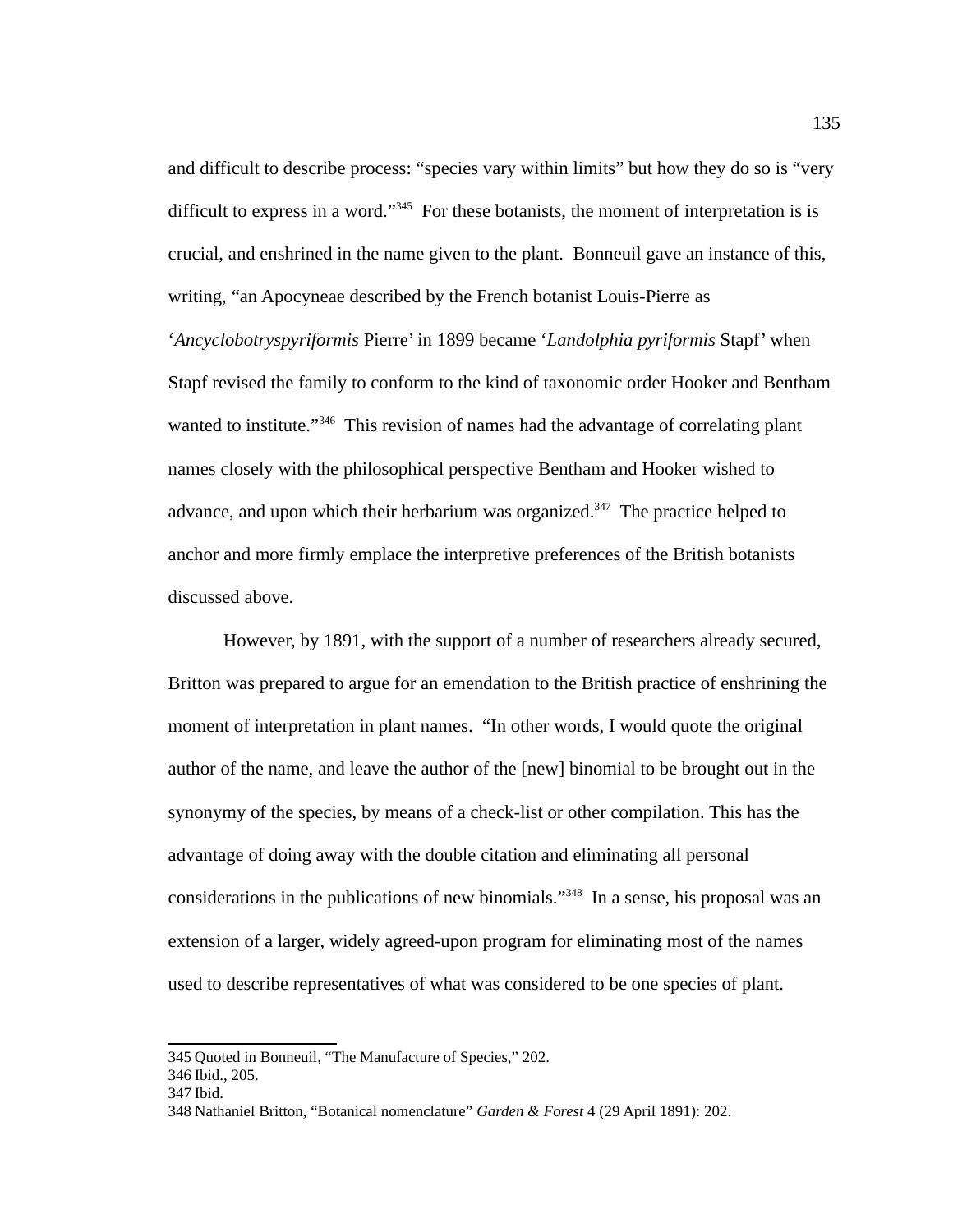The difficulty of adopting such a practice can be explained partly by the investment of Kew-based specialists in Bentham and Hooker's recently-established convention. For some at Kew, too much was invested in the old system. J.H. Hart, the British botanist stationed in Trinidad, characterized a British position on taxonomy for his friend, the New York Botanical Garden fern expert Lucien Underwood in 1907:

I know you are not the only one who criticizes Kew work. The criticism is deserved and the most enlightened of the staff would freely admit the same. But the vast change that would follow the upsetting of their recognized procedure appalls them, and hinders the attempt. I doubt much if the present organization would be equal to the task without great addition to the staff, specially selected for the purpose; + (*sic*) then it must take the life work of many. The herbarium of course would then afford ready assistance to all  $+$  the old types Kew possesses would be more readily available to the world. In your country the lines are laid on more modern systems, and no one, not even the most prejudiced of Englishmen can help admiring the . . .energy and ability with which your work proceeds.[349](#page-144-0)

Botanical naming was also about inventing an evacuated, encapsulated European history capable of conferring narrative context, authority and significance. Attachment to the "Kew rule" wherein plants were renamed as botanists at herbaria placed them into their correct genus could be partly explained by the prior institutional investment in the system and the "life work of many" that would be required to reorganize according to a new system. However, the rationalism proposed by the New Yorkers was untenable to some botanists not only for reasons of prior investment, or what Britton called "mistaken conservatism."[350](#page-144-1) Others perceived an inescapable historicity in European naming practices. Not only did the boundaries of species themselves leave room for

<span id="page-144-0"></span><sup>349</sup> J.H. Hart to Lucien Underwood, 28 May 1907, Lucien Underwood Collection, New York Botanical Garden.

<span id="page-144-1"></span><sup>350</sup> Nathaniel Britton, "Reply to 'Recent Tendencies in American Botanical Nomenclature,'" *Journal of Botany, British and foreign*, 26 (1888), 292.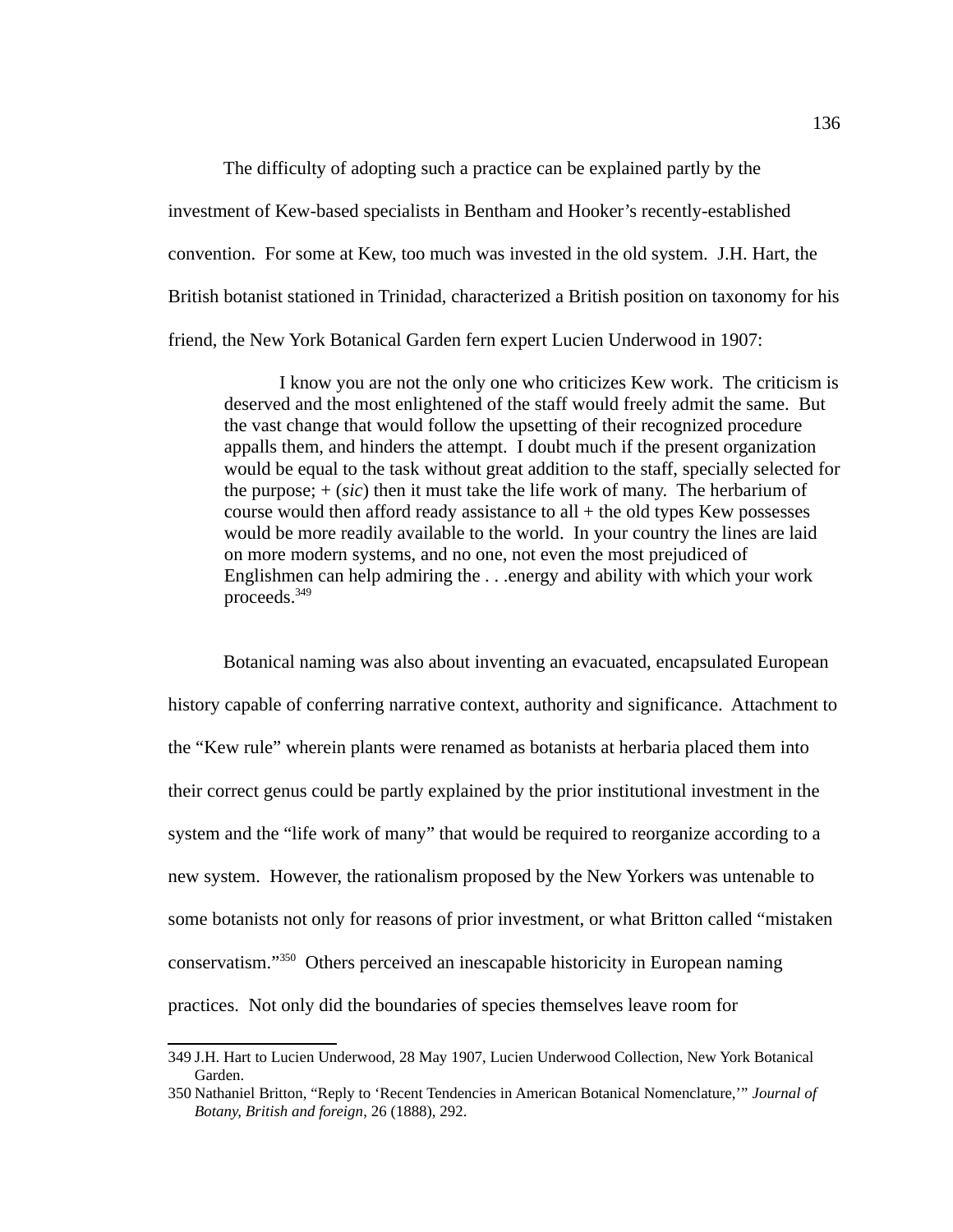interpretation, but the act of tracing a lineage of published names for a plants was not so easily reducible to objective choiceless procedure as Britton imagined.

The new system proposed by the New York gardeners and others was perhaps an extreme version of a long-accepted practice of "priority" wherein the first published name was generally recognized, with many exceptions. This version emblematized the Linnean publication of 1753 as the starting point for all botanical names, officially eliminating other publications of the same era. When delegates agreed upon Linnaeus' *Species plantarum* (1753) as a point of origin for botanical names, Schiebinger explained, "All works published before 1753 . . . were declared invalid for purposes of naming plants; these naturalists' naming practices, strongly based in local cultures both domestic and foreign  $\ldots$  were replaced by Linnaeus' European-centered system."<sup>[351](#page-145-0)</sup> Emptying the detailed interpretations from the historical narrative embedded in the names served to create a more iconic, less historical history.

A debate carried out in the pages of the *Journal of Botany, British and Foreign*, and the Chicago-based *Botanical Gazette* between Nathaniel Britton and the editor of the *Journal of Botany,* William Britten, revealed some of the nuanced possibilities available to interpreters of any given set of "laws" of botanical nomenclature. This particular debate centered on which of several published names for a genus, including *Lepigonum*, *Spergularia*, *Buda*, and *Tissa*, should be adopted as the official name.

The question hinged on Michel Adanson's 1773 publication of the genus, in which he gave these several names for it. All agreed that as the first published instance of the

<span id="page-145-0"></span><sup>351</sup> Londa Schiebinger, *Plants and Empire: Colonial Bioprospecting in the Atlantic World* (Cambridge: Harvard University Press, 2004), 204-205.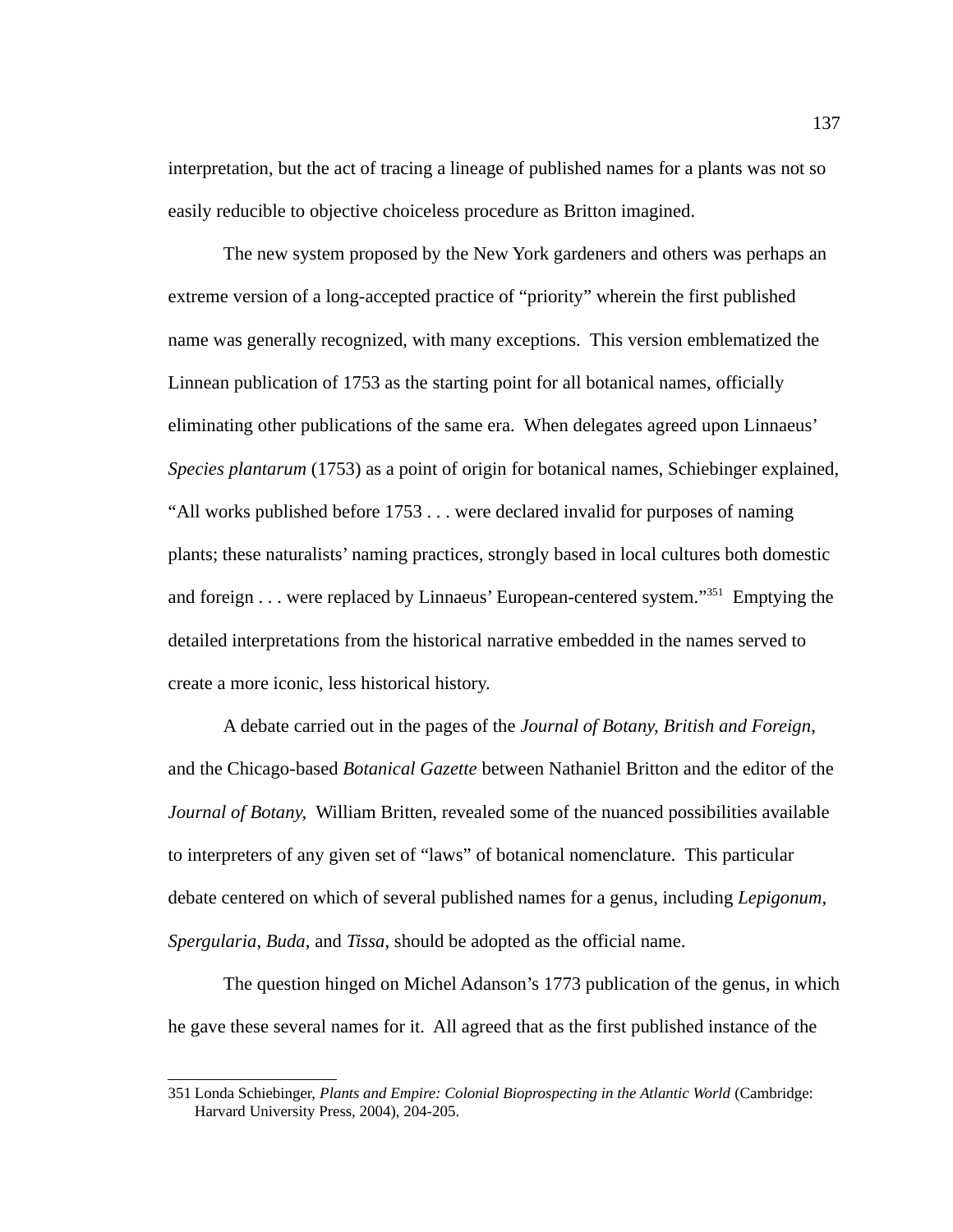genus, Adanson's text was the reference point. However, Adanson was not in agreement with some of his eighteenth-century colleagues over the value of choosing a single name to represent a group of plants whose internal and external contours remained uncertain. Drayton wrote that Adanson, "in 1749 confronted the plants and animals of Senegal and decided that they simply did not fit the categories framed by any natural historian, including the Swede."<sup>[352](#page-146-0)</sup> Adanson transcribed and maintained numerous plant names, including those given in Wolof, which he recorded during his years in Senegal.<sup>[353](#page-146-1)</sup> Successors wishing to pin a genus that he published to a single name were left to select from among the options he provided.

On the grounds that *Tissa* came first in the pagination of Adanson's publication, *Tissa* would be the correct choice for a final consolidated name, following the "priority of place" (referring to place within a single published text) rule, and this was Britton's choice.

However, from London, William Britten took a different view, introducing a historical nuance into the reading of Adanson's genus. Britten noted that in 1828 the botanist Dumortier had recognized the unity, or "synonymy" in Adanson's multiplynamed genus, and had published *Buda* as the name for a single, unified category. Dumortier made this choice, according to Britten, in perfect accordance with the thencurrent DeCandollean *Lois*, citing article 55.<sup>[354](#page-146-2)</sup> As the first to condense Adanson's severally-named genus/genera into a single group, his choice of *Buda,* which had been in use for the better part of the century, should have been maintained.

<span id="page-146-0"></span><sup>352</sup> Drayton, *Nature's Government*, 19.

<span id="page-146-1"></span><sup>353</sup>Schiebinger, *Plants and Empire*, 221.

<span id="page-146-2"></span><sup>354</sup> William Britten, "Buda v. Tissa," *Journal of Botany, British and Foreign*, 26 (1888): 296.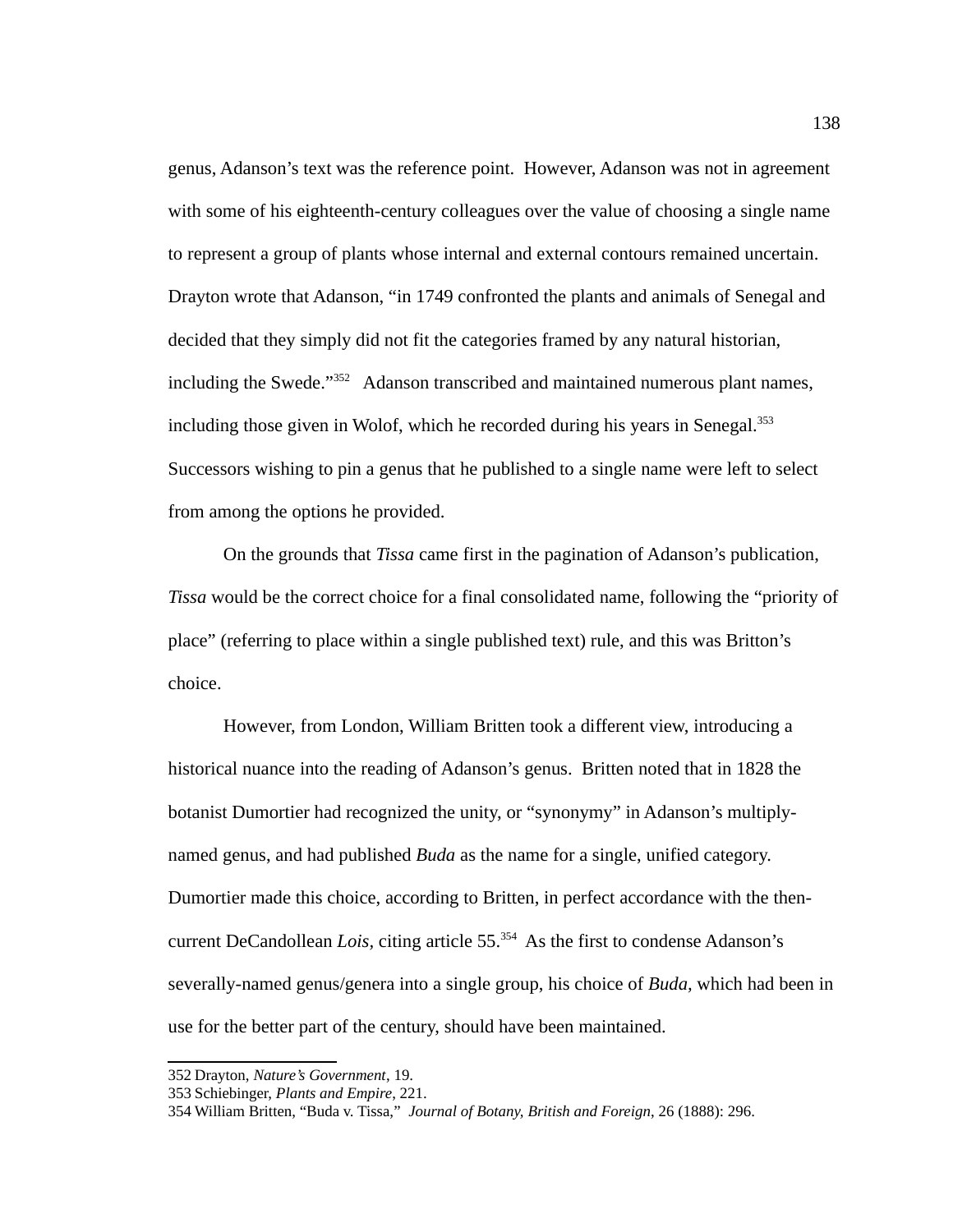Nathaniel Britton preferred to eliminate any reference to intermediary interpretations, and to secure uniform adherence to the rule of first published name since Linneaus' 1853 text. To do so was to eliminate "choice" and leave out both past instances of interpretation, and present historical interpretations. But for William Britten, there were "many ways of mixing the history of a species with its description."[355](#page-147-0)

The first published name rule posits a transparent relationship between a stable thing (species) and its name, even where the location of the imagined boundaries separating that thing from the world of other things may have shifted. Permanence could be achieved in a name by eliminating the practice of changing the name to accommodate new understandings of species' boundaries and relationships. Though botanists embracing Darwinian insights had largely abandoned the idea of species as stable units in nature, the dehistoricized name posited seamless continuity of these imaginary units across layers of looking and understanding, and imagined permanence where none was known to exist.

The Kew publications had attempted and somewhat succeeded in restoring order to botany. They secured closure through the ability to influence convention by using their position at helm of a large institution receiving colonial specimens, giving this closure a political and and not an empirical basis. In a sense, to argue for a "rational" approach was to build on the gains of this negotiated closure while erasing its history and geographical specificity. With the removal of the instances of interpretation from the naming process, historical complexity receded, and the Linnean reference point emerged

<span id="page-147-0"></span><sup>355</sup> William Britten, "Recent Tendencies in American Botanical Nomenclature," *Journal of Botany, British and foreign*, 26 (1888): 290.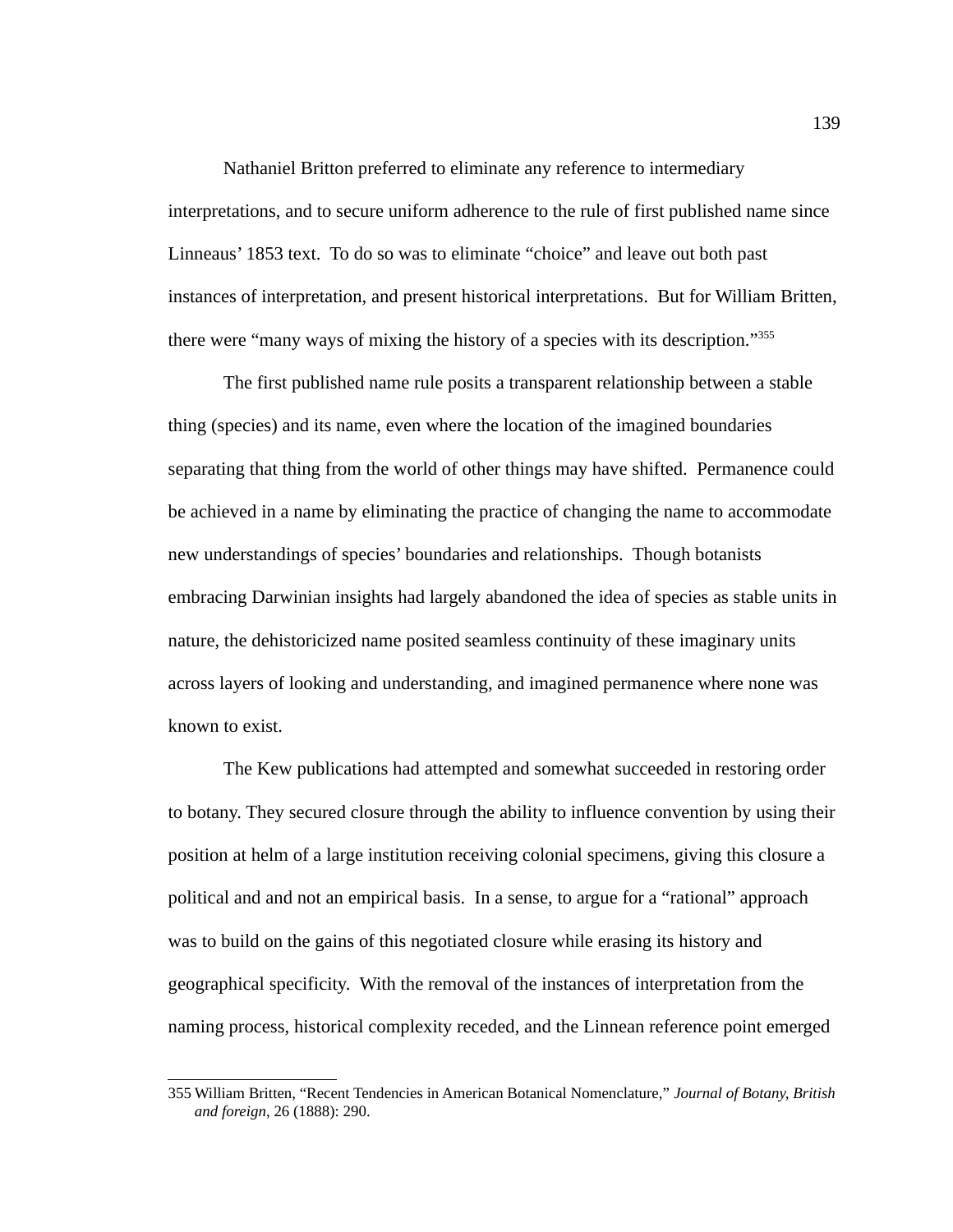more boldly from among the possibilities. This history-sloughing naming process restored a sense of coherence and solidity to the content of a species category which, despite having possibly been redrawn one or many times, now appeared to have a discrete existence of its own, as though only waiting to be identified by Linneaus or a successor.

A faith in rationalism aligned the New York science with the surveying prerogatives of the major commercial institutions, and the ethos of the entrepreneurial sponsors of the Garden. The Colonial Floras were intended to provide colonists and intending settlers with the information they would need to survive. As a publishing house, the New York Botanical Garden served similarly to create an interface between investors and landscapes of agricultural possibility. They believed with George Vesey, that synonmy could be "rapidly straightened out" with the application of a rational system based in an immutable Linnean starting point. By eliminating intermediary interpretive moments from official nomenclature, botanists temporarily recouped the feeling of objectivity through which their knowledge claimed its authority.

#### **Natural Reality in the New York Landscape**

The emergence of a modern process of coordinated botanical naming was achieved through the distillation, from a ranging, internally contentious set of botanical encounters, a single "first" encounter with a species of plant. The streamlined scientific object produced by this narrated encounter was represented in the Garden's publications. Sprinkled amidst travel narratives and descriptions of the Garden's displays and grounds, articles with titles like, "A New *Mouriria* from Porto Rico," "A new *Peperonia* from the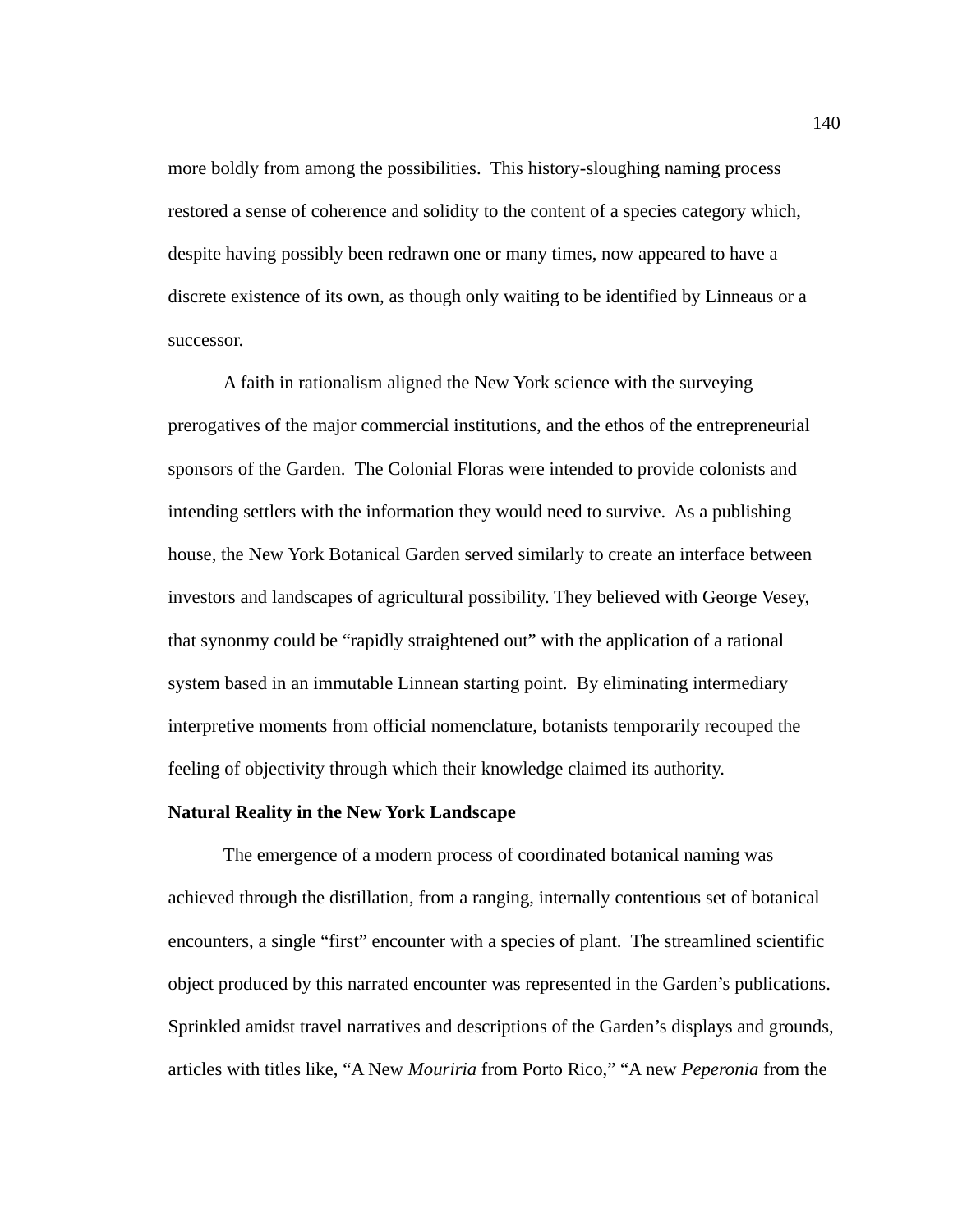island of St. Kitts," or "An undescribed species of *Hydrophyllum*" advertised the staff's scientific findings.<sup>[356](#page-149-0)</sup> This idea of discrete plant-objects was also being represented on the main floor of the museum where visitors were invited to browse among economic specimens linked to the regions of their present and future extraction. As visitors to the Garden, as residents in or visitors to New York, they were invited to feel themselves confidently positioned as surveyors of an entire botanical world.

A mythic European scientific tradition was being elaborated in the landscape of New York. The Italian Renaissance-styled museum building belonged to a boom of large edifices erected in the New York landscape expressive of scientific cultural authority.<sup>[357](#page-149-1)</sup> Several of these were located on Columbia University's new campus and were representative of Columbia president and Garden founder Seth Low's sentiment that by providing a great "service to the multitude," the American university would "win a place for itself in the midst of a democratic community."<sup>[358](#page-149-2)</sup> In this final section, I return to the landscape of New York to explore how a broader imperative toward disinterested science created a local context for the Botanical Garden as an agent of territorial expansion. In the emerging built environment of the research institutions and public edifices of science, these modes of inquiry were figured not as belonging to an economic project, but as part of a scientific culture with a vaunted European lineage.

The museum, along with other neoclassical buildings, narrated a rich cultural lineage, a venerable ancestry for the Garden's science. Tzonis and Lefebre described an

<span id="page-149-0"></span><sup>356</sup> Nathaniel Britton, "A New Mouriria from Porto Rico," *Torreya* 2 (24 January 1902): 10; N.L. Britton, "A new Peperonia from the island of St. Kitts," *Torreya* 2 (12 March 1902): 43; N.L. Britton, "An undescribed species of Hydrophyllum. *Torreya* 2: (2 August 1902):123.

<span id="page-149-1"></span><sup>357</sup>Simon Baatz, *Knowledge, Culture, and Science in the Metropolis: The New York Academy of Sciences, 1817-1907* (New York: New York Academy of Sciences, 1990), 153.

<span id="page-149-2"></span><sup>358</sup>Seth Low, "A City University," *Johns Hopkins University Circulars* 14, no. 118 (April 1895): 56.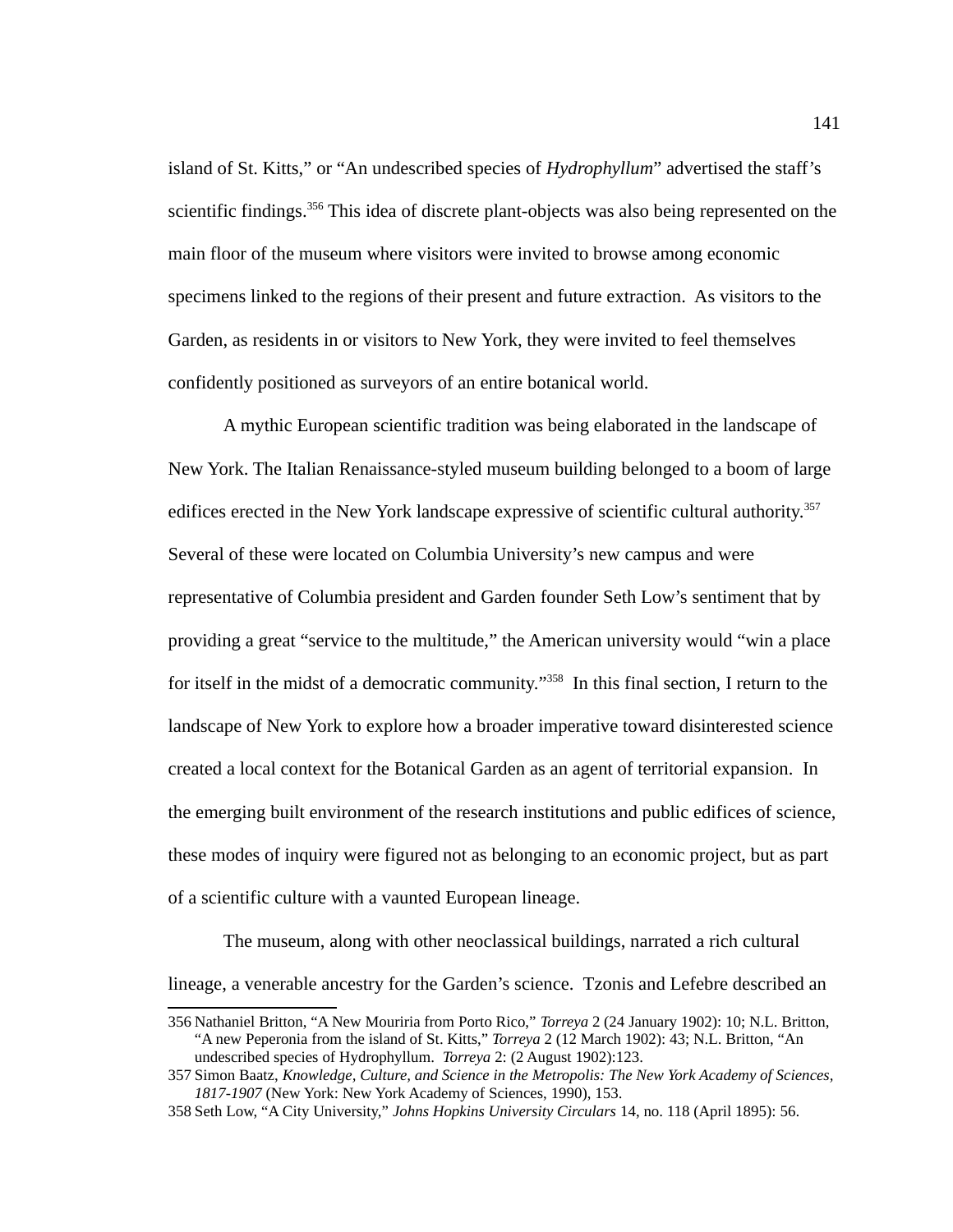architectural citationism in which an "as-if scenographic reality" was produced by invoking forms, geometries and patterns of classical buildings.<sup>[359](#page-150-0)</sup> Detached from the dense symbolic context and theoretical meaning which gave them rise, they hollowly evoked a vague and imposing sense of ancient and timeless European authority. In their citation of classical design principles, the buildings joined New York to a lineage of urban renovations in European capitals where cities were rebuilt to evoke an aura of classical order. This order involved stylizing buildings according to classical formal principals, coordinating buildings together to give a sense of a larger outdoor ordered space, and removing evidence of human participation. At the Garden, emulated ancient design features stood for timelessness in a landscape newly claimed by an as-yet unproven variety of corporate proprietor. The unique existence of a legally-empowered body, the Corporation of the New York Botanical Garden, conveyed itself in ridges and valleys of the museum's fluted columns.

The architectural rhetoric grew in concert with an argument being formulated by scientific practitioners and their sponsors for a "pure science." They wanted funding for research with economic relevance that was not immediately plain, an authoritative platform from which to articulate a coordinated message, and symbolic representation in the landscape. In a presentation on "Botanical Gardens," for a Buffalo audience, Nathaniel Britton emphasized the relationship of the scientific aspect of the botanical garden with its economic dimensions:

"The investigation of economic plants and their products is accomplished through the Scientific Department, and few valuable results can be reached unless

<span id="page-150-0"></span><sup>359</sup> Alexander Tzonis and Liane Lefaivre, *Classical Architecture: The Poetics of Order* (Cambridge: MIT Press, 1986), 246.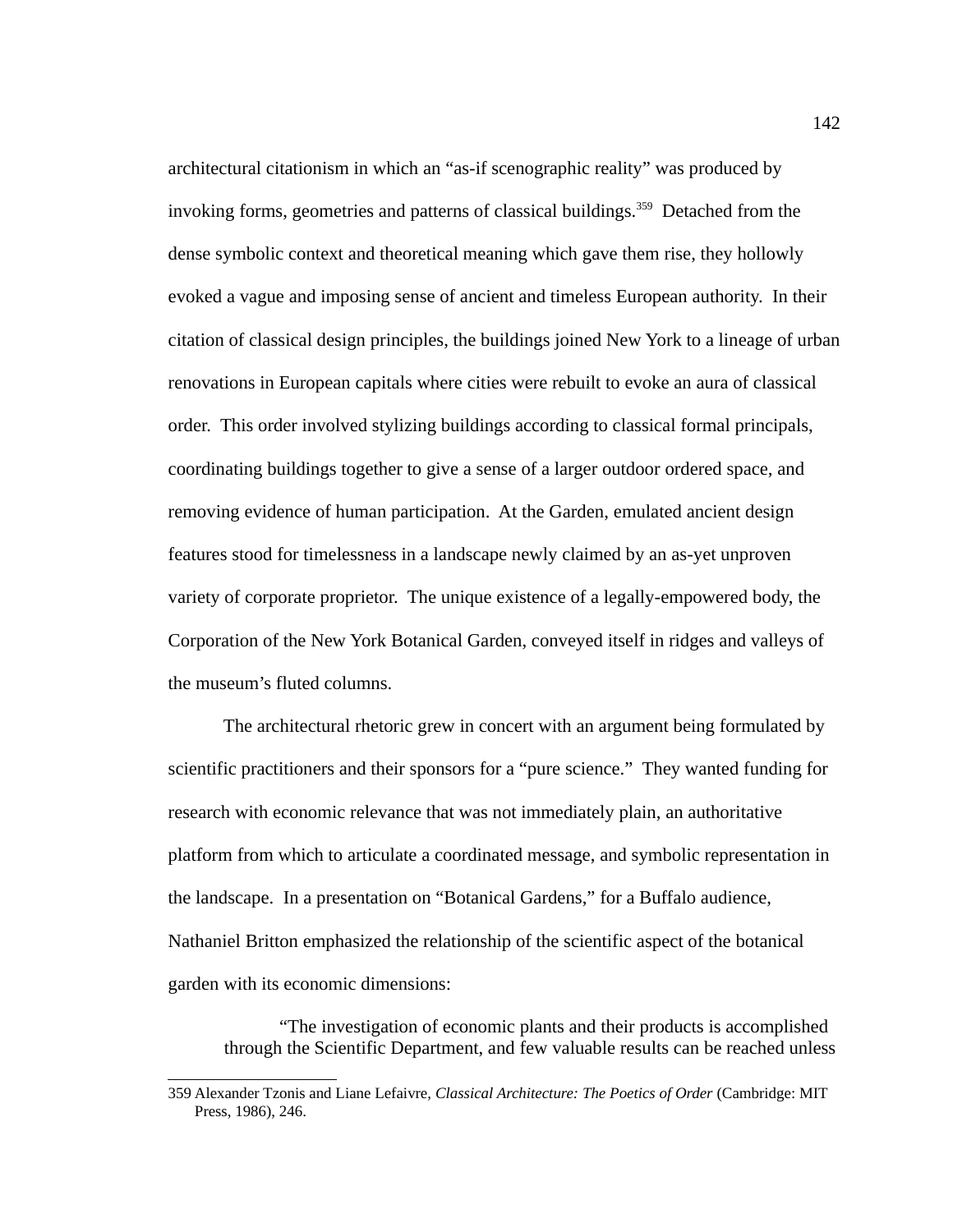the scientific equipment is well developed. The two departments must work conjointly, both on account of the necessity of knowing just what species is under investigation, its structure, distribution and literature, and in order that the most approved and exact methods may be used in the research. Any idea that the scientific element can be dispensed with in connection with economic studies is palpably untenable."[360](#page-151-0)

Addison Brown, president of the Torrey Botanical Club in the 1890's, and a coauthor and patron of Britton's botanical studies echoed Britton. He addressed an audience at the Smithsonian on behalf of a mode of thought and collaboration which he called pure: "Behind all our practical applications, there is a region of intellectual action to which practical men have rarely contributed, but from which they draw all their supplies. Cut them off from that region, and they become eventually helpless." $361$ Advocates of this "region of intellectual action" also included Seth Low, who spent his tenure as president of Columbia (1890-1901) expanding the college's physical presence in the city to a new campus and channeling the superfluous wealth of the era's sugar boom and China trade into new buildings, a new Faculty of Pure Science, and a new professorship in botany.

In 1896, the Havemeyer family, architects of the consolidation of the sugar industry in Brooklyn and of the joint-stock mechanism for circumventing anti-trust laws, contributed \$450,000 for a new chemistry building at Columbia University.<sup>[362](#page-151-2)</sup> Funds for a new natural science building, a new library, and for programs in zoology and teaching

<span id="page-151-0"></span><sup>360</sup> Nathaniel Britton, "Botanical Gardens," *Bulletin of the Torrey Botanical Club* 23 (1896), 333.

<span id="page-151-1"></span><sup>361</sup> Addison Brown, "Endowment for Scientific Research and Publication," in *Annual Report for the Board of Regents of the Smithsonian Institution* (Washington, D.C.: Government Printing Office, 1893), 623.

<span id="page-151-2"></span><sup>362</sup>Simon Baatz, *Knowledge, Culture and Science in the Metropolis: The New York Academy of Sciences, 1817-1907* (New York: New York Academy of Sciences, 1990), 153. For an argument about the ways this circumvention re-configured corporate capitalism in the US, see César Ayala, *American Sugar Kingdom.*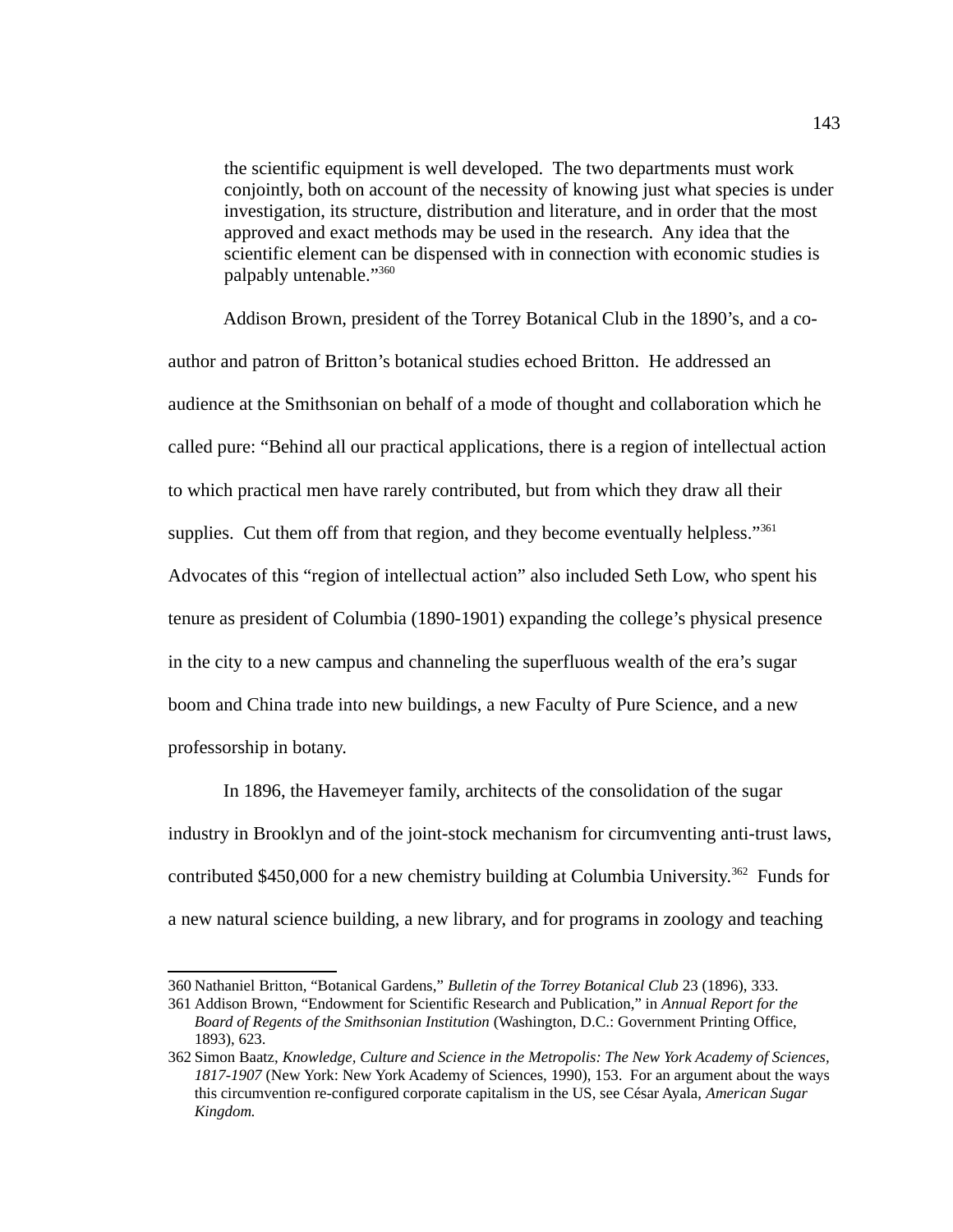were provided by other owners of capital in the city, as the institution expanded and integrated itself into the material and political landscape of the City.

Low was also involved, with botany professor Nathaniel Britton in a coalition referring to itself as the Scientific Alliance whose mission was to organize all the scientific societies in the city, to create a united front to establish the value of science to the press, and to secure funds for a building to represent all of the scientific societies. This symbolic building, a "temple of science," would be modeled on the Burlington House in London, where several royal associations for sciences were headquartered.<sup>[363](#page-152-0)</sup>

For Low, whose presidency at Columbia was sandwiched between two mayoral terms, of Brooklyn (1881-85), and of Greater New York (1902-3), this effort to create a place for science in the city was integrally related to a vision for municipal governance. A wider group of entrepreneur "reformers" aiming to wrest control of the city's political infrastructure and develop it as they would a business were his colleagues in this effort, and funded many of the improvements.  $364$ 

It was Seth Low's opinion that legitimate governance and urban infrastructure were integrally related. In what is perhaps an updated, Progressive version of Chancellor Kent's Erie - that great, intimidating, "public object"<sup>[365](#page-152-2)</sup> - Low prescribed a service-based approach to social coordination and land acquisition. Advanced studies by "the few" could effect material changes in the landscape which would provide, the "utmost service to the multitude."[366](#page-152-3)

<span id="page-152-0"></span><sup>363</sup> Baatz, *Knowledge, Culture and Science*, 150.

<span id="page-152-1"></span><sup>364</sup> Wallace, *Greater Gotham*, 56.

<span id="page-152-3"></span><span id="page-152-2"></span><sup>365</sup> Quoted in Scheiber, "Property Law, Expropriation, and Resource Allocation by Government," 235. 366 Low, "A City University," 56.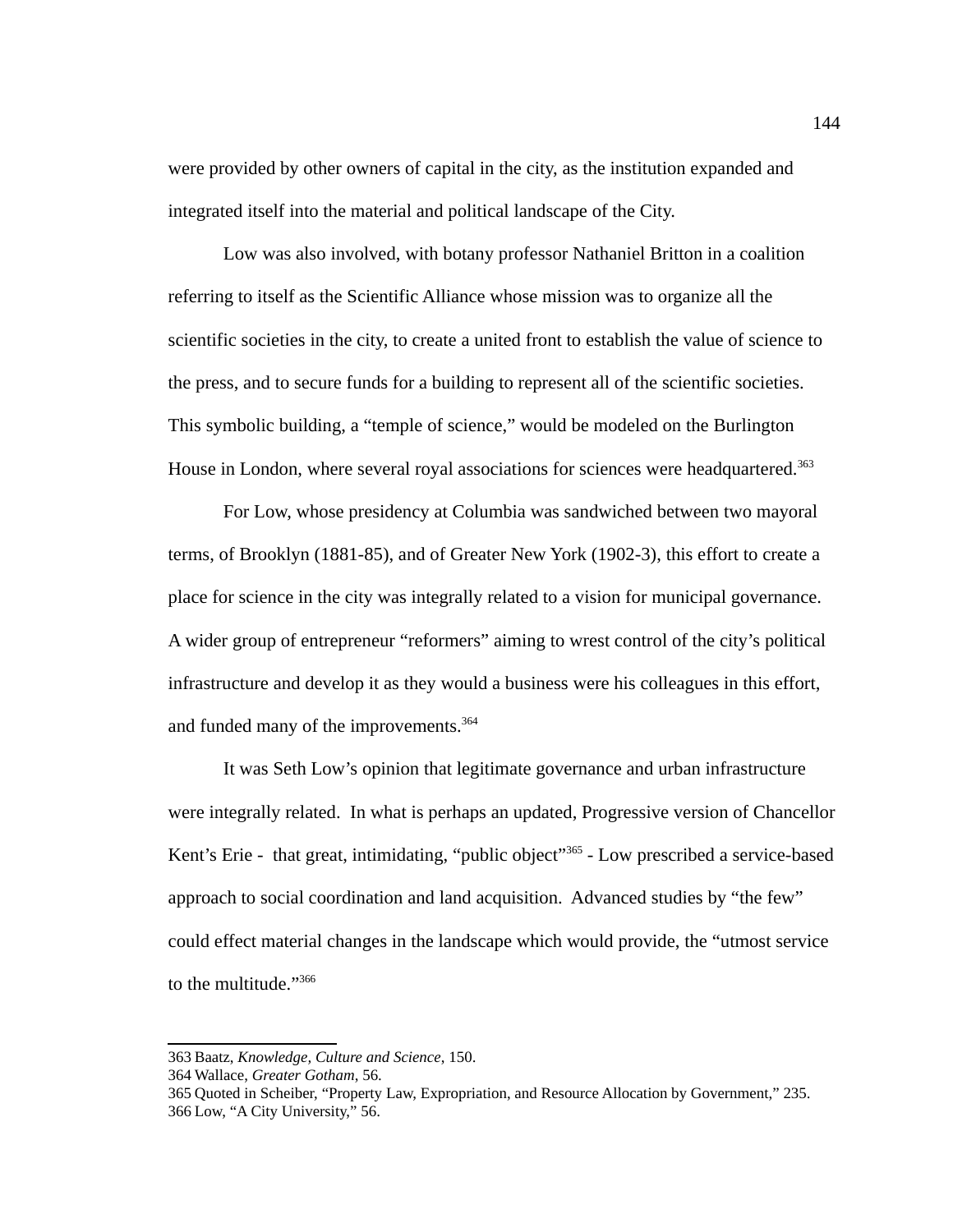Material infrastructure played a crucial role in the re-definition of governance in mid- and late- nineteenth-century New York. Mines faculty created things that helped to define public benefit – things that facilitated commerce, improved health, and exceeded the confines of private interest in scale and purpose. These marvels vouched for the existence and efficacy of the state. Large scale material improvements were intended to supplant the personal favors – immigration papers, coal, widow support, and so on that were the currency of the old ward-based politics of the city. Physical improvements were, in the dominant political discourse, both the mechanism for controlling graft and the evidence of good government. The vision of collective life proposed by Low and other Garden founders and municipal consolidators linked landscape development, especially large-scale infrastructure, to social control, coordination, and peace, in many senses preferring development to participatory decision-making, as the local governance based in the towns was swallowed by the consolidated municipality in 1898.

The legal transformation taking place in New York City during the second half of the nineteenth century, wherein New York became described in law as a "municipal corporation" - essentially an expression of state power - depended on the persuasive power of these engineers. This equation of national interest with technological advance, engineering successes, and benevolence was explicitly modeled on strategies evolved in Europe. As a model for New York, Albert Shaw, author of *Municipal Government in Great Britain*, and *Municipal Government in Continental Europe* proposed the London County Council whose members collectively "possessed as high an average of ability and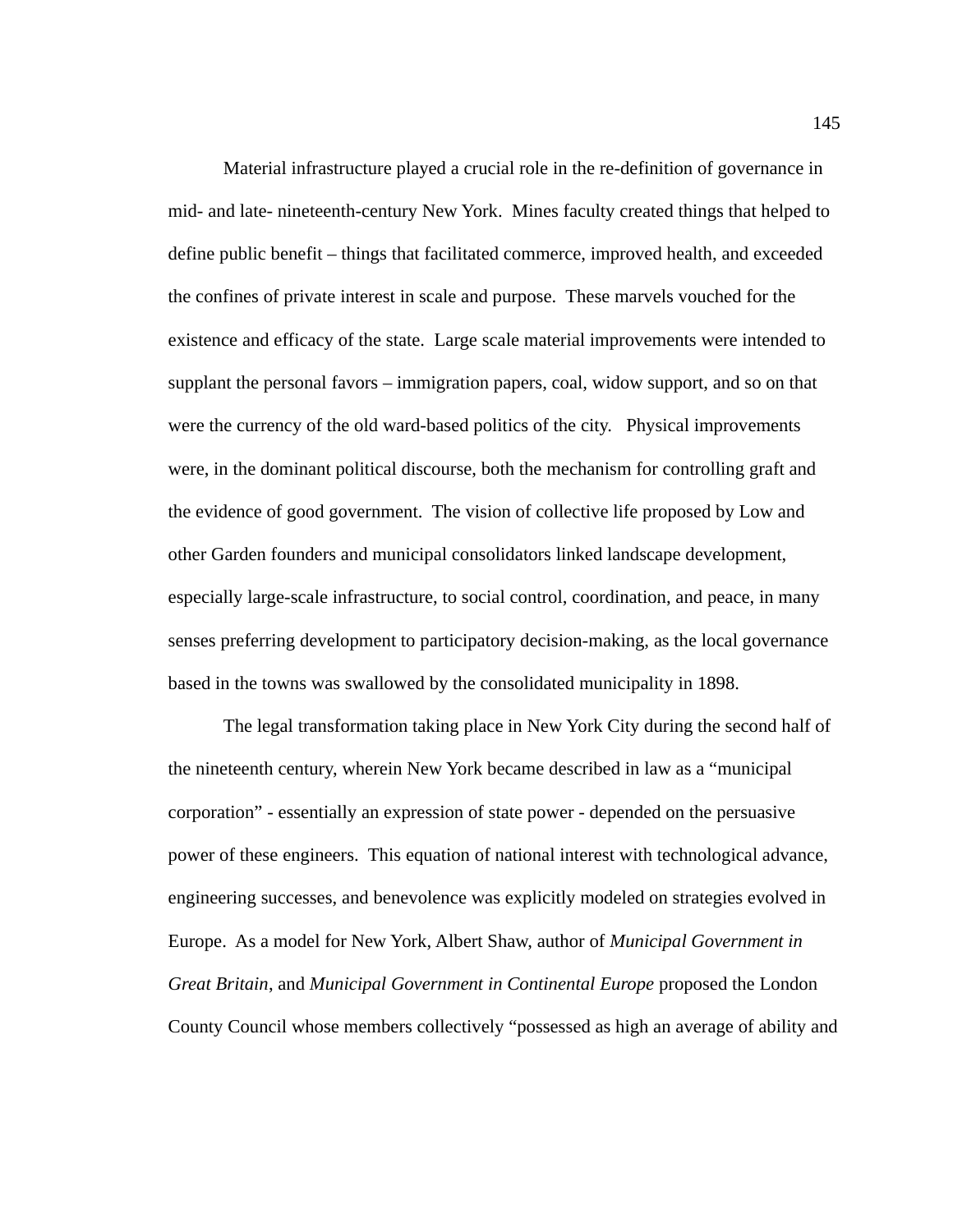distinction as the House of Commons."<sup>[367](#page-154-0)</sup> They were "representatives of the best elements in business life . . . men of intelligence and character, and of practical conversance with affairs."[368](#page-154-1) There were among them, "no saloon keepers or ward bosses."<sup>[369](#page-154-2)</sup>

Superseding resistance to the proposed consolidation of Greater New York, widespread particularly among a Brooklyn elite, was another useful function of this material infrastructure. "[A]n immense, shifting, heterogeneous population of three millions" is how Brooklyn Loyal League leader Rev. Dr. Storrs characterized the population to be encompassed in the proposed merging of western Long Island with New York.<sup>[370](#page-154-3)</sup> Storrs particularly feared feared the coming of "the political sewage of Europe."<sup>[371](#page-154-4)</sup> A.A. Low, Seth Low's father, one of the largest land owners in Brooklyn and millionaire founder of the foremost China trading company in the Americas, also opposed the metropolitan consolidation, according to David Hammack.<sup>[372](#page-154-5)</sup> The men were joined by 40,000 members of the Brooklyn Loyal League. In a long and contested battle to join several independent townships and cities into a single jurisdiction, support of residents and landowners in the Annexed District was pivotal.<sup>[373](#page-154-6)</sup> The new garden was in some ways an extension of the new Columbia University, and its Faculty of Pure Science, in alignment with the consolidated power of the reformers. When the Garden's scientists

<span id="page-154-0"></span><sup>367</sup> David C. Hamamck, *Power and Society: Greater New York at the Turn of the Century*, (New York: Russell Sage Foundation, 1982), 200.

<span id="page-154-1"></span><sup>368</sup> Ibid.

<span id="page-154-2"></span><sup>369</sup> Ibid.

<span id="page-154-3"></span><sup>370</sup> Quoted in David C. Hammack, *Power and Society: Greater New York at the Turn of the Century,*  (New York: Russell Sage Foundation, 1982) 211.

<span id="page-154-4"></span><sup>371</sup> Ibid.

<span id="page-154-5"></span><sup>372</sup> Hammack, *Power and Society,* 210.

<span id="page-154-6"></span><sup>373</sup> Ibid.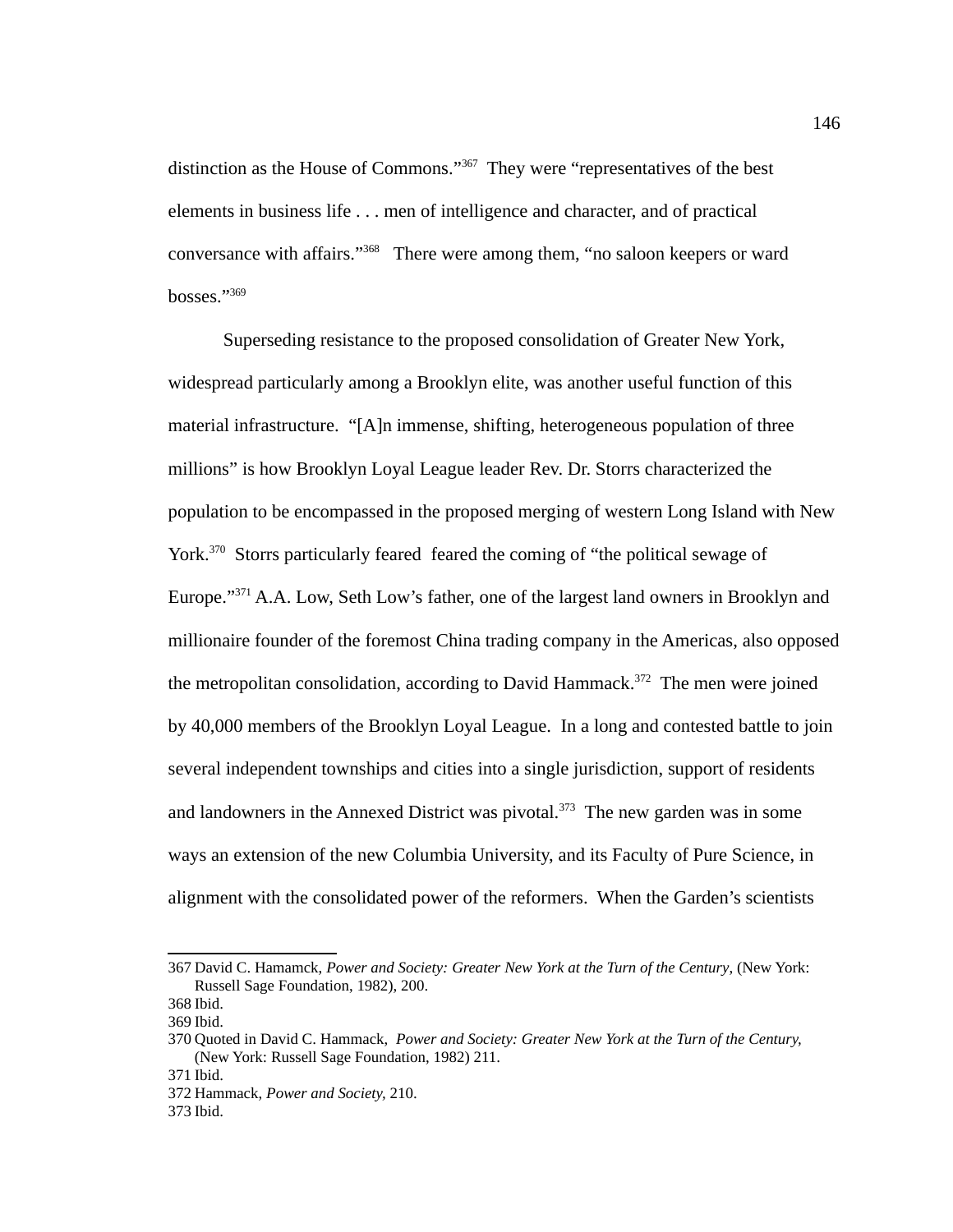moved from their cramped quarters at Columbia to the expansive new building in the Annexed District, they moved simultaneously into a new symbolic arena. Elevated, magnificent, the museum building presided over the garden. It also formed a cohering center for a network of agricultural colleges and small, cheap laboratories stationed throughout the US territories following the Morrill (1862) and Hatch (1887) Acts. It was a gathering place for the botanical works produced by the new cadre of plant researchers distributed throughout territories of interest to state- and federally-sponsored institutions, and commercial enterprises like sugar refining companies. Individual initiative and passion brought independent collectors into the Garden's exchange orbit. There were also many volunteers who collected, preserved, dissected, sketched, edited, and wrote for its herbarium and publications.

In this chapter I have located the plant systematics work of the New York Botanical Garden staff carried out in anticipation of the Garden's founding, and through its early establishing decades, within a history of governance based on description. Descriptive capacity allowed the Garden to extend its territorial reach and channel economically useful information toward New York. I have suggested that the Garden staff's belief in a rational mechanism for naming and organizing plants that would better allow for the accumulation of botanical data was one of the major contributions of the institution to territorial surveying through botany. I have also argued that the creation of a botanical, scientific reality subtending all other realities belonged, not to an innocuous hobby-tradition once restricted to the elite but presently democratized, but to a mode of accumulating plant information for colonial purposes. In the following chapter, I turn to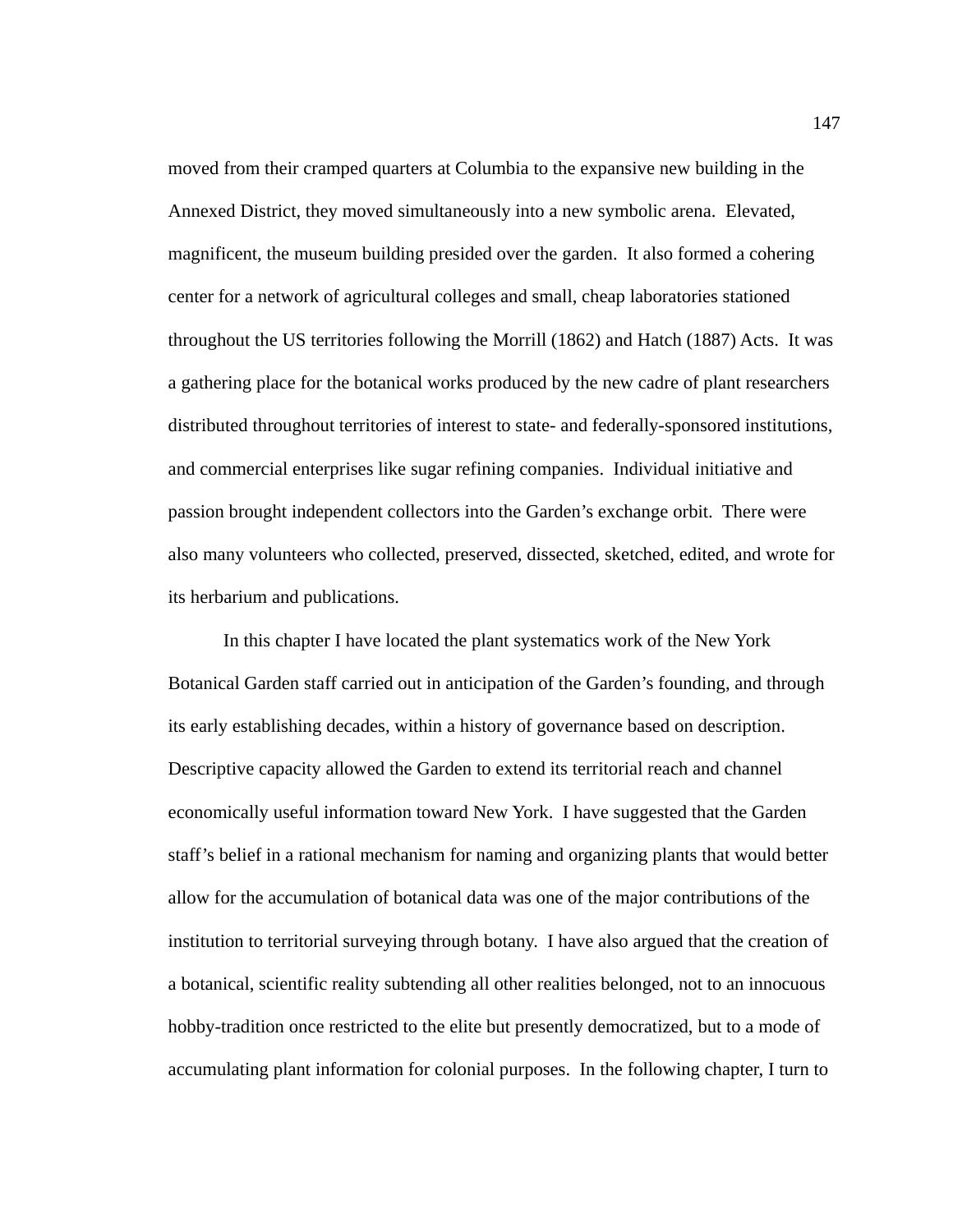how the mode of the survey, and a self-generating tension between a posited sub-tending inhuman order, and the subjective and racial facts it excludes, was extended as a form of participation for emerging natural historians in association with a northern, imperial landscape vision.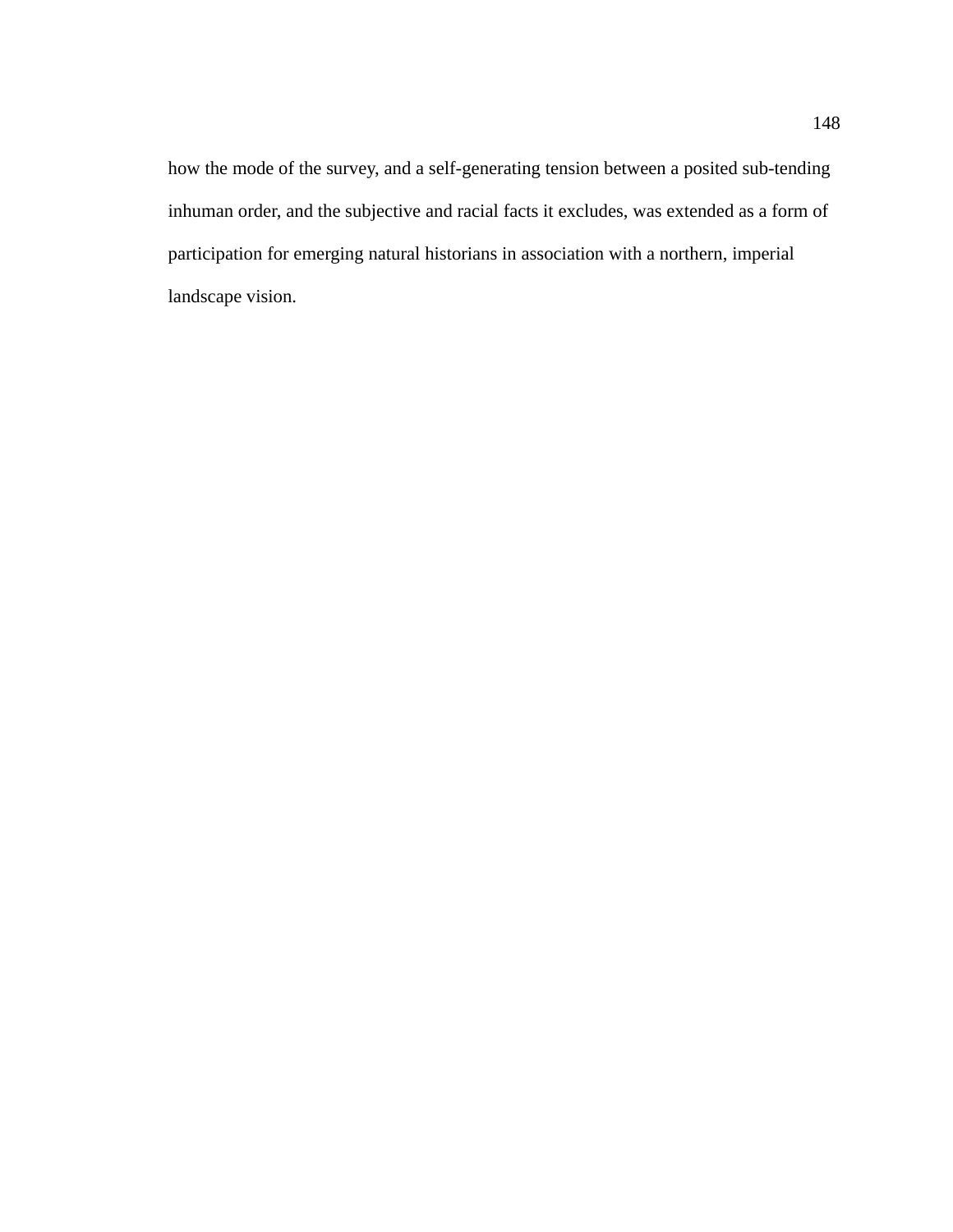## **Chapter 4**

# **Science, Landscape and the Materiality of Exclusion**

Asserting credible claims to land is a fundamentally social and ongoing process. In this chapter I return to a theme introduced in Chapter One, in which I described how the Corporation of the New York Botanical Garden established a legal claim to 250 acres of land in the Annexed District in New York by drawing upon a materializing ideological infrastructure based in claiming land for public use. Here I argue that the Garden's claim to the land was not fixed and finalized when it was inscribed in law in the terms of their charter, or even after the grounds were drained and developed. The claim had to be actively tended, and I explore how the botanical search for an elusive natural order discussed in Chapter Three served as a participatory mechanism through which ideas about ownership and sovereignty were reconfigured through exchanges linking its many sites of intervention. I argue that the legacies of inequality and racial hierarchy derivative of plantation regimes discussed in Chapter Two were taken up and reconfigured in several languages spoken by that era's botany. Subjective experiences of privileged racial belonging invited participation in a broad-reaching project of remaking the terms by which land and territory could be legitimately known, occupied, and possessed. Energized categories of social exclusion and a converse, intimate belonging through scientific participation comprised a new form of collective territorial possession.

The collective, participatory basis for claiming land in settler colonial contexts is obscured by binary versions of capital and empire which imagine land and territory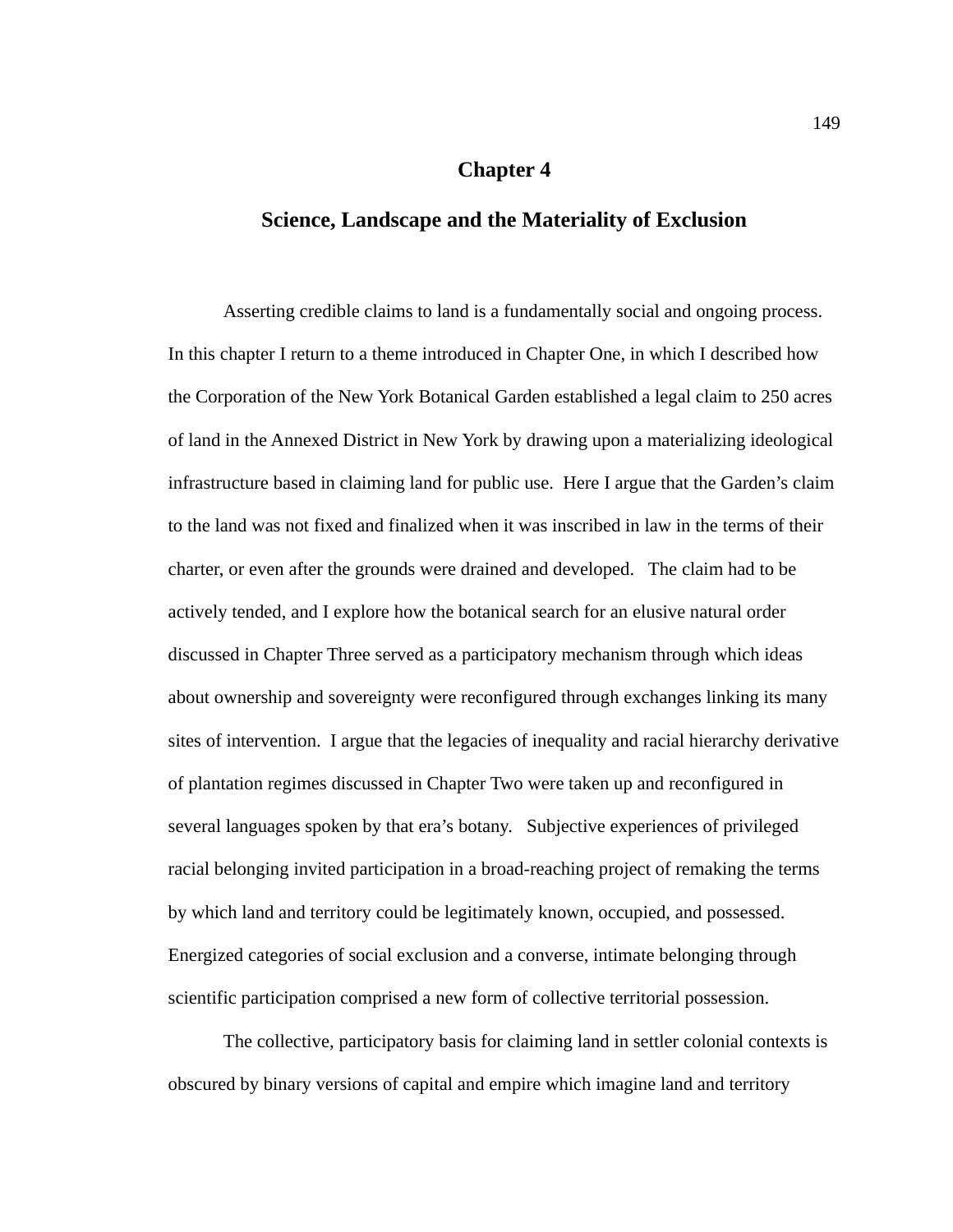exclusively as an objective pre-social thing that can be taken or possessed – by a king or a nation-state, for example. Effective occupation by settlers and other imperial agents has long been a central strategy for substantiating claims to territory and defending claims from rival powers. As far back as the grants comprising the Treaty of Tordesillas, Philip Slattery has shown, "the papal grants took effect only when the grantee assumed 'actual and real possession."<sup>[374](#page-158-0)</sup> In the colony of New York, the English crown attempted to assert dominion through a variety of mechanisms including large land patents conditioned by a requirement to settle the land described by the patent within a specified number of years. Occupation was an active process shaped by the prospect of contest by rival imperial powers and the proximity of possible dissolution before the conflicting interests of communities resident in the land. This history of expansion through settlement is largely obscured by the current emphasis on abstract rights to land. Negotiated, participatory and fragile webs of meaning, security, and authority through which imperial territorial claims have been asserted are still present in late-nineteenth century botanical discourse, in new forms, subsumed in its everyday terminologies.

The political project of the New York Botanical Garden, its re-configuration of space and belonging made sense amidst a global context of imperial re-formation, wherein, "social imaginaries and political arrangements shifted focus from empire and emperor to empire and nation," accompanied by new forms of dispossession and exclusion.<sup>[375](#page-158-1)</sup> Bayly commented suggestively, "If the king, rather than the people, was the

<span id="page-158-0"></span><sup>374</sup> Brian Slattery, "Paper Empires: the Legal Dimensions of French and English Ventures in North America," in *Despotic Dominion: Property Rights in British Settler Societies*, ed. John McLaren, A.R. Buck, and Nancy Wright (Vancouver: University of British Columbia Press, 2005): 55.

<span id="page-158-1"></span><sup>375</sup>Stoler and McGranahan, *Imperial Formations*, 7.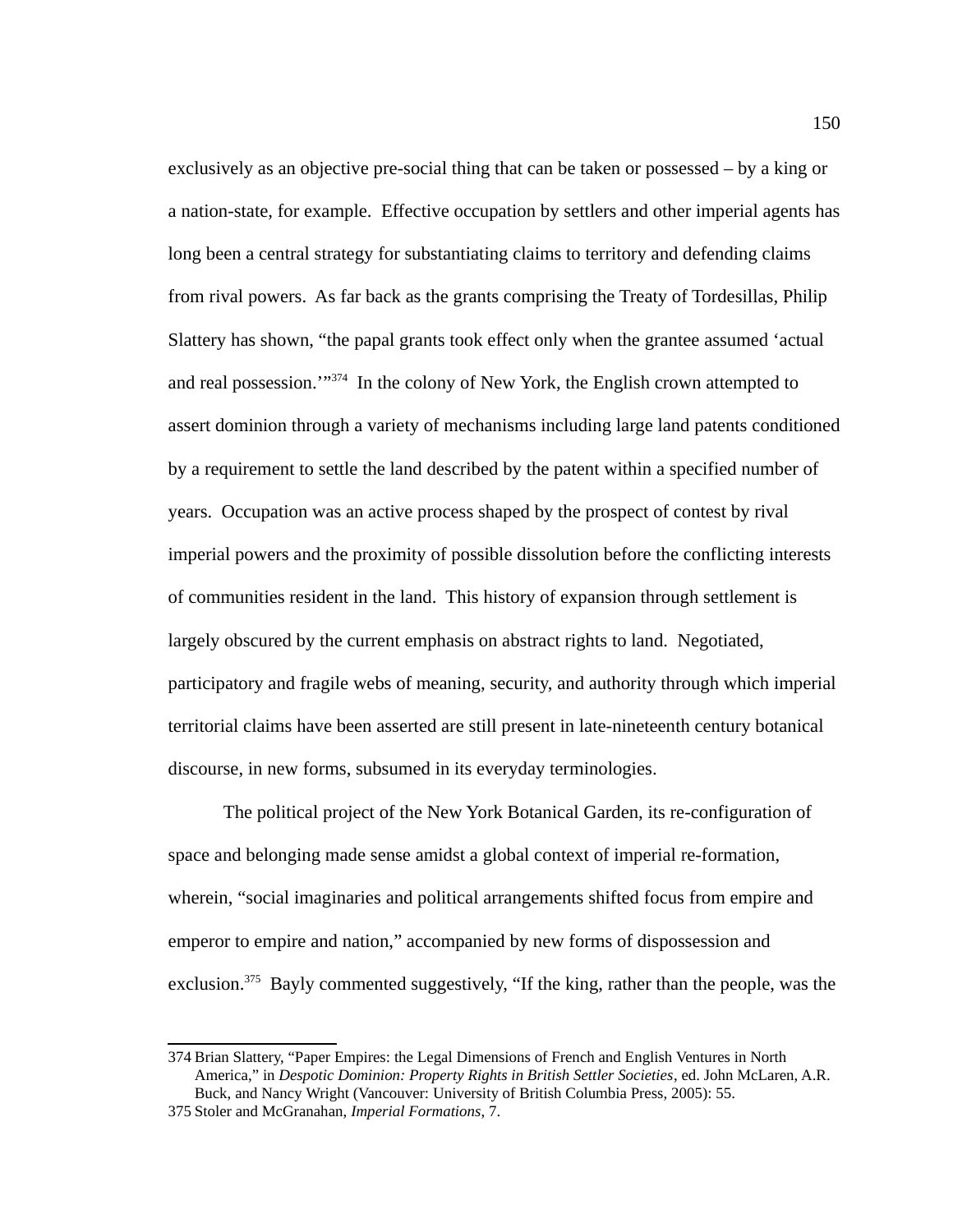fountain of authority, issues of 'us' and 'them' were less important.<sup>[376](#page-159-0)</sup> The Garden was devoted to defining ownership and belonging in terms that depended upon, but seemingly superseded or preceded - older sources of authority and hierarchy including those based in racial schema and in familial lineages and personalist power. An expanding structure of participation sponsored by the Garden formed part of a larger cultural-imperial shift wherein reporting on the territories at the edges of national control formerly dominated by personal, eye-witness accounts and dramatic romantic landscape paintings were increasingly complimented with objective reporting strategies and technologies like photography, and scientific study.

### **Inherited Inequality**

In Chapter One I described how the developing public landscape in New York created political and geographic space in the New York harbor region for the establishment of the New York Botanical Garden in 1891. I suggested that landscape tropes familiar to parks advocates and city developers emphasizing public access to natural and scenic landscapes were part of the means by which land was secured and resources were galvanized for the Botanical Garden. This chapter returns to the created landscape in New York to explore how a social peace imagined through the tropes of conventional picturesque landscapes form an animating background for the scientific work circulating in both the published journal articles and private correspondence of the Garden's first decades. These tropes formed a common landscape idiom for communication and connection, and created a social context predicated upon racial exclusions within which scientific activities could be understood. The "repertoires of

<sup>151</sup>

<span id="page-159-0"></span><sup>376</sup> Bayly, *Imperial Meridian*, 220.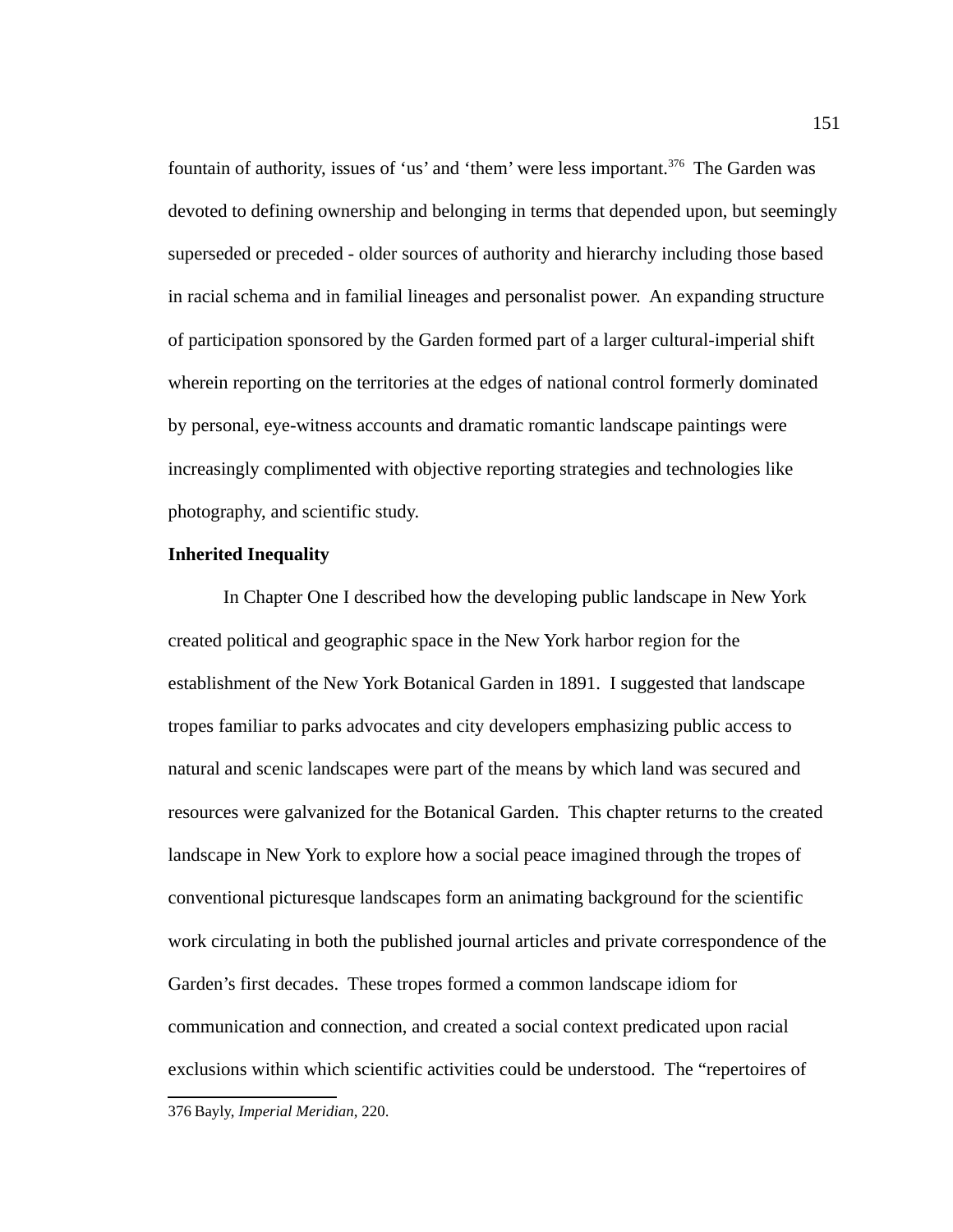meaning that facilitate communication" for a range of botanical participants dispersed geographically emerge out of older frameworks for exclusion.<sup>[377](#page-160-0)</sup>

Scholars exploring colonialism and empire from diverse disciplinary perspectives have examined the ways that representations of scenic idyll in paintings, in travel narratives, and in actual landscapes have configured European imperial projects.<sup>[378](#page-160-0)</sup> Denis Cosgrove wrote, " $\dots$  perhaps the most momentous – and disturbing – appearance of Eden/Arcadia has been in its migration into 'new' worlds, its historical use as a trope for colonial encounter. The image of Eden is etched into the geography of European discovery. Colonization insistently figured its subject spaces as second Edens, newfound Arcadias, Golden Age landscapes."<sup>[379](#page-160-1)</sup> Romantic painted renderings of frontier scenes and images of montane and scenic Caribbean and South American landforms were very popular in an emerging mid-nineteenth century US culture of consumption. Deborah Poole described these mid-century landscape paintings which preceded and in some respects made a way for the more literalist, photographic and scientific representations which arrived along with mass publishing later in the century. The paintings, according to Poole, were "anxiously awaited and eagerly consumed" offering a vision of the North American landscape which "shaped how people (then and now) would think about the future of their country and the peculiar ways in which its citizens' sense of self came to

<span id="page-160-0"></span><sup>377</sup> Livingstone, *Putting Science in its Place*, 6.

<sup>378</sup> Ann Bermingham, *Landscape and Ideology*; Ian MacLaren, "The Aesthetic Map of the North, 1845- 1859," *Arctic* 38, no. 2 (June 1985): 89-103); Gina Crandell, N*ature Pictorialized*. See also, William Cronon, *Changes in the Land*.

<span id="page-160-1"></span><sup>379</sup> Denis Cosgrove, "Introduction," *Imagining Eden*, Lyle Gomes (Charlottesville: University of Virgina Press, 2005), xi.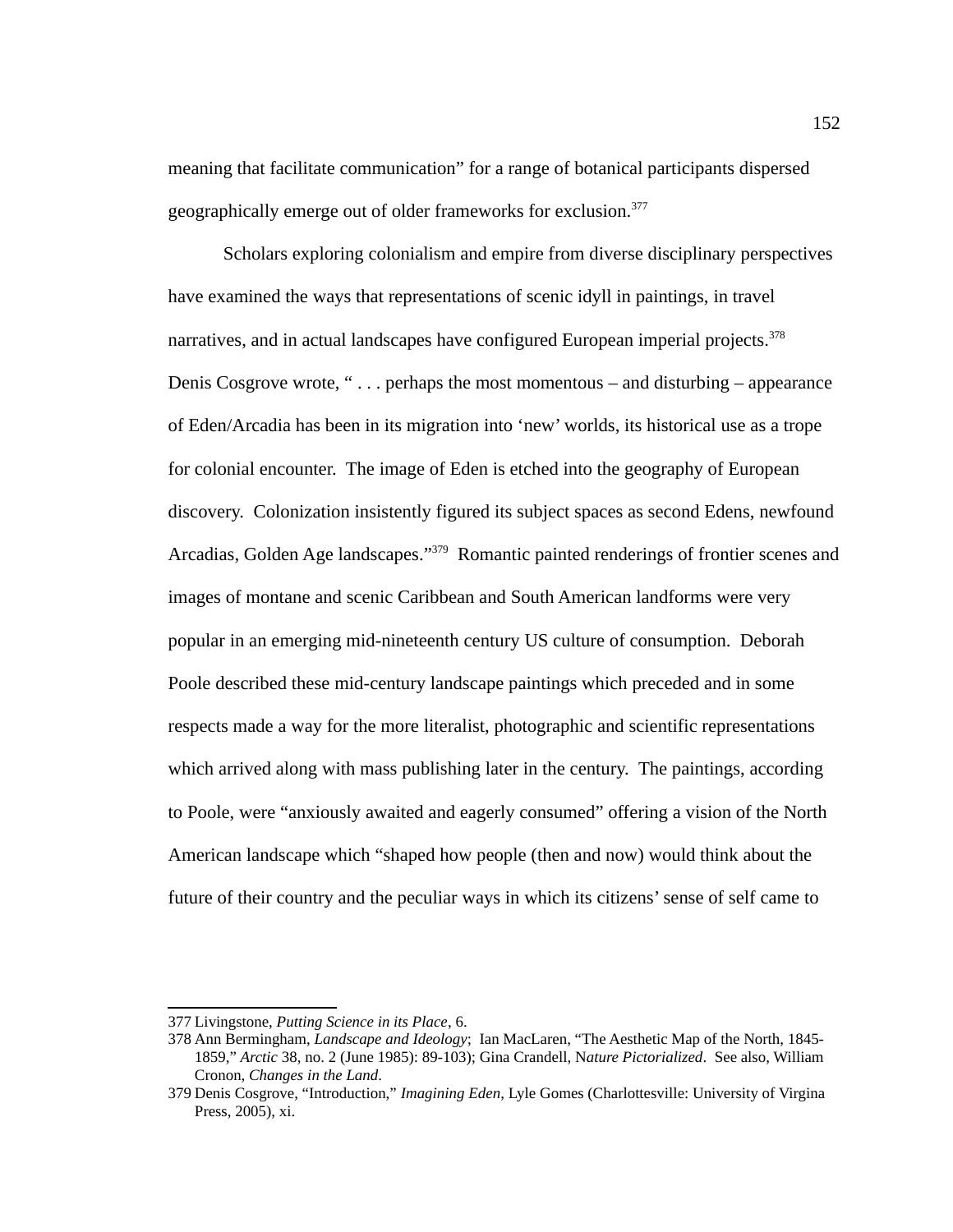depend on constant territorial expansion."<sup>[380](#page-161-0)</sup> Uninhabited space structured these paintings, and the scientific representations that built upon them.

The acquisitive power of depictions of landscape following this tradition would have been well known to the founders of the Botanical Garden. The salience of these silencing tropes was heightened as they specifically addressed dispossession and oppression and the attendant paranoias. Matthew Guterl described paintings rendering an antebellum Southern landscape in which a "calming certainty of slave contentment," was depicted for "a nation where 'the order and security of the state' was of paramount importance and where fear of the 'horrors of San Domingo' was routine."[381](#page-161-1) One watercolorist and amateur mapmaker working along the Mississippi River, achieved this effect by diminishing the size of black slaves and placing them in a corner, or "dressed them in fuller, more humane clothing to deemphasize their brutal treatment" or occluded them entirely. These paintings describe a peaceful, orderly, civilized Southern life.<sup>[382](#page-161-2)</sup>

This narrative tradition was carried forward in an account of Elizabeth Britton's childhood on a sugar plantation in Cuba, composed by her sister. "My earliest recollections were those of a happy childhood on the sugar estate, . . .We children had wonderful walks with Father, to the icy spring called 'Ojo de Agua' near Matanzas, where we fed the fish, which I think were blind. [I have a] vivid impression of being held by Father over an old well . . . the beautiful ferns and mosses growing on the masonry, as far down the sides of the well as we could see."[383](#page-161-3) The narrator continued, "Grandmother

<span id="page-161-0"></span><sup>380</sup>Poole, "Landscape and the Imperial Subject,"110.

<span id="page-161-1"></span><sup>381</sup> Guterl, *American Mediterranean*, 69.

<span id="page-161-2"></span><sup>382</sup> Ibid*.,* 70.

<span id="page-161-3"></span><sup>383</sup> Mrs. David Oakes, biography of Elizabeth Britton, Elizabeth Britton Collection, New York Botanical Garden.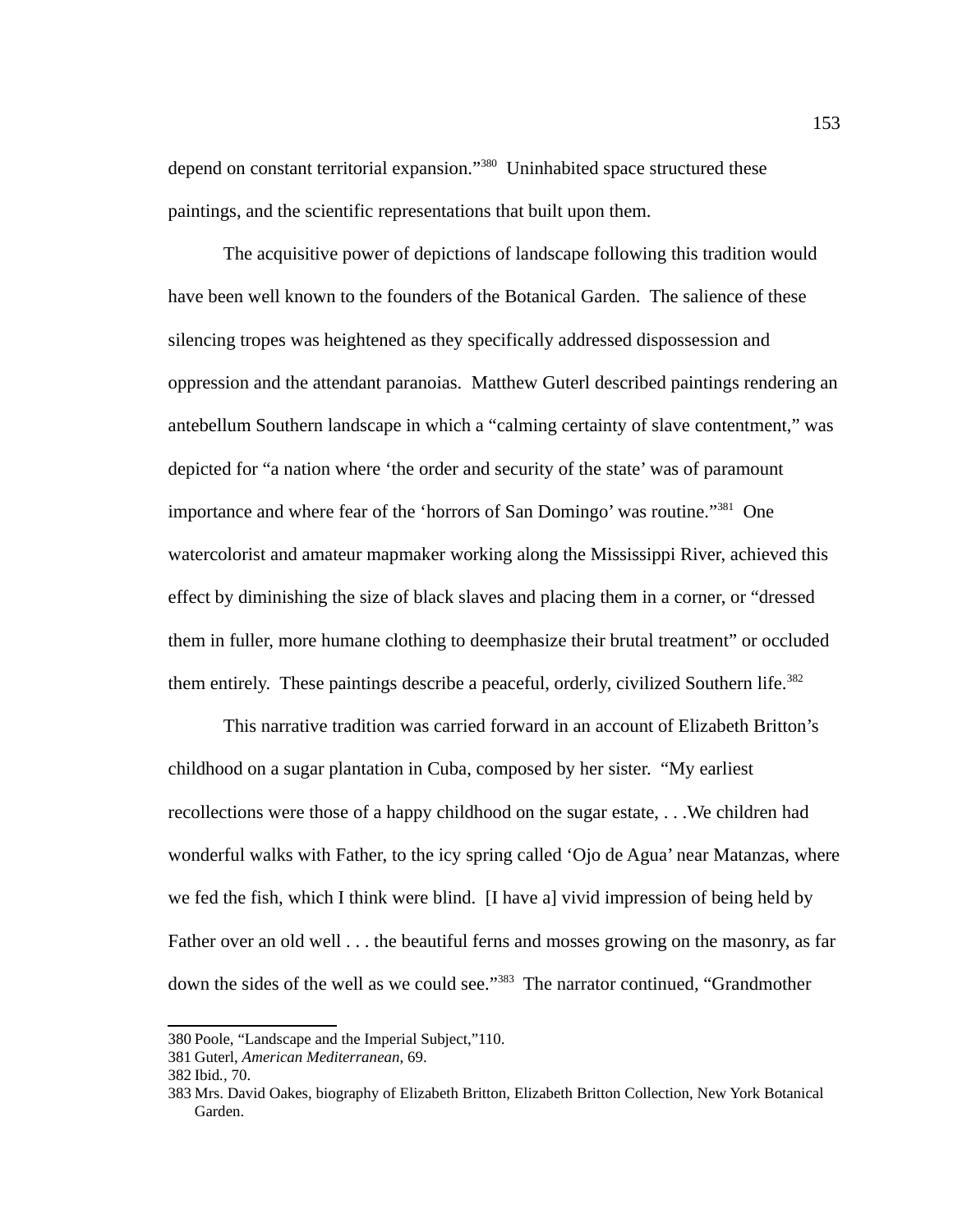Knight, who managed the estate after Grandfather died, was one of the first to free her slaves, but most of the 60 negroes refused to leave."<sup>[384](#page-162-0)</sup> In this account, a romanticized well becomes the source of a sister's lifelong passion and career as a moss expert, while a nature made benevolent through the imagined fealty of agricultural laborers sustains the social sense of the work in its most personal dimensions. Slavery as a function of liberty is re-imagined in this place of autochthonous engagement, where one simply grows up, responding, as if directly, to a natural world.

The botanical travel narratives published in the Garden's *Journal* extended the reach of this inherited reconciled landscape, which shaped the perceptions of traveling botanists. One coastal valley with a series of low waterfalls "ought to be made a park,"<sup>[385](#page-162-1)</sup> one botanical narrator argued, since the cultivation at the bottom of the valley "presents an unattractive aspect." Meanwhile, the "natural features" could be "restored by judicious planting and care of native trees and shrubs."<sup>[386](#page-162-2)</sup> An erasure of human life and activity is prescribed in this wished-for space of reconciliation. Imagined parks conceived uninhabited island territory for a colonial gaze.

Seemingly uninhabited outdoor space was also increasingly necessary to the work of botanical science. Barring some forms of engagement with the land was a way of creating a scientifically inhabitable space which, like the laboratory, was endowed with the capacity to certify knowledge produced there as scientific. What was described in Garden narratives was created on the Garden grounds, where harvesting was prohibited,

<span id="page-162-0"></span><sup>384</sup> Mrs. David Oakes, biography of Elizabeth Britton, Elizabeth Britton Collection, New York Botanical Garden.

<span id="page-162-1"></span><sup>385</sup> Nathaniel Britton, "Botanical Exploration in Jamaica," *Journal of the New York Botanical Garden* 9, no. 101 (May 1908), 88.

<span id="page-162-2"></span><sup>386</sup> Ibid.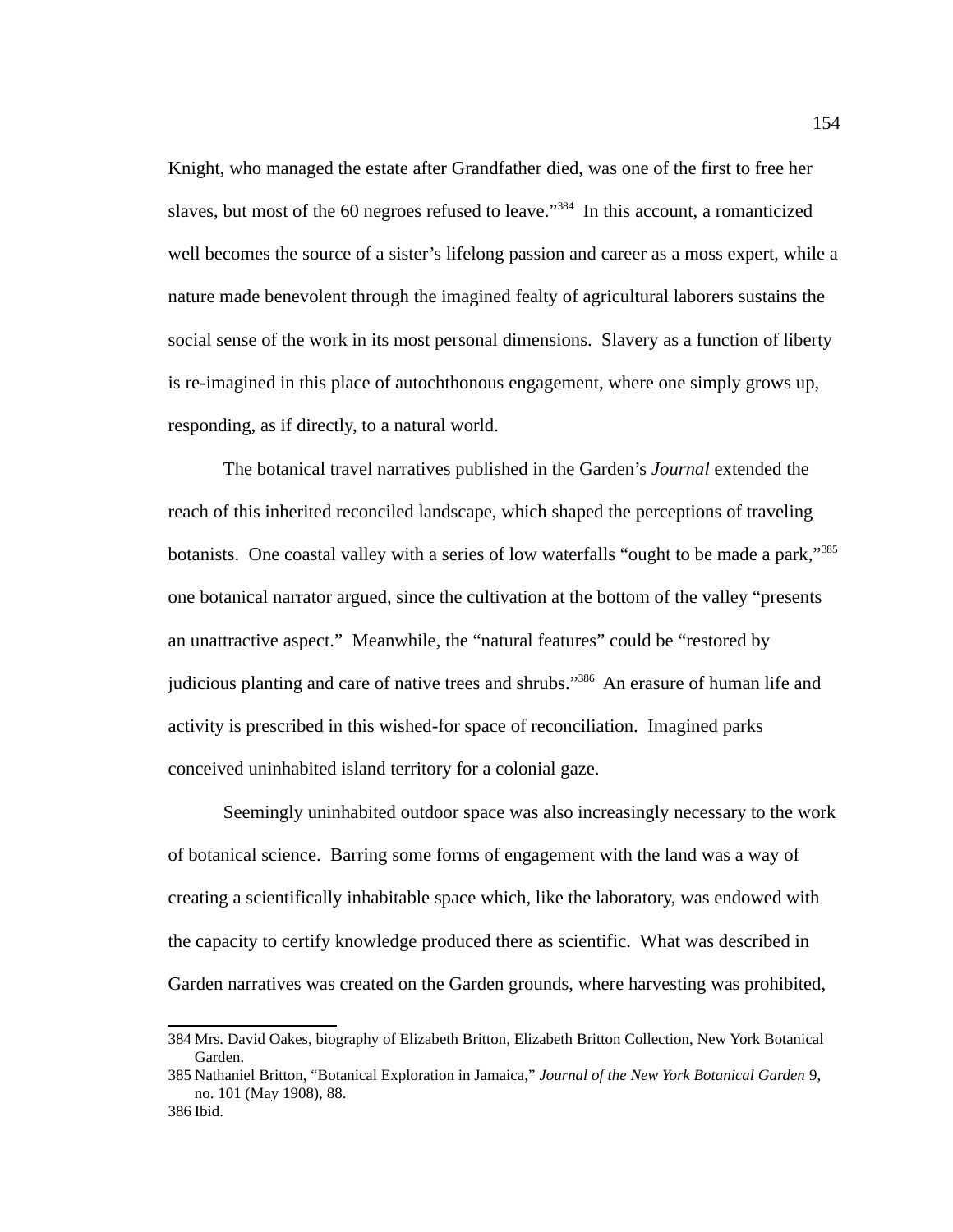with the exception of the hay raised on the grounds before they were fully planted. Flowers, useful plants, fish, and firewood had to be left untouched. Economic activities such as selling food or carriage rides were also prohibited.<sup>[387](#page-163-0)</sup> A fragile image of undisturbed natural space was created on the Garden grounds, and read into the places Garden researchers visited, bringing each place into a comparative framework structured by a compelling ideal which seemed to emerge from the essence of the places themselves.

Like the antebellum paintings imagining peace in the face of racial fear, scientific publications produced at the Botanical Garden narratively eliminated conflict through racial caricature. Travel narratives published in the Garden's journals took readers on regular trips to the Caribbean. Accounts often gave a day-by-day rendering of a botanical exploring party's travels across one or several islands. These accounts generally included both a named cast of characters and an unnamed cast. The named cast is featured in Chapter Two, as these were the directors of experiment station, estate owners, bureaucrats, and even presidents who hosted the researchers and crucially enabled their work in the "American Mediterranean." Published tributes to these members of the ruling class served as gestures of reciprocity keyed to a person's place in a social hierarchy. Less present was a ghostly cast of unnamed guides, muleteers, cooks, servants, and assistants charged with drying specimens at camp (whose work often proved dissatisfactory to the botanist in charge). Sometimes this cast was called upon to affirm the racial superiority of a narrator and his imagined readership. The racial logic structuring the evolutionary sciences of the era are deployed in one account of botanical collecting in Jamaica, "We had to fell many trees here and elsewhere in order to get their

<span id="page-163-0"></span><sup>387 &</sup>quot;Descriptive Guide," *Bulletin of the New York Botanical Garden* 7, no. 23 (August 2009), 89.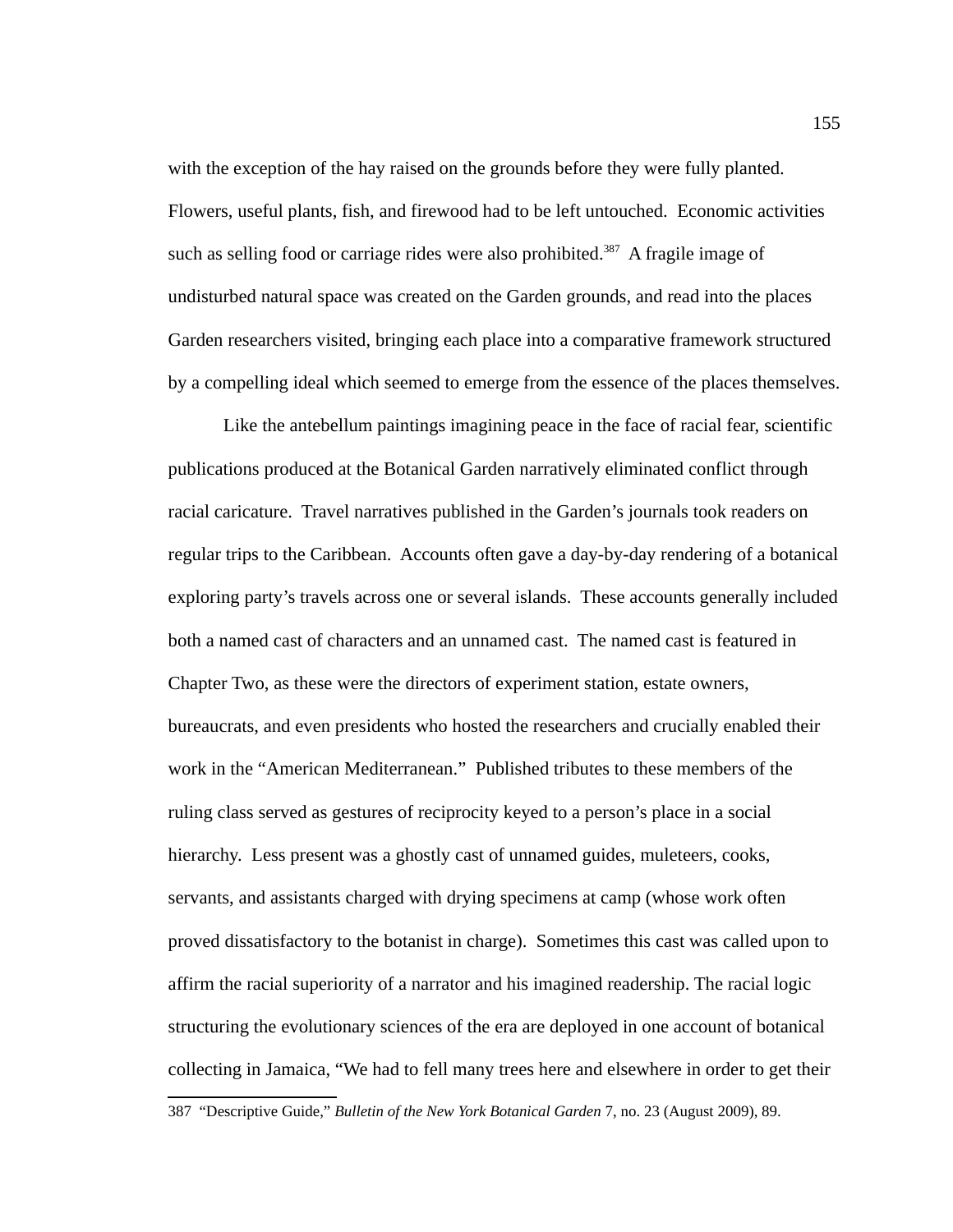flowers or fruits, though in many instances they were had by climbing; [our negro guide] gave us an unconscious expert exhibition of climbing on one occasion when we sent him up a fifty foot *Mayapaea*, and happened to notice that he balanced the machete on his head all the way up to the lowest branch, some thirty feet!"<sup>[388](#page-164-0)</sup> The racial stratification animating this story offered a surface of identification and knowing solidarity for the *Journal's* white and civilizing readership. Racial difference was a structuring dimension of the repertoire of meaning made available in the Garden's created landscapes.

The complex of landscape signifiers embedded in this rendering of racial difference and territorial provenance involves it in a project of emptying and openness that was intricately connected with contemporary formulations of democratic belonging.

A tradition of shaping landscapes in accordance with evolving notions of openness in England was well-developed by the time of the Botanical Garden travels. James Corner writes of the eighteenth century, "Increased travel across Europe and into the Americas and China . . . provided the impetus for a reaction against the rigid geometries of the French garden."<sup>[389](#page-164-1)</sup> China, in particular inspired travelers who noted the "natural" and "irregular" gardens to be found there, and the pleasurable experiences of their grottos and "wild places."[390](#page-164-2) Architects began to enumerate the formal principles of variety, contrast and distant views, and in England in the early eighteenth century, reformers and artists of landscape looked decidedly away from the Dutch and French traditions which contrasted with these values. $391$ 

<span id="page-164-0"></span><sup>388</sup> Nathaniel Britton, "Botanical Exploration of Jamaica," *Journal of the New York Botanical Garden*, (1908), 86.

<span id="page-164-1"></span><sup>389</sup> Corner, *Landscape Imagination*, 63.

<span id="page-164-2"></span><sup>390</sup> Ibid*.*

<span id="page-164-3"></span><sup>391</sup> Ibid*.*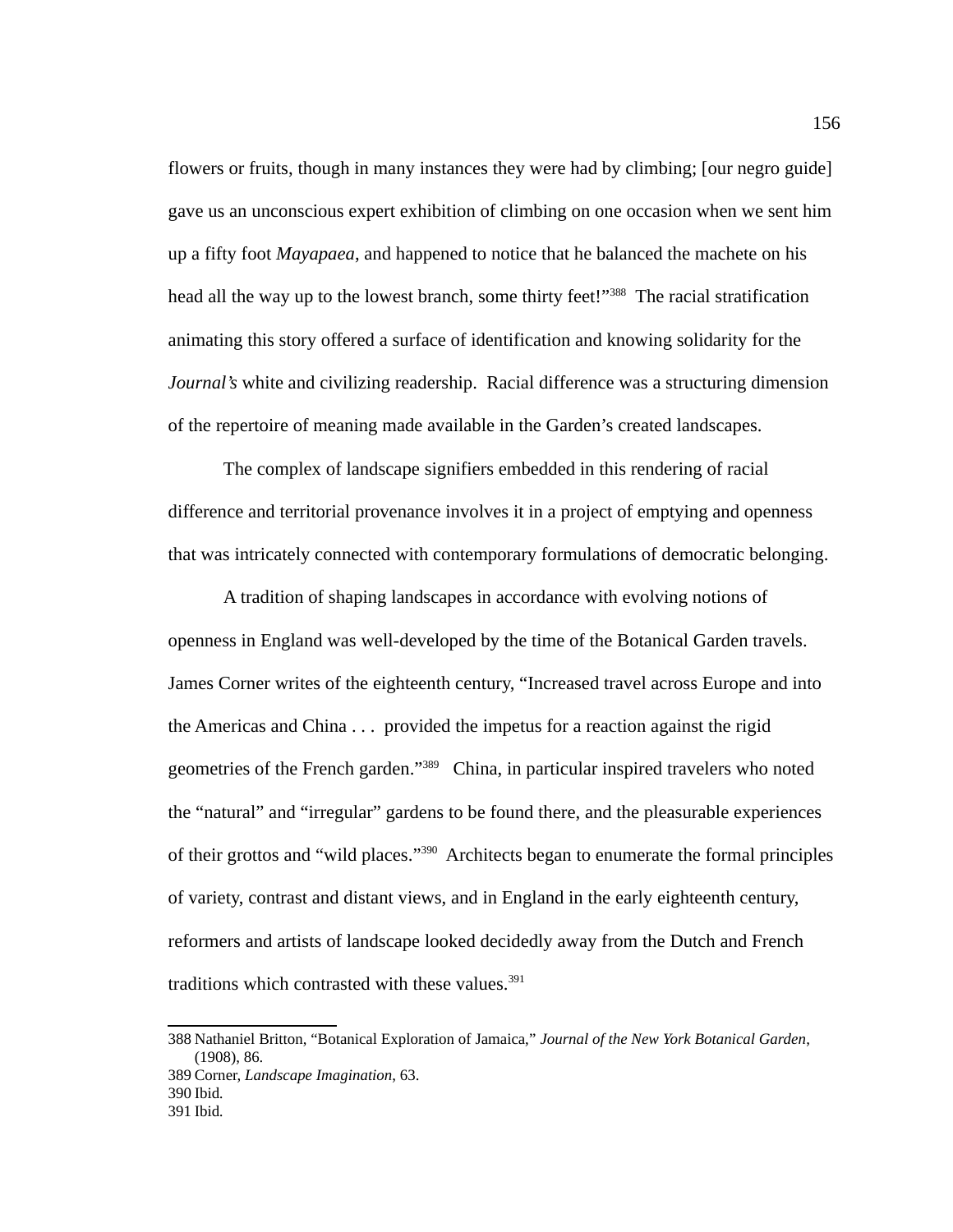The way that an aesthetic, a reform program, or an intellectual pursuit can become interesting and available to a class interest, can move in and out of its fold, without ever being fully enclosed by it or fully independent of it, is part of the story of the salience and life of the English landscape tradition. Aristocratic impulses found sympathy with the tenants of this unbounded aesthetic as an English eighteenth century turned toward an enclosing, expanding British nineteenth. David Cannandine has extensively described the reconfigurations of ownership and control taking place across the late eighteenth and early nineteenth centuries. $392$  He describes a speed-up in the legal enclosures reconfiguring the English, Irish, Scottish, and Welsh countrysides, especially between 1793 and 1815, which saw two thousand legal enclosure acts, "as well as many private agreements which, like the acts themselves, were usually the result of local landowner initiative."[393](#page-165-1)

Travelers commenting on British designed landscapes in early and midnineteenth-century New York emphasized the potential of what they saw as the democratic openness of some of the British landscapes. Frederick Law Olmstead wrote, "I was glad to observe that the privileges of the garden were enjoyed about equally by all classes."[394](#page-165-2) A mode of social-spatial organization anchored in the notion of public prerogative informed the design and construction of Central Park, the many urban parks it inspired, including the Botanical Garden. Larger wilderness parks were also designed with public possession in mind. Anne Whiston Spirn described Yosemite as "the first

<span id="page-165-0"></span><sup>392</sup> David Cannandine, *Aspects of Aristocracy: Grandeur and Decline in Modern Britain,* (New Haven: Yale University Press, 1994), 13.

<span id="page-165-1"></span><sup>393</sup> Ibid.

<span id="page-165-2"></span><sup>394</sup>Frederick Law Olmsted, *Landscape into Cityscape: Frederick Law Olmsted's Plans for a Greater New York City* ed. Albert Fein, (Ithaca: Cornell University Press, 1968), 383.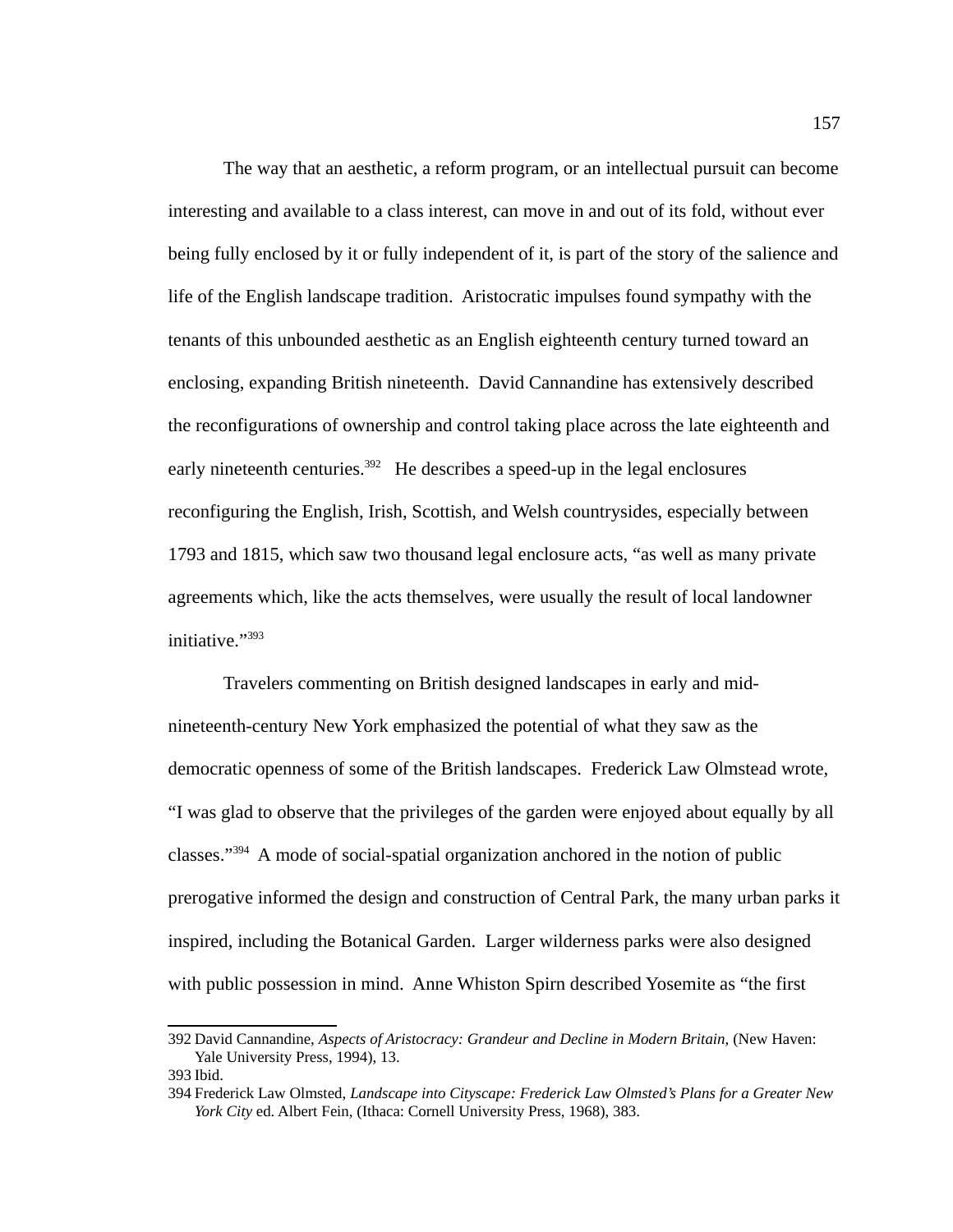tract of wild land set aside by an act of Congress."<sup>[395](#page-166-0)</sup> Olmsted, according to Spirn, felt that such "scenery" should never be private property - "rich men's parks" in Olmsted's words - "but should be held in trust for public purposes."<sup>[396](#page-166-1)</sup> At Yosemite, the "privileges of the garden" and the naturalness imputed to it became a force for territorial expansion.<sup>[397](#page-166-2)</sup>

On the Garden grounds are to be found abundant citations of this tradition of English landscape design, and its ambivalent, productive openness. Serpentine paths through the "ancient" hemlock forest, stone bridges reminiscent of Calvert Vaux's accomplishments in Central Park, and an overall emphasis on form and picture reflect this tradition's ideologies. Landscape architect James Corner wrote that in the tradition of the "rusticated Picturesque," the landscape was "pure image, reduced to a singular pictorial representation."[398](#page-166-3) The result, in Corner's description, "was an aestheticized landscape, where form and picture became the primary content or meaning."<sup>[399](#page-166-4)</sup> One description of the museum building speaks to this custom of viewing nature as a picture, "[t]he order of pillars gives bold scale to the building, with vertical lines effective at distances, and in harmony with the woodland surroundings."<sup>[400](#page-166-5)</sup>

Scenic conventions posited by British landscape traditions and the frontier landscape painters from the mid-nineteenth century pervade the correspondence circulating through the botanical garden. Letters included scenes of beautiful, accessible and available landscapes. These were the sets upon which botanical work was

<span id="page-166-0"></span><sup>395</sup>Spirn, "The Legacy of Frederick Law Olmsted," 92.

<span id="page-166-1"></span><sup>396</sup> Ibid.

<span id="page-166-2"></span><sup>397</sup> Ibid.

<span id="page-166-3"></span><sup>398</sup> Corner, *Landscape Imagination,* 65.

<span id="page-166-4"></span><sup>399</sup> Ibid.

<span id="page-166-5"></span><sup>400</sup> "Description of the Museum Building," *Bulletin of the New York Botanical Garden*, 1, no. 3 (1898).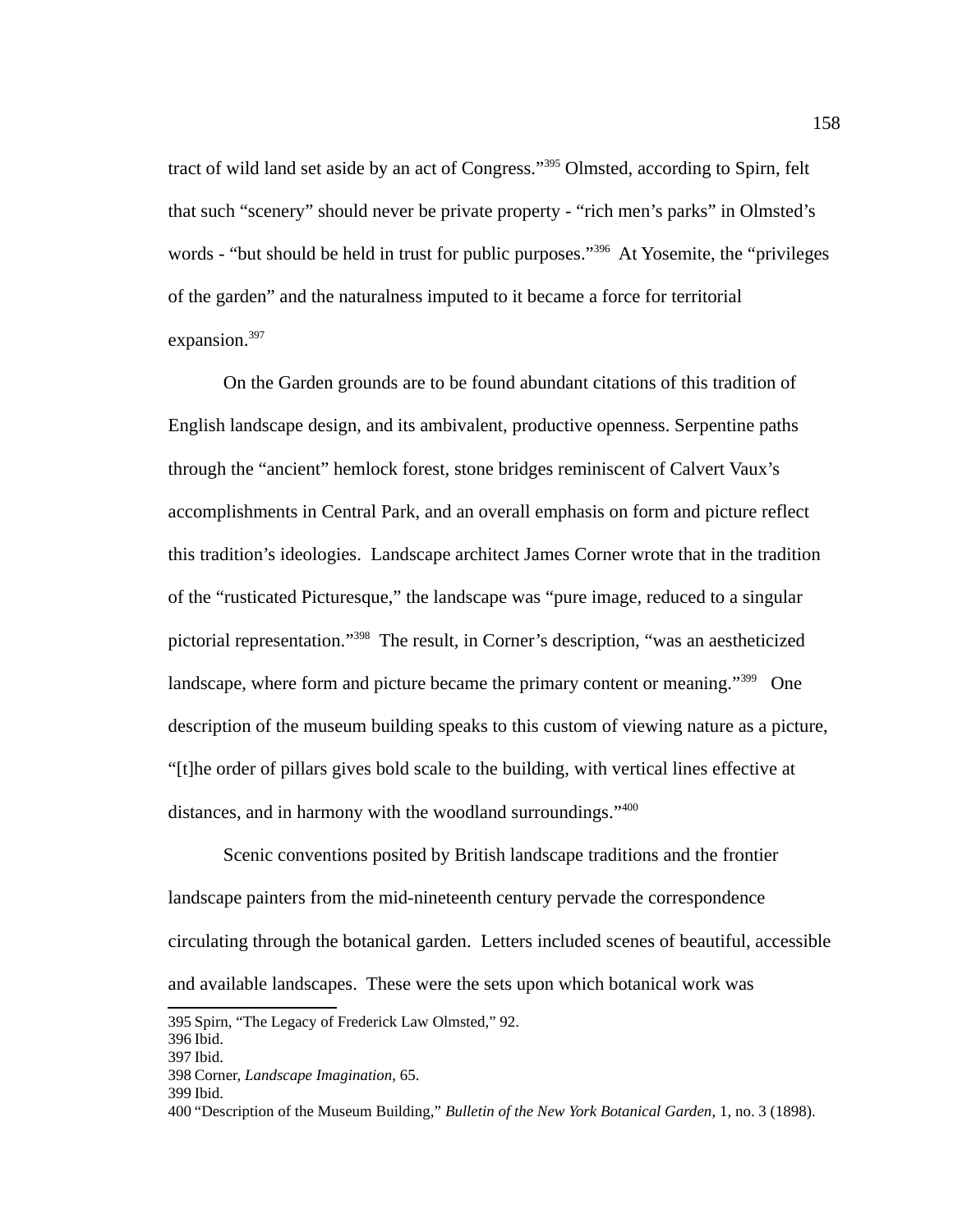performed, and relationships formed. "Can't you and Dr. Britton come to Ithaca this summer?" Elias Durand wrote to his friend Elizabeth from his post at the state agricultural college. "I should like very much to show you the country and go over some of our collecting grounds with you. You certainly would find it picturesque if nothing more. There are 18 large glens within ten miles of Ithaca all of them full of ferns and Bryophytes. $1401}$  $1401}$  $1401}$  Botanical outings such as the one proposed here, are the very substance of the work of the Garden, where researchers traveled annually to Florida and the Caribbean, and as often to more local glens.

The setting proposed romantic immersion and un-circumscribed vision. This animating Eden of American colonization was undergoing a transformation toward the end of the century. Ricardo Salvatore has described this shift as one in which "new visual (ideographic) representations" claiming "greater accuracy and objectivity," were represented in new mass publications like *National Geographic*, and in disciplinary investigations sponsored by large institutions like the Carnegie and Rockefeller.<sup>[402](#page-167-1)</sup> The invitation issued by the Garden to participate in its natural history drew energy from this technological turn in imperial cultural representation, even as it gave more precise definition to an American territorial vision.

### **Participation**

As the Botanical Garden grew as an organizing center of social power, intellectual exploration, and colonial adventure, the psychological rewards of participation expanded. Intimacy, belonging, and advantage were all part of discovering "How to Know the

<span id="page-167-0"></span><sup>401</sup> Elias Durand to Elizabeth Britton, 30 May 1897, Elizabeth Britton Collection, New York Botanical Garden.

<span id="page-167-1"></span><sup>402</sup> Salvatore, "The Enterprise of Knowledge," 82.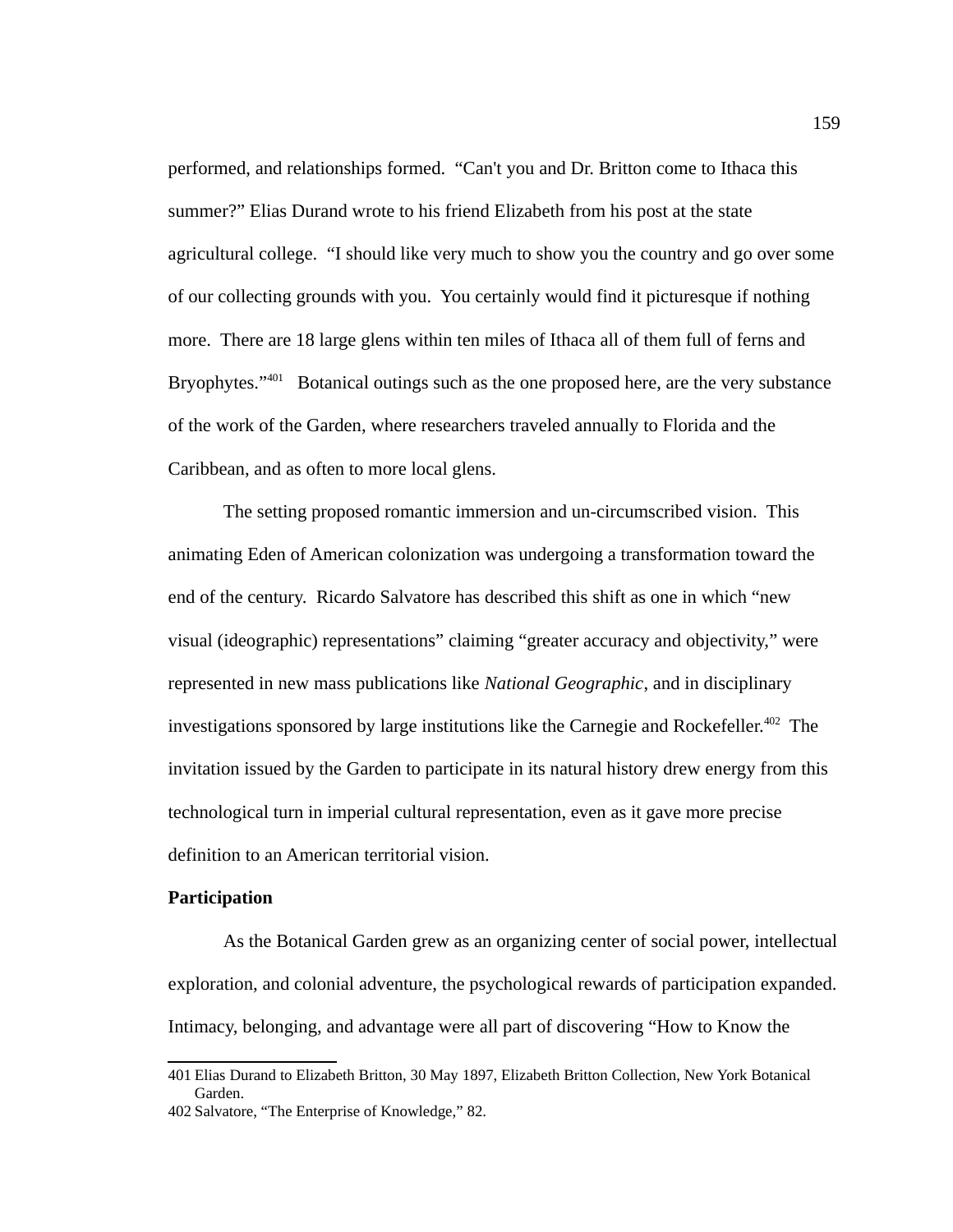Mosses" or learning that the true family relations of the "Columbian Tail Flower" on display in the conservatory live nearby in the familiar landscape of the northeastern woods. A botanically trained observer learned to view the world synoptically, and to feel that as they encountered any one plant, they were in someways encountering all plants. Botany's dramas reveal themselves in the correspondence of scientists, sometimes opaquely, as in the case of the mostly formal and technical letters of Nathaniel Britton, and sometimes more openly, as in the case of Elizabeth Britton's often more intimate and ranging correspondence.

The Garden mangers, the engineers who drained its swamps, the architects who designed its structures, its gardeners, together created a landscape which was both "a veritable fairy land"[403](#page-168-0) and a center for the production of a highly materialist knowledge of the natural world. A wish-assertion for an objective material world, alongside its subjective excesses generatively structured participation through invitation and containment. The botanical project, as we saw in Chapter Three, was essentially dependent on practiced convention for its appearance of natural stability and integrity. By participating in convention a botanically-inclined observer could feel as they looked upon the plants in their own backyard, that they were simultaneously comprehending something essential about plants growing in backyards everywhere. In this section I explore the affective ligature which shaped transient individual idiosyncratic experiences into resonating patterns of confident knowing.

<span id="page-168-0"></span><sup>403</sup> Gary Hermalyn, "A History of the Bronx River.," *Journal of the Bronx County Historical Society,* (1982): 112.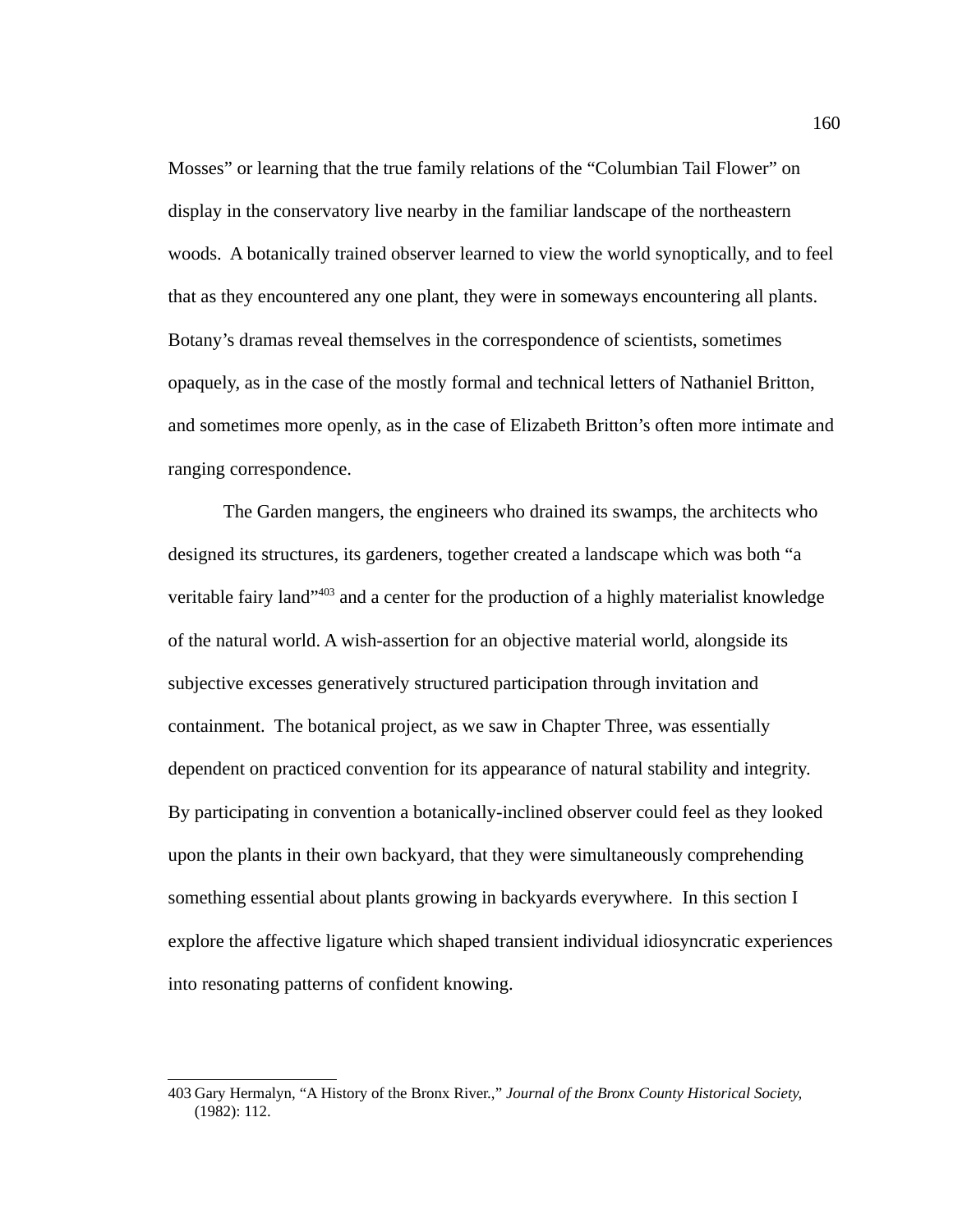Elizabeth Britton worked with a close circle of microscopists, writers, and illustrators to produce a large body of published materials designed to aid observers in making fine discernments among mosses. Together they performed what Poole has named a "visual apparatus or discipline" by which personal claims to a generalized landscape without the property lines or deeds of real space, could be "daily reenacted as an essential component of each person's physical and spiritual self  $\dots$ <sup>[404](#page-169-0)</sup>

The way that a botanical vision could become part of a person's physical and spiritual self is suggested in a letter to Elizabeth Britton from a friend in the new state of Idaho. "But the desire to collect and preserve plants, with me is simply perfectly irresistible and I do not remember the time when it was not so. My parents when I was a boy rather frowned on this desire . . . I only hope my boy will take to Botanical Studies as I have tried to do . . .."<sup>[405](#page-169-1)</sup> The epistemological modes generated at Garden provided a form for the innate longing for connection described in this letter. Where the writer's parents frowned on his interest, he might have found a community of purpose at the Garden. The Garden created the appearance of a larger social world within it made sense for this plant-lover to encourage his own son's participation in a particular line of inquiry with respect to plants. An inner impulse recognized, named and shaped toward some coordinated and broad scale effort is a largely hidden process made up of innumerable complex and irreducible encounters. The coordination of this spectral array of movements and possibility into space- and time- transcending patterns is the great accomplishment of the Foucaultian state, which announces its existence as a supra-human

<span id="page-169-0"></span><sup>404</sup> Deborah Poole, "Landscape and the Imperial Subject," 116.

<span id="page-169-1"></span><sup>405</sup> John Leiberg to Elizabeth Britton, 13 January 1890, Elizabeth Britton Collection, New York Botanical Garden.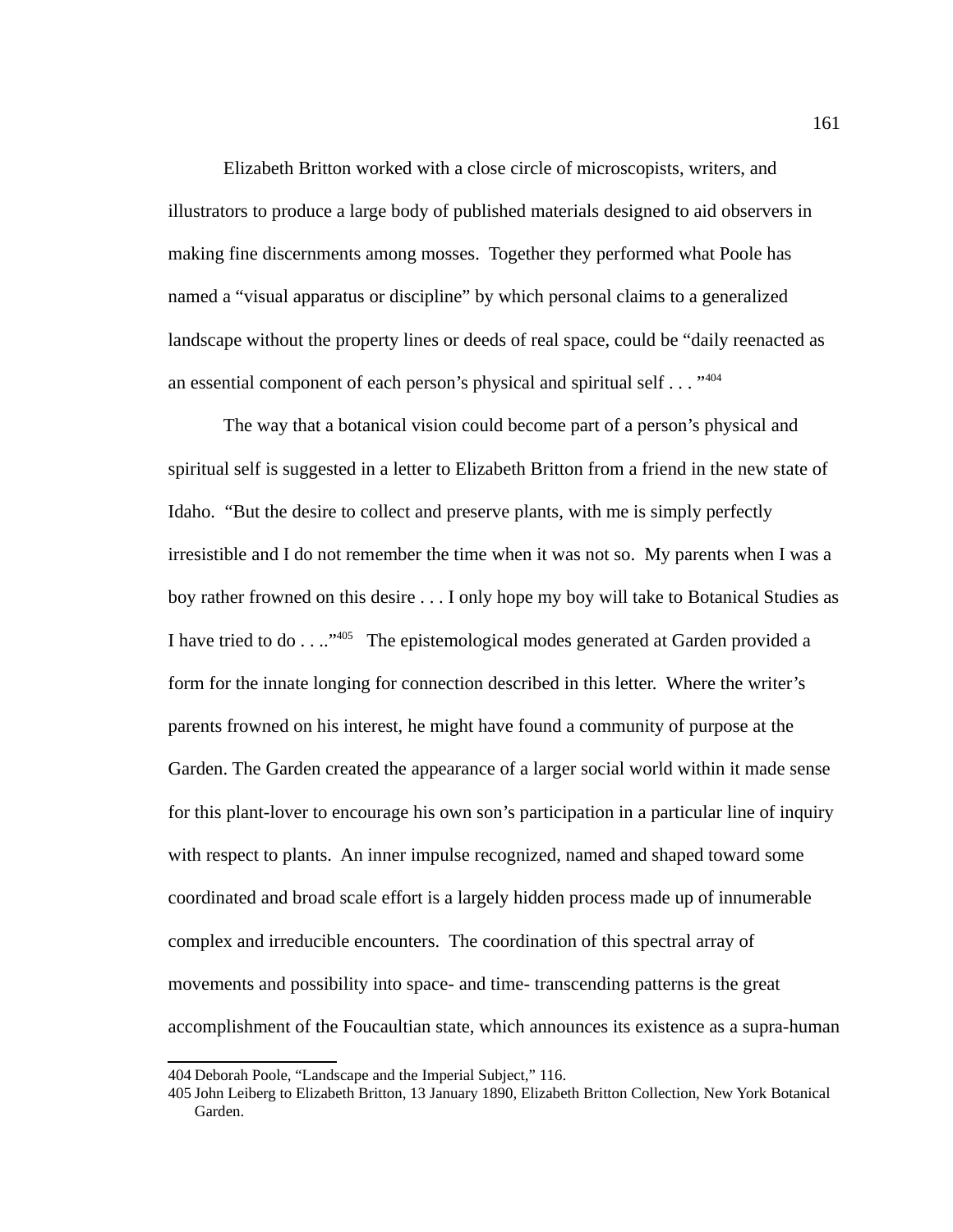authority, through the coordinated motions of disciplined bodies. The appearance of over-arching order and authority, replete with power and direction, depends on these personal encounters and enactments. The collective botanical endeavor, with the solid authority the Garden's museum building and ordered landscape standing behind it, served as an avenue of expression for a "perfectly irresistible interest" in the natural world. Confirmation by an esteemed, and well-organized body of peers sanctioned the interests of many Botanical Garden correspondents whose passions for microscopy, drawing and painting, and collecting found form under its auspices.

When the *Bulletin of the Torrey Botanical Club* entered circulation in 1870, its editors proposed not only to bring the area's botanists into closer communion with one another, but also to give this inspired concourse a definite direction in the form of a collective project, a "new catalogue" of all the plants growing within 33 miles of New York City.<sup>[406](#page-170-0)</sup> It would be a revised catalogue of the plants, "native and naturalized" in the region. This long-contemplated project would remain incomplete, "without the cooperation of those who herborize in all the different regions of our district." Particularly, readers who knew "of observers, not yet in communication with the Club," should provide the Club with the postal addresses of these "observers." In this way, the catalogue would be more "serviceable and authentic."<sup>[407](#page-170-1)</sup>

Twenty years later, Elizabeth Britton framed a program of research that would enlist all of her "botanical" readers in an encompassing project of gathering plants in all the states and territories. "Within the last five years a great work has been planned, The

<span id="page-170-1"></span><span id="page-170-0"></span><sup>406</sup>*"*Prefatory*," Bulletin of the Torrey Botanical Club* 1, no. 1 (January 1870): 1. 407 Ibid.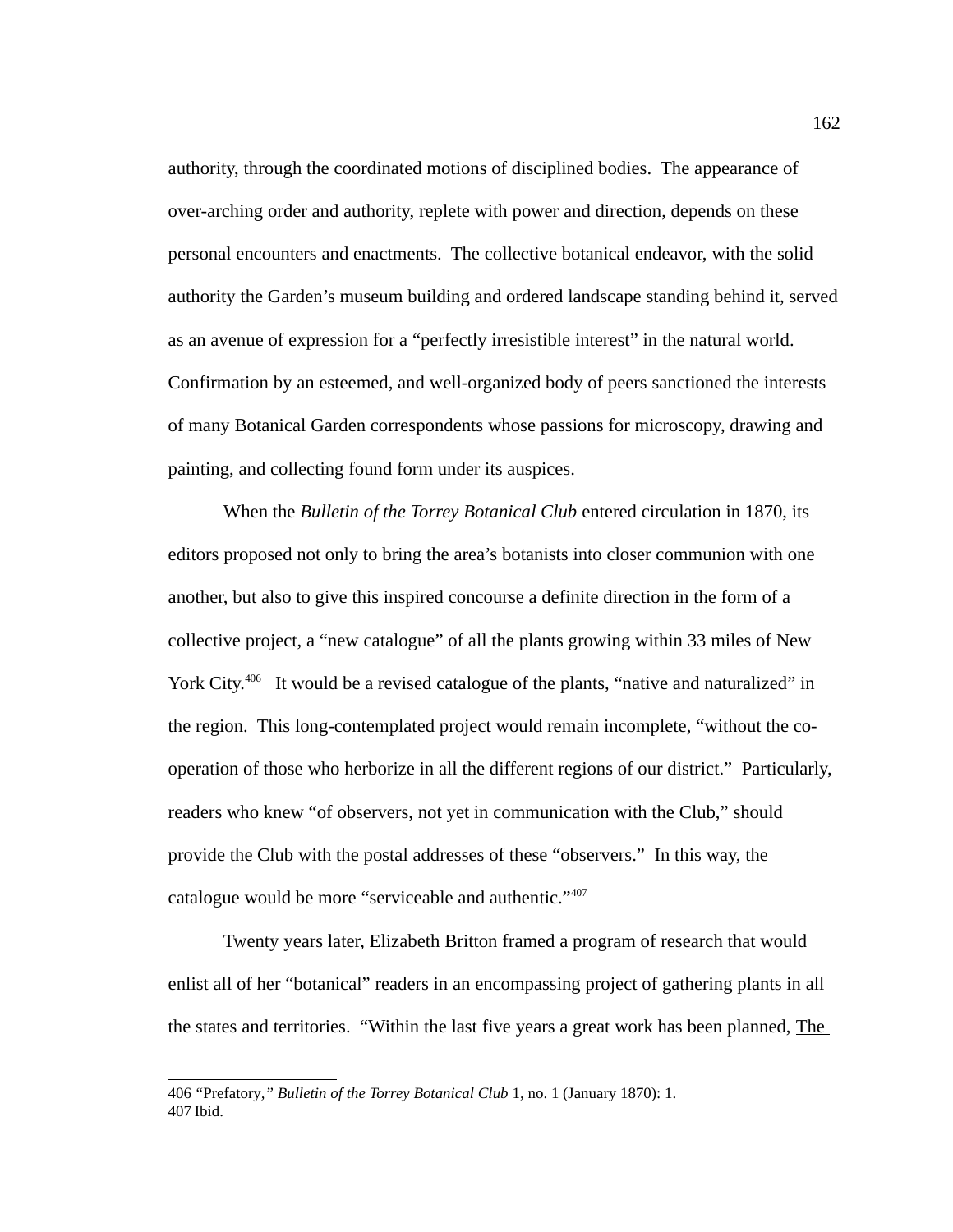Systematic Botany of North America,"<sup>[408](#page-171-0)</sup> "This is to include descriptions of all plants, from the lowest to the highest, from the smallest of the bacteria to the largest of the trees, which are found on this continent." Already, "many specialists from numerous institutions, and students in all parts of this country, have promised to cooperate." Participation would be a great honor, Britton suggested, and she hoped that readers would "aspire to that privilege."<sup>[409](#page-171-1)</sup>

Elizabeth Britton addressed her readers in the popular botanical publication *The Observer* with a plea for participation: "This is the theme of my greeting to you; we want every botanical reader of *The Observer* to feel that it is his or her duty to help. That this duty will be a pleasure, we can promise. To suggest to you how you may help is easily done, to show you how, will be our duty hereafter."<sup>[410](#page-171-2)</sup> "From a bowing acquaintance" with plants, Elizabeth Britton promised readers of her popular articles, a novice botanist would eventually find intimacy with the plant forms they studied.<sup>[411](#page-171-3)</sup>

Learning botanical conventions would enable participants to deepen their involvement with the landscapes they traversed, while also joining with a larger group of committed naturalists. Elizabeth Britton worked assiduously to share these conventions with readers of publications like *The Observer:* "The notes should follow a regular sequence which should be committed to memory and regularly followed, so that a habit of systematic observation may be formed, and no points overlooked."[412](#page-171-4) Note-taking

<span id="page-171-0"></span><sup>408</sup> Elizabeth Britton, "Cryptogamic Botany," *The Observer: An Illustrated Monthly Magazine of the Outdoor World and Microscopy* 5, no. 3 (1894), 162. 409 *Ibid*.

<span id="page-171-2"></span><span id="page-171-1"></span>

<sup>410</sup> Britton, "Cryptogamic Botany," 161.

<span id="page-171-3"></span><sup>411</sup> Elizabeth Britton, "How to Study the Mosses," *The Observer: An Illustrated Monthly Magazine of the Outdoor World and Microscopy* 5 no. 3 (1894)*,* 114.

<span id="page-171-4"></span><sup>412</sup> Britton, "How to Study the Mosses," 84.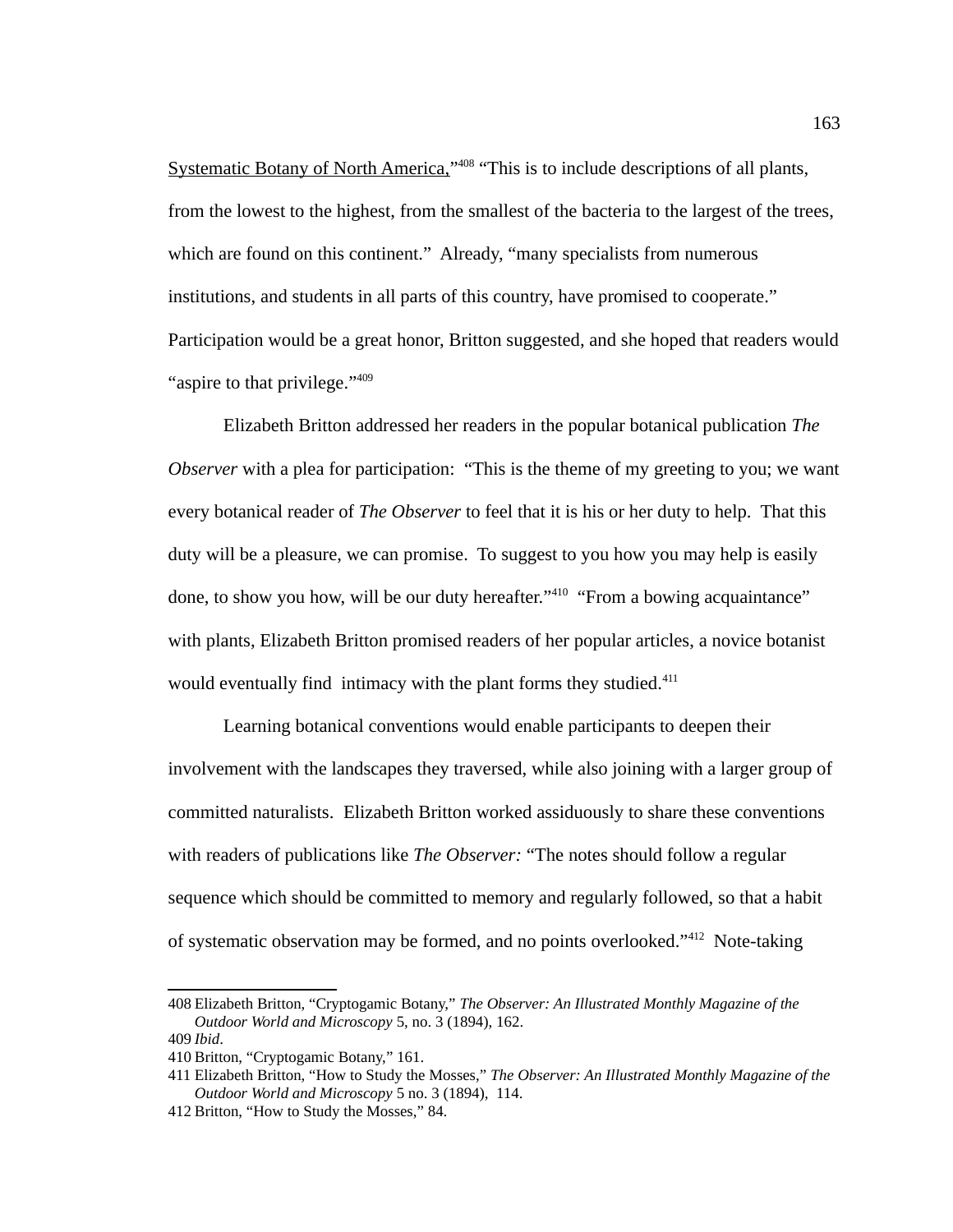practices connected individuals who adopted them into a larger world of meaning and coherence structured by conventional patterns. In correct note-taking practice, an observer could bridge the distance between their transient, isolated experience, and a firm ground of definite meaning.

"Like all other plants the mosses have two names, the generic or first name, which indicates its relationship, and the specific or second name, which indicates its individuality."[413](#page-172-0) So Elizabeth Britton instructed her readers in "How to Study the Mosses," a four-part series published in *The Observer* in 1894. The Linnean system to which Britton referred had been profoundly efficacious for the science of botany because it enabled broad participation in a project of supra-human scale. A botanical colleague of Britton's wrote, "Probably one reason for the vogue of the Linnean conception of species for the past century and a half is that it is so well adapted to the mental requirements of botanists the world over."<sup>[414](#page-172-1)</sup> Linnaeus's system was organized around the number of stamens found on a plant. Though Linneaus could not, according to Peter Stevens, "assert that they represented the essence of plants," the number of stamens was "an easy character to see."[415](#page-172-2) McOuat has described how the pre-Linnean belief that names for plants had to capture a plant's essence was jettisoned by nineteenth-century botanists who came to see names as arbitrary.<sup>[416](#page-172-3)</sup> Names could serve as mnemonic devices by reflecting some visible feature of a plant, but they in no way emanated from or essentially belonged to the organism itself. Still, botanists ever aimed to reunite names with the natural order

<span id="page-172-0"></span><sup>413</sup> E.G.K. Britton "How to Study the Mosses," 116.

<span id="page-172-1"></span><sup>414</sup> Charles Bessey, "The Taxonomic Aspect of the Species Question," *The American Naturalist* 42, no. 496 (April 1908): 220-221.

<span id="page-172-2"></span><sup>415</sup>Peter Stevens, *The Development of Biological Systematics*, 128.

<span id="page-172-3"></span><sup>416</sup> McOuat, "Species, Rules and Meaning," 480.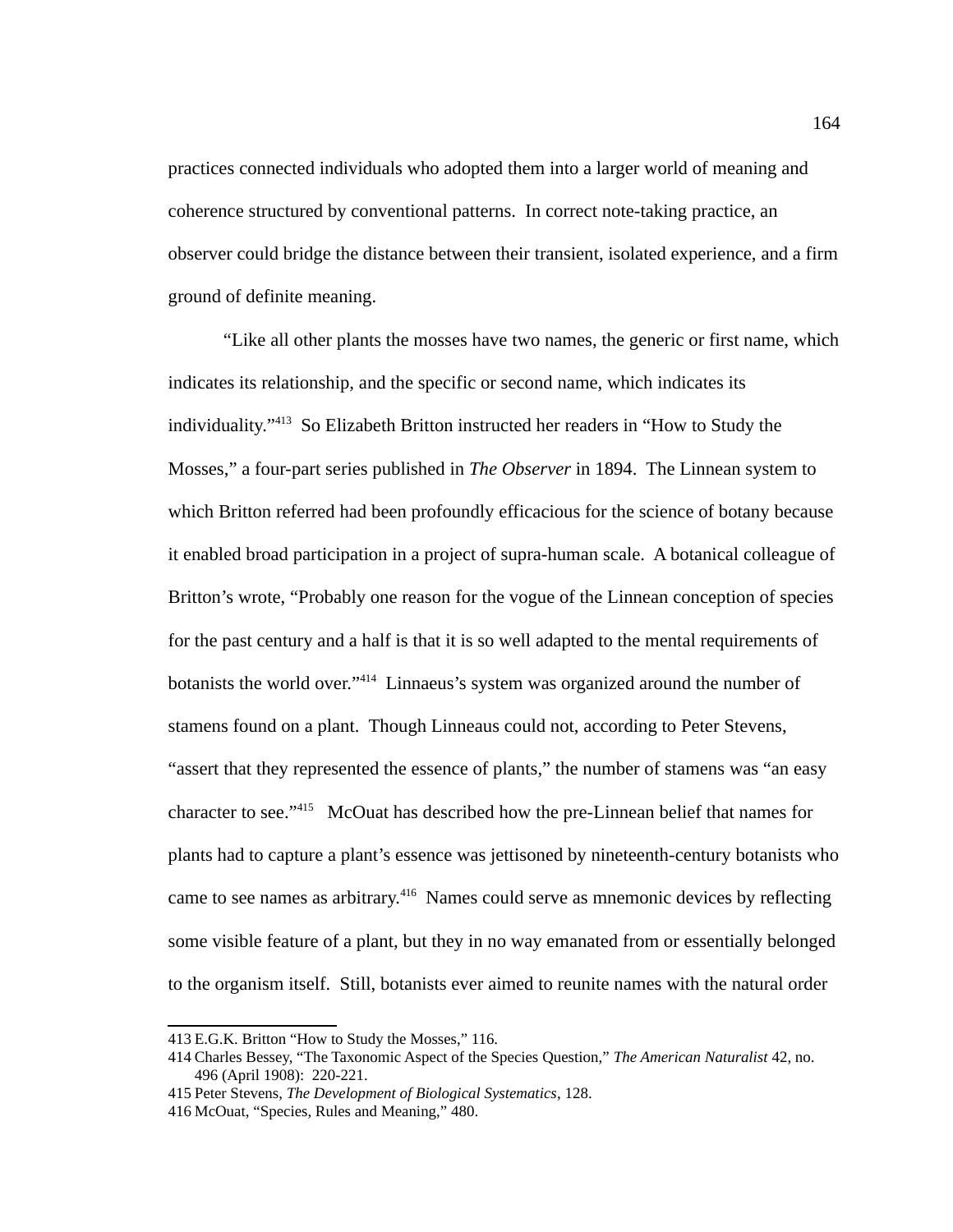from which they were separated. Anticipating this event, Nathaniel Britton wrote, "It appears as though our present methods of nomenclature would prove insufficient to meet the necessities of this new biological era, so rapidly opening before us, but what will be substituted for them is not yet clear."<sup>[417](#page-173-0)</sup> The knowledge of mosses proffered here is predicated on a proposed separation between things as they actually are and language itself. A generative rift demanded of participants an indefinite attention and deference to a literal empirical reality located beyond the concrete facts of their own apprehension.

Technology afforded access to that realm where people could not go on their own. The Head Gardener for the New York Botanical Garden recounted a visit to Haiti in 1904. The account devotes substantial attention to his research outfit. During a trip the year before, Head Gerdener Nash "felt exceedingly the lack of instruments for determining altitudes, temperature and humidity," and so on this trip, provided himself with good measuring devices. $418$  Nash was pleased with the accuracy of his barometer. With it, he determined the elevation of many small mountains, including Mt. Piment, which stood at 2,550 feet. Earlier botanists visiting this region had relied on resident experts for knowledge about the places where they traveled and the plants living there.<sup>[419](#page-173-2)</sup> But by the late nineteenth century, New York botanists could travel with the help of plantation owners and managers like the Mssrs. Cassé and Hermann who provided Nash with a base of operations near Bayeaux, as well as mules, tents, and guides, and,

<span id="page-173-0"></span><sup>417</sup> Nathaniel Britton, "Our conception of 'species' as modified by the doctrine of evolution," *Transactions of the New York Academy of Sciences* 13 (March 20 1894): 132-135 135.

<span id="page-173-1"></span><sup>418</sup> George Nash, "Further Explorations in the Republic of Haïti," *Journal of the New York Botanical Garden*, 170-191, 172.

<span id="page-173-2"></span><sup>419</sup>Susan Scott Parrish, *American Curiosity: Cultures of Natural History in the British Atlantic World*  (Chapel Hill: University of North Carolina Press, 2006), see especially 215-258. Schiebinger, *Plants and Empire,* 199.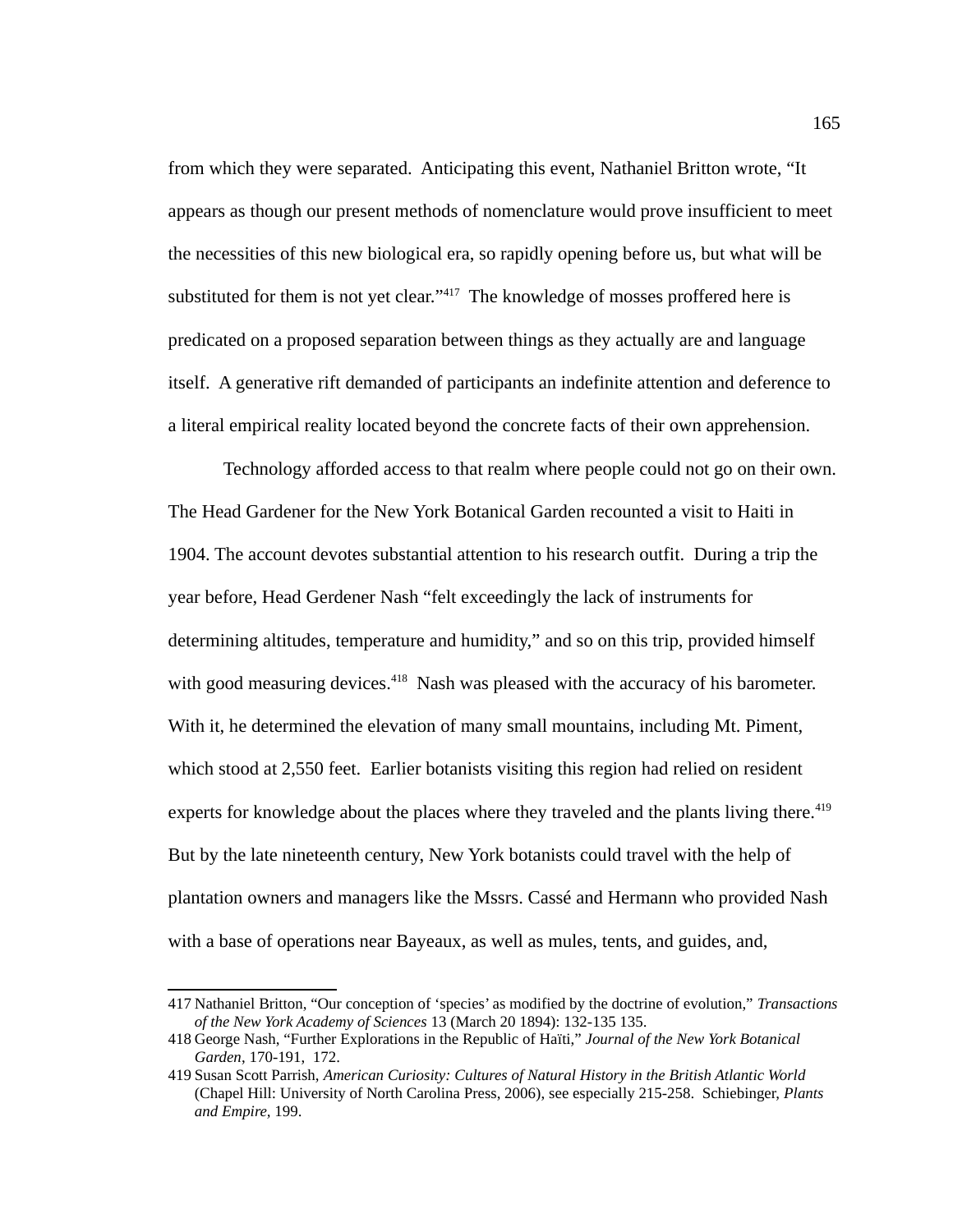crucially, inroads with regional customs officials. With all of this support, and especially the certainty afforded to him by his barometer, Nash found that it was "useless to rely upon the judgment of natives." $420$  "[T]he mountain people assured me that Mt. Piment was the highest point around there," Nash recounted, yet his barometer told him that the mountain was 450 feet lower than a neighboring mountain in plain sight from Mr. Piment, proving their unknowingness.<sup>[421](#page-174-1)</sup>

Together, the scientists, gardeners, and other observers of plants, as they came into affiliation with the Garden, created a natural, accessible world underlying the political boundaries of the independent republics increasingly united by what Salvatore describes as a new Monroe Doctrine - "an ideology of mutual cooperation among American states."<sup>[422](#page-174-2)</sup> This cooperation was organized in concert with an expanding "orbit of 'American' collective knowledge" and the new technologies of observing and representing reality.<sup>[423](#page-174-3)</sup> It was structured through the racial animus of the plantation regimes, and the generative circuits of knowledge exchange linking diversely claimed territories. Objectivity and accuracy became alluring objectives in and of themselves, and botanical conventions promised participants access to both. By engaging with the conventions of botany, a participant could gain some certain knowledge about the place they were living in, and the larger world at once.

<span id="page-174-0"></span><sup>420</sup> George Nash, "Further Explorations in the Republic of Haïti," *Journal of the New York Botanical Garden*, 6, no. 71 (November 1905): 176.

<span id="page-174-1"></span><sup>421</sup> Ibid.

<span id="page-174-2"></span><sup>422</sup> Salvatore, "The Enterprise of Knowledge," 78-80.

<span id="page-174-3"></span><sup>423</sup> Ibid.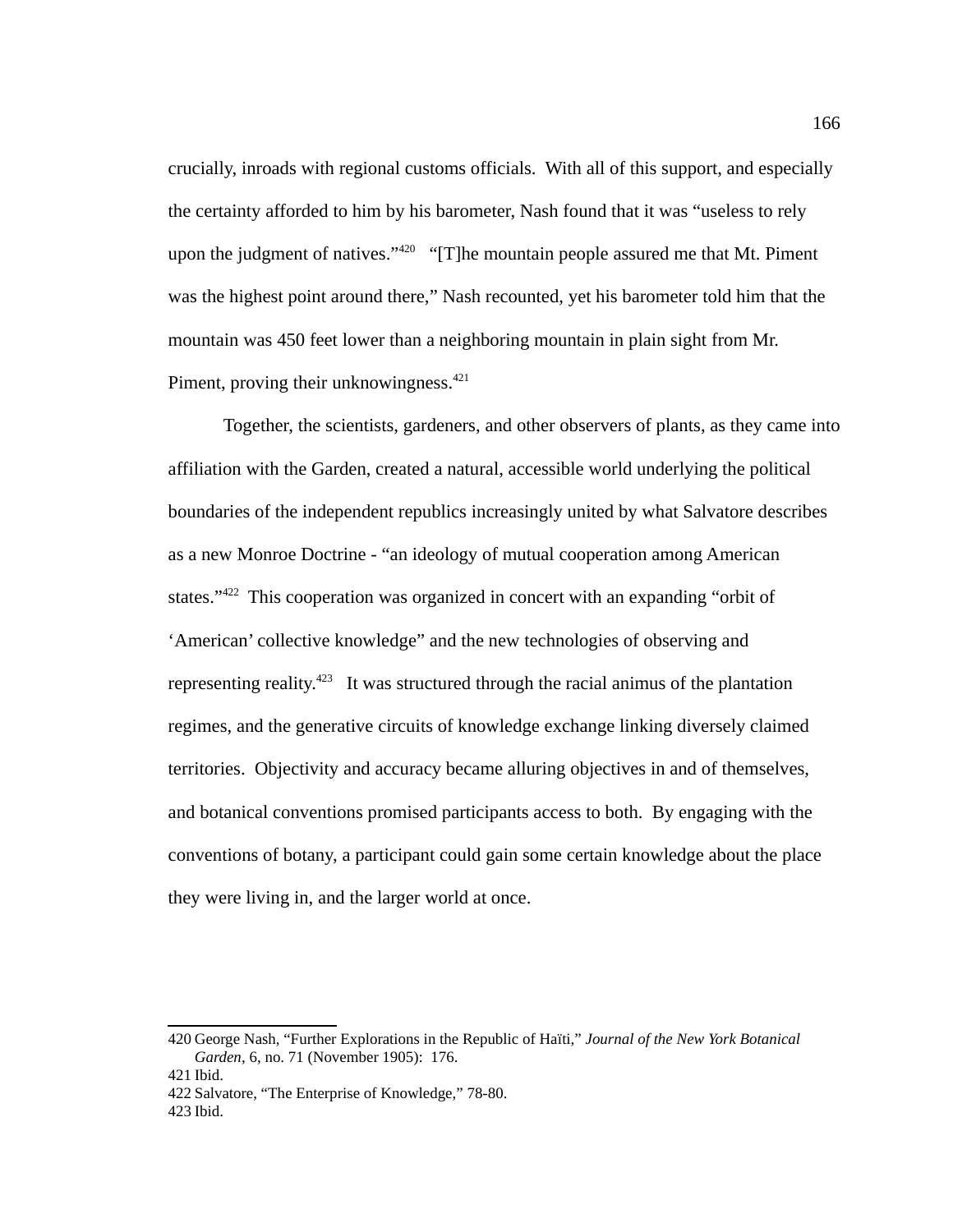### **Formal and Informal Power**

In 1858, the nascent Torrey Botanical Club was still an "informal band of collectors" who gathered from time to time, either for a field trip, or for a visit to the Columbia College Herbarium where they could enjoy the company of John Torrey, botanist for the New York Geological Survey.<sup>[424](#page-175-0)</sup> Twelve years later, in 1870, a fullyfledged Torrey Botanical Club began publishing its own *Bulletin*. The object of the publication was "primarily to form a medium of communication for all those interested in the Flora of this vicinity, and thus to bring together and fan into a flame the sparks of Botanical enthusiasm, at present too much isolated."<sup>[425](#page-175-1)</sup> As this club reimagined itself as a more public institution, for example by occupying public land, its members constructed a botanical polity that embraced formal, impersonal modes of expressing power, while drawing from a reservoir of social and ownership meaning rooted in the informal, private, and tradition-bound.

The Club progressively formalized itself between the 1870's and 1890's. It began to issue publications about itself, gained a legal charter, and finally, in 1891, established itself in the New York landscape in the form of a botanical garden. This institutionalization can be viewed in the context of members' sensitivity to modern authority's careful modulation of personal and impersonal expressions of authority. Whereas family lineages such as those embodied in the Hudson Valley estates structured the passage of wealth and land along generations in a "vertical line of descent," privileged belonging through botany found a horizontal form in the "affiliative order" of

<span id="page-175-0"></span><sup>424</sup> Edward Burgess, "The Work of the Torrey Botanical Club" *Bulletin of the Torrey Botanical Club* (1900), 552.

<span id="page-175-1"></span><sup>425</sup> *Bulletin of the Torrey Botanical Club* 1, no. 1 (January 1870).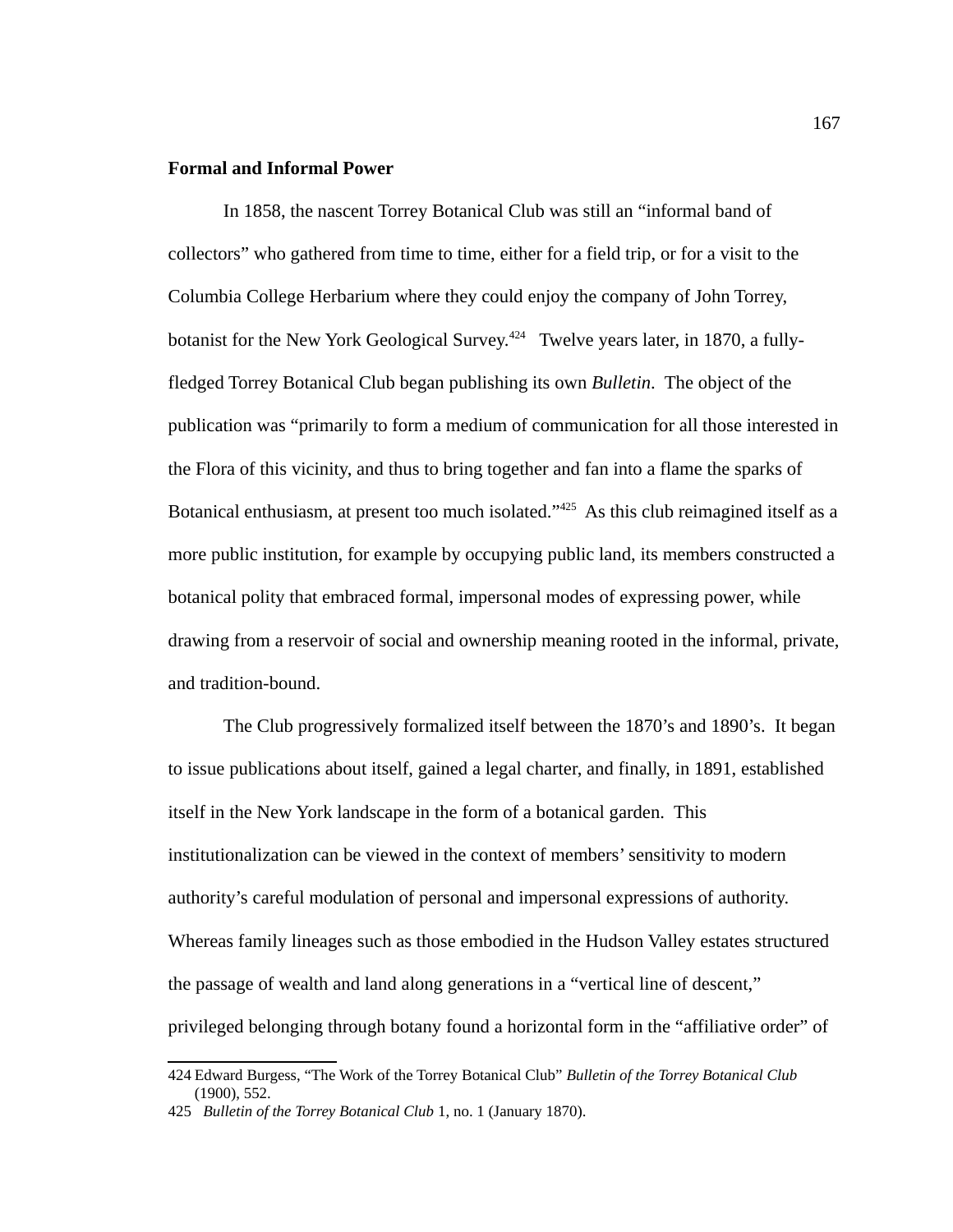institutions. Gauri Viswanathan described institutions as "the new repositories of cultural capital that replicate the functions of the family in disseminating . . . values, principles, and dogma."[426](#page-176-0)

The Club was a place of social significance where young botanists enjoyed the aura of tradition and authority that older botanists with renown brought to the meetings.  $427$ Paleobotanist Arthur Hollick recalled his voyages to attend meetings of the Club:

"Attending meetings in those days was not so easy as it is now  $-1$  mean for outof-town members. I lived at Port Richmond on Staten Island. The last boat to the island was at 9pm. I used to take the midnight train on the Central Railroad of New Jersey at Liberty Street, get off at Bergen Point Station, walk three quarters of a mile to the shore of the Kill van Kull, wake up a man who lived in a little shanty there, and hire him to ferry me over to Staten Island in a rowboat, arriving home about 1:30 am. Sometimes, in winter, the trip was not a comfortable one; but I do not recall that I ever thought it a hardship, and, to the best of my recollection, I think I merely regarded it all as a matter of  $r$ Ourse." $428$ 

Traditional botanical ritual brought practitioners into relationship with an intellectual inheritance and created a sense of historical coherence. Philip Pauly writes that in England, "Men such as Sir Joseph Banks controlled a material, intellectual, and moral 'economy' in which objects and information were exchanged according to the informal but elaborate rules long established within aristocratic networks."<sup>[429](#page-176-3)</sup> According to one narrative of the Torrey Botanical Club's origins, its symbolic beginning occurred when a Dr. Allen, who, while out walking, recognized the nodding, bell-shaped flower of

<span id="page-176-0"></span><sup>426</sup> Gauri Viswanathan, "The Naming of Yale College" in *Cultures of United States Imperialism,* ed. Amy Kaplan and Donald Pease (Durham: Duke University Press, 1993: 90.

<span id="page-176-1"></span><sup>427</sup> "Torrey Botanical Club Retrospective," Proceedings of the semi-centennial anniversary of the Torrey Botanical Club, *Memoirs of the Torrey Botanical Club* 17 (1918): 29.

<span id="page-176-2"></span><sup>428</sup> Arthur Hollick, "Torrey Botanical Club Retrospective," *Memoirs of the Torrey Botanical Club* 17 (1918): 30.

<span id="page-176-3"></span><sup>429</sup>Philip Pauly, *Biology and the Promise of American Life: From Meriwether Lewis to Alfred Kinsey*, (Princeton: Princeton University Press, 2000), 21.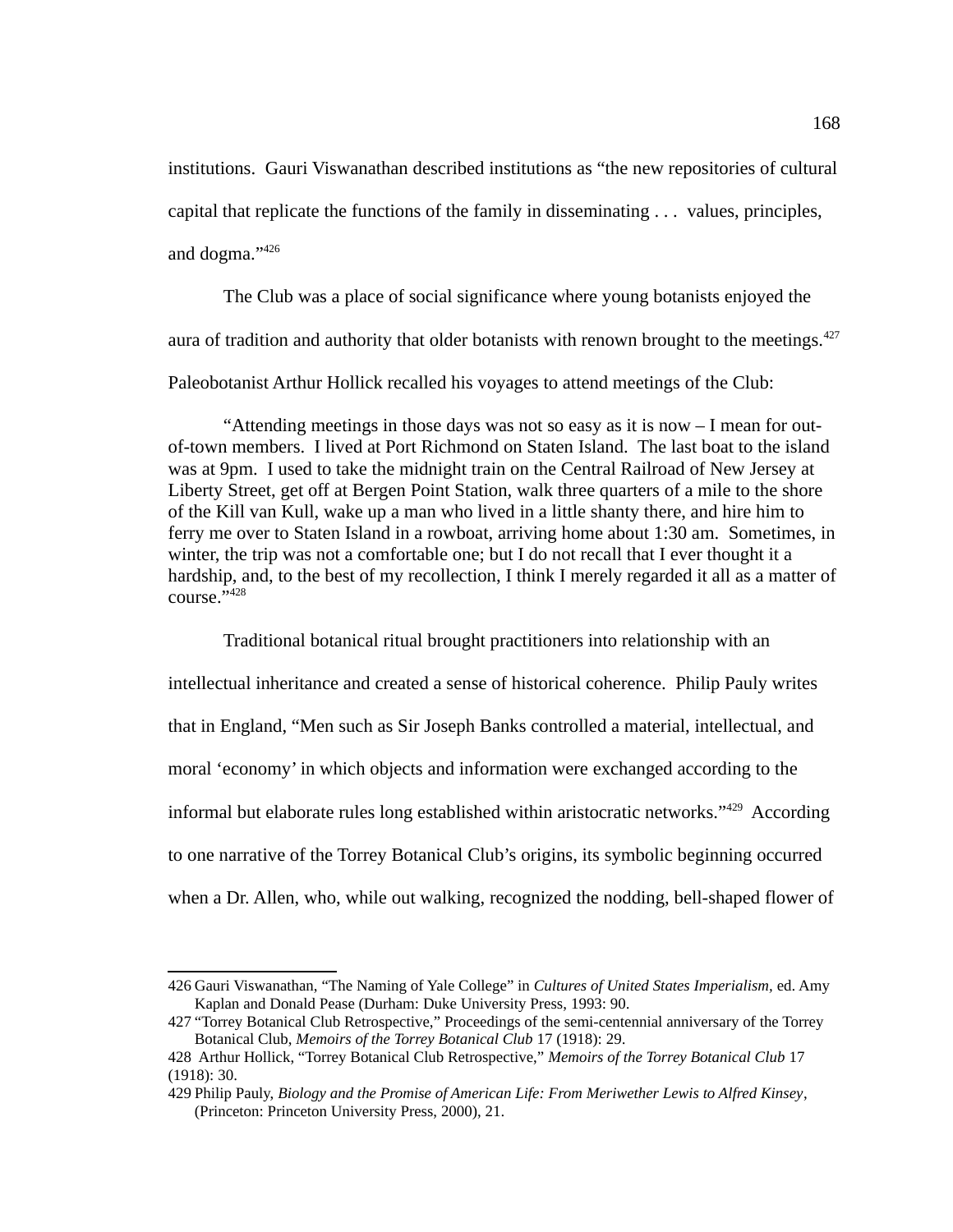a *Clematis ochroleuca*, and "brought his prize to Dr. Torrey."[430](#page-177-0) After that inauguration through discovery and gift, people began to gather regularly. A few decades later, Elizabeth Britton re-enacted in narrative this scene when she described her discovery of a rare fern, *Schizaea pusilla* hidden underneath some orchids at the edge of a lake in Nova Scotia. She collected the specimen and brought it to Asa Gray at Harvard, where its reception by the eminent botanist sanctified her discovery and elevated her status as a collector and knower of plants.[431](#page-177-1) Still early in her glowing career, Britton found herself on the other side of this ritual of presentation, as she presided over a network of moss collectors, illustrators, and specimen mounters who sent hundreds of specimens to her at the Botanical Garden. Her encyclopedic knowledge of mosses grew as more people sent her materials, out of interest, for money, or as part of ongoing exchanges connecting collectors and other experts with Britton. "You may have a new species!" she might have congratulated a collector, and certified his expertise.<sup>[432](#page-177-2)</sup> Ritual configured scales of temporality, social significance, and institutional reach.

The landscape form the Club chose for itself, the manner in which it would affirm its existence, its conservatories and museum, all referenced an emerging power of latenineteenth century imperial cities. In this way, the group found support for its program, and for the land deal it proposed. If the words of its first Scientific Director and most ardent proponent can be credited, the 1891 botanical garden bill "passed rapidly through both houses of the Legislature, encountering no opposition whatever, but rather the most

<span id="page-177-0"></span><sup>430</sup> Edward Burgess, "The Work of the Torrey Botanical Club," *Bulletin of the Torrey Botanical Club* (1900), 552.

<span id="page-177-1"></span><sup>431</sup> Cited in Rossiter, *Women in the Field,* 124-125.

<span id="page-177-2"></span><sup>432</sup> Elizabeth Britton to Severin Rapp, 30 December 1913, Elizabeth Britton Collection, New York Botanical Garden.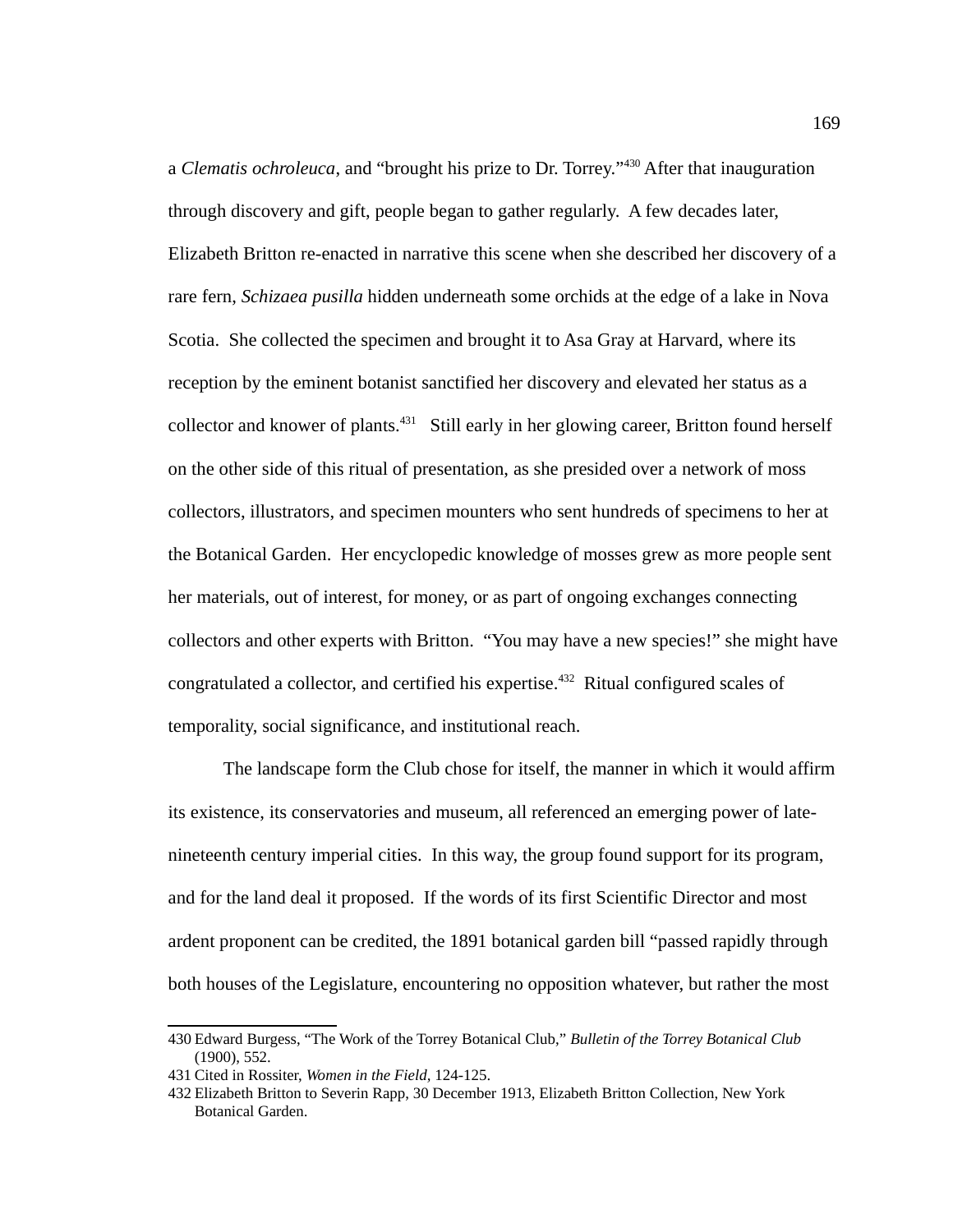cordial support."<sup>[433](#page-178-0)</sup> Through the power of landscape tropes, the Garden placed itself into a more formal association with the state. Its social and political power amplified as the group's existence was stabilized in the public landscape and reflected municipal power more broadly.

When Judge Addison Brown, president of the Torrey Botanical Club and legal architect of the Botanical Garden, "formally transferred the project from the Botanic Garden Committee of the Torrey Botanical Club to the Incorporators of the New York Botanical Garden," the Club expanded the legal reach of its delegated sovereignty. Corporations have provided the social-legal framework for collective endeavor and imperial expansion. The existence of this corporation, its coupling of public land and funds with dynastic and speculative wealth, enabled not only the creation of a physical expression in the landscape for the club, but also the ongoing passages abroad that secured the meaning of the Garden without which, it would fall apart. Harris has described a long relation of science to a social and legal form that enabled its work and truth-making processes, "Like a ship's silent wake or the silk route across the steppes, if these paths were not regularly remade through repeated cycles of travel, they would be quickly reabsorbed by nature and thus vanish entirely from the world of human intercourse."<sup>[434](#page-178-1)</sup> Repeated patterns of travel, circuits of exchange of plant-objects and knowledge about them, gave to the informal band of collectors the sense of being connected to some much larger, more permanent order in the universe.

<span id="page-178-0"></span><sup>433</sup> Nathaniel Britton, Minutes of the Board of Managers Meeting, 1891, Addison Brown Collection, New York Botanical Garden.

<span id="page-178-1"></span><sup>434</sup> Harris, "Long-Distance Corporations," 275.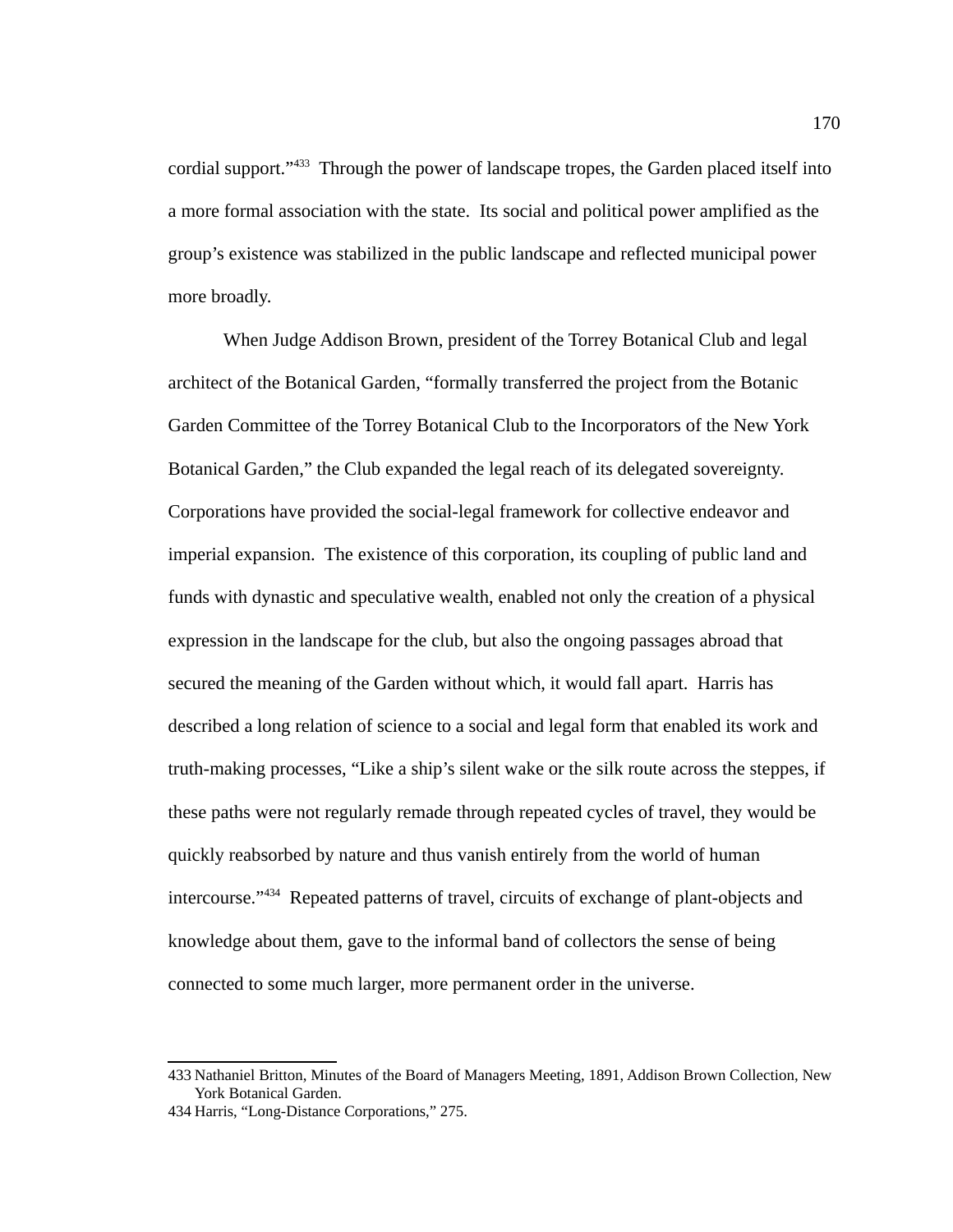Establishing municipal control in the landscape was a central dimension of the political project of the Botanical Garden, as discussed in previous chapters. After a visit to the New York Botanical Garden in 1906, a reporter recounted his walk along old paths set down by the former owners of the land and then the new, paved and snaking Beaver Swamp Road. He was taken by surprise at a sudden view from within the woods of the "charming crystal domes of the 'Glass House' with its wealth of palms."[435](#page-179-0) It is a "veritable glimpse of fairy land," reporter Randall Comfort concluded.<sup>[436](#page-179-1)</sup> Surreal urban spaces, including glasshouses at botanical gardens and public parks, formed part of a nineteenth-century iconography of urban, municipal landscapes. Berlin, Copenhagen, Florence, Lyon, Madrid, Liverpool, Glasgow, and Brussels were among the cities hosting instances of this new architecture, which, in its use of iron to replace bulky wood and masonry structures, represented "a qualitatively new step in construction and in the concept of space," and "became the basis for twentieth-century modern architecture."<sup>[437](#page-179-2)</sup>

An earlier glasshouse built at the *Museee d'Histoire Naturelle* attracted enormous crowds, who were, according to historian Renzo Dubbini, "thrilled by the brilliance of its design and entranced by the profusion of rare species on display."[438](#page-179-3) A new winter garden followed at the Champs Elysées in 1846 and received a similar response."<sup>[439](#page-179-4)</sup> In contrast, a private glasshouse complex imagined by Alphonse Balat for a monarchial residence north of Brussels was completed in 1895, and included the King's glass-covered royal

<span id="page-179-0"></span><sup>435</sup> Hermalyn, "A History of the Bronx River," 112.

<span id="page-179-1"></span><sup>436</sup> Ibid.

<span id="page-179-2"></span><sup>437</sup> Georg Kohlmaier and Barna von Sartory, *Houses of Glass: A Nineteenth-Century Building Type,* trans John Harvey (Cambridge: MIT Press, 1986), 2.

<span id="page-179-3"></span><sup>438</sup> Renzo Dubbini, "Glasshouses and Winter Gardens," in *The History of Garden Design*, ed. Monique Mosser and Georges Teyssot (London: Thames & Hudson, 1990), 427.

<span id="page-179-4"></span><sup>439</sup> Ibid.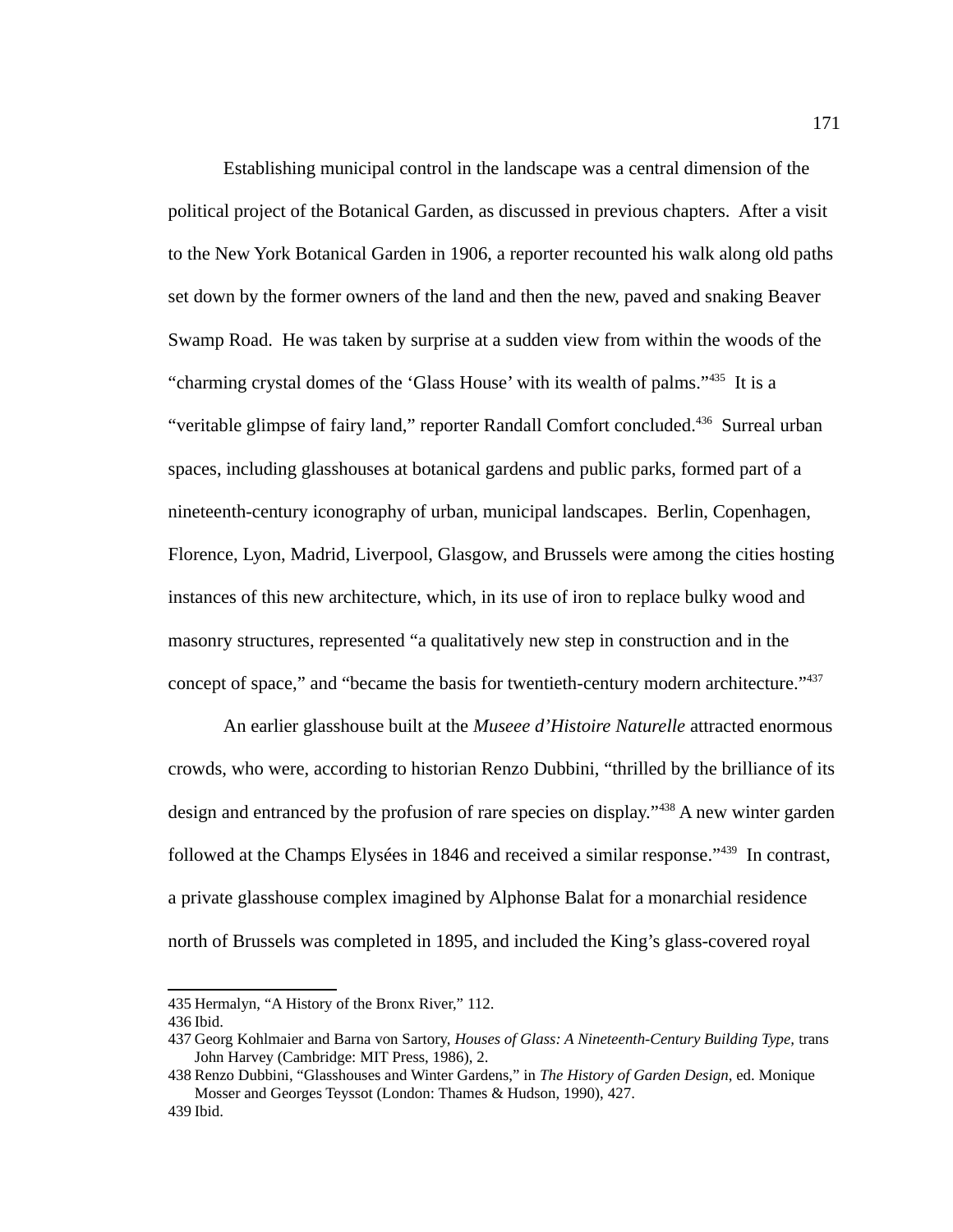chapel, as well as his private *Congoserre*. Of Balat, one admirer wrote, "His genius at Laeken was to span and capture space in a web of iron and steel so thin as to make the results seem as weightless as a fish skeleton."<sup>[440](#page-180-0)</sup>

Ten thousand designs for similar glass structures can be found in the archives of the Lord & Burnham Company, a Hudson River-based glasshouse firm whose commissions included the estates along that river, mostly for glasshouses constructed around the turn of the twentieth century.<sup>[441](#page-180-1)</sup> This company had plenty of experience to draw from, then, when its workers began construction on a glasshouse at the New York Botanical Garden in 1899. At the Garden's greenhouses, visitors joined with their counterparts across the Atlantic as they entered the dream space of the redeveloped nineteenth-century municipality. In other cities, a growing need to justify governance on the basis of public utility pressed glasshouses, as well as botanical gardens into public service. At Kew for example, from the mid-nineteenth century, Director J.D. Hooker was pressured into expanding the days and hours of public access.<sup>[442](#page-180-2)</sup> In New York, Garden managers proclaimed the landscape's public accessibility, free and open, all days from the outset. Managers embroiled in city and state politics and courts comprehended the emerging power of a politics centered around the authority of a public interest. Thus, these webs of iron and steel and glass were spun by the eminent political technology of that century, as much as by its advances in materials manipulation.

<span id="page-180-0"></span><sup>440</sup> Dale MacKenzie, "Brussels' Palace of Glass & Greenery," *Smithsonian* 31, no. 12 (March 2001): 110. 441 Lord & Burnham Co. Records, New York Botanical Garden, New York.

<span id="page-180-2"></span><span id="page-180-1"></span>https://www.nybg.org/library/finding\_guide/archv/lord\_burnhamf.html.

<sup>442</sup> Ray Desmond, *Kew: The History of the Royal Botanic Gardens* (London: The Harville Press, 1995), 223-239.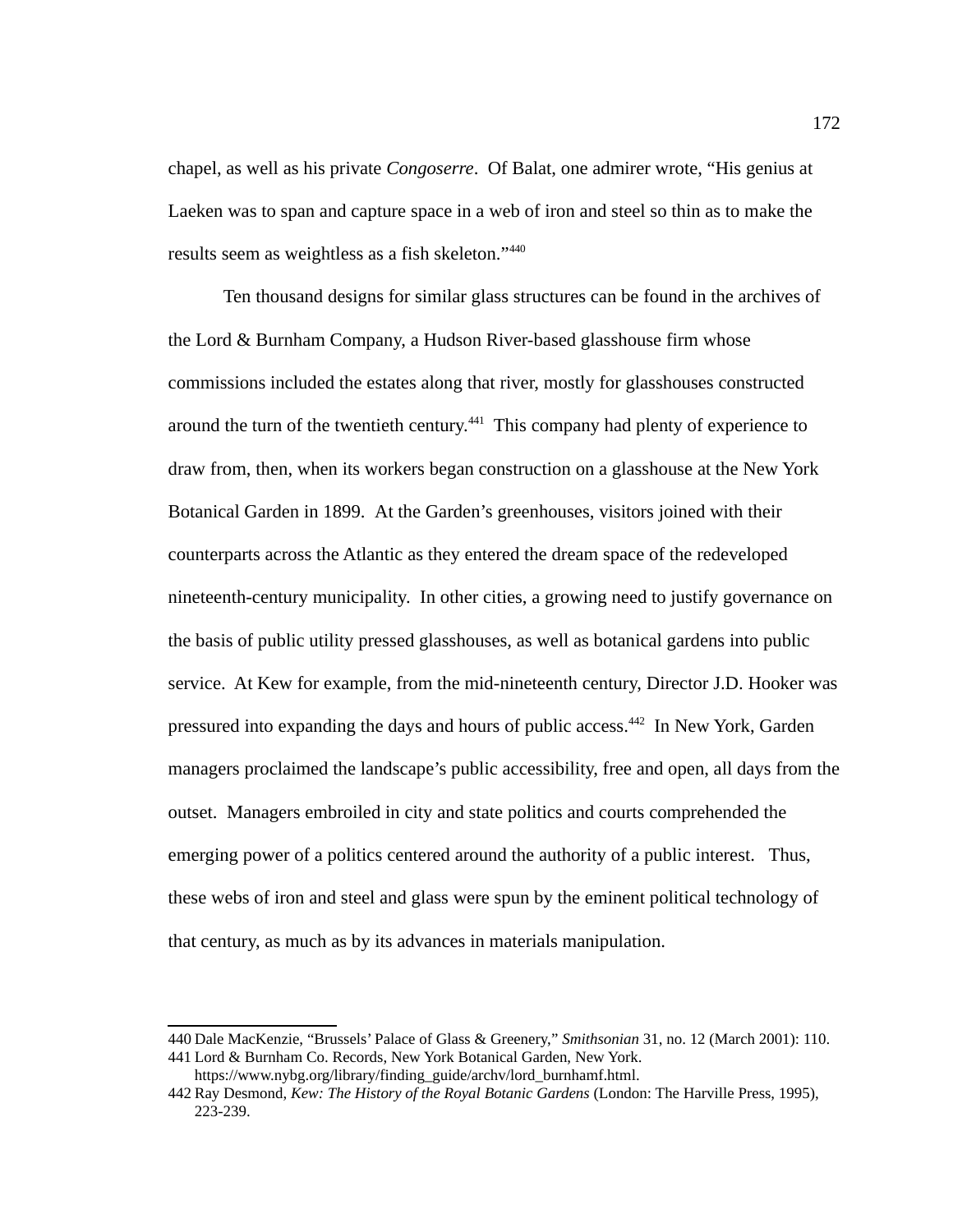Inside the conservatory, botanical objects represented a landscape made accessible by science. Head Gardener Nash described an appealing specimen living inside of the Garden's glassshouse like this, "Between the modest little jack-in-the-pulpit of our own wet woods and this giant from the forests of Colombia there is apparently a world of difference, and so there is in general appearance, but an examination of the flowers of each will quickly show that they are members of the same family, and it is these constant and essential resemblances which indicate their affinity."<sup>[443](#page-181-0)</sup> The tail flower hailed from Columbia, but did not belong to Columbia, so much as it belonged to a natural family that also included the familiar jack-in-the-pulpit of the northeastern woods.

As science gained a place for itself in the cultural field in the early twentieth century it began to more actively expel the structuring narratives describing class solidarity transpiring in natural settings. It immersed itself more fully in its own analytic systems. However, a study of the written communication circulating among disparate locations in the US, Caribbean, London, and elsewhere, shows how botany at the turn of the twentieth-century established common ground among its participants through an intimacy premised on racial exclusion and a shared sense of ownership.

<span id="page-181-0"></span><sup>443</sup> George Nash, "A Remarkable Plant of a South American Tail Flower," *Journal of the New York Botanical Garden* 3, no. 36 (December 1902), 222. (221-222).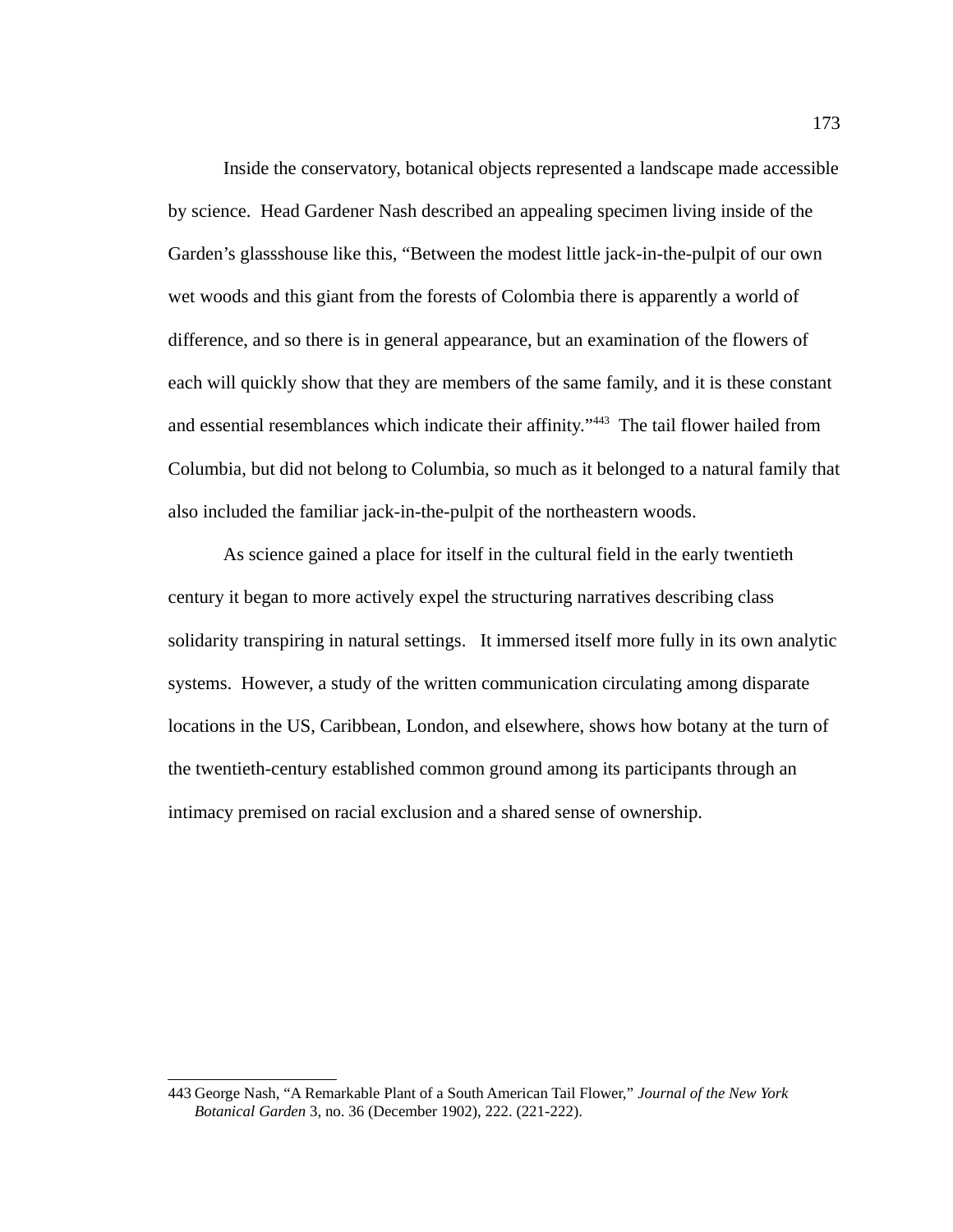## **CONCLUSION**

In this dissertation, I have described how two new world sites were enlisted into the reproduction of a European imperial form, the botanical garden. I have examined the local political circumstances and opportunities which gave this form a place in the landscape in New York in 1891, and a role in the shaping of social and spatial organization in the hemisphere. Additionally, the distinct trajectory by which an older, British botanical garden was created in the mountains north of Kingston, Jamaica in the 1860's for the cultivation of cinchona for the British empire illustrates the ways that such sites can foster imperial interconnectivity. In the relationships connecting this site in Jamaica to a larger set of botanical stations and imperial projects, including finally, that sponsored by the New York-based corporation, it is possible to explore some of the ways that historical inequalities rooted in plantation regimes were recouped by new forms of scientific knowledge production. Some of the ways that governing agents and the broader polities they represent in New York, San Juan, Havana, and Kingston are differentially beholden to larger imperial exchange circuits and the imperatives of the US national state are suggested in this history of interconnected botanical enterprise.

An alliance with the British colonial government in Jamaica through the use of the botanical laboratory "Cinchona"supported the Garden's effort to become an authoritative center of knowledge production, on par with those of other colonizing municipalities, like the Royal Botanic Garden at Kew. The infrastructure afforded by the British colonial government enabled the New York researchers to generate botanical science and respond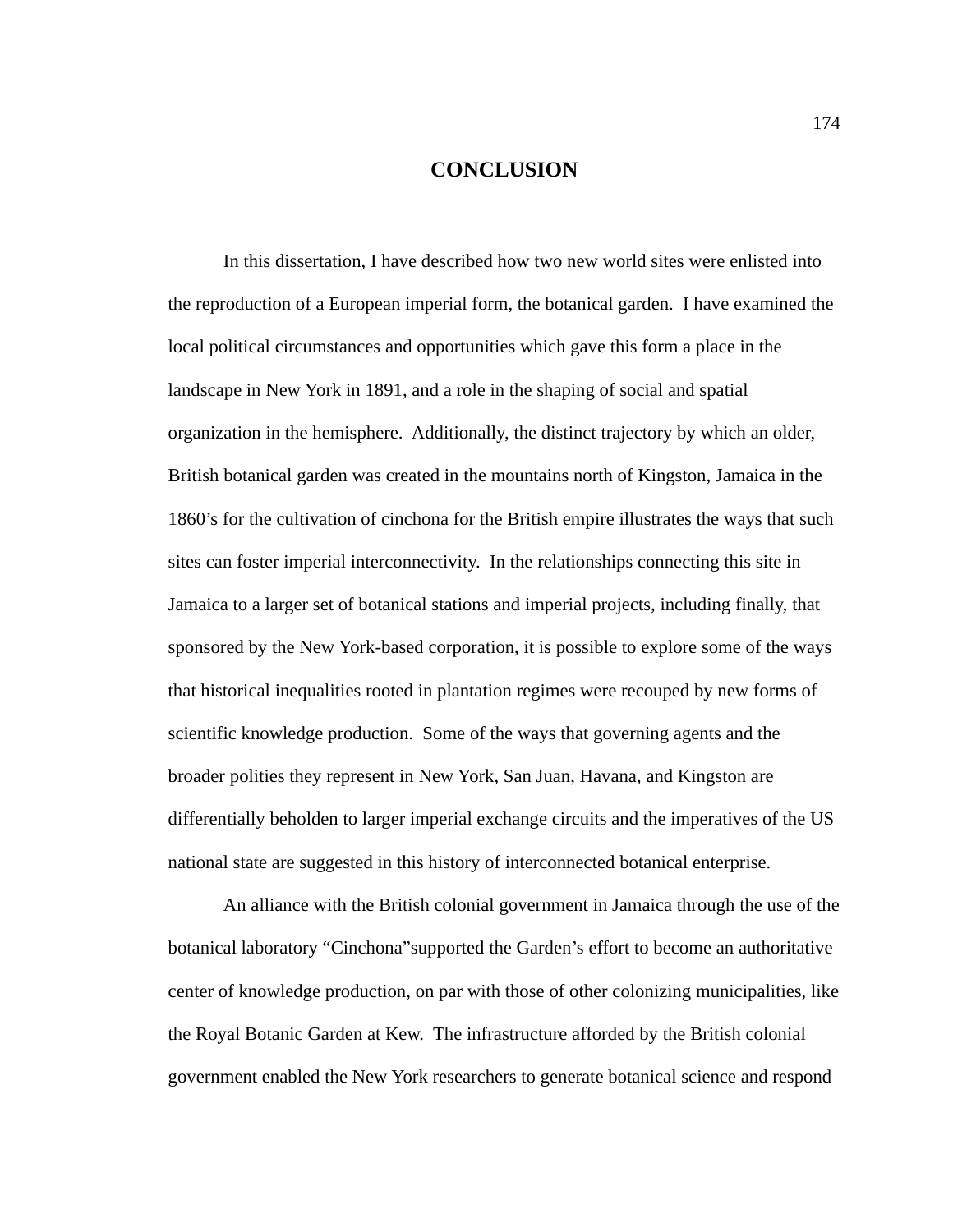to the imperatives this knowledge proposed, and to project a vision of a natural landscape unaffected by politics, land occupancy, or alternative interpretations of the lands. Maximizing the capacity of imperial centers to enlist national and extra-national lands into agricultural projects was a shared goal animating a politics of competitive and collaborative emulation.

By combining a site-based approach with a study of the territorial efficacy of botanical knowledge, I have illustrated the political stakes enabling and propelling an empirical science's claims to a-perspectival knowledge. Such an approach is meant to interrogate the idea of empires as "clearly bounded geopolities" and to explore the fragile work of recreating social hierarchies by imagining colonial problems and programs in new contexts.[444](#page-183-0) Placing the geological surveys that structured US continental expansion in the nineteenth century in relationship with the British imperial botanical infrastructure in Jamaica enables a view of imperial formations as active, contingent and selfcontradicting projects, not contained within, so much as enabled by, imagined national geographies.

Similarly, the public parks developed in New York in the second half of the nineteenth century innovated upon an emerging territorial technology. The public landscape in New York compellingly represented a form of land claim fundamental to US territorial expansion. An emerging public landscape in New York eclipsed a former territorial framework in which legitimate claims to land were closely associated with cultivation and occupancy. The public landscape organized a territorial vision wherein legitimacy derived from a proposed benefit accruing to a vague and mystical body of

<span id="page-183-0"></span><sup>444</sup>Stoler and McGranahan, "Refiguring Imperial Terrains," 9.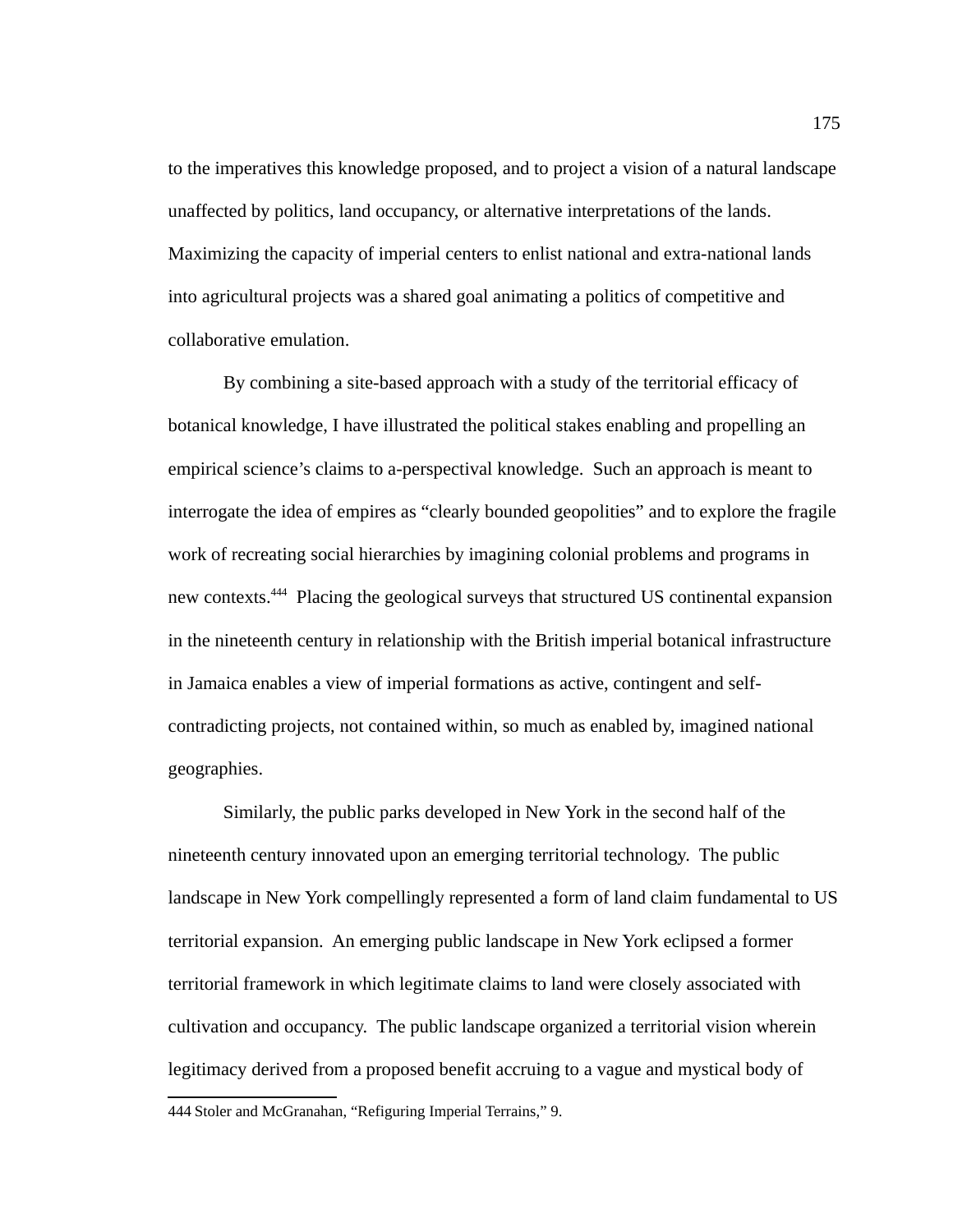deserving constituents. As the Botanical Garden gained a place in this landscape, it added a new spectrum of territorial agencies based in empirical knowledge to the rhetorical force of public ownership. The Garden posited a discrete existence for itself in the landscape of an expanding New York, however its real geographical agency was dependent upon its staff's capacity to organize perception, enforce convention, and create affective bonds linking raced participants to one another and to a particular vision of landscape.

I treat territory in processural terms, as not simply land that is governed, but as a historical set of processes for determining what it is that is being ruled over, to borrow Stuart Elden's formulation.<sup>[445](#page-184-0)</sup> Temporarily constituted patterns of ideas about how claims to ownership and jurisdiction can be asserted and recognized were produced at the intersections of public land, materialist science, and imperial racial hierarchy.

The appearance of measured land, unburdened with historic claims, either legal or moral, provided a framework for involvement in New York and in the Caribbean by governments based in New York and London. But a larger significance of botanical work to ongoing restructurings of social and spatial relationships is suggested by Salvatore's argument that late in the nineteenth century, "an ideology of mutual cooperation among American states" premised on the knowledge capacities of northern institutions was emerging to facilitate the transformation of landscapes in Latin America according to the dictates of those disciplines. In an era when the capacity to maximally exploit national lands was essential to survival as an independent political entity, botanical science was

<span id="page-184-0"></span><sup>445</sup> Elden, *Birth of Territory*.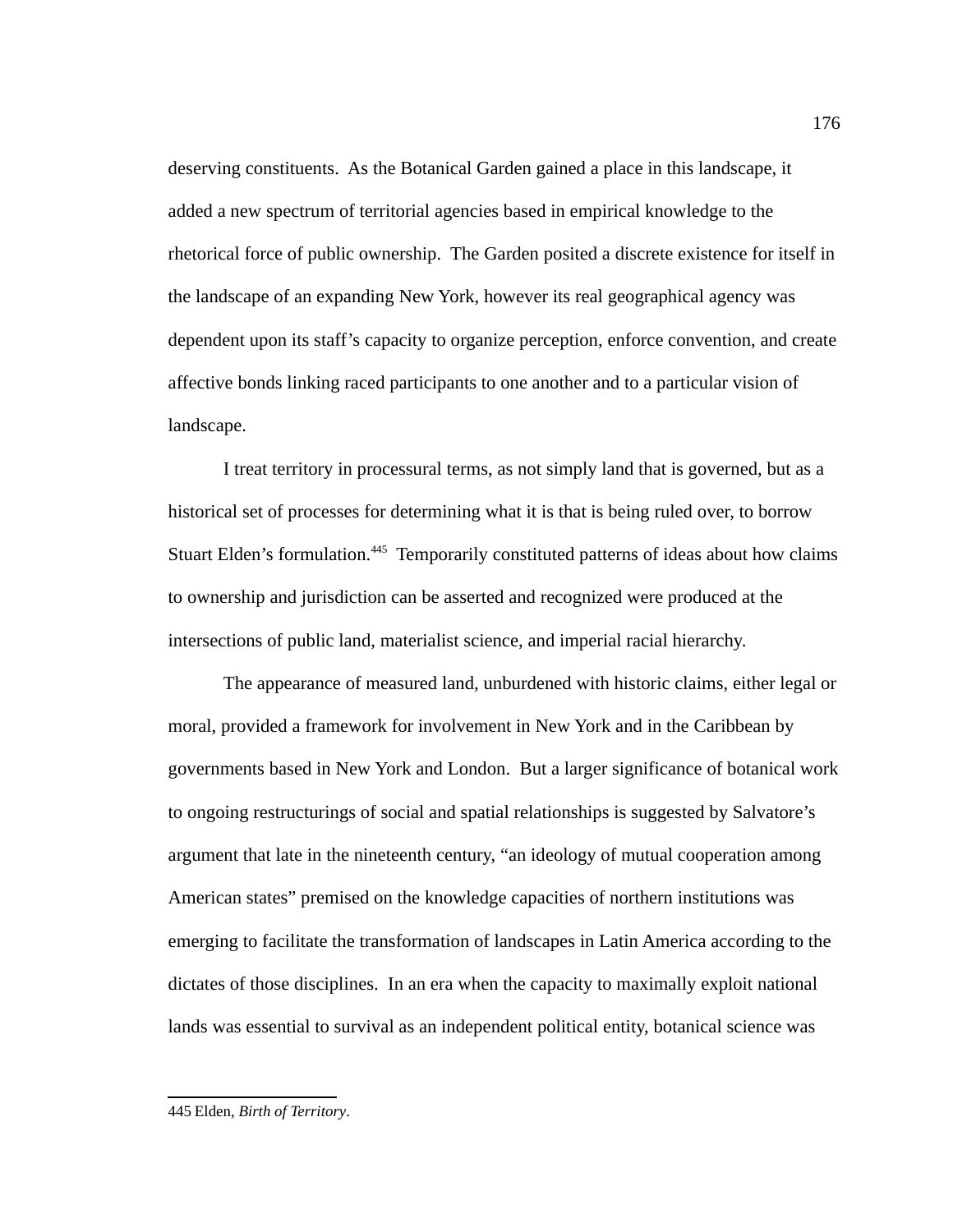useful to governing bureaucracies in the region, irrespective of the degree to which those governments were beholden to local constituencies.

U.S. American imperial actors sought out and innovated upon those patterns of knowledge and exchange. By exploring one expression of this form in a US American context, it is possible to better account for the co-emergence of scientific authority in New York and the changing forms of involvement in Caribbean and Latin American lands.

In the dissertation, we saw how in New York, as in Jamaica, a network of relationships were given formal and legal expression in the incorporated botanical garden and were supported by longer-lasting class ties and cultural affinities excessive of posited national boundaries.

Part of this shared cultural knowledge is expressed through an invented landscape, the elements of which have traveled through colonial and imperial networks, finding expression in the municipal projects of reformers interested in social order and the aesthetic amelioration of class differences in the imagined open landscape of a park.

This terrain of intervention was integrally connected to a problem inherent in plant systematics in the nineteenth century. Botanists found it difficult to establish the objectivity of their work, as disagreement about the meaning of categories like "species" revealed the contingency of the interpretations and the names given to plants. Accuracy, stability of practices, and theories which would give the science more predictivity were essential concerns for the scientists. Historians of science have examined the ways that particular scientific endeavors have sought to legitimate their knowledge claims,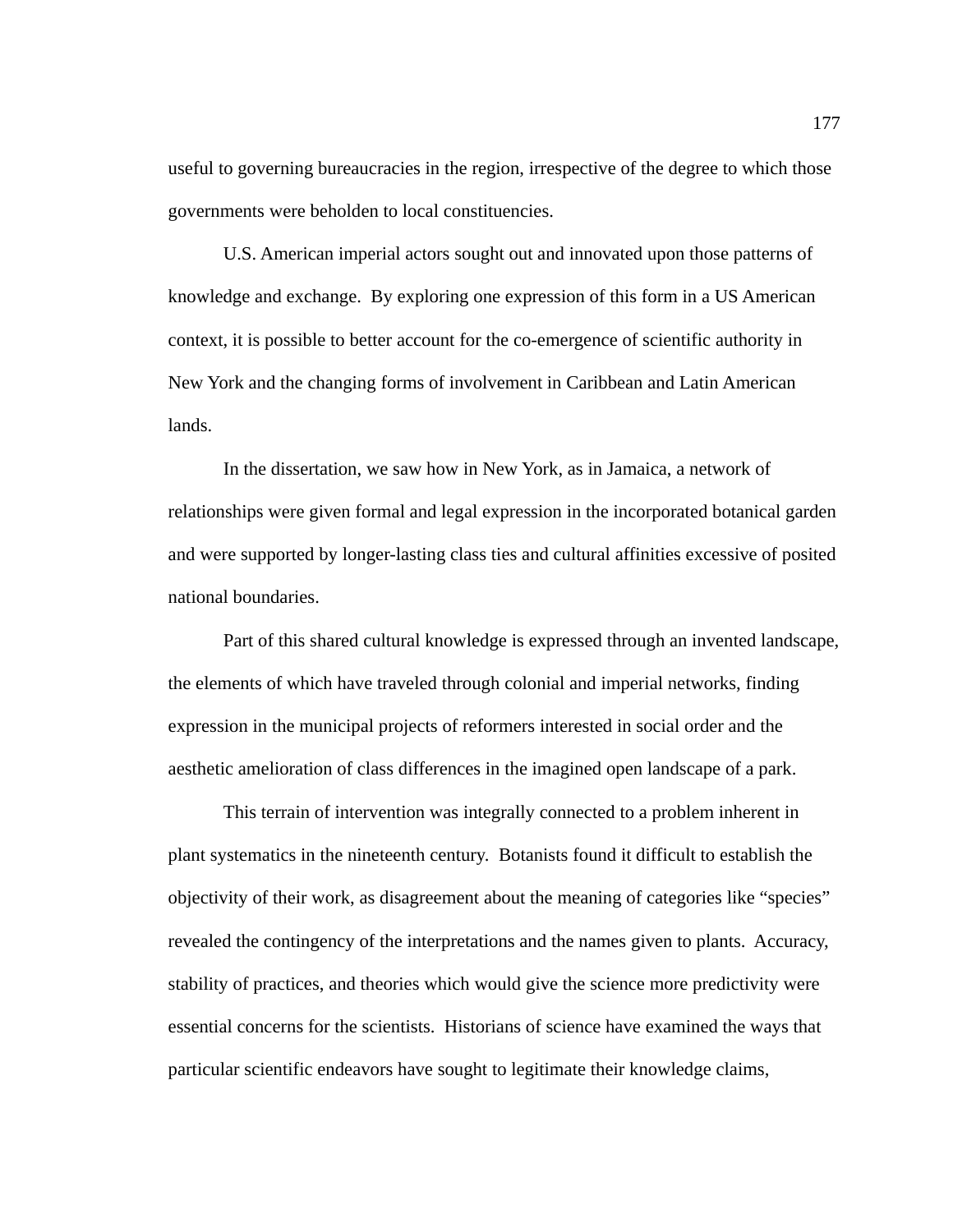achieving observer-independence through techniques like statistical representation and averaging, measuring tools, experiment and self-discipline. These Enlightenment preferences for creating knowledge remained elusive for plant systematists following the great influx of plant forms to European herbaria in the late-eighteenth and nineteenth centuries. The Garden's efforts to rationalize plant naming might be viewed as part of a broader imperial framework, aiming for trans-global communication organized around an underlying belief in the ultimately material, orderable nature of the world, as pictured by botanical science.

The generative tensions of late-nineteenth-century botanical science channeled resources and institutional energy into a reconfiguring of governance in New York and the Caribbean. Scientific collaborations and imperatives succeeded in channeling resources into projects with implications for agricultural and industrial expansion. They expanded the scope of intervention and inspired confidence in expensive imperial and colonial projects.

A developmentalist political logic that came to dominate the terms of collaboration by which the governing classes of national states would communicate and organize collaborative efforts finds its infrastructure in the agricultural work of this period. New types of programming and institutions designed to channel resources more directly into projects promising to heighten the capacity for intervention in plants' life processes were one outcome. The re-arrangement of terms by which colonial governments would relate to the Colonial Office in London, and the elaboration of new practices of intervention based in science linked the British government more closely to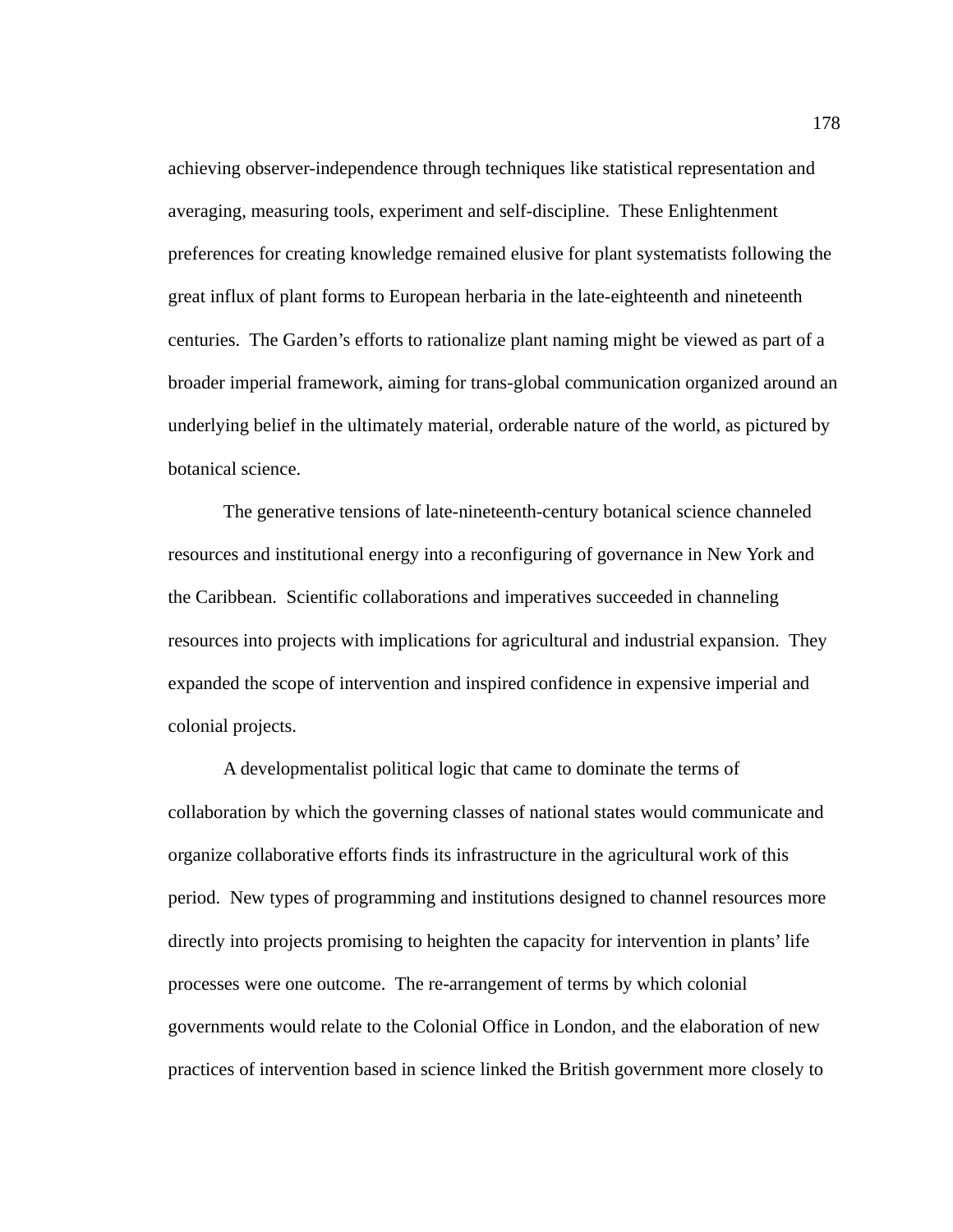colonies and planters in the West Indies.<sup>[446](#page-187-0)</sup> In the US similar ties were being forged linking both state- and privately-sponsored scientific institutions to locations in the territory claimed unilaterally by the US, as well as regions without formal, explicit state claims. The New York Botanical Garden was more flexible than both state organizations. This flexibility earned the researchers a place in a European scientific network dominated by Kew and the German institutions.

The space of transposition between objects and representations appeared as a neutral, interesting problem in the natural sciences of the late-nineteenth century. The imagined extraction of language from objects was central to the European indexing project of the eighteenth and nineteenth centuries where conceptual grids turned names into technical reference tools, and wedged apart a presumed essential quality from an inadequate, arbitrary indexical name.<sup>[447](#page-187-1)</sup> The tension created by this gap produced through the surveying projects was generative. It held out the promise of understandings that could speak to both economic utility and natural truths, and demanded ever more research involving large institutions and networks devoted to parsing the material bodies and understanding the forms and mechanisms supporting plant life. The positing of a natural essence, even as botanists recognized the non-existence of discrete species, was a political project taken up by the founders of the New York Botanical Garden as they sought to coordinate local and distant energies around the construction and ongoing reenactment of a a fragile materialist dogma.

<span id="page-187-0"></span><sup>446</sup> William Storey, "Plants, Power and Development: Founding the Imperial Department of Agriculture for the West Indies 1880-1914." in

<span id="page-187-1"></span><sup>447</sup>Schiebinger, *Plants and Empire*, 197-198.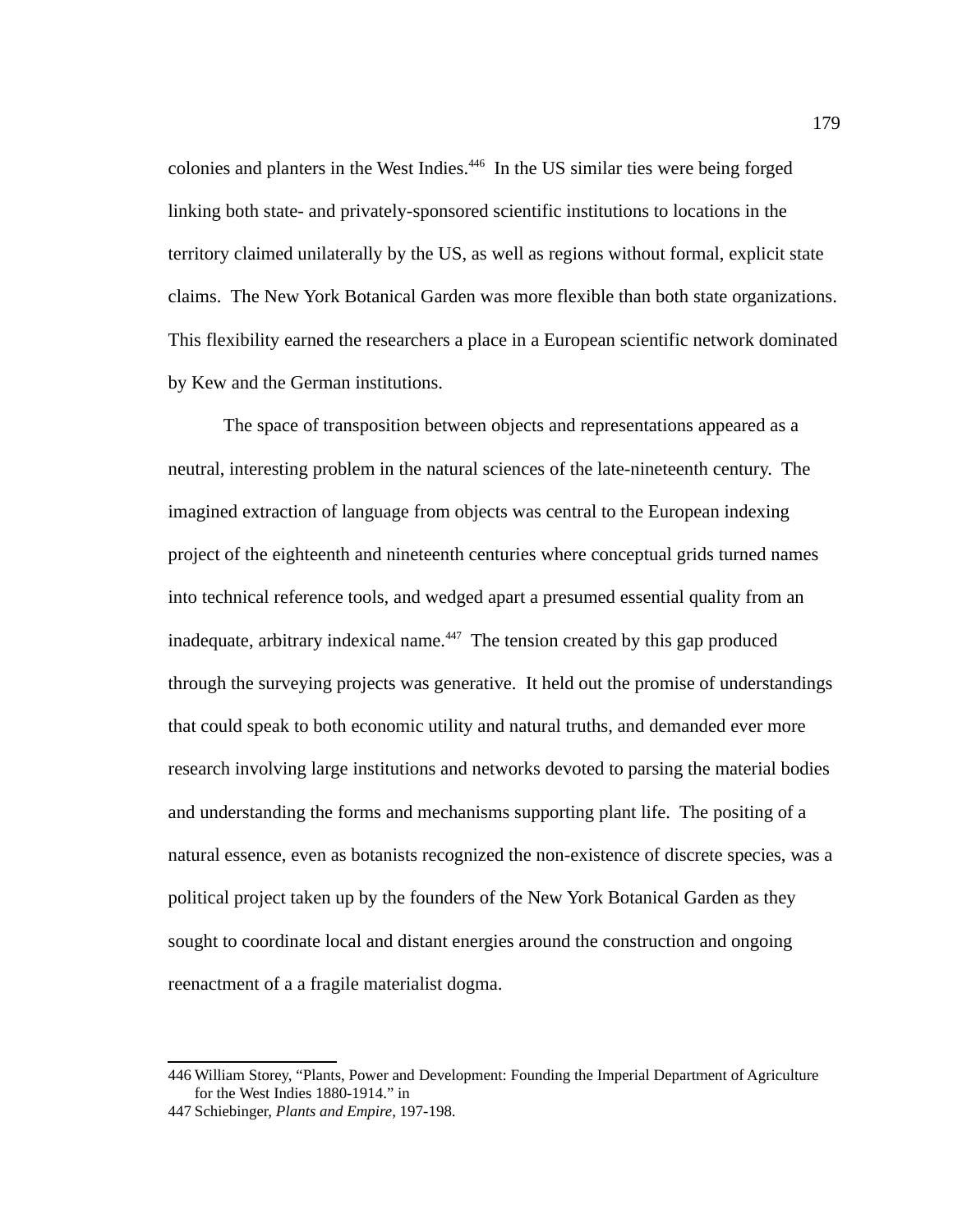The Garden was an essentially political project, drawing inspiration and support from the politically efficacious public landscapes of emerging municipalities globally, from the British West Indian plantation infrastructure, and from a broad web of institutions supporting plant research through colonial enterprise. The quality of fact proposed by the botanical endeavor carried a particular political salience in latenineteenth-century New York. It was deeply intertwined with a political process devoted to containing and preempting the difficult negotiations entailed by republican institutions and other forms of broad-based participation, and to securing more exclusive control over speculative opportunity. The Central Park Commission fundamentally enabled the development of the Garden, where both the land condemnation and the planned disposition for it was achieved by a small number of actors committed to a particular vision of municipal development and political legitimacy.

The wish to exclude value from the essence of matter is not an innocent inheritance from the vault of the European Enlightenment. Rather, both the impetus of such a philosophy, and its location in a self-contained European history of unfolding understanding are visions that are re-imagined both in the landscape of the New York Botanical Garden, and in the rules and conventions proposed there for describing a larger botanical world. By securing a Linnaean starting point for botanical naming, a "rational" process for matching names to specimens to more efficiently bracket complexities of interpretation and history, the botanists posited a scientific status for their discipline. This scientific status promised patrons of the Garden efficacity: their work sorting plants would lead to the discovery of economically valuable information through processes that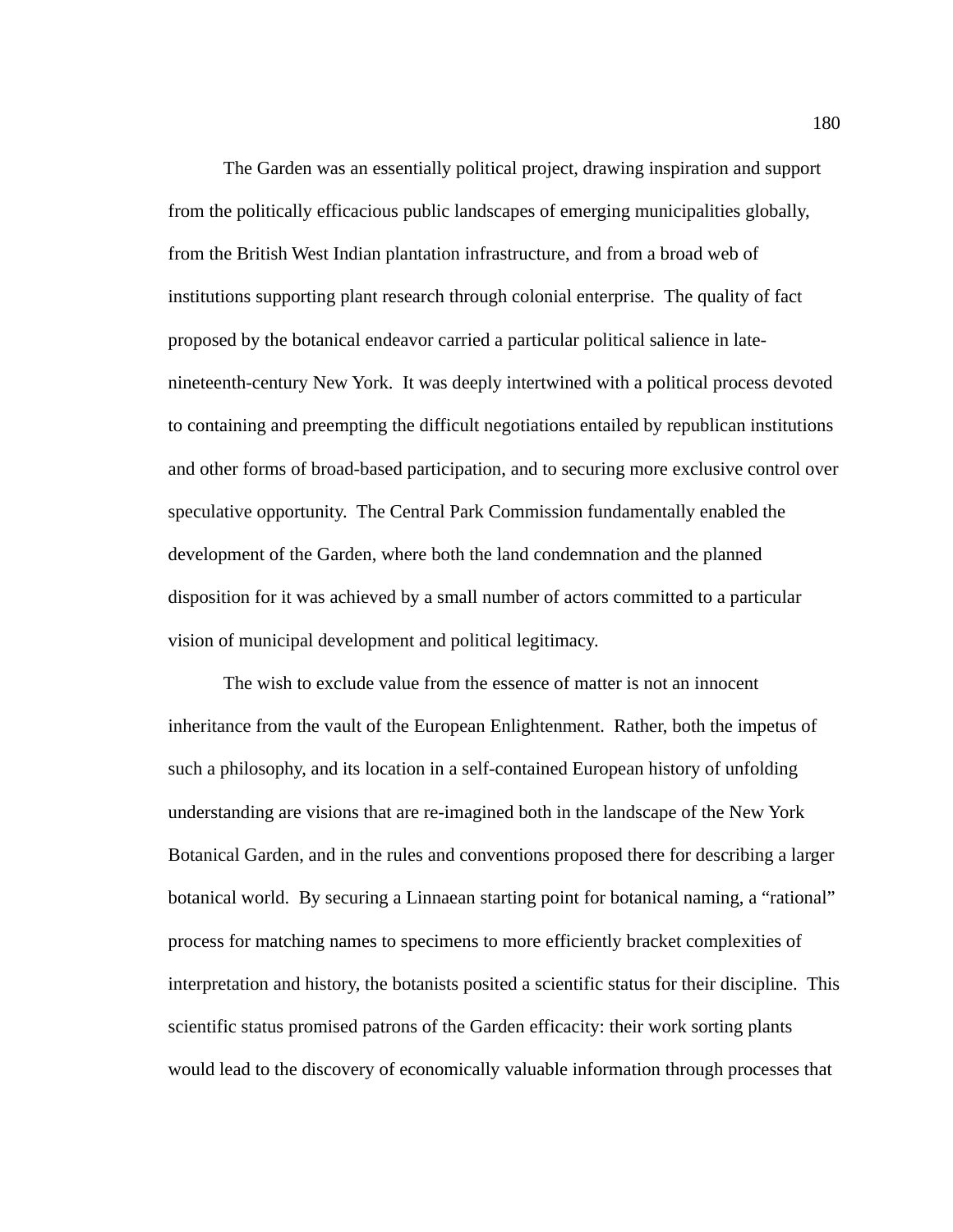render plant life comprehensible. It also created a view of inert, tractable territory understandable through scientific mechanism. This ahistorical natural knowledge was proposed as having emerged from a history of European progress in science. This progress and its connection to public well-being was proposed in the economic displays at the Garden's museum, as well as in the magnificent lording architecture of the Garden grounds.

The production of difference and the imagining of territory converge in the constellation of the activities sponsored by the Botanical Garden. To conceive botanical travel narratives, with their racial constructions and economic ambitions, as of a piece with the extensive work discerning patterns among plant forms, is to point to some of the ways that discerning the material truths of plants belongs to a set of political experiments animated through the creation of social difference.

<span id="page-189-0"></span> In this dissertation I have explored how processes for re-imagining social difference and enacting dispossession are lodged in the most basic material facts of plant life. If history is to be, as Kew historian Richard Drayton suggested, "a means through which a sense of what we share with other [people] is enlarged," and "an instrument through which we are equipped for the fullest possible creative collaboration with all other human beings," then it might usefully look to the ways that participation is necessarily circumscribed through the universal knowledge projects.<sup>[448](#page-189-0)</sup> Further, the universal knowledge project described in this dissertation took energy from a plebiscitary politics premised on territorial dispossession for public benefit. Botanical science in this instance came to depend, even as it insulated itself from political processes for allocating 448 Drayton, "Kings College," 158.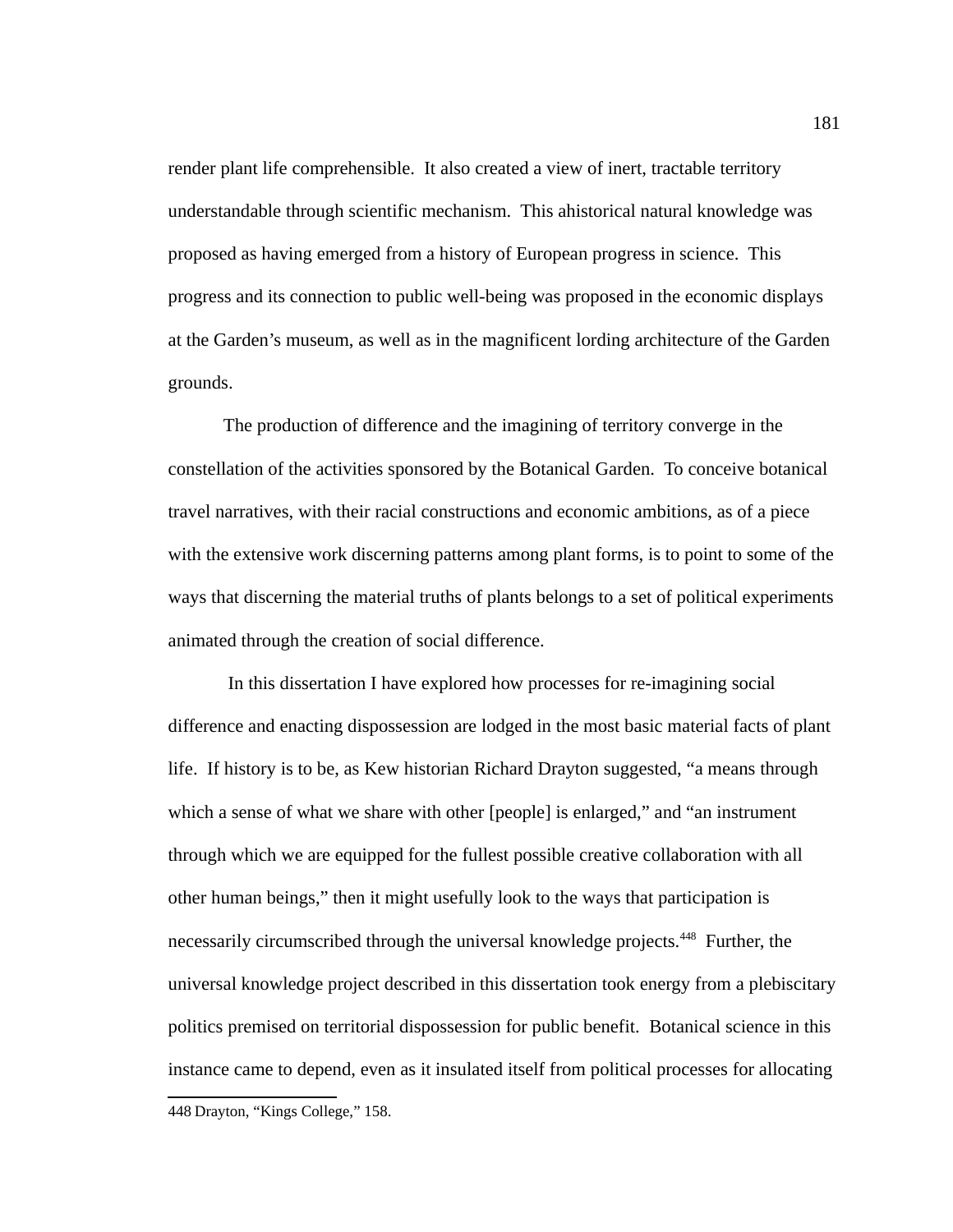funds and deciding the disposition of land, upon its utility to a seemingly uncircumscribed body of beneficiaries.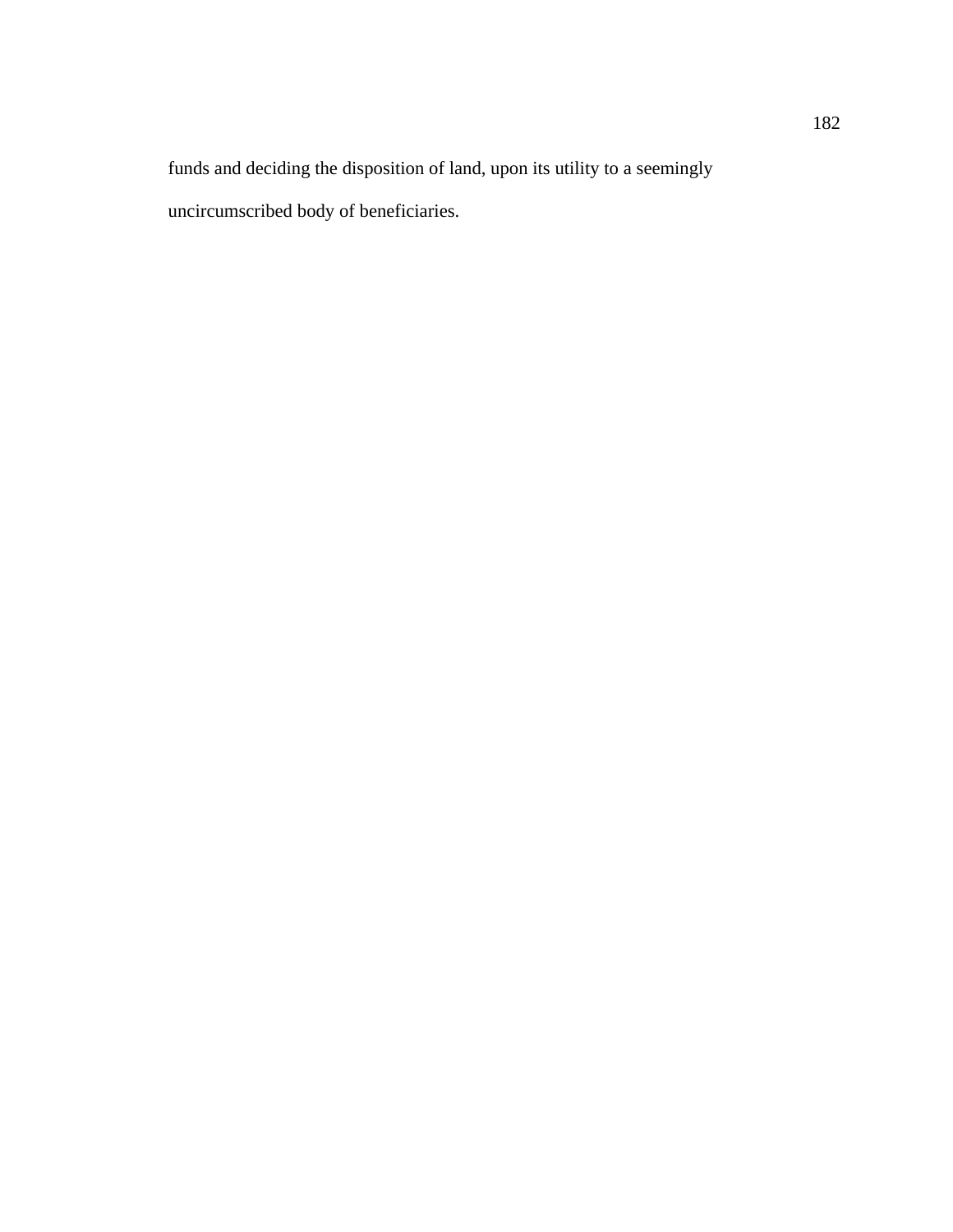## **REFERENCES**

## **Manuscript Collections**

New York Botanical Garden Collection. Bronx Historical Society, New York.

LuEsther B. Mertz Library, New York Botanical Garden, New York. Elizabeth Britton Collection. Nathaniel Britton Collection. Addison Brown Collection. Daniel MacDougal Collection. Lucien Underwood Collection.

- Central Files, 1890-1984. Columbia University, Office of the President. Columbia University Rare Book and Manuscript Library.
- Records of the Agricultural Experiment Station at Mayagüez, Puerto Rico. Correspondence and Other Records, 1901-1938. RG 164. National Archives, New York.
- United States National Museum Division of Plants Records. Smithsonian Institution, Washington, D.C.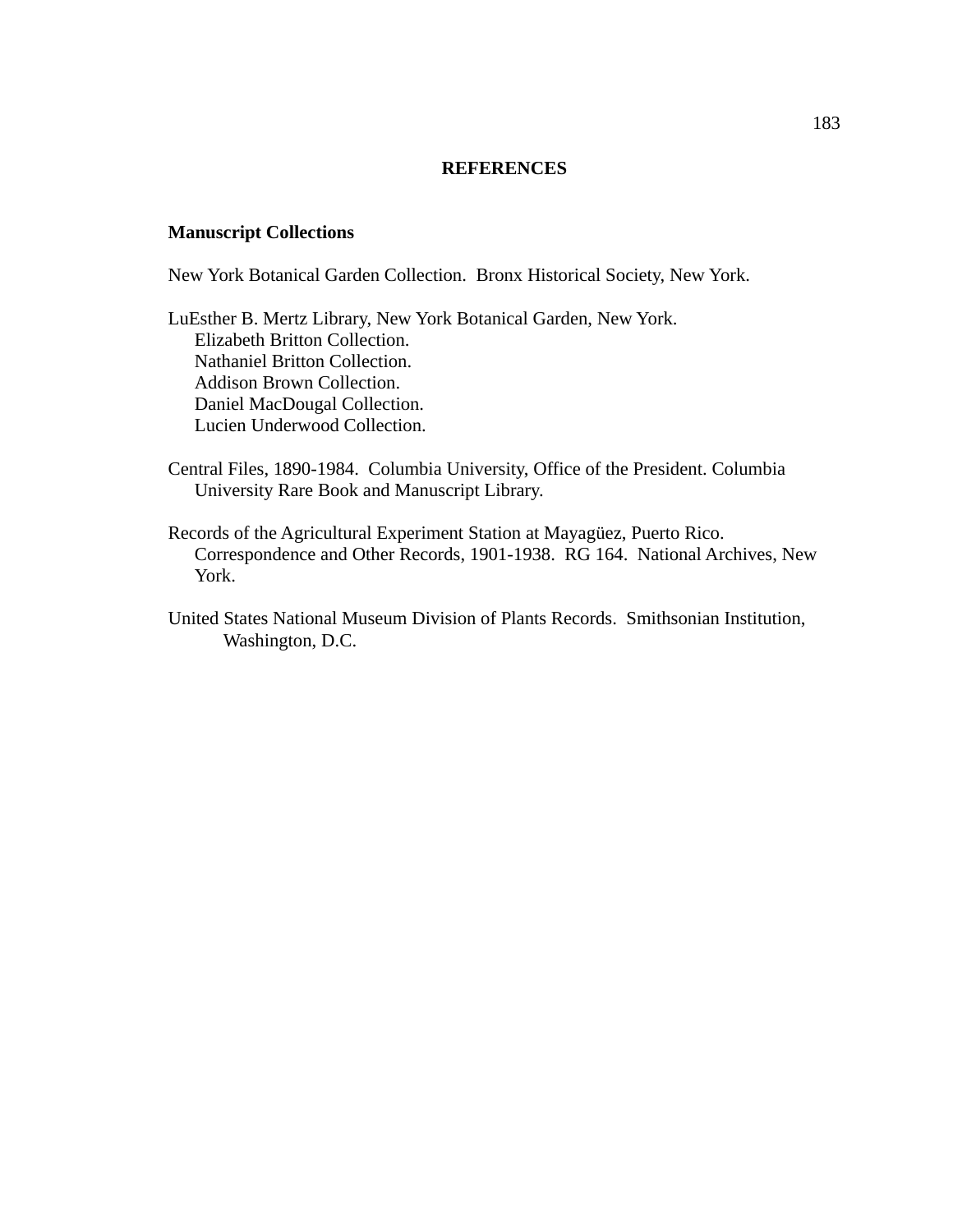## **Bibliography**

"Act of Incorporation." *Bulletin of the New York Botanical Garden* 1, no. 1 (1896): 1-5.

- Ayala, César. *American Sugar Kingdom: The Plantation Economy of the Spanish Caribbean, 1898-1934.* Chapel Hill: University of North Carolina Press, 1999.
- Ayala, César, and Rick Baldoz. "The Bordering of America: Colonialism and Citizenship in the Philippines and Puerto Rico." *Centro Journal* 25, no. 1 (Spring, 2013): 76- 107.
- Ayala, César, and Laird Bergad. "Rural Puerto Rico in the Early Twentieth Century Reconsidered: Land and Society, 1899-1915." *Latin American Research Review* 37, no. 2 (2001): 65-98.
- Baatz, Simon. *Knowledge, Culture, and Science in the Metropolis: The New York Academy of Sciences, 1817-1907*. New York: New York Academy of Sciences, 1990.

———. "Imperial Science and Metropolitan Ambition: The Scientific Survey of Puerto Rico, 1913-1934." *Annals of the New York Academy of Sciences* 776, no. 1 (June 1996): 1-16.

- Baber, Zaheer. "The Plants of Empire: Botanic Gardens, Colonial Power and Botanical Knowledge." *Journal of Contemporary Asia* 46, no. 4 (2016): 659-679.
- Baily, Liberty Hyde. "The Philosophy of Species-Making." *Botanical Gazette* 22, no. 6 (1896): 454-462.
- ———. *How Plants Get Their Names*. New York: Dover, 1963.
- Bayly, Christopher Alan. *The Birth of the Modern World, 1780-1914*. Malden, MA: Blackwell, 2004.

———. I*mperial Meridian: The British Empire and the World, 1780-1830*. London: Routledge, 2016.

- Bender, Thomas. *New York Intellect: A History of Intellectual Life in New York City from 1750 to the Beginnings of Our Own Time.* Baltimore, M.D.: Johns Hopkins University Press, 1987.
- ———. *A Nation Among Nations: America's Place in World History*. New York: Hill & Wang, 2006.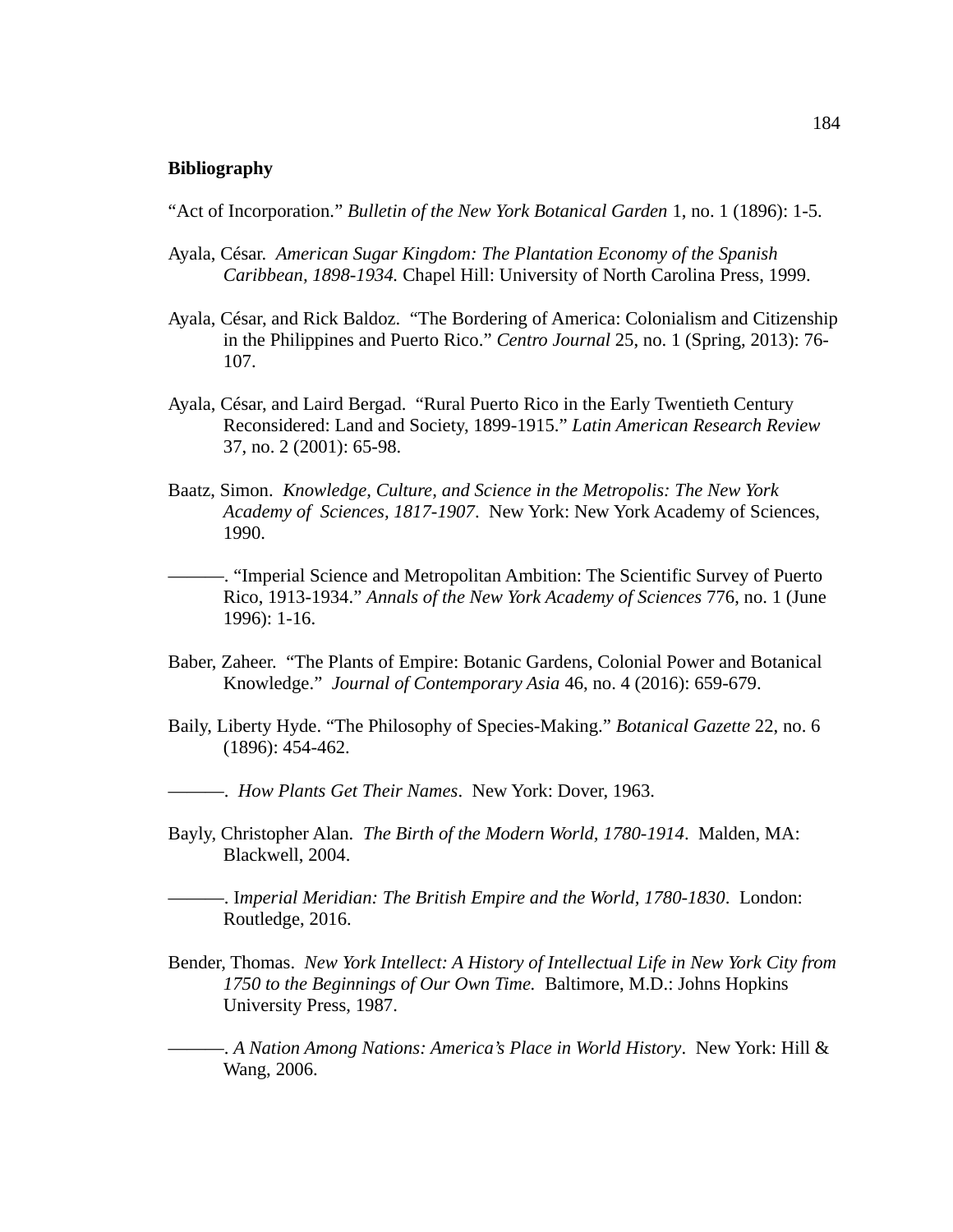- Bermingham, Ann. *Landscape and Ideology: The English Rustic Tradition, 1740-1850*. Berkeley: University of California Press, 1986.
- Bessey, Charles. "The Taxonomic Aspect of the Species Question." *The American Naturalist* 42, no. 496 (April 1908): 218-224.
- Bonneuil, Christophe. "The manufacture of species: Kew Gardens, the Empire, and the standardisation of taxonomic practices in late-nineteenth-century botany." In *Instruments, Travel, and Science: Itineraries of Precision from the Seventeenth to the Twentieth Centuries,* edited by Marie Noëlle Bourguet, Christian Licoppe, and H. Otto Sibum, 189-215. New York: Routledge, 2002.
- Britten, William. "Buda v. Tissa." *Journal of Botany, British and Foreign* 26 (1888): 296.

———."Recent Tendencies in American Botanical Nomenclature,"*Journal of Botany, British and Foreign*, 26 (1888): 257.

Britton, Elizabeth. "Cryptogamic Botany." *The Observer: An Illustrated Monthly Magazine of the Outdoor World and Microscopy* 5, no. 3 (1894): 161-163.

———."How to Study the Mosses," *The Observer: An Illustrated Monthly Magazine of the Outdoor World and Microscopy* 5, no. 3 (1894): 114.

Britton, Nathaniel Lord. "A New Mouriria from Porto Rico." *Torreya* 2 (24 January 1902): 10.

———."A New Peperonia from the island of St. Kitts." *Torreya* 2 (12 March 1902): 43.

- ———"An undescribed species of Hydrophyllum. *Torreya* 2 (2 August 1902): 123.
- ———."An enumeration of the plants collected by Dr. H.H. Rusby in South America, 1885-1886. - IV Anthophyta." *Bulletin of the Torrey Botanical Club 16* (January 12 1889): 13-20.
- ———. "Botanical Exploration in Jamaica." *Journal of the New York Botanical Garden* 9, no. 101 ( May 1908): 81-90.

———."Botanical Gardens." *Bulletin of the Torrey Botanical Club* 23 (1896): 341-145.

———."Botanical nomenclature." *Garden & Forest* 4 (29 April 1891): 202.

———. "On the Naming of 'Forms' in the New Jersey Catalogue." *Bulletin of the Torrey Botanical Club* 17 (May 9 1890): 121-126.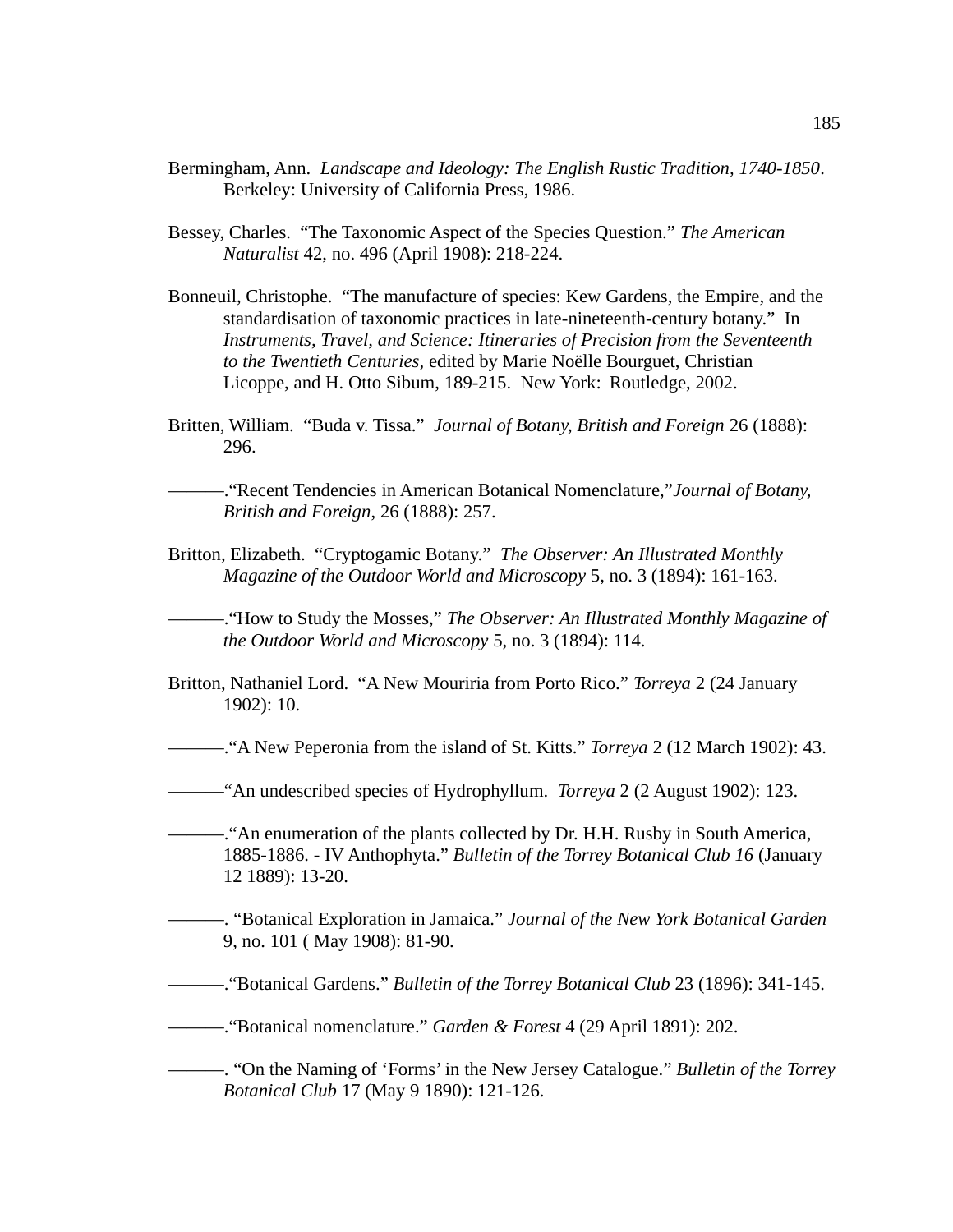———."On the Priority of Place in Biological Nomenclature." *Botanical Gazette* 15 (December 1890): 339-340. ———."Our conception of 'species' as modified by the doctrine of evolution." *Transactions of the New York Academy of Sciences* 13 (March 20 1894): 132-135. ———. "Reply to 'Recent Tendencies in American Botanical Nomenclature.'" *Journal of Botany*, British and foreign, 26 (1888): 292.

———."Report of the Secretary and Director-in-Chief for the Year 1902." *Bulletin of the New York Botanical Garden*, 2 no. 8, (1903): 409-437.

———."The Pinetum, the Collection of Evergreen Trees." *Journal of the New York Botanical Garden* 26, no. 301 (January, 1925): 1-3.

- Brock, Darryl. "American Empire and the Scientific Survey of Puerto Rico." PhD diss., Fordham University, 2014.
- Brockaway, Lucille. *Science and Colonial Expansion: The Role of the British Royal Botanic Gardens*. New Haven: Yale University Press, 2002.
- Brown, Addison. "Endowment for Scientific Research and Publication." In, *Annual Report for the Board of Regents of the Smithsonian Institution,* 621-638*.* Washington, D.C.: Government Printing Office, 1893.
- Burgess, Edward. "The Work of the Torrey Botanical Club." *Bulletin of the Torrey Botanical Club* (1900): 552.
- Burnett, Christina Duffy. "Empire and the Transformation of Citizenship." In Alfred McCoy and Francisco Scarano, eds. *Colonial Crucible: Empire in the Making of the Modern American State* (332-341).Madison: University of Wisconsin Press, 2009.
- Burnett, Graham. *Masters of All They Surveyed: Geography and A British El Dorado*. Chicago: University of Chicago Press, 2000.
- Burrows, Edwin, and Mike Wallace. *Gotham: A History of New York City to 1898.* New York: Oxford, 1999.
- Cabán, Pedro. "The Puerto Rican Colonial Matrix: The Etiology of Citizenship An Introduction." *Centro Journal* 25, no. 1 (Spring 2013): 4-21.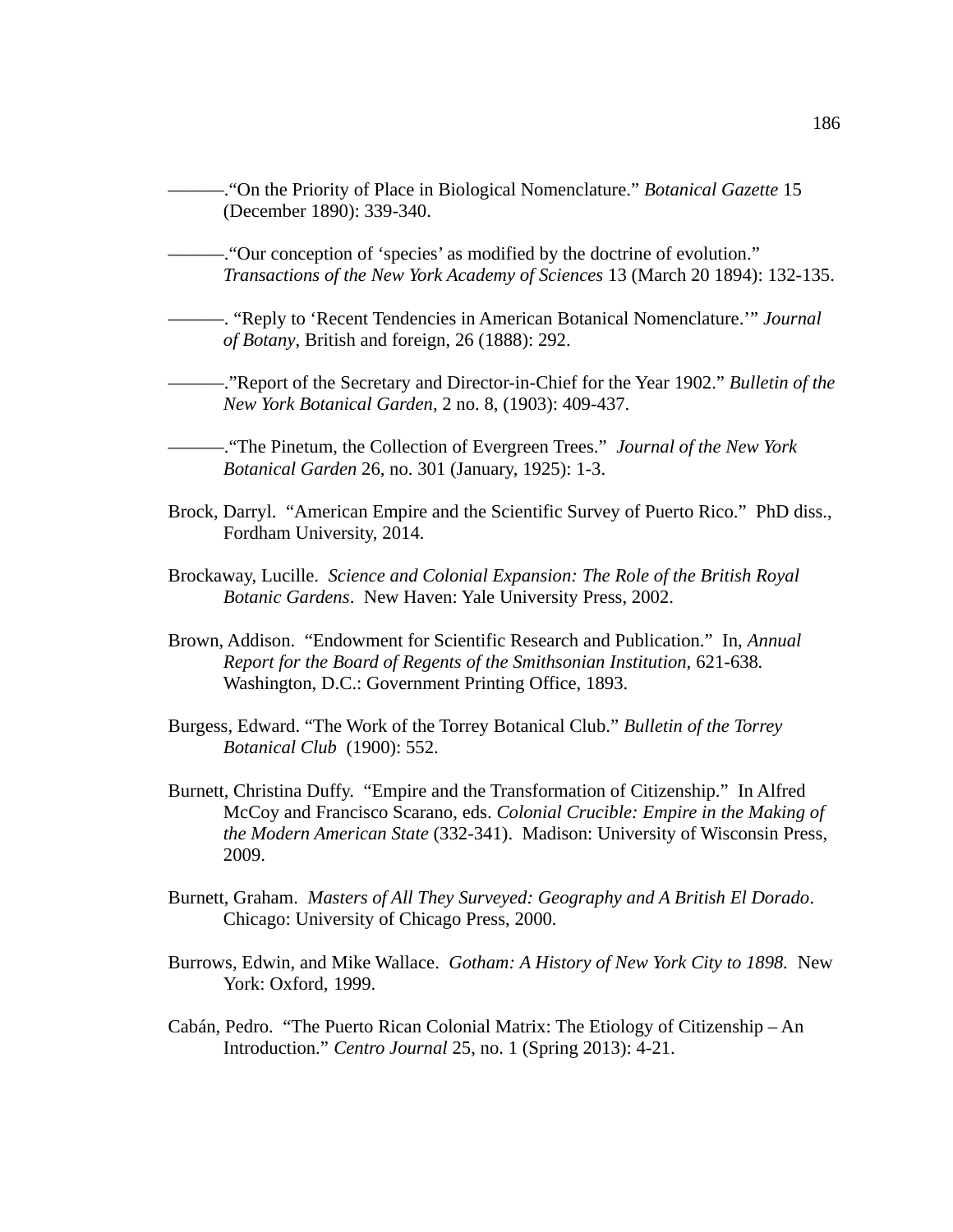Cahilly, Wayne. *A Partial History of North Central Bronx and the New York Botanical Garden, 1900-1910*. New York: New York Botanical Garden, 2010.

Cannadine, David. *Aspects of Aristocracy: Grandeur and Decline in Modern Britain*. New Haven: Yale University Press, 1994.

*———. The Decline and Fall of the British Aristocracy*. New York: Vintage, 1999.

- Cittadino, Eugene. *Nature as the Laboratory: Darwinian Plant Ecology in the German Empire, 1880- 1900*. Cambridge: Cambridge University Press, 1990.
- Cleveland, Sarah. "Powers Inherent in Sovereignty." *Texas Law Review* 81, no.1 (November 2002): 1-304.
- Coatsworth, John. "American Trade with European Colonies in the Caribbean and South America, 1790-1812." *The William and Mary Quarterly* 24, no. 2 (1967), 243- 266.
- Corner, James. *Landscape Imagination: Collected Essays of James Corner 1990-2010*. Edited by Alison Birck Hirsch. Princeton: Princeton Architectural Press, 2014.
- Cosgrove, Denis. Introduction to *Imagining Eden*. By Lyle Gomes, ix-xiv. Charlottesville: University of Virgina Press, 2005.
- *———.Social Formation and Symbolic Landscape*. Madison: University of Wisconsin Press, 1998.
- Coulter, John. "The Mission of Science In Education." *School Science and Mathematics* 15, no. 2 (1915): 93-100.
- Crandell, Gina. *Nature Pictorialized: "The View" in Landscape History*. Baltimore: Johns Hopkins University Press, 1993.
- Cronon, William. *Changes in the Land: Indians, Colonists and th Ecology of New England*. New York: Hill & Wang, 1983.
- "Description of the Museum Building," *Bulletin of the New York Botanical Garden* 1, no. 3 (1898).
- "Descriptive Guide," *Bulletin of the New York Botanical Garden* 7, no. 23 (August 1909).
- Desmond, Ray. *Kew: The History of the Royal Botanic Gardens.* London: The Harville Press, 1995.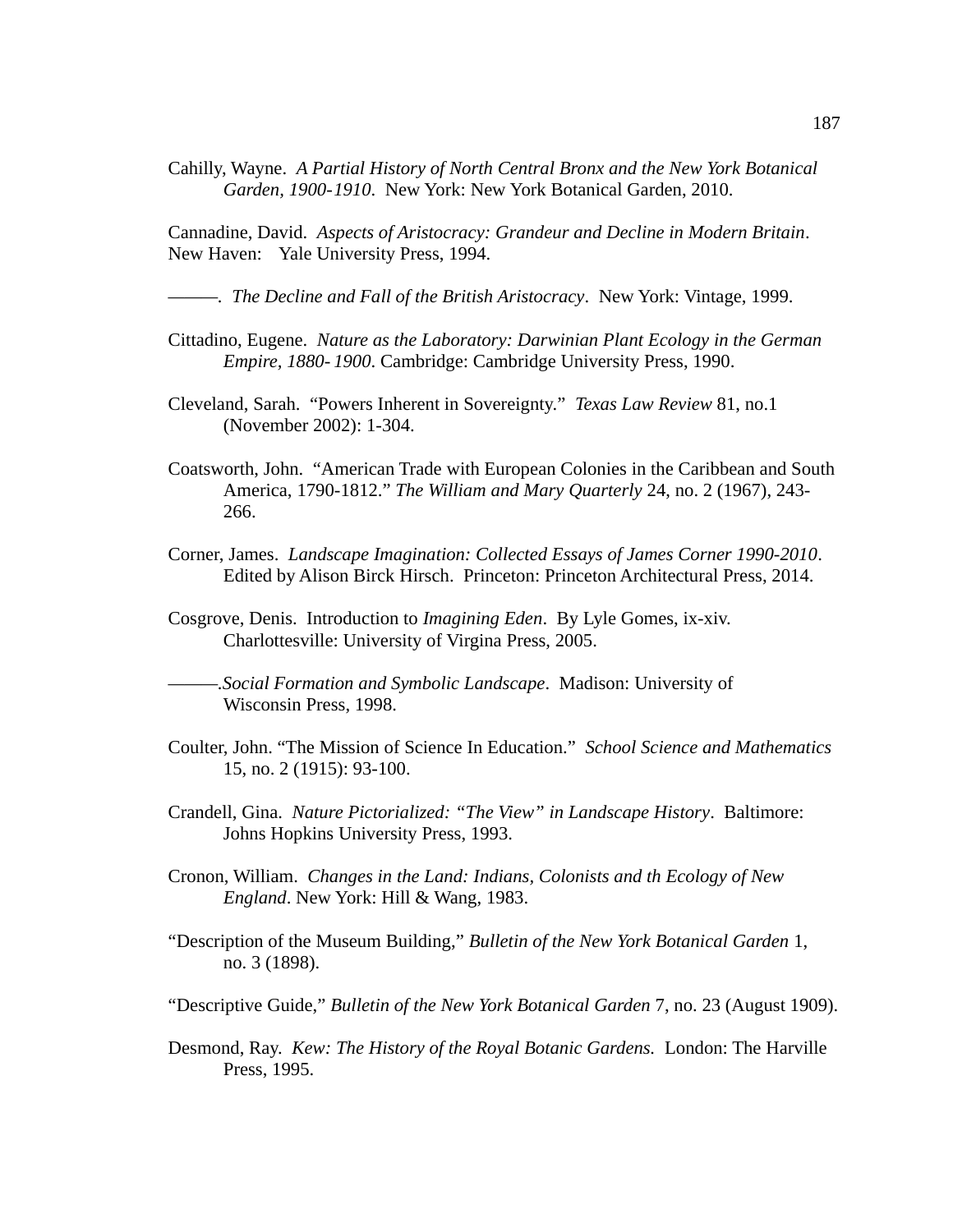DeVries. *Species and Varieties: Their Origin by Mutation*. Lectures Delivered at the University of California. 1906. [http://www.biodiversitylibrary.org/title/4640#page/27/mode/1up.](http://www.biodiversitylibrary.org/title/4640#page/27/mode/1up)

Downing, Andrew Jackson. *Rural Essays*. New York: Putnam, 1853.

Drayton, Richard. *Nature's Government: Science, Imperial Britain, and the 'Improvement' of the World*. New Haven: Yale University Press, 2000.

———. "The Collaboration of Labor: Slaves, Empires, and Globalizations in the Atlantic World, ca. 1600-1850." In *Globalization in World History.* Edited by A.G. Hopkins, 99-115. London: Pimlico, 2002.

———."Anglo-American 'Liberal' Imperialism, British Guiana, 1953-64, and the World Since September 11." In *Yet More Adventures With Britannia, Personalities, Politics and Culture in Britain*, edited by William Roger Louis, 321-342. London: I.B. Tauris, 2005.

———."Imperial History and the Human Future." *History Workshop Journal* 74 (Autumn 2012): 156- 172.

- Dubbini, Renzo. "Glasshouses and Winter Gardens." In *The History of Garden Design: The Western Tradition from the Renaissance to the Present Day.* Edited by Monique Mosser and Georges Teyssot, 427-430. London: Thames & Hudson, 1990.
- Duermer, Lee. "The Agricultural Origins of the Morrill Land Grant Act of 1862." *American Educational History Journal* 34, no. 1 (2007): 135-147.
- Earle, Franklin Sumner. *Sugar Cane and Its Culture*. New York: John Wiley and Sons, 1924.
- Edney, Matthew. *Mapping an Empire: The Geographical Construction of British India: 1765-1843.* Chicago: University of Chicago Press, 1997.
- Elden, Stuart. *The Birth of Territory*. Chicago: University of Chicago Press, 2007.
- "Exploration." *Bulletin of the New York Botanical Garden*, 2 no. 8, (1903): 431-432.
- Fawcett, William. *Jamaica in 1896: A Handbook of Information for Intending Settlers and Others.* Kingston: Institute of Jamaica, 1896.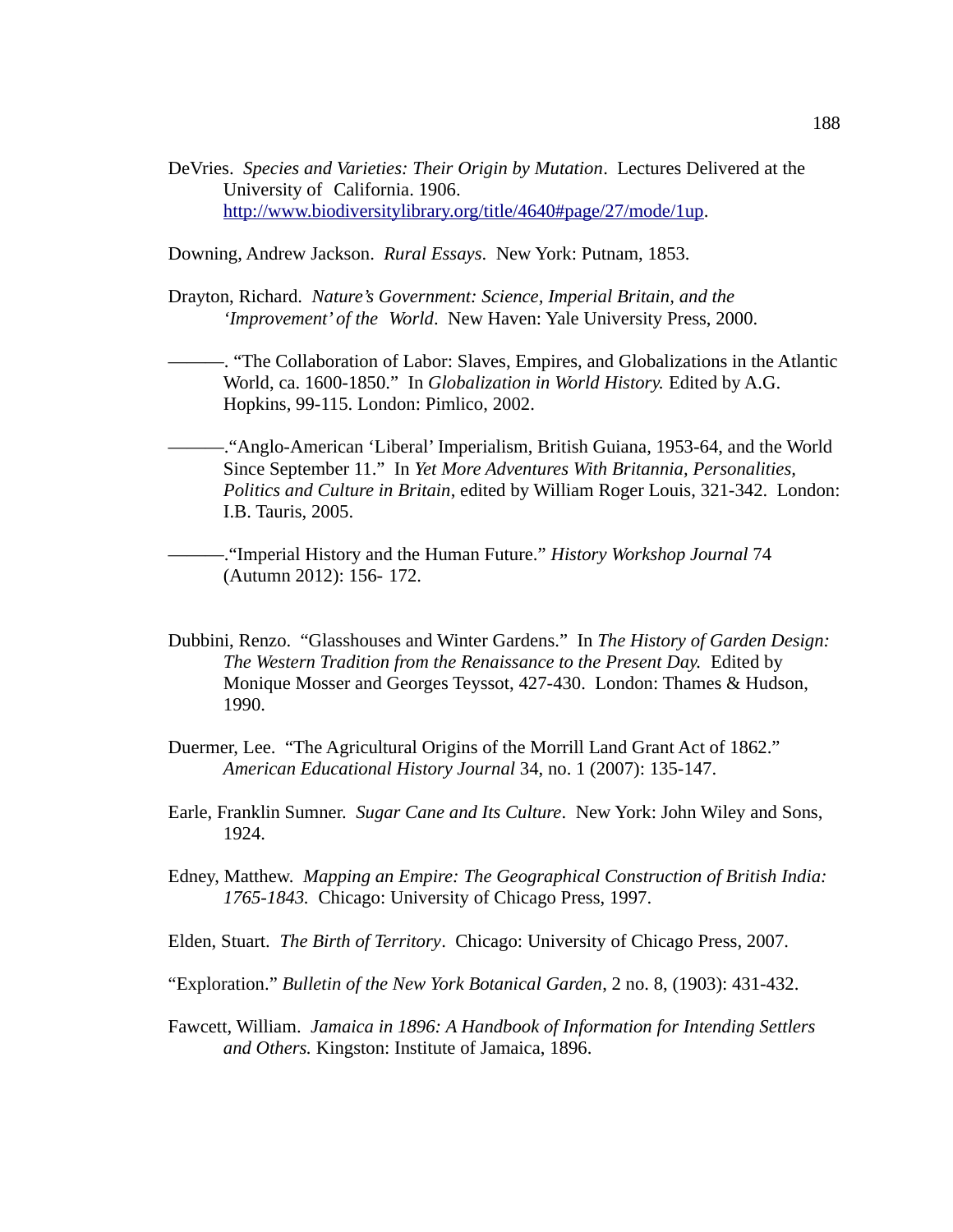- ———. "The Public Gardens and Plantations of Jamaica." *Botanical Gazette* 24 (July-December 1897): 345-369.
- Fein, Albert. *Landscape into Cityscape: Frederick Law Olmsted's Plans for a Greater New York City.* Ithaca: Cornell University Press, 1968.
- Gallaway, B.T. "The Buitenzorg Gardens." *Botanical Gazette* 22, no. 2 (1896): 496-497.
- Galloway, J.H. "Botany in the Service of Empire: The Barbados Cane-Breeding Program and the Revival of the Caribbean Sugar Industry, 1880's-1930's." *Annals of the Association of American Geographers* 86, no. 4 (1996):682-706.
- Gandy, Matthew. *Concrete and Clay: Reworking Nature in New York City*. Cambridge: MIT Press, 2002.
- Gascoigne John. *Science in the Service of Empire: Joseph Banks, The British State and the Uses of Science in the Age of Revolution.* Cambridge: Cambridge University Press, 1998.
- Gates, Paul Wallace. *The Wisconsin Pine Lands of Cornell University: A Study in Land Policy and Absentee Ownership*. Ithaca: Cornell University Press, 1943.
- Goldstein, Alyosha, ed. *Formations of United States Colonialism*. Durham, N.C.: Duke University Press, 2014.
- Gonzalez, Evelyn. *Building a Borough: Architecture and Planning in the Bronx 1890- 1940.* New York: The Bronx Museum of the Arts, 1987.
- Goss, Andrew. "Decent Colonialism? Pure Science and Colonial Ideology in the Netherlands East Indies, 1910-1929." *Journal of Southeast Asian Studies* 40, no. 1 (February 2009): 187-214.
- Guterl, Matthew. *American Mediterranean: Southern Slaveholders in the Age of Emancipation.* Cambridge: Harvard University Press, 2008.
- Haraway, Donna. "Teddy Bear Patriarchy: Taxidermy in the Garden of Eden, New York City, 1908-1936." *Social Text* 11 (Winter 1984-85): 20-64.
- Harris, Stephen. "Long-Distance Corporations, Big Sciences, and the Geography of Knowledge." *Configurations* 6, no. 2 (Spring, 1998): 269-307.
- Hartog, Hendrik. *Public Property and Private Power: The Corporation of the City of New York in American Law, 1730-1870*, Chapel Hill: University of North Carolina Press, 1983.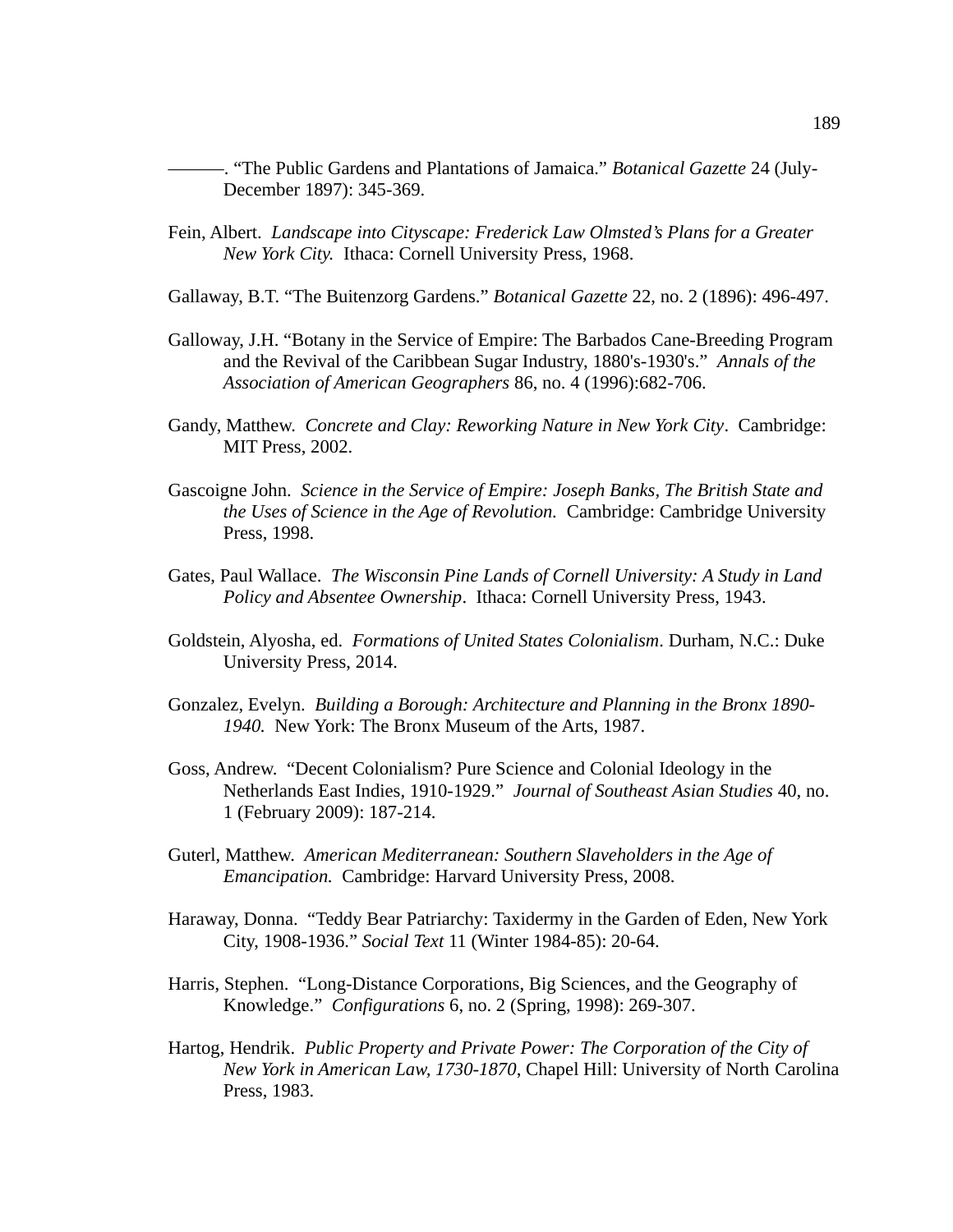- Hauptman, Lawrence. *Conspiracy of Interests: Iroquois Dispossession and the Rise of New York State*. Syracuse: Syracuse University Press, 2001.
- Heckscher, Morrison. "Creating Central Park." *The Metropolitan Museum of Art Bulletin* 65, no. 3 (2008):
- Hermalyn, Gary. "A History of the Bronx River." *Journal of the Bronx County Historical Society* (1982): 1-22.
- Higman, Barry. *Jamaica Surveyed: Plantation Maps and Plans of the Eighteenth and Nineteenth Centuries.* Kingston: Institute of Jamaica Publications Limited, 1988.
- Hill, Robert T. *Cuba and Porto Rico With the Other Islands of the West Indies.* New York: The Century Co. 1898.
- Hochstrasser, Julie Berger. *Still Life and Trade in the Dutch Golden Age*. New Haven: Yale, 2007.
- Hollick, Arthur. "Torrey Botanical Club Retrospective." *Memoirs of the Torrey Botanical Club* 17 (1918): 30.
- Hooker, Joseph. "Colonial Floras." *The Natural History Review: A Quarterly Journal of Biological Science* 1 (1861): 255-266.
- Jenkins, Stephen. *The Story of the Bronx*. New York: G.P. Putnam's Sons, 1912.
- Kaplan, Amy. *The Anarchy of Empire in the Making of U.S. Culture.* Cambridge: Harvard University Press, 2005.
- ———"Where is Guantanamo?" *American Quarterly* 57, no, 3 (2005): 831-858.
- Kaplan, Amy and Donald Pease. eds. *Cultures of United States Imperialism.* Durham: Duke University Press, 1993.
- Kaplan, Barry. "Andrew H. Green and the Creation of a Planning Rationale: The Formation of Greater New York City, 1865-1890." *Urbanism Past and Present* 8 (1979): 32-41.
- Kelsey, Robin. *Archive Style: Photographs & Illustrations for U.S. surveys, 1850-1890.* Berkeley: University of California Press, 2007.
- Kessner, Thomas. *Capital City: New York City and the Men Behind America's Rise to Economic Dominance, 1860-1900.* New York: Simon and Schuster, 2003.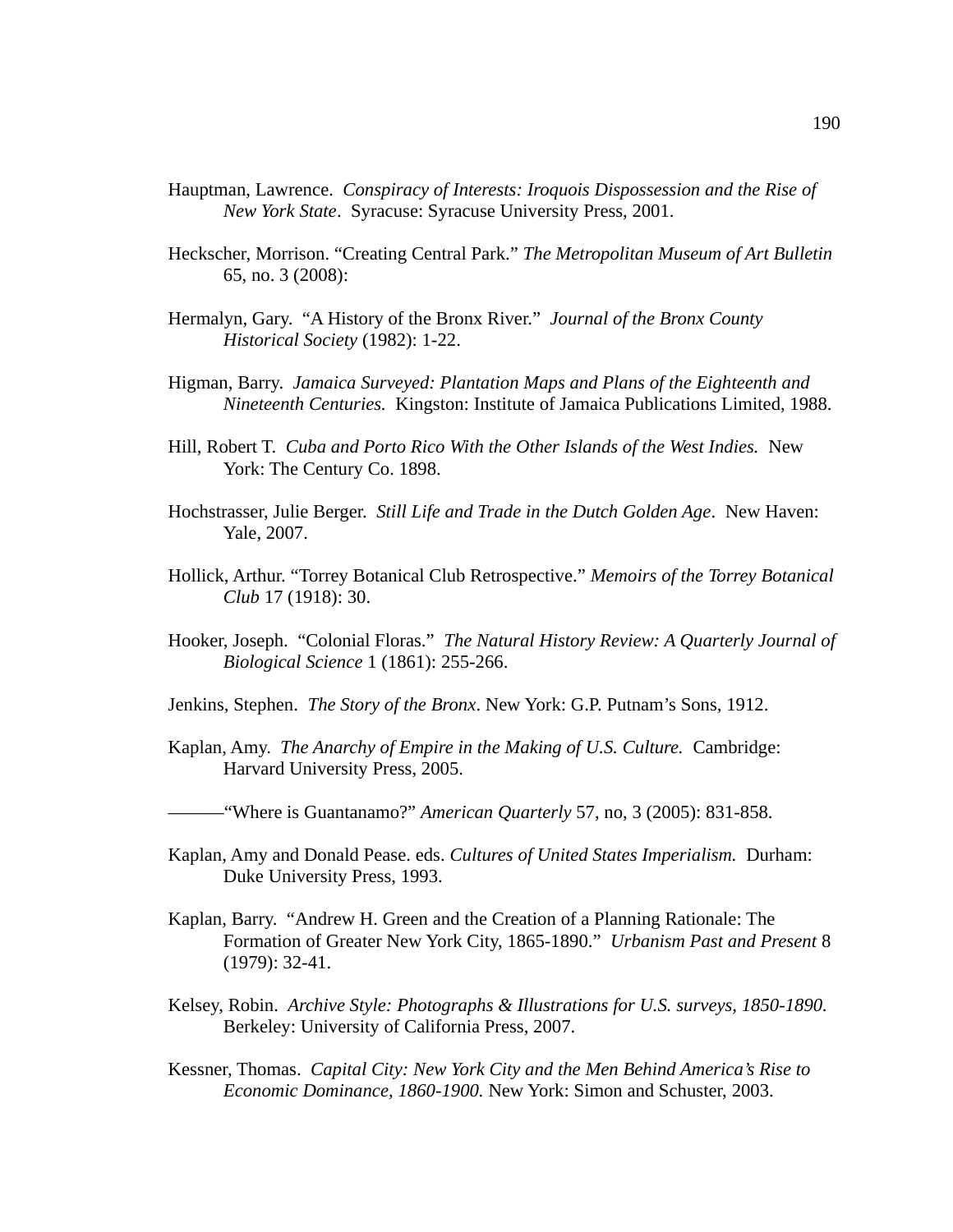- Kimmelman, Barbara Ann. "A Progressive Era Discipline: Genetics at American Agricultural Colleges and Experiment Stations, 1900-1920." PhD diss., University of Pennsylvania, 1987.
- Kim, Sung Bok. *Landlord and Tenant in Colonial New York: Manorial Society, 1664- 1775.* Chapel Hill: University of North Carolina Press, 1978.
- Kingsland, Sharon. *The Evolution of American Ecology, 1890-2000.* Baltimore: Johns Hopkins University Press, 2005.
- Kohlmaier, Georg and Barna von Sartory. *Houses of Glass: A Nineteenth-Century Building Type.* Translated by John Harvey. Cambridge: MIT Press, 1986.
- Livingstone, David. *Putting Science in its Place: Geographies of Scientific Knowledge.* Chicago: University of Chicago Press, 2003.
- Low, Seth. "A City University." *Johns Hopkins University Circulars* 14, no. 118 (April 1895): 53-57.
- MacDougal, Daniel. "A Tropical Laboratory." *Botanical Gazette* 22, no. 6 (1896): 496.
- MacKenzie, Dale. "Brussels' palace of glass & greenery." *Smithsonian* 31, no. 12 (March 2001): 110-122.
- MacLaren, Ian. "The Aesthetic Map of the North, 1845-1859." *Arctic* 38, no. 2 (June 1985): 89-103.
- McOuat, Gordon. "Species, Rules and Meaning: The Politics of Language and the Ends of Definitions in 19th Century Natural History." *Studies in History and Philosophy of Science* 27, no. 4 (1996): 473-519.
- McQuillan, Alan. "American Timber Management Policy: Its Evolution in the Context of U.S. Forest Policy." In *Trusteeship in Change: Toward Tribal Autonomy in Resource Management.* Edited by Richmond L. Clow and Imre Sutton, 73-102. Louisville: University of Colorado Press, 2001.
- McCracken, Donald. *Gardens of Empire: Botanical Institutions of the Victorian British Empire*. London: Leicester University Press, 1997.
- Mensch, Elizabeth. "The Colonial Origins of Liberal Property Rights." *Buffalo Law Review* 31 (1982): 635-735.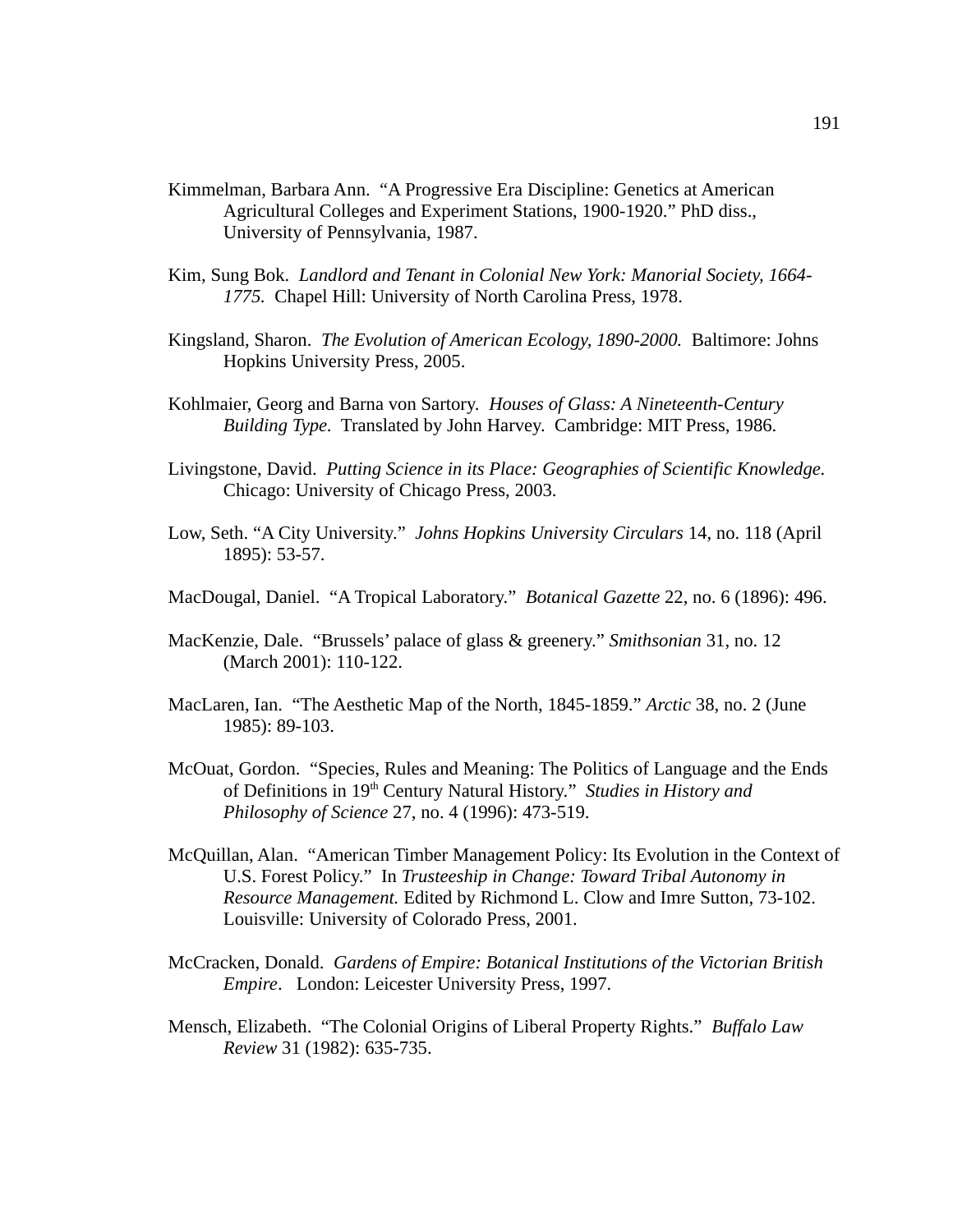- Mickulas, Peter. "A Scientific Garden in a Public Space: The New York Botanical Garden, 1900-1910." *Studies in the History of Gardens & Designed Landscapes*  22, no. 3 (2002): 193-213.
- *———. Britton's Botanical Empire: The New York Botanical Garden and American Botany, 1888-1929*. New York: New York Botanical Garden, 2007.
- Mintz, Sidney. *Sweetness and Power: The Place of Sugar in Modern History.* New York: Penguin, 1985.
- Mitchell, Timothy. Afterword to *Environmental Imaginaries of the Middle East and North Africa,* edited by Diana Davis, 81-88. Athens, OH: Ohio University Press, 2011.
- Moore, Brian, and Michele Johnson. *Neither Led Nor Driven: Contesting British Cultural Imperialism in Jamaica, 1865-1920*. Kingston: University of West Indies Press, 2004.
- Morris, Daniel. Appendix A. In, *Report of the West Indian Royal Commission,* 79-152*.*  London: 1897.
- Mullaly, John. *The New Parks Beyond the Harlem*. New York: Records Guide, 1887.
- Murrill, William. "A Trip to Cuba." *Journal of the New York Botanical Garden* 6, no. 67 (1905): 111-114.
- Nash, George. "Further Explorations in the Republic of Haiti." *Journal of the New York Botanical Garden* 6, no. 71 (November 1905): 170-191.
- ———. "A Remarkable Plant of the South American Tail Flower." *Journal of the New York Botanical Garden* 3, no. 36 (December 1902): 221-222.
- ———. Newton, Norman. *Design on the Land: The Development of Landscape Architecture*. Cambridge: Harvard University Press, 1971.
- Nicolson, Dan. "A History of Botanical Nomenclature." *Annals of the Missouri Botanical Garden* 78, no. 1 (1991): 33-56.
- "Notes, News and Comment." *Journal of the New York Botanical Garden*, 5 no. 54. (June 1904).
- "Notes, News and Comment." *Journal of the New York Botanical Garden* 7, no. 83 (November 1906).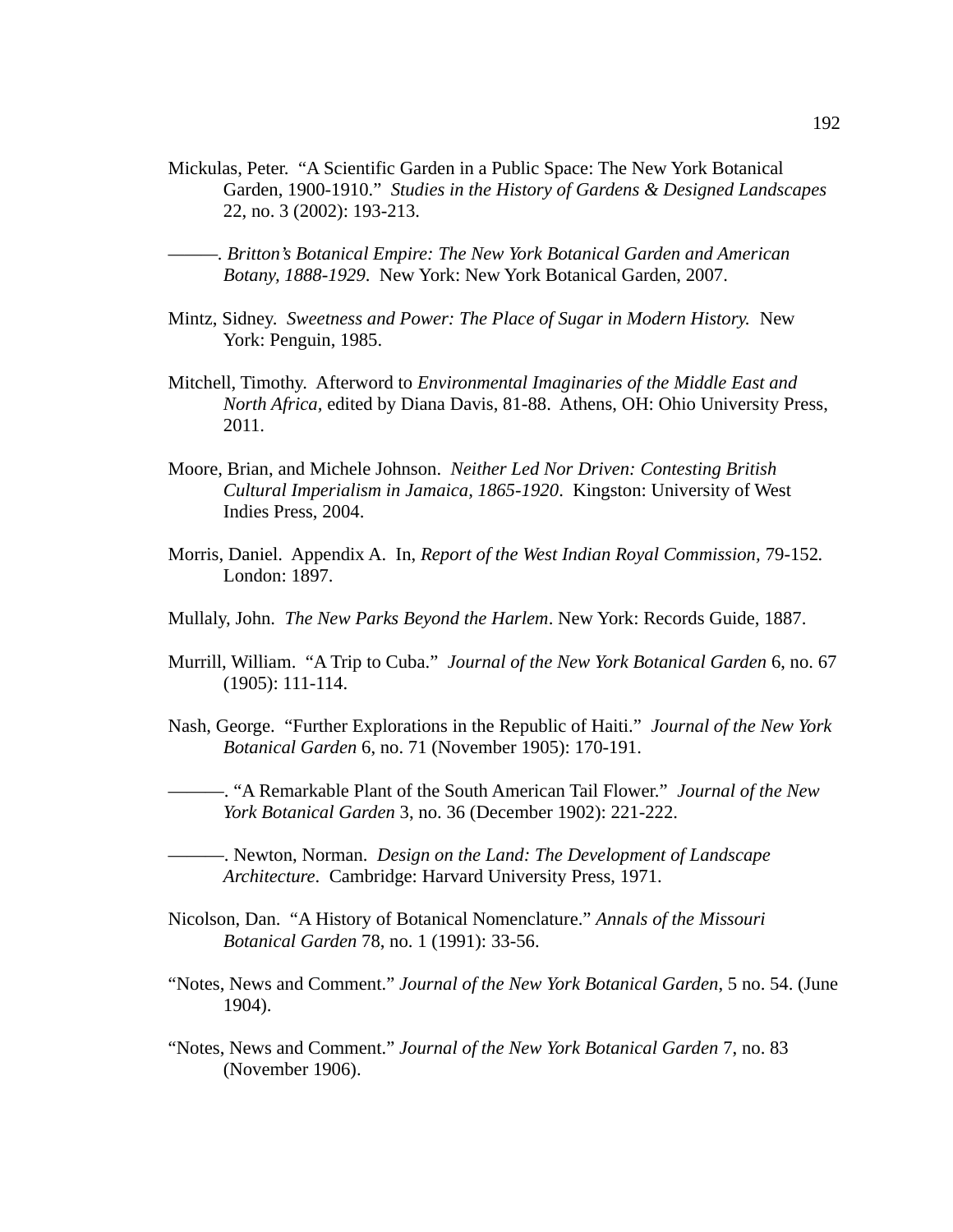- "Notes, News and Comment." J*ournal of the New York Botanical Garden*, 8, no. 95 (November 1907).
- O'Hara, Robert. "Telling the Tree: Narrative Representation and th Study of Evolutionary History." *Biology and Philosophy* 7 (1992): 135-160.
- Parrish, Susan Scott. *American Curiosity: Cultures of Natural History in the British Atlantic World.* Chapel Hill: University of North Carolina Press, 2006.
- Parsons, Samuel and William Rudolf O'Donovan. "Design as Applied to Cities." *North American Review* 185 (1907): 862-869.
- Parsons, Timothy. *The British Imperial Century, 1815-1914: A World History Perspective*. Oxford: Rowman & Littlefield, 1999.
- Pauly, Philip. *Biology and the Promise of American Life: From Meriwether Lewis to Alfred Kinsey.* Princeton: Princeton University Press, 2000.
- Perkins, Fred. *The Central Park*. New York: Carleton, 1863.
- Poole, Deborah. "Landscape and Imperial Subject: U.S. Images of the Andes, 1859- 1930." In *Close Encounters of Empire: Writing the Cultural History of U.S.-Latin American Relations*, edited by Gilbert M. Joseph and Catherine C. LeGrand, 107- 138. Durham: Duke University Press, 1998.
- *"*Prefatory.*" Bulletin of the Torrey Botanical Club* 1, no. 1 (January 1870): 1-2.
- Preston, David. *The Texture of Contact: European and Indian Settler Communities on the Frontiers of Iroquoia, 1667-1783*. Lincoln: University of Nebraska Press, 2009.
- Richardson, Heather Cox. *West From Appomattox: The Reconstruction of America After the Civil War.* New Haven: Yale University Press, 2007.
- Rodgers, Daniel. *Atlantic Crossings: Social Politics in a Progressive Age*, Cambridge: Harvard University Press, 1998.
- Rohrbough, Malcolm. *The Land Office Business: The Settlement and Administration of American Public Lands, 1789-1837*. New York: Oxford University Press, 1968.
- Rosenzweig, Roy and Elizabeth Blackmar. *The Park and the People: A History of Central Park*. Ithaca: Cornell University Press, 1992.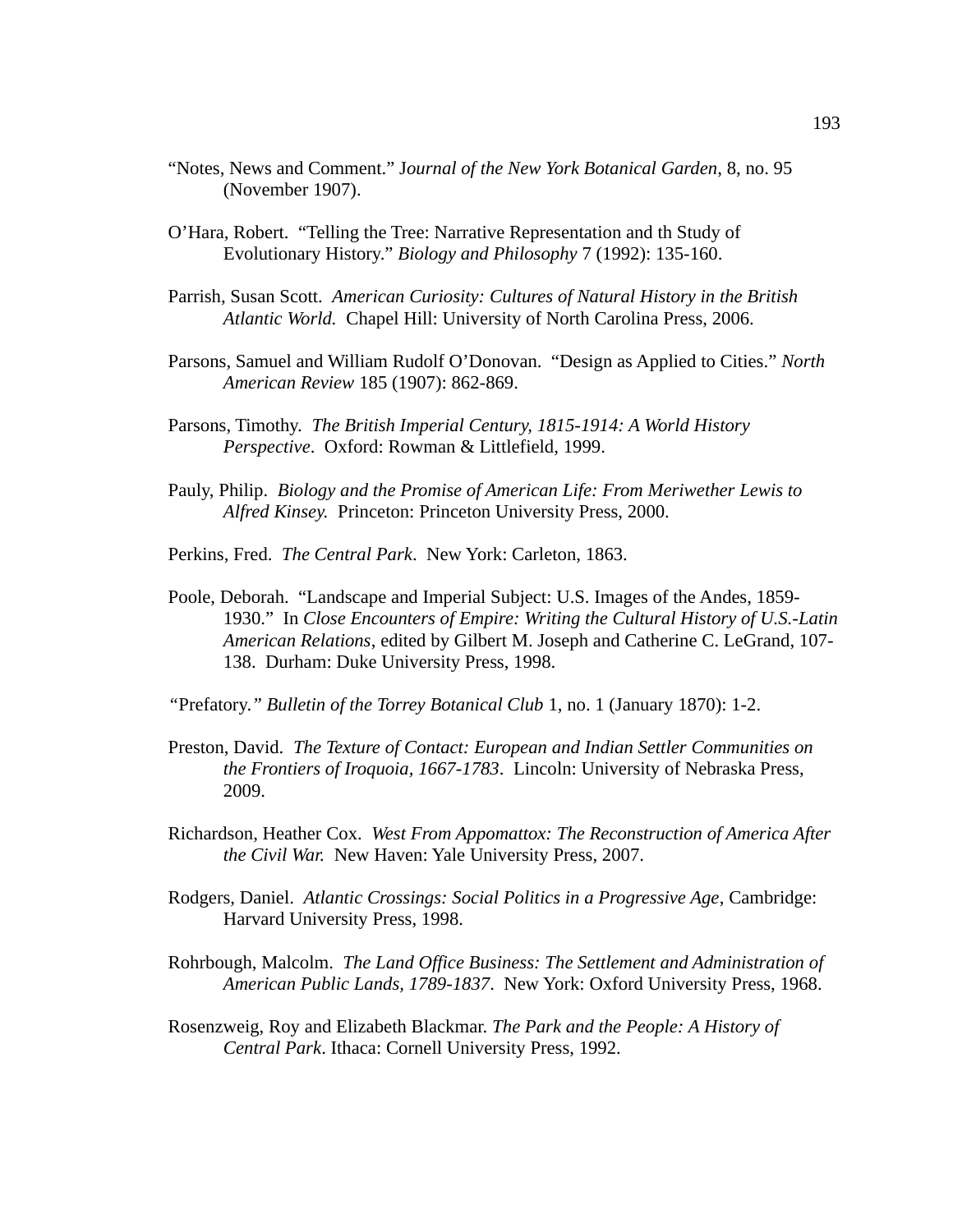- Rossiter, Margaret. *Women Scientists in America: Struggles and Strategies to 1940*. Baltimore: Johns Hopkins University Press, 1982.
- Rugemer, Edward. *Problem of Emancipation: The Caribbean Roots of the American Civil War.* Baton Rouge: Louisiana State University Press, 2008.
- Salvatore, Ricardo. "The Enterprise of Knowledge: Representational Machines of Informal Empire." In *Close Encounters of Empire: Writing the Cultural History of U.S.-Latin American Relations*, edited by Gilbert M. Joseph and Catherine C. LeGrand, 69-106. Durham: Duke, 1998.
- Salyer, Lucy. "Captives of Law: Judicial Enforcement of the Chines Exclusion Laws, 1891-1905." *The Journal of American History* 76, no. 1 (1989): 91-117.
- Sastre-D.J., Inés and Eugenio Santiago-Valentín. "Botanical Exploration of Puerto Rico by N.L. Britton and E.G. Britton: Their Significance in Plant Conservation, Horticulture, and Education." *Brittonia* 48, no. 3 (July-September 1996): 322- 336.
- Satchell, Veront. *From Plots to Plantations: Land Transactions in Jamaica, 1866-1900*. Kingston: Institute of Social and Economic Research, 1990.
- Schama, Simon. *Landscape and Memory*. New York: Vintage, 1996.
- Schiebinger, Londa. *Plants and Empire: Colonial Bioprospecting in the Atlantic World*. Cambridge: Harvard University Press, 2004.
- Scheiber, Harry. "Property Law, Expropriation, and Resource Allocation by Government: The United States, 1789-1910." *The Journal of Economic History* 33, no. 1 (March, 1973): 232-251.
- Schwartz, Joel. "Community Building on the Bronx Frontier: Morrisania, 1848-1875." PhD diss., University of Chicago, 1972.
- Slattery, Brian. "Paper Empires: the Legal Dimensions of French and English Ventures in North America." In *Despotic Dominion: Property Rights in British Settler Societies*, edited by John McLaren, A.R. Buck, and Nancy Wright (Vancouver: University of British Columbia Press, 2005): 50-78.
- Sloan, Douglas. "Science in New York City, 1867-1907." *Isis* 71, no. 1 (March 1980): 35-76.
- Smith, Matthew. *Liberty, Fraternity, Exile: Haiti and Jamaica after Emancipation*. Chapel Hill: University of North Carolina Press, 2014.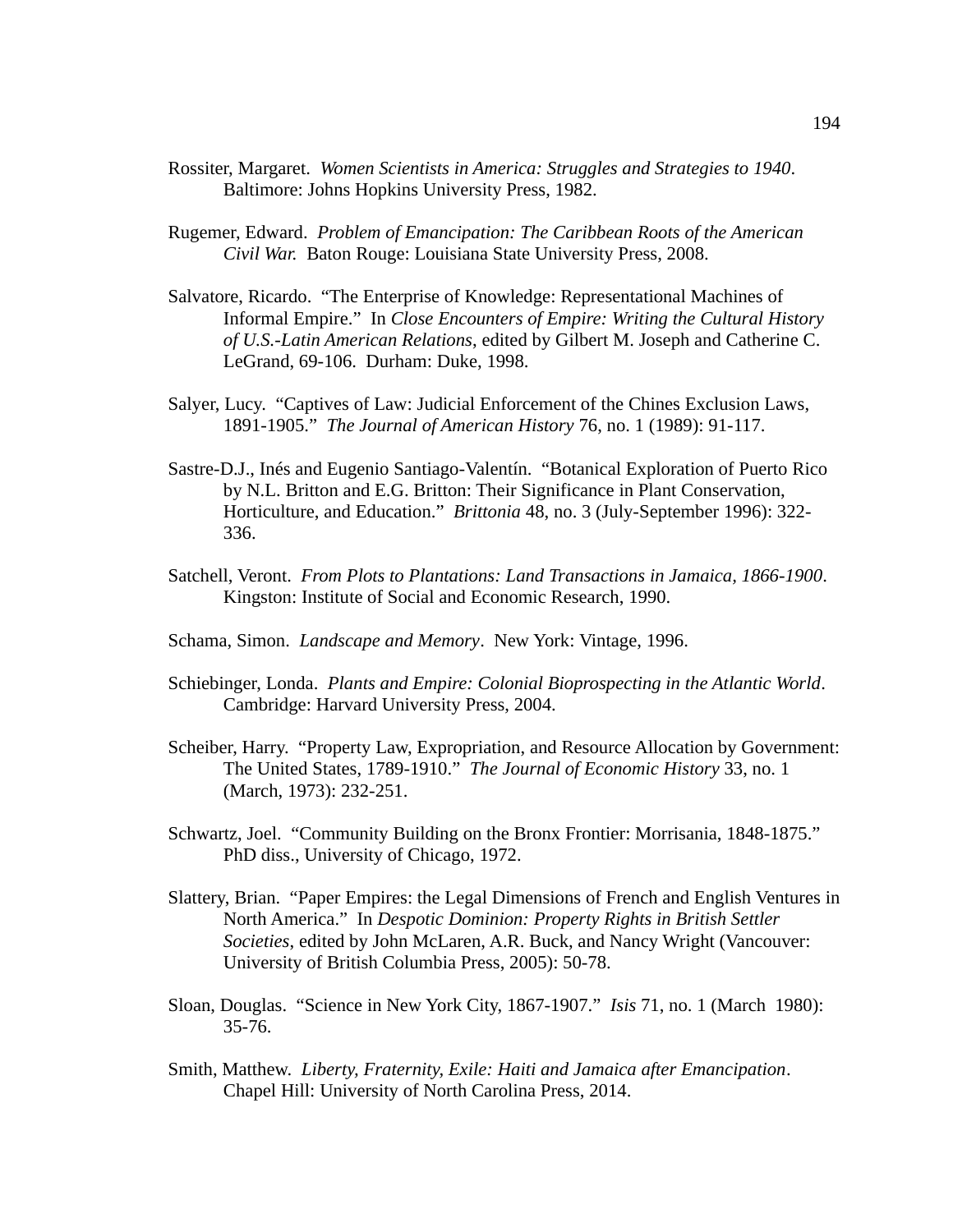- Spary, Emma. *Utopia's Garden: French Natural History from Old Regime to Revolution*. Chicago: University of Chicago Press, 2000.
- Spirn, Anne Whiston. "Constructing Nature: The Legacy of Frederick Law Olmsted." In *Uncommon Ground: Rethinking the Human Place in Nature*, edited by William Cronon, 91-113. New York: Norton, 1996.

*———. The Language of Landscape.* New Haven: Yale University Press, 1998.

- Stern, Philip. "Bundles of Hyphens: Corporations as Legal Communities in the Early Modern British Empire." In *Legal Pluralism and Empires, 1500-1850*, edited by Lauren Benton and Richard Ross, 21-48. New York: New York University Press, 2013.
- Stevens, Peter F. *The Development of Biological Systematics: Antoine-Laurent de Jussieu, Nature, and the Natural System*. New York: Columbia University Press, 1994.

*———.*"George Bentham and the Kew Rule." In *Improving the Stability of Names: Needs and Options*, edited by D.L. Hawksworth, 157-168. International Association for Plant Taxonomy, 1991.

*———.*"George Bentham (1800-1884): The Life of a Botanist's Botanist." *Archives of Natural History* 30, no. 2 (2003): 189-202.

- Stoler, Ann Laura and Carole McGranahan. Introduction to *Imperial Formations.* Edited by Ann Laura Stoler, Carole McGranahan and Peter Perdue, 3-42. Santa Fe, N.M.: SAR Press, 2007.
- Storey, William. "Plants, Power and Development: Founding the Imperial Department of Agriculture for the West Indies, 1880- 1914." In *States of Knowledge: The Co-Production of Science and the Social Order*, edited by Sheila Jasanoff, 109-129. London: Routledge, 2004.
- Taylor, Duncan, "Botanical Gardens and their Role in the Political Economy of Empire: Jamaica (1846-86)." *Rural History* 28, no. 1 (2017): 47-68.

*———.* "Circulating Tropical Nature: An Historical Geography of the Botanical Gardens on Jamaica, 1774-1907." PhD diss., Queen's University, 2015.

Thackray, Arnold. "Natural Knowledge in Cultural Context: The Manchester Model." *American Historical Review* 79 (1974): 672-709.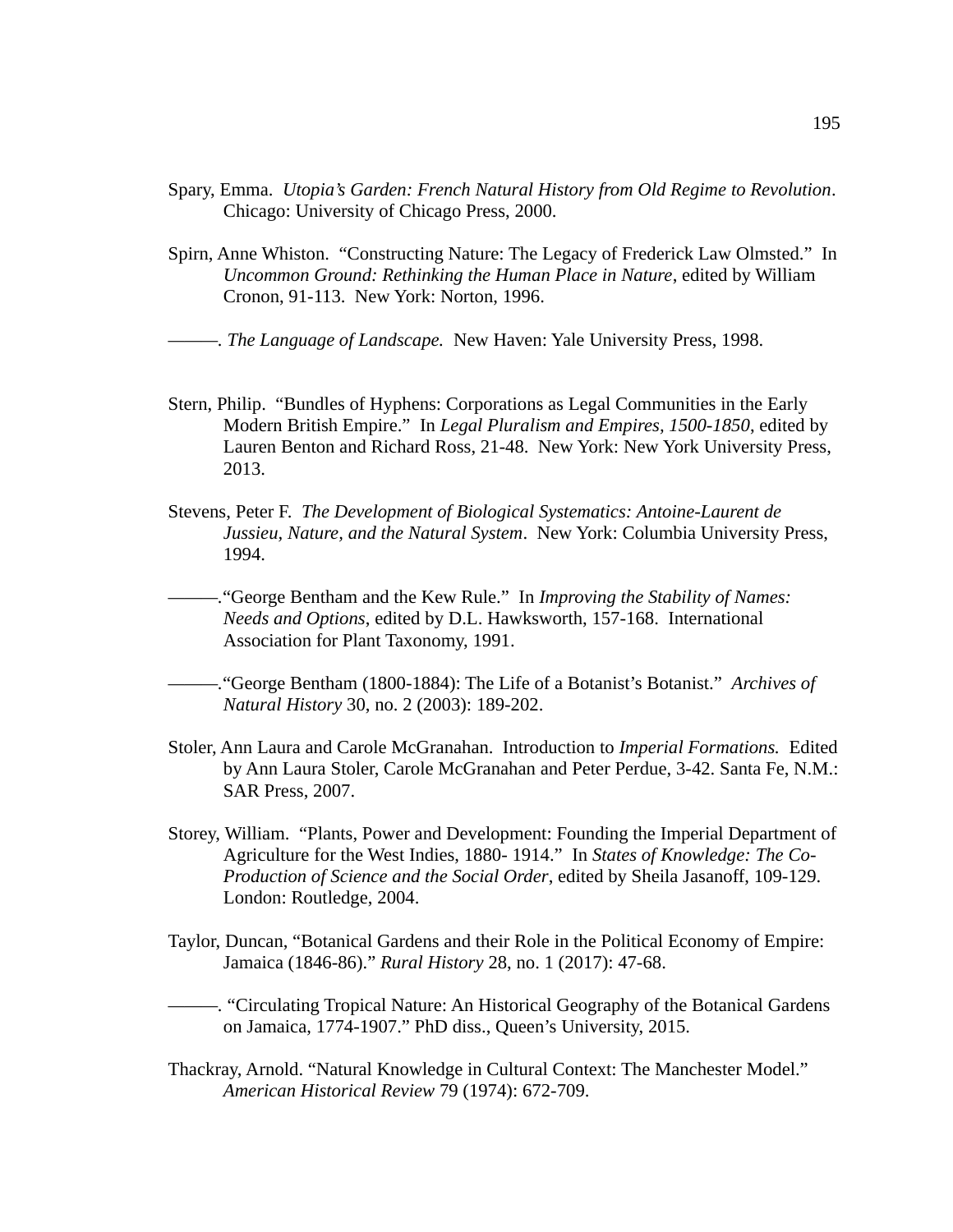- Thompson, Lanny. *Imperial Archipelago: Representation and Rule Under U.S. Dominion after 1898*. Honolulu: University of Hawaii Press, 2010.
- Tomich, Dale. "The Wealth of Empire: Francisco Arango y Parreño, Political Economy, and the Second Slavery in Cuba," *Comparative Studies in Society and History* 45, no.1 (2003): 4-28.
- "Torrey Botanical Club Retrospective." *Memoirs of the Torrey Botanical Club* 17 (1918): 29.
- Trouillot, Michel-Rolph. "The Otherwise Modern: Caribbean Lessons from the Savage Slot." In *Critically Modern: Alternatives, Alterities, Anthropologies.* Edited by Bruce Knauft, 220-239. Bloomington: Indiana University Press, 2002.
- Tzonis, Alexander and Liane Lefaivre, *Classical Architecture: The Poetics of Order.* Cambridge: MIT Press, 1986.
- Viswanathan, Gauri. "The Naming of Yale College." In *Cultures United States Imperialism*, edited by Amy Kaplan and Donald Pease, 85-108. Durham: Duke University Press, 1993.
- Wallace, Mike. *Greater Gotham: A History of New York City from 1898 to 1919.* New York: Oxford University Press, 2017.
- Warner, Micheal. "What's Colonial About Colonial America?" In *Possible Pasts: Becoming Colonial in Early America*. Edited by Robert Blair St. George, 49-72. Ithaca: Cornell University Press, 2000.
- Williams, Walter. "United States Indian Policy and the Debate over Philippine Annexation: Implications for the Origins of American Imperialism," *The Journal of American History* 66, no. 4 (1980), 816.
- Wilson, Percy. "Conference Notes." *Journal of the New York Botanical Garden* 10, no. 112 (April 1909): 93-94.
- Windle, William. "Notes from a Marine Biological Laboratory." *The Popular Science Monthly* 44 (February, 1894): 449- 457.
- Winichakul, Thongchai. *Siam Mapped: A History of the Geo-Body of a Nation*. Honolulu: University of Hawaii Press, 1994.
- Woods, May. *Glasshouses: A History of Greenhouses, Orangeries and Conservatories*. London: Aurum Press, 1988.